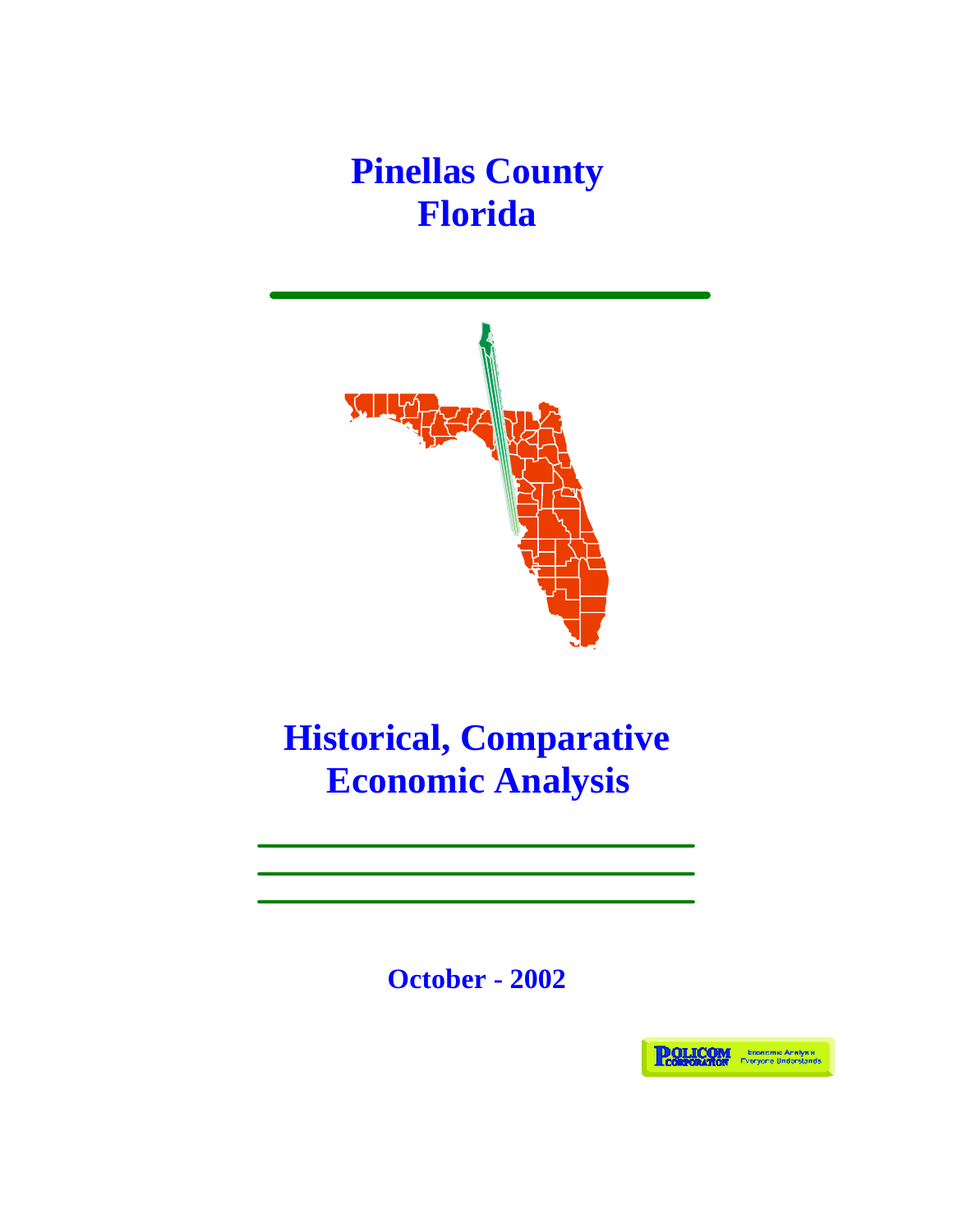*Historical, Comparative Economic Analysis*

## **Pinellas County Florida**

*Prepared for the*

## **Pinellas County Planning Council**

**October - 2002**

**POLICOM Corporation 4300 S US HWY 1 STE 203-301 Jupiter, FL 33477 Phone (561) 744-8187 Fax (561) 743-4048**

Copyright – 2002 – This report is prepared by and is the Copyrighted property of POLICOM Corporation, 4300 S US HWY 1 STE 203-301, Jupiter, FL 33477. It is intended for the use of the Client appearing on this title page under the terms and conditions provided in the agreement by and between the Client and POLICOM. Any reproduction, sale, or distribution of this report in part or in its entirety without the expressed written permission of POLICOM Corporation or the Client is prohibited.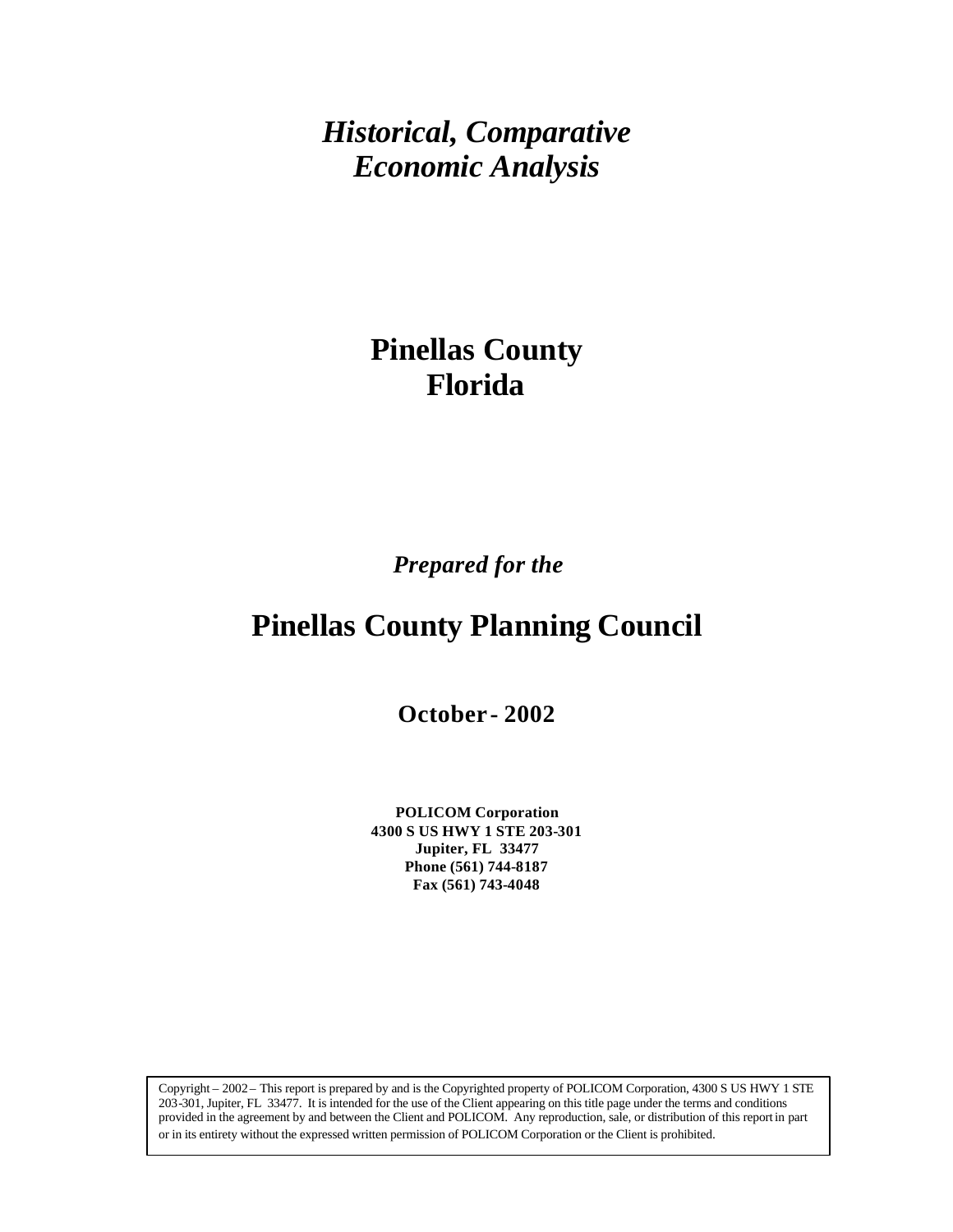## **Table of Contents**

Page

#### 

#### 

#### 

#### 

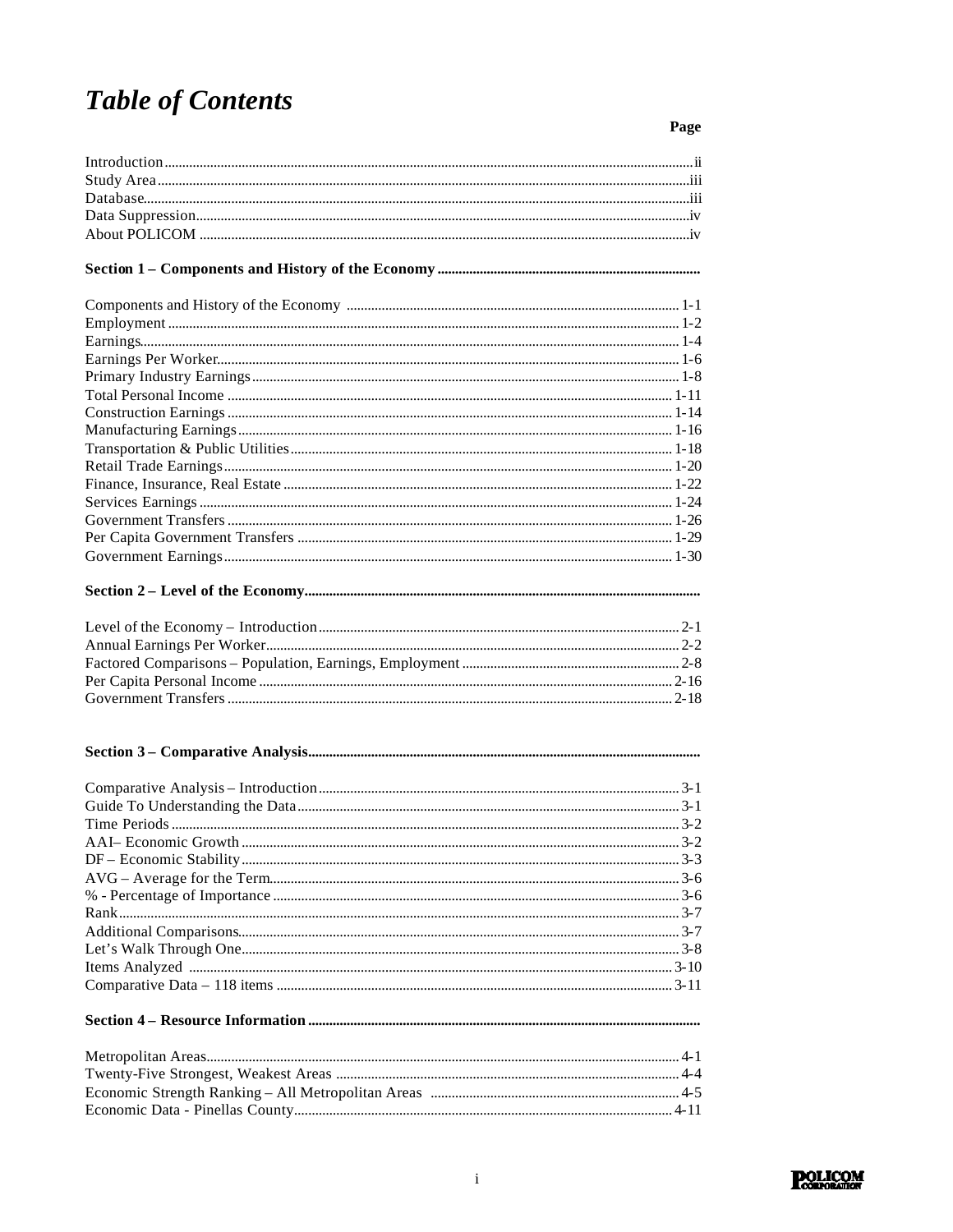#### *Introduction*

An individual or business is most affected by the economic condition in closest proximity to where the individual lives or the business is located. The economic growth of the local economy typically determines the standard of living for the individual and the success of the business.

Local economies throughout the United States many times behave in significant contrast to national or state trends, since national and state data are the aggregation and average of the data for thousands of small economies. Average national growth rates can be much different than local growth rates.

The condition of a local economy can also be much different than neighboring counties, as each has its own characteristics and composition.

This "Historical, Comparative Economic Analysis" examines in great detail the composition, history, and trends of the economy of Pinellas County. By examining the contents of this report, the reader can gain significant insight as to what is driving the economy and how it compares to the rest of the nation. The Analysis is composed of four distinct sections.

**Section 1** presents the existing composition, impact, and history of thirteen important economic categories. By viewing the charts and graphs provided, you can quickly discern what are the most important factors affecting Pinellas County.

**Section 2** examines the "Level of the Economy" by studying the growth in the "quality and quantity" of the economy as it influences the economic quality of life for the people living and working in the area.

**Section 3** compares the growth rate, stability, and economic importance of 118 items over five time periods to the rest of the nation. You will be able to immediately discover short and long-term trends, shifts in the importance of various economic sectors, and discover how stable the economy is. Most importantly, all of the data is statistically measured against the 318 metropolitan areas in the United States so you can quickly see how each item for Pinellas County compares to the rest of the nation.

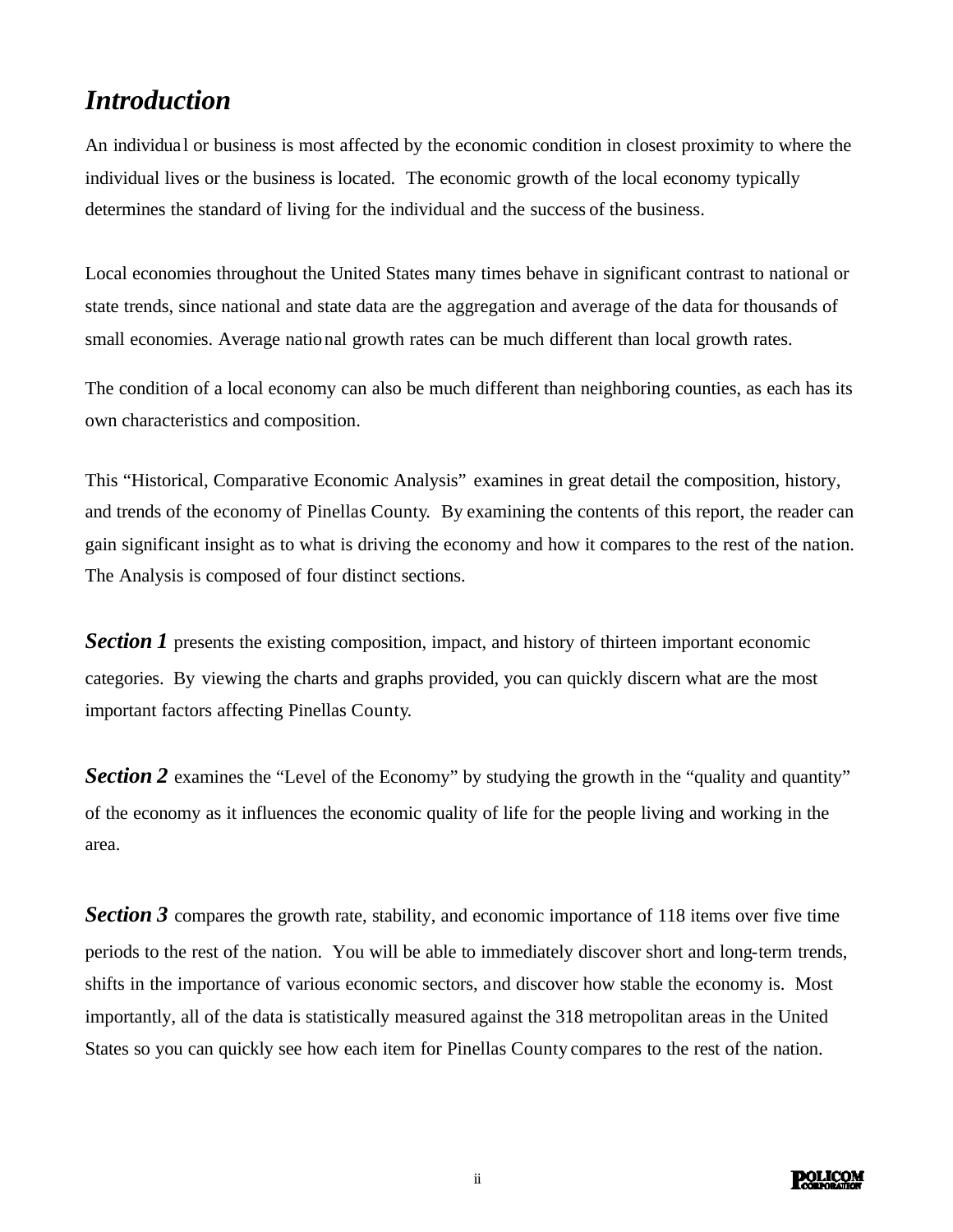**Section 4** is provided as a resource. Included is a list of all the metropolitan areas in the United States along with their "Economic Strength" ranking and a printout of the actual economic data for Pinellas County used to create this Analysis.

#### *Study Area*

The geographic definition of the area examined in Pinellas County, Florida. Additionally, in Section 3, data for Hillsborourgh, Pasco, Hernando, and Manatee Counties in Florida is included for comparative purposes.

#### *Database*

The economic database used to prepare this Analysis is maintained and published by the United States Department of Commerce, Bureau of Economic Analysis, Regional Economic Information System. The Bureau of Economic Analysis is the official economic data-gathering agency for the Federal Government.

This database was chosen for three reasons.

- 1) It is composed of "source data" which has been taken from the administrative records of numerous government agencies as opposed to monthly surveys and polls.
- 2) The data has been collected and analyzed utilizing a reasonably consistent methodology over the entire term of the study period.
- 3) The economic data is historically cumulative relative to the geographic definition of the area.

Due to the time necessary for the various government agencies to collect and collate the economic data, the Bureau of Economic Analysis is unable to publish the results until approximately eighteen months after the end of a calendar year. As an example, many of the elements of the data, such as "proprietors income," are taken from personal income tax filings. Since final 2001 income tax reports (extended filings) are not due until August of 2002, it is reasonable to understand this data is not immediately available.

The economic history included in this analysis spans the years 1971 through 2000 and was released June 6, 2002. The data for 2001 is scheduled for release in mid-2003.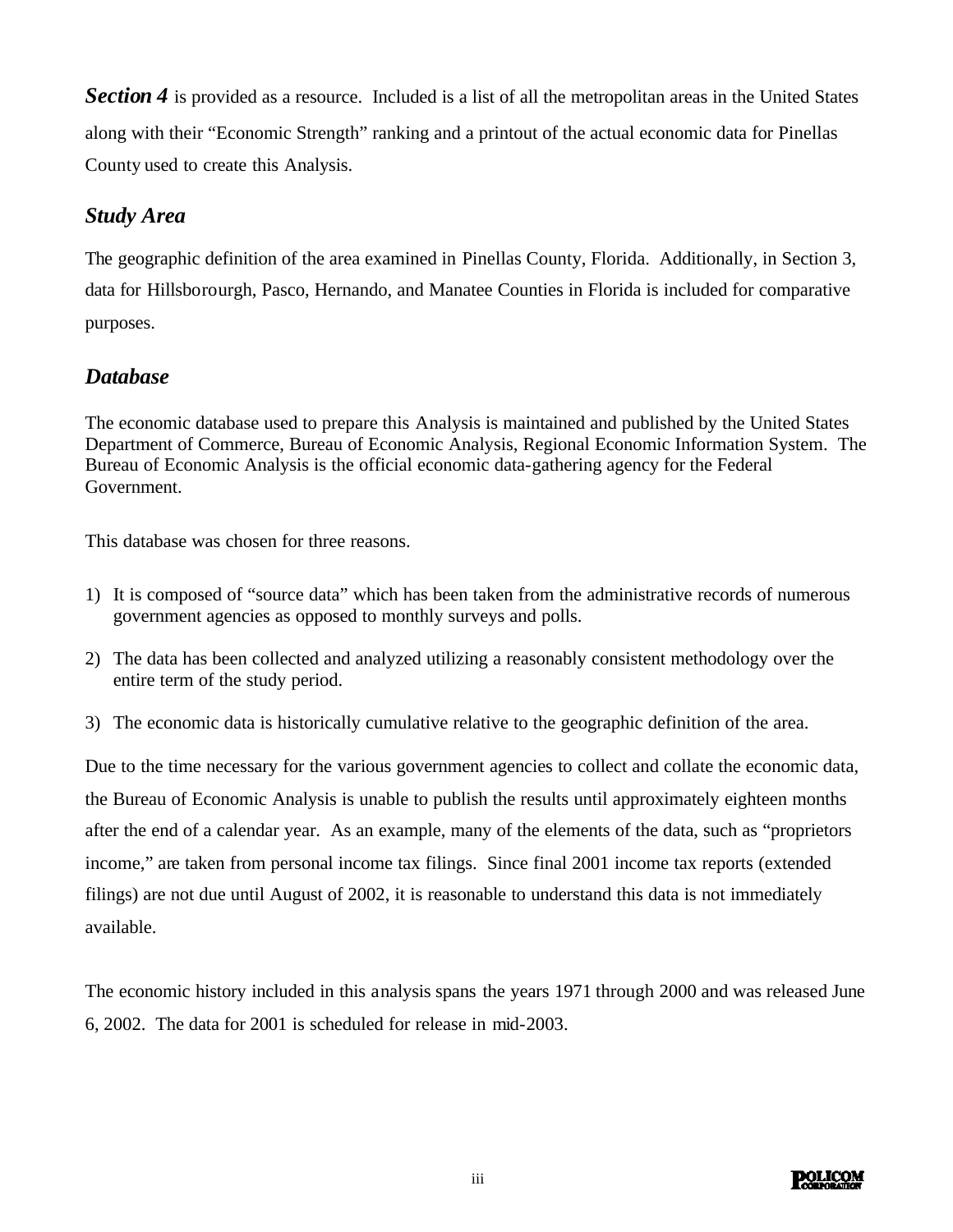#### *Data Suppression*

Federal and state laws require employers to report the number of employees and their respective earning for the administration of various government programs such as the Unemployment Compensation program. It is from this reporting most economic data is created. However, the privacy of individual employers is protected. The law provides that if, through a reasonable effort, the actual number of employees or the actual earnings of a private company can be determined from the publication of economic data, then that data must be withheld from the public. The data is suppressed. Throughout this Analysis, especially in Section 1 and Section 3, there will be "gaps" in a data series in a graph, an "na" might appear instead of a number, or a "0" will be in a column. This is the result of data suppression to protect the privacy of a private employer.

#### *About POLICOM Corporation*

POLICOM Corporation is an independent economic research firm, which specializes in analyzing local and state economies. Its products and services evaluate the economic condition of counties, metropolitan areas, and states, determine what is the cause of the condition, and offers suggestions and ideas on how to improve or maintain the economic "quality of life" for the residents.

Some of the company's services include:

- $\Box$  Presentations and workshops for communities and state and national associations.
- $\Box$  Community Economic Analysis, Goal Setting, and Target Industry Studies.
- $\Box$  Strategic Plan of Action to improve the economy of a local area.
- $\Box$  Customized Economic Reports for communities.

For more information, please contact:

POLICOM Corporation 4300 S US HWY 1 STE 203-301 JUPITER, FL 33477

Web Site: policom.com E-Mail: info@policom.com

Phone: 561-744-8187 Fax: 561-743-4048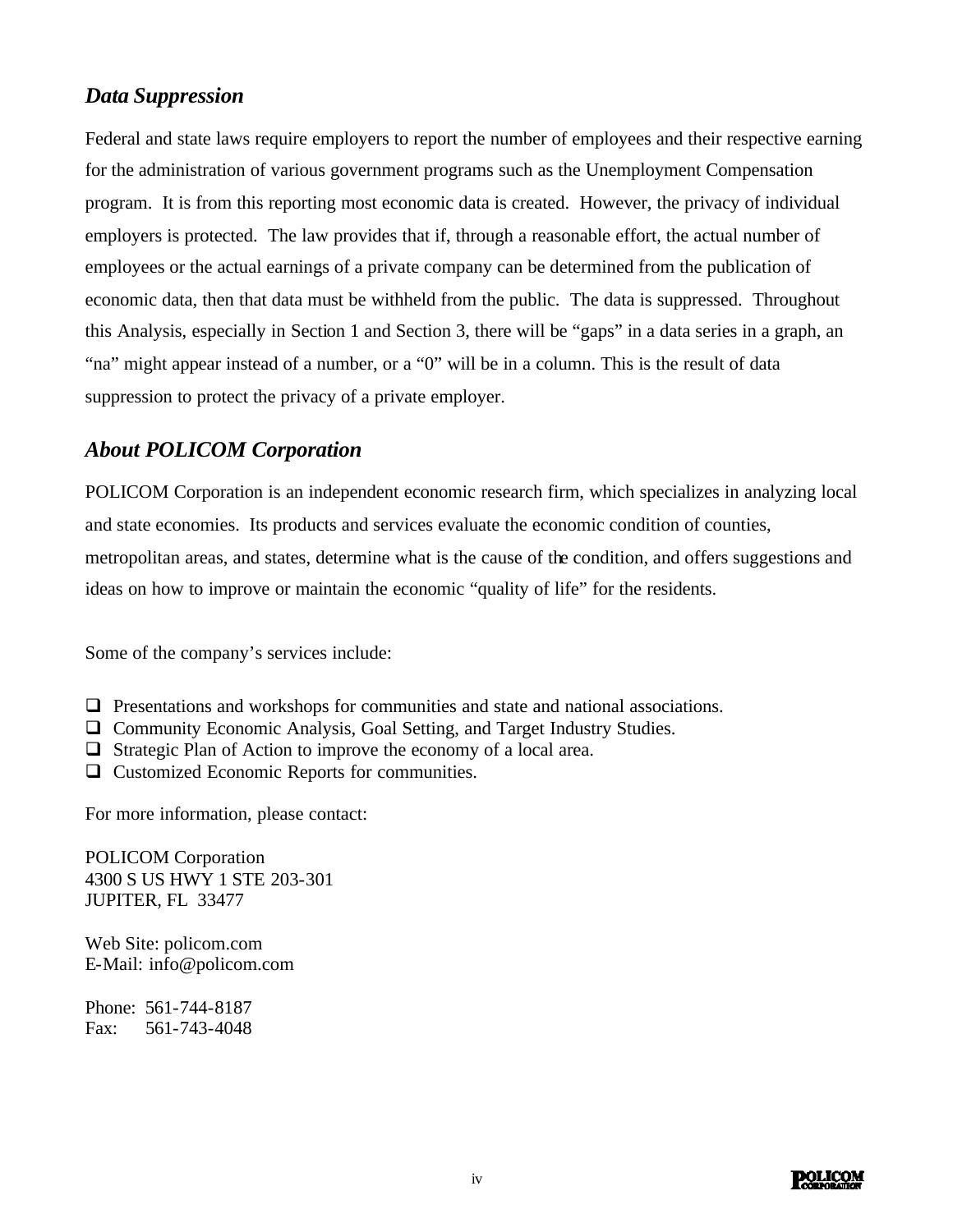# **Section 1**

# <u>lıtılı</u>

**Components and History** 

**Pinellas County, Florida**

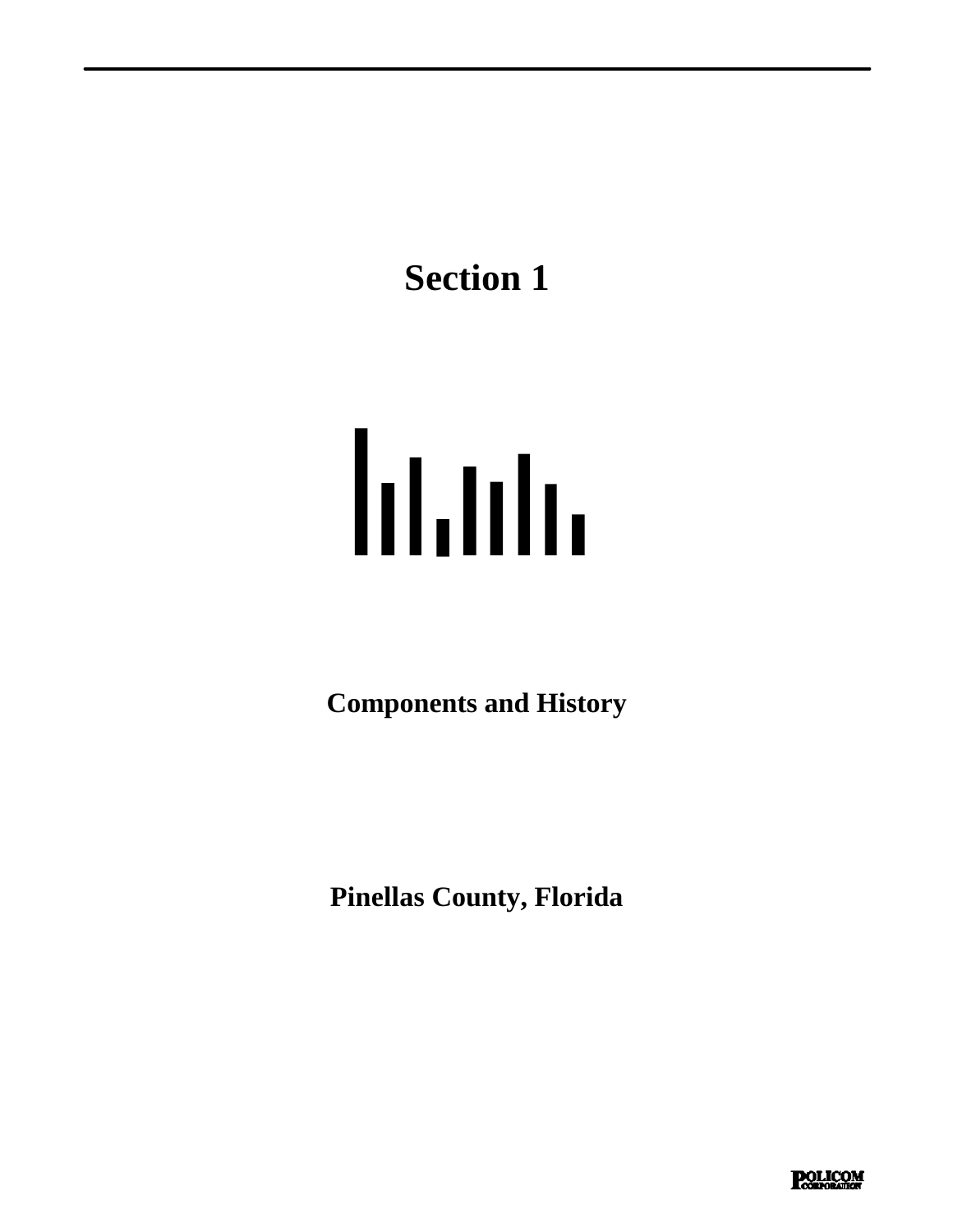## *Components and History of the Economy*

Every local economy in the nation has its own characteristics. Its rate of growth, composition, consistency, and success will be different from other economies not only within the state but even its next door neighbor.

This Section examines the composition of the Pinellas County economy. Through a review of the history of fourteen economic and industrial categories, the most important elements of the economy can be discovered. Additionally, the twenty-five year history of each of category is graphed so changes, fluctuations, and trends can be visually discovered. Smooth, rising lines in the graphs demonstrate consistent growth while jagged, falling lines demonstrate volatile decline.

The following are the fourteen categories examined in detail in the section:

Employment - Where the jobs are in the economy. Earnings – What is being earned in total dollars in each industry. Earnings Per Worker – Which industry pays the most, the least. Primary Industry Earnings – Which industries contribute to the local economy. Total Personal Income – Its composition can tell a lot about the local economy. Construction Earnings - Extremely reactive to the condition of a local economy. Manufacturing Earnings – The most important contributory industry in most economies. Transportation & Public Utilities Earnings – This sector has three major components. Retail Trade Earnings – Discover the spending habits and trends in the local area. Finance, Insurance, Real Estate – A mixer of wealth in a local economy. Services Earnings – The fastest growing sector in almost every economy. Government Transfers – Have significant influence on most local economies. Per Capita Government Transfers – How dependent is the area on transfers. Government Earnings – Which level of government is the most dominant.

For each, 2000 data is provided along with the percentage of influence or contribution each has on the local economy and for the total of the United States. The following is an example:

| <b>Employment</b> | <b>2000</b> | Area % | <b>USA</b>       | USA % |
|-------------------|-------------|--------|------------------|-------|
| Retail            | 23.121      |        | 23.6% 27,334,100 | 16.3% |

In 2000, there were 23,121 people employed in Retail in the sample area. These workers comprise 23.6% of all employment in the sample area. Nationally, there are 27,334,1000 full and part-time workers employed in Retail Trade comprising 16.3% of the national employment.

*Technical Note: A "0" appears in data charts in this Section if there was no data reported or if the data was suppressed.*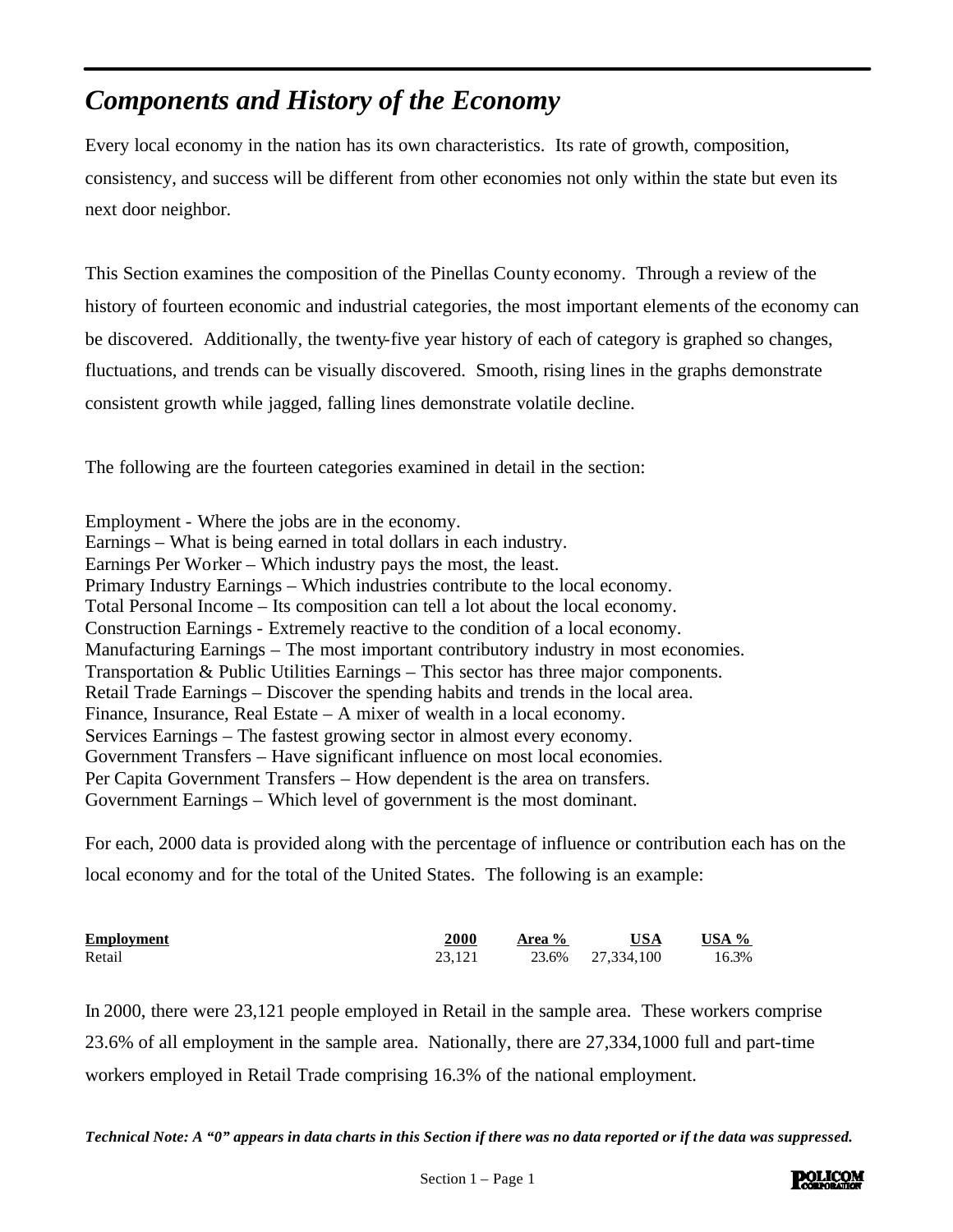## *Employment*

Employment includes all full and part-time Wage and Salaried Workers and proprietors. Wage & Salaried workers are those who work for others; a corporation, sole proprietor, or a partnership. Nonfarm Proprietors are typically the small business people in an area. They are unincorporated businesses, sole proprietorships, and the general partners of partnerships.

In most economies, the Services sector accounts for the greatest percentage of the workforce. Areas, which have a significantly larger percentage of Service or Retail workers than the national average, typically are a tourism-based economy, a retirement-based economy, impoverished, or a combination of these.

The **Area %** is the percentage the employment in each industry is of All Workers in the area.

| <b>Pinellas</b>            |         |               |             |          |
|----------------------------|---------|---------------|-------------|----------|
| <b>Employment</b>          | 2000    | <u>Area %</u> | <b>USA</b>  | $USA \%$ |
| All Workers                | 573,384 |               | 167,465,300 |          |
| Wage & Salaried Workers    | 484,821 | 84.6%         | 139,552,000 | 83.3%    |
| Nonfarm proprietors        | 88,403  | 15.4%         | 25,700,300  | 15.3%    |
| <b>Services</b>            | 241,466 | 42.1%         | 53,276,700  | 31.8%    |
| Retail                     | 95,755  | 16.7%         | 27,344,100  | 16.3%    |
| <b>FIRE</b>                | 56,847  | 9.9%          | 13,495,100  | 8.1%     |
| Manufacturing              | 50,065  | 8.7%          | 19,106,900  | 11.4%    |
| Local                      | 32,943  | 5.7%          | 12,823,000  | 7.7%     |
| Construction               | 29,424  | 5.1%          | 9,604,300   | 5.7%     |
| Wholesale                  | 25,872  | 4.5%          | 7,584,900   | 4.5%     |
| Trans, Comm, Pub Utilities | 20,206  | 3.5%          | 8,247,100   | 4.9%     |
| Federal Civilian           | 6,382   | 1.1%          | 2,891,000   | 1.7%     |
| Ag Services                | 6,045   | 1.1%          | 2,166,800   | 1.3%     |
| <b>State</b>               | 4,614   | 0.8%          | 4,952,000   | 3.0%     |
| Military                   | 3,081   | 0.5%          | 2,075,000   | 1.2%     |
| Mining                     | 363     | 0.1%          | 795,400     | 0.5%     |
| Farm                       | 321     | 0.1%          | 3,103,000   | 1.9%     |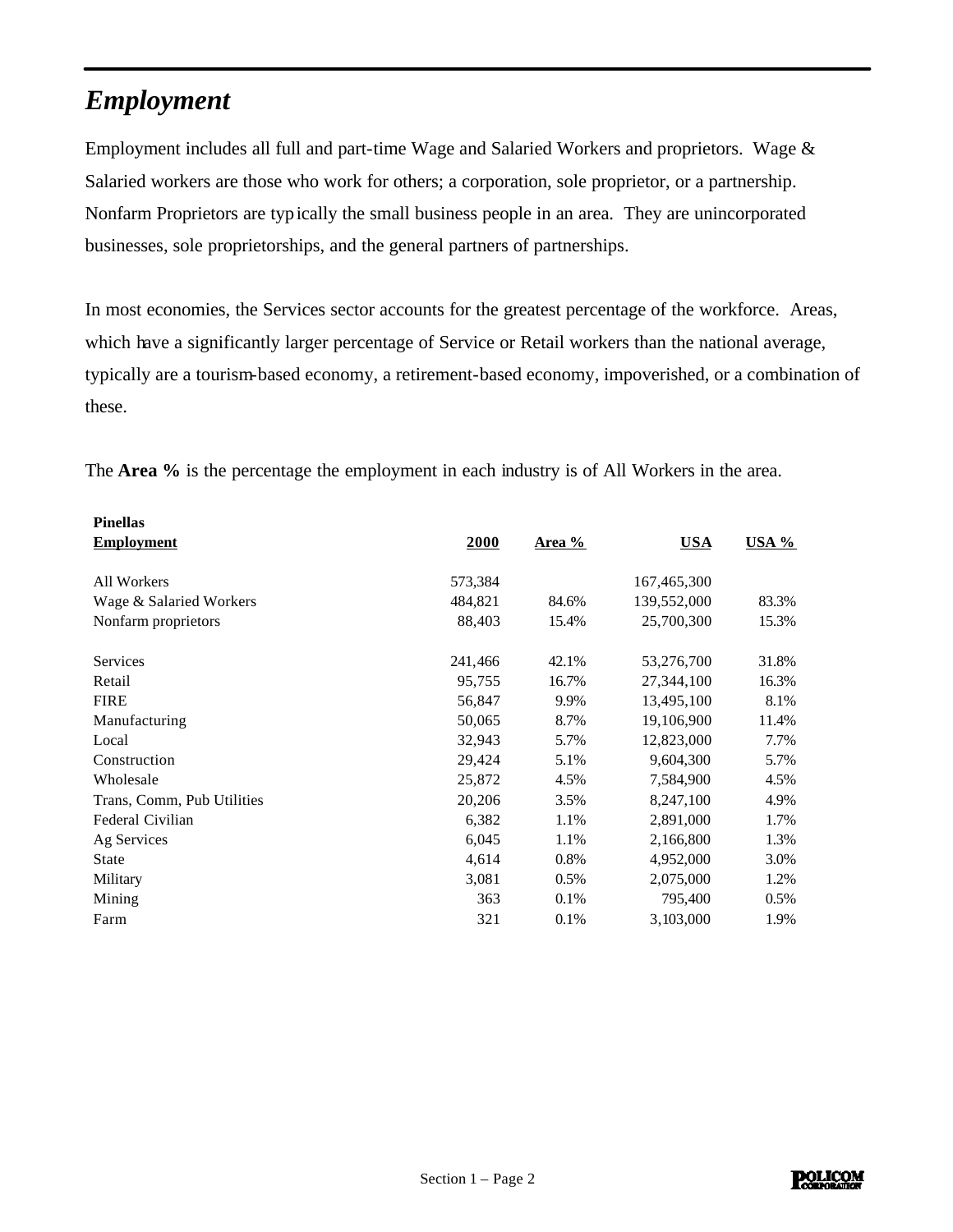

**POLICOM**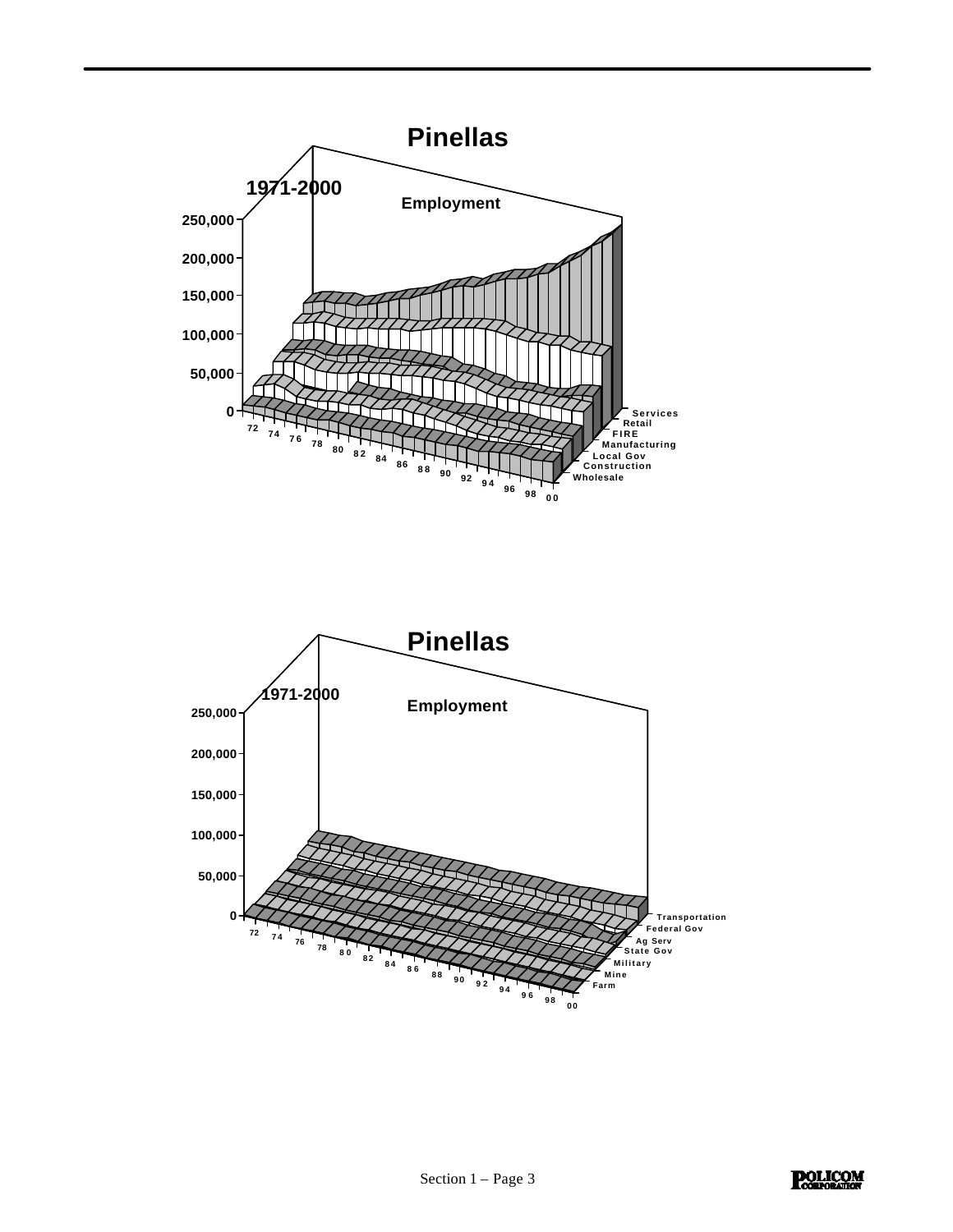#### *Earnings*

**Pinellas**

Earnings include all wages and salaries paid to individuals who work for others and the profits of proprietors. It does not include the earnings or profits of corporations located in the area. Data for proprietor profits is principally gleaned from personal income tax filings while wages and salaries are taken from the administrative records filed by the employer with various government agencies.

For Wage & Salaried Workers, earnings principally represent the actual salary or hourly wage payment. For All Workers and all the industries, earnings also include contributions to private retirement programs, fees paid to members of boards of directors, and sometimes other financial benefits.

While Services is typically the largest employer, many times another industry, which pays a higher earnings per worker, will account for the greatest percentage of earnings in an area.

| <b>Pinellas</b>              |            |         |               |              |
|------------------------------|------------|---------|---------------|--------------|
| <b>Earnings (000)</b>        | 2000       | Area %  | <b>USA</b>    | <b>USA %</b> |
|                              |            |         |               |              |
| All Workers                  | 17,867,611 |         | 6,081,606,000 |              |
| Wage & Salaried Workers      | 15,021,631 | 84.1%   | 4,835,800,000 | 79.5%        |
| Nonfarm proprietors          | 1,303,795  | 7.3%    | 684,389,000   | 11.3%        |
|                              |            |         |               |              |
| <b>Services</b>              | 6,829,596  | 38.2%   | 1,775,526,000 | 29.2%        |
| Manufacturing                | 2,022,200  | 11.3%   | 958,415,000   | 15.8%        |
| <b>FIRE</b>                  | 1,943,147  | 10.9%   | 576,826,000   | 9.5%         |
| Retail                       | 1,882,603  | 10.5%   | 529,301,000   | 8.7%         |
| Local                        | 1,319,960  | 7.4%    | 485,894,000   | 8.0%         |
| Wholesale                    | 1,316,163  | 7.4%    | 377,126,000   | 6.2%         |
| Construction                 | 919,658    | 5.1%    | 363,480,000   | 6.0%         |
| Trans, Comm, Pub Utilities   | 862,003    | 4.8%    | 413,682,000   | 6.8%         |
| Federal Civilian             | 402,444    | 2.3%    | 189,964,000   | 3.1%         |
| <b>State</b>                 | 181,054    | 1.0%    | 194, 177, 000 | 3.2%         |
| <b>Agricultural Services</b> | 98,347     | $0.6\%$ | 40,769,000    | 0.7%         |
| Military                     | 81,922     | 0.5%    | 75,017,000    | 1.2%         |
| Farm                         | 6,882      | 0.0%    | 49,845,000    | 0.8%         |
| Mining                       | 1,632      | 0.0%    | 51,584,000    | 0.8%         |
|                              |            |         |               |              |

The **Area %** is the percentage the earnings in each industry is of All Workers in the area.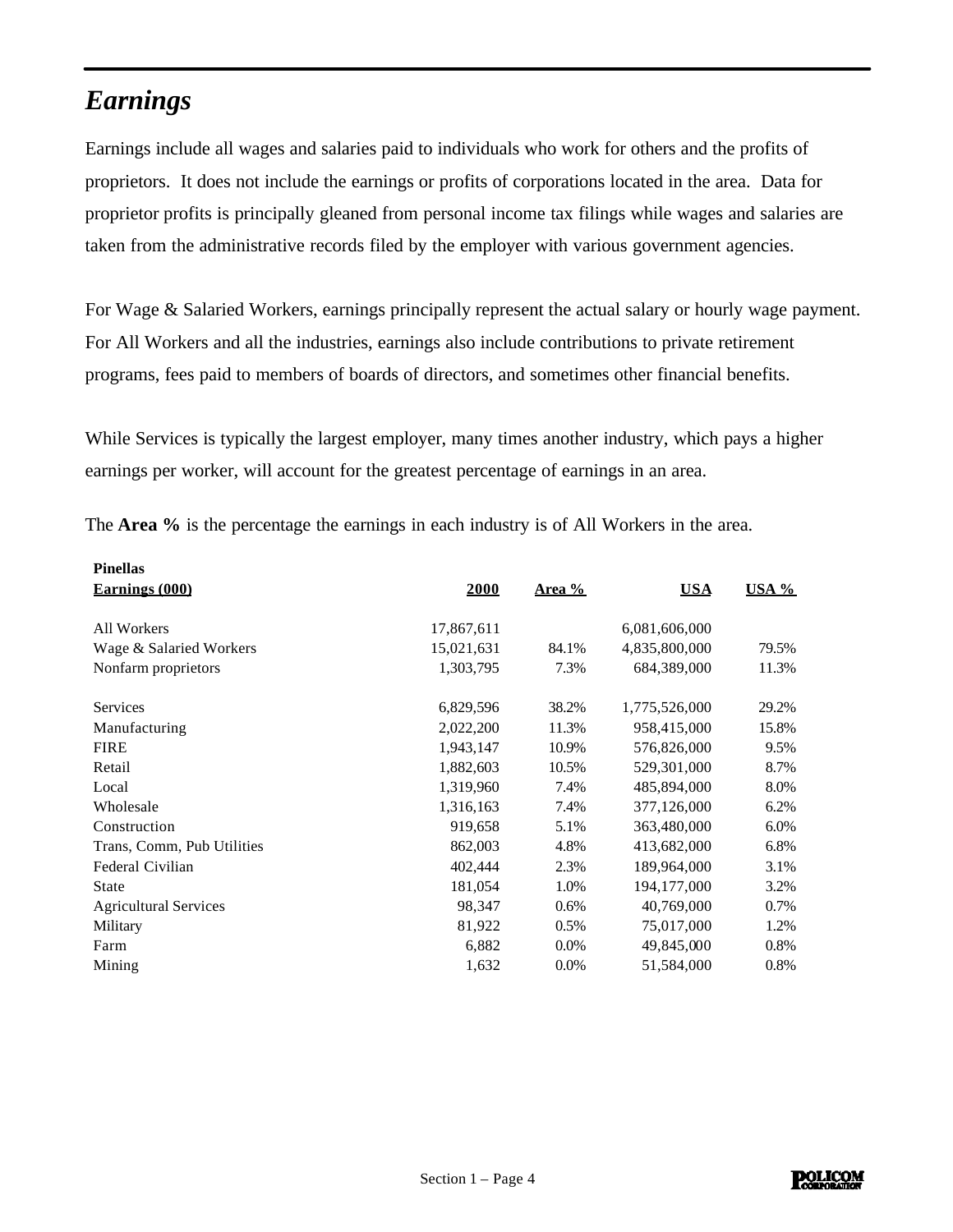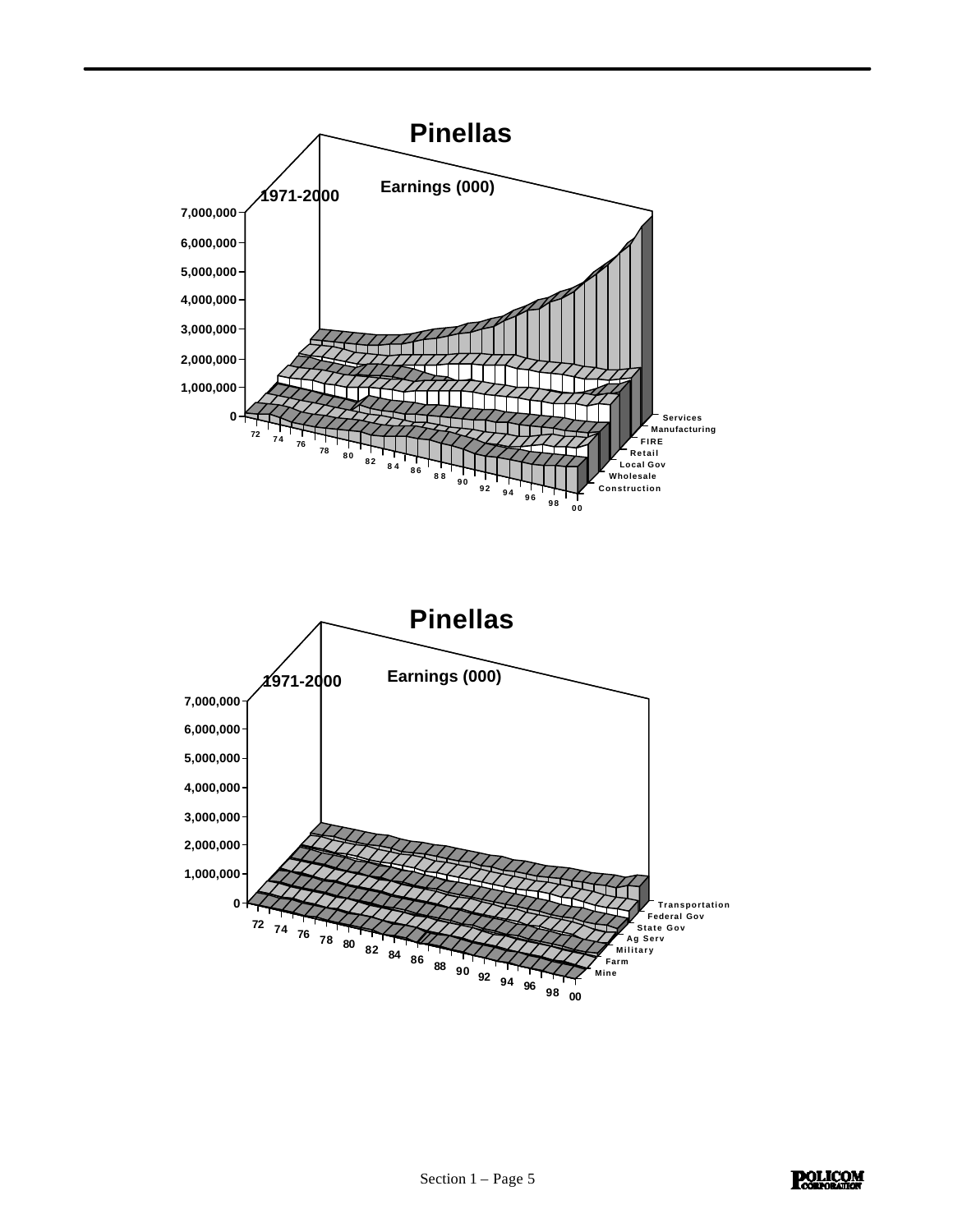## *Earnings Per Worker*

Earnings Per Worker is the estimate of the average annual earnings of the employees in each of the various industries, derived by dividing the total earnings by the total employment in each industry.

Nationally, Federal Civilian employment has the highest annual wage among the industries, which is also many times the case in a local economy. Usually, Services, Retail, and Agricultural Services have the lowest earnings per worker in an area. If Services has earnings per worker greater than the area average, the economy is typically dominated by the Service industry as a result of a high presence of tourism, retirement age individuals, economic distress, or a combination of all of these.

The **Area %** is the percentage each industry's annual wage is of the average for the area.

| 2000   | Area % | <b>USA</b> | <b>USA %</b> |
|--------|--------|------------|--------------|
|        |        |            |              |
| 31,162 |        | 36,316     |              |
| 30,984 | 99.4%  | 34,652     | 95.4%        |
| 14,748 | 47.3%  | 26,630     | 73.3%        |
| 63,059 | 202.4% | 65,709     | 180.9%       |
| 50,872 | 163.3% | 49,721     | 136.9%       |
| 42,661 | 136.9% | 50,161     | 138.1%       |
| 40,391 | 129.6% | 50,161     | 138.1%       |
| 40,068 | 128.6% | 37,892     | 104.3%       |
| 39,240 | 125.9% | 39,212     | 108.0%       |
| 34,182 | 109.7% | 42,743     | 117.7%       |
| 31,255 | 100.3% | 37,846     | 104.2%       |
| 28,284 | 90.8%  | 33,327     | 91.8%        |
| 26,589 | 85.3%  | 36,153     | 99.6%        |
| 21,439 | 68.8%  | 16,063     | 44.2%        |
| 19,661 | 63.1%  | 19,357     | 53.3%        |
| 16,269 | 52.2%  | 18,815     | 51.8%        |
| 4,496  | 14.4%  | 64,853     | 178.6%       |
|        |        |            |              |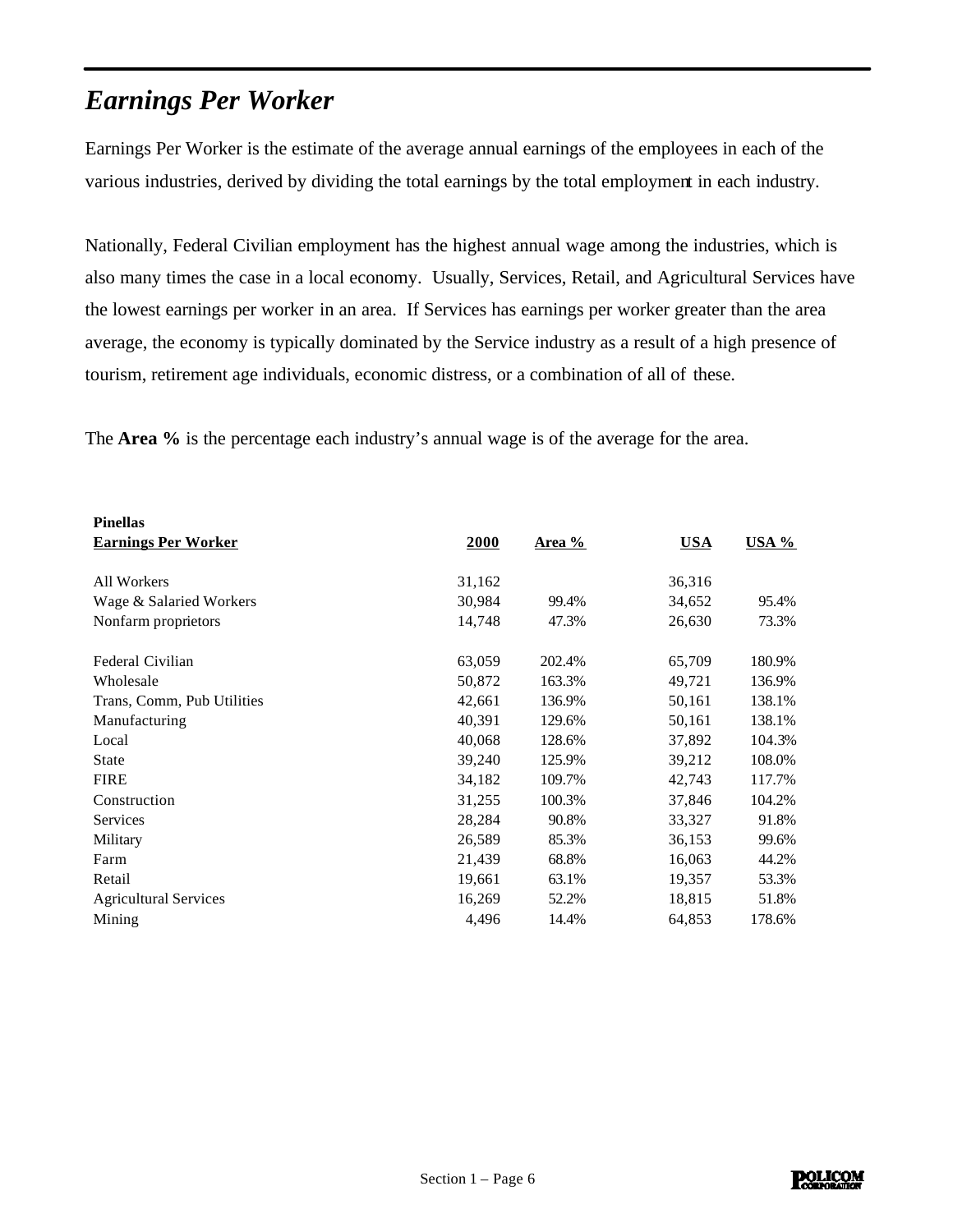

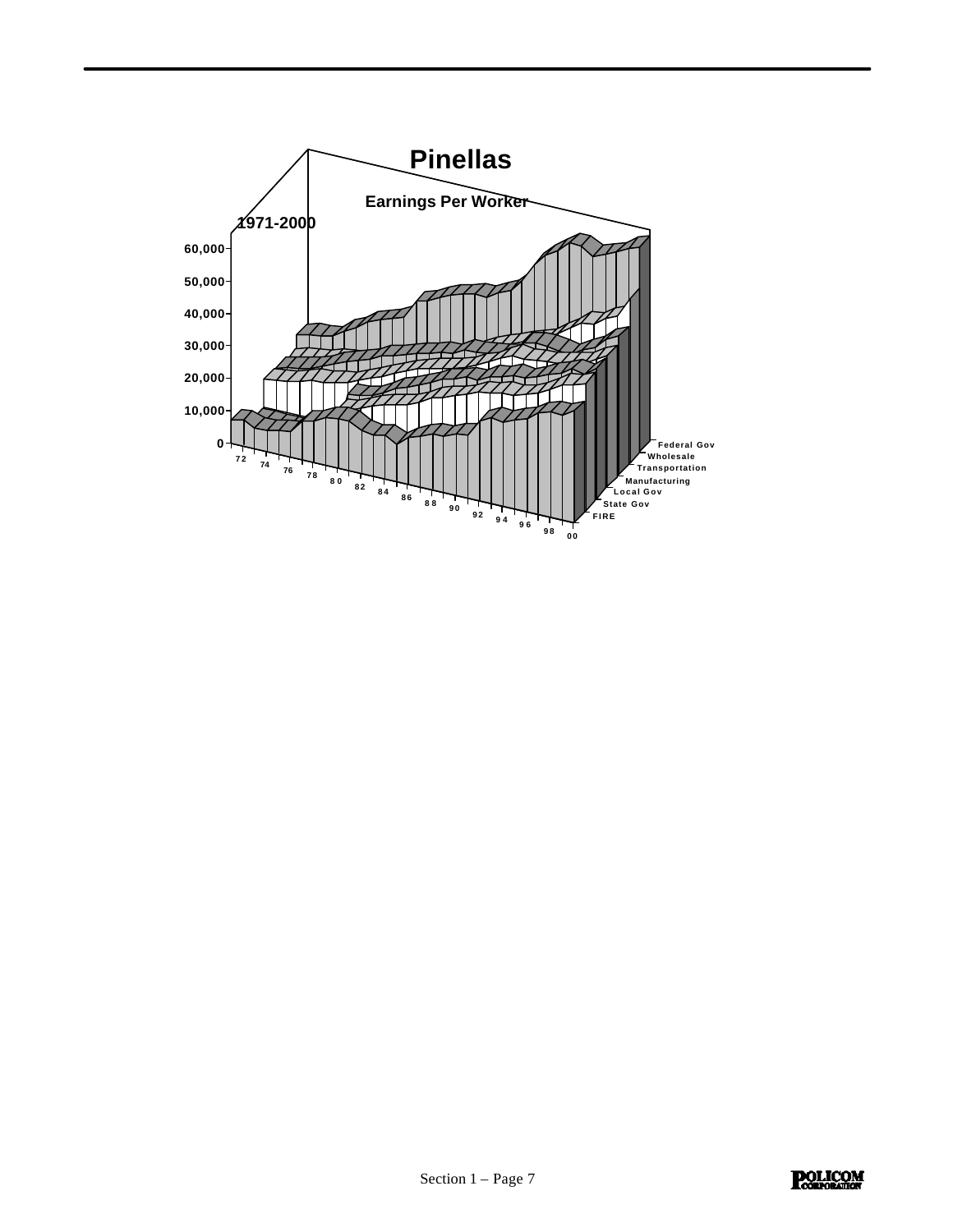## *Primary Industry Earnings*

Primary or contributory industries are those which import money to a local economy. This imported money circulates and flows from person to person, business to business, until it is fully consumed and leaves the local economy. The success of most service and retail business and a vast majority of the jobs in a local area are dependent upon this flow. Nationally, the most important primary industry in a majority of the local economies is manufacturing.

However, virtually every industry can serve a contributory function, based upon the type of business activity in that sector. The test of whether a business is contributory to a local economy is determining the source of the money used to pay the wages for the employees of the business. If the source is a result of the sale of goods or services geographically outside the local economy, then the business is primary or contributory. The money for the payroll is imported to the local economy.

As an example, when an automobile is manufactured in one area and sold in another, the money paid for the automobile leaves the buyer's area (consumed) and is sent to the area in which the car was manufactured. The payroll at the manufacturing plant is composed of imported dollars. If a local engineering firm designs a bridge in another state, its fees are imported to the local area and the ensuing wages paid enter the local economy.

Conversely, the local insurance agent, retailer, and even local government are dependent upon the money flowing into an area and are consumptive and reactive in nature.

The size of a local economy will grow in direct proportion to the amount of money entering the area year after year. The reactive-consumptive businesses will grow, or decline, based upon this flow.

POLICOM has developed formulas that attempt to determine the amount of primary or contributory earnings by workers in each industry. The formulas consider certain norms in each industry and are designed to provide a reasonable estimate as to the contributory impact each has on the local economy. These estimates do not consider ancillary spending by a company, such as office supplies, printing, and taxes, but only its payroll.

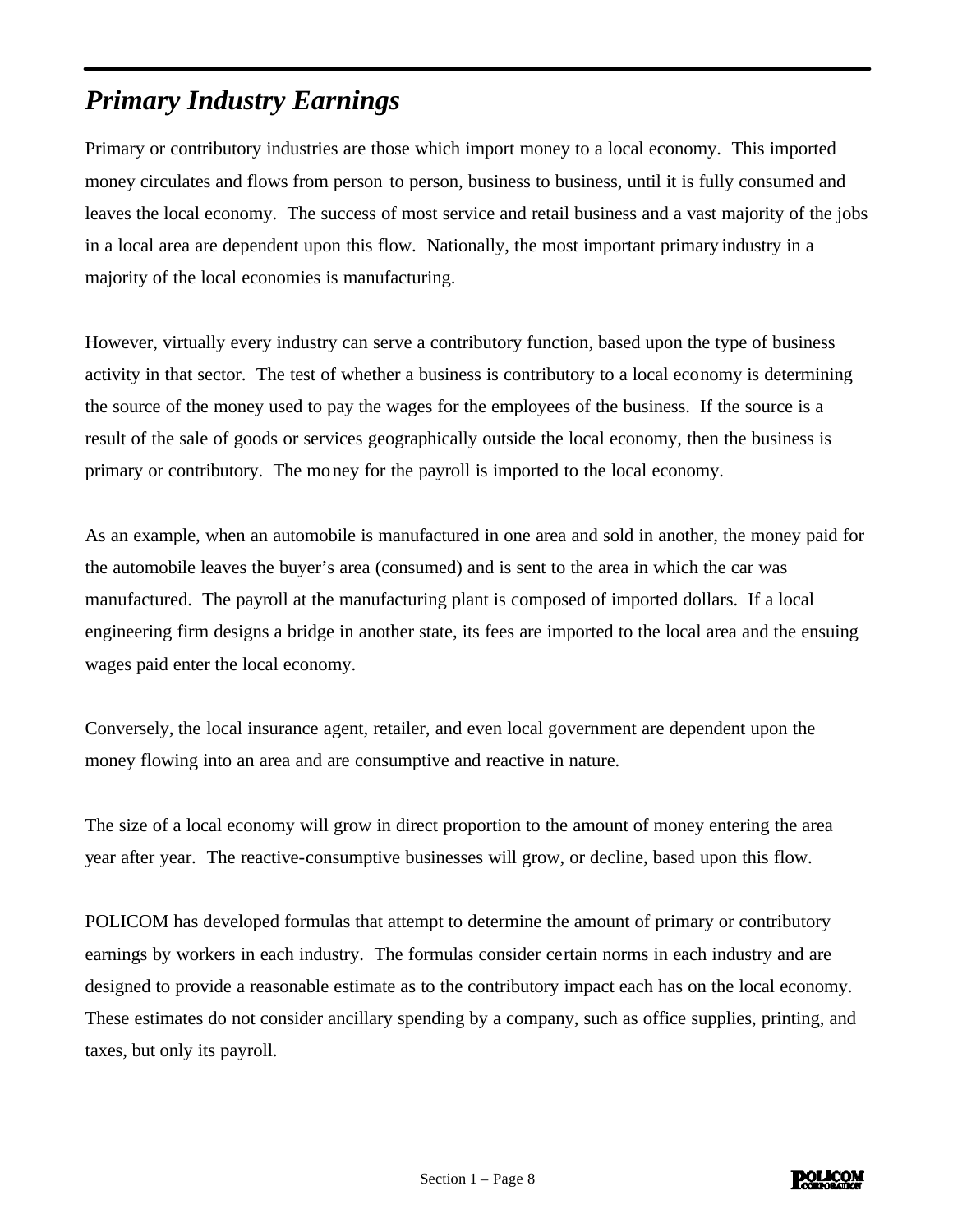The goal of this exercise is to determine proportions of impact on the local economy, not the exact amount of dollars. The question, "What is the most important industry in the economy?" can be answered.

In many economies, Government Transfers (discussed later in this Section) have grown to such proportion they have become contributory in nature. This simply means there is significantly more money being transferred to the economy than what is being extracted as a result of taxation.

This occurs in areas with a high retirement population (social security and Medicare), regional medical facilities (Medicare and Medicaid), extreme economic distress (Medicaid and Income Maintenance), or a combination of all these. Therefore, in these economies, Government Transfers is a listed primary industry. This is not the case in most economies.

In the following chart, the total amount of primary industry worker earnings is estimated along with the various industrial sectors making the contribution. Government Transfers, if included, are identified as Retirement-Transfers, Medical-Transfers, or Income Maintenance.

The **Area %** denotes the percentage each category is of the total estimate.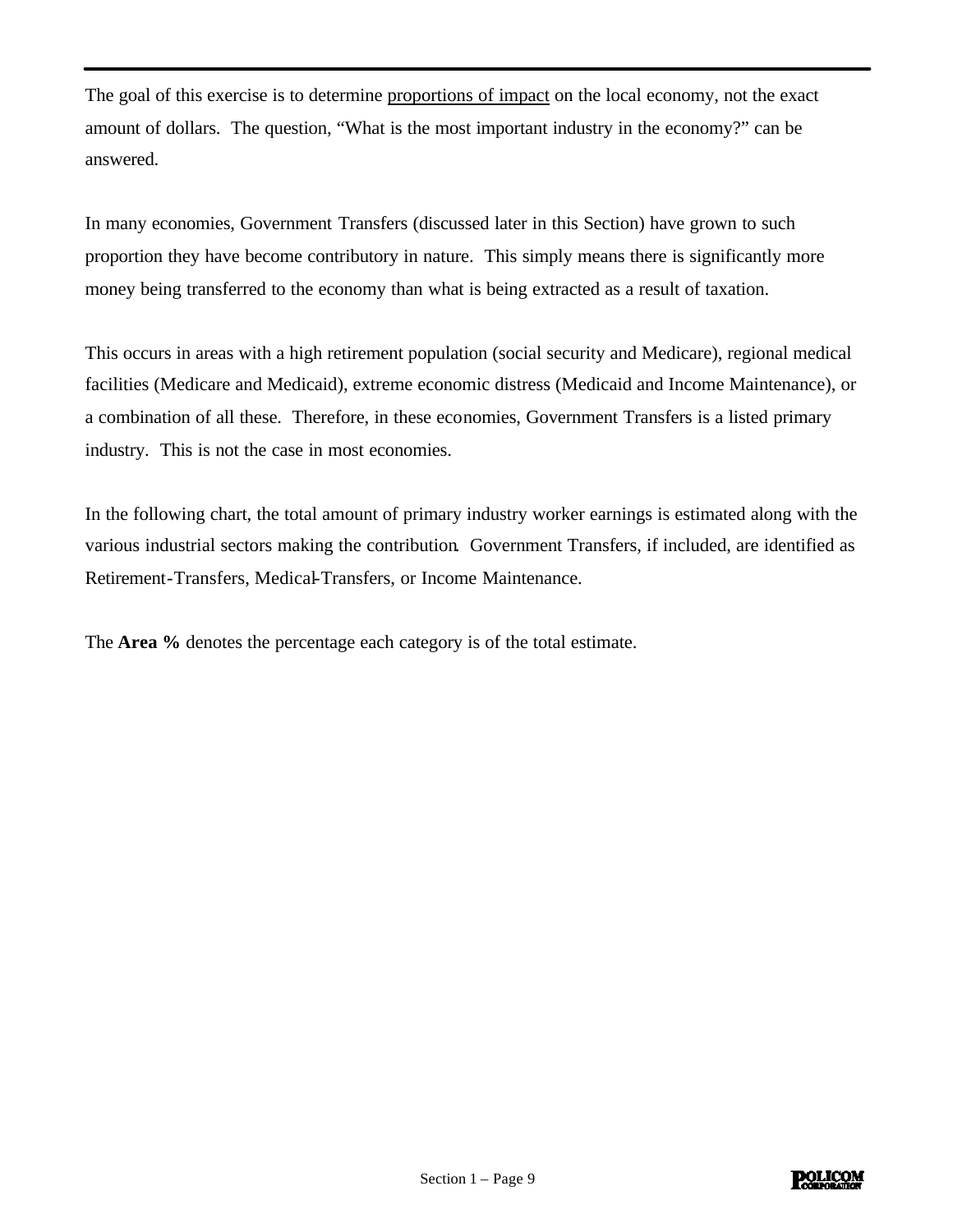| <b>Pinellas</b>                        |           |         |
|----------------------------------------|-----------|---------|
| <b>Primary Industry Earnings (000)</b> | 2000      | % Area  |
|                                        |           |         |
| <b>Total Earnings</b>                  | 7,453,542 |         |
|                                        |           |         |
| Manufacturing                          | 1,559,003 | 20.9%   |
| <b>Business Services</b>               | 1,369,264 | 18.4%   |
| Retirement - Transfers                 | 1,136,601 | 15.2%   |
| Medical - Transfers                    | 871,607   | 11.7%   |
| <b>Wholesale Trade</b>                 | 869,473   | 11.7%   |
| Federal Civilian                       | 382,322   | 5.1%    |
| Finance, Insurance, Real Estate        | 335,052   | 4.5%    |
| Retail (Tourism - Corporate)           | 316,416   | 4.2%    |
| Trans, Comm, Pub Utilities             | 250,478   | 3.4%    |
| <b>State Government</b>                | 172,001   | 2.3%    |
| Engineering & Management               | 90,664    | 1.2%    |
| Military                               | 77,826    | 1.0%    |
| Hotel (Tourism)                        | 14,747    | $0.2\%$ |
| Farm                                   | 6,538     | $0.1\%$ |

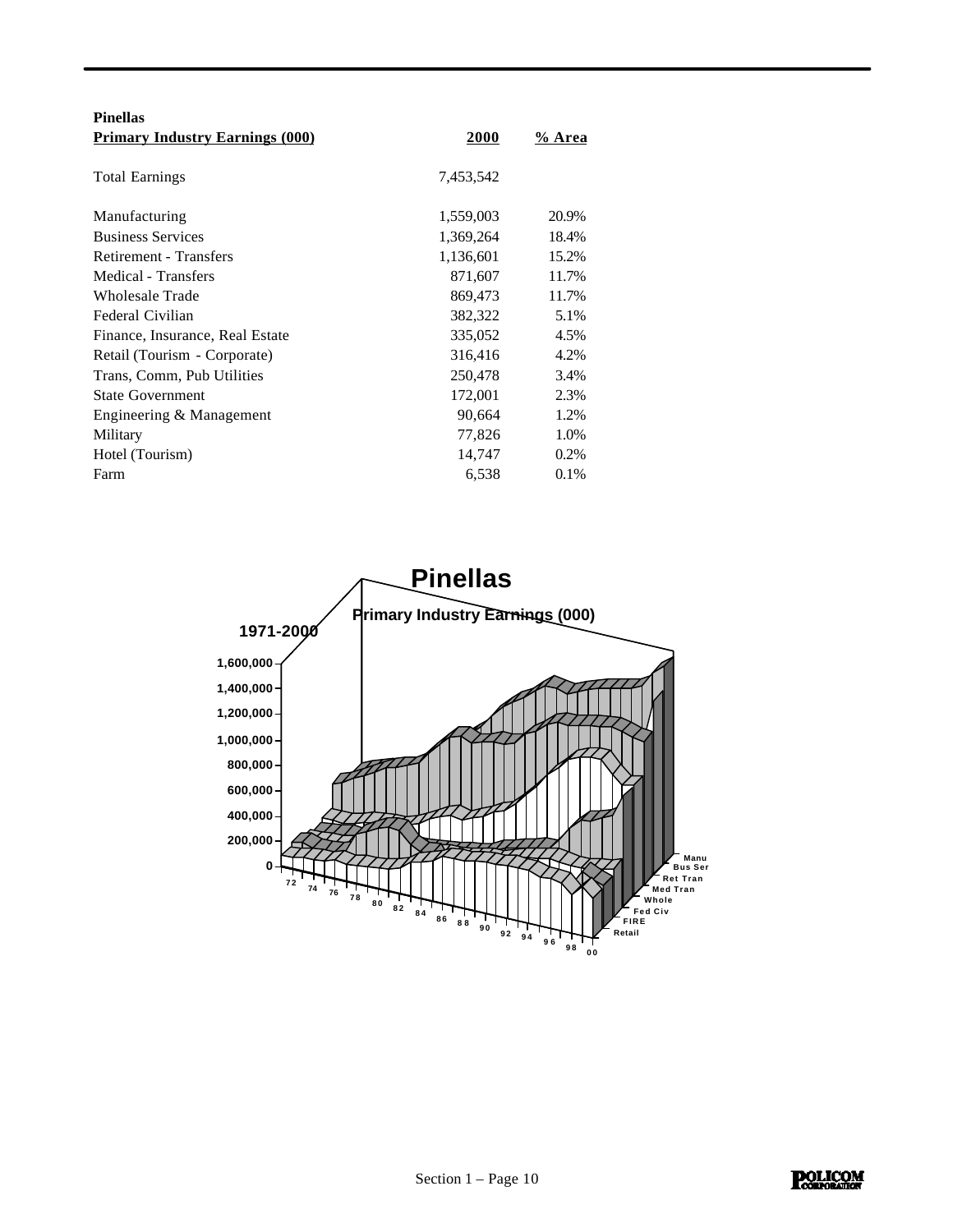#### *Total Personal Income*

Total Personal Income (TPI) is defined as the "income received by, or on behalf of, all the residents of the area." There are three distinct ingredients to TPI: 1) Earnings by place of residence, 2) Dividends, Interest, and Rents (passive income), and 3) Government Transfers.

Earned income is the amount of money garnered by an individual through active work during the course of the year. It includes personal wages, salaries, and profits by proprietors. Earned income, for the purpose of calculating Total Personal Income, is derived from earnings by "place of residence" (the county from which individuals file their personal income tax), not "place of work."

All previous data regarding employment and earnings was based upon "place of work," the county where the job is actually located.

Passive income includes money earned from investments, rentals, bank interest, and private retirement plans. It can be stock dividends or simply life insurance benefits. Data for passive income is mainly gathered from personal income tax filings. It cannot be assumed an area's economy benefits from high earnings in this part of the TPI, nor can it be presumed high earnings in this category are a result of the condition of a local economy.

Government transfers are principally payments to individuals residing in the area from the various federal, state, and local government "entitlement" programs. The largest of these programs include 1) social security and disability programs, 2) medical payments (Medicare and Medicaid), 3) income maintenance (welfare), 4) unemployment compensation, and 5) veterans benefits.

From the ratio of the three components of Total Personal Income, certain characteristics of a local economy can be deduced. Typically, areas, which have government transfers greater than 20% of the TPI, have a high retirement population (Social Security & Medicare), a distressed economy (Medicaid and Income Maintenance), or a combination of both.

Areas in which Dividends, Interest, and Rents account for more than 22% of the TPI have a resident population that is affluent (well invested), a high retirement population, or both.

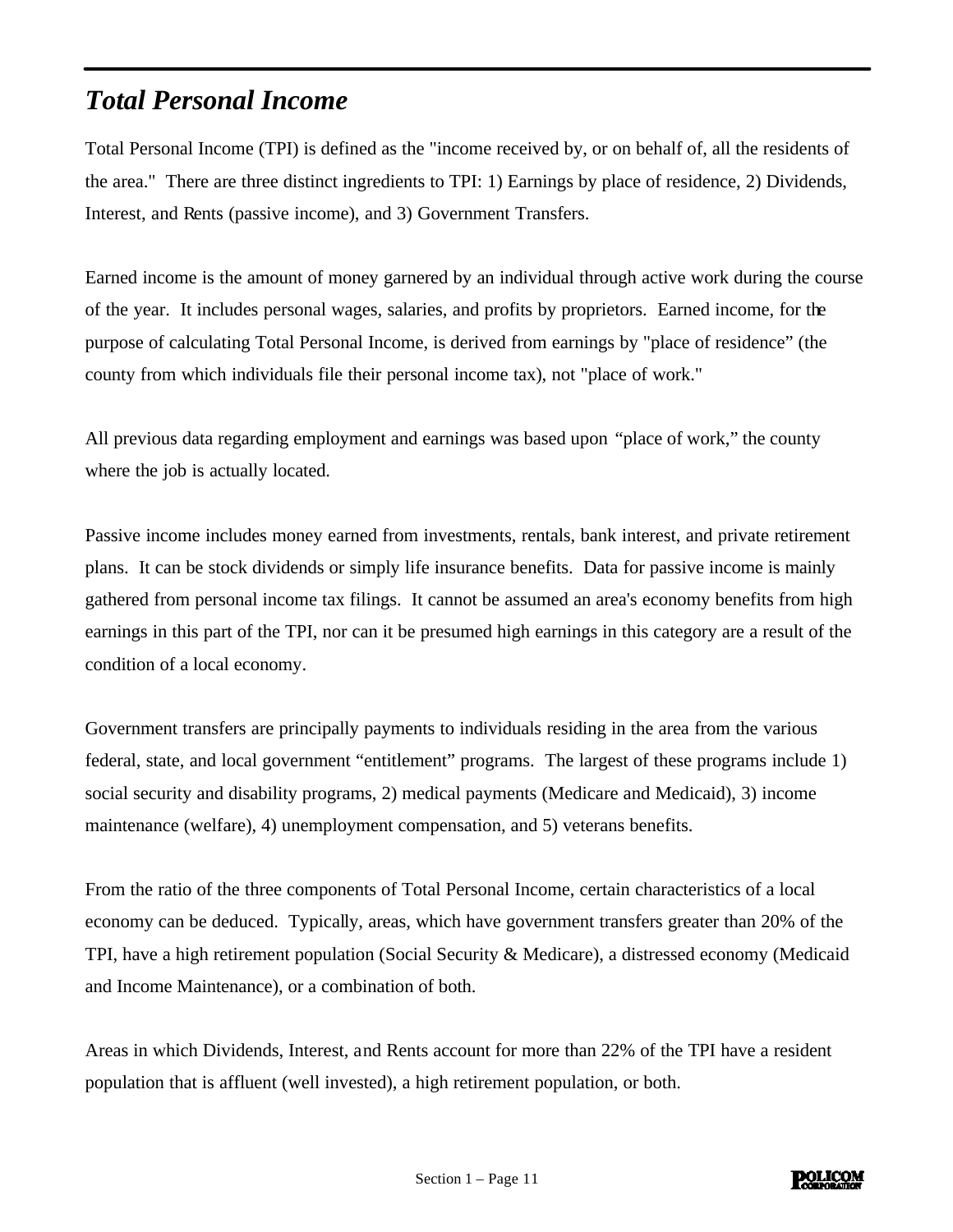Typically, strong economies have greater than 70% of the TPI attributed to earnings and less than 10% for Government Transfers.

In 2000, the San Jose, CA metropolitan area had the highest percentage of TPI attributed to earnings  $(81%)$  and is ranked  $32<sup>nd</sup>$  among the 318 metropolitan areas by POLICOM for economic strength. The Punta Gorda, FL metropolitan area had the lowest percentage of TPI attributed to earnings (38%) and is ranked  $265<sup>th</sup>$  for economic strength.

The Boulder-Longmont, CO metropolitan area has the lowest percentage of government transfers (5%) and is ranked 18<sup>th</sup> for economic strength. The Cumberland, MD-WV metropolitan area has the highest percentage of transfers (26%) and is ranked  $307<sup>th</sup>$  for economic strength.

The following is the average percentage for the ten strongest and ten weakest metropolitan area economies (See Section 4 for a list of these areas).

| <b>Percentage of TPI</b> | <b>Strongest</b> | Weakest |
|--------------------------|------------------|---------|
| 2000                     |                  |         |
| Earnings                 | 75%              | 65%     |
| Dividends                | 17%              | 18%     |
| <b>Transfers</b>         | 8%               | 17%     |

Over the last 25 years there has been a dramatic shift in the ratio of the three components. Government Transfers have grown significantly in their influence on local economies. Additionally, as a result of the recent growth in the stock market, Dividends, Interest, and Rents has also grown proportionately. Earnings as a component of the nation's TPI have declined significantly.

The following chart shows the actual Total Personal Income and the percentage of each component for Pinellas County and the United States.

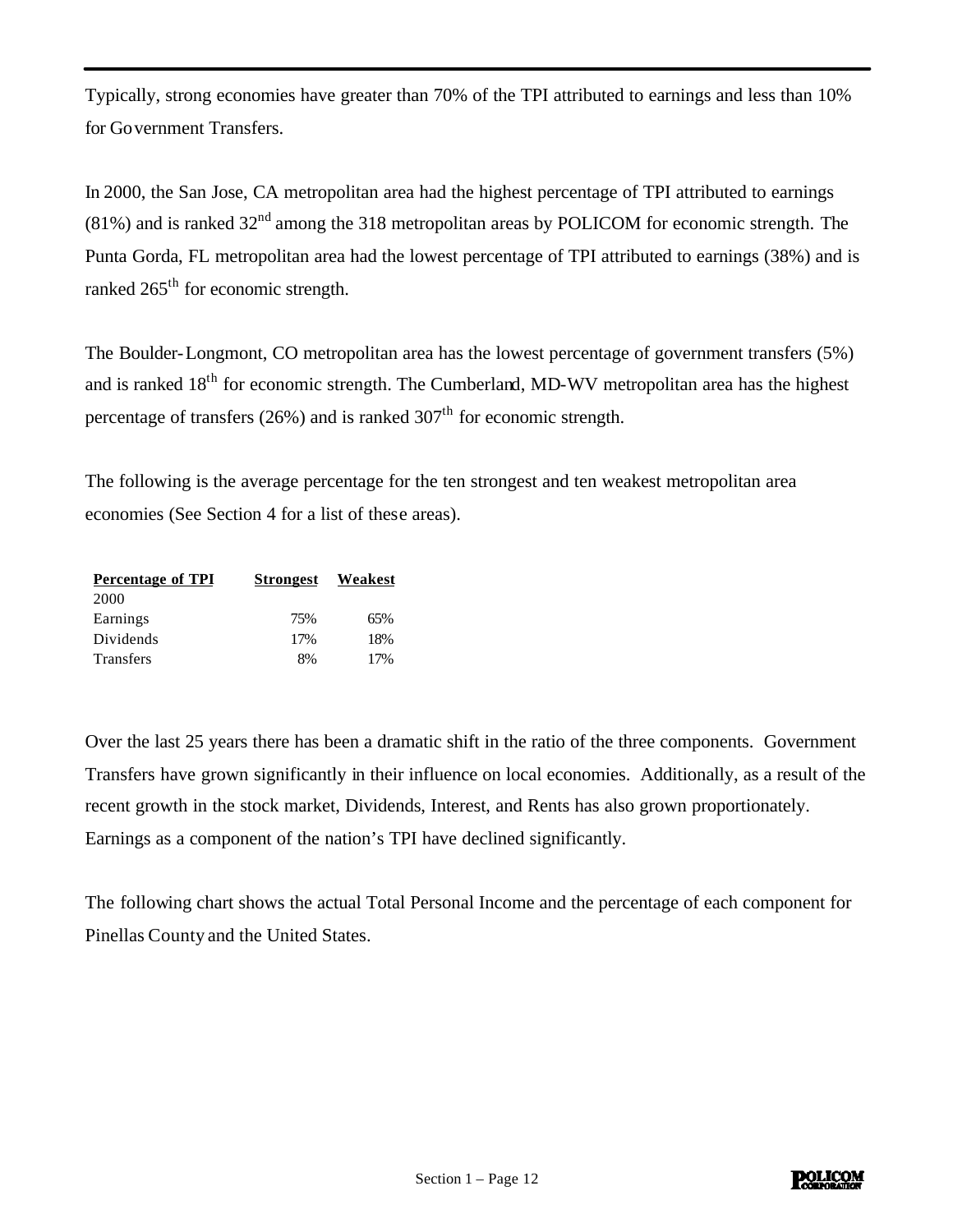| <b>Pinellas</b>                     |             |              |              |               |
|-------------------------------------|-------------|--------------|--------------|---------------|
| <b>Total Personal Income (000)</b>  | <b>2000</b> | Area %       | <u>USA %</u> |               |
| <b>Total Personal Income</b>        | 28,875,630  |              |              |               |
| Earnings By Residence               | 16,937,793  | 58.7%        | 68.8%        |               |
| Dividends, Interest, Rents          | 7,435,115   | 25.7%        | 18.3%        |               |
| <b>Government Transfers</b>         | 4,502,722   | 15.6%        | 12.9%        |               |
| <b>History of Percentage - Area</b> | 2000        | <b>1990</b>  | 1980         | <u> 1971 </u> |
| Earnings By Residence               | 58.7%       | 50.4%        | 51.8%        | 53.9%         |
| Dividends, Interest, Rents          | 25.7%       | 34.1%        | 31.4%        | 29.9%         |
| <b>Government Transfers</b>         | 15.6%       | 15.4%        | 16.8%        | 16.2%         |
| <b>History of Percentage - USA</b>  | <b>2000</b> | <u> 1990</u> | 1980         | 1971          |
| Earnings By Residence               | 68.8%       | 67.6%        | 71.4%        | 76.4%         |
| Dividends, Interest, Rents          | 18.3%       | 20.2%        | 16.5%        | 13.8%         |
| <b>Government Transfers</b>         | 12.9%       | 12.2%        | 12.1%        | 9.8%          |



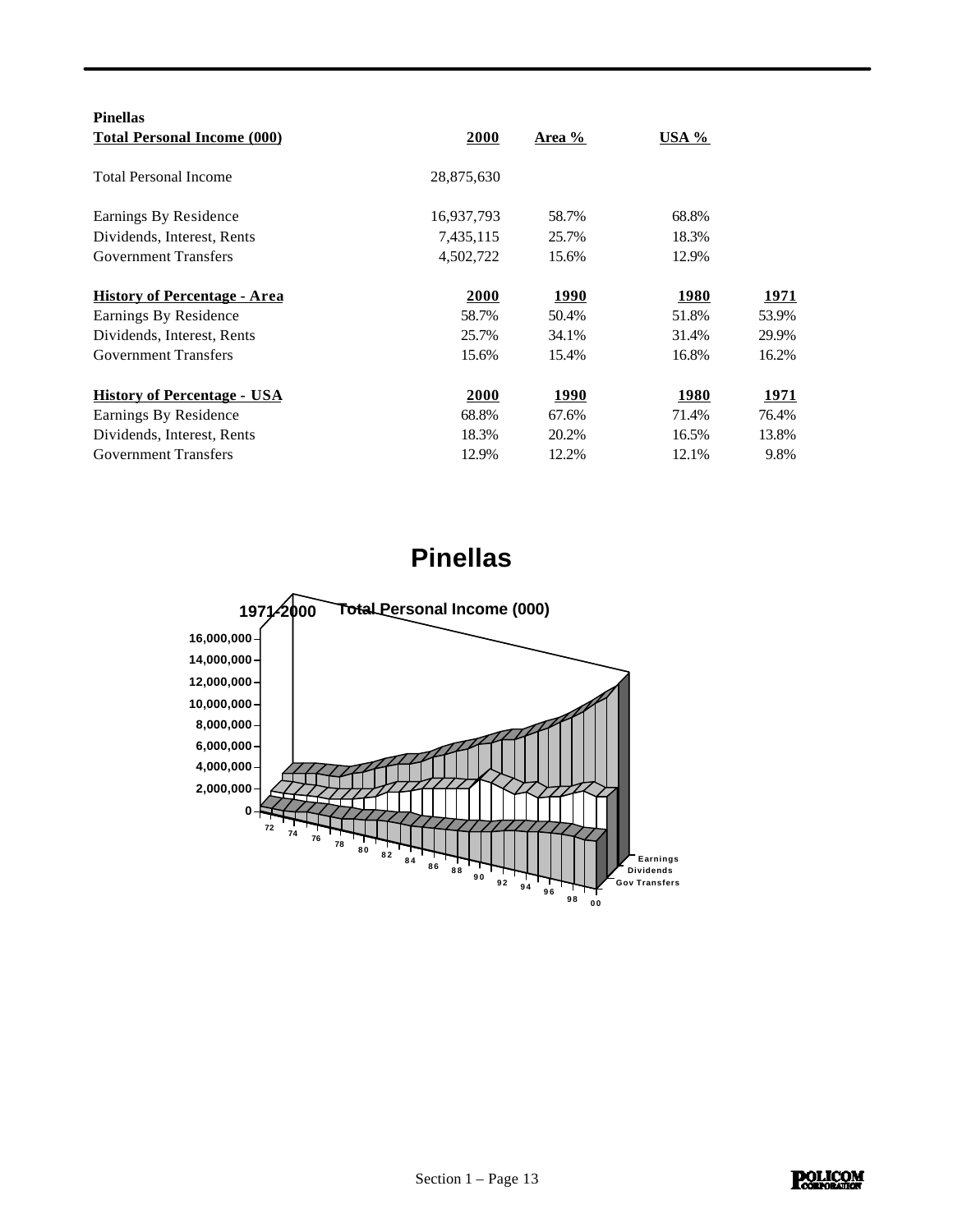## *Construction Earnings*

**Pinellas**

Within the construction industry, there are three basic sub-sectors. Heavy contractors are principally involved in the construction of large projects such as roadways, bridges, office buildings, or factories. General contractors are mainly homebuilders, but also construct small commercial or apartment buildings, and do renovation of existing structures.

Special trade contractors typically are subcontractors for both heavy and general contractors. Known as the "trades," they do most of the actual work on construction projects. Ranging from earthmovers to plumbers to carpet layers to roofers, special trade contractors usually account for more than half of the earnings in the construction industry. Many special trade contractors are sole proprietors.

The construction industry is extremely "reactive" to the condition of the local economy. In most economies, it is solely dependent upon the growth of other industries, generating the demand for additional housing and commercial establishments, within an area.

When examining the earnings graph for this industry, note upward spikes in the earnings of heavy contractors. This is an indication a major construction project occurred during this time period. The **Area %** denotes the percentage each category is of the total earnings in the construction industry.

| r menas<br><b>Construction - Earnings (000)</b> | <b>2000</b> | Area % | <b>USA</b>  | USA % |
|-------------------------------------------------|-------------|--------|-------------|-------|
| <b>Total Earnings</b>                           | 919,658     |        | 363,480,000 |       |
| <b>Special Trade Contractors</b>                | 625,887     | 68.1%  | 236,973,000 | 65.2% |
| <b>General Contractors</b>                      | 202,969     | 22.1%  | 84,214,000  | 23.2% |
| <b>Heavy Contractors</b>                        | 90,802      | 9.9%   | 42,293,000  | 11.6% |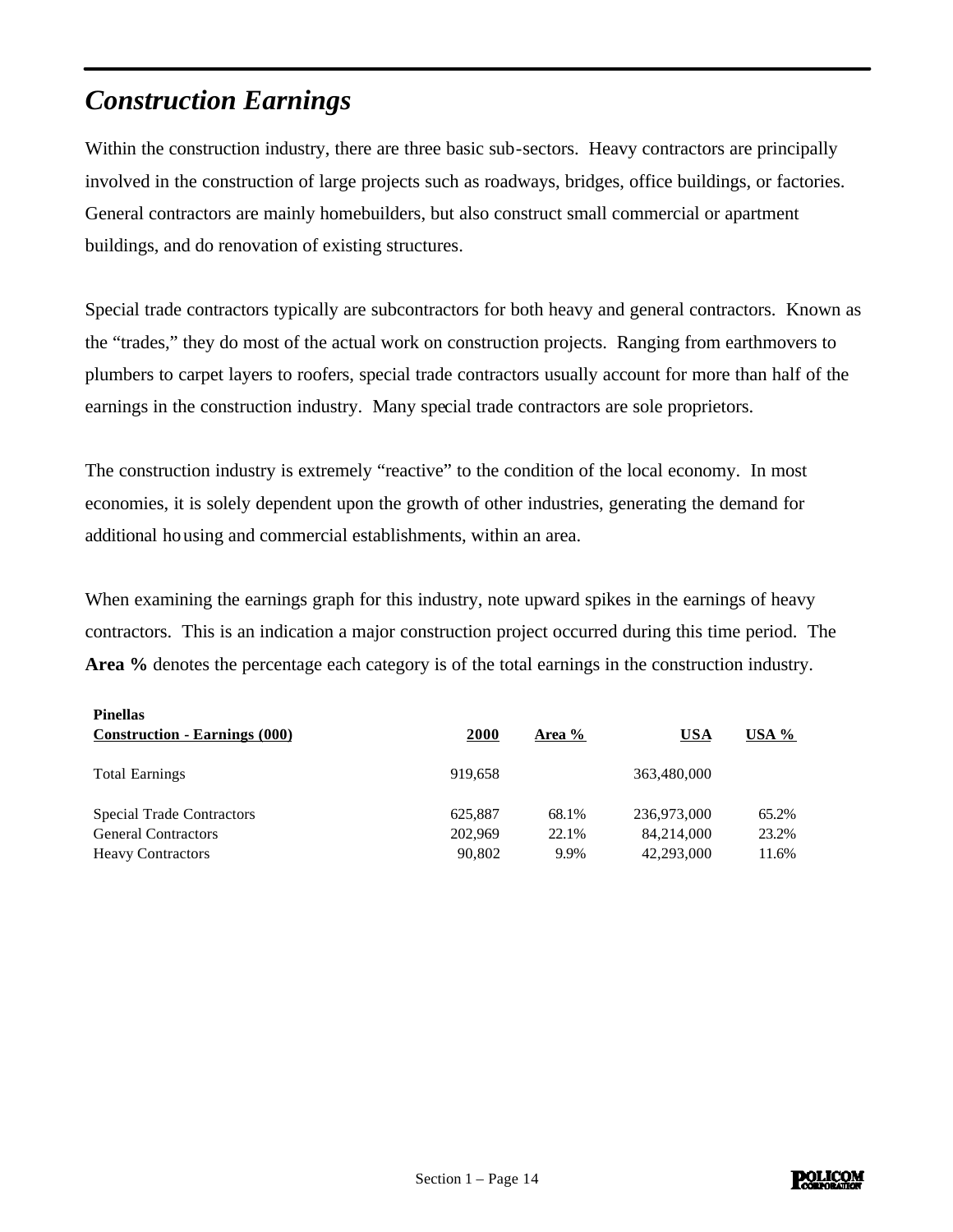

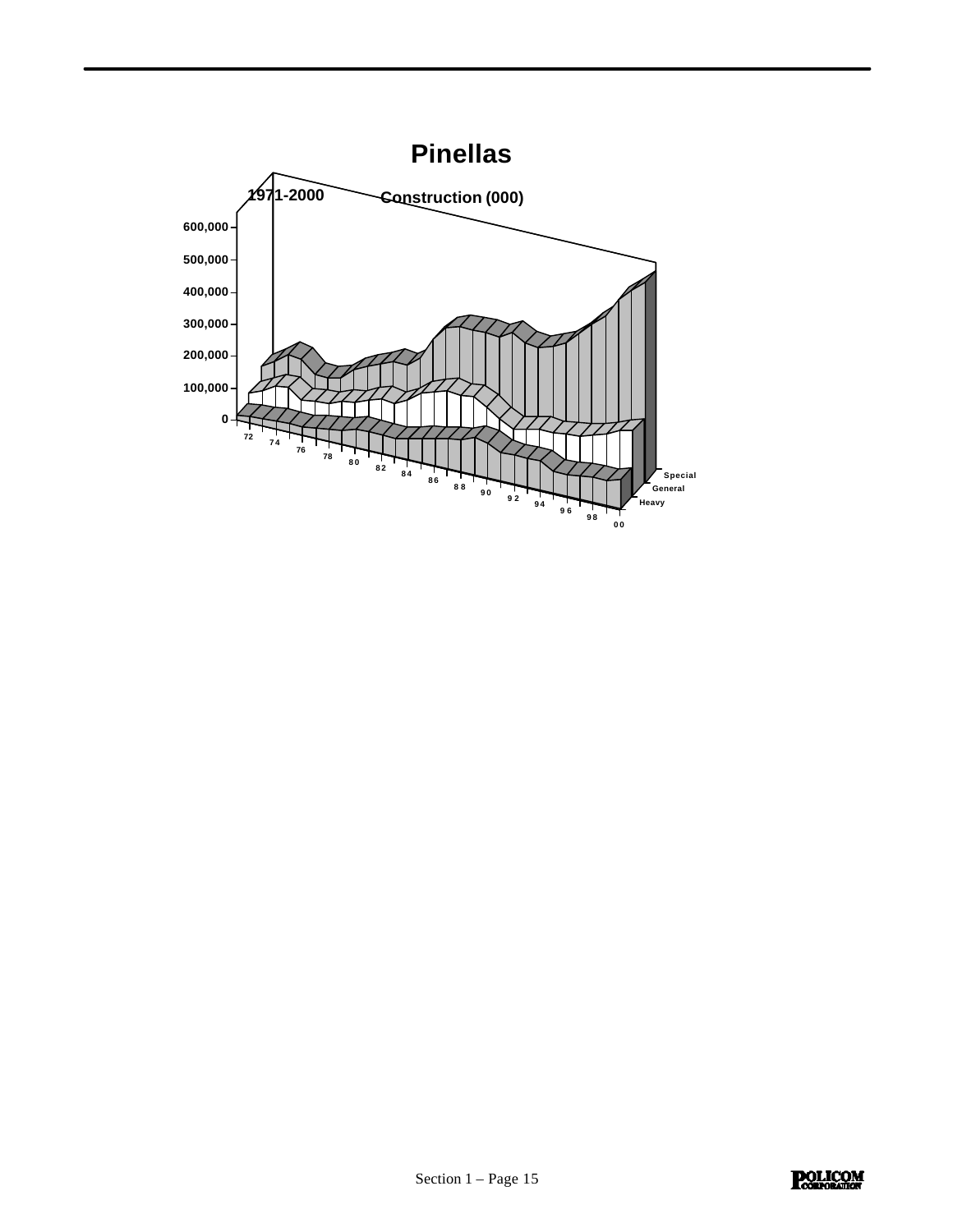## *Manufacturing Earnings*

The manufacturing sector is divided into two groups, durable and nondurable goods. Durable goods, like their name suggests, are designed to last for a long period of time (minimum of three years). Automobiles, machinery, computers, and washing machines are durable goods. Nondurable goods typically have a short life span and are quickly consumed. Food, plastic cups, paper, and clothing are examples. Wages paid in durable goods are typically much higher than nondurable goods.

Manufacturing is composed of 21 sub-sectors. Since there are so many sub-sectors, data suppression is frequent. Oftentimes in a local economy, one large employer might dominate a particular category. As a result, the data for that category is withheld. While the data is suppressed on the category level, the earnings for the suppressed categories are included in the Total Earnings. The **Area %** denotes the percentage each category is of the total earnings in manufacturing. Due to data suppression, this column might not total 100%.

#### **Pinellas**

| <b>Manufacturing - Earnings (000)</b> | 2000      | Area % | <b>USA</b>  |       |
|---------------------------------------|-----------|--------|-------------|-------|
| <b>Total Earnings</b>                 | 2,022,200 |        | 958,415,000 |       |
| Durable                               | 1,473,192 | 72.9%  | 604,160,000 | 63.0% |
| Nondurable                            | 549,008   | 27.1%  | 354,255,000 | 37.0% |
| Electronic equipment                  | 513,155   | 25.4%  | 109,766,000 | 11.5% |
| Instruments and related products      | 426,943   | 21.1%  | 53,573,000  | 5.6%  |
| Printing and publishing               | 277,806   | 13.7%  | 73,071,000  | 7.6%  |
| Industrial machinery                  | 179,638   | 8.9%   | 127,097,000 | 13.3% |
| Fabricated metal products             | 104,907   | 5.2%   | 66,737,000  | 7.0%  |
| Chemicals and allied products         | 95,462    | 4.7%   | 93,668,000  | 9.8%  |
| Other transportation equipment        | 80,276    | 4.0%   | 49,128,000  | 5.1%  |
| Rubber and plastics products          | 65,117    | 3.2%   | 39,608,000  | 4.1%  |
| Food and kindred products             | 60,971    | 3.0%   | 66,123,000  | 6.9%  |
| Miscellaneous manufacturing           | 52,215    | 2.6%   | 16,116,000  | 1.7%  |
| Lumber and wood products              | 45,211    | 2.2%   | 31,190,000  | 3.3%  |
| Furniture and fixtures                | 23,475    | 1.2%   | 19,467,000  | 2.0%  |
| Apparel and textile products          | 23,471    | 1.2%   | 17,066,000  | 1.8%  |
| Stone, clay, and glass products       | 21,914    | 1.1%   | 27,344,000  | 2.9%  |
| Paper and allied products             | 16,781    | 0.8%   | 33,257,000  | 3.5%  |
| Primary metal industries              | 15,118    | 0.7%   | 37,055,000  | 3.9%  |
| Motor vehicles and equipment          | 10,340    | 0.5%   | 66,687,000  | 7.0%  |
| Leather and leather products          | 3,855     | 0.2%   | 2,279,000   | 0.2%  |
| Petroleum and coal products           | 2,812     | 0.1%   | 9,239,000   | 1.0%  |
| Textile mill products                 | 2,733     | 0.1%   | 17,172,000  | 1.8%  |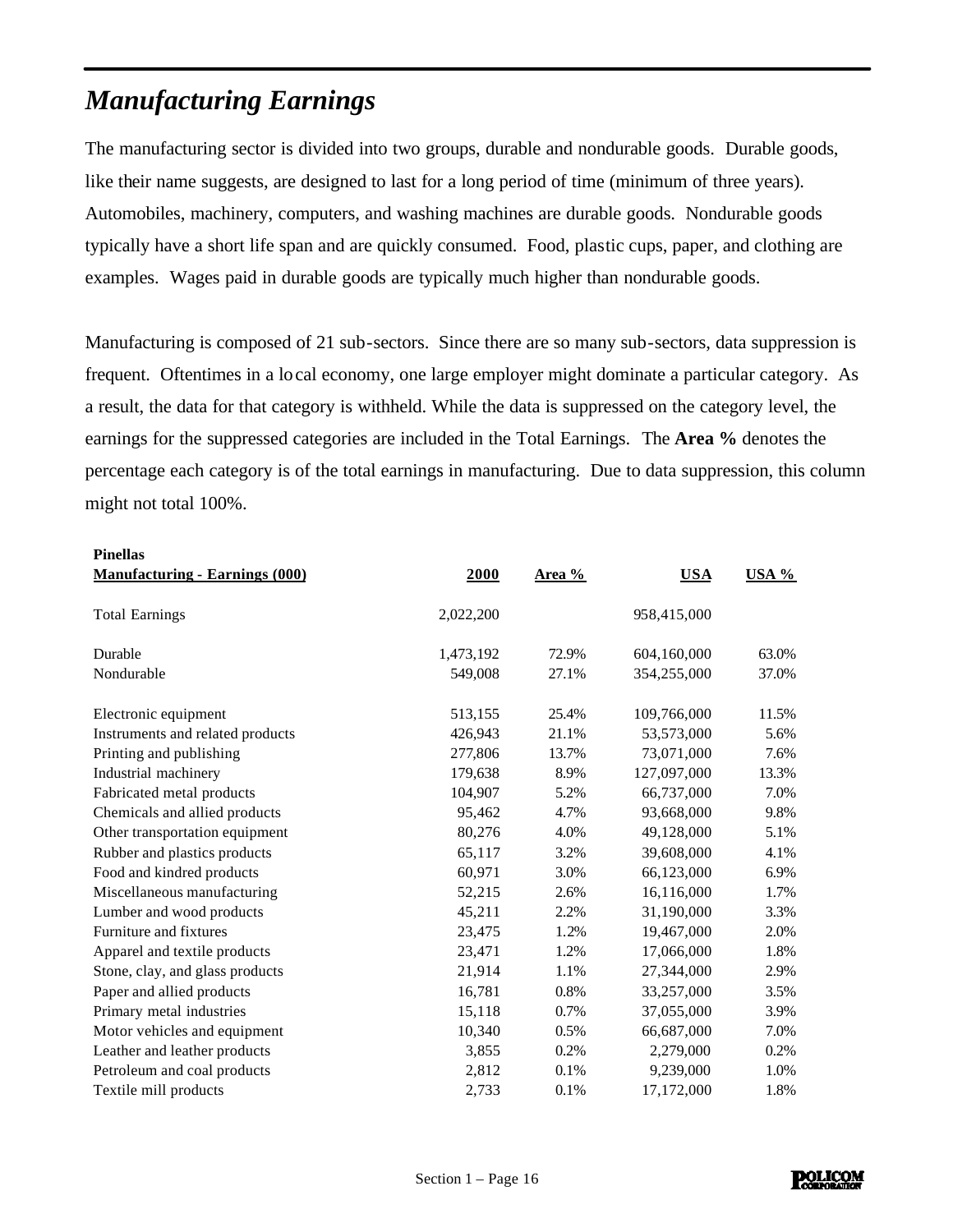

.

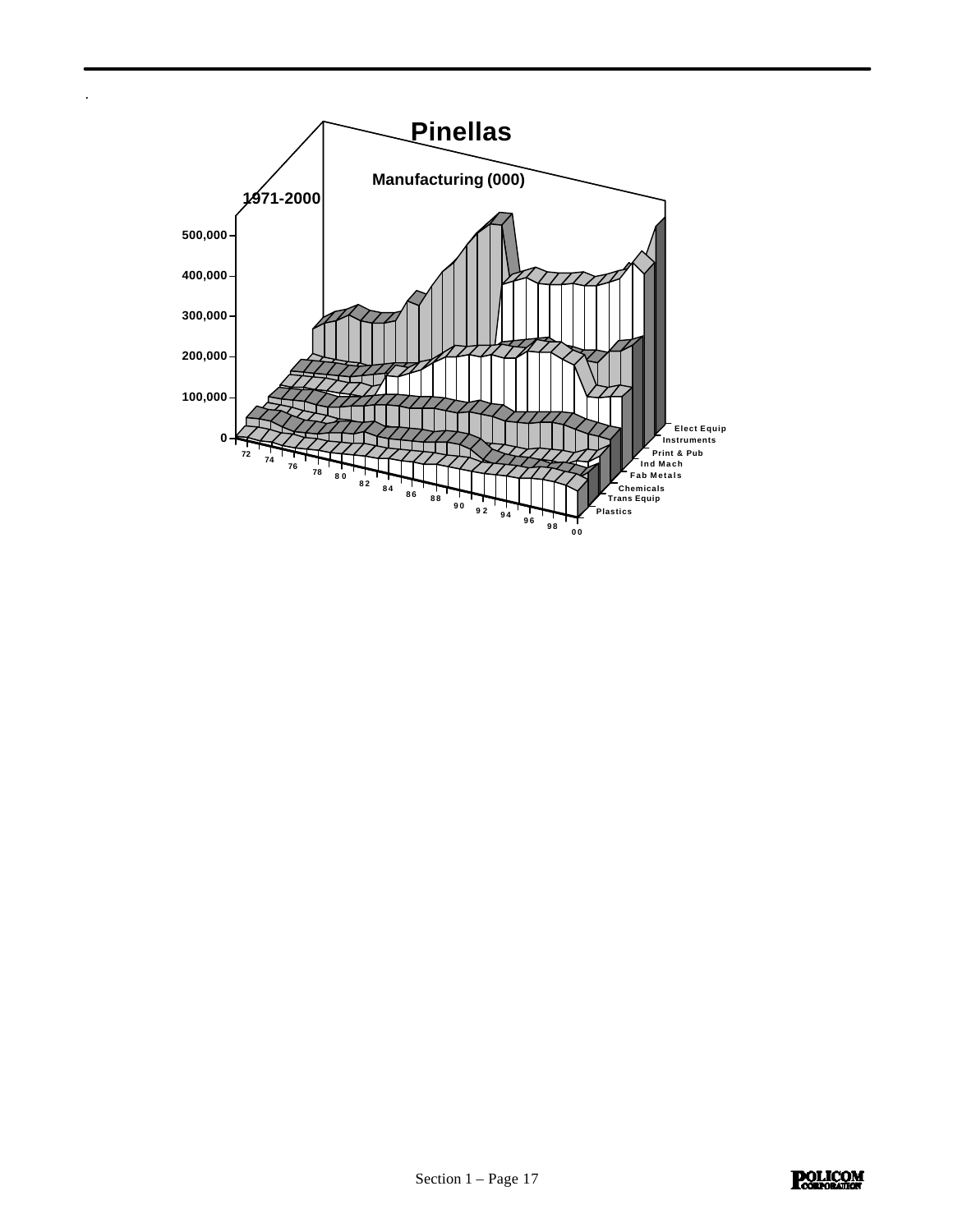## *Transportation, Communications & Public Utilities - Earnings*

This sector is composed of three distinct groups: the transportation of goods and people, communications, and privately owned public utilities. Among other things, communications includes local television and radio stations along with local and long distance telephone companies.

The public utilities group includes not only the delivery of utilities such as natural gas, electricity and potable water, but also the production of electricity, such as a nuclear power plant. Data might be suppressed in this group if a major electric manufacturer is present in the local economy. The **Area %** denotes the percentage each group or category is of the total earnings in this sector.

| <b>Pinellas</b>                                       |                |        |             |         |
|-------------------------------------------------------|----------------|--------|-------------|---------|
| <b>Transportation &amp; Pub Util - Earnings (000)</b> | 2000           | Area % | <b>USA</b>  | USA %   |
|                                                       |                |        |             |         |
| <b>Total Earnings</b>                                 | 862,003        |        | 413,682,000 |         |
|                                                       |                |        |             |         |
| Communications                                        | 426,998        | 49.5%  | 129,585,000 | 31.3%   |
| <b>Utilities</b>                                      | 199,232        | 23.1%  | 74,003,000  | 17.9%   |
| Other                                                 | 131,054        | 15.2%  | 100,074,000 | 24.2%   |
| Truck & Warehousing                                   | 90,811         | 10.5%  | 87.131.000  | 21.1%   |
| Air                                                   | 55,404         | 6.4%   | 60,010,000  | 14.5%   |
| Local & interurban                                    | 38,971         | 4.5%   | 14,269,000  | 3.4%    |
| <b>Trans Services</b>                                 | 36,679         | 4.3%   | 24,844,000  | $6.0\%$ |
| Water                                                 | 11,128         | 1.3%   | 9,110,000   | 2.2%    |
| Railroad                                              | 2.780          | 0.3%   | 13,779,000  | 3.3%    |
| Pipelines & gas                                       | $\overline{0}$ | 0.0%   | 951.000     | 0.2%    |
|                                                       |                |        |             |         |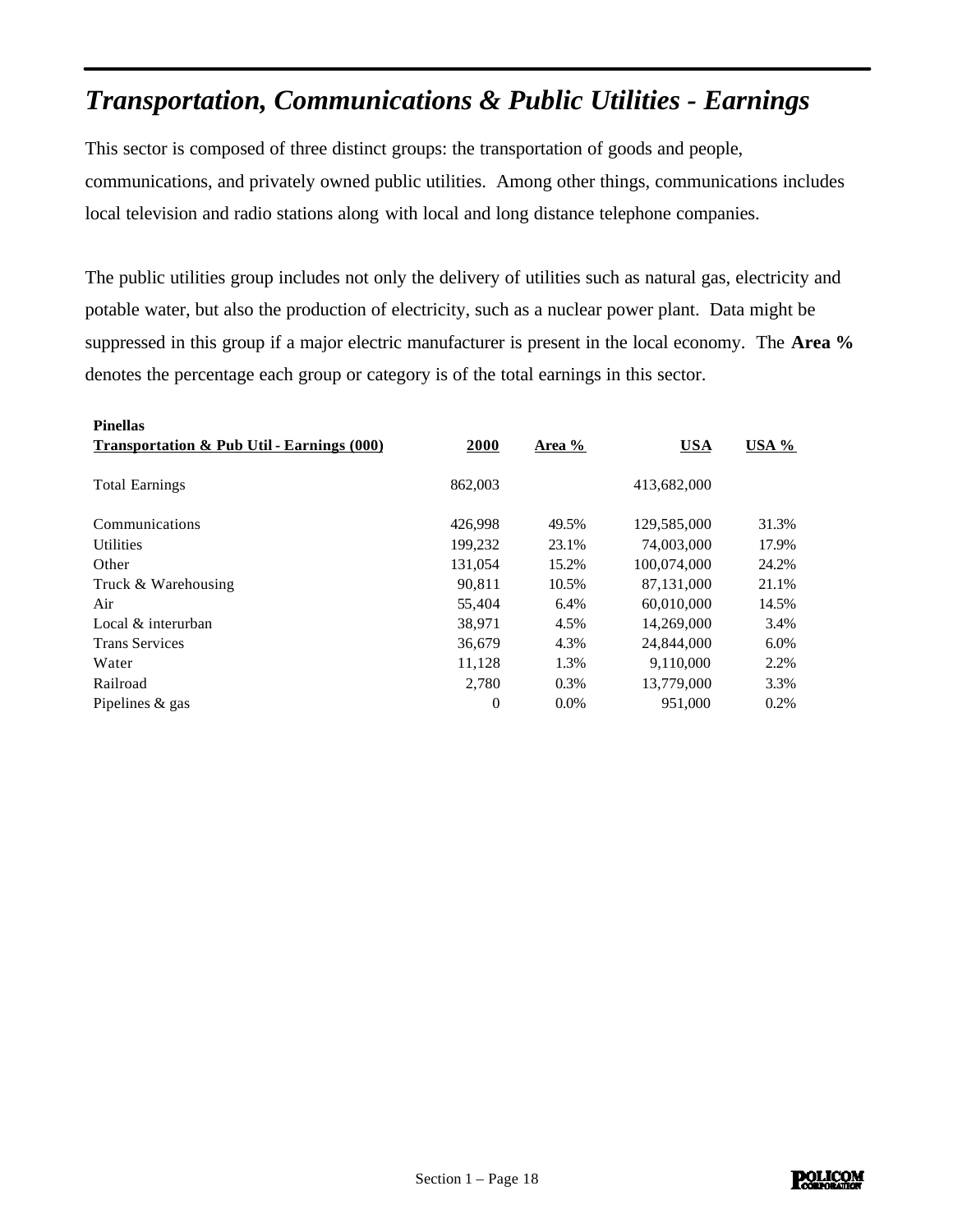

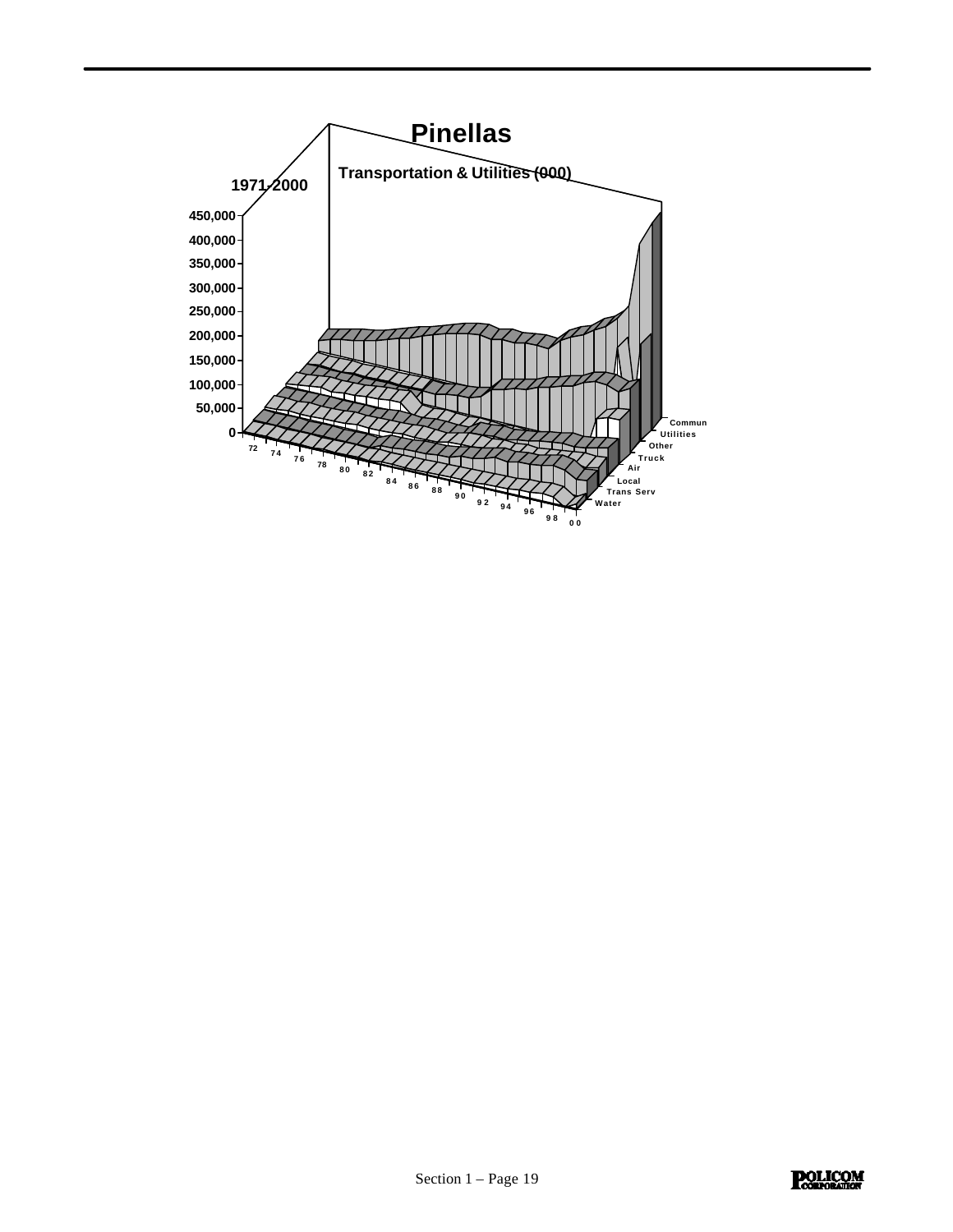#### *Retail Trade Earnings*

Retail Trade is divided into eight sub-sectors. These demonstrate the purchasing trends or habits of the individuals. Typically in strong economies "Eating & Drinking Places" is the most dominant sub-sector, while not all areas which have "Eating & Drinking Places" most dominant have strong economies. Many tourist-based economies have a high percentage of Eating and Drinking Places.

 Many times in weak economies "Food Stores" is the most dominant. "Automotive" and "Building" are very susceptible to the conditions of a local economy. Their growth and decline many times is directly related to changes in the economic condition of the local area. The **Area %** denotes the percentage each category is that of the total earnings in this sector.

| <b>Pinellas</b>                         |           |        |             |         |
|-----------------------------------------|-----------|--------|-------------|---------|
| <b>Retail Trade - Earnings (000)</b>    | 2000      | Area % | <b>USA</b>  | USA $%$ |
| <b>Total Earnings</b>                   | 1,882,603 |        | 529,301,000 |         |
| Miscellaneous retail                    | 472.891   | 25.1%  | 93,003,000  | 17.6%   |
| Eating and drinking places              | 404,049   | 21.5%  | 123,288,000 | 23.3%   |
| Automotive dealers and service stations | 327,966   | 17.4%  | 88,483,000  | 16.7%   |
| Food stores                             | 216.821   | 11.5%  | 75,568,000  | 14.3%   |
| General merchandise stores              | 181,744   | 9.7%   | 56,649,000  | 10.7%   |
| Home furniture and furnishings stores   | 144,755   | 7.7%   | 36.623,000  | 6.9%    |
| Building materials and garden equipment | 86.419    | 4.6%   | 31.119.000  | 5.9%    |
| Apparel and accessory stores            | 47.958    | 2.5%   | 24.568,000  | 4.6%    |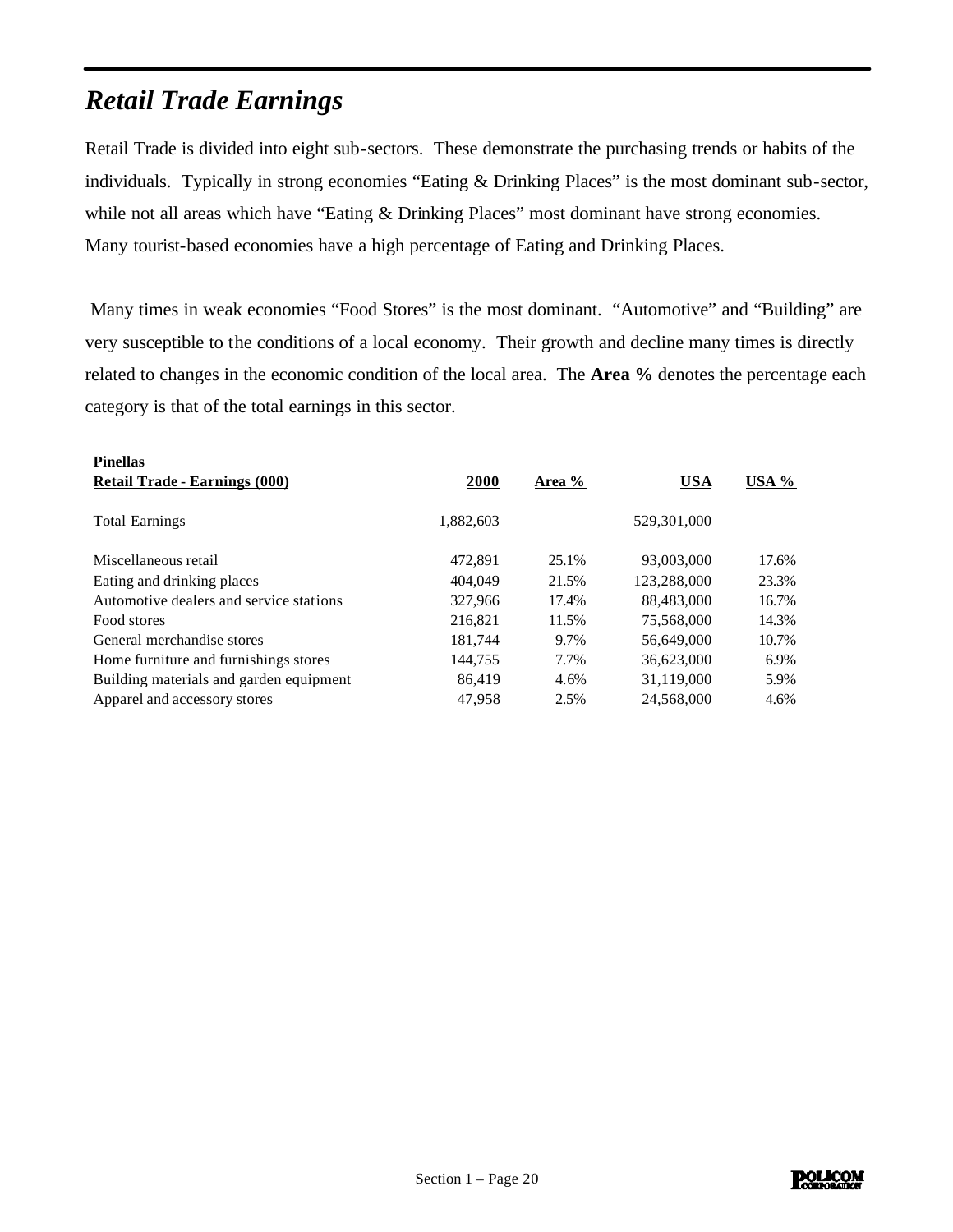

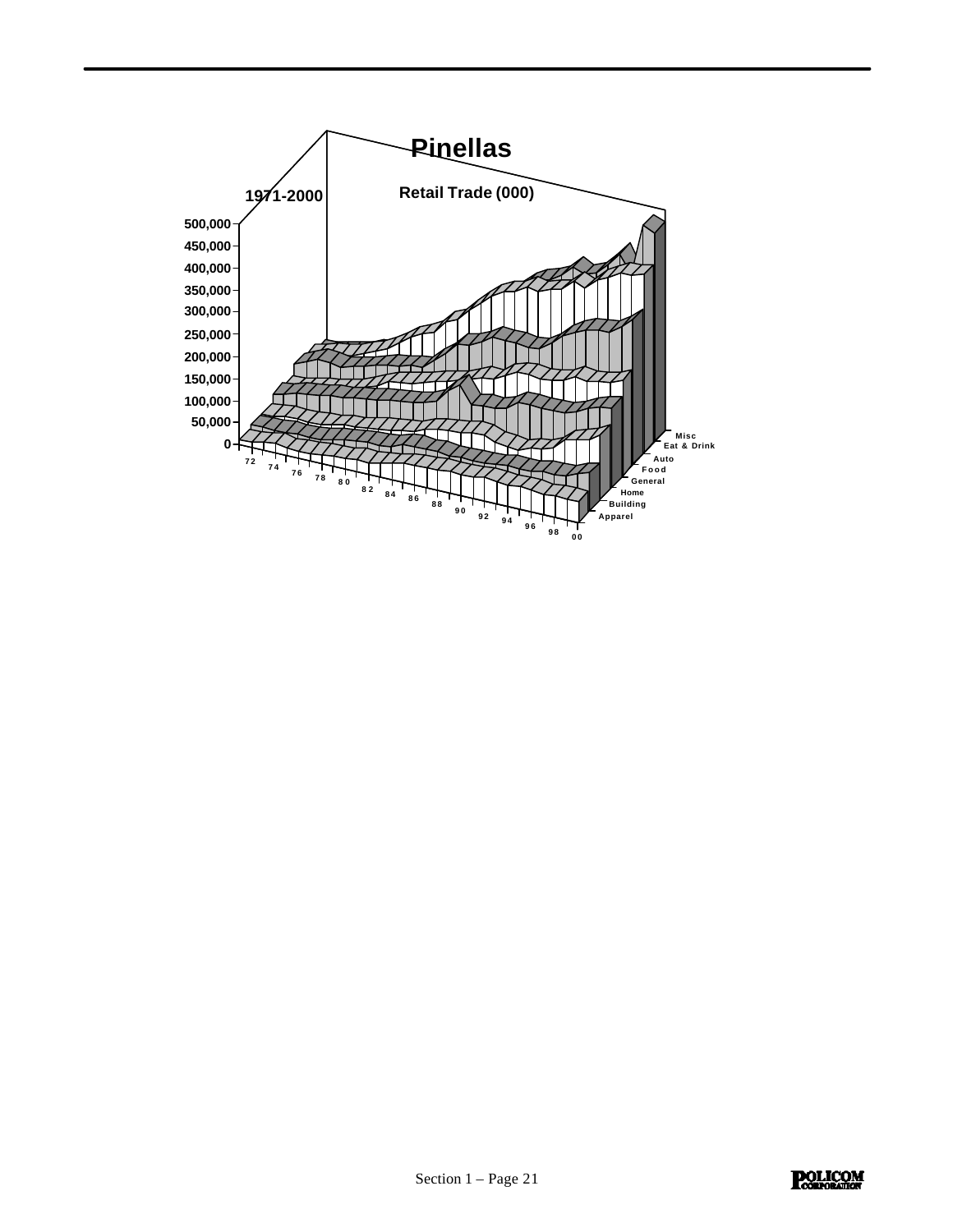### *Finance, Insurance, and Real Estate (FIRE) Earnings*

This sector tends to mix or churn the money within a local economy. Not nearly as consumptive as Services or Retail, the FIRE serves as catalyst for the movement of money. There are three distinct elements to the sector.

Finance includes depository and non depository financial institutions such as banks, savings and loans, and credit unions. Stock brokerages and holding companies are also included.

Insurance includes both local agencies and carriers. Local insurance agencies grow and decline in direct proportion to the size of the economy. Insurance carriers many times are the companies which the agents represent. Oftentimes an insurance carrier is not dependent upon the local economy as policies, life, auto, health, are written throughout the state or nation. Many times insurance carriers are "primary" in nature.

The Real Estate sector includes real estate developers and real estate brokers. Activity relating to the actual construction of projects, whether land development or home, office construction, is not included in this sector but is included in "construction."

Typically there are a large number of sole proprietors in the insurance agency and real estate brokerage sector. The **Area %** denotes the percentage each category is that of the total earnings in this sector.

| <b>Pinellas</b>                           |           |        |             |       |
|-------------------------------------------|-----------|--------|-------------|-------|
| <b>FIRE</b> - Earnings (000)              | 2000      | Area % | <b>USA</b>  | USA % |
| <b>Total Earnings</b>                     | 1,943,147 |        | 576,826,000 |       |
| Security and commodity brokers            | 531,721   | 27.4%  | 146,045,000 | 25.3% |
| <b>Real Estate</b>                        | 407,736   | 21.0%  | 114,090,000 | 19.8% |
| Depository and nondepository institutions | 404,150   | 20.8%  | 135,382,000 | 23.5% |
| Insurance carriers                        | 293,435   | 15.1%  | 88,784,000  | 15.4% |
| Insurance agents, brokers, and services   | 166,179   | 8.6%   | 50,429,000  | 8.7%  |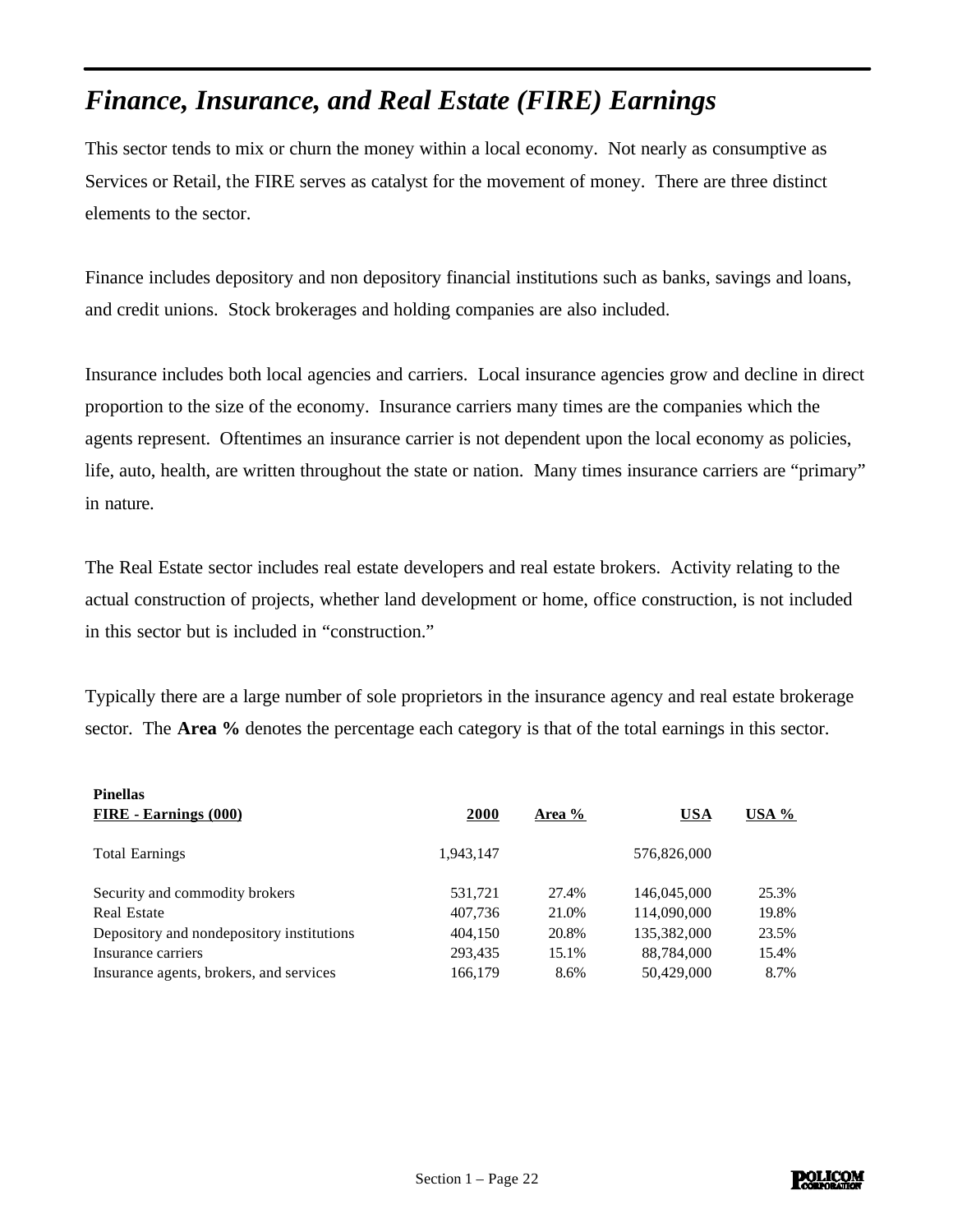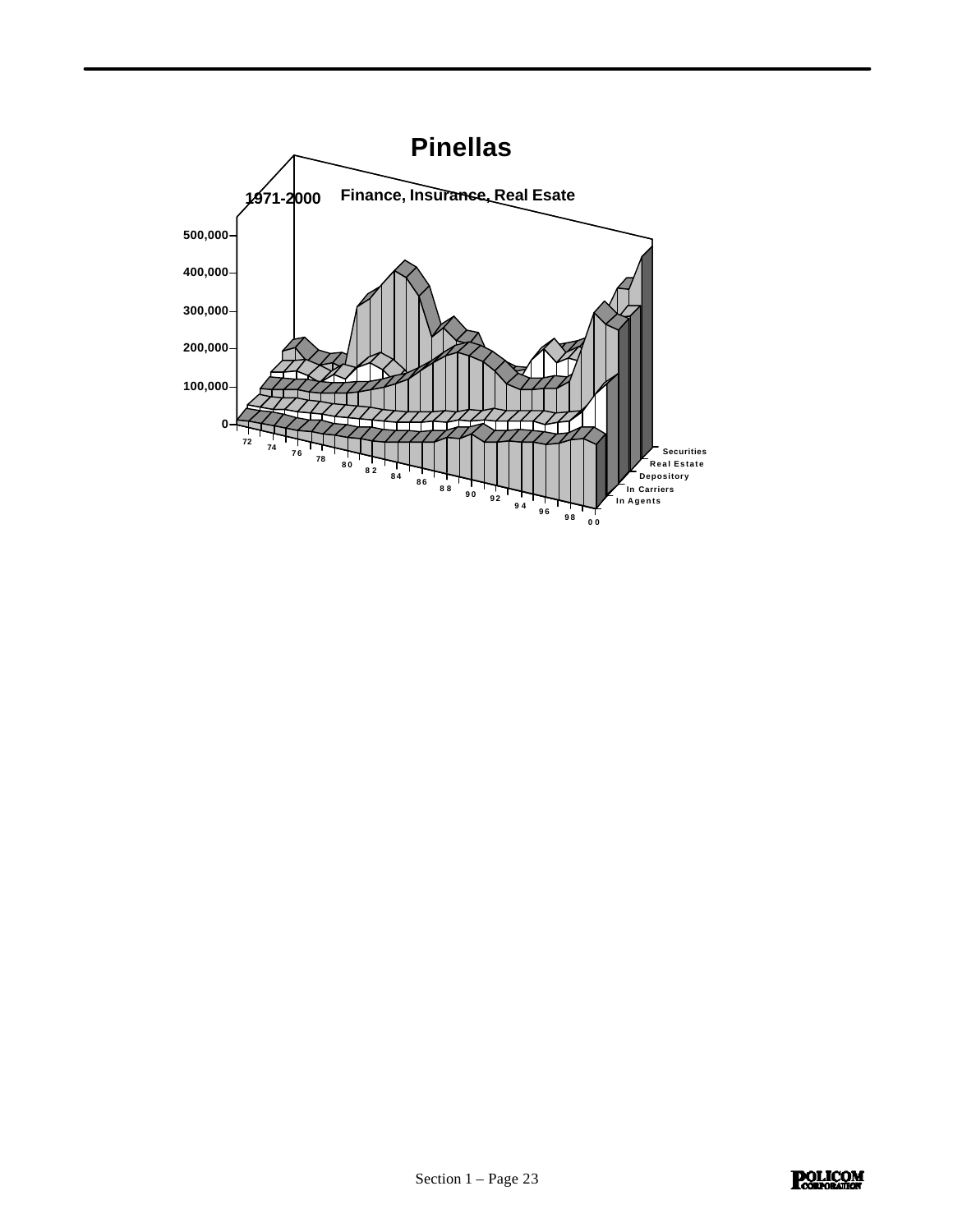## *Services Earnings*

The fastest growing sector of the national economy, services is the most dominant industry in a vast majority of the economies in the United States

There are sixteen sub-sectors for the Service industry. Since there are so many sub-sectors, data suppression is frequent as one business in an area might dominate so much its employee earnings are withheld.

Typically, Health Services is the most dominant. Areas with an extremely high percentage in Health Services typically have a high percentage of retirement age individuals living in the area. Areas with high percentages of Hotel or Amusements usually are tourism-based economies. If Business Services is high, there is usually a presence of the "high-tech" computer industry (software development or research) in the economy.

The Engineering and Management sub-sector was created in 1988 from Miscellaneous and Business. Data prior to that year is not available. The **Area %** denotes the percentage of earnings the category is of the total earnings in this industry.

| <b>Pinellas</b>                        |           |        |               |         |
|----------------------------------------|-----------|--------|---------------|---------|
| <b>Services - Earnings (000)</b>       | 2000      | Area % | <b>USA</b>    | $USA\%$ |
| <b>Total Earnings</b>                  | 6,829,596 |        | 1,775,526,000 |         |
|                                        |           |        |               |         |
| <b>Business services</b>               | 2,540,046 | 37.2%  | 464,080,000   | 26.1%   |
| Health services                        | 1,907,721 | 27.9%  | 460,393,000   | 25.9%   |
| Engineering and management services    | 766,683   | 11.2%  | 242,666,000   | 13.7%   |
| Legal services                         | 240,017   | 3.5%   | 121,423,000   | 6.8%    |
| Social services                        | 202,079   | 3.0%   | 60,695,000    | 3.4%    |
| Personal services                      | 185,395   | 2.7%   | 49,488,000    | 2.8%    |
| Membership organizations               | 182,876   | 2.7%   | 58,672,000    | 3.3%    |
| Hotels and other lodging places        | 169,764   | 2.5%   | 51,730,000    | 2.9%    |
| Amusement and recreation services      | 141,623   | 2.1%   | 60,017,000    | 3.4%    |
| Auto repair, services, and parking     | 122,591   | 1.8%   | 49,829,000    | 2.8%    |
| <b>Educational services</b>            | 121,936   | 1.8%   | 71,658,000    | 4.0%    |
| Miscellaneous services                 | 103,687   | 1.5%   | 22,356,000    | 1.3%    |
| Miscellaneous repair services          | 57,309    | 0.8%   | 19,228,000    | 1.1%    |
| Private households                     | 45,631    | 0.7%   | 13,283,000    | 0.7%    |
| Motion pictures                        | 37,407    | 0.5%   | 27,364,000    | 1.5%    |
| Museums, botanical, zoological gardens | 4,831     | 0.1%   | 2,644,000     | 0.1%    |

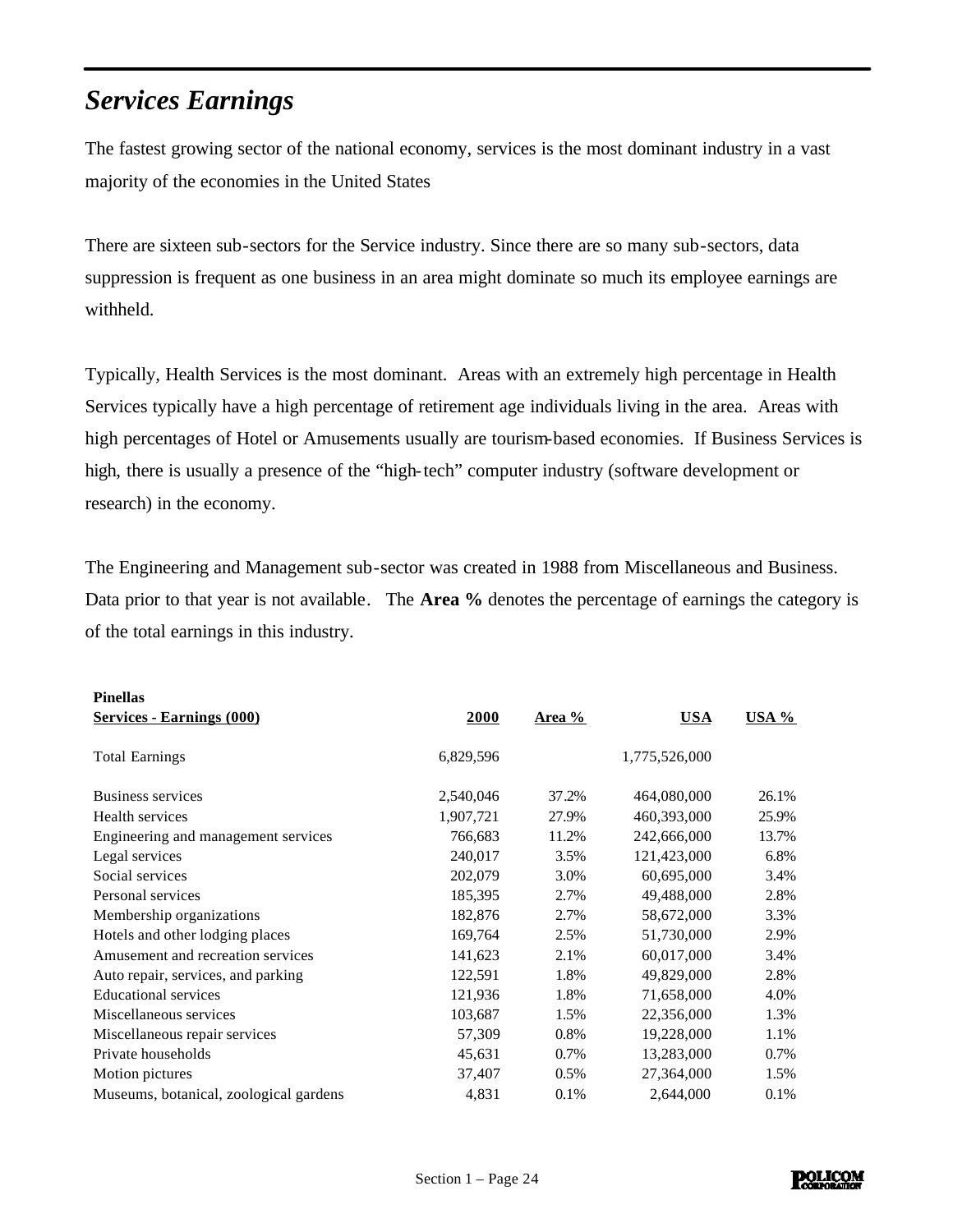

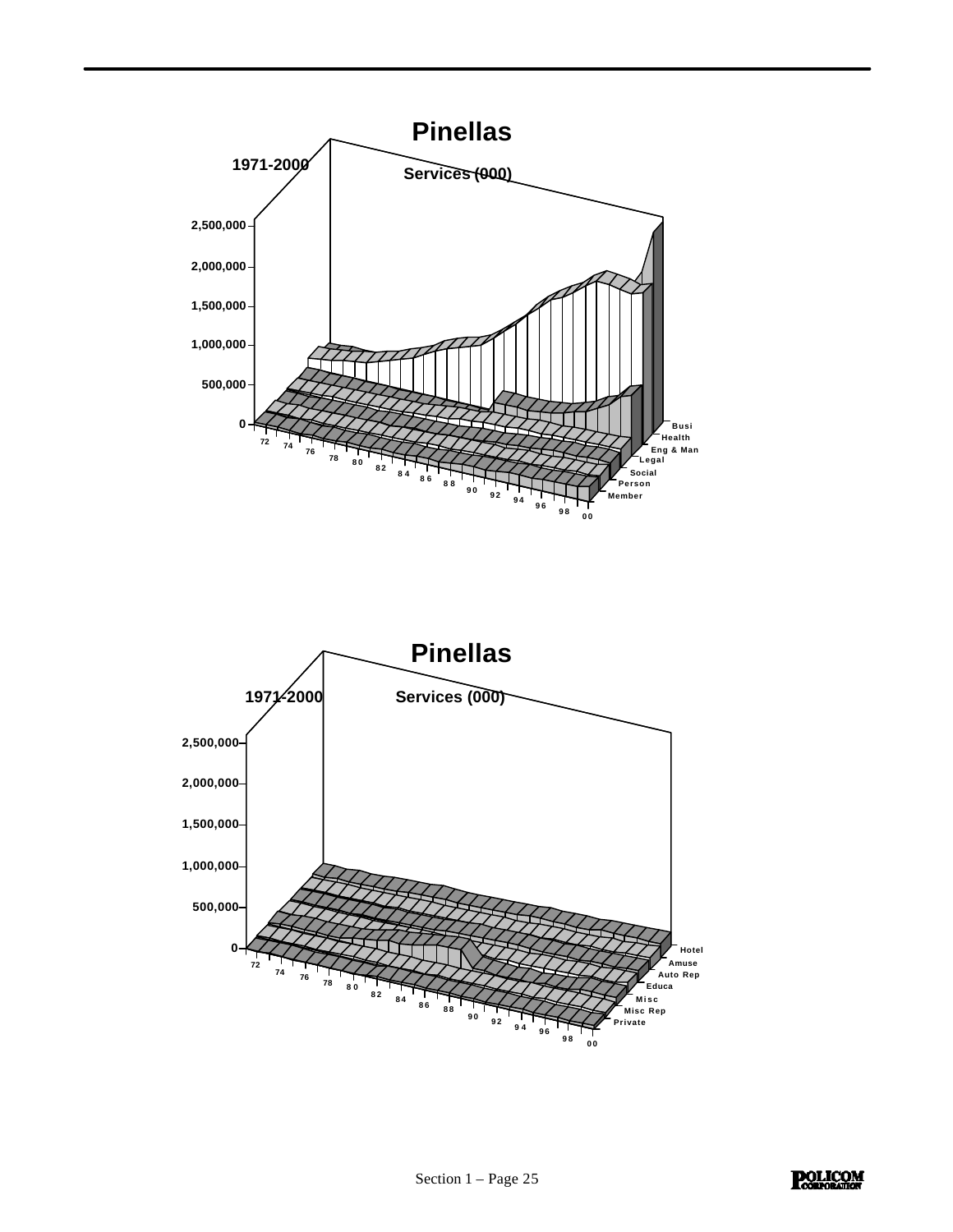#### *Government Transfers*

Government Transfers, also known as "entitlement" programs, have grown enormously in the United States over the last 25 years. In 2000, total government transfers exceeded the earnings of all workers in construction, state and federal government, the military, farming, and agricultural services combined.

Retirement and disability payments typically exceed more than half a local area's transfers. Medical transfers, principally Medicare and Medicaid (medical assistance for the poor) represent the bulk of medical transfers. Income maintenance includes the nation's "welfare programs" such as Food Stamps. Some transfers are made to non-profit institutions that administer social programs. On a national basis, more than 95% of all government transfers are made to or on the behalf of individuals.

The impact of the growth of government transfers on the national economy and most local economies has been significant. As transfers grew, so did many industries. The clearest example is Health Services. The graph below shows the growth of earnings in Health Services and the actual number of dollars of Medical Transfers.



In 1987 the Medicare payroll tax was initiated. This provided "new money" for the health care industry and its growth is in direct relationship to that of Medical Transfers.

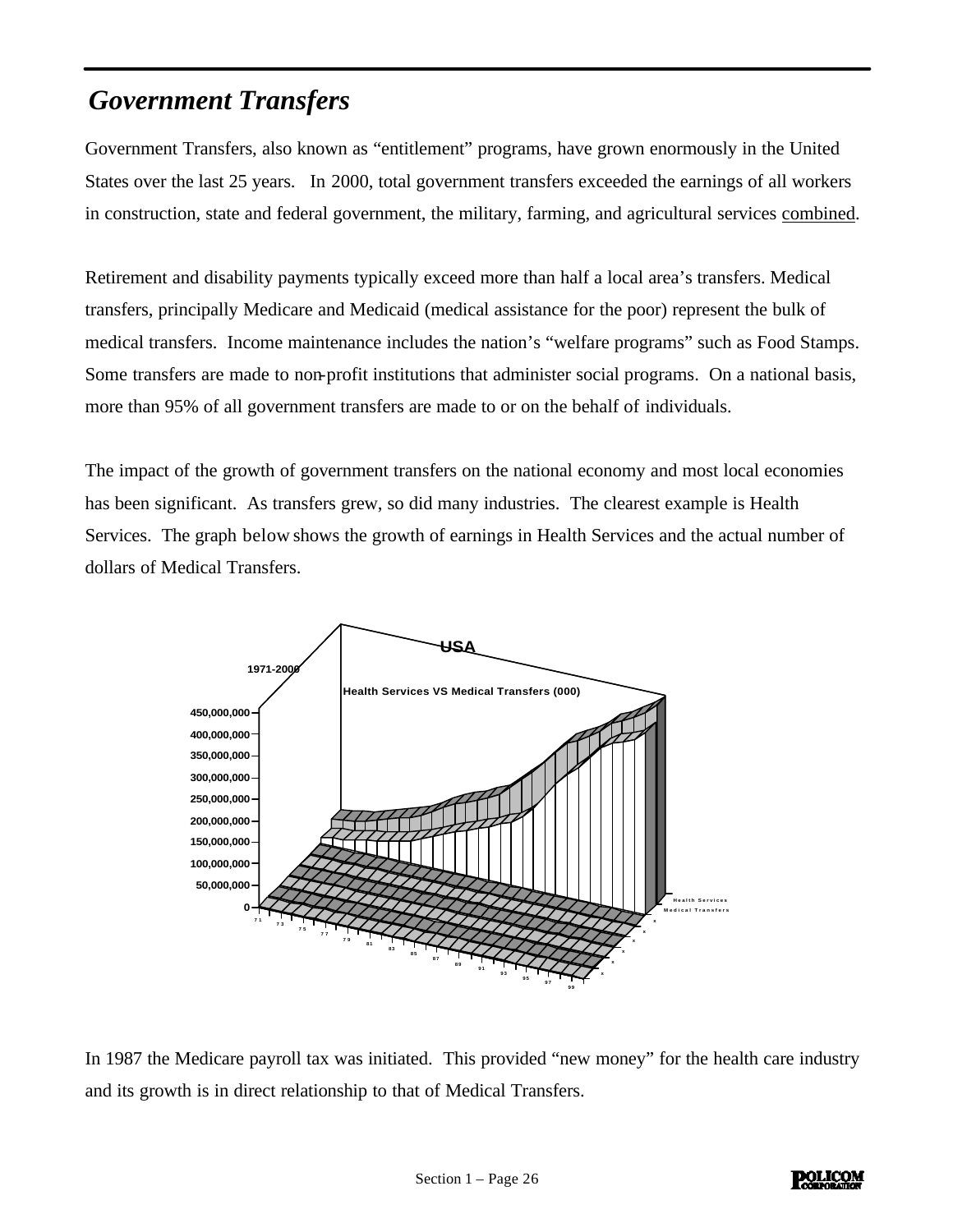In many areas of the United States, it is not unusual for a hospital to attribute more than 65% of its total revenue to the Medicare and Medicaid programs.

The following graph shows the relationship between earnings in Health Services and Medical Transfers for the study area.



Should the line for Medical Transfers be close to or exceed that of Health Services earnings, then the area is extremely dependent upon Medical Transfers as a source of revenue for the local health care industry.

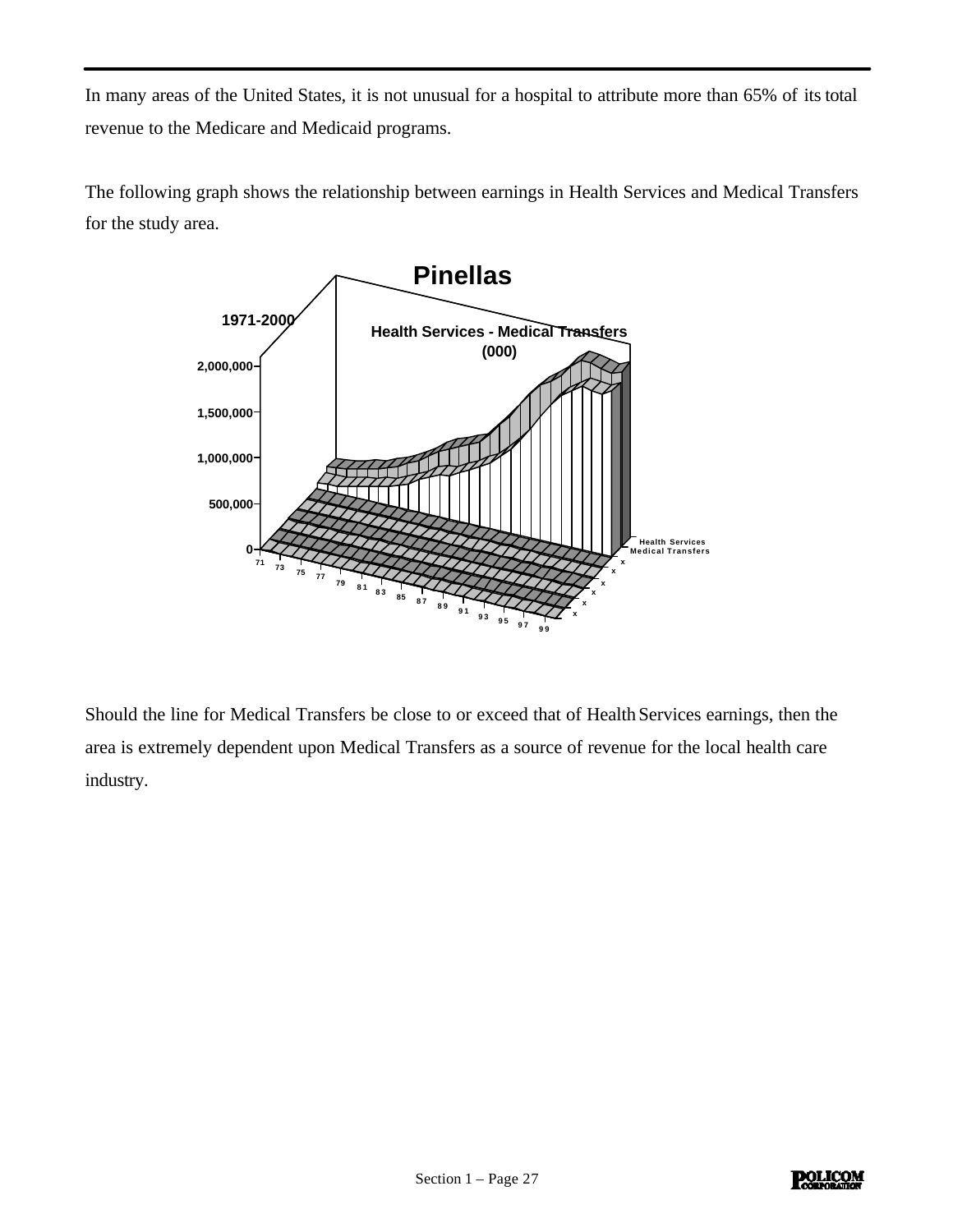High percentages of Retirement and Medical payments indicate the presence of a large number of retirement age individuals. High percentages of Medical payments and Income Maintenance indicate impoverishment. The **Area %** denotes the percentage each line is of all government transfers.

| <b>Pinellas</b>                          |           |        |               |       |
|------------------------------------------|-----------|--------|---------------|-------|
| <b>Government Transfers (000)</b>        | 2000      | Area % | <b>USA</b>    | USA % |
|                                          |           |        |               |       |
| Total transfer payments                  | 4,502,722 |        | 1,070,231,000 |       |
| Ret. & disab. insurance benefit payments | 2,088,805 | 46.4%  | 425,333,000   | 39.7% |
| Medical payments                         | 1,806,642 | 40.1%  | 423,180,000   | 39.5% |
| Income maintenance benefit payments      | 234,633   | 5.2%   | 106,421,000   | 9.9%  |
| Veterans benefit payments                | 139,344   | 3.1%   | 24,939,000    | 2.3%  |
| Nonprofit institutions                   | 107,455   | 2.4%   | 35,133,000    | 3.3%  |
| Unemployment insurance benefit payments  | 35,581    | 0.8%   | 20,707,000    | 1.9%  |
|                                          |           |        |               |       |

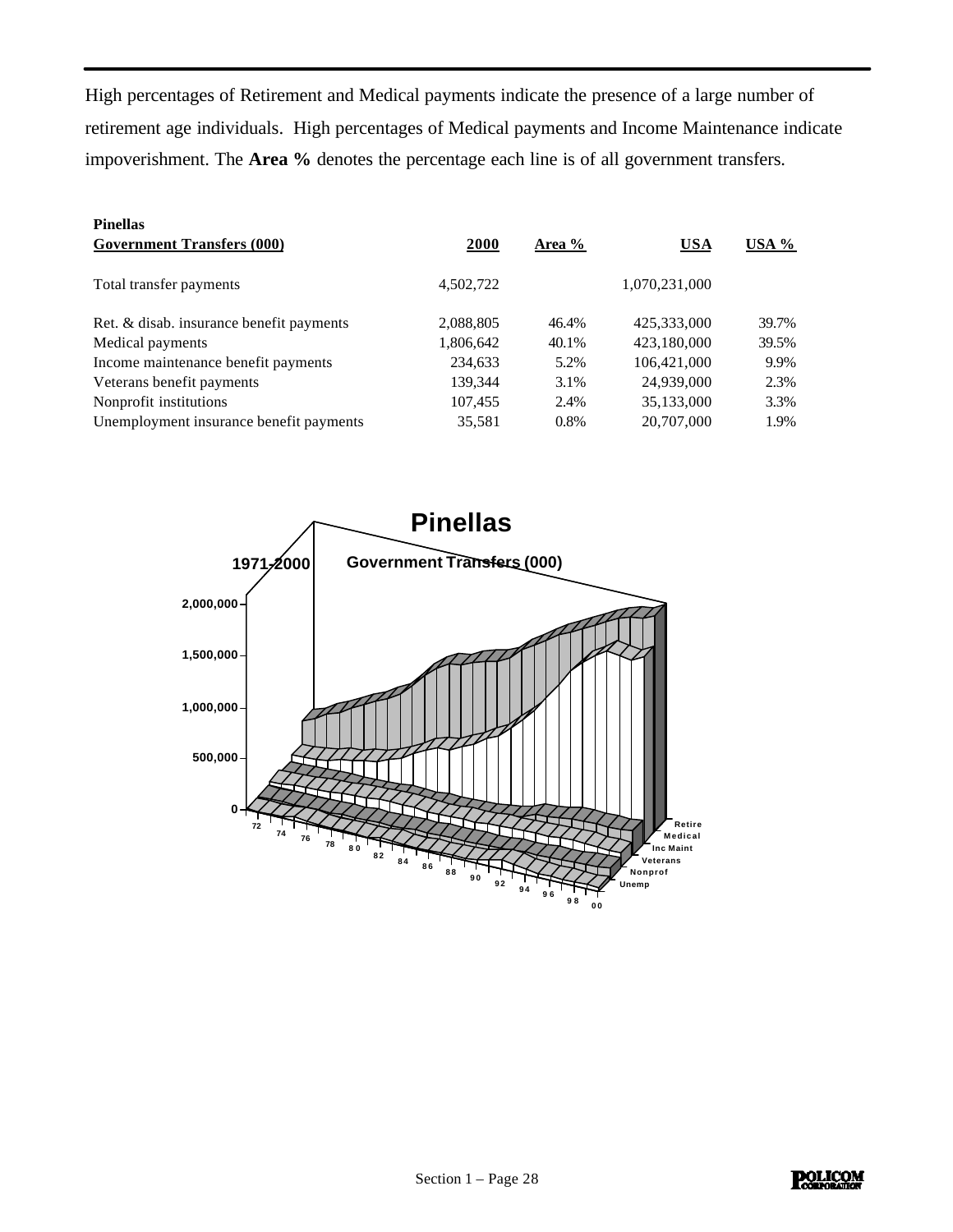#### *Per Capita Government Transfers*

To better determine the relative impact Government Transfe rs have on the local area, the per capita amount for each transfer was determined. Medicare and Medicaid are the two largest components of Medical transfers and are listed separately. Food Stamps and Family Assistance are the two best known components of Income Maintenance and are shown separately. Retirement is principally social security payments.

If the "2000 Area" exceeds that of the nation, then the area is receiving a greater % of transfers for the category than the national norm.

| <b>Pinellas</b>                        |                  |                 |
|----------------------------------------|------------------|-----------------|
| <b>Per Capita Government Transfers</b> | <b>2000 Area</b> | <b>2000 USA</b> |
|                                        |                  |                 |
| Retirement                             | 2,266            | 1,508           |
| Medical - All                          | 1,960            | 1,500           |
| Medicare                               | 1,440            | 765             |
| Medicaid                               | 507              | 728             |
| Income Maintenance                     | 255              | 377             |
| Food Stamps                            | 35               | 53              |
| <b>Family Assistance</b>               | 27               | 65              |



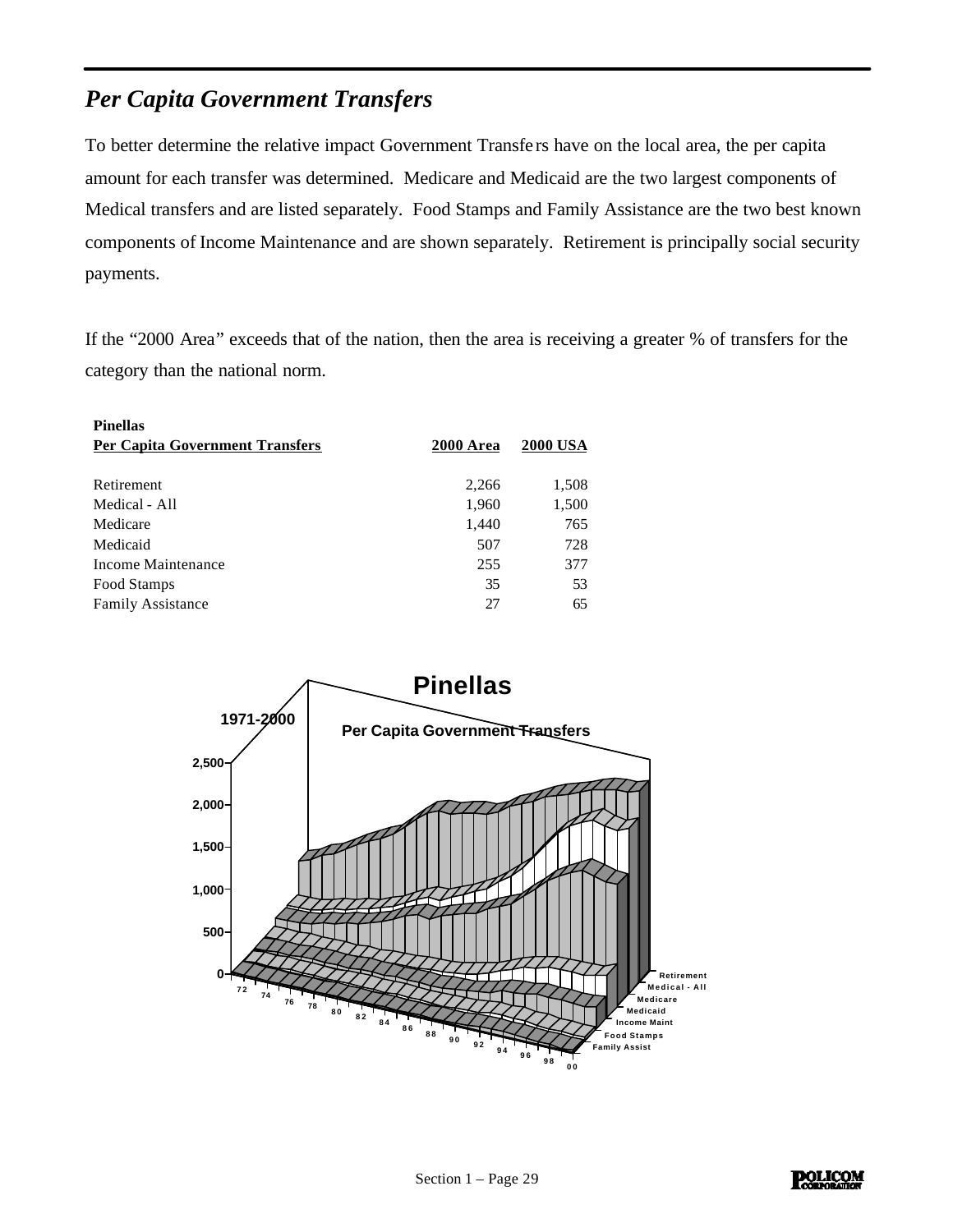# *Government – Earnings (000)*

Nationally, government workers account for approximately 15% of all earnings. While virtually all local economies have at least a small presence of Federal and state workers, areas which have a high percentage of either typically benefit economically. Usually state and Federal government pay a higher than average wage and the payroll money is generated from outside the local economy (statewide and national taxation). State and Federal government serves as a contributory industry when the amount of the local payroll exceeds the respective taxation. This occurs in a large degree in state capitals.

Local government typically includes county, city, and school employees along with most regional governments. The **Area %** denotes the percentage each line is of all government earnings.

| <b>Pinellas</b><br><b>Government - Earnings - (000)</b> | <b>2000</b> | Area % | <u>USA</u>    | $USA\%$ |
|---------------------------------------------------------|-------------|--------|---------------|---------|
| All Government                                          | 1,985,380   |        | 945,052,000   |         |
| Local                                                   | 1,319,960   | 66.5%  | 485,894,000   | 51.4%   |
| Federal Civilian                                        | 402,444     | 20.3%  | 189,964,000   | 20.1%   |
| State                                                   | 181,054     | 9.1%   | 194, 177, 000 | 20.5%   |
| Military                                                | 81,922      | 4.1%   | 75,017,000    | 7.9%    |



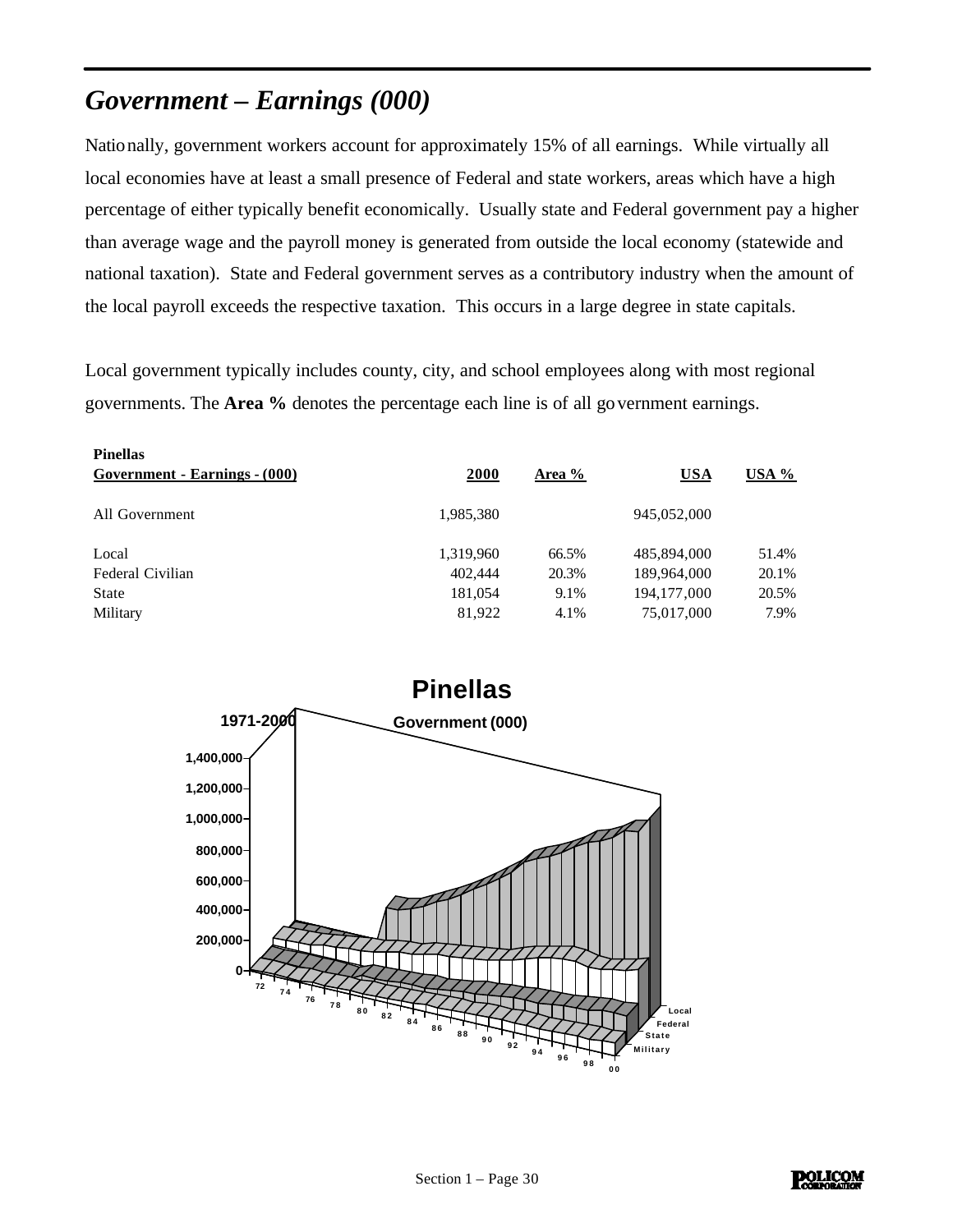# **Section 2**



**Level of the Economy** 

**Pinellas County, Florida**

**POLICOM**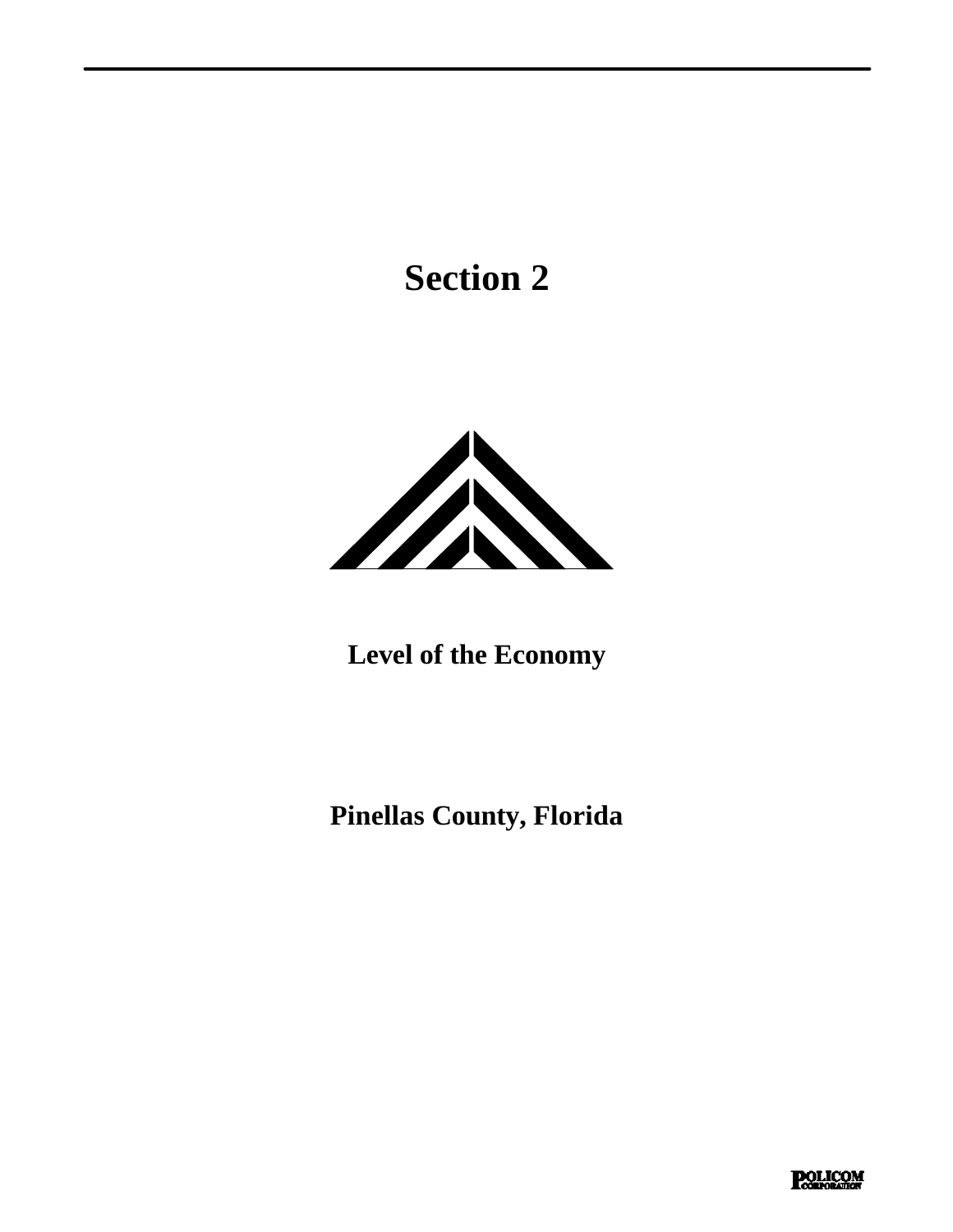# *Level of the Economy*

Section 1 statistically and visually identified the elements of the economy relating to each industry's proportion of contribution, growth, and consistency. Section 2 examines the level of the economy as it pertains to growth in "quality and quantity" relating to the people living and working in the area. In this Section, Pinellas County is statistically compared to the state, the nation, and the ten strongest and weakest metropolitan area economies in the United States.

Annually, POLICOM Corporation ranks the 318 defined metropolitan areas for "Economic Strength." After determining the strongest and weakest areas, the characteristics of each are studied. Some of the results of that investigation are included in this Section as the averages for the ten **strongest** and the ten **weakest** economies are used for comparison. More information regarding economic strength and the 2000 rankings for the 318 metropolitan areas are contained in Section 4.

To visually compare the growth of the economy of the area to the rest of the nation, much of the data is **"factored."** This simply means the data for all the areas is statistically brought to a common denominator for direct comparison. The mathematics is rather simple. First, the annual percentage increase from the previous year is calculated for each year of the study term (the study term in this Section is from 1971 through 2000). Second, the annual percentage increase is multiplied by the same number or factor for each area. It does not matter what number it is, as long as it is the same number for all areas. POLICOM chooses 1000 as the factor beginning. The year 1971 serves as the basis year. All areas begin at 1000 at this point. Where they wind up is determined by their respective percentage increase. This process is similar to the start of a track race. Every runner begins at the same spot. By factoring the data, direct, visual comparisons can be made.

The following are the categories examined in detail in the section:

Annual Earnings Per Worker CPI Adjusted Annual Earnings Per Worker % of Gain of the AEPW CPI Factored AEPW Factored Comparisons – Population, Earnings, Employment Population – Factored Comparisons Earnings – CPI Factored Employment – Factored Per Capita Personal Income – CPI Factored Government Transfers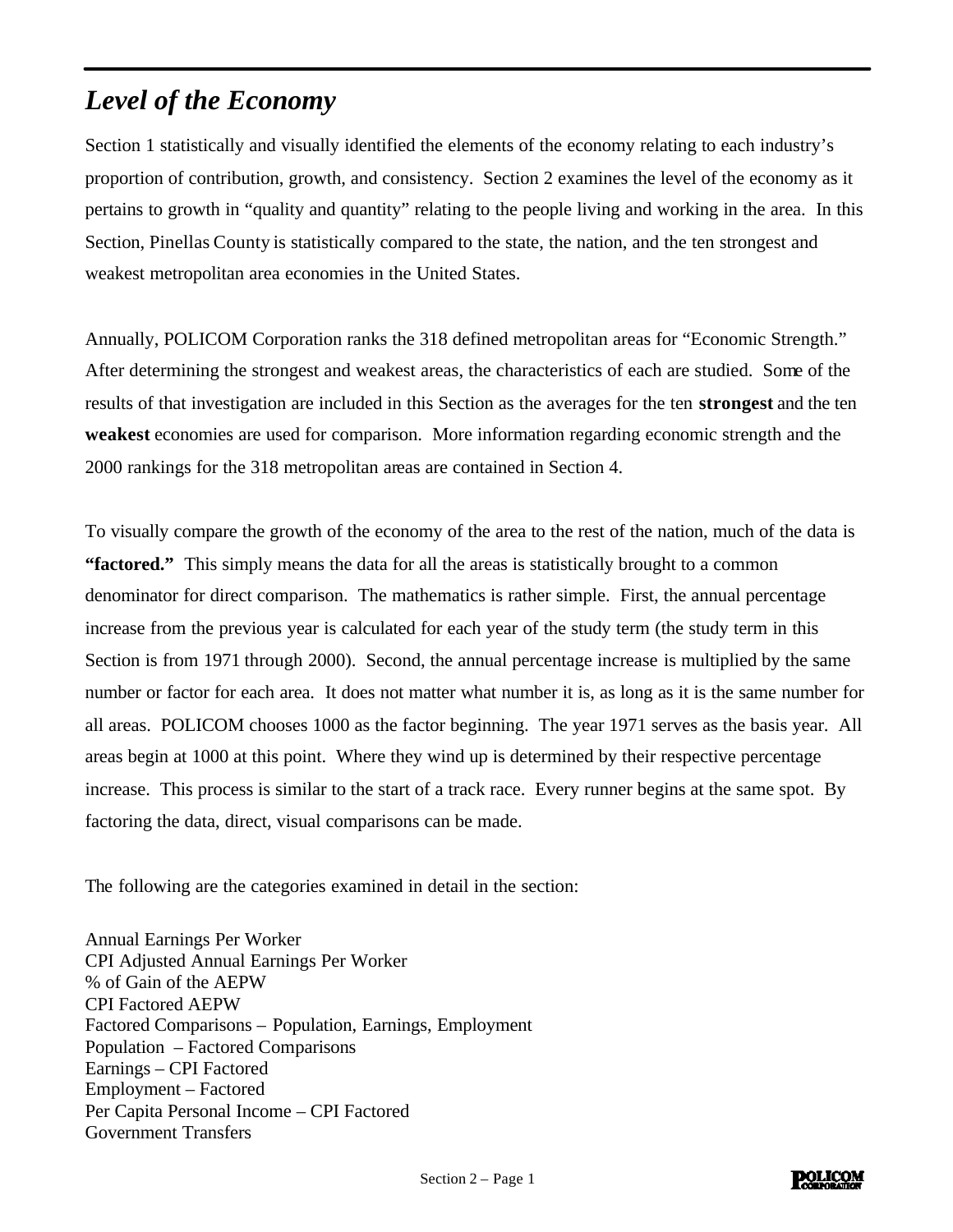# *Annual Earnings Per Worker (AEPW)*

One of the best means to measure the "quality" of a local economy is to examine the growth in the Annual Earnings Per Worker (AEPW). The annual earnings by people in an area, and respective growth, establishes the level of their "standard of living." How much money they earn each year determines the quality of their housing, the food they eat, the amount of taxes they can pay, and the size of their savings or retirement account.

Earl Nightingale, the famous writer and philosopher, was fond of saying, "there is nothing more important than money… for those things for which money is intended."

Since the amount of money people are paid each year, for the vast majority of the people, determines their lifestyle, the annual earnings per worker will be examined thoroughly for the area.

The following graph shows the actual AEPW for Pinellas County, the state, and the nation from 1971 to 2000.



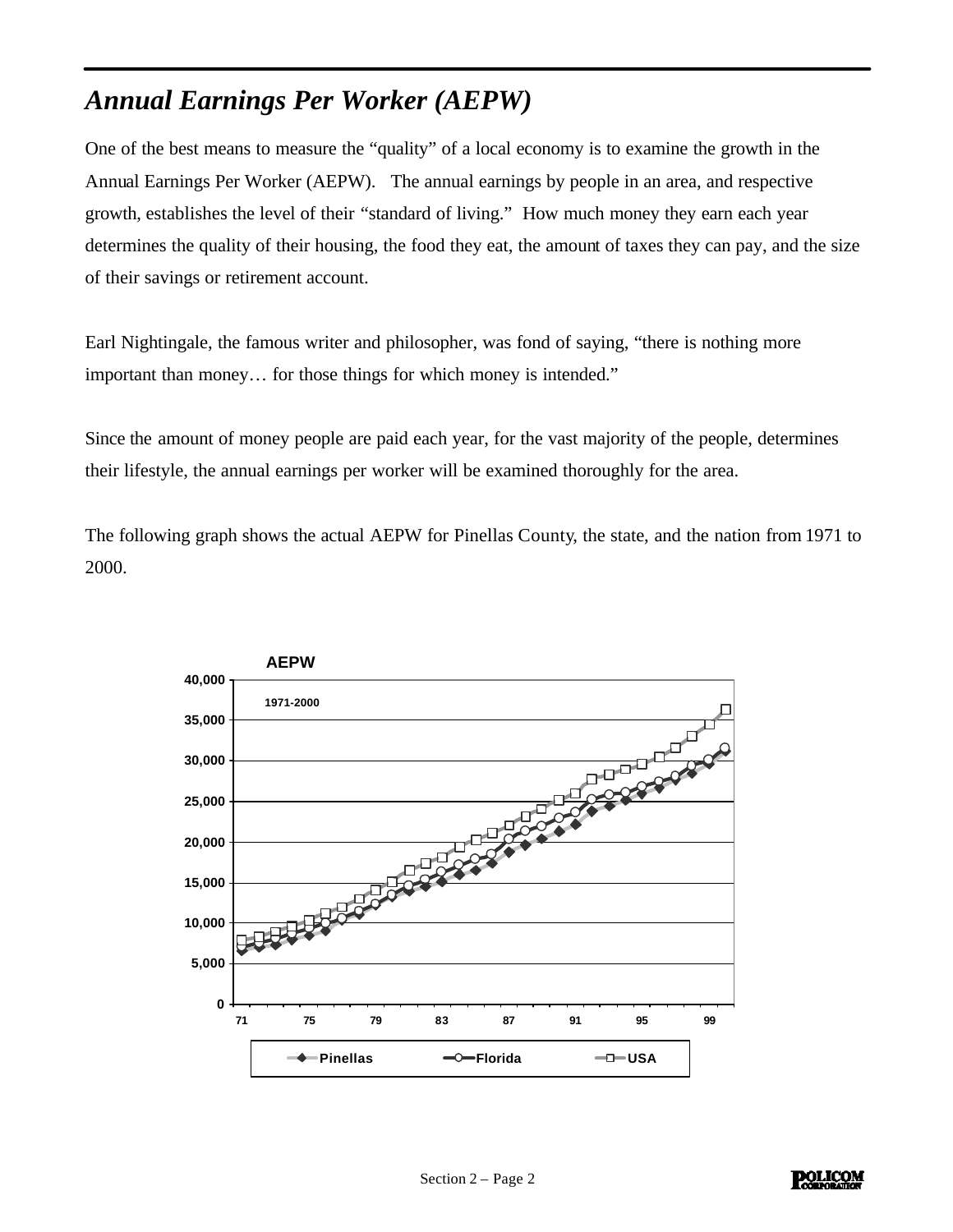## *CPI Adjusted Annual Earnings Per Worker*

The previous graph showed the actual AEPW for the area. While the growth trend could be visualized, it is difficult from that graph to identify relative improvement in the AEPW. Due to inflation over the years, the value of the earnings in 2000 is different from the value in previous years. If an area gained 3% in one year while inflation was 5%, the value of the AEPW, or quality of the growth, actually declined.

To determine if the quality of the economy has grown, the AEPW needs to be adjusted for inflation. Using published inflation information provided by the Bureau of Economic Analysis, the AEPW for each year was brought to the value of the 2000-dollar. By adjusting for inflation, we can determine if the quality of the economy has actually improved over the course of time. The graph below shows the actual AEPW along with the CPI Adjusted AEPW. Every economy dipped during the high inflationary period in the late 70's and early 80's.

The adjusted line shows the "real" growth in the quality of the economy relative to inflation. Note if the area is higher than the 1971 level. Many economies in the country are not. Also note the line pattern for the last ten years. Is it declining, flat, or increasing? This represents the trend for the quality of the economic growth for the area.



#### **Pinellas**

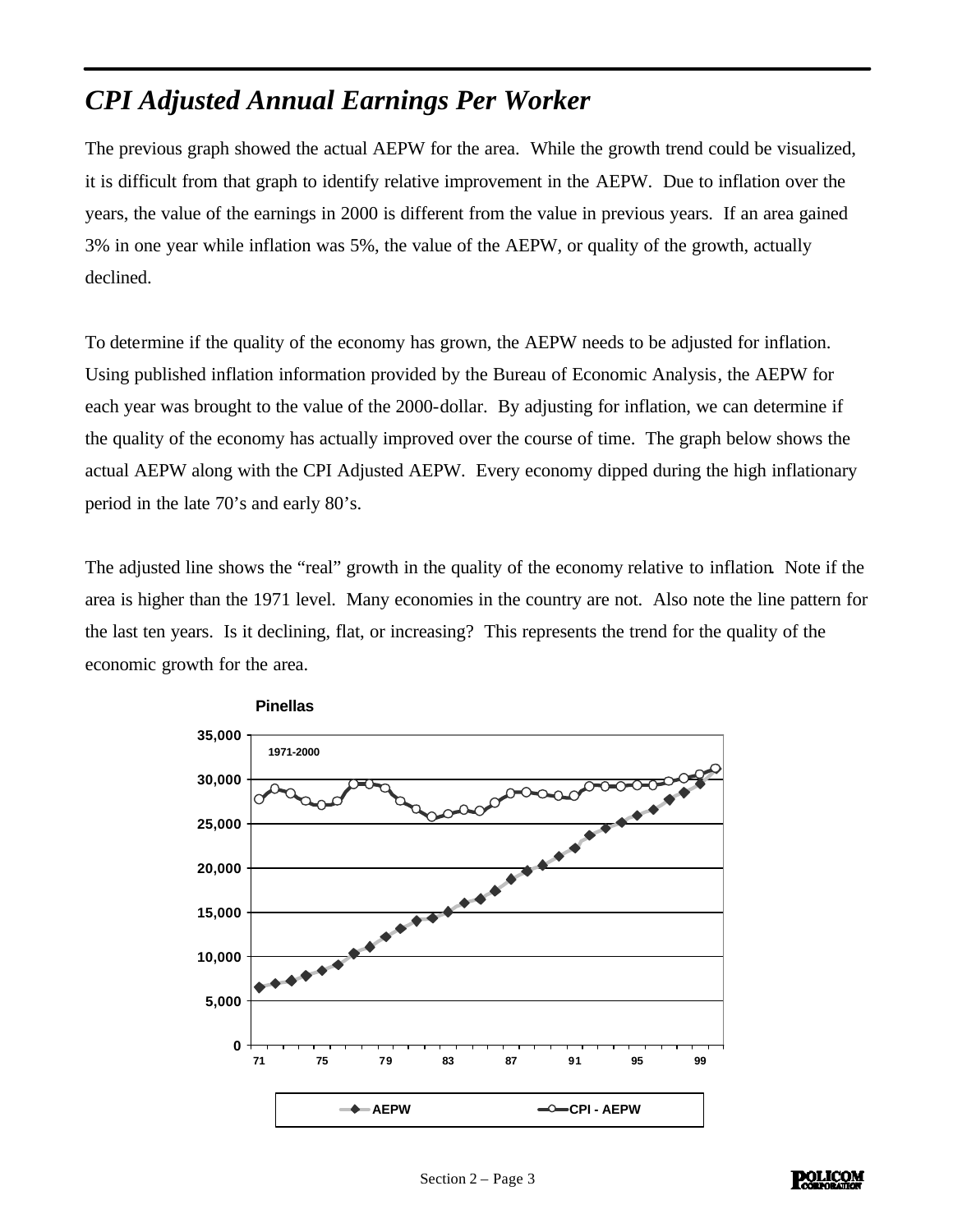# *% The Area AEPW Is Of …*

Having now determined if the quality of the economy has grown, stayed the same, or declined, based upon the CPI-AEPW, it is important to discover if this pattern is unusual, good, or bad relative to rest of the nation. Has the quality of the growth in Pinellas County gained or lost ground relative to the state or the nation?

Since the cost of living varies among areas in the country, comparing the actual AEPW is not statistically valid. An individual earning \$30,000 per year in a rural county in Kansas has much more purchasing power than an individual earning the same amount of money living in New York City. Therefore, other methods are used to make comparisons.

The first method of comparison is to calculate the percentage the Pinellas County unadjusted AEPW is of the state and the USA. For each year, the AEPW was divided by the AEPW for the state and the nation. As an example, if the area's AEPW for 2000 was \$25,000 and the state's AEPW was \$26,000, the percentage the area's AEPW of the state's AEPW would be 96%.

By doing this calculation for all of the years, a pattern or trend can be determined. The question is: "Has the quality of the economy gained or lost versus the state or nation.

If, in one year, the area's AEPW was 90% of the state's AEPW, and the next year it was 92%, the area gained against the state. However, if the following year the area's AEPW was 88% of the state, then it did not improve as much as the state.

The first graph on the following page shows the percentage the Pinellas County AEPW is of the state and the USA for each year. The second graph shows the percentage the AEPW is of the USA along with the average of the strongest 10 economies and the weakest 10 economies. Each time the line goes up, the area gained, when it goes down, it lost.

Note how the strongest economies have steadily gained against the nation for the last ten years while the weakest areas have been declining relative to the AEPW for the USA for the last 30 years.

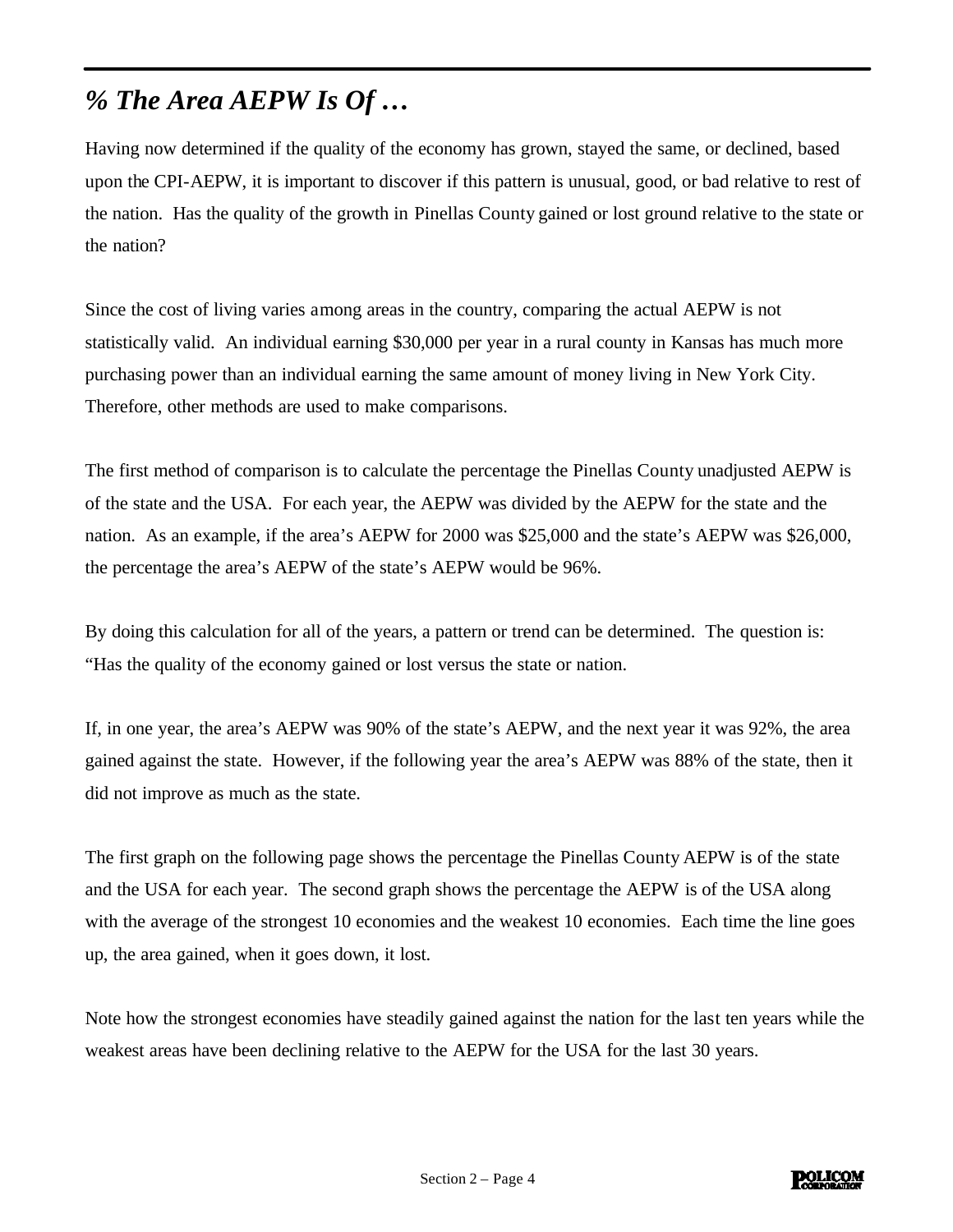

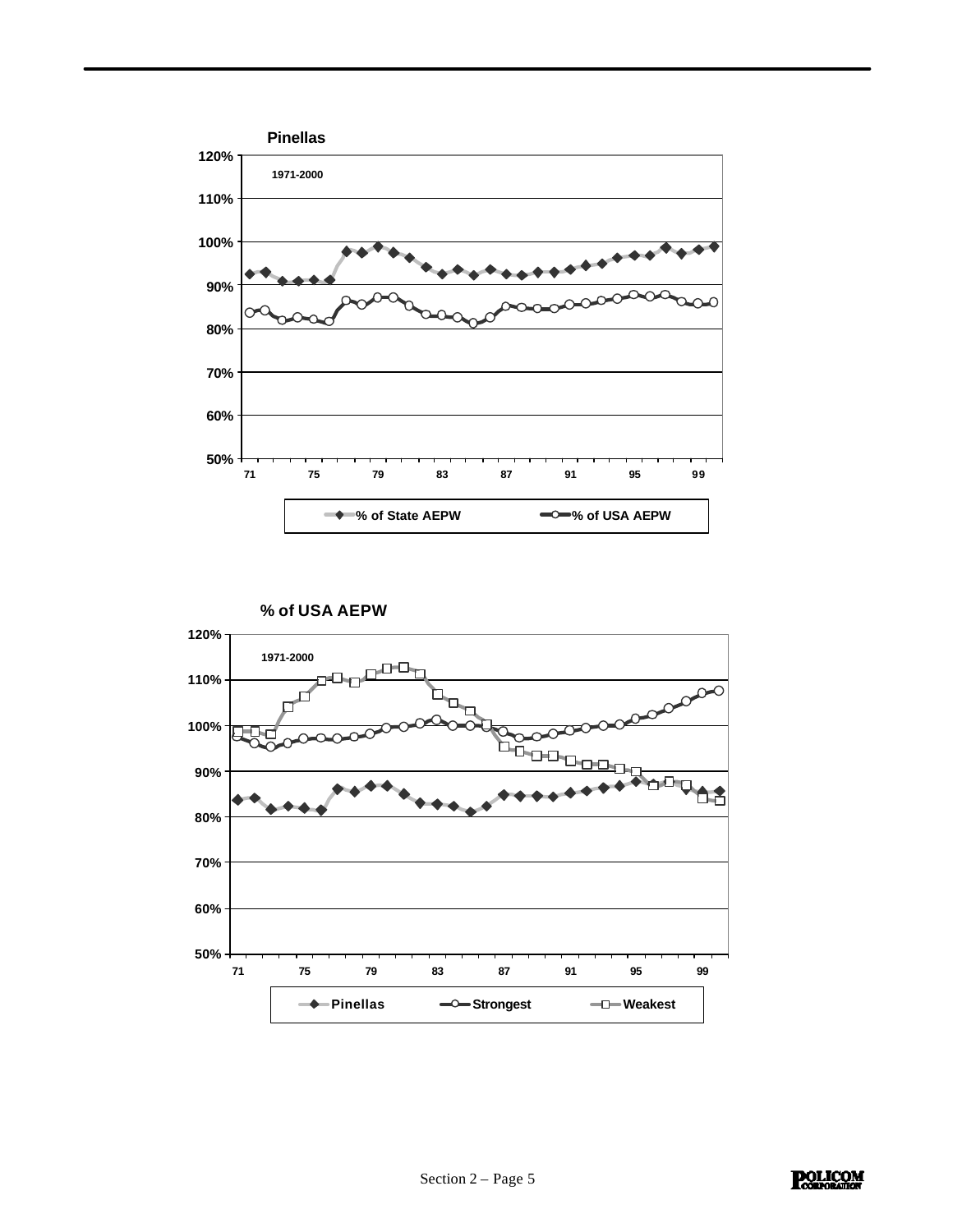# *CPI Factored AEPW*

Finding the percentage the area's AEPW is of the state and the nation is one method to determine the relative growth or decline of the quality of the economy. A second method is to review the CPI Factored AEPW. (See "Factored Data" in the beginning of this Section for an explanation of this concept.)

By factoring the inflation adjusted AEPW for each area, we can directly compare the growth of the quality of each economy.

Beginning at the same starting point in 1971 (1000), the CPI Factored AEPW demonstrates the level of the quality of the economy to 2000. Remember communities suffered a decline in quality during the high inflationary period in the late 70's and 80's.

The first graph compares Pinellas County to the state and the USA and the second graph compares it to the strongest and weakest ten economies in the nation.

Note how the strongest areas have a leve1 significantly higher in 2000 than in 1971 and the weakest significantly lower.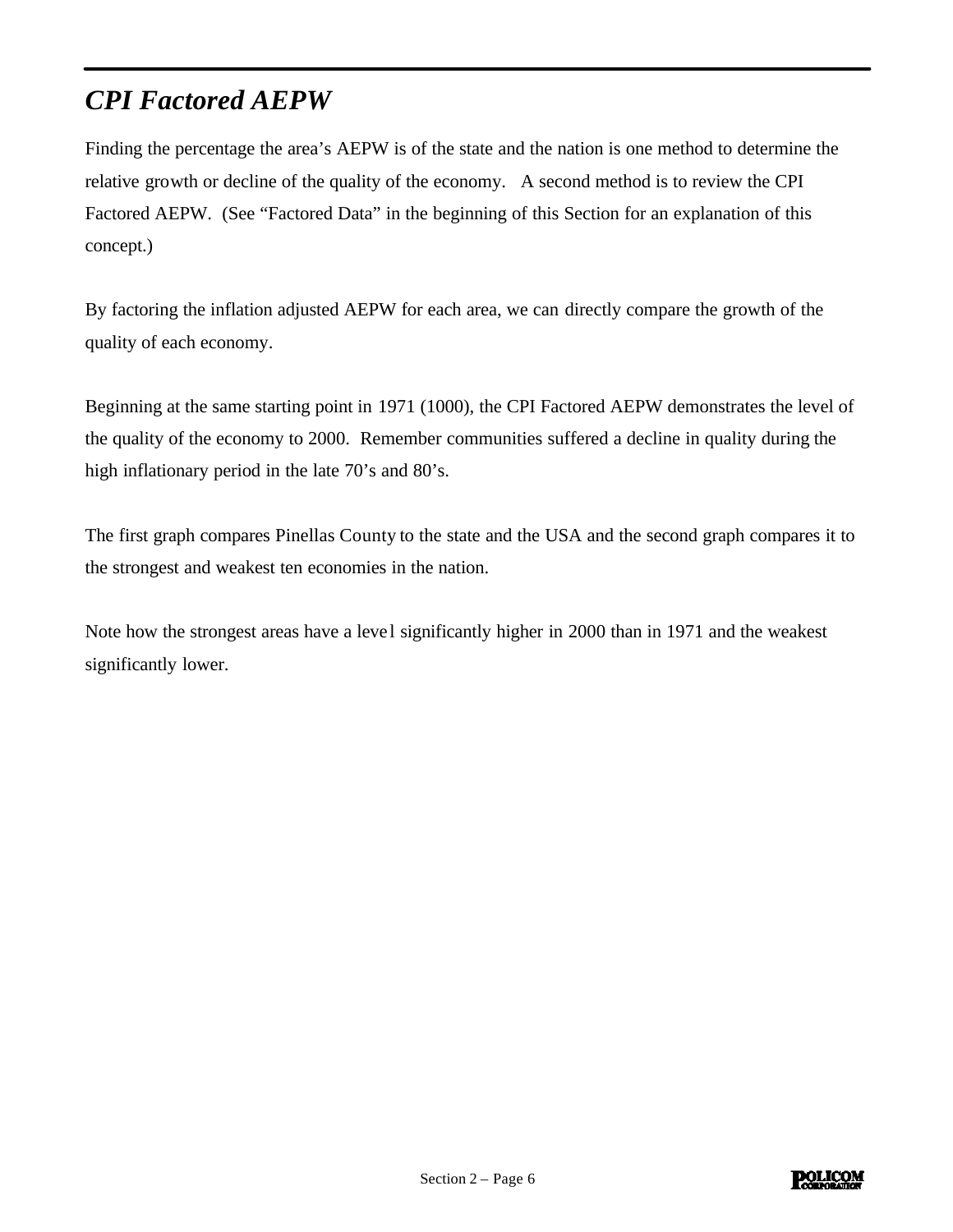

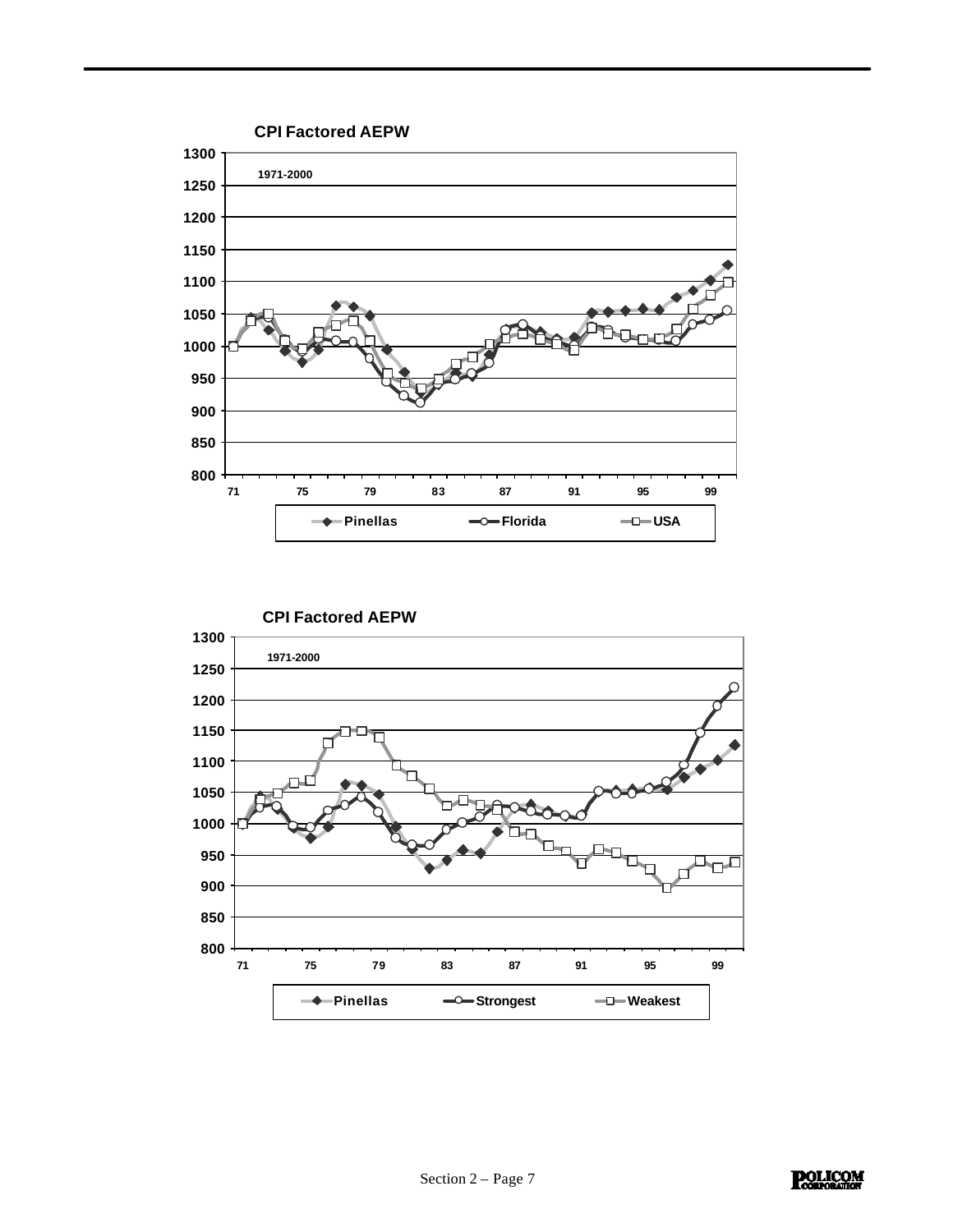### *Factored Comparisons – Population, Earnings, Employment*

The previous graphs measured and compared the "quality" of the economic growth for Pinellas County. The following discuss the "quantity" of the economic growth. Quantity is the size of the economy. Quantity is reflected in the growth of total earnings, total employment and the relationship to the growth of the population.

The growth rates for population, CPI adjusted earnings, and employment have been factored for the following graphs for direct comparison. Three important characteristics should be noted when studying the following graphs. In strong economies, 1) both lines for earnings and employment will be increasing, 2) the rate of growth of population should be slower than the growth of both earnings and employment and 3) the rate of growth for earnings should be "pulling away" from the growth line for employment.

For the strongest economies on the next page, note the line for earnings is growing at a greater rate than the line for employment for the last ten years. Remember that on the previous page the CPI Factored AEPW also went up during this period. When employment growth exceeds earnings growth, the CPI Factored AEPW will decline.



**Pinellas**

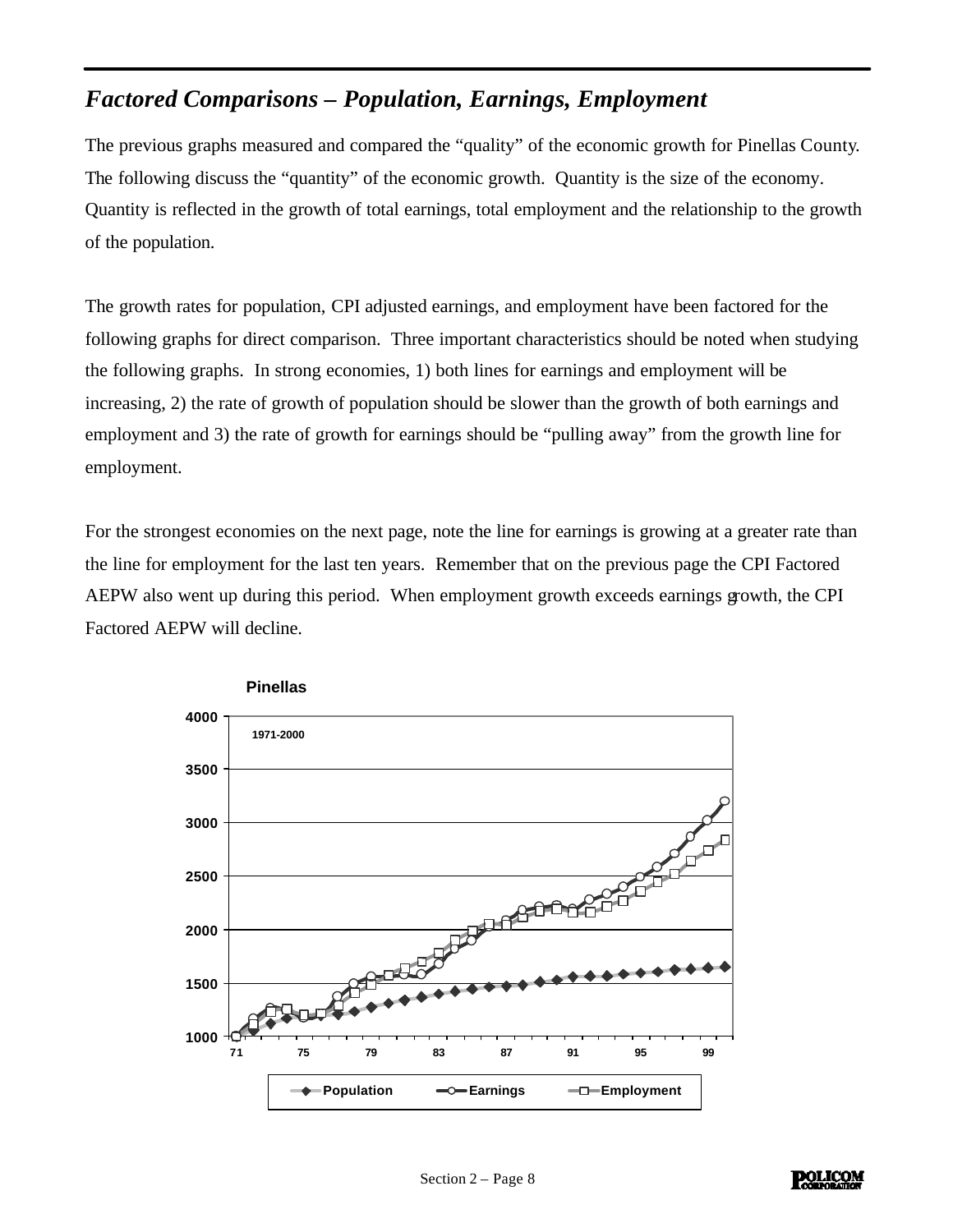

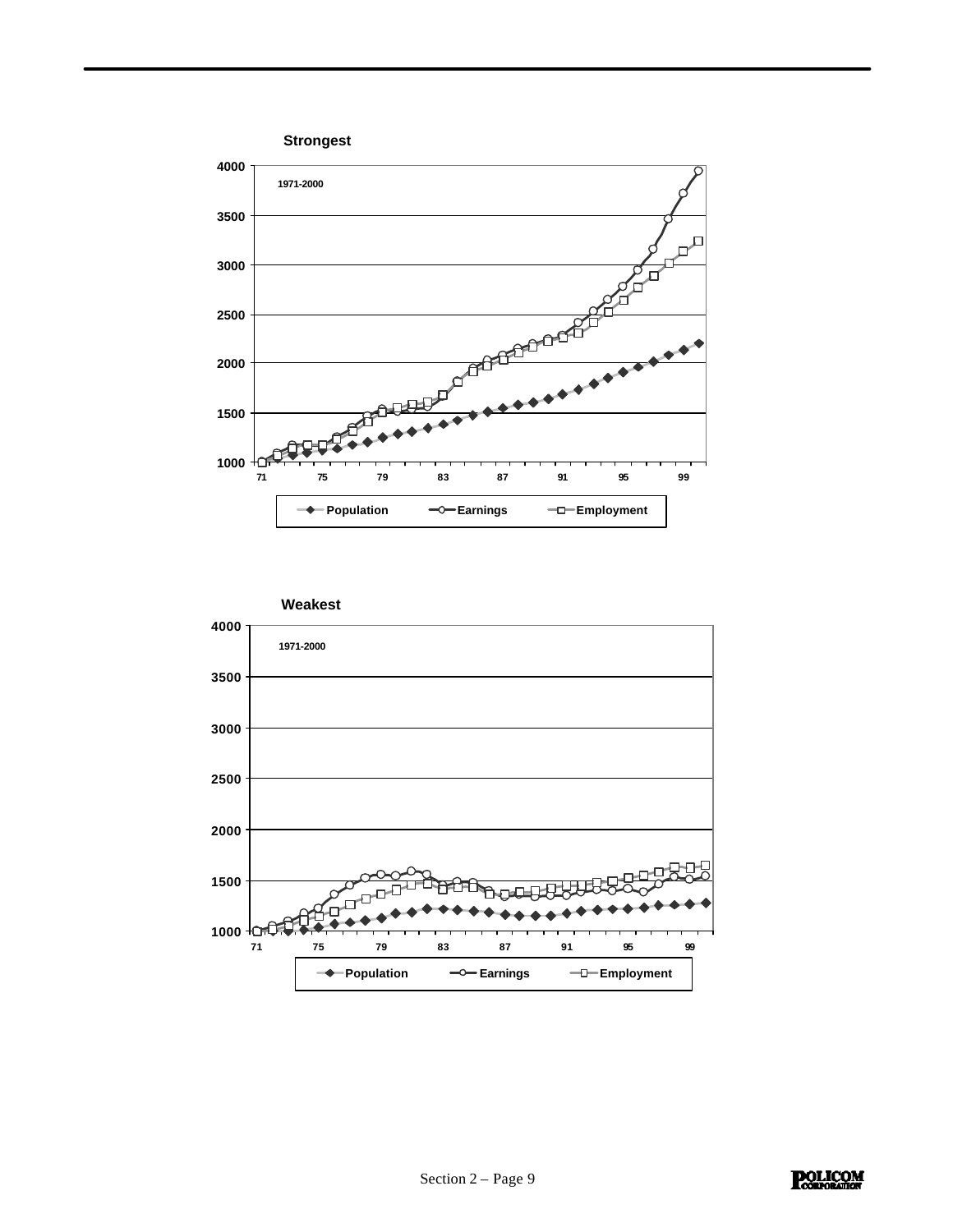### *Population*

It is a characteristic of strong economies to grow in population, but not all areas, which have grown significantly in population, have strong economies. Of the 50 strongest metropolitan areas, only twenty are among the 50 fastest growing areas in population over the last ten years. Eleven of the 50 fastest growing metropolitan areas rank in the lower 1/3 in economic strength. In fact, the Yuma, AZ metropolitan area, ranked 314<sup>th</sup> among the 318 areas for economic strength, had the 3<sup>th</sup> fastest population growth rate for the last ten years.

Overall, it is a characteristic of weak economies to have extremely slow population growth or actual population decline. Among the 25 weakest metropolitan areas, 18 had a population growth rate slower than 2/3rds of the metropolitan areas, six lost population, and only five grew in population faster than the national average.

Growth in population, however, is a natural occurrence in strong economies. As a result of quality employment opportunities, fewer young people leave the area to seek a career, choosing to remain "at home" to start their families. Additionally, there is in-migration of others to the strong areas, typically from weak economies, because of the economic opportunities.

The reverse is the case for weak economies. Residents many times have to move from their homes to other areas to find basic employment. For highly educated and skilled individuals, they leave as quality "career" jobs many times to not exist in the weak areas.

An area will grow in population for three reasons: 1) a strong economy, 2) in-migration of non-working individuals (typically retirees), and 3) immigration from a foreign country (prevalent along the border with Mexico.)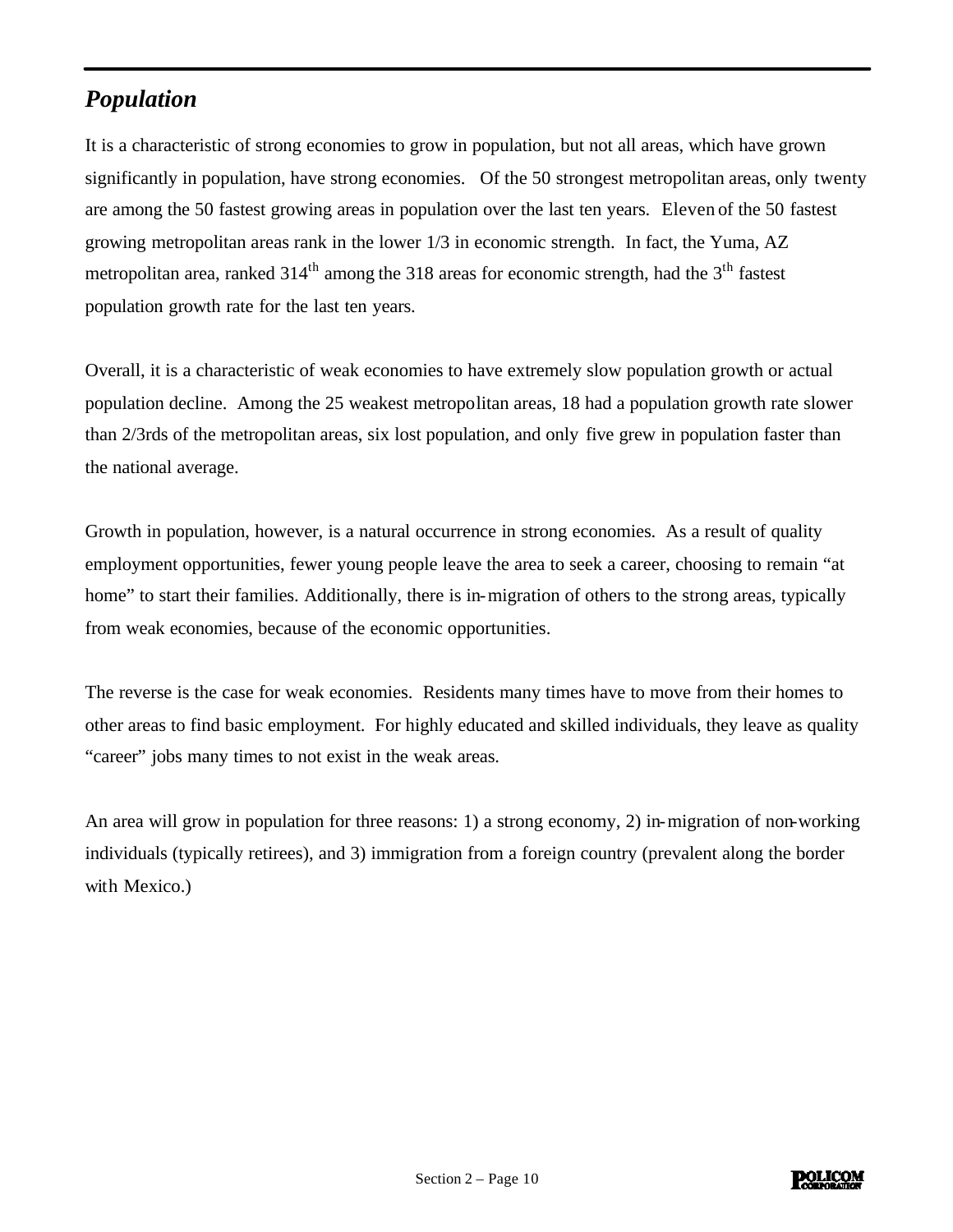

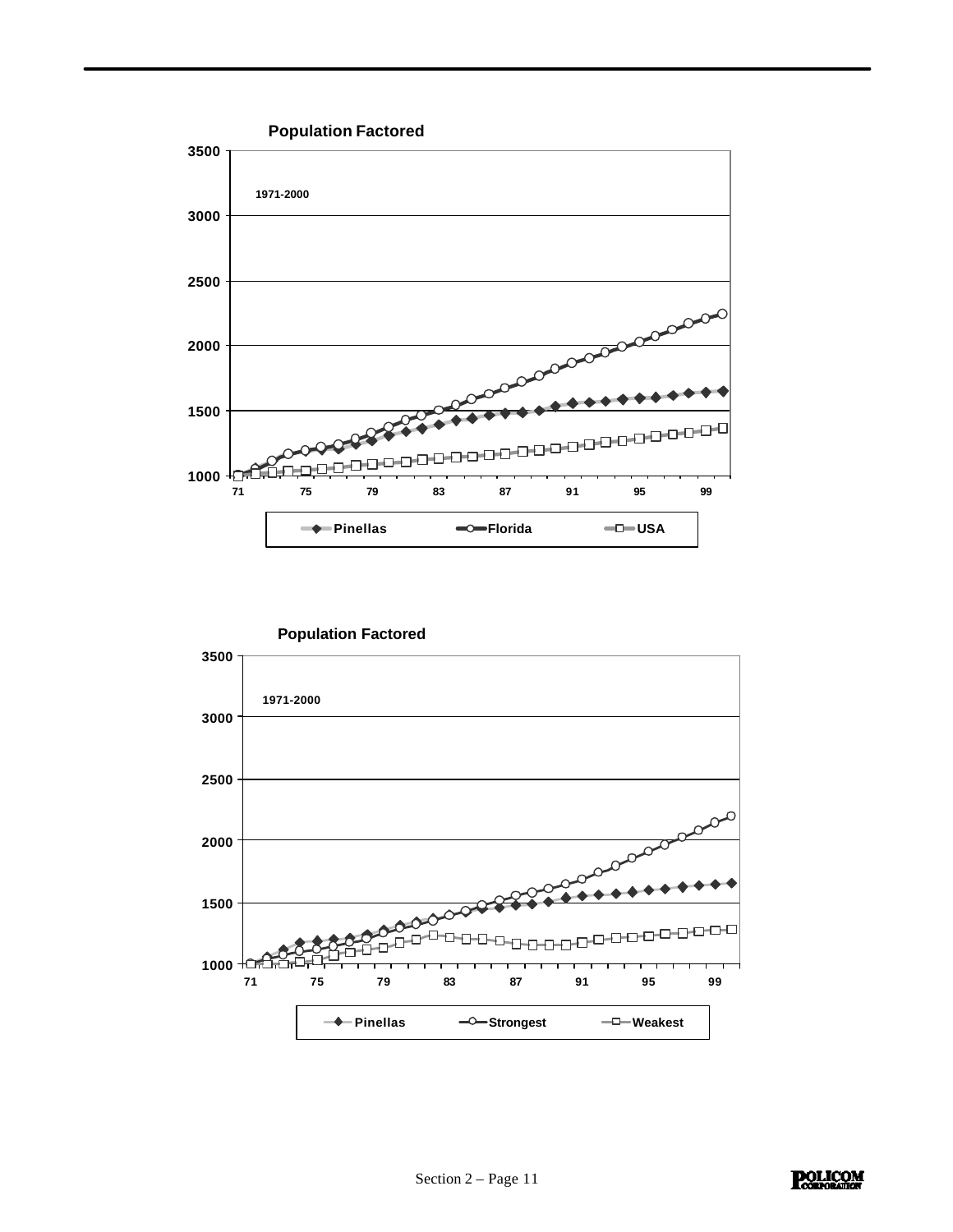# *CPI Factored Earnings*

One of the two best ways to measure the growth in the quantity of the economy is to examine the total Earnings in the area. Earnings is the volume of money being moved throughout the economy via the various industries through wages and the earnings of small business proprietors. Please see Section 1 for the meaning of Earnings.

The relative growth of Earnings demonstrates the increase in the quantity of the economy. Total Earnings have been adjusted for inflation just like the AEPW to create the CPI Adjusted Earnings. The CPI Adjusted Earnings were then factored.

On the following graphs, the CPI Factored Earnings are compared to the state and nation and to the strongest and weakest economies.

Note how the strongest economies have had smooth, consistent growth in the quantity of their Earnings while the weakest areas have basically had no relative growth for the last fifteen years.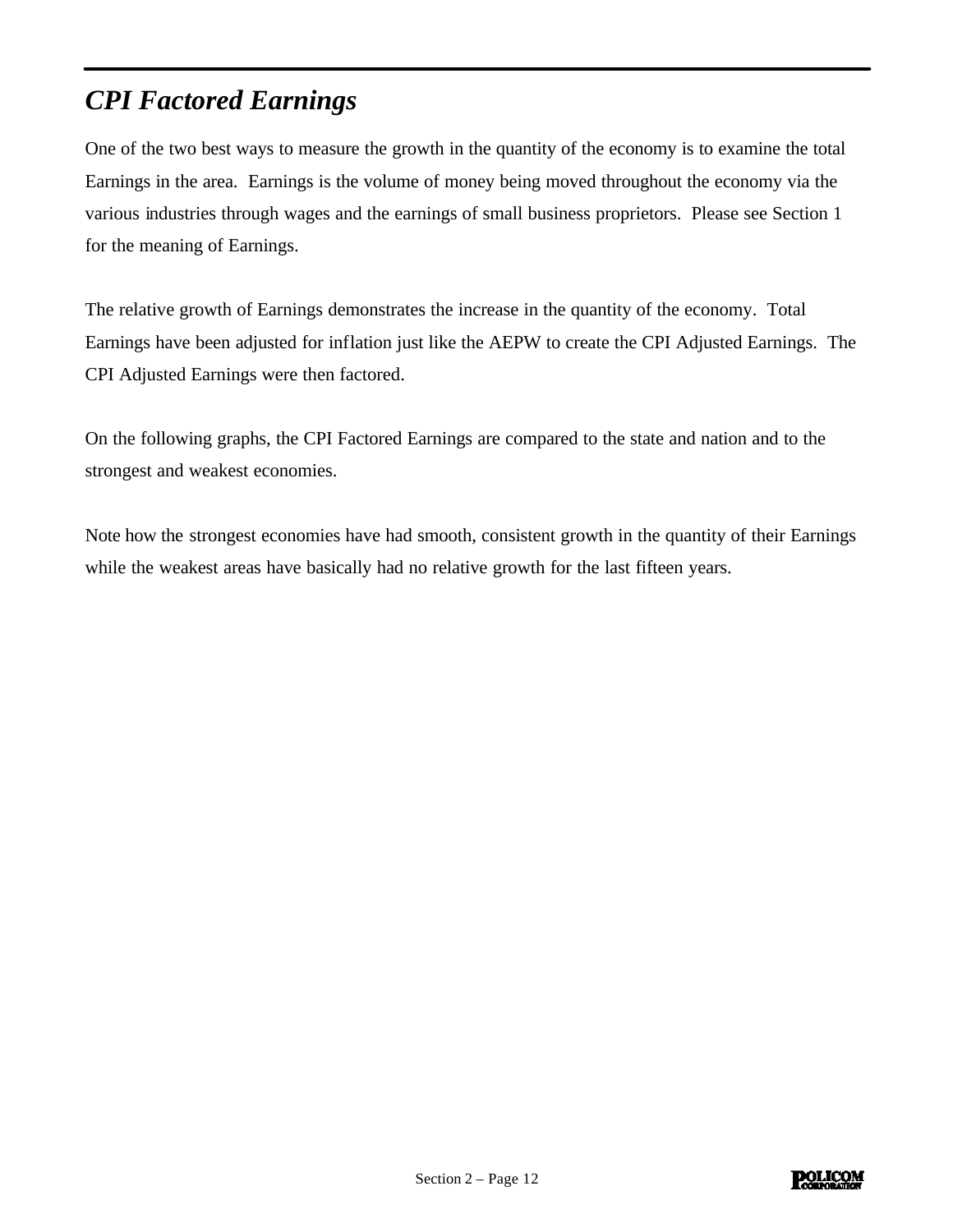

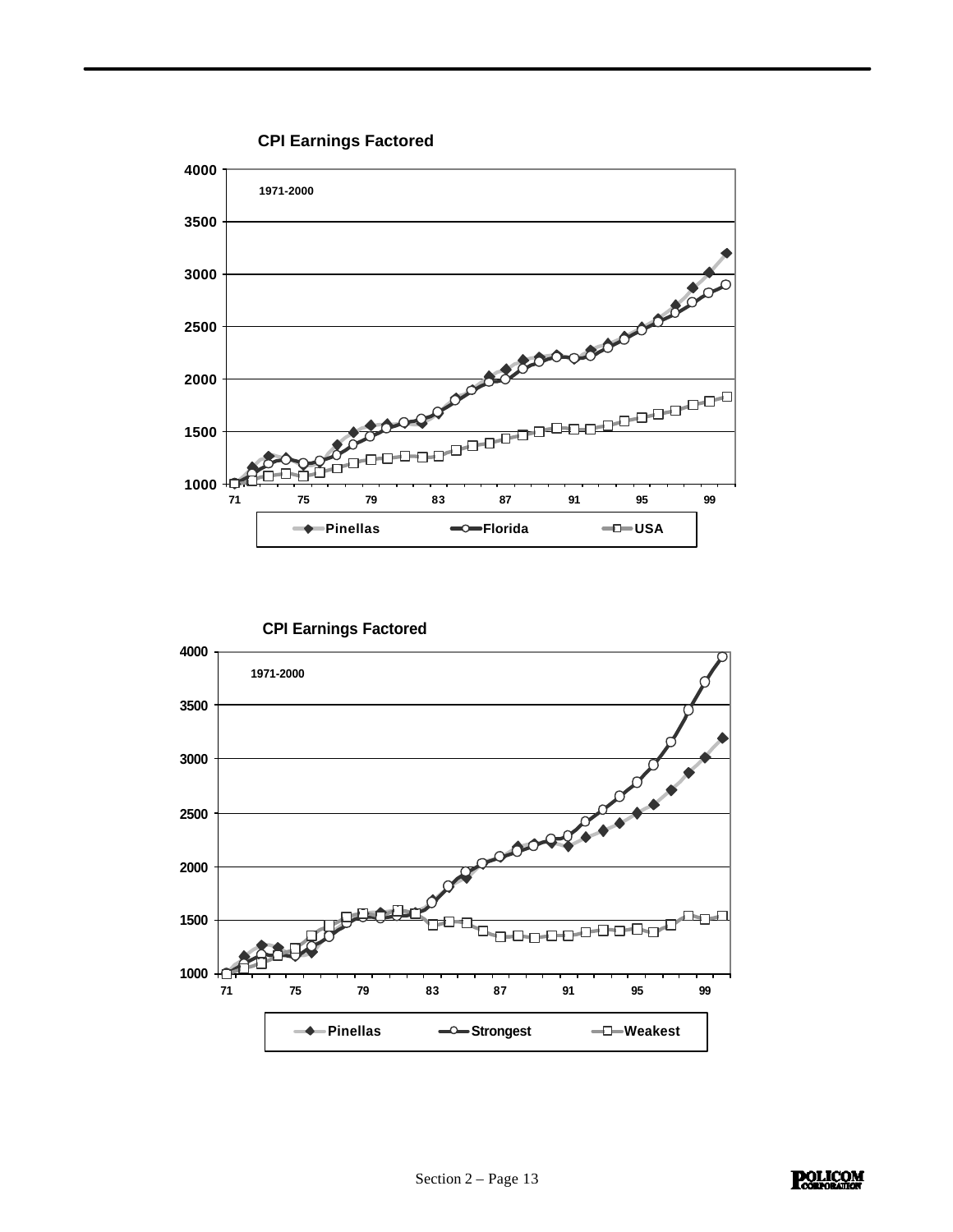### *Employment - Factored*

A second, corresponding way to measure the growth in the size of the economy is to examine the total Employment in the area. Employment is the number of people moving the money throughout the economy via the various industries. Please see Section 1 for the meaning of Employment.

As with Earnings, the growth of Employment demonstrates the increase in the quantity of the economy. Total Employment is not affected by inflation and has not been adjusted for changes in CPI. The growth rate for employment has been factored for comparison.

On the following graphs, the Factored Employment is compared to the state and nation and to the strongest and weakest economies.

Note how the strongest economies have had a smooth consistent growth in the quantity of their employment. The weakest areas have had some increase in the number of jobs over the last fifteen years, but the increase is extremely low.

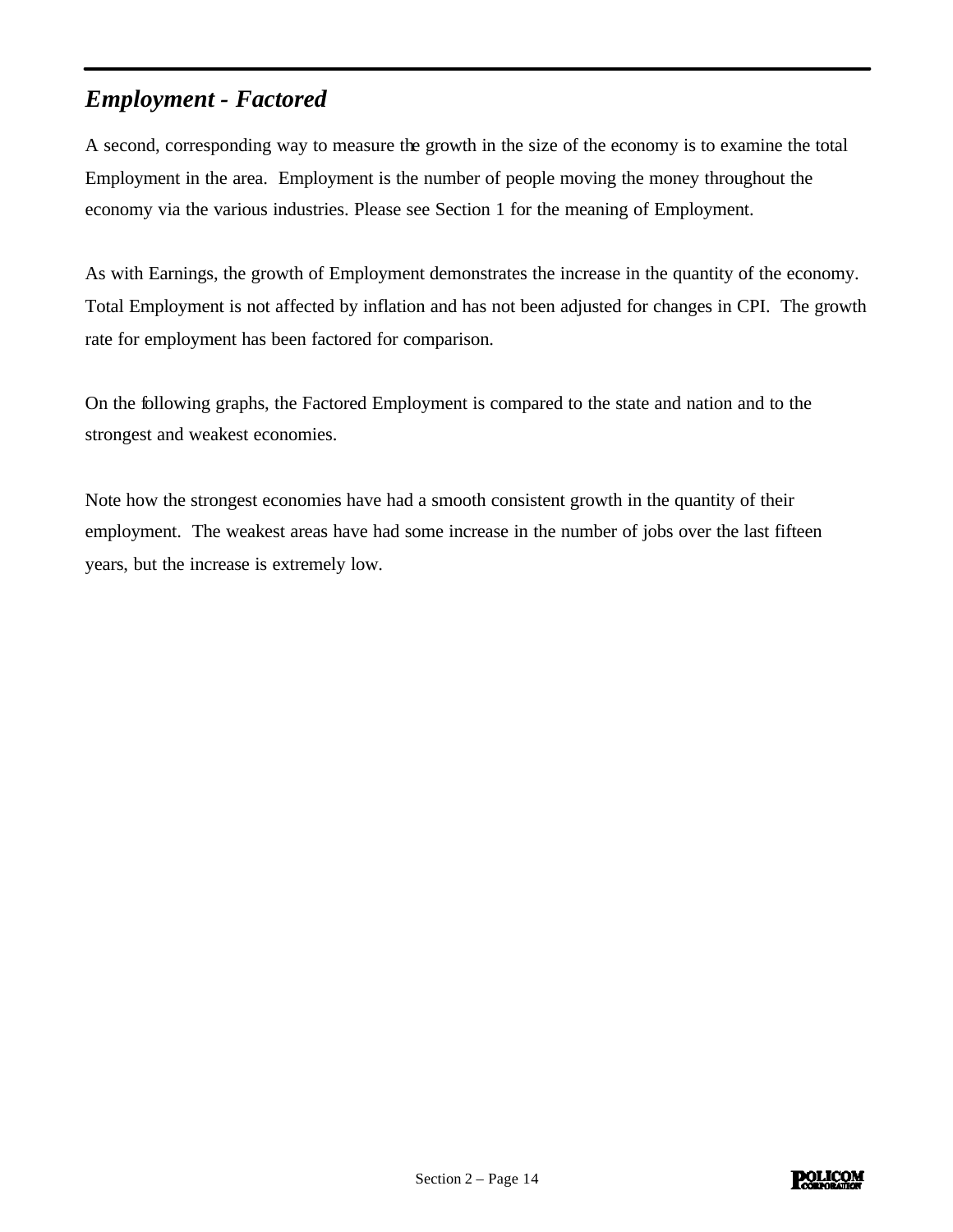**3500 1971-2000** All March 1998 **3000 2500 2000 1500 1000** -10 **71 75 79 83 87 91 95 99**  $\rightarrow$  **Pinellas**  $\rightarrow$  Florida  $\rightarrow$  USA

**Employment Factored**

**Employment Factored**

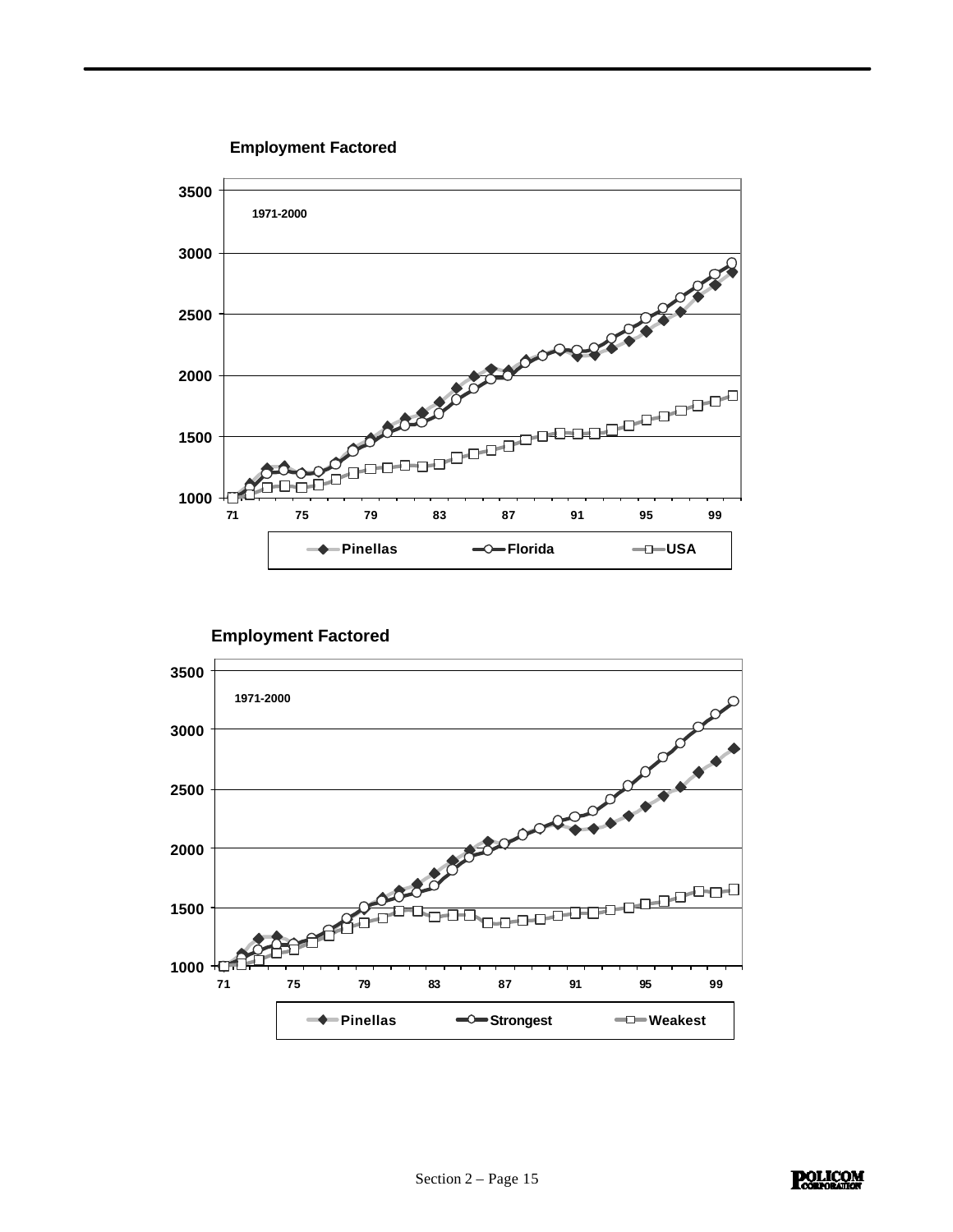### *Per Capita Personal Income – CPI Factored*

Per Capital Personal Income (PCPI) is the Total Personal Income for the area divided by the resident population (mid-year population estimate). Please see Section 1 for an explanation of Total Personal Income (TPI).

Growth in PCPI has been a traditional method of measuring the growth in the quality of an economy but should be used with trepidation. Due to the methods used to calculate both TPI and PCPI, the results can be very misleading regarding the condition of the local economy.

As stated in Section 1, TPI has three components: 1) earnings by place of residence, 2) passive income, and 3) government transfers.

Data for the first two is collected from personal income tax. When an individual files personal income tax, the individual identifies a county of residence. It is to this county the individual's earnings and passive income is credited. Some states have tax policies which encourage out of state individuals to own a second home in the state, claim the state as their legal residence, and file their income tax from that state, even though the income was actually earned in another state. This practice increases the TPI for county and state of declared residence while the income has nothing to do with the local economy.

Additionally, distressed areas typically grow in the amount of Government Transfers related to aiding the poor, such as Medicaid and income maintenance payments. Once again, the TPI increased, but only because the economy is weak, not strong.

Another distortion can occur due to population anomalies. The presence of a prison or a large university in the area can increase the population count, diluting the PCPI.

The PCPI has been adjusted for inflation and factored. On the following graphs, note the line for the strongest areas is similar to the growth line for CPI Factored AEPW. However, for the weakest areas, the line has gone up, while their CPI Factored AEPW went down. This phenomenon can be explained by examining Government Transfers.

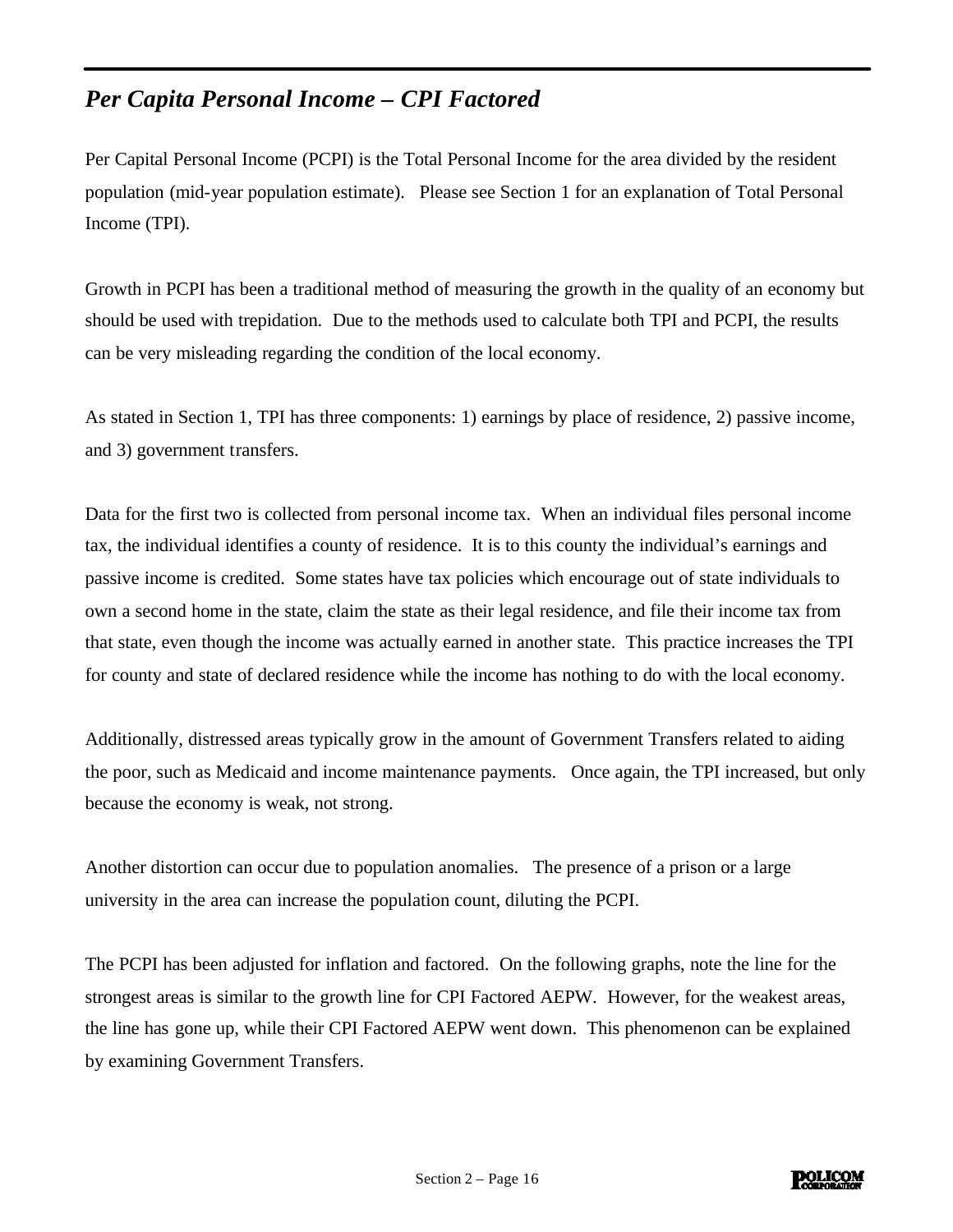

**CPI Factored PCPI**



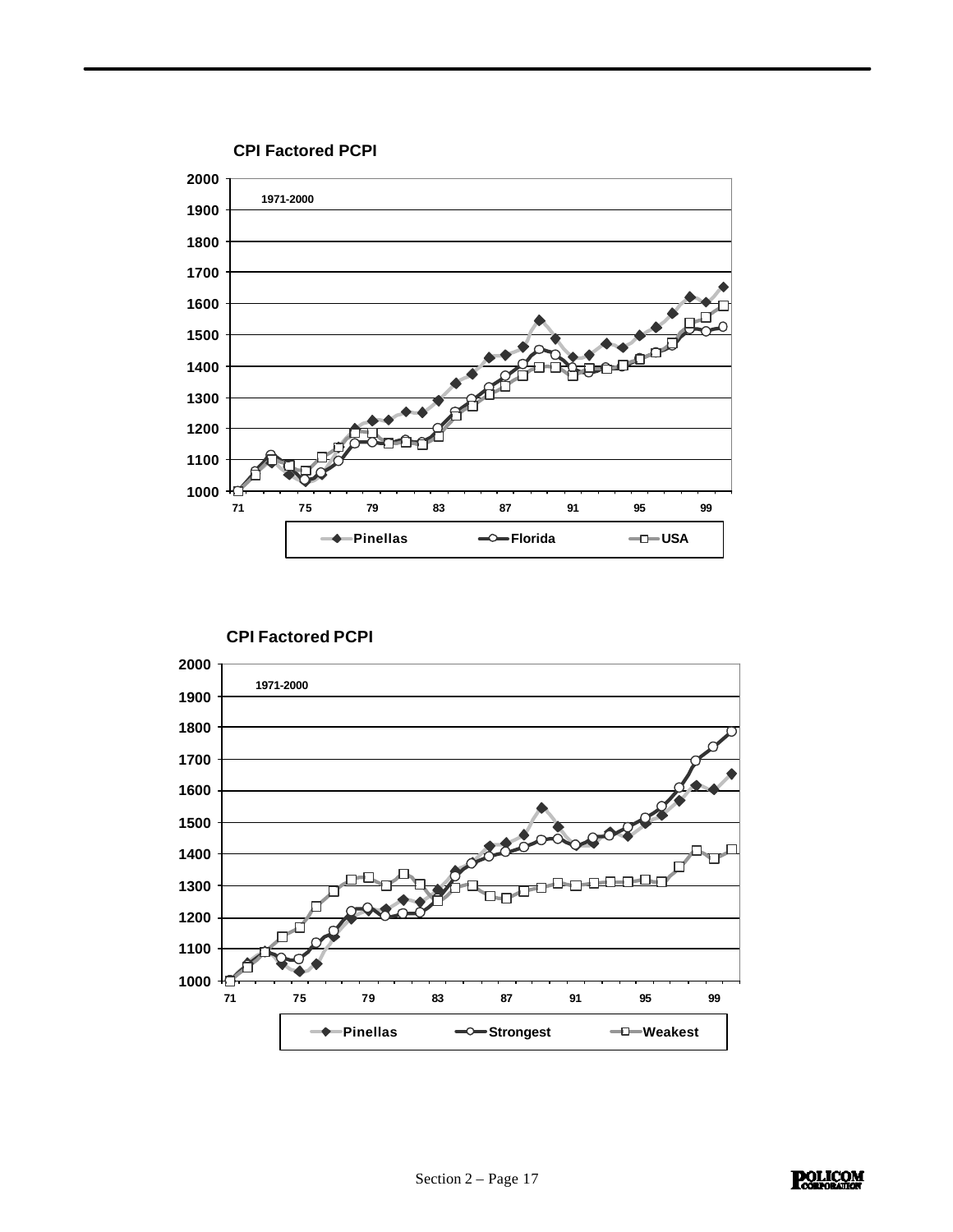### *Government Transfers*

From the previous graphs for CPI Factored PCPI, it was discovered the weakest economies grew in this category while declining in CPI Factored AEPW. This can be attributed to the growth of Government Transfers. Please see Section 1 for an explanation of Government Transfers.

The percentage Government Transfers are of the Total Personal Income not only is an indication of the strength of a local economy, but also can be one of the causes of the condition of the economy. When Government Transfers are spent, the money typically enters the economy in either the Services or Retail sectors. Services and Retail are typically two of the lowest paying employment sectors in a local economy. Areas with a high percentage of Government Transfers have a much greater proportion of the workforce employed in the lowest paying sectors of the economy than areas with a lower percentage of Government Transfers.

Areas with a high percentage of Government Transfers have 1) a large portion of the population over the age of 65, 2) high economic distress, or 3) a combination of both.

It was noted in Section 1 – Total Personal Income, that it is a characteristic of strong economies to have a relatively low percentage of Government Transfers as a component of TPI and a high percentage attributed to Earnings. The opposite is true for weak economies.

The first of graphs show the annual percentage Government Transfers are of TPI. Note how in the weakest areas this percentage has grown significantly since 1971.

The pie graphs, which follow, demonstrate the shift from 1971 to 2000 in the composition of TPI. Note how the strong economies have maintained a large percentage of TPI attributed to earnings by residence and a small percentage of Government Transfers, while the reverse is true for the weak areas.

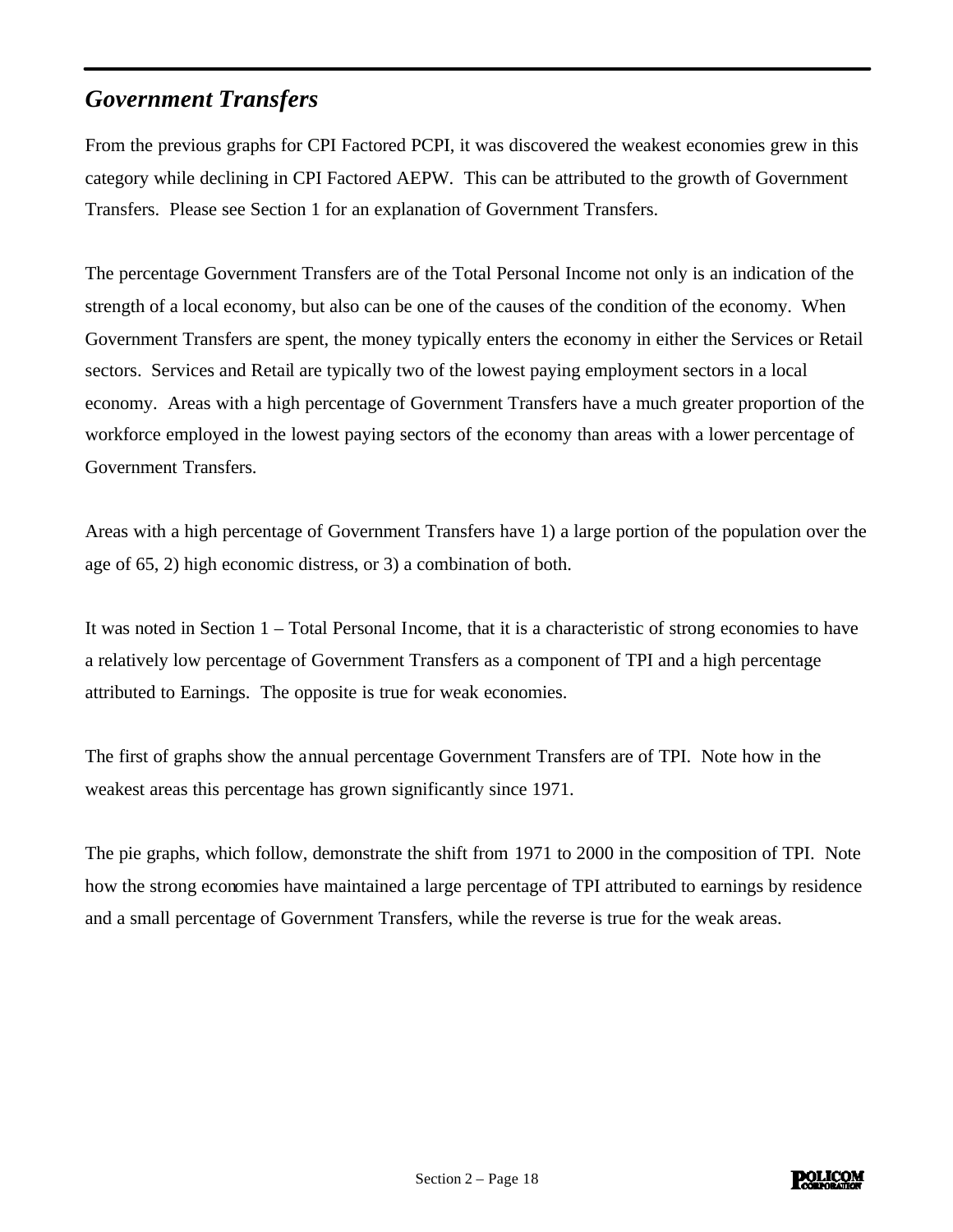

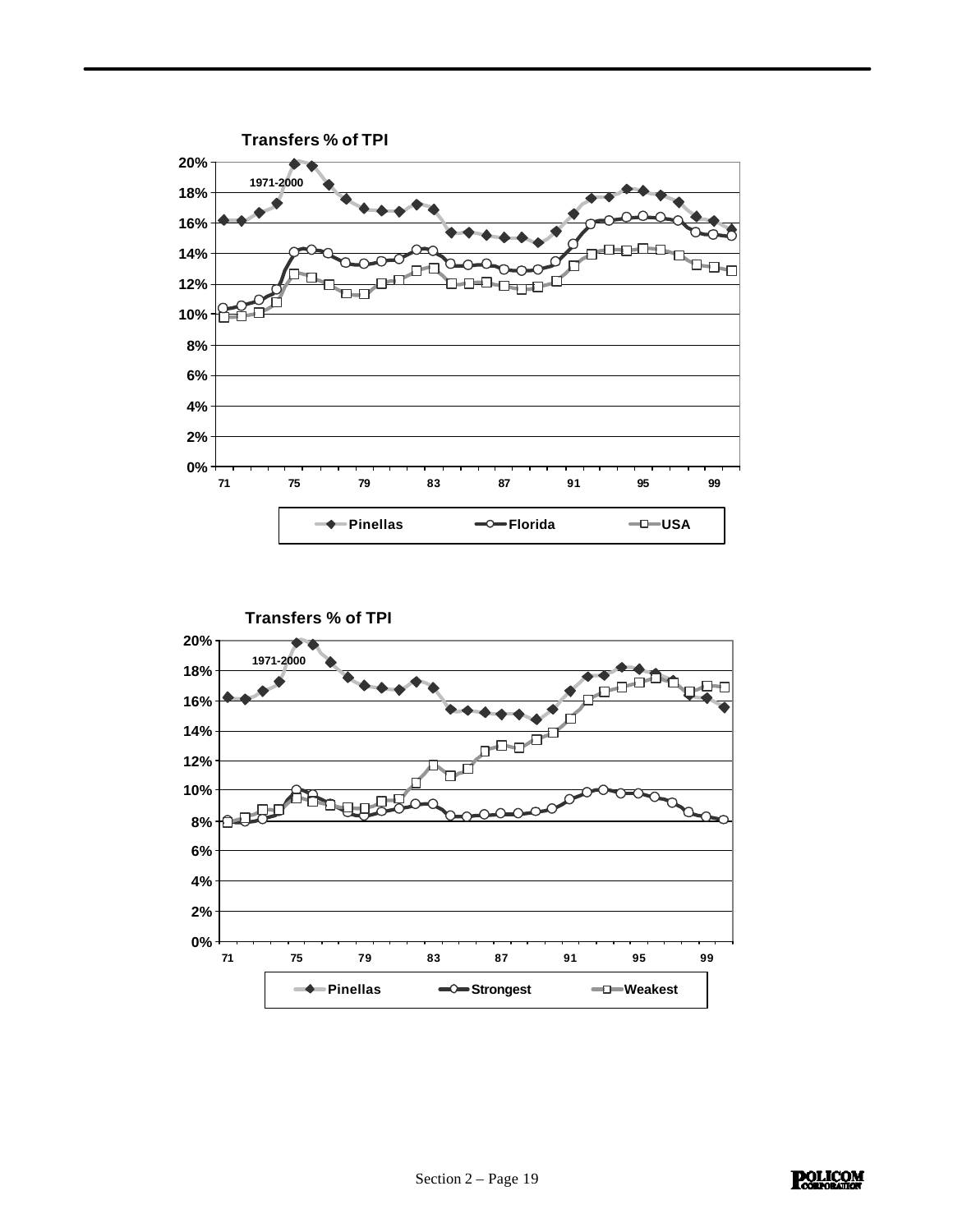**Total Personal Income USA**



**Total Personal Income Pinellas**



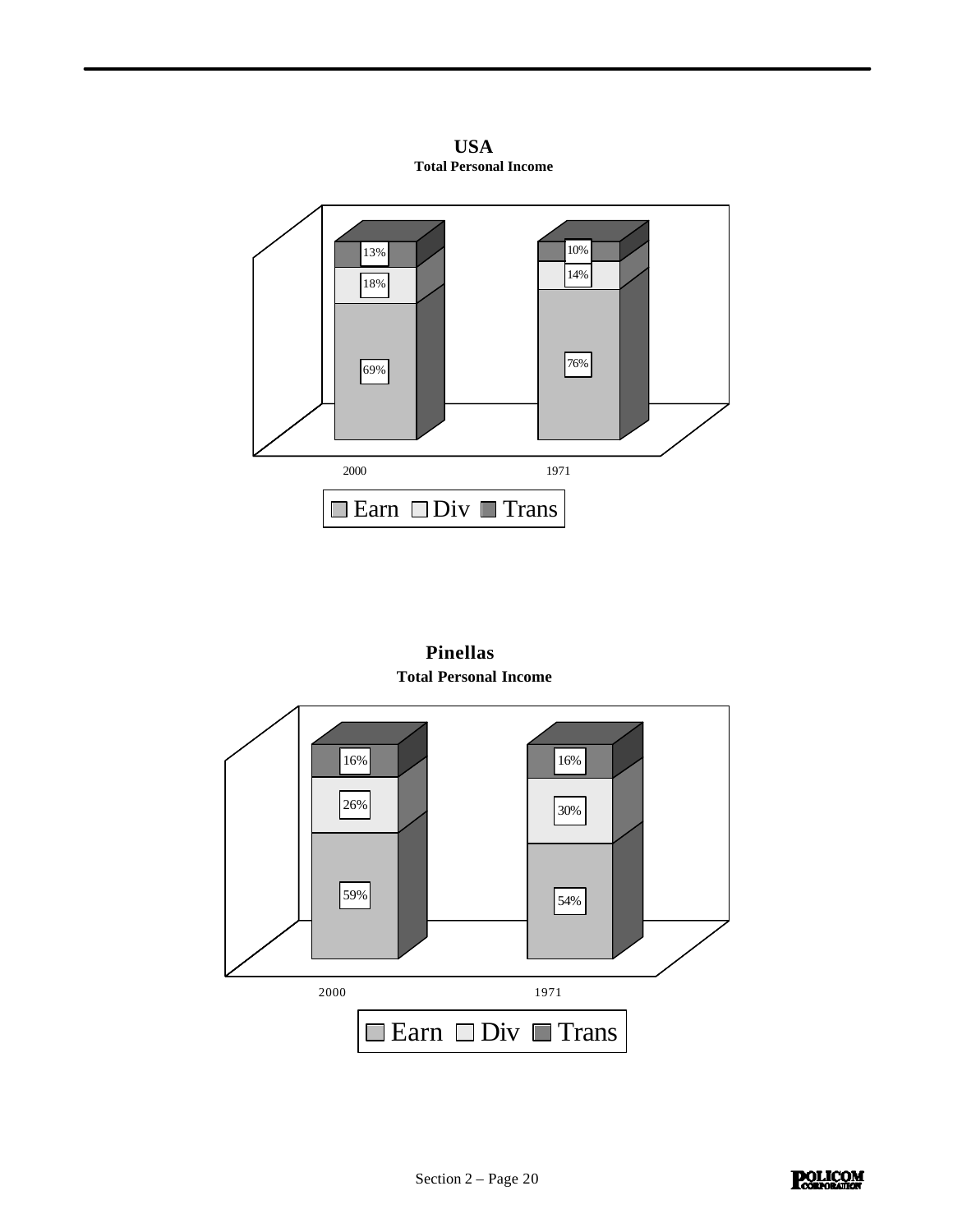

#### **Weakest**

#### **Total Personal Income**



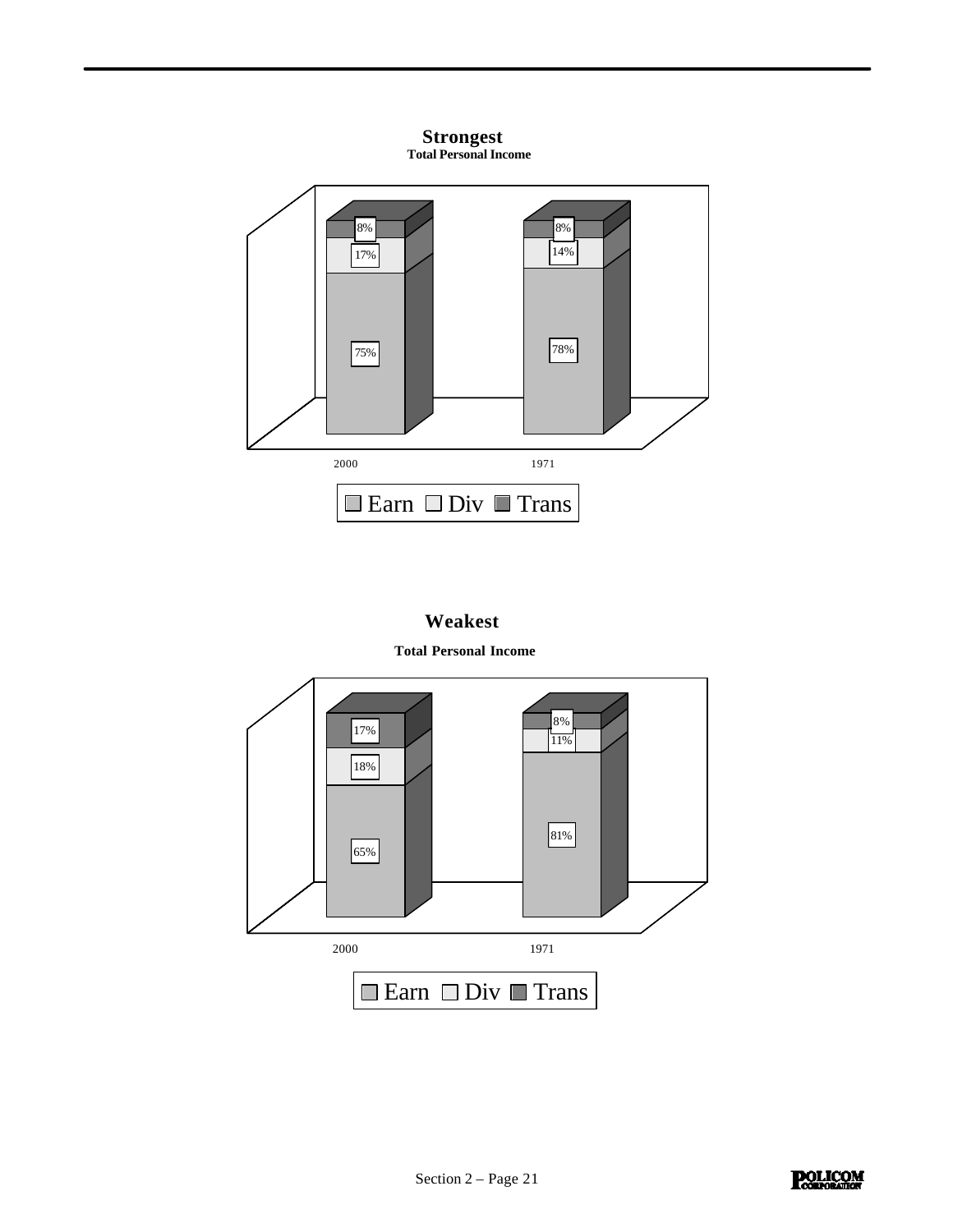# **Section 3**



**Comparative Analysis**

**Growth – Stability - Impact**

**Pinellas County, Florida**

**With comparisons to the**

**Hillsborough, Pasco, Hernando, and Manatee Counties**

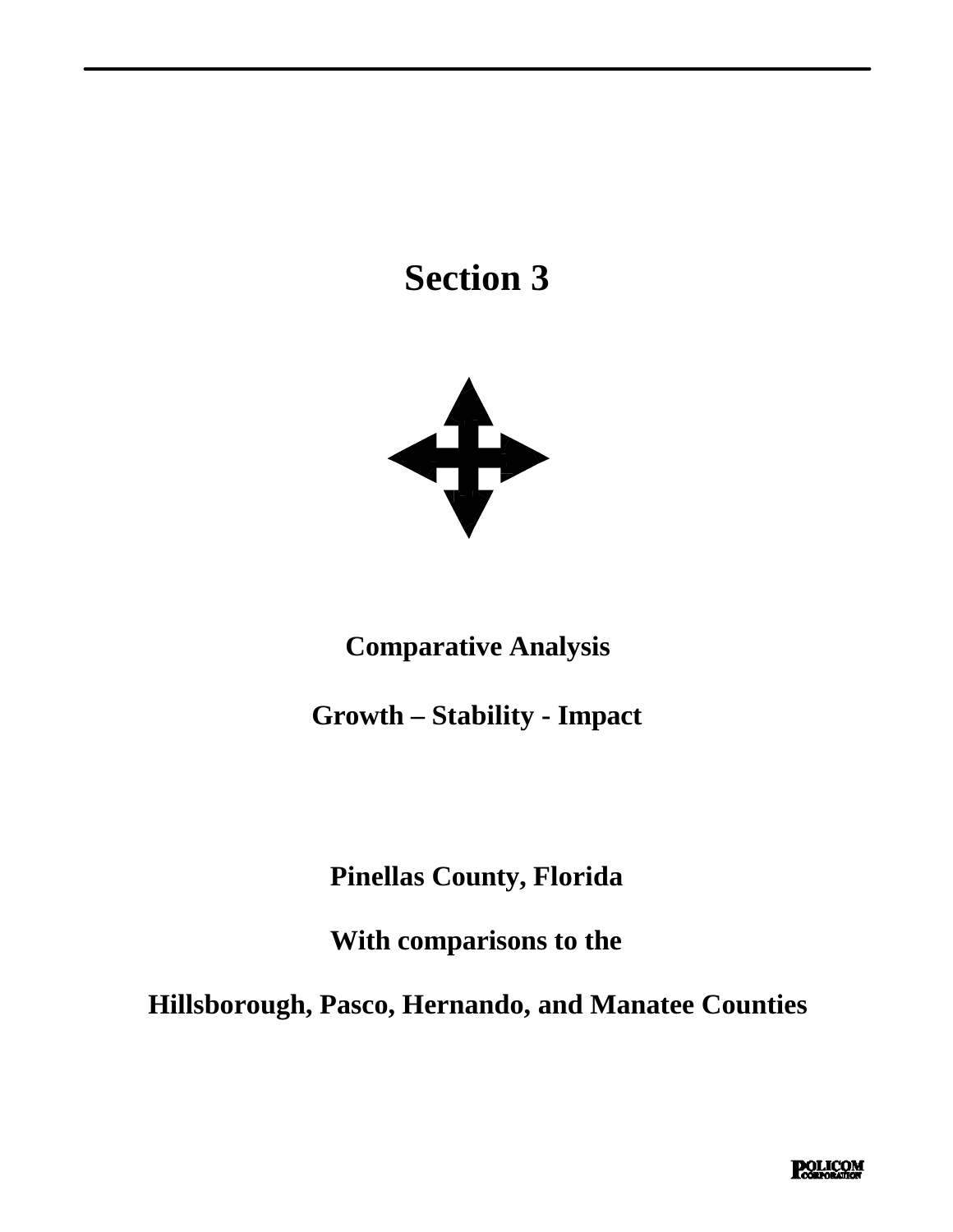# *Comparative Analysis - Introduction*

The author Robert Burns wrote, "Oh would some power the Giftie give us to see ourselves as others see us." Having proper perspective is very important. This is one of the features of the "Comparative Analysis" section of this report.

The comparison method has been chosen since the importance and relevance of economic growth percentages has always been somewhat subjective.

As an example, an area might have a 2% increase in employment for a given year and the local newspaper reports this fact. One reader might interpret the 2% figure as "great." Since employment went up, things must be good. Another reader however looks at the 2% as a modest gain and feels the local economy needs a "jump start." With the 2% number just dangling, community leaders have no alternative but to give subjective opinions to its relevance.

By comparing the growth rate to the rest of the nation in a uniform and consistent manner, the numbers gain much more meaning. If it is discovered the 2% rate happened to be either the highest or the lowest in the nation, community leaders have a much better perspective of the condition of their local economy.

Not only is it important to study the growth rate of the economic elements of an area, but it is equally important to examine how and in what manner the growth occurred. Some areas grow, or decline, in a consistent manner. Others have boom, bust cycles. The stability of the growth is a reflection of the character of the economy.

In this section, the growth rate, the stability, and the economic importance of 118 items are calculated and compared to the rest of the nation. From this information, the reader can determine the most or least important elements of the economy and discover if they are growing or declining relative to the rest of the nation.

### *Guide To Understanding the Data*

Calculations for each of the 118 items are made for growth rate (AAI), stability (DF), average during the term (AVG), and the percentage of impact the item has upon the economy (%). Each of these is calculated for five time periods and the area is ranked for comparative purposes.

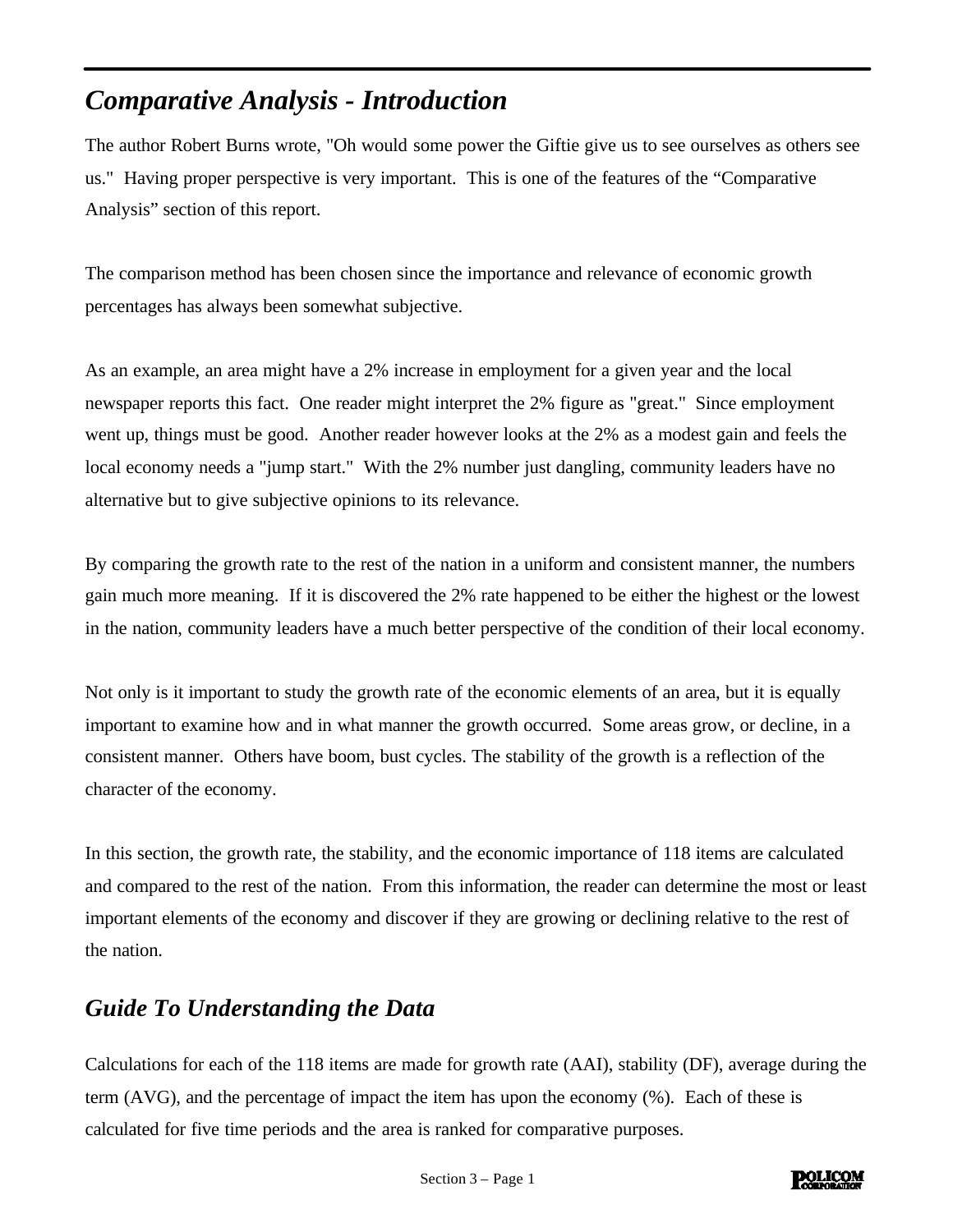### *Time Periods*

The data period for this Section is the 21 years from 1980 to 2000. Calculations are made for each if the 118 items for five periods of time. These are noted in the first column heading for each section of data. They include:

**2000-1996** – 5-Year Term: Represents the average for the most recent five years for which source data is available.

**2000-1991** – 10-Year Term: Represents the average for the most recent ten years for which source data is available.

To determine recent trends, compare the 5-Year Term to the 10-Year Term. If the rate of growth is greater during the last five years of the ten-year period, you can see the trend is upward. However, if the average during the last five years is lower than the ten-year period, the trend is downward as the first five years of the ten-year period had a greater growth rate.

**1990-1981** – Previous 10-Year Term (P10): Represents the average for the earliest ten years of the 20 years of data examined.

**2000**: Represents the actual data for 2000, the last year for which source data is available.

**1980**: Represents the actual data for 1980. 1980 was used as the first base year for calculating the 20 year study period.

To compare the Pinellas County economy in the "present – past" sense, examine the differences among the difference time periods. To discover significant shifts, look at the differences in "%" between 2000 and 1980.

At the top of each column of the ensuing data charts for the 118 items are eight column headers. The following is an explanation of their meaning.

**2000-1996 AAI-5 Rank DF-5 Rank Avg 5 Rank %-5 Rank**

### *AAI – Economic Growth*

Economic Growth is the rate of increase or decrease of the item. Growth rates are shown as a percentage of increase. The mathematics for this calculation is rather simple. For each year of the study period (2000-1980), the increase from the previous year is calculated and shown as a percentage.

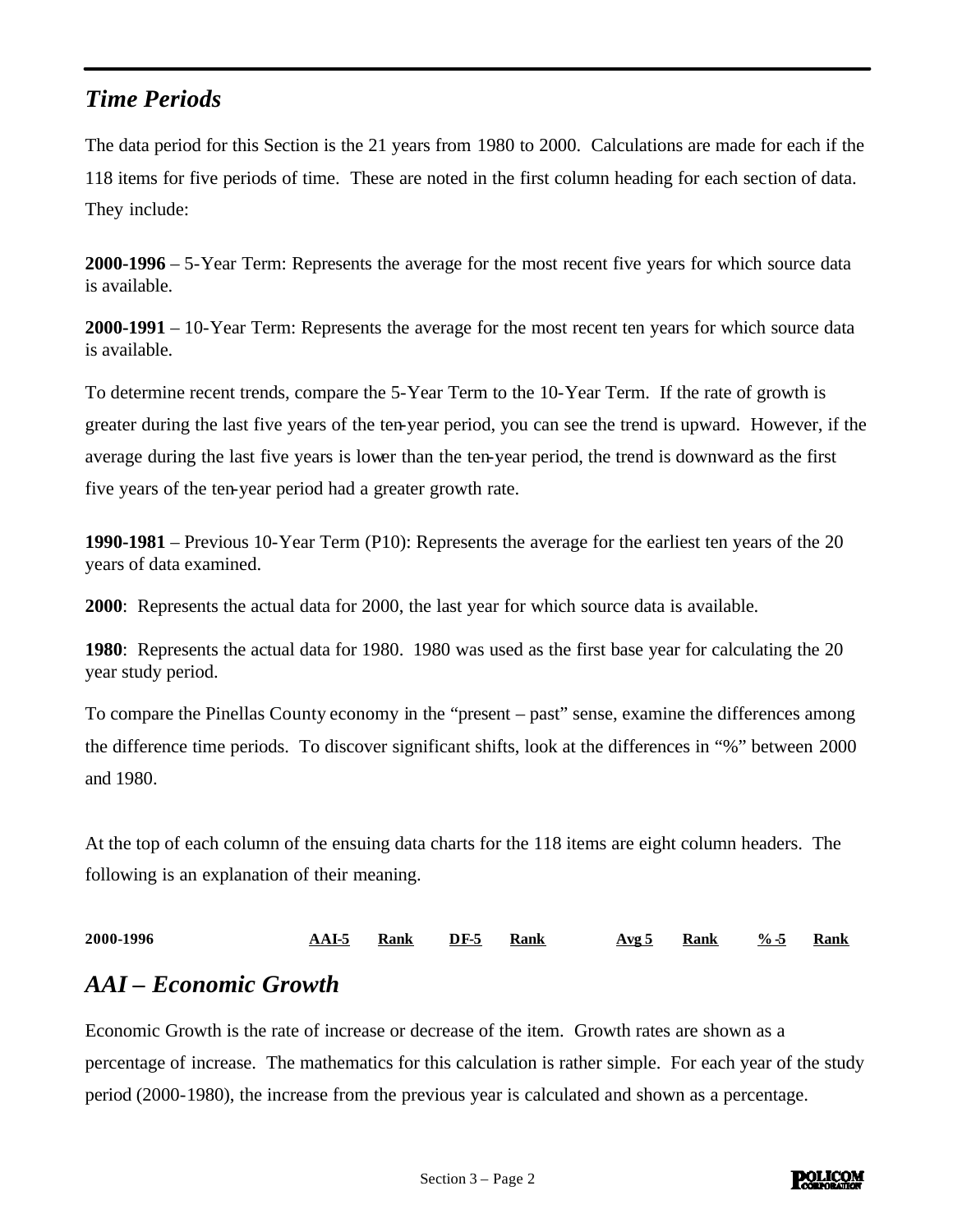As an example, if an area had 7,800 proprietors in 1980 and 8,000 proprietors in 1981, the area would have a 3.84% increase from the previous year in the Number of Proprietors  $(8,000 - 7,800 / 7,800 = .0384)$ . If in 1982 the area declined to 7,900 proprietors, it would have a 1.25% decrease from previous year  $(7,900 - 8,000 / 8,000 = -0.0125)$ . This process was repeated for each of the 20 years. (1980 data is used to calculate the change for 1981.)

For each of the three time periods included in this section, the **A**verage **A**nnual **I**ncrease (AAI) for those time periods was calculated by totaling the annual percentage growth rates for the respective years and dividing by the appropriate number of years. As an example, if an area, over the 5-Year Term had growth percentages of 4.10%, 3.79%, 2.65%, 5.76%, and 3.24%, the AAI-5 is 3.91%. The # next to the "AAI" is the time period for the data.

### *DF – Economic Stability*

Areas grow and decline economically in different manners and at different rates. Local economies are subject to rapid shifts. Due to changes in the strength of the primary industries which support the area, local economies can rise and fall, boom and bust, from year to year. Simply identifying the areas that have highest or lowest growth rates is insufficient. The rate, consistency, or stability of the growth is equally important.

Areas with unstable, boom and bust economies are difficult places to conduct business. Residents of the area are subject to economic uncertainty and stress. A merchant may lease extra floor space following three or four great years, only to go bankrupt after a subsequent economic decline. Residents might make long term financial commitments based upon rapid increases in earnings and employment growth, only to loose everything due to a sudden downturn causing massive layoffs.

Since the concept of measuring the consistency or stability of economic growth is so important, it is appropriate to examine this measurement in greater detail so the information provided for the 118 items can be thoroughly understood.

To better understand the nature of economic stability we will examine the consistency of the annual growth of an industry for three area economies.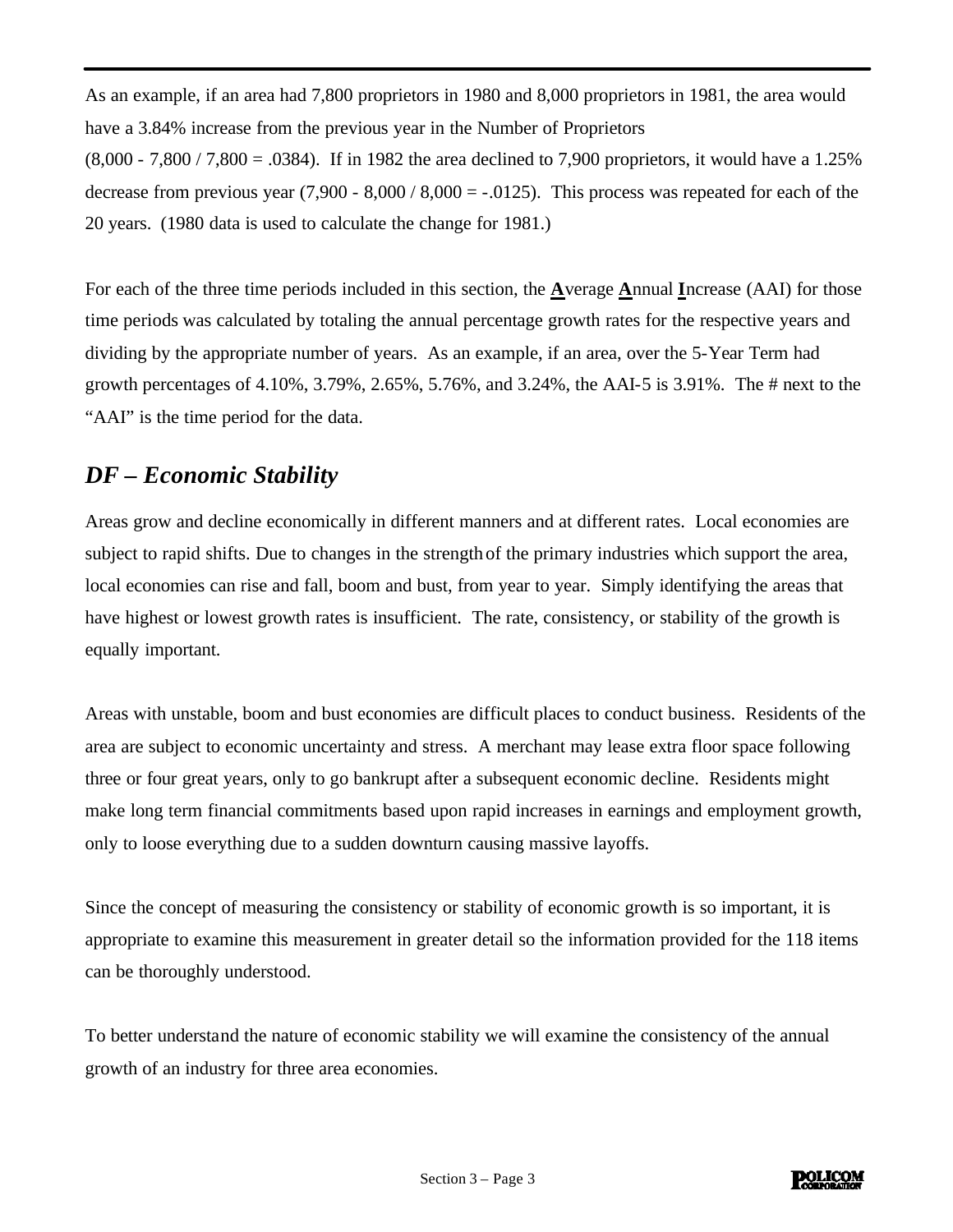The first graph shown depicts a Mythical Area, which had an Average Annual Increase in Construction Employment of 4.1% from 1987 through 1996.

This Area had a 4.1% increase from 1986 to 1987. From 1987 to 1988 it again had a 4.1% increase. Each and every year, the area had exactly a 4.1% increase. This means construction employers, each and every year, increased the number of people they employed by 4.1%.

As a result, by averaging the 10-year history the Mythical Area, obviously, had a 4.1% AAI-10.

Most importantly, the area had perfect stability as depicted by the straight horizontal line on the graph. The flow of money into the area, which supports this industry, grew in an absolutely consistent manner. This is a perfect situation. However, this is myth, not reality.

Reality is different. The rate of the money entering a community fluctuates. In some communities the fluctuation is not severe. In others, it can be quite disruptive.

Let us examine the economic stability of the Akron, Ohio metropolitan area for the same economic element. Akron, during same ten years had an AAI-10 in Construction Employment of 4.1%. As represented in the graph, you can see the rate of growth is not absolutely stable. While over the 10 years it averages 4.1%, there are obvious fluctuations year by year. From 1986 to 1987, there was a 7.3% increase. The next year a 6.4% increase. The next year a 2.7% increase, so on and so forth.



For the 10 years, the average of the annual increases is 4.1%. However, the rate of growth is not nearly as stable as the Mythical Area. The growth line is not straight but goes up and down.



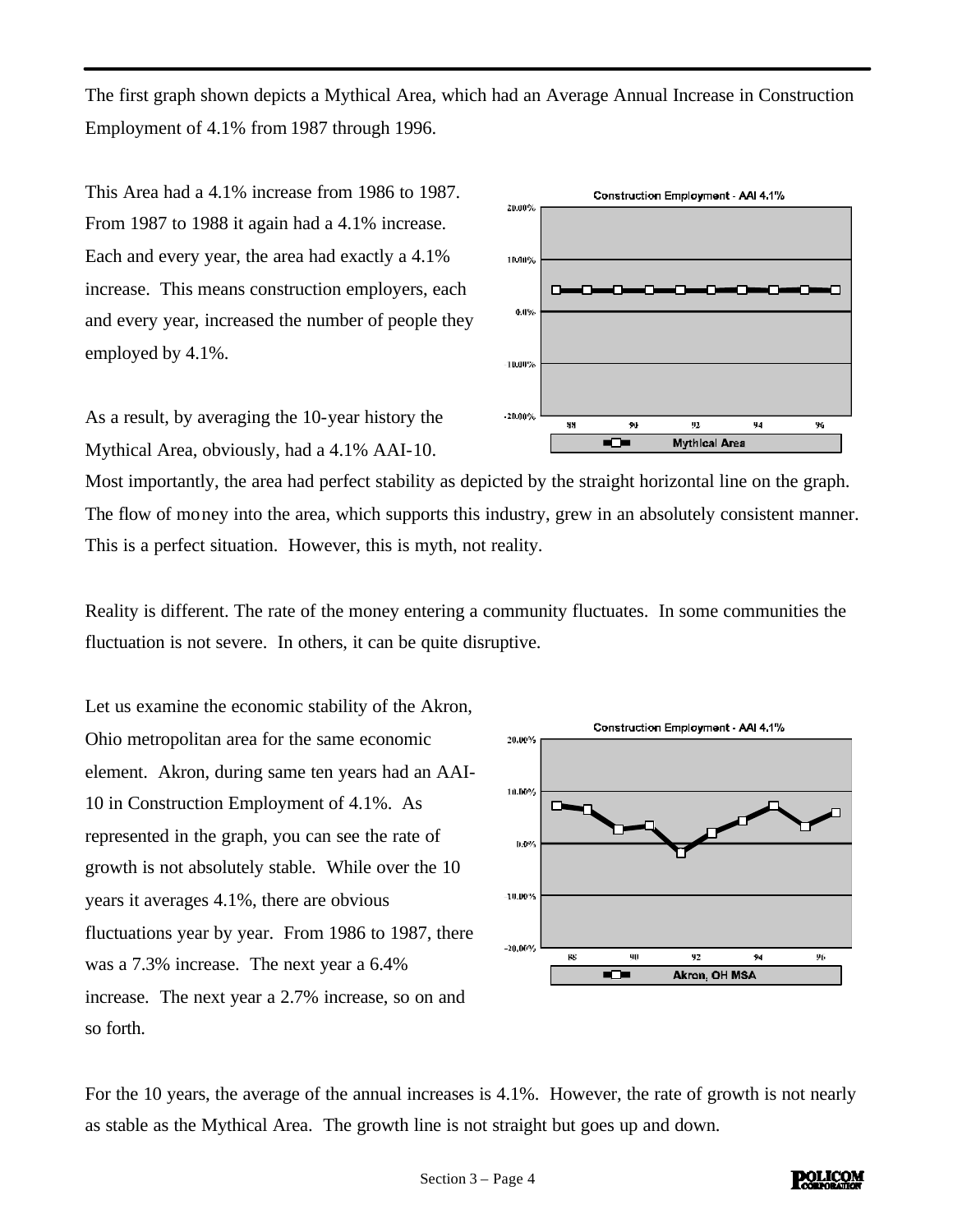While the rate of growth of Construction Employment for Akron is not absolutely stable, it is considerably more stable than the Bismarck, North Dakota metropolitan area. As with Akron and the Mythical Area, Bismarck had an average annual increase (AAI-10) of 4.1% over the 10 years. As you can see in the graph, the rate of growth is extremely volatile.

From 1986 to 1987, Bismarck lost 2.4% of its construction workers, the next year it lost 8%, then it increased construction employment 4.2%, then 17%. Once again, the average for the 10 years is 4.1%, but the type and quality of growth in this industry is considerably different than that of Akron.



Obviously, simply relying upon economic growth

percentages is not sufficient in order to determine the character of a local economy. Economic stability must be considered.

To measure economic stability, the difference or deviation in each successive year's percentage of growth is calculated (absolute number) and averaged, creating the average deviation from the previous year. This average is then subtracted from the AAI for the same time period to provide the **D**eviation **Factor (DF).** The Deviation Factor is the difference between how fast the area grew and how stable the growth.

The greater the number, the more rapid-consistent the growth. If the number is negative, then the deviation or instability was greater than the actual growth.

As an example, Akron had an increase in Construction Employment in 1987 of 7.3% and in 1988, 6.4%. The deviation was .9 of a percentage point  $(7.3\% - 6.4\% = .9\%)$ . In 1989, the growth was 2.7%. Therefore, the deviation is 3.7 percentage points  $(6.4\% - 2.7\% = 3.7\%)$ . The electronic spreadsheet formula is "Absolute (A-B)." The deviation is calculated for each year and averaged, creating the average deviation from previous year.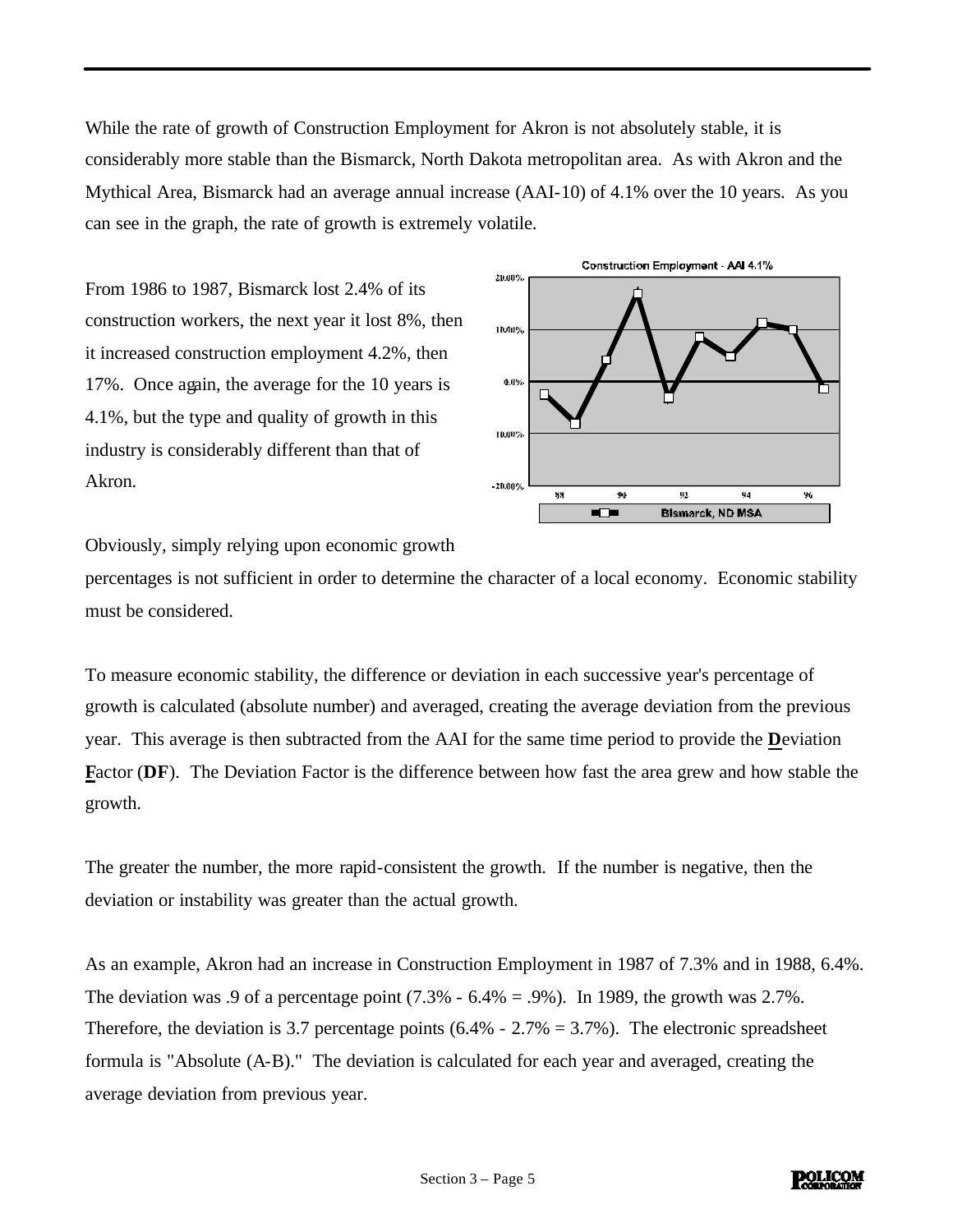For Akron Construction Employment, this average was 2.77%. This means that each year the growth rate changed on an average of 2.77% percentage points from the previous year. This number is subtracted from the AAI (4.1%) yielding a Deviation Factor of 1.33%. Bismarck's average deviation was 8.58%, thusly, yielding a DF of –4.48%. The Deviation Factor demonstrates how consistent the growth has been over the respective term.

### *AVG – Average for the Term*

For each of the three time periods, the Average of the actual data for the item is provided. As an example, for "Construction – Earnings" the AVG would be the amount of actual earnings by those employed in Construction over the time period. If over the 5-Year Term, the earnings for the individual years were \$500,000,000, \$550,000,000, \$600,000,000, \$650,000,000, and \$700,000,000 respectively, the average over the term would be \$600,000,000.

For 2000 and 1980, the actual earnings for each year is included under AVG.

### *% - Percentage of Importance*

For each of the five time periods, the percentage (%) the item is of the area economy is presented. This represents the weight or importance the item is in the economy. By studying these percentages, you can determine which of the 118 items have the greatest or least impact upon your economy. One item might have extremely high growth rates within the economy, but its percentage of the economy might be so low that it is insignificant.

The percentage (**%**) is calculated by taking the **AVG** data for a time period and dividing it by the total for the area of the respective general category.

As an example, if "Construction – Earnings" averaged \$600,000,000 for the 5-Year Term and the average of the "Earnings – All Workers" for the area was \$7,500,000,000, then the earnings by those employed in Construction represents 8% of all the earnings in the area, on average, for the five years.

For the years 2000 and 1980, once again actual data is used and the percentage is for each respective year. There is a footnote under each page explaining what the percentage represents for each item.

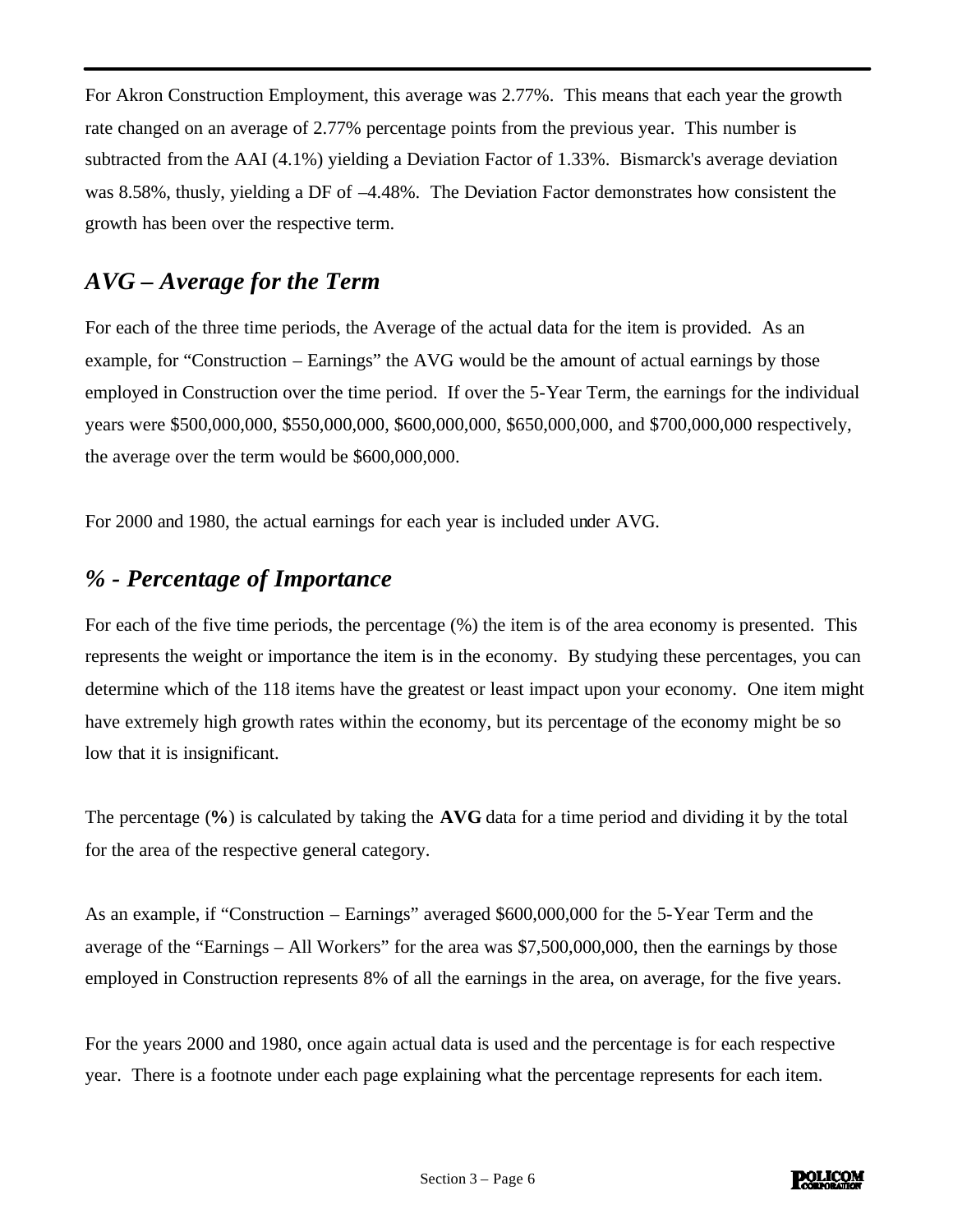### *Rank*

For each calculation, following **AAI**, **DF**, **AVG**, and **%**, there is a **Rank**. Rank is the direct comparison of each element to the 318 defined metropolitan areas in the United States. The Rank provides the relative position each element is to the rest of the nation.

From the Rank, you can determine if the growth for Pinellas County is high or low, the stability good or bad, the relative size of the economy (AVG), and how the composition of the economy (%) compares to other economies in the United States.

The Office of Management and Budget (OMB) defines metropolitan areas based upon the size of the economy and the geographic commuting patterns in an area. A metropolitan area cannot be less than one county, is oftentimes more than one county, and can span state lines. The most important determining factor in establishing the geographic boundaries for metropolitan areas are commuting patterns. The OMB attempts to determine areas where individuals both work and reside. It is the goal to establish "contained" economies where money is both earned (work) and spent (reside).

To determine the Rank, data for each of the 318 metropolitan areas was extracted. Calculations for each element for each item were made. Each element was in-turn ranked for its value against the other 317 metropolitan areas, providing a relative position to each element.

Each element for Pinellas County was placed into the metropolitan area matrix to determine its Rank, relative to the 318 metropolitan areas in the nation. A rank of 1 is the highest and 318 the lowest. If Pinellas County has a rank of 319, then it is lower than any of the 318 metropolitan areas.

State data is compared and ranked to the other 49 states.

**To provide additional comparisons, data for Hillsborough, Pasco, Hernando, and Manatee Counties in Florida was also processed and ranked.** 

### *Additional Comparisons*

In addition to the Rank, Pinellas County can be compared to the nation as a whole and the metropolitan areas. For each item, calculations are presented for the following:

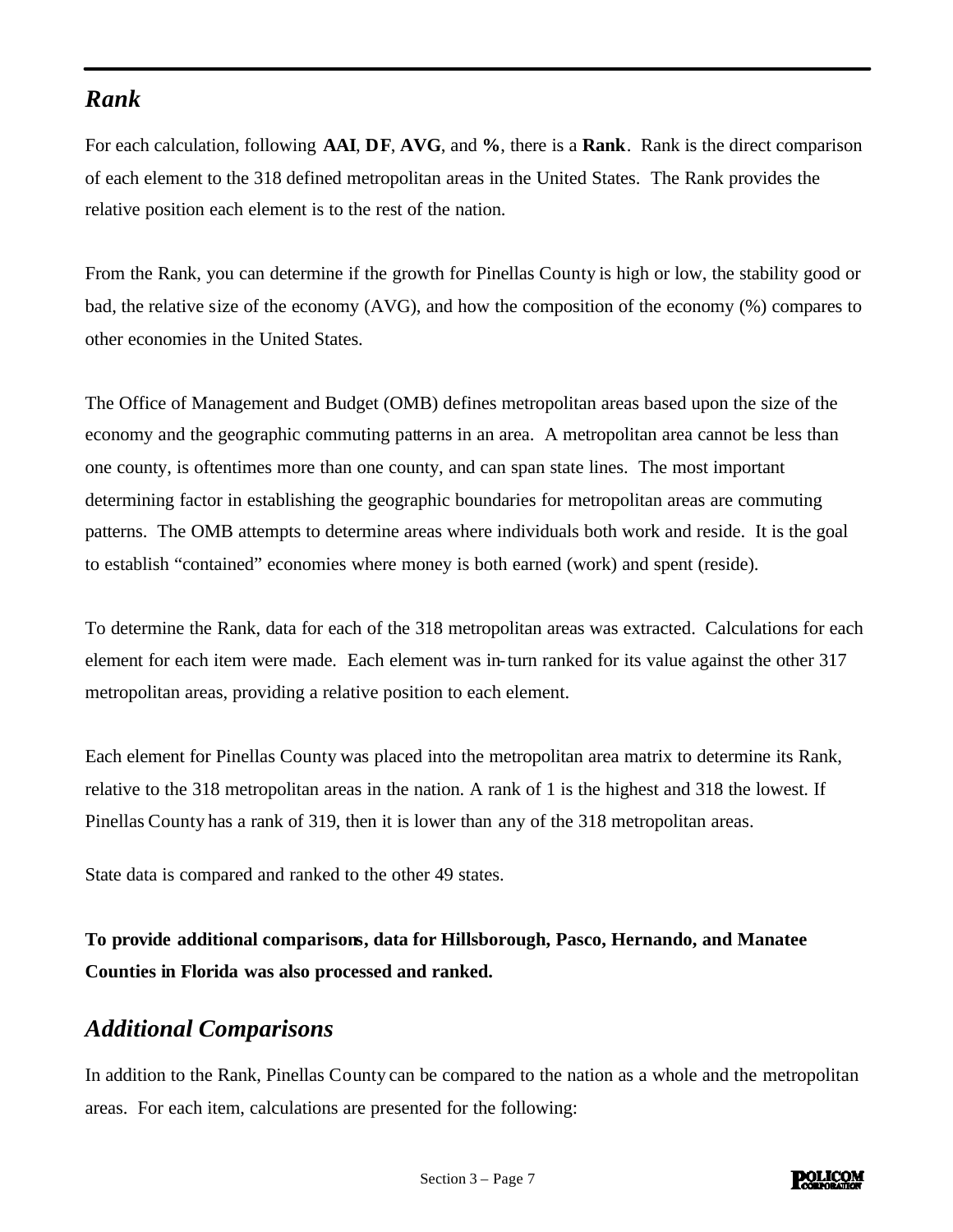**USA**: Includes the data for the United States as a whole.

**USA MET**: Includes the total of all the data for the metropolitan portion of the nation. This includes approximately 80 percent of the population of the nation.

**USA NON-MET**: The total data for the non-metropolitan portion of the nation. This represents the "rural" areas of the country and composes approximately 20% of the population.

**MET HIGH**: This is the highest number for each element among the 318 metropolitan areas. For the AAI, it is the fastest growth rate. For the DF, it is the fastest most stable growth. For AVG, it is the largest. For the %, it is the highest.

**MET LOW**: The opposite of MET HIGH, it is the lowest number for each of the 318 metropolitan areas for each element.

### *Let's Walk Through One*

To facilitate your understanding of the comparative data, the following is a step-by-step walk through for a hypothetical sample section, which appears below. The data in the sample is mythical.

| Example<br>Not Current |              |           |        |             |       |             |                  |
|------------------------|--------------|-----------|--------|-------------|-------|-------------|------------------|
| Data                   |              |           |        |             |       |             |                  |
|                        |              |           |        |             |       |             | <b>Rank</b>      |
| 4.64%                  |              | 3.60%     |        | 8,069,980   |       | 5.28%       |                  |
| 4.74%                  |              | 3.66%     |        | 6,564,941   |       | 5.22%       |                  |
| 4.25%                  |              | 3.37%     |        | 1,505,039   |       | 5.55%       |                  |
| 12.73%                 |              | 7.48%     |        | 212,967     |       | 12.68%      |                  |
| $-5.83\%$              |              | $-14.62%$ |        | 1,504       |       | 2.28%       |                  |
| 3.87%                  | 34           | 1.80%     | 23     | 450.173     | 3     | 5.75%       | 22               |
| 4.96%                  | 131          | 3.36%     | 30     | 65,539      | 25    | 5.26%       | 181              |
|                        | <b>AAI-5</b> | Rank      | $DF-5$ | <b>Rank</b> | Avg 5 | <b>Rank</b> | $\frac{9}{6}$ -5 |

**2000-1996** – the 5-Year Term: the last five years for which source data is available.

**AAI-5** - Over this time period, employment in the construction industry grew nationally (**USA**) at the average annual rate of 4.64%. The metropolitan portion of the country (**USA MET**) grew at the rate of 4.74%. The non-metropolitan portion of the nation (**USA NON-MET**), mostly the rural areas, grew at the rate of 4.25%.

The fastest growth rate for the 318 metropolitan areas (**MET HIGH**) was 12.73% while the slowest rate of growth **(MET LOW**) was an average loss of 5.83% of construction employment per year.

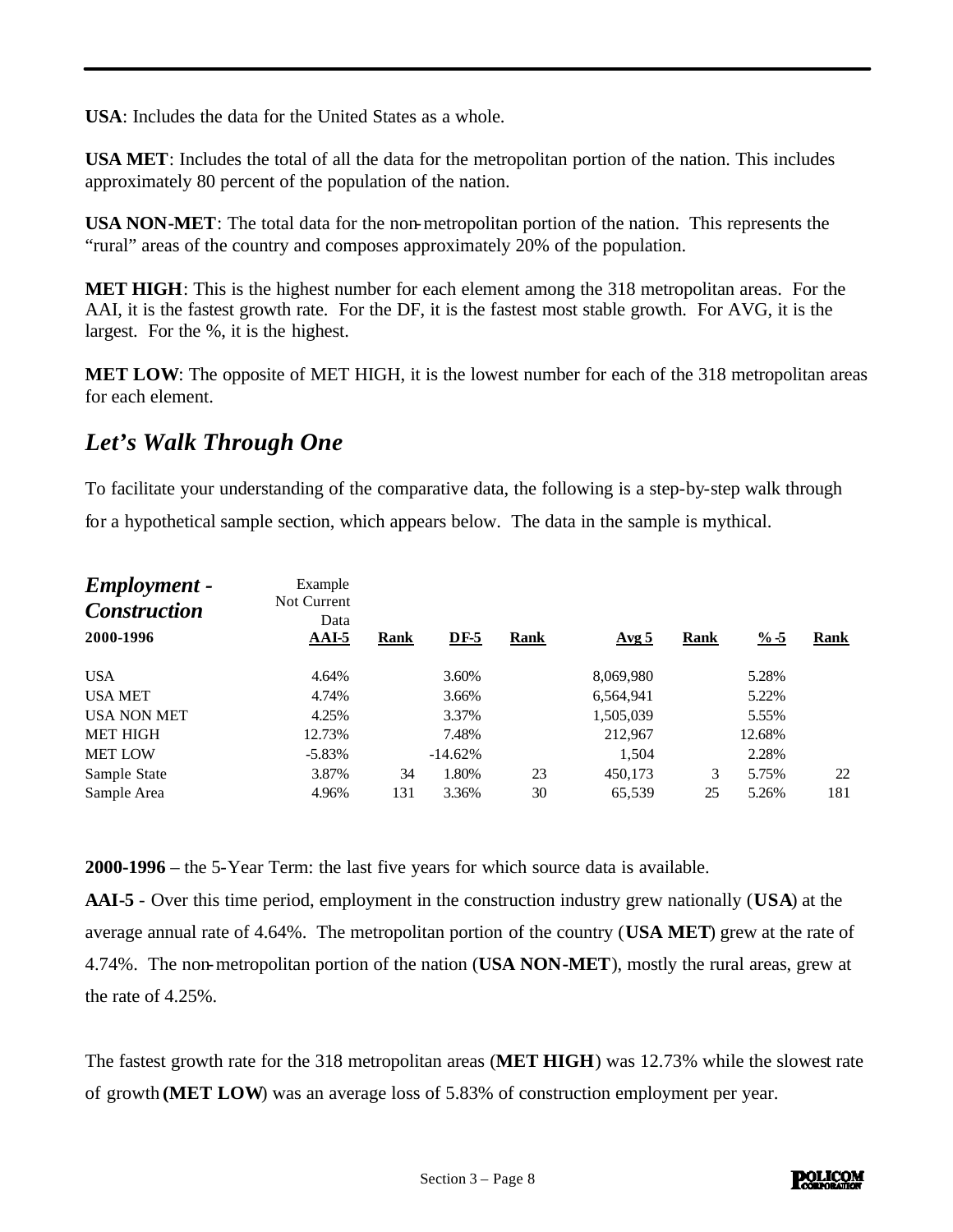The State in which the sample area is located had an average annual increase of 3.87%. This was the  $34<sup>th</sup>$  fastest growth among the 50 states. The sample area grew annually 4.96%, which was the 131<sup>st</sup> fastest growth rate among the 318 metropolitan areas.

**DF-5** –On average, the annual Deviation Factor, growth vs. stability, over the five-year period was 3.60% nationwide (national and state data will not fluctuate as much as local areas). Among the 318 metropolitan areas, the best growth-stability ratio was 7.48% while the worst was –14.62%.

The State's DF was 1.80%, which ranked  $23<sup>rd</sup>$  among the 50 states. The sample growth-stability factor was  $3.36\%$ , which ranked  $30<sup>th</sup>$  among the metropolitan areas.

**AVG & %** – During the 5-Year Term, there was an average of 8,069,980 individuals employed in the Construction industry in the United States, representing 5.28% of the workforce. Of those, 6,564,941 were employed in the metropolitan portion of the country (5.22% of the workforce) and 1,505,039 were in the non-metropolitan portion (5.55% of the workforce).

The highest number of construction workers of any metropolitan area was 212,967 and the fewest was 1,504. The highest percentage of the workforce employed in construction among the metropolitan areas was 12.68% with 2.28% being the lowest.

Within the State, there was an average of  $450,173$  employed in construction, the  $3<sup>rd</sup>$  highest number among the 50 states. Construction composed 5.75% of the workforce, which was the  $22<sup>nd</sup>$  highest among the 50 states.

For the sample area, on average,  $65,539$  were employed in construction, the  $25<sup>th</sup>$  largest number among the 318 metropolitan areas. Construction employment composed an average of 5.26% of the sample area workforce, being the  $181<sup>st</sup>$  highest percentage among the 318 metropolitan areas.

### *Terms To Understand*

The following is an explanation of several of the terms used in this section.

**EARNINGS**: With the exception of "Wage & Salaried Workers – Earnings," this includes all wages & salaries paid to workers, the earnings of proprietors, and "Other Labor Income." Generally, "Other Labor Income" includes the employer and proprietor contributions to private retirement programs. For

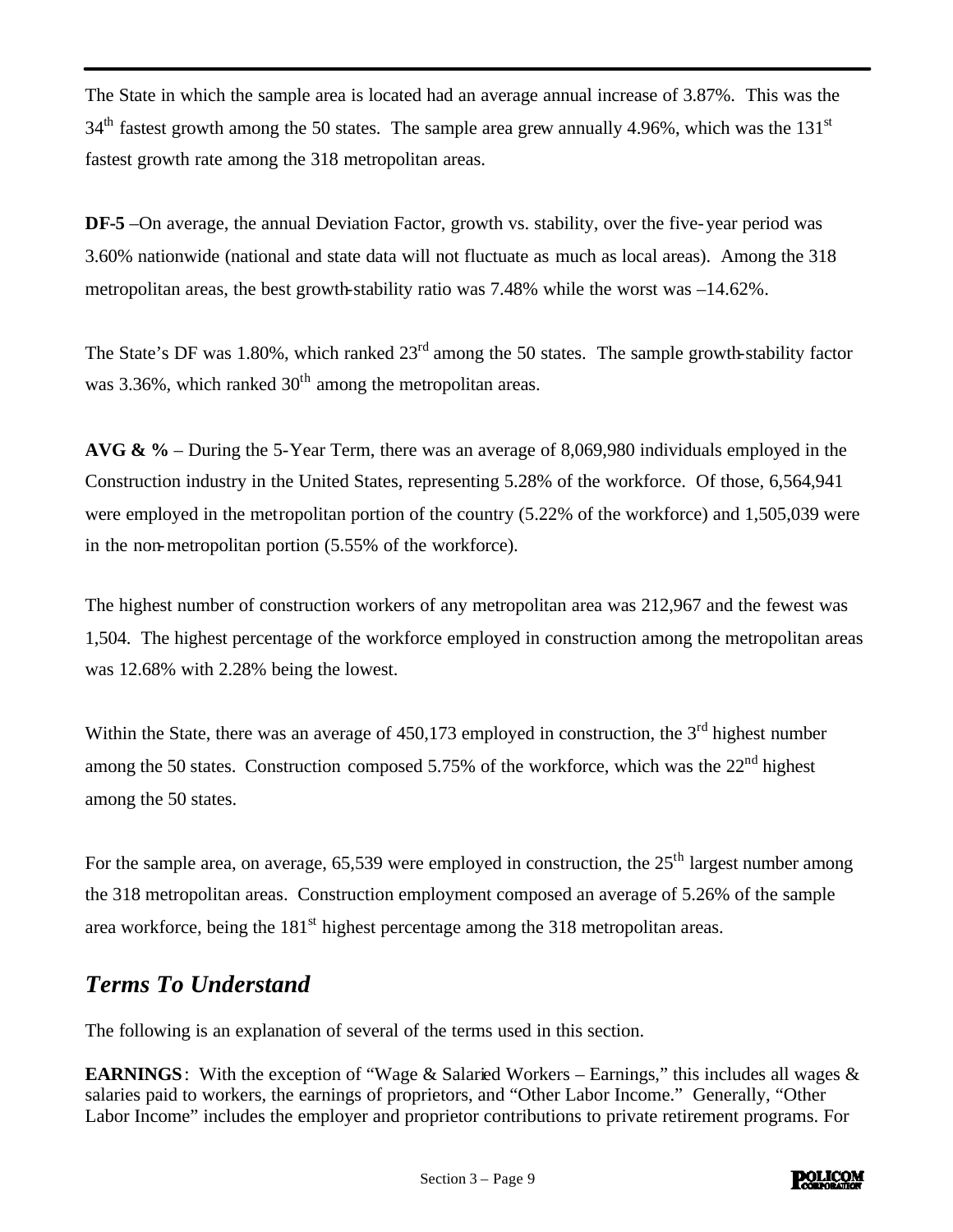earnings under "Wage & Salaried Workers – Earnings," earnings do not include "Other Labor Income" but reflects just wages and salaries paid to individuals who work for others. Earnings are in \$000.

**EMPLOYMENT**: Includes all full and part-time wage and salaried workers and full and part-time proprietors. Under "Nonfarm Proprietors – Employment," it reflects the number of proprietors.

AEPW: Denotes the "Annual Earnings Per Worker" for category. This is derived by dividing the total earnings in each industry by the total employment in each industry.

**PROPRIETORS**: An unincorporated business or partnership. Typically the "small businesses" in an area, a proprietor can be full or part-time. Proprietor earnings are typically derived from Federal Income Tax filings.

### *Items Analyzed*

The following is the list of the 118 items, which are included in this Section along with their corresponding page number.

For some items, an "na" or "0" might appear for one or more time periods or for the entire data item for Pinellas County. This means the data has been suppressed to prevent disclosure or there was too little data to be included in the area totals.

Also, in the Agricultural Services, Mining, and Farm, do to data suppression and extreme volatility, there will be extreme numbers in the percentages.

| Population                                             | 13 |
|--------------------------------------------------------|----|
| <b>Total Personal Income</b>                           | 14 |
| Earnings - Place of Residence                          | 15 |
| Dividends, Interest, Rents                             | 16 |
| <b>Government Transfers</b>                            | 17 |
| Per Capita - Personal Income                           | 18 |
| Per Capita - Dividends, Interest, Rents                | 19 |
| Per Capita - Government Transfers                      | 20 |
| Per Capita - Total Worker Earnings                     | 21 |
| Per Capita - Government Transfers - Retirement         | 22 |
| Per Capita - Government Transfers - Medical            | 23 |
| Per Capita - Government Transfers - Medicare           | 24 |
| Per Capita - Government Transfers - Medicaid           | 25 |
| Per Capita - Government Transfers - Income Maintenance | 26 |
| Per Capita - Government Transfers - Family Assistance  | 27 |
| Per Capita - Government Transfers - Food Stamps        | 28 |
| Per Capita - Government Transfers - Veterans Pensions  | 29 |
| Earnings - All Workers                                 | 30 |
| Employment - All Workers                               | 31 |
| <b>AEPW</b> - All Workers                              | 32 |
| Earnings - Wage & Salaried Workers                     | 33 |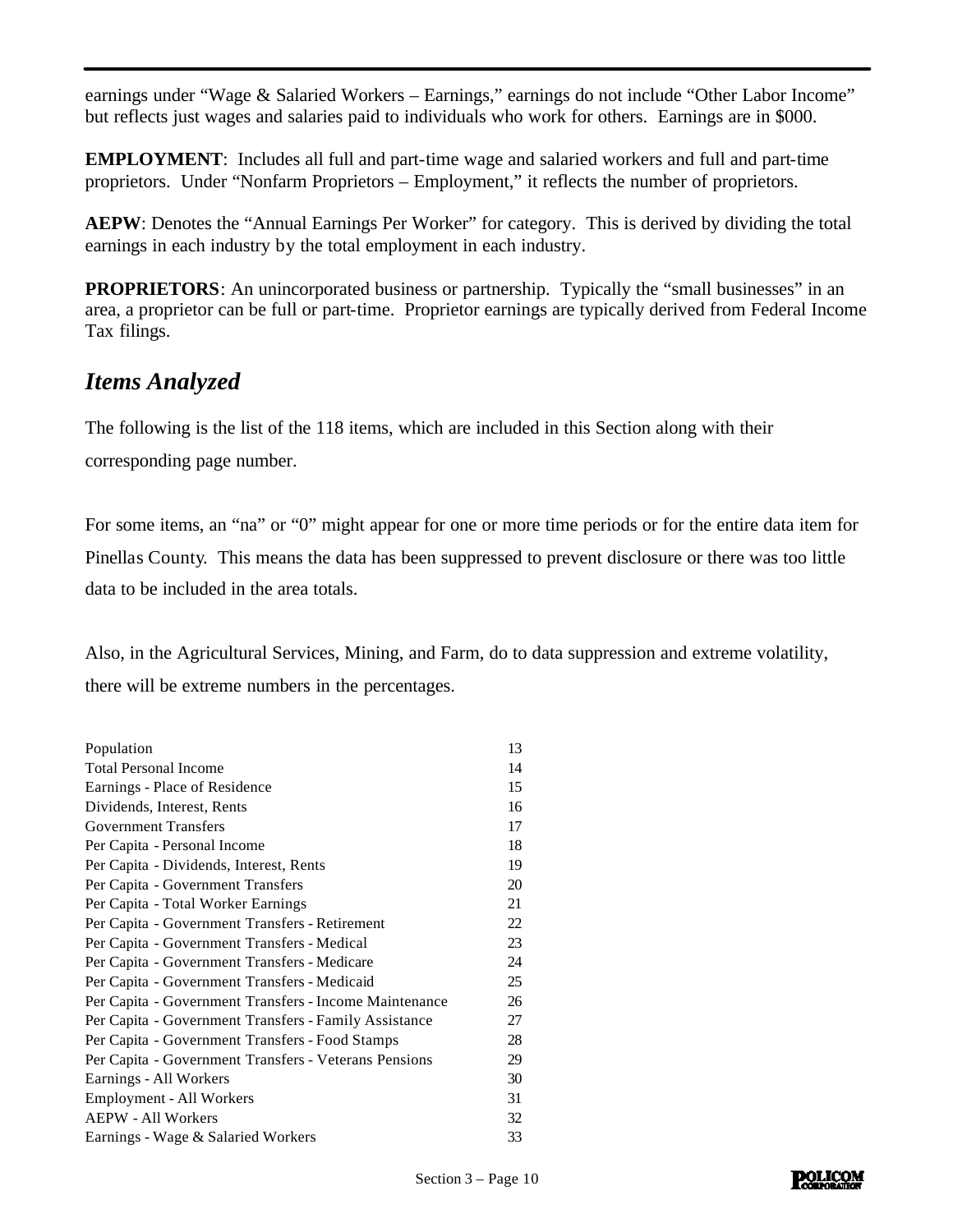| Employment - Wage & Salaried Workers                | 34 |
|-----------------------------------------------------|----|
| AEPW - Wage & Salaried Workers                      | 35 |
| Earnings - Non Farm Proprietors                     | 36 |
| <b>Employment - Non Farm Proprietors</b>            | 37 |
| <b>AEPW</b> - Non Farm Proprietors                  | 38 |
| Earnings - Construction                             | 39 |
| <b>Employment - Construction</b>                    | 40 |
| <b>AEPW</b> - Construction                          | 41 |
| Earnings - Construction - General Contractors       | 42 |
| Earnings - Construction - Heavy Contractors         | 43 |
| Earnings - Construction - Special Trades            | 44 |
| Earnings - Manufacturing                            | 45 |
| <b>Employment - Manufacturing</b>                   | 46 |
| <b>AEPW</b> - Manufacturing                         | 47 |
| Earnings - Manufacturing - Electronic Equipment     | 48 |
| Earnings - Manufacturing - Food Processing          | 49 |
| Earnings - Manufacturing - Industrial Machinery     | 50 |
| Earnings - Manufacturing - Metal Fabrication        | 51 |
| Earnings - Manufacturing - Motor Vehicles           | 52 |
| Earnings - Manufacturing - Printing & Publishing    | 53 |
| Earnings - Transportation and Utilities             | 54 |
| Employment - Transportation & Public Utilities      | 55 |
| AEPW - Transportation & Public Utilities            | 56 |
| Earnings - Transportation - Local & Interurban      | 57 |
| Earnings - Transportation - Railroad                | 58 |
| Earnings - Transportation - Trucking & Warehouse    | 59 |
| Earnings - Communications                           | 60 |
| Earnings - Wholesale Trade                          | 61 |
| Employment - Wholesale Trade                        | 62 |
| AEPW - Wholesale Trade                              | 63 |
| Earnings - Retail Trade                             | 64 |
| Employment - Retail Trade                           | 65 |
| AEPW - Retail                                       | 66 |
| Earnings - Retail - Apparel                         | 67 |
| Earnings - Retail - Automotive                      | 68 |
| Earnings - Retail - Building & Garden               | 69 |
| Earnings - Retail - Eating & Drinking               | 70 |
| Earnings - Retail - Food Stores                     | 71 |
| Earnings - Retail - General                         | 72 |
| Earnings - Retail - Home Furnishings                | 73 |
| Earnings - Retail - Miscellaneous                   | 74 |
| Earnings - Finance, Insurance, Real Estate (FIRE)   | 75 |
| Employment - Finance, Insurance, Real Estate (FIRE) | 76 |
| AEPW - Finance, Insurance, Real Estate (FIRE)       | 77 |
| Earnings - FIRE - Depository, Non Depository        | 78 |
| Earnings - FIRE - Insurance Agents                  | 79 |
| Earnings - FIRE - Insurance Carriers                | 80 |
| Earnings - FIRE - Real Estate                       | 81 |
| Earnings - Services                                 | 82 |
| <b>Employment - Services</b>                        | 83 |
| <b>AEPW</b> - Services                              | 84 |
| Earnings - Services - Amusements                    | 85 |
| Earnings - Services - Automotive Repair             | 86 |
| Earnings - Services - Business Services             | 87 |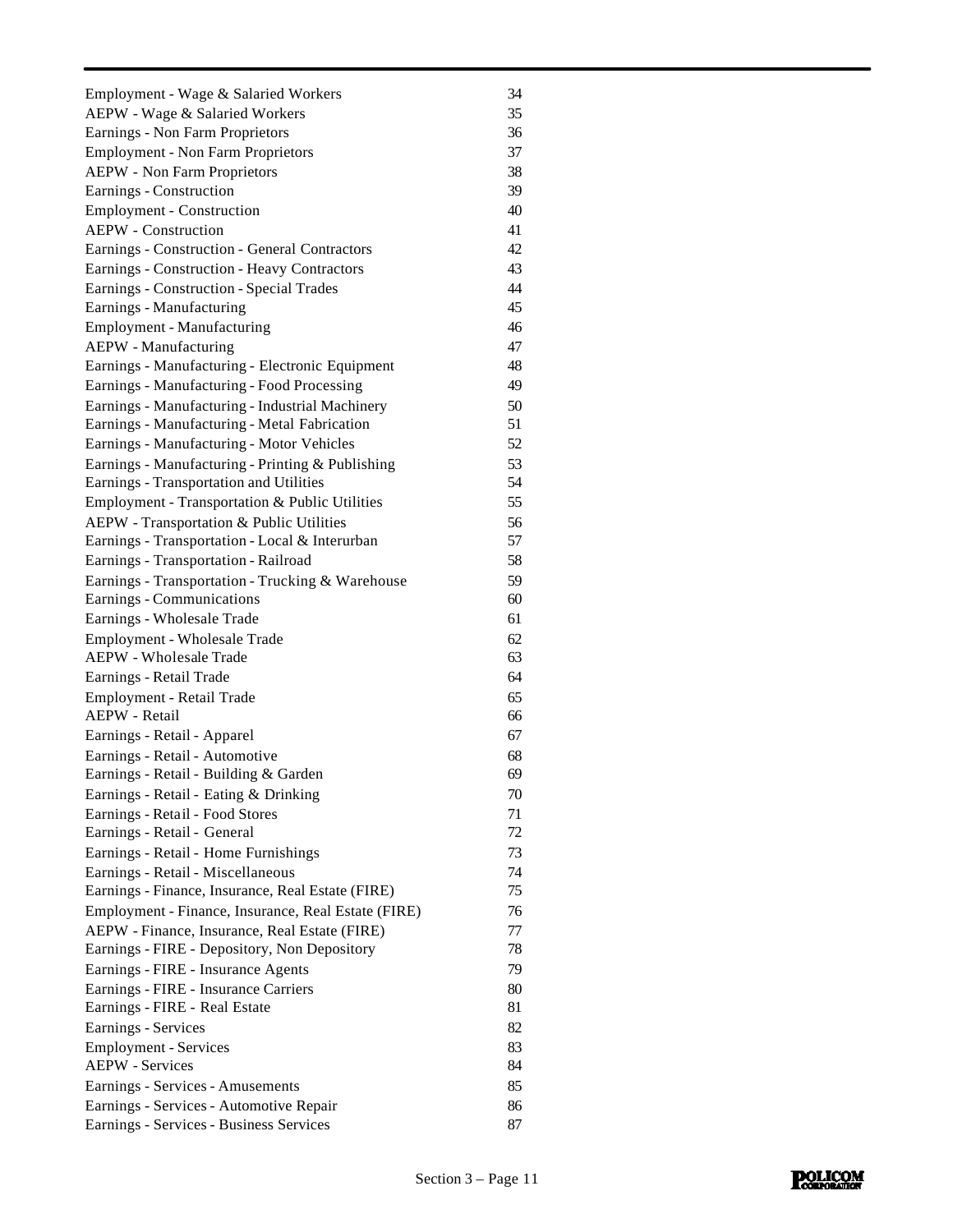| Earnings - Services - Engineering & Management   | 88  |
|--------------------------------------------------|-----|
| Earnings - Services - Health Services            | 89  |
| Earnings - Services - Hotel-Motel                | 90  |
| Earnings - Services - Legal                      | 91  |
| Earnings - Services - Misc. Repair               | 92  |
| Earnings - Services - Personal                   | 93  |
| Earnings - Services - Private Households         | 94  |
| Earnings - Services - Social                     | 95  |
| Earnings - Federal Civilian                      | 96  |
| Employment - Federal Civilian                    | 97  |
| AEPW - Federal Civilian                          | 98  |
| Earnings - Military                              | 99  |
| <b>Employment - Military</b>                     | 100 |
| <b>AEPW</b> - Military                           | 101 |
| Earnings - State Government Workers              | 102 |
| Employment - State Government                    | 103 |
| <b>AEPW</b> - State Government                   | 104 |
| Earnings - Local Government Workers              | 105 |
| Employment - Local Government                    | 106 |
| <b>AEPW</b> - Local Government                   | 107 |
| Earnings - Agricultural Services                 | 108 |
| <b>Employment - Agricultural Services</b>        | 109 |
| <b>AEPW</b> - Agricultural Services              | 110 |
| Earnings - Mining                                | 111 |
| <b>Employment - Mining</b>                       | 112 |
| <b>AEPW</b> - Mining                             | 113 |
| Earnings - Farm                                  | 114 |
| Employment - Farm                                | 115 |
| <b>AEPW</b> - Farm                               | 116 |
| Farm - Total Receipts                            | 117 |
| Farm - Livestock Receipts                        | 118 |
| Farm - Crop Receipts                             | 119 |
| Farm - Government Payments                       | 120 |
| Government Transfers - Retirement                | 121 |
| Government Transfers - Medical                   | 122 |
| Government Transfers - Medicare                  | 123 |
| Government Transfers - Medicaid                  | 124 |
| Government Transfers - Income Maintenance        | 125 |
| Government Transfers - Family Assistance         | 126 |
| Government Transfers - Food Stamps               | 127 |
| Government Transfers - Unemployment Compensation | 128 |
| <b>Government Transfers - Veterans Benefits</b>  | 129 |
| Government Transfers - Veterans Retirement       | 130 |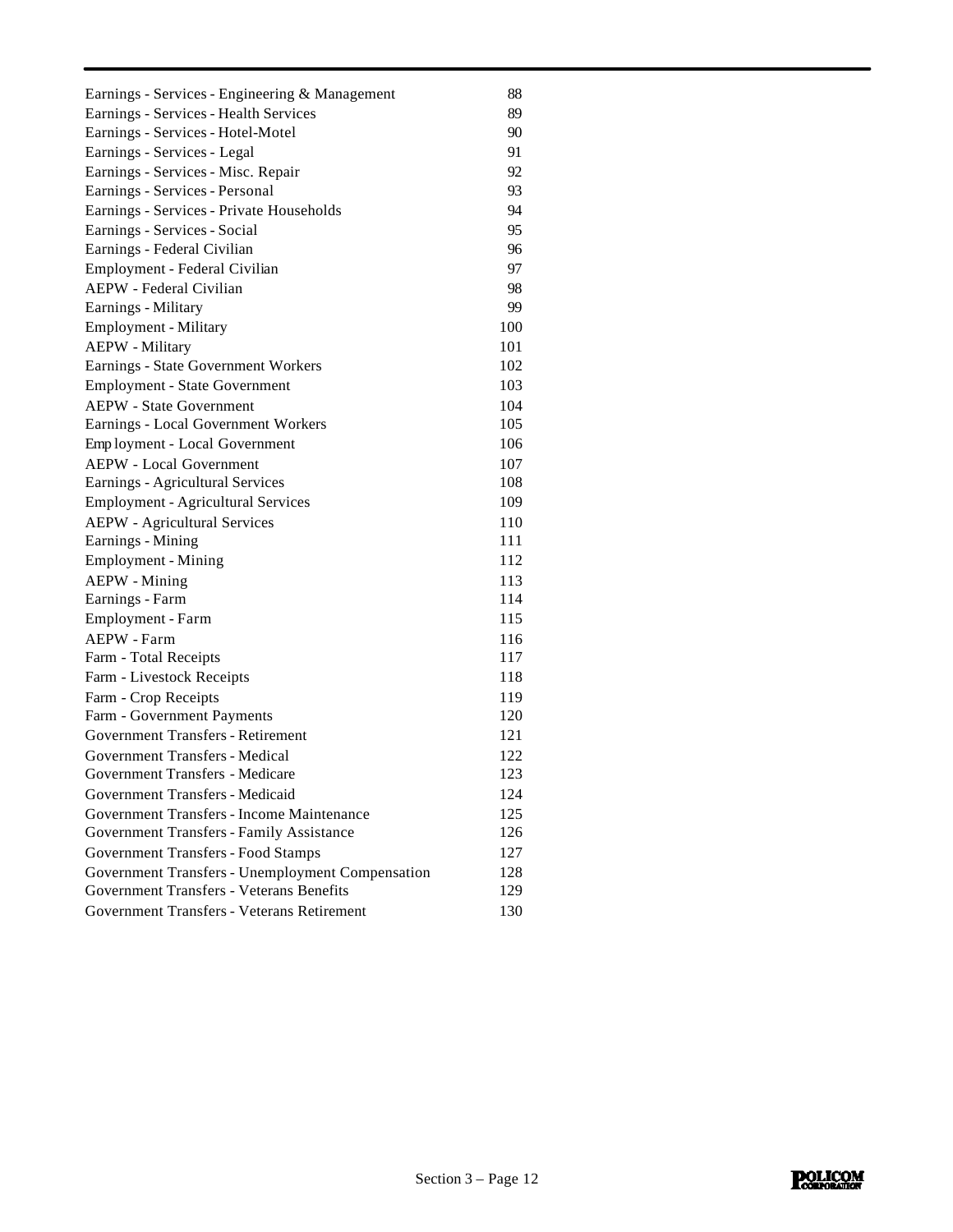| <b>Population</b>  |                |              |               |              |                  |             |                    |             |
|--------------------|----------------|--------------|---------------|--------------|------------------|-------------|--------------------|-------------|
| 2000-1996          | $AAI-5$        | <b>Rank</b>  | $DF-5$        | <b>Rank</b>  | Avg <sub>5</sub> | <b>Rank</b> | $\frac{0}{6}$ -5   | <b>Rank</b> |
| <b>USA</b>         | 1.16%          |              | 1.13%         |              | 275,812,022      |             |                    |             |
| <b>USA MET</b>     | 1.25%          |              | 1.22%         |              | 221,174,137      |             |                    |             |
| <b>USA NON MET</b> | 0.80%          |              | 0.68%         |              | 54,637,885       |             |                    |             |
| <b>MET HIGH</b>    | 5.87%          |              | 5.39%         |              | 9,326,211        |             |                    |             |
| <b>MET LOW</b>     | $-1.65%$       |              | $-2.94%$      |              | 57,921           |             |                    |             |
| Pinellas           | 0.67%          | 197          | 0.43%         | 191          | 910,584          | 66          |                    |             |
| Hillsborough       | 2.05%          | 37           | 1.82%         | 33           | 963,839          | 63          |                    |             |
| Pasco              | 2.39%          | 30           | 2.08%         | 29           | 331,255          | 146         |                    |             |
| Hernando           | 1.95%          | 47           | 1.48%         | 57           | 127,036          | 267         |                    |             |
| Manatee            | 2.27%          | 32           | 1.83%         | 32           | 253,817          | 170         |                    |             |
| 2000-1991          | <b>AAI-10</b>  | <b>Rank</b>  | $DF-10$       | <b>Rank</b>  | <b>Avg 10</b>    | <b>Rank</b> | $\frac{9}{6} - 10$ | <b>Rank</b> |
| <b>USA</b>         | 1.23%          |              | 1.17%         |              | 267,787,808      |             |                    |             |
| <b>USA MET</b>     | 1.30%          |              | 1.24%         |              | 214,459,744      |             |                    |             |
| <b>USA NON MET</b> | 0.97%          |              | 0.82%         |              | 53,328,064       |             |                    |             |
| <b>MET HIGH</b>    | 6.17%          |              | 5.16%         |              | 9,192,039        |             |                    |             |
| <b>MET LOW</b>     | $-0.77%$       |              | $-2.42%$      |              | 57,499           |             |                    |             |
| Pinellas           | 0.74%          | 215          | 0.45%         | 200          | 894,632          | 66          |                    |             |
| Hillsborough       | 1.83%          | 70           | 1.58%         | 53           | 921,085          | 65          |                    |             |
| Pasco              | 2.11%          | 50           | 1.61%         | 51           | 313,454          | 149         |                    |             |
| Hernando           | 2.50%          | 32           | 1.55%         | 55           | 120,229          | 277         |                    |             |
| Manatee            | 2.21%          | 46           | 1.63%         | 49           | 240,827          | 174         |                    |             |
| 1990-1981          | <b>AAI-P10</b> | <b>Rank</b>  | <b>DF-P10</b> | <b>Rank</b>  | <b>Avg P10</b>   | <b>Rank</b> | $% -P10$           | <b>Rank</b> |
| <b>USA</b>         | 0.94%          |              | 0.88%         |              | 239, 203, 364    |             |                    |             |
| <b>USA MET</b>     | 1.13%          |              | 1.06%         |              | 189,260,760      |             |                    |             |
| <b>USA NON MET</b> | 0.26%          |              | 0.09%         |              | 49,942,604       |             |                    |             |
| <b>MET HIGH</b>    | 6.62%          |              | 5.77%         |              | 8,474,433        |             |                    |             |
| <b>MET LOW</b>     | $-1.63%$       |              | $-3.89%$      |              | 62,320           |             |                    |             |
| Pinellas           | 1.57%          | 93           | 1.09%         | 84           | 805,692          | 64          |                    |             |
| Hillsborough       | 2.53%          | 42           | 2.16%         | 30           | 761,350          | 66          |                    |             |
| Pasco              | 3.68%          | 13           | 3.17%         | 12           | 246,553          | 163         |                    |             |
| Hernando           | 8.44%          | $\mathbf{1}$ | 7.24%         | $\mathbf{1}$ | 75,486           | 311         |                    |             |
| Manatee            | 3.58%          | 13           | 3.20%         | 11           | 183,734          | 189         |                    |             |
|                    | 2000           | <b>Rank</b>  | $\frac{0}{0}$ | <b>Rank</b>  | <u>1980</u>      | <b>Rank</b> | $\frac{0}{0}$      | <b>Rank</b> |
| <b>USA</b>         | 282,124,631    |              |               |              | 227, 224, 719    |             |                    |             |
| <b>USA MET</b>     | 226,717,765    |              |               |              | 178, 192, 701    |             |                    |             |
| <b>USA NON MET</b> | 55,406,866     |              |               |              | 49,032,018       |             |                    |             |
| <b>MET HIGH</b>    | 9,546,597      |              |               |              | 8,281,744        |             |                    |             |
| <b>MET LOW</b>     | 57,661         |              |               |              | 59,472           |             |                    |             |
| Pinellas           | 921,914        | 68           |               |              | 732,867          | 64          |                    |             |
| Hillsborough       | 1,003,013      | 62           |               |              | 651,833          | 70          |                    |             |
| Pasco              | 347,510        | 143          |               |              | 196,560          | 172         |                    |             |
| Hernando           | 131,497        | 263          |               |              | 45,715           | 319         |                    |             |
| Manatee            | 265,797        | 167          |               |              | 150,262          | 209         |                    |             |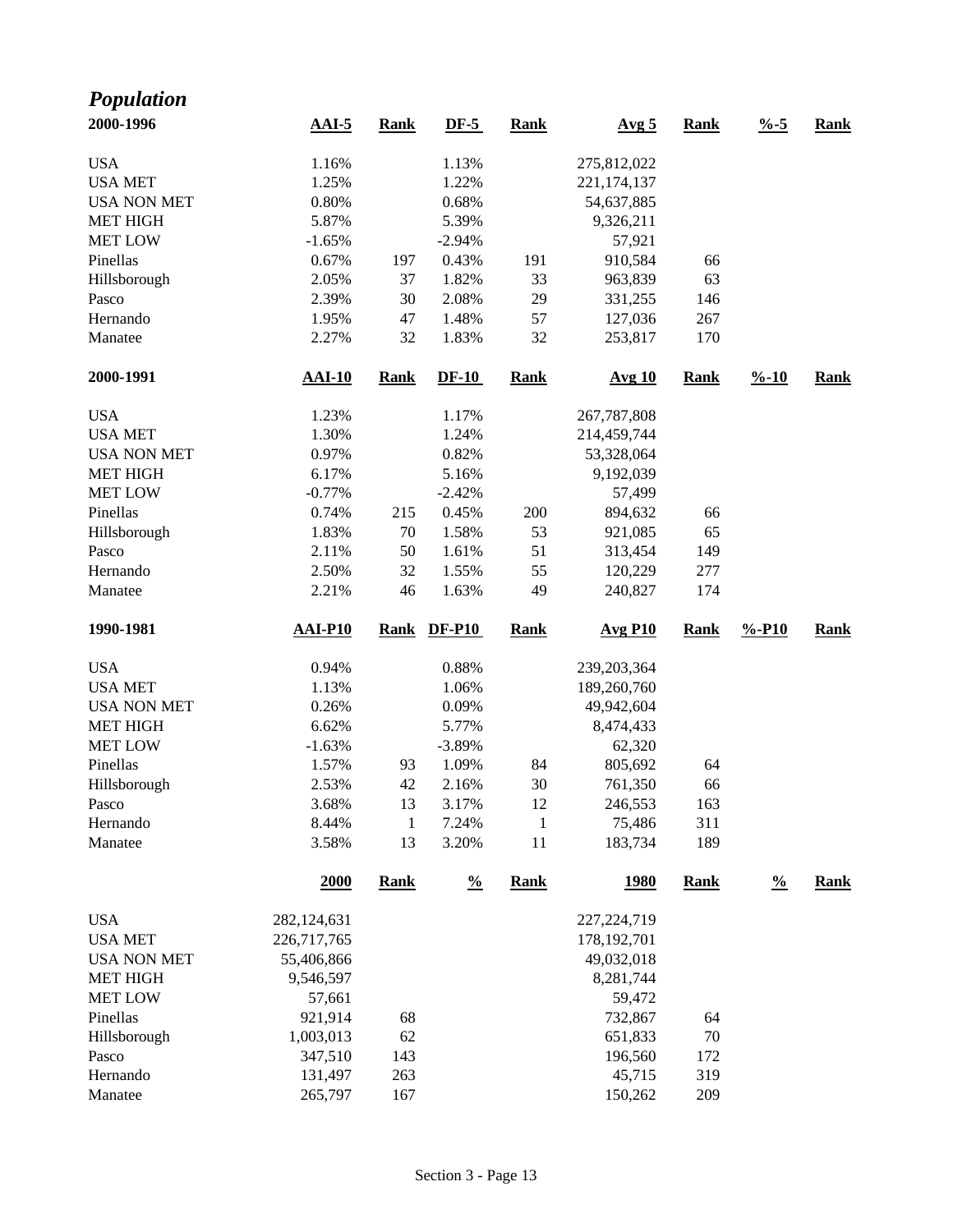### *Total Personal Income*

| 2000-1996           | $AAI-5$                | <b>Rank</b>       | $DF-5$                 | <b>Rank</b>       | Avg <sub>5</sub>         | <b>Rank</b>        | $\frac{9}{6} - 5$  | <b>Rank</b> |
|---------------------|------------------------|-------------------|------------------------|-------------------|--------------------------|--------------------|--------------------|-------------|
| <b>USA</b>          | 6.07%                  |                   | 4.80%                  |                   | 7,393,708,800            |                    |                    |             |
| <b>USA MET</b>      | 6.25%                  |                   | 4.93%                  |                   | 6,289,728,709            |                    |                    |             |
| <b>USA NON MET</b>  | 5.06%                  |                   | 3.82%                  |                   | 1,103,980,091            |                    |                    |             |
| <b>MET HIGH</b>     | 12.69%                 |                   | 9.10%                  |                   | 321,989,507              |                    |                    |             |
| <b>MET LOW</b>      | 0.02%                  |                   | $-6.36%$               |                   | 1,291,997                |                    |                    |             |
| Pinellas            | 5.24%                  | 181               | 2.79%                  | 215               | 26,199,132               | 62                 |                    |             |
| Hillsborough        | 6.65%                  | 52                | 5.04%                  | 47                | 24,438,457               | 66                 |                    |             |
| Pasco               | 7.60%                  | 28                | 5.91%                  | 25                | 7,290,901                | 157                |                    |             |
| Hernando            | 6.49%                  | 63                | 4.39%                  | 86                | 2,729,625                | 274                |                    |             |
| Manatee             | 6.51%                  | 61                | 3.39%                  | 172               | 7,342,264                | 157                |                    |             |
| 2000-1991           | <b>AAI-10</b>          | <b>Rank</b>       | $DF-10$                | <b>Rank</b>       | <b>Avg 10</b>            | <b>Rank</b>        | $\frac{9}{6} - 10$ | <b>Rank</b> |
| <b>USA</b>          | 5.47%                  |                   | 3.97%                  |                   | 6,507,962,500            |                    |                    |             |
| <b>USA MET</b>      | 5.55%                  |                   | 3.97%                  |                   | 5,524,151,293            |                    |                    |             |
| <b>USA NON MET</b>  | 5.01%                  |                   | 3.52%                  |                   | 983,811,207              |                    |                    |             |
| <b>MET HIGH</b>     | 10.19%                 |                   | 7.86%                  |                   | 284,431,108              |                    |                    |             |
| <b>MET LOW</b>      | 2.62%                  |                   | $-2.46%$               |                   | 1,180,180                |                    |                    |             |
| Pinellas            | 4.68%                  | 230               | 1.98%                  | 270               | 23, 283, 613             | 63                 |                    |             |
| Hillsborough        | 6.24%                  | 62                | 4.56%                  | 46                | 21,037,062               | 68                 |                    |             |
| Pasco               | 6.61%                  | 41                | 4.72%                  | 39                | 6,190,167                | 159                |                    |             |
| Hernando            | 6.38%                  | 52                | 4.25%                  | 71                | 2,331,560                | 280                |                    |             |
| Manatee             | 6.69%                  | 37                | 3.39%                  | 136               | 6,249,652                | 159                |                    |             |
|                     |                        |                   |                        |                   |                          |                    |                    |             |
| 1990-1981           | <b>AAI-P10</b>         |                   | Rank DF-P10            | <b>Rank</b>       | <b>Avg P10</b>           | <b>Rank</b>        | $% -P10$           | <b>Rank</b> |
|                     |                        |                   |                        |                   |                          |                    |                    |             |
| <b>USA</b>          | 7.78%                  |                   | 5.87%                  |                   | 3,640,488,300            |                    |                    |             |
| <b>USA MET</b>      | 8.00%                  |                   | 6.15%                  |                   | 3,059,737,486            |                    |                    |             |
| <b>USA NON MET</b>  | 6.63%                  |                   | 3.60%                  |                   | 580,750,814              |                    |                    |             |
| <b>MET HIGH</b>     | 14.86%                 |                   | 10.60%                 |                   | 160,579,267              |                    |                    |             |
| <b>MET LOW</b>      | 2.61%                  |                   | $-4.27%$               |                   | 740,020                  |                    |                    |             |
| Pinellas            | 8.48%                  | 90                | 5.01%                  | 153               | 13,647,029               | 59                 |                    |             |
| Hillsborough        | 10.19%                 | 21                | 7.97%                  | 19                | 10,495,318               | 69                 |                    |             |
| Pasco               | 10.79%                 | 15                | 7.70%                  | 24                | 3,119,423                | 170                |                    |             |
| Hernando            | 16.46%                 | $\mathbf{1}$      | 12.94%                 | $\mathbf{1}$      | 954,109                  | 311                |                    |             |
| Manatee             | 10.80%<br>2000         | 15<br><b>Rank</b> | 7.54%<br>$\frac{0}{0}$ | 27<br><b>Rank</b> | 2,908,760<br><u>1980</u> | 175<br><b>Rank</b> | $\frac{0}{0}$      | <b>Rank</b> |
|                     |                        |                   |                        |                   |                          |                    |                    |             |
| <b>USA</b>          | 8,314,032,000          |                   |                        |                   | 2,313,921,000            |                    |                    |             |
| <b>USA MET</b>      | 7,103,559,550          |                   |                        |                   | 1,921,801,778            |                    |                    |             |
| <b>USA NON MET</b>  | 1,210,472,450          |                   |                        |                   | 392,119,222              |                    |                    |             |
| <b>MET HIGH</b>     | 365,960,975            |                   |                        |                   | 98,071,953               |                    |                    |             |
| <b>MET LOW</b>      | 1,373,183              |                   |                        |                   | 478,820                  |                    |                    |             |
| Pinellas            | 28,875,630             | 62                |                        |                   | 8,147,064                | 59                 |                    |             |
| Hillsborough        | 27,541,096             | 64                |                        |                   | 5,714,192                | 79                 |                    |             |
| Pasco               | 8,393,310              | 152               |                        |                   | 1,599,063                | 187                |                    |             |
| Hernando<br>Manatee | 3,014,099<br>8,256,780 | 272<br>155        |                        |                   | 356,141<br>1,559,068     | 319<br>190         |                    |             |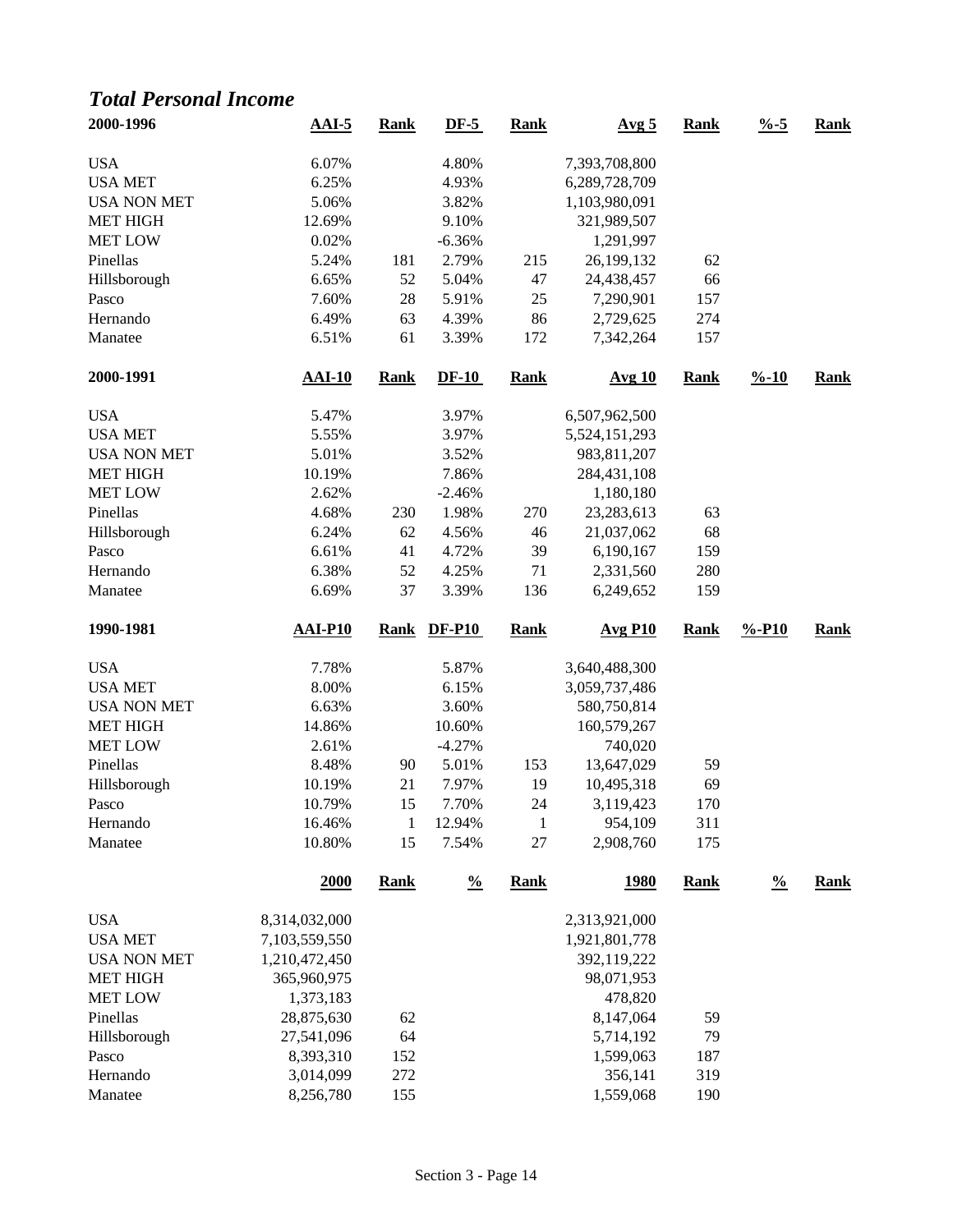# *Earnings-Place of Residence*

| 2000-1996          | $AAI-5$                | <b>Rank</b>  | $DF-5$           | <b>Rank</b>      | Avg <sub>5</sub>   | <b>Rank</b> | $\frac{9}{6} - 5$  | <b>Rank</b> |
|--------------------|------------------------|--------------|------------------|------------------|--------------------|-------------|--------------------|-------------|
| <b>USA</b>         | 6.68%                  |              | 5.73%            |                  | 5,006,285,800      |             | 67.71%             |             |
| <b>USA MET</b>     | 6.92%                  |              | 5.90%            |                  | 4,329,340,789      |             | 68.83%             |             |
| <b>USA NON MET</b> | 5.16%                  |              | 4.31%            |                  | 676,945,011        |             | 61.32%             |             |
| <b>MET HIGH</b>    | 14.62%                 |              | 10.17%           |                  | 214,101,370        |             | 78.35%             |             |
| <b>MET LOW</b>     | $-1.52%$               |              | $-11.27%$        |                  | 767,025            |             | 35.61%             |             |
| Pinellas           | 7.03%                  | 66           | 5.71%            | 49               | 14,710,354         | 70          | 56.15%             | 307         |
| Hillsborough       | 7.17%                  | 61           | 5.43%            | 59               | 16,684,434         | 65          | 68.27%             | 118         |
| Pasco              | 11.07%                 | $\sqrt{5}$   | 9.72%            | 3                | 3,829,487          | 177         | 52.52%             | 311         |
| Hernando           | 8.16%                  | 30           | 7.06%            | 21               | 1,167,074          | 312         | 42.76%             | 316         |
| Manatee            | 7.91%                  | 37           | 4.50%            | 112              | 3,927,187          | 176         | 53.49%             | 311         |
| 2000-1991          | $AAI-10$               | <b>Rank</b>  | $DF-10$          | <b>Rank</b>      | <b>Avg 10</b>      | <b>Rank</b> | $\frac{9}{6} - 10$ | <b>Rank</b> |
| <b>USA</b>         | 5.66%                  |              | 4.06%            |                  | 4,393,101,300      |             | 67.50%             |             |
| <b>USA MET</b>     | 5.79%                  |              | 4.12%            |                  | 3,787,527,922      |             | 68.56%             |             |
| <b>USA NON MET</b> | 4.85%                  |              | 2.91%            |                  | 605,573,378        |             | 61.55%             |             |
| <b>MET HIGH</b>    | 11.29%                 |              | 8.53%            |                  | 186,334,356        |             | 77.94%             |             |
| <b>MET LOW</b>     | 1.96%                  |              | $-6.93%$         |                  | 708,103            |             | 35.55%             |             |
| Pinellas           | 6.27%                  | 69           | 4.51%            | 48               | 12,723,295         | 71          | 54.64%             | 310         |
| Hillsborough       | 6.37%                  | 63           | 4.35%            | 53               | 14,391,783         | 67          | 68.41%             | 120         |
| Pasco              | 9.39%                  | $\sqrt{5}$   | 7.78%            | $\boldsymbol{2}$ | 3,104,285          | 186         | 50.15%             | 312         |
| Hernando           | 7.16%                  | 31           | 5.20%            | $27\,$           | 984,662            | 315         | 42.23%             | 317         |
| Manatee            | 8.25%                  | 16           | 4.94%            | 35               | 3,292,744          | 179         | 52.69%             | 311         |
|                    |                        |              |                  |                  |                    |             |                    |             |
|                    |                        |              |                  |                  |                    |             |                    |             |
| 1990-1981          | AAI-P10                | Rank         | <b>DF-P10</b>    | <b>Rank</b>      | <b>Avg P10</b>     | <b>Rank</b> | $% -P10$           | <b>Rank</b> |
| <b>USA</b>         | 7.19%                  |              | 4.94%            |                  | 2,491,645,700      |             | 68.44%             |             |
| <b>USA MET</b>     | 7.42%                  |              | 5.36%            |                  | 2,125,275,778      |             | 69.46%             |             |
| <b>USA NON MET</b> | 5.93%                  |              | 2.03%            |                  | 366,369,922        |             | 63.09%             |             |
| <b>MET HIGH</b>    | 13.15%                 |              | 9.75%            |                  | 105,306,365        |             | 85.26%             |             |
| <b>MET LOW</b>     | 0.87%                  |              | $-7.07%$         |                  | 443,844            |             | 35.51%             |             |
| Pinellas           | 8.18%                  | 77           | 5.41%            | 84               | 6,863,974          | 73          | 50.30%             | 312         |
| Hillsborough       | 9.75%                  | 24           | 7.02%            | $25\,$           | 7,323,566          | 70          | 69.78%             | 129         |
| Pasco              | 10.25%                 | 14           | 7.37%            | 17               | 1,359,161          | 213         | 43.57%             | 317         |
| Hernando           | 14.55%                 | $\mathbf{1}$ | 10.47%           | $\mathbf{1}$     | 409,186            | 319         | 42.89%             | 317         |
| Manatee            | 10.52%                 | 11           | 7.05%            | 24               | 1,417,766          | 202         | 48.74%             | 314         |
|                    | 2000                   | <b>Rank</b>  | $\frac{0}{0}$    | <b>Rank</b>      | <u>1980</u>        | <b>Rank</b> | $\frac{0}{0}$      | <b>Rank</b> |
| <b>USA</b>         | 5,723,400,000          |              | 68.84%           |                  | 1,652,469,000      |             | 71.41%             |             |
| <b>USA MET</b>     | 4,977,054,790          |              | 70.06%           |                  | 1,389,747,532      |             | 72.31%             |             |
| <b>USA NON MET</b> | 746,345,210            |              | 61.66%           |                  | 262,721,468        |             | 67.00%             |             |
| <b>MET HIGH</b>    | 251,539,433            |              | 80.68%           |                  | 65,891,004         |             | 86.78%             |             |
|                    | 821,349                |              |                  |                  |                    |             |                    |             |
| <b>MET LOW</b>     |                        |              | 37.67%           |                  | 226,217            |             | 39.25%             |             |
| Pinellas           | 16,937,793             | 69           | 58.66%           | 303              | 4,216,436          | 77          | 51.75%             | 313         |
| Hillsborough       | 19,183,199             | 63           | 69.65%           | 91               | 4,094,797          | 78          | 71.66%             | 190         |
| Pasco<br>Hernando  | 4,730,412<br>1,346,256 | 167<br>312   | 56.36%<br>44.67% | 308<br>317       | 730,565<br>174,392 | 251<br>319  | 45.69%<br>48.97%   | 317<br>317  |

% = The percentage this item is of Total Personal Income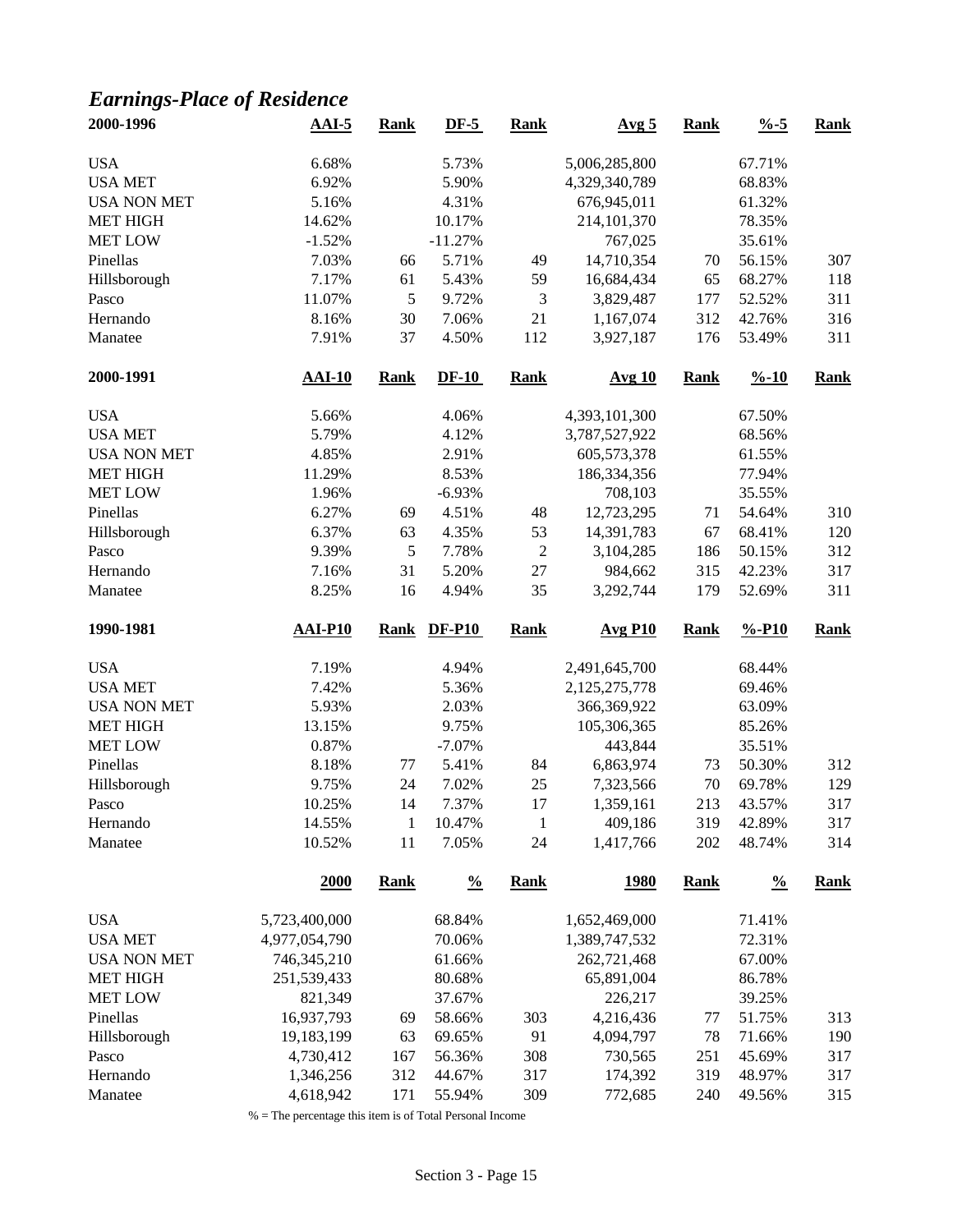### *Dividends, Interest, Rents*

| 2000-1996          | $AAI-5$                   | <b>Rank</b>  | $DF-5$           | <b>Rank</b>    | Avg <sub>5</sub>   | <b>Rank</b> | $\frac{9}{6} - 5$  | <b>Rank</b>      |
|--------------------|---------------------------|--------------|------------------|----------------|--------------------|-------------|--------------------|------------------|
| <b>USA</b>         | 5.55%                     |              | 1.50%            |                | 1,394,731,800      |             | 18.86%             |                  |
| <b>USA MET</b>     | 5.53%                     |              | 1.50%            |                | 1,179,834,967      |             | 18.76%             |                  |
| <b>USA NON MET</b> | 5.64%                     |              | 1.39%            |                | 214,896,833        |             | 19.47%             |                  |
| <b>MET HIGH</b>    | 14.02%                    |              | 6.03%            |                | 54,403,095         |             | 47.75%             |                  |
| <b>MET LOW</b>     | 2.61%                     |              | $-22.88%$        |                | 227,232            |             | 11.07%             |                  |
| Pinellas           | 3.55%                     | 312          | $-2.20%$         | 284            | 7,138,218          | 42          | 27.25%             | 11               |
| Hillsborough       | 6.61%                     | 71           | 0.51%            | 146            | 4,497,751          | 67          | 18.40%             | 168              |
| Pasco              | 4.40%                     | 277          | $-2.14%$         | 279            | 1,673,823          | 138         | 22.96%             | 31               |
| Hernando           | 6.44%                     | 80           | 0.94%            | 124            | 790,882            | 213         | 28.97%             | 9                |
| Manatee            | 5.57%                     | 158          | $-0.04%$         | 179            | 2,313,386          | 108         | 31.51%             | $\boldsymbol{7}$ |
| 2000-1991          | <b>AAI-10</b>             | <b>Rank</b>  | $DF-10$          | <b>Rank</b>    | <b>Avg 10</b>      | <b>Rank</b> | $\frac{9}{6} - 10$ | <b>Rank</b>      |
| <b>USA</b>         | 4.48%                     |              | 1.00%            |                | 1,224,553,100      |             | 18.82%             |                  |
| <b>USA MET</b>     | 4.48%                     |              | 0.92%            |                | 1,035,277,587      |             | 18.74%             |                  |
| <b>USA NON MET</b> | 4.50%                     |              | 1.28%            |                | 189,275,514        |             | 19.24%             |                  |
| <b>MET HIGH</b>    | 10.21%                    |              | 6.44%            |                | 49,568,865         |             | 48.21%             |                  |
| <b>MET LOW</b>     | 1.33%                     |              | $-19.53%$        |                | 196,091            |             | 10.89%             |                  |
| Pinellas           | 1.90%                     | 317          | $-4.83%$         | 305            | 6,585,511          | 38          | 28.28%             | 10               |
| Hillsborough       | 5.44%                     | 98           | $-0.89%$         | 224            | 3,768,992          | 69          | 17.92%             | 189              |
| Pasco              | 2.54%                     | 313          | $-3.20%$         | 295            | 1,494,209          | 138         | 24.14%             | 19               |
|                    | 4.48%                     | 191          | $-0.45%$         | 201            | 676,879            | 216         | 29.03%             | $\overline{9}$   |
| Hernando           |                           |              |                  |                |                    |             |                    |                  |
| Manatee            | 4.58%                     | 178          | $-0.82%$         | 221            | 1,977,491          | 108         | 31.64%             | 7                |
|                    |                           |              |                  |                |                    |             |                    |                  |
| 1990-1981          | <b>AAI-P10</b>            | <b>Rank</b>  | <b>DF-P10</b>    | <b>Rank</b>    | <b>Avg P10</b>     | <b>Rank</b> | $% -P10$           | <b>Rank</b>      |
| <b>USA</b>         | 10.07%                    |              | 5.06%            |                | 706,788,900        |             | 19.41%             |                  |
| <b>USA MET</b>     | 10.41%                    |              | 5.26%            |                | 587,839,097        |             | 19.21%             |                  |
| <b>USA NON MET</b> | 8.43%                     |              | 3.36%            |                | 118,949,804        |             | 20.48%             |                  |
| <b>MET HIGH</b>    | 17.05%                    |              | 10.40%           |                | 31,316,811         |             | 46.37%             |                  |
| <b>MET LOW</b>     | 6.01%                     |              | $-9.24%$         |                | 111,216            |             | 8.58%              |                  |
| Pinellas           | 9.62%                     | 187          | 2.10%            | 265            | 4,658,359          | 35          | 34.13%             | $\tau$           |
| Hillsborough       | 12.42%                    | 40           | 6.03%            | 69             | 1,937,964          | 70          | 18.47%             | 176              |
| Pasco              | 10.86%                    | 96           | 4.46%            | 141            | 1,010,561          | 115         | 32.40%             | 8                |
| Hernando           | 18.86%                    | $\mathbf{1}$ | 10.20%           | $\overline{c}$ | 310,592            | 244         | 32.55%             | $\,8\,$          |
| Manatee            | 11.96%                    | 52           | 4.93%            | 114            | 1,041,875          | 114         | 35.82%             | 7                |
|                    | 2000                      | <b>Rank</b>  | $\frac{0}{0}$    | Rank           | <u>1980</u>        | <b>Rank</b> | $\frac{0}{0}$      | <b>Rank</b>      |
| <b>USA</b>         | 1,520,401,000             |              | 18.29%           |                | 381,662,000        |             | 16.49%             |                  |
| <b>USA MET</b>     | 1,285,956,671             |              | 18.10%           |                | 313,125,041        |             | 16.29%             |                  |
| <b>USA NON MET</b> |                           |              | 19.37%           |                | 68,536,959         |             | 17.48%             |                  |
| <b>MET HIGH</b>    | 234,444,329<br>57,930,003 |              | 44.74%           |                | 17,515,118         |             | 40.49%             |                  |
|                    | 245,385                   |              |                  |                |                    |             | 6.39%              |                  |
| <b>MET LOW</b>     |                           |              | 11.11%           |                | 52,110             |             |                    |                  |
| Pinellas           | 7,435,115                 | 46           | 25.75%           | 12             | 2,558,488          | 36          | 31.40%             | 7                |
| Hillsborough       | 4,834,771                 | 67           | 17.55%           | 210            | 911,049            | 78          | 15.94%             | 142              |
| Pasco<br>Hernando  | 1,772,905<br>844,758      | 140<br>216   | 21.12%<br>28.03% | 42<br>9        | 506,709<br>100,093 | 122<br>303  | 31.69%<br>28.10%   | 7<br>9           |

% = The percentage this item is of Total Personal Income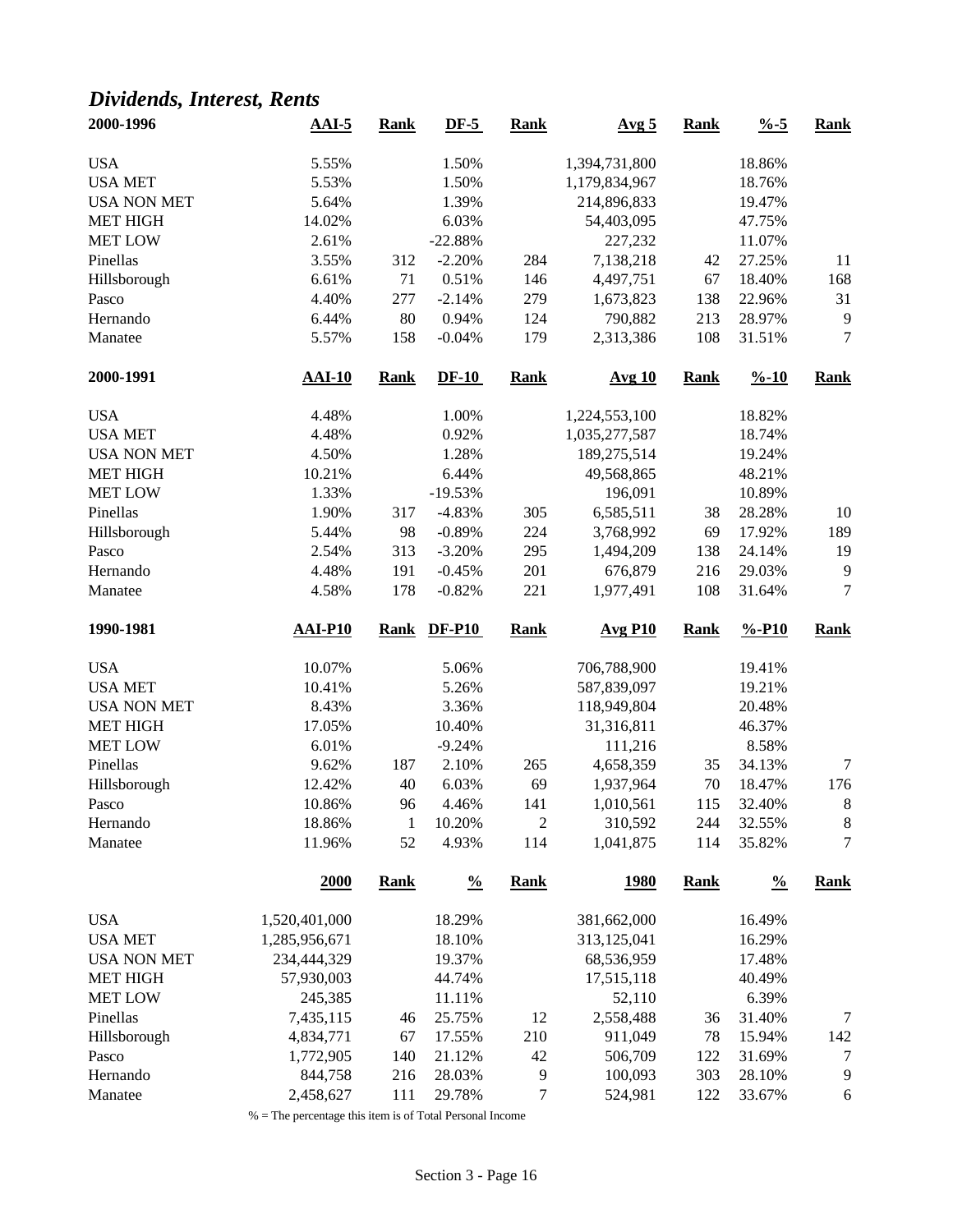## *Government Transfers*

| 2000-1996          | $AAI-5$              | <b>Rank</b>    | $DF-5$           | <b>Rank</b>        | Avg <sub>5</sub>  | <b>Rank</b> | $\frac{9}{6} - 5$  | <b>Rank</b>                  |
|--------------------|----------------------|----------------|------------------|--------------------|-------------------|-------------|--------------------|------------------------------|
| <b>USA</b>         | 3.86%                |                | 2.50%            |                    | 992,691,200       |             | 13.43%             |                              |
| <b>USA MET</b>     | 3.77%                |                | 2.44%            |                    | 780,552,954       |             | 12.41%             |                              |
| <b>USA NON MET</b> | 4.21%                |                | 2.73%            |                    | 212,138,246       |             | 19.22%             |                              |
| <b>MET HIGH</b>    | 9.34%                |                | 7.66%            |                    | 53,485,042        |             | 26.57%             |                              |
| <b>MET LOW</b>     | 1.51%                |                | $-4.60%$         |                    | 192,485           |             | 5.62%              |                              |
| Pinellas           | 2.17%                | 316            | 0.42%            | 283                | 4,350,560         | 47          | 16.61%             | 93                           |
| Hillsborough       | 4.28%                | 148            | 2.89%            | 76                 | 3,256,272         | 62          | 13.32%             | 185                          |
| Pasco              | 3.59%                | 221            | 1.98%            | 173                | 1,787,591         | 102         | 24.52%             | 7                            |
| Hernando           | 4.20%                | 161            | 2.78%            | 88                 | 771,669           | 185         | 28.27%             | $\mathbf{1}$                 |
| Manatee            | 3.73%                | 204            | 2.19%            | 157                | 1,101,690         | 152         | 15.00%             | 136                          |
| 2000-1991          | <b>AAI-10</b>        | <b>Rank</b>    | $DF-10$          | <b>Rank</b>        | <b>Avg 10</b>     | <b>Rank</b> | $\frac{9}{6} - 10$ | <b>Rank</b>                  |
| <b>USA</b>         | 6.10%                |                | 4.17%            |                    | 890,308,100       |             | 13.68%             |                              |
| <b>USA MET</b>     | 6.06%                |                | 4.14%            |                    | 701,345,785       |             | 12.70%             |                              |
| <b>USA NON MET</b> | 6.24%                |                | 4.26%            |                    | 188,962,315       |             | 19.21%             |                              |
| <b>MET HIGH</b>    | 9.68%                |                | 7.22%            |                    | 48,527,887        |             | 26.50%             |                              |
| <b>MET LOW</b>     | 3.80%                |                | $-1.41%$         |                    | 169,183           |             | 6.01%              |                              |
| Pinellas           | 4.83%                | 293            | 3.24%            | 185                | 3,974,807         | 48          | 17.07%             | 83                           |
| Hillsborough       | 7.07%                | 86             | 4.91%            | 50                 | 2,876,287         | 63          | 13.67%             | 172                          |
| Pasco              | 5.58%                | 232            | 4.04%            | 116                | 1,591,673         | 101         | 25.71%             | 3                            |
| Hernando           | 7.63%                | 47             | 5.41%            | 26                 | 670,020           | 188         | 28.74%             | $\mathbf{1}$                 |
| Manatee            | 6.28%                | 152            | 4.56%            | $70\,$             | 979,417           | 154         | 15.67%             | 118                          |
|                    |                      |                |                  |                    |                   |             |                    |                              |
|                    |                      |                |                  |                    |                   |             |                    |                              |
| 1990-1981          | <b>AAI-P10</b>       | <b>Rank</b>    | <b>DF-P10</b>    | <b>Rank</b>        | <b>Avg P10</b>    | Rank        | $% -P10$           | <b>Rank</b>                  |
| <b>USA</b>         | 7.88%                |                | 5.03%            |                    | 442,053,700       |             | 12.14%             |                              |
| <b>USA MET</b>     | 7.96%                |                | 5.13%            |                    | 346,622,611       |             | 11.33%             |                              |
| <b>USA NON MET</b> | 7.59%                |                | 4.66%            |                    | 95,431,089        |             | 16.43%             |                              |
| <b>MET HIGH</b>    | 19.47%               |                | 10.74%           |                    | 23,956,092        |             | 23.14%             |                              |
| <b>MET LOW</b>     | 4.68%                |                | $-8.07\%$        |                    | 86,960            |             | 6.12%              |                              |
| Pinellas           | 7.54%                | 224            | 4.45%            | 190                | 2,124,697         | 40          | 15.57%             | 52                           |
| Hillsborough       | 9.78%                | 52             | 6.52%            | 52                 | 1,233,788         | 72          | 11.76%             | 185                          |
| Pasco              | 11.87%               | 10             | 8.36%            | 13                 | 749,701           | 100         | 24.03%             | $\mathbf{1}$                 |
| Hernando           | 17.28%               | $\overline{c}$ | 13.02%           | $\,1$              | 234,331           | 236         | 24.56%             | $\mathbf{1}$                 |
| Manatee            | 9.51%                | 69             | 6.28%            | 62                 | 449,118           | 157         | 15.44%             | 55                           |
|                    | 2000                 | <b>Rank</b>    | $\frac{0}{0}$    | <b>Rank</b>        | <u>1980</u>       | <b>Rank</b> | $\frac{0}{0}$      | <b>Rank</b>                  |
| <b>USA</b>         | 1,070,231,000        |                | 12.87%           |                    | 279,790,000       |             | 12.09%             |                              |
| <b>USA MET</b>     | 840,548,089          |                | 11.83%           |                    | 218,929,205       |             | 11.39%             |                              |
| <b>USA NON MET</b> | 229,682,911          |                | 18.97%           |                    | 60,860,795        |             | 15.52%             |                              |
|                    |                      |                | 26.30%           |                    |                   |             | 21.87%             |                              |
| <b>MET HIGH</b>    | 56,491,539           |                |                  |                    | 15,755,019        |             |                    |                              |
| <b>MET LOW</b>     | 214,569              |                | 4.99%            |                    | 55,015            |             | 4.13%              |                              |
| Pinellas           | 4,502,722            | 52             | 15.59%           | 110                | 1,372,140         | 37          | 16.84%             | 15                           |
| Hillsborough       | 3,523,126            | 63             | 12.79%           | 195                | 708,346           | 77          | 12.40%             | 138                          |
| Pasco<br>Hernando  | 1,889,993<br>823,085 | 102<br>185     | 22.52%<br>27.31% | 11<br>$\mathbf{1}$ | 361,789<br>81,656 | 127<br>299  | 22.63%<br>22.93%   | $\mathbf{1}$<br>$\mathbf{1}$ |

% = The percentage this item is of Total Personal Income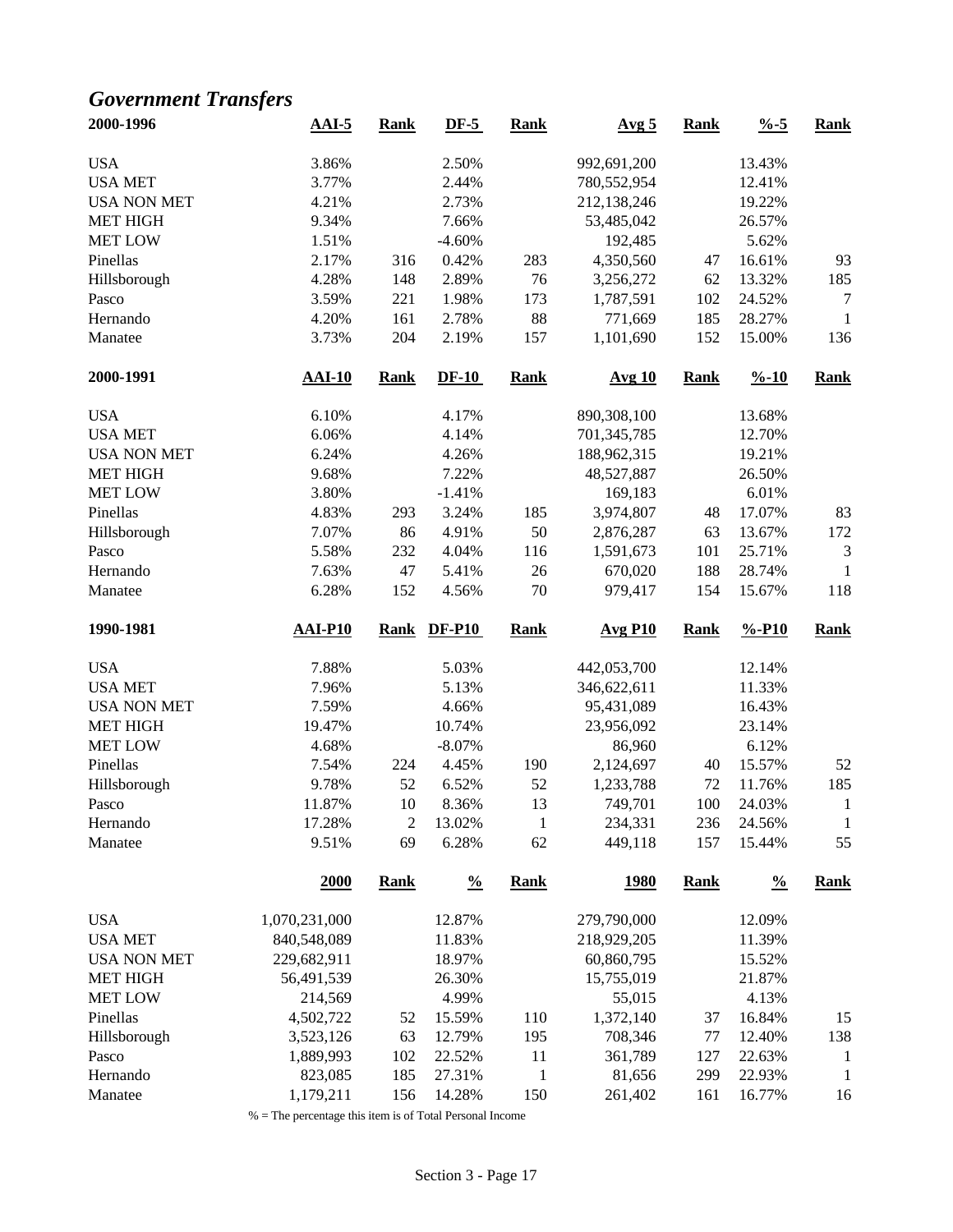## *Per Capita-Personal Income*

| 2000-1996                    | $AAI-5$          | Rank        | $DF-5$         | <b>Rank</b> | Avg <sub>5</sub> | <b>Rank</b> | $\frac{9}{6} - 5$  | <b>Rank</b> |
|------------------------------|------------------|-------------|----------------|-------------|------------------|-------------|--------------------|-------------|
| <b>USA</b>                   | 4.85%            |             | 3.59%          |             | 26,777           |             |                    |             |
| <b>USA MET</b>               | 4.94%            |             | 3.64%          |             | 28,403           |             |                    |             |
| <b>USA NON MET</b>           | 4.22%            |             | 3.00%          |             | 20,194           |             |                    |             |
| <b>MET HIGH</b>              | 11.29%           |             | 7.58%          |             | 46,812           |             |                    |             |
| <b>MET LOW</b>               | $-0.63%$         |             | $-10.75%$      |             | 12,446           |             |                    |             |
| Pinellas                     | 4.53%            | 128         | 2.35%          | 181         | 28,755           | 49          |                    |             |
| Hillsborough                 | 4.51%            | 131         | 2.78%          | 128         | 25,311           | 124         |                    |             |
| Pasco                        | 5.08%            | 55          | 3.59%          | 51          | 21,962           | 242         |                    |             |
| Hernando                     | 4.45%            | 141         | 2.87%          | 110         | 21,457           | 257         |                    |             |
| Manatee                      | 4.14%            | 196         | 1.51%          | 263         | 28,871           | 47          |                    |             |
| 2000-1991                    | $AAI-10$         | <b>Rank</b> | $DF-10$        | <b>Rank</b> | <b>Avg 10</b>    | <b>Rank</b> | $\frac{9}{6} - 10$ | <b>Rank</b> |
| <b>USA</b>                   | 4.18%            |             | 2.68%          |             | 24,200           |             |                    |             |
| <b>USA MET</b>               | 4.20%            |             | 2.63%          |             | 25,644           |             |                    |             |
| <b>USA NON MET</b>           | 4.00%            |             | 2.47%          |             | 18,391           |             |                    |             |
| <b>MET HIGH</b>              | 7.87%            |             | 4.09%          |             | 40,414           |             |                    |             |
| <b>MET LOW</b>               | 1.93%            |             | $-6.72%$       |             | 11,484           |             |                    |             |
| Pinellas                     | 3.91%            | 209         | 1.30%          | 252         | 25,962           | 52          |                    |             |
| Hillsborough                 | 4.33%            | 112         | 2.60%          | 82          | 22,681           | 135         |                    |             |
| Pasco                        | 4.39%            | 97          | 2.57%          | 85          | 19,574           | 256         |                    |             |
| Hernando                     | 3.79%            | 232         | 2.10%          | 162         | 19,235           | 269         |                    |             |
| Manatee                      | 4.38%            | 102         | 1.34%          | 246         | 25,729           | 55          |                    |             |
|                              |                  |             |                |             |                  |             |                    |             |
| 1990-1981                    | <b>AAI-P10</b>   | <b>Rank</b> | <b>DF-P10</b>  | <b>Rank</b> | <b>Avg P10</b>   | <b>Rank</b> | $% -P10$           | <b>Rank</b> |
|                              |                  |             |                |             |                  |             |                    |             |
| <b>USA</b><br><b>USA MET</b> | 6.77%<br>6.80%   |             | 4.83%<br>4.93% |             | 15,149<br>16,074 |             |                    |             |
| <b>USA NON MET</b>           | 6.35%            |             |                |             |                  |             |                    |             |
|                              |                  |             | 3.36%          |             | 11,621           |             |                    |             |
| <b>MET HIGH</b>              | 8.69%<br>3.54%   |             | 7.00%          |             | 23,960           |             |                    |             |
| <b>MET LOW</b>               |                  |             | $-5.56%$       |             | 7,237            |             |                    |             |
| Pinellas                     | 6.80%            | 115         | 3.65%          | 182         | 16,821           | $40\,$      |                    |             |
| Hillsborough                 | 7.47%            | 53          | 5.26%          | 44          | 13,596           | 175         |                    |             |
| Pasco<br>Hernando            | 6.85%<br>7.38%   | 109<br>62   | 4.02%<br>4.46% | 148<br>107  | 12,440<br>12,092 | 252<br>269  |                    |             |
| Manatee                      | 6.96%            | 94          | 3.87%          | 164         | 15,569           | 70          |                    |             |
|                              | 2000             | <b>Rank</b> | $\frac{0}{0}$  | <b>Rank</b> | <u>1980</u>      | <b>Rank</b> | $\frac{0}{0}$      | <b>Rank</b> |
| <b>USA</b>                   | 29,469           |             |                |             | 10,183           |             |                    |             |
| <b>USA MET</b>               | 31,332           |             |                |             | 10,785           |             |                    |             |
| <b>USA NON MET</b>           | 21,847           |             |                |             | 7,997            |             |                    |             |
| <b>MET HIGH</b>              | 57,414           |             |                |             | 16,154           |             |                    |             |
| <b>MET LOW</b>               | 13,344           |             |                |             | 5,365            |             |                    |             |
| Pinellas                     | 31,321           | 54          |                |             | 11,117           |             |                    |             |
|                              |                  |             |                |             |                  | 51          |                    |             |
| Hillsborough<br>Pasco        | 27,458           | 125         |                |             | 8,766            | 234         |                    |             |
| Hernando                     | 24,153<br>22,921 | 226<br>267  |                |             | 8,135<br>7,790   | 266<br>287  |                    |             |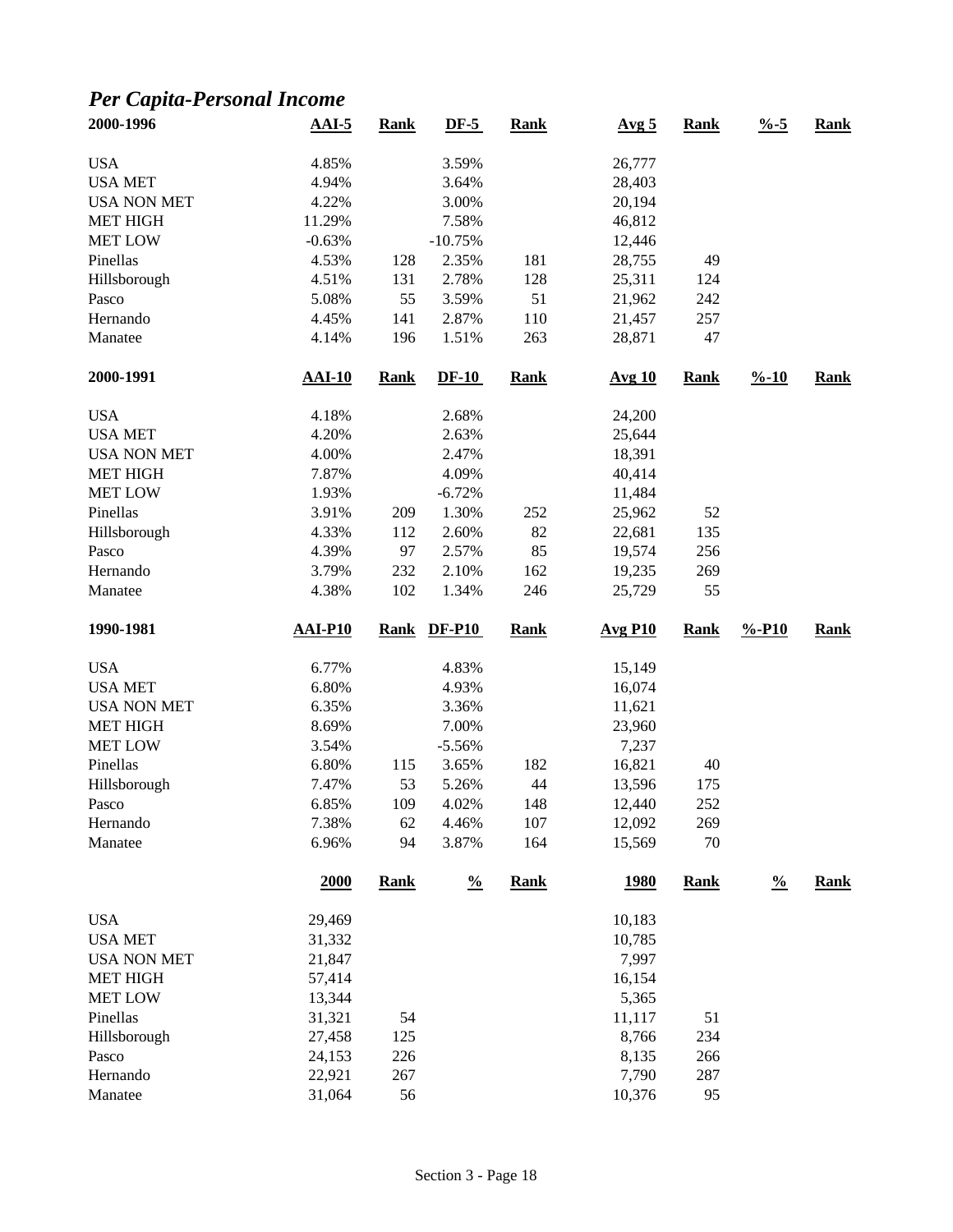## *Per Capita-Dividends, Interest, Rents*

| 2000-1996          | $AAI-5$        | <b>Rank</b> | $DF-5$        | <b>Rank</b> | Avg <sub>5</sub> | Rank        | $\frac{9}{6} - 5$  | <b>Rank</b> |
|--------------------|----------------|-------------|---------------|-------------|------------------|-------------|--------------------|-------------|
| <b>USA</b>         | 4.34%          |             | 0.33%         |             | 5,052            |             |                    |             |
| <b>USA MET</b>     | 4.23%          |             | 0.25%         |             | 5,330            |             |                    |             |
| <b>USA NON MET</b> | 4.81%          |             | 0.49%         |             | 3,931            |             |                    |             |
| <b>MET HIGH</b>    | 13.68%         |             | 5.60%         |             | 18,050           |             |                    |             |
| <b>MET LOW</b>     | 0.67%          |             | $-23.60%$     |             | 1,547            |             |                    |             |
| Pinellas           | 2.85%          | 304         | $-2.61%$      | 270         | 7,837            | 15          |                    |             |
| Hillsborough       | 4.48%          | 179         | $-1.36%$      | 211         | 4,662            | 150         |                    |             |
| Pasco              | 1.96%          | 314         | $-4.20%$      | 301         | 5,051            | 105         |                    |             |
| Hernando           | 4.39%          | 189         | $-0.54%$      | 160         | 6,219            | 33          |                    |             |
| Manatee            | 3.22%          | 292         | $-2.13%$      | 250         | 9,105            | 9           |                    |             |
| 2000-1991          | <b>AAI-10</b>  | <b>Rank</b> | <b>DF-10</b>  | <b>Rank</b> | <b>Avg 10</b>    | Rank        | $\frac{9}{6} - 10$ | <b>Rank</b> |
| <b>USA</b>         | 3.21%          |             | $-0.27%$      |             | 4,554            |             |                    |             |
| <b>USA MET</b>     | 3.14%          |             | $-0.42%$      |             | 4,807            |             |                    |             |
| <b>USA NON MET</b> | 3.50%          |             | 0.32%         |             | 3,538            |             |                    |             |
| <b>MET HIGH</b>    | 8.15%          |             | 2.19%         |             | 16,629           |             |                    |             |
| <b>MET LOW</b>     | $-0.76%$       |             | $-21.30%$     |             | 1,388            |             |                    |             |
| Pinellas           | 1.14%          | 315         | $-5.33%$      | 303         | 7,351            | 12          |                    |             |
| Hillsborough       | 3.55%          | 162         | $-2.64%$      | 258         | 4,060            | 168         |                    |             |
| Pasco              | 0.39%          | 317         | $-4.90%$      | 302         | 4,749            | 80          |                    |             |
| Hernando           | 1.94%          | 297         | $-2.25%$      | 240         | 5,591            | 33          |                    |             |
| Manatee            | 2.32%          | 285         | $-2.92%$      | 265         | 8,152            | 9           |                    |             |
|                    |                |             |               |             |                  |             |                    |             |
| 1990-1981          | <b>AAI-P10</b> | <b>Rank</b> | <b>DF-P10</b> | <b>Rank</b> | <b>Avg P10</b>   | <b>Rank</b> | $% -P10$           | <b>Rank</b> |
|                    |                |             |               |             |                  |             |                    |             |
| <b>USA</b>         | 9.04%          |             | 4.04%         |             | 2,939            |             |                    |             |
| <b>USA MET</b>     | 9.18%          |             | 4.02%         |             | 3,085            |             |                    |             |
| <b>USA NON MET</b> | 8.13%          |             | 3.17%         |             | 2,380            |             |                    |             |
| <b>MET HIGH</b>    | 13.46%         |             | 8.08%         |             | 9,411            |             |                    |             |
| <b>MET LOW</b>     | 5.33%          |             | $-9.76%$      |             | 914              |             |                    |             |
| Pinellas           | 7.92%          | 247         | 0.49%         | 293         | 5,741            | 9           |                    |             |
| Hillsborough       | 9.64%          | 103         | 3.21%         | 156         | 2,504            | 189         |                    |             |
| Pasco              | 6.91%          | 304         | 0.97%         | 281         | 4,033            | 17          |                    |             |
| Hernando           | 9.59%          | 111         | 1.95%         | 232         | 3,888            | 18          |                    |             |
| Manatee            | 8.07%          | 236         | 1.38%         | 262         | 5,570            | 9           |                    |             |
|                    | 2000           | <b>Rank</b> | $\frac{0}{0}$ | <b>Rank</b> | <u>1980</u>      | <b>Rank</b> | $\frac{0}{0}$      | <b>Rank</b> |
| <b>USA</b>         | 5,389          |             |               |             | 1,680            |             |                    |             |
| <b>USA MET</b>     | 5,672          |             |               |             | 1,757            |             |                    |             |
| <b>USA NON MET</b> | 4,231          |             |               |             | 1,398            |             |                    |             |
| <b>MET HIGH</b>    | 17,948         |             |               |             | 5,107            |             |                    |             |
| <b>MET LOW</b>     | 1,684          |             |               |             | 459              |             |                    |             |
| Pinellas           |                |             |               |             |                  | $\tau$      |                    |             |
| Hillsborough       | 8,065<br>4,820 | 16<br>165   |               |             | 3,491<br>1,398   | 197         |                    |             |
|                    |                |             |               |             |                  |             |                    |             |
| Pasco<br>Hernando  | 5,102<br>6,424 | 138<br>46   |               |             | 2,578<br>2,190   | 13<br>25    |                    |             |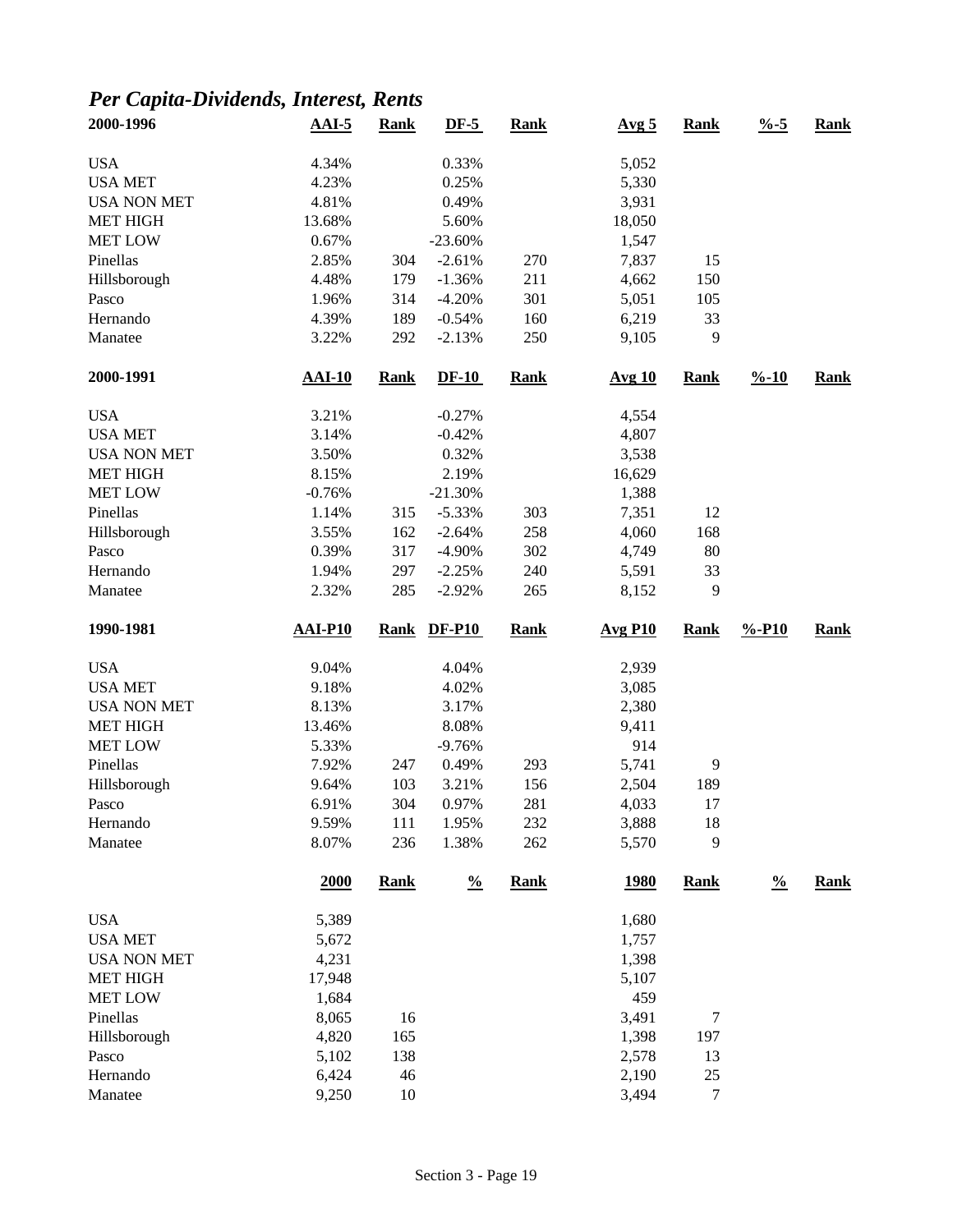## *Per Capita-Government Transfers*

| 2000-1996                    | $AAI-5$        | <b>Rank</b>       | $DF-5$         | <b>Rank</b> | Avg <sub>5</sub> | <b>Rank</b>              | $\frac{9}{6} - 5$  | <b>Rank</b> |
|------------------------------|----------------|-------------------|----------------|-------------|------------------|--------------------------|--------------------|-------------|
| <b>USA</b>                   | 2.67%          |                   | 1.32%          |             | 3,597            |                          |                    |             |
| <b>USA MET</b>               | 2.48%          |                   | 1.15%          |             | 3,527            |                          |                    |             |
| <b>USA NON MET</b>           | 3.38%          |                   | 1.98%          |             | 3,881            |                          |                    |             |
| <b>MET HIGH</b>              | 8.61%          |                   | 6.64%          |             | 5,846            |                          |                    |             |
| <b>MET LOW</b>               | 0.30%          |                   | $-4.74%$       |             | 1,922            |                          |                    |             |
| Pinellas                     | 1.49%          | 301               | $-0.35%$       | 271         | 4,777            | 18                       |                    |             |
| Hillsborough                 | 2.19%          | 260               | 0.67%          | 198         | 3,376            | 178                      |                    |             |
| Pasco                        | 1.17%          | 310               | $-0.22%$       | 263         | 5,396            | $\overline{\mathcal{A}}$ |                    |             |
| Hernando                     | 2.20%          | 258               | 0.77%          | 194         | 6,071            | $\mathbf{1}$             |                    |             |
| Manatee                      | 1.43%          | 304               | 0.08%          | 240         | 4,339            | 38                       |                    |             |
| 2000-1991                    | <b>AAI-10</b>  | <b>Rank</b>       | $DF-10$        | <b>Rank</b> | <b>Avg 10</b>    | <b>Rank</b>              | $\frac{9}{6} - 10$ | <b>Rank</b> |
| <b>USA</b>                   | 4.81%          |                   | 2.92%          |             | 3,313            |                          |                    |             |
| <b>USA MET</b>               | 4.70%          |                   | 2.82%          |             | 3,259            |                          |                    |             |
| <b>USA NON MET</b>           | 5.23%          |                   | 3.34%          |             | 3,532            |                          |                    |             |
| <b>MET HIGH</b>              | 9.32%          |                   | 5.66%          |             | 5,410            |                          |                    |             |
| <b>MET LOW</b>               | 2.80%          |                   | $-2.12%$       |             | 1,726            |                          |                    |             |
| Pinellas                     | 4.05%          | 274               | 2.26%          | 163         | 4,435            | 16                       |                    |             |
| Hillsborough                 | 5.16%          | 139               | 3.10%          | 73          | 3,106            | 169                      |                    |             |
| Pasco                        | 3.41%          | 308               | 1.83%          | 212         | 5,054            | $\mathfrak{Z}$           |                    |             |
| Hernando                     | 4.98%          | 172               | 2.45%          | 143         | 5,532            | $\mathbf{1}$             |                    |             |
| Manatee                      | 3.98%          | 280               | 2.39%          | 154         | 4,046            | 34                       |                    |             |
|                              |                |                   |                |             |                  |                          |                    |             |
| 1990-1981                    | <b>AAI-P10</b> | <b>Rank</b>       | <b>DF-P10</b>  | <b>Rank</b> | <b>Avg P10</b>   | <b>Rank</b>              | $% -P10$           | <b>Rank</b> |
|                              |                |                   |                |             |                  |                          |                    |             |
| <b>USA</b><br><b>USA MET</b> | 6.87%          |                   | 4.11%<br>4.01% |             | 1,840            |                          |                    |             |
| <b>USA NON MET</b>           | 6.75%          |                   | 4.50%          |             | 1,822            |                          |                    |             |
|                              | 7.30%          |                   |                |             | 1,909            |                          |                    |             |
| <b>MET HIGH</b>              | 16.08%         |                   | 7.88%          |             | 2,932            |                          |                    |             |
| <b>MET LOW</b>               | 4.62%          |                   | $-7.90%$       |             | 731              |                          |                    |             |
| Pinellas                     | 5.87%          | 296               | 3.02%          | 226         | 2,623            | $\tau$                   |                    |             |
| Hillsborough                 | 7.08%          | 174<br>80         | 3.64%          | 178         | 1,602            | 207<br>1                 |                    |             |
| Pasco<br>Hernando            | 7.88%<br>8.13% | 51                | 4.68%          | 77          | 2,990            | $\mathbf{1}$             |                    |             |
| Manatee                      | 5.71%          | 305               | 4.57%<br>2.96% | 83<br>229   | 2,981<br>2,416   | 16                       |                    |             |
|                              | 2000           | <b>Rank</b>       | $\frac{0}{0}$  | <b>Rank</b> | <u>1980</u>      | <b>Rank</b>              | $\frac{0}{0}$      | <b>Rank</b> |
| <b>USA</b>                   | 3,793          |                   |                |             | 1,231            |                          |                    |             |
| <b>USA MET</b>               | 3,707          |                   |                |             | 1,229            |                          |                    |             |
| <b>USA NON MET</b>           | 4,145          |                   |                |             | 1,241            |                          |                    |             |
| <b>MET HIGH</b>              | 6,060          |                   |                |             | 2,026            |                          |                    |             |
| <b>MET LOW</b>               | 1,962          |                   |                |             | 491              |                          |                    |             |
| Pinellas                     | 4,884          | 25                |                |             | 1,872            | $\mathfrak s$            |                    |             |
|                              |                |                   |                |             |                  |                          |                    |             |
| Hillsborough<br>Pasco        | 3,513<br>5,439 | 187               |                |             | 1,087<br>1,841   | 186                      |                    |             |
| Hernando                     | 6,259          | 6<br>$\mathbf{1}$ |                |             | 1,786            | $\mathfrak s$<br>7       |                    |             |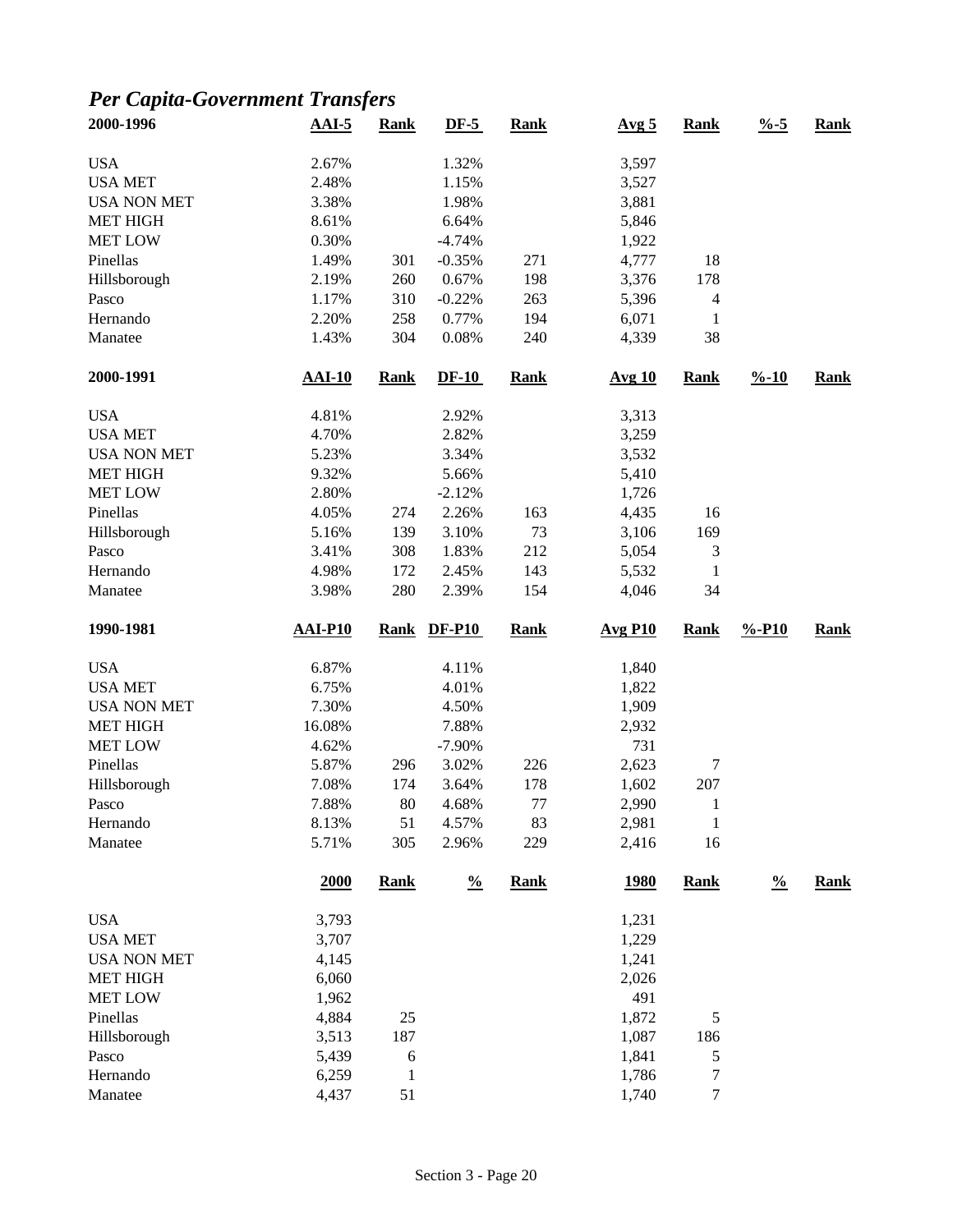## *Per Capita-Total Worker Earnings*

| 2000-1996          | $AAI-5$        | <b>Rank</b> | $DF-5$         | <b>Rank</b>    | Avg <sub>5</sub> | Rank        | $\frac{9}{6} - 5$  | Rank        |
|--------------------|----------------|-------------|----------------|----------------|------------------|-------------|--------------------|-------------|
| <b>USA</b>         | 5.41%          |             | 4.52%          |                | 19,281           |             |                    |             |
| <b>USA MET</b>     | 5.56%          |             | 4.64%          |                | 21,034           |             |                    |             |
| <b>USA NON MET</b> | 4.07%          |             | 3.19%          |                | 12,180           |             |                    |             |
| <b>MET HIGH</b>    | 14.50%         |             | 8.89%          |                | 41,018           |             |                    |             |
| <b>MET LOW</b>     | $-2.99%$       |             | $-13.81%$      |                | 7,916            |             |                    |             |
| Pinellas           | 7.00%          | 12          | 6.34%          | $\mathfrak{Z}$ | 16,807           | 169         |                    |             |
| Hillsborough       | 5.89%          | 40          | 4.40%          | 36             | 21,960           | 47          |                    |             |
| Pasco              | 2.96%          | 293         | 1.25%          | 252            | 6,702            | 319         |                    |             |
| Hernando           | 5.57%          | 57          | 3.20%          | 114            | 6,848            | 319         |                    |             |
| Manatee            | 4.33%          | 179         | $-1.50%$       | 308            | 14,596           | 244         |                    |             |
| 2000-1991          | $AAI-10$       | <b>Rank</b> | $DF-10$        | <b>Rank</b>    | <b>Avg 10</b>    | Rank        | $\frac{9}{6} - 10$ | <b>Rank</b> |
| <b>USA</b>         | 4.38%          |             | 2.86%          |                | 17,372           |             |                    |             |
| <b>USA MET</b>     | 4.45%          |             | 2.88%          |                | 18,911           |             |                    |             |
| <b>USA NON MET</b> | 3.73%          |             | 1.77%          |                | 11,175           |             |                    |             |
| <b>MET HIGH</b>    | 9.44%          |             | 4.94%          |                | 33,897           |             |                    |             |
| <b>MET LOW</b>     | 1.34%          |             | $-10.24%$      |                | 7,259            |             |                    |             |
| Pinellas           | 5.82%          | 7           | 4.38%          | $\sqrt{6}$     | 14,638           | 195         |                    |             |
| Hillsborough       | 5.16%          | 29          | 3.35%          | 21             | 19,403           | 53          |                    |             |
| Pasco              | 3.17%          | 276         | 1.17%          | 219            | 6,189            | 319         |                    |             |
| Hernando           | 4.77%          | 67          | 2.54%          | 84             | 6,152            | 319         |                    |             |
| Manatee            | 6.14%          | 5           | 1.39%          | 199            | 12,885           | 259         |                    |             |
| 1990-1981          | <b>AAI-P10</b> | <b>Rank</b> | <b>DF-P10</b>  | <b>Rank</b>    | <b>Avg P10</b>   | <b>Rank</b> | $% -P10$           | <b>Rank</b> |
| <b>USA</b>         | 6.34%          |             | 4.02%          |                | 10,961           |             |                    |             |
| <b>USA MET</b>     | 6.37%          |             | 4.31%          |                | 11,938           |             |                    |             |
| <b>USA NON MET</b> | 5.75%          |             | 1.70%          |                | 7,239            |             |                    |             |
| <b>MET HIGH</b>    | 8.94%          |             | 7.04%          |                | 20,186           |             |                    |             |
| <b>MET LOW</b>     | 1.35%          |             | $-8.83%$       |                | 4,887            |             |                    |             |
| Pinellas           | 6.82%          | 72          | 4.13%          | 75             | 8,545            | 249         |                    |             |
| Hillsborough       | 7.48%          | 32          | 5.05%          | 34             | 11,346           | 81          |                    |             |
| Pasco              |                |             |                |                |                  |             |                    |             |
|                    |                | 81          |                | 99             |                  |             |                    |             |
| Hernando           | 6.71%<br>4.99% | 247         | 3.70%<br>1.08% | 242            | 4,023<br>3,928   | 319<br>319  |                    |             |
| Manatee            | 6.19%          | 147         | 2.63%          | 170            | 7,087            | 311         |                    |             |
|                    | 2000           | <b>Rank</b> | $\frac{0}{0}$  | <b>Rank</b>    | <u>1980</u>      | <b>Rank</b> | $\frac{0}{0}$      | <b>Rank</b> |
| <b>USA</b>         | 21,556         |             |                |                | 7,613            |             |                    |             |
| <b>USA MET</b>     | 23,604         |             |                |                | 8,263            |             |                    |             |
| <b>USA NON MET</b> | 13,179         |             |                |                | 5,251            |             |                    |             |
| <b>MET HIGH</b>    | 56,616         |             |                |                | 14,778           |             |                    |             |
| <b>MET LOW</b>     | 8,722          |             |                |                | 3,728            |             |                    |             |
| Pinellas           | 19,381         | 134         |                |                | 5,712            | 287         |                    |             |
| Hillsborough       | 24,658         | 40          |                |                | 7,273            | 151         |                    |             |
| Pasco              | 6,999          | 319         |                |                | 2,691            | 319         |                    |             |
| Hernando           | 7,734          | 319         |                |                | 3,008            | 319         |                    |             |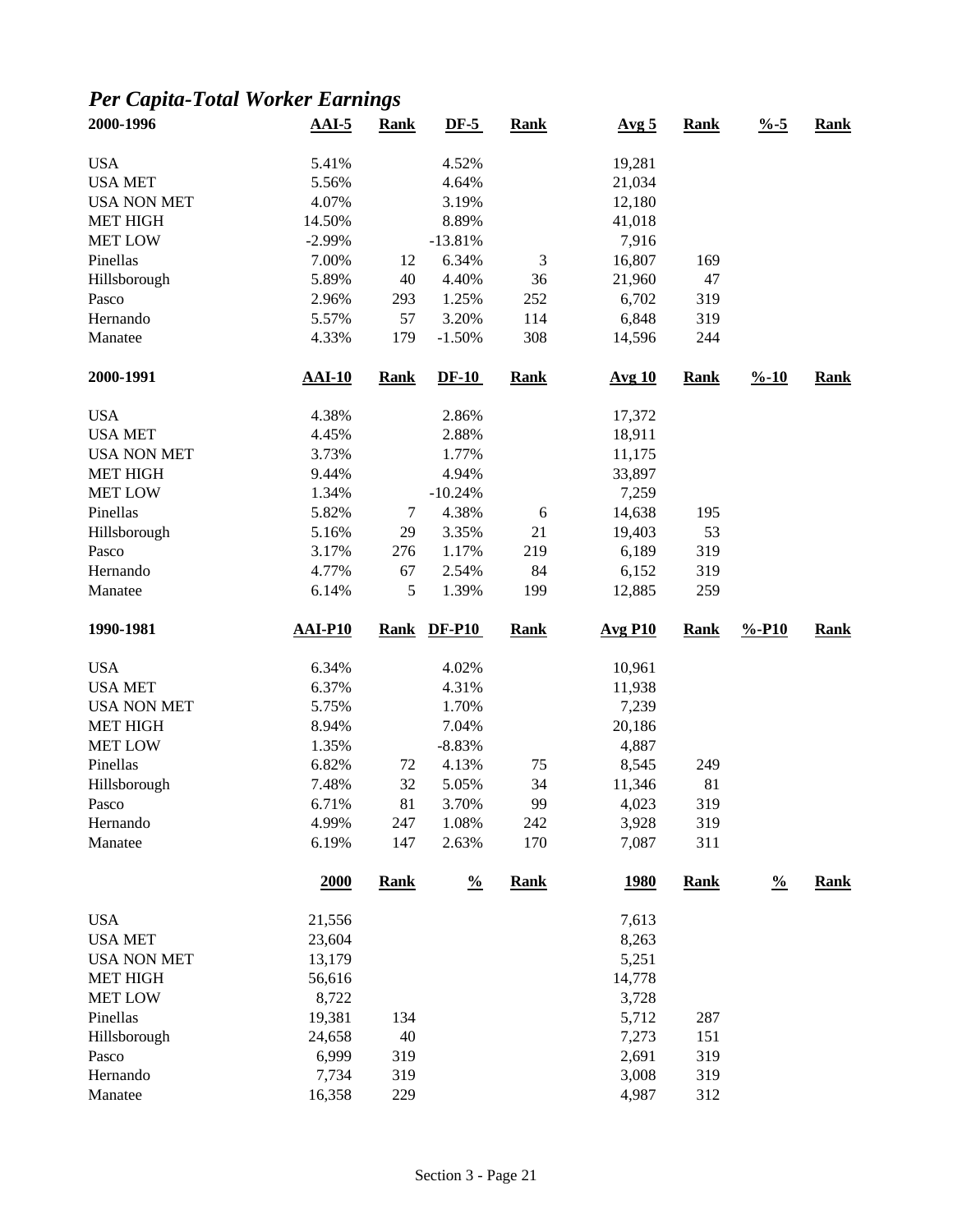# *Per Capita-Government Transfers-Retirement*

| 2000-1996                             | $AAI-5$        | <b>Rank</b>                    | $DF-5$        | <b>Rank</b> | Avg <sub>5</sub>      | <b>Rank</b>                  | $\frac{9}{6} - 5$  | <b>Rank</b> |
|---------------------------------------|----------------|--------------------------------|---------------|-------------|-----------------------|------------------------------|--------------------|-------------|
| <b>USA</b>                            | 2.78%          |                                | 1.89%         |             | 1,424                 |                              |                    |             |
| <b>USA MET</b>                        | 2.69%          |                                | 1.74%         |             | 1,372                 |                              |                    |             |
| <b>USA NON MET</b>                    | 3.15%          |                                | 2.48%         |             | 1,633                 |                              |                    |             |
| <b>MET HIGH</b>                       | 6.91%          |                                | 4.82%         |             | 3,250                 |                              |                    |             |
| <b>MET LOW</b>                        | $-0.04%$       |                                | $-5.70%$      |             | 628                   |                              |                    |             |
| Pinellas                              | 1.57%          | 309                            | 0.63%         | 287         | 2,207                 | 12                           |                    |             |
| Hillsborough                          | 2.53%          | 250                            | 1.36%         | 244         | 1,349                 | 189                          |                    |             |
| Pasco                                 | 0.75%          | 315                            | 0.02%         | 302         | 2,709                 | 3                            |                    |             |
| Hernando                              | 2.09%          | 290                            | 1.17%         | 265         | 3,284                 | 1                            |                    |             |
| Manatee                               | 1.61%          | 309                            | 0.67%         | 286         | 2,360                 | 9                            |                    |             |
| 2000-1991                             | <b>AAI-10</b>  | <b>Rank</b>                    | $DF-10$       | <b>Rank</b> | <b>Avg 10</b>         | <b>Rank</b>                  | $\frac{9}{6} - 10$ | <b>Rank</b> |
| <b>USA</b>                            | 3.62%          |                                | 2.72%         |             | 1,326                 |                              |                    |             |
| <b>USA MET</b>                        | 3.56%          |                                | 2.59%         |             | 1,280                 |                              |                    |             |
| <b>USA NON MET</b>                    | 3.90%          |                                | 3.22%         |             | 1,508                 |                              |                    |             |
| <b>MET HIGH</b>                       | 8.59%          |                                | 5.46%         |             | 2,975                 |                              |                    |             |
| <b>MET LOW</b>                        | 1.10%          |                                | $-3.25%$      |             | 560                   |                              |                    |             |
| Pinellas                              | 2.42%          | 300                            | 1.55%         | 258         | 2,094                 | 12                           |                    |             |
| Hillsborough                          | 3.82%          | 173                            | 2.83%         | 123         | 1,248                 | 190                          |                    |             |
| Pasco                                 | 1.99%          | 313                            | 0.93%         | 285         | 2,607                 | $\overline{c}$               |                    |             |
| Hernando                              | 3.81%          | 175                            | 2.50%         | 178         | 3,039                 | $\mathbf{1}$                 |                    |             |
| Manatee                               | 3.22%          | 256                            | 2.25%         | 210         | 2,221                 | 7                            |                    |             |
|                                       |                |                                |               |             |                       |                              |                    |             |
| 1990-1981                             | AAI-P10        | <b>Rank</b>                    | $DF-P10$      | <b>Rank</b> | $Avg$ P <sub>10</sub> | <b>Rank</b>                  | $% -P10$           | <b>Rank</b> |
| <b>USA</b>                            | 6.48%          |                                | 4.63%         |             | 850                   |                              |                    |             |
| <b>USA MET</b>                        | 6.39%          |                                | 4.31%         |             | 827                   |                              |                    |             |
| <b>USA NON MET</b>                    | 6.85%          |                                | 5.22%         |             | 939                   |                              |                    |             |
| <b>MET HIGH</b>                       | 11.51%         |                                | 7.38%         |             | 1,821                 |                              |                    |             |
| <b>MET LOW</b>                        | 4.30%          |                                | 0.62%         |             | 262                   |                              |                    |             |
| Pinellas                              | 4.23%          | 319                            | 1.52%         | 312         | 1,549                 | 3                            |                    |             |
| Hillsborough                          | 5.92%          | 279                            | 3.24%         | 264         | 777                   | 198                          |                    |             |
| Pasco                                 | 5.72%          | 287                            | 2.41%         | 300         | 1,869                 | $\mathbf{1}$                 |                    |             |
| Hernando                              | 6.45%          | 232                            | 2.18%         | 307         | 1,965                 | $\mathbf{1}$                 |                    |             |
| Manatee                               | 4.78%          | 309                            | 1.92%         | 308         | 1,490                 | 5                            |                    |             |
|                                       | 2000           | <b>Rank</b>                    | $\frac{0}{0}$ | <b>Rank</b> | <u>1980</u>           | <b>Rank</b>                  | $\frac{0}{0}$      | <b>Rank</b> |
| <b>USA</b>                            | 1,508          |                                |               |             | 567                   |                              |                    |             |
| <b>USA MET</b>                        | 1,451          |                                |               |             | 554                   |                              |                    |             |
|                                       |                |                                |               |             | 615                   |                              |                    |             |
| <b>USA NON MET</b><br><b>MET HIGH</b> | 1,739<br>3,385 |                                |               |             | 1,363                 |                              |                    |             |
| <b>MET LOW</b>                        | 665            |                                |               |             | 160                   |                              |                    |             |
| Pinellas                              |                |                                |               |             |                       |                              |                    |             |
|                                       | 2,266          | 15                             |               |             | 1,185<br>551          | 3                            |                    |             |
| Hillsborough                          | 1,414          | 197                            |               |             |                       | 150                          |                    |             |
| Pasco<br>Hernando                     | 2,726<br>3,388 | $\overline{4}$<br>$\mathbf{1}$ |               |             | 1,293<br>1,264        | $\overline{\mathbf{c}}$<br>3 |                    |             |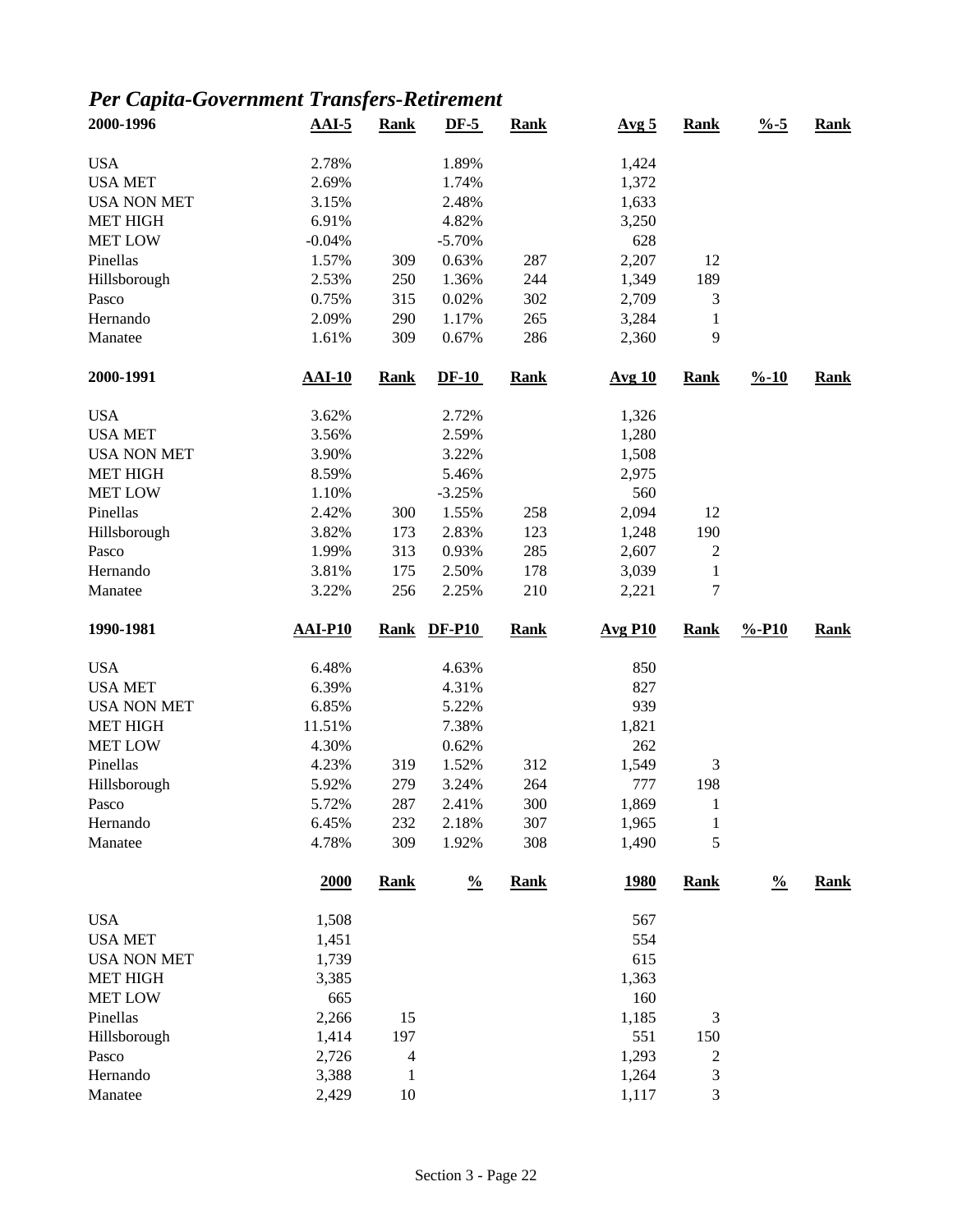## *Per Capita-Government Transfers-Medical*

| 2000-1996          | $AAI-5$        | <b>Rank</b>              | $DF-5$        | <b>Rank</b> | Avg <sub>5</sub> | <b>Rank</b>    | $\frac{0}{6}$ -5   | <b>Rank</b> |
|--------------------|----------------|--------------------------|---------------|-------------|------------------|----------------|--------------------|-------------|
| <b>USA</b>         | 3.44%          |                          | 1.09%         |             | 1,413            |                |                    |             |
| <b>USA MET</b>     | 3.23%          |                          | 0.98%         |             | 1,404            |                |                    |             |
| <b>USA NON MET</b> | 4.29%          |                          | 1.51%         |             | 1,449            |                |                    |             |
| <b>MET HIGH</b>    | 9.56%          |                          | 3.73%         |             | 3,248            |                |                    |             |
| <b>MET LOW</b>     | $-0.39%$       |                          | $-14.47%$     |             | 541              |                |                    |             |
| Pinellas           | 1.54%          | 299                      | $-1.28%$      | 221         | 1,931            | 17             |                    |             |
| Hillsborough       | 2.41%          | 271                      | 0.35%         | 118         | 1,249            | 163            |                    |             |
| Pasco              | 1.55%          | 299                      | $-1.36%$      | 224         | 2,041            | 10             |                    |             |
| Hernando           | 2.44%          | 271                      | $-0.87%$      | 193         | 2,149            | 7              |                    |             |
| Manatee            | 1.05%          | 307                      | $-1.33%$      | 221         | 1,420            | 111            |                    |             |
| 2000-1991          | $AAI-10$       | <b>Rank</b>              | $DF-10$       | <b>Rank</b> | <b>Avg 10</b>    | <b>Rank</b>    | $\frac{9}{6} - 10$ | <b>Rank</b> |
| <b>USA</b>         | 7.17%          |                          | 4.55%         |             | 1,249            |                |                    |             |
| <b>USA MET</b>     | 6.98%          |                          | 4.50%         |             | 1,244            |                |                    |             |
| <b>USA NON MET</b> | 7.95%          |                          | 4.75%         |             | 1,267            |                |                    |             |
| <b>MET HIGH</b>    | 12.41%         |                          | 6.27%         |             | 2,886            |                |                    |             |
| <b>MET LOW</b>     | 4.41%          |                          | $-9.26%$      |             | 460              |                |                    |             |
| Pinellas           | 6.31%          | 264                      | 3.86%         | 63          | 1,729            | 16             |                    |             |
| Hillsborough       | 7.14%          | 198                      | 5.02%         | 19          | 1,112            | 159            |                    |             |
| Pasco              | 5.37%          | 306                      | 1.70%         | 181         | 1,835            | 8              |                    |             |
| Hernando           | 7.13%          | 198                      | 1.55%         | 189         | 1,888            | $\tau$         |                    |             |
| Manatee            | 5.22%          | 308                      | 1.73%         | 181         | 1,291            | 94             |                    |             |
| 1990-1981          | <b>AAI-P10</b> |                          | Rank DF-P10   | <b>Rank</b> | <b>Avg P10</b>   | Rank           | $% -P10$           | <b>Rank</b> |
| <b>USA</b>         | 10.80%         |                          | 8.41%         |             | 512              |                |                    |             |
| <b>USA MET</b>     | 10.53%         |                          | 8.17%         |             | 520              |                |                    |             |
| <b>USA NON MET</b> | 11.86%         |                          | 9.00%         |             | 480              |                |                    |             |
| <b>MET HIGH</b>    | 18.69%         |                          | 11.87%        |             | 1,198            |                |                    |             |
| <b>MET LOW</b>     | 6.07%          |                          | $-5.33%$      |             | 187              |                |                    |             |
| Pinellas           | 11.02%         | 192                      | 5.91%         | 149         | 724              | $\overline{9}$ |                    |             |
| Hillsborough       | 12.85%         | 101                      | 8.25%         | 53          | 408              | 190            |                    |             |
| Pasco              | 15.45%         | 8                        | 10.36%        | 7           | 761              | 7              |                    |             |
| Hernando           | 16.58%         | $\overline{\mathcal{L}}$ | 7.16%         | 100         | 706              | 12             |                    |             |
| Manatee            | 10.64%         | 219                      | 3.06%         | 267         | 592              | 46             |                    |             |
|                    | 2000           | <b>Rank</b>              | $\frac{0}{0}$ | <b>Rank</b> | <u>1980</u>      | <b>Rank</b>    | $\frac{0}{0}$      | <b>Rank</b> |
| <b>USA</b>         | 1,500          |                          |               |             | 273              |                |                    |             |
| <b>USA MET</b>     | 1,483          |                          |               |             | 281              |                |                    |             |
| <b>USA NON MET</b> | 1,569          |                          |               |             | 242              |                |                    |             |
| <b>MET HIGH</b>    | 3,413          |                          |               |             | 655              |                |                    |             |
| <b>MET LOW</b>     | 603            |                          |               |             | 100              |                |                    |             |
| Pinellas           | 1,960          | 24                       |               |             | 383              | $\,8\,$        |                    |             |
| Hillsborough       | 1,300          | 180                      |               |             | 200              | 207            |                    |             |
| Pasco              | 2,048          | 16                       |               |             | 296              | 61             |                    |             |
| Hernando           | 2,199          | 11                       |               |             | 249              | 112            |                    |             |
| Manatee            | 1,425          | 138                      |               |             | 320              | 42             |                    |             |
|                    |                |                          |               |             |                  |                |                    |             |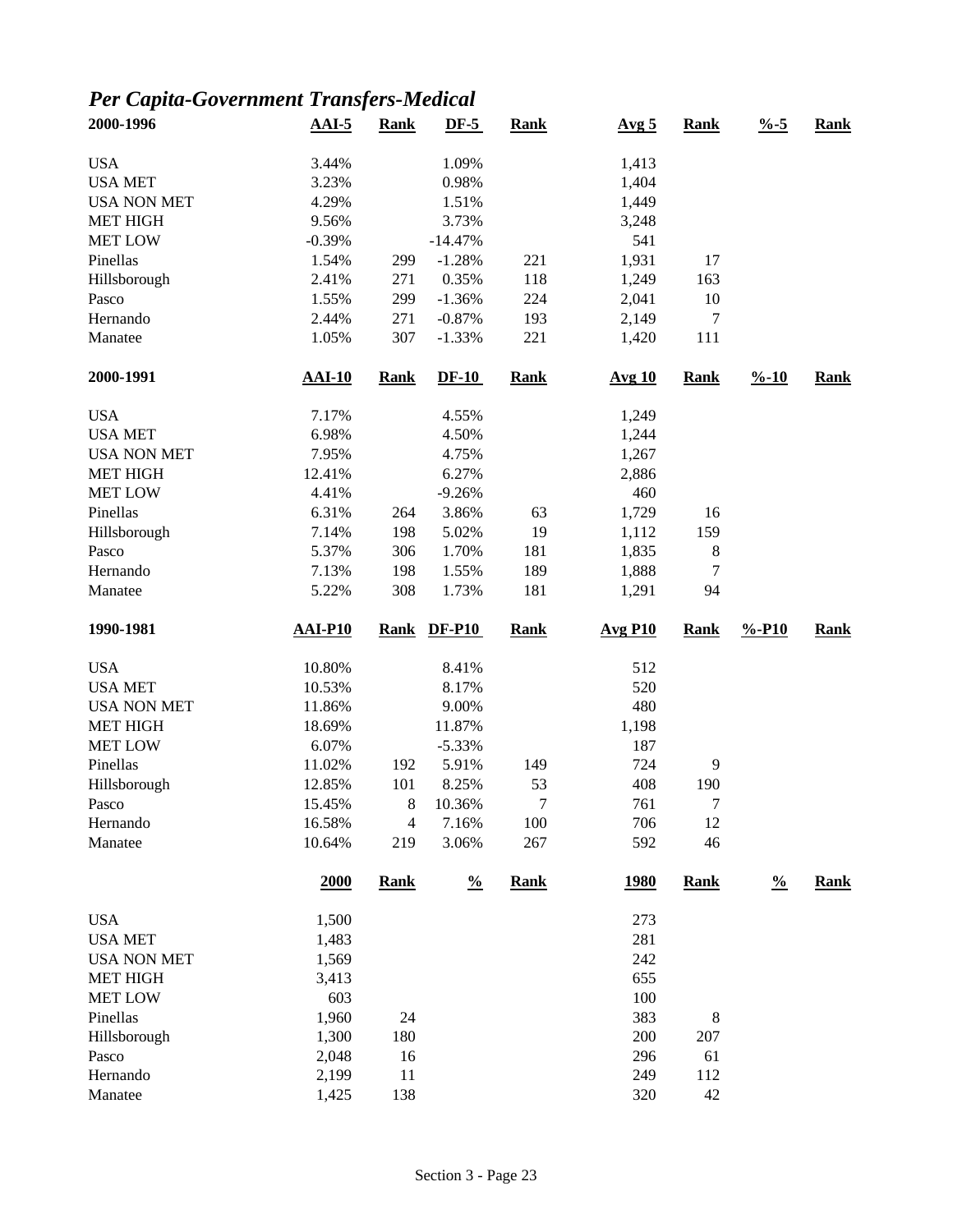## *Per Capita-Government Transfers-Medicare*

| 2000-1996          | $AAI-5$        | <b>Rank</b>    | $DF-5$        | <b>Rank</b> | Avg <sub>5</sub> | <b>Rank</b>    | $\frac{0}{6}$ -5   | <b>Rank</b> |
|--------------------|----------------|----------------|---------------|-------------|------------------|----------------|--------------------|-------------|
| <b>USA</b>         | 2.54%          |                | $-0.70%$      |             | 752              |                |                    |             |
| <b>USA MET</b>     | 2.46%          |                | $-0.77%$      |             | 748              |                |                    |             |
| <b>USA NON MET</b> | 2.86%          |                | $-0.42%$      |             | 769              |                |                    |             |
| <b>MET HIGH</b>    | 6.18%          |                | 3.46%         |             | 1,633            |                |                    |             |
| <b>MET LOW</b>     | $-0.63%$       |                | $-6.84%$      |             | 263              |                |                    |             |
| Pinellas           | 1.06%          | 291            | $-1.40%$      | 240         | 1,464            | $\overline{4}$ |                    |             |
| Hillsborough       | 2.29%          | 244            | $-0.33%$      | 121         | 814              | 83             |                    |             |
| Pasco              | 0.56%          | 304            | $-2.18%$      | 286         | 1,639            | 1              |                    |             |
| Hernando           | 2.44%          | 231            | $-0.76%$      | 179         | 1,817            | $\mathbf{1}$   |                    |             |
| Manatee            | 0.89%          | 298            | $-2.29%$      | 289         | 1,106            | $20\,$         |                    |             |
| 2000-1991          | <b>AAI-10</b>  | <b>Rank</b>    | $DF-10$       | <b>Rank</b> | <b>Avg 10</b>    | <b>Rank</b>    | $\frac{9}{6} - 10$ | <b>Rank</b> |
| <b>USA</b>         | 5.96%          |                | 3.60%         |             | 660              |                |                    |             |
| <b>USA MET</b>     | 5.82%          |                | 3.61%         |             | 657              |                |                    |             |
| <b>USA NON MET</b> | 6.56%          |                | 3.56%         |             | 669              |                |                    |             |
| <b>MET HIGH</b>    | 11.97%         |                | 6.50%         |             | 1,436            |                |                    |             |
| <b>MET LOW</b>     | 3.02%          |                | $-4.45%$      |             | 215              |                |                    |             |
| Pinellas           | 5.57%          | 224            | 2.98%         | 85          | 1,307            | $\mathfrak{Z}$ |                    |             |
| Hillsborough       | 6.61%          | 129            | 3.96%         | 38          | 712              | 80             |                    |             |
| Pasco              | 4.37%          | 295            | 0.20%         | 256         | 1,488            | $\mathbf{1}$   |                    |             |
| Hernando           | 6.88%          | 112            | 0.62%         | 236         | 1,585            | $\mathbf{1}$   |                    |             |
| Manatee            | 4.59%          | 288            | $-0.03%$      | 263         | 995              | 18             |                    |             |
| 1990-1981          | <b>AAI-P10</b> | <b>Rank</b>    | <b>DF-P10</b> | <b>Rank</b> | <b>Avg P10</b>   | <b>Rank</b>    | $% -P10$           | <b>Rank</b> |
| <b>USA</b>         | 10.78%         |                | 7.55%         |             | 305              |                |                    |             |
| <b>USA MET</b>     | 10.63%         |                | 7.39%         |             | 309              |                |                    |             |
| <b>USA NON MET</b> | 11.33%         |                | 7.95%         |             | 290              |                |                    |             |
| <b>MET HIGH</b>    | 18.68%         |                | 11.65%        |             | 718              |                |                    |             |
| <b>MET LOW</b>     | 6.97%          |                | $-8.15%$      |             | 87               |                |                    |             |
| Pinellas           | 9.69%          | 268            | 4.18%         | 211         | 612              | $\overline{4}$ |                    |             |
| Hillsborough       | 11.75%         | 154            | 5.95%         | 122         | 295              | 108            |                    |             |
| Pasco              | 14.93%         | 18             | 9.52%         | 9           | 679              | $\overline{2}$ |                    |             |
| Hernando           | 17.02%         | $\overline{4}$ | 6.14%         | 112         | 616              | $\overline{4}$ |                    |             |
| Manatee            | 9.83%          | 263            | 1.86%         | 283         | 511              | 7              |                    |             |
|                    | 2000           | <b>Rank</b>    | $\frac{0}{0}$ | <b>Rank</b> | <b>1980</b>      | <b>Rank</b>    | $\frac{0}{0}$      | <b>Rank</b> |
| <b>USA</b>         | 765            |                |               |             | 157              |                |                    |             |
| <b>USA MET</b>     | 760            |                |               |             | 160              |                |                    |             |
| <b>USA NON MET</b> | 786            |                |               |             | 145              |                |                    |             |
| <b>MET HIGH</b>    | 1,664          |                |               |             | 404              |                |                    |             |
| <b>MET LOW</b>     | 275            |                |               |             | 40               |                |                    |             |
| Pinellas           | 1,440          | 6              |               |             | 341              | 3              |                    |             |
| Hillsborough       | 822            | 89             |               |             | 147              | 109            |                    |             |
| Pasco              | 1,600          | $\overline{c}$ |               |             | 267              | 6              |                    |             |
| Hernando           | 1,830          | $\mathbf{1}$   |               |             | 207              | 17             |                    |             |
| Manatee            | 1,086          | 22             |               |             | 280              | $\sqrt{5}$     |                    |             |
|                    |                |                |               |             |                  |                |                    |             |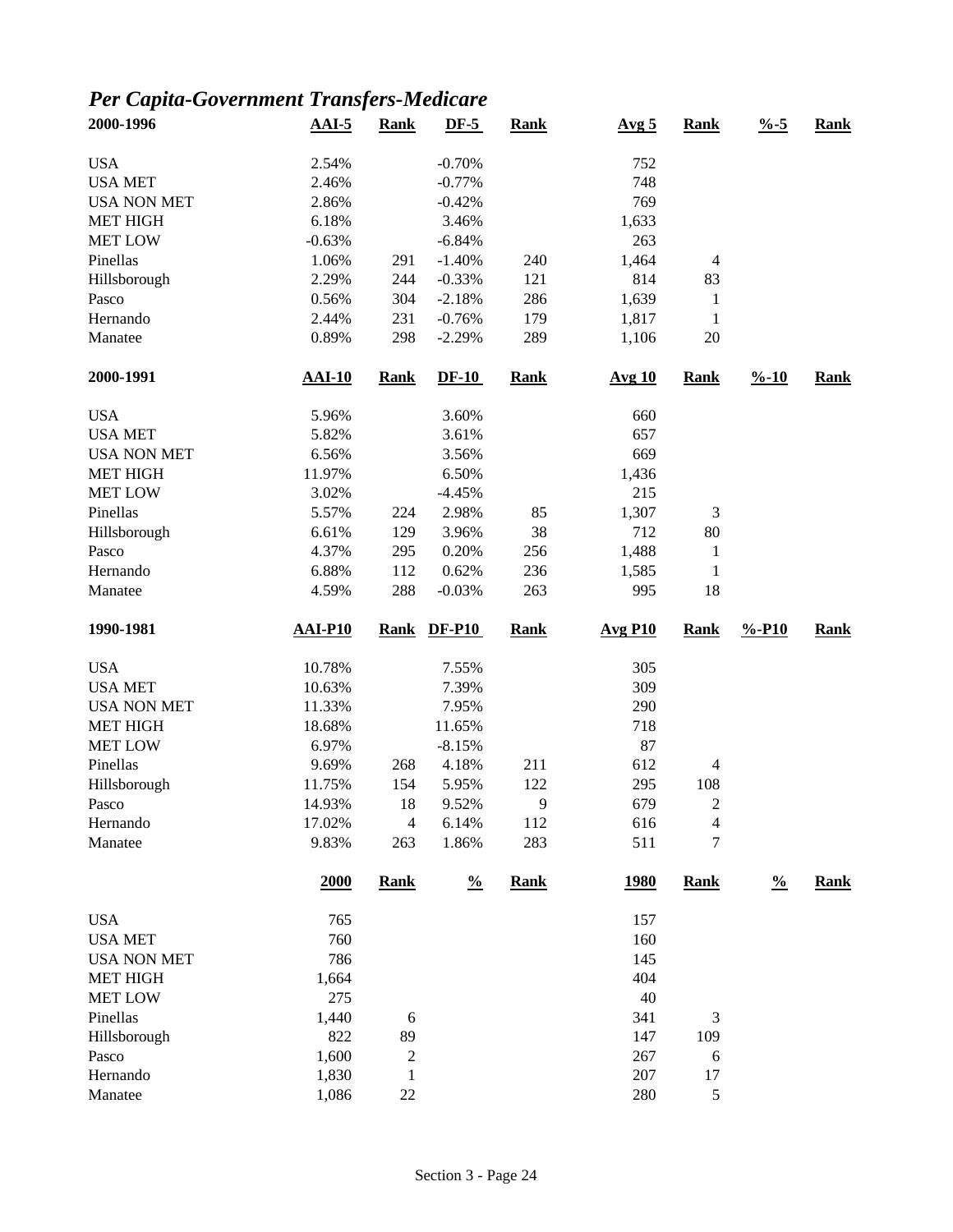# *Per Capita-Government Transfers-Medicaid*

| 2000-1996           | $AAI-5$          | <b>Rank</b> | $DF-5$          | Rank           | Avg <sub>5</sub>      | <b>Rank</b> | $\frac{9}{6} - 5$  | <b>Rank</b> |
|---------------------|------------------|-------------|-----------------|----------------|-----------------------|-------------|--------------------|-------------|
| <b>USA</b>          | 4.58%            |             | 2.65%           |                | 653                   |             |                    |             |
| <b>USA MET</b>      | 4.22%            |             | 2.19%           |                | 649                   |             |                    |             |
| <b>USA NON MET</b>  | 6.02%            |             | 3.83%           |                | 673                   |             |                    |             |
| <b>MET HIGH</b>     | 14.94%           |             | 5.84%           |                | 2,250                 |             |                    |             |
| <b>MET LOW</b>      | $-5.04%$         |             | $-35.17%$       |                | 88                    |             |                    |             |
| Pinellas            | 3.42%            | 250         | $-1.39%$        | 134            | 454                   | 219         |                    |             |
| Hillsborough        | 2.91%            | 273         | 0.29%           | 73             | 419                   | 244         |                    |             |
| Pasco               | 5.88%            | 131         | 0.38%           | 70             | 391                   | 263         |                    |             |
| Hernando            | 3.12%            | 260         | $-3.46%$        | 193            | 319                   | 291         |                    |             |
| Manatee             | 2.13%            | 291         | $-1.42%$        | 137            | 304                   | 300         |                    |             |
| 2000-1991           | $AAI-10$         | <b>Rank</b> | $DF-10$         | <b>Rank</b>    | <b>Avg 10</b>         | <b>Rank</b> | $\frac{9}{6} - 10$ | <b>Rank</b> |
| <b>USA</b>          | 9.06%            |             | 4.78%           |                | 580                   |             |                    |             |
| <b>USA MET</b>      | 8.82%            |             | 4.60%           |                | 578                   |             |                    |             |
| <b>USA NON MET</b>  | 10.01%           |             | 5.12%           |                | 589                   |             |                    |             |
| <b>MET HIGH</b>     | 20.32%           |             | 7.10%           |                | 2,013                 |             |                    |             |
| <b>MET LOW</b>      | 3.60%            |             | $-27.19%$       |                | 77                    |             |                    |             |
| Pinellas            | 10.01%           | 166         | 5.10%           | 15             | 403                   | 216         |                    |             |
| Hillsborough        | 9.33%            | 210         | 5.41%           | 12             | 382                   | 234         |                    |             |
| Pasco               | 11.27%           | 96          | 5.88%           | $\,$ 8 $\,$    | 335                   | 269         |                    |             |
| Hernando            | 10.03%           | 165         | 3.96%           | 32             | 287                   | 292         |                    |             |
| Manatee             | 9.09%            | 221         | 4.12%           | 31             | 281                   | 296         |                    |             |
| 1990-1981           | <b>AAI-P10</b>   | <b>Rank</b> | <b>DF-P10</b>   | <b>Rank</b>    | $Avg$ P <sub>10</sub> | <b>Rank</b> | $% -P10$           | <b>Rank</b> |
|                     |                  |             |                 |                |                       |             |                    |             |
|                     |                  |             |                 |                |                       |             |                    |             |
| <b>USA</b>          | 10.80%           |             | 7.63%           |                | 199                   |             |                    |             |
| <b>USA MET</b>      | 10.37%           |             | 7.04%           |                | 203                   |             |                    |             |
| <b>USA NON MET</b>  | 12.59%           |             | 9.06%           |                | 184                   |             |                    |             |
| <b>MET HIGH</b>     | 25.34%           |             | 16.95%          |                | 781                   |             |                    |             |
| <b>MET LOW</b>      | 2.68%            | 9           | $-17.51%$       |                | 30                    |             |                    |             |
| Pinellas            | 20.16%           |             | 15.78%          | 4              | 95                    | 267         |                    |             |
| Hillsborough        | 16.27%           | 48          | 12.02%          | 13             | 97                    | 265         |                    |             |
| Pasco               | 21.44%           | 3           | 15.80%          | $\overline{4}$ | 71                    | 309         |                    |             |
| Hernando<br>Manatee | 15.10%<br>16.37% | 72<br>45    | 10.98%<br>9.66% | 19<br>29       | $77 \,$<br>69         | 299<br>309  |                    |             |
|                     | 2000             | <b>Rank</b> | $\frac{0}{0}$   | <b>Rank</b>    | <u>1980</u>           | <b>Rank</b> | $\frac{0}{0}$      | <b>Rank</b> |
|                     |                  |             |                 |                |                       |             |                    |             |
| <b>USA</b>          | 728              |             |                 |                | 113                   |             |                    |             |
| <b>USA MET</b>      | 716              |             |                 |                | 118                   |             |                    |             |
| <b>USA NON MET</b>  | 776              |             |                 |                | 94                    |             |                    |             |
| <b>MET HIGH</b>     | 2,393            |             |                 |                | 412                   |             |                    |             |
| <b>MET LOW</b>      | 101              |             |                 |                | 23                    |             |                    |             |
| Pinellas            | 507              | 228         |                 |                | 33                    | 308         |                    |             |
| Hillsborough        | 462              | 252         |                 |                | 45                    | 283         |                    |             |
| Pasco<br>Hernando   | 438<br>357       | 264<br>293  |                 |                | 23<br>36              | 319<br>303  |                    |             |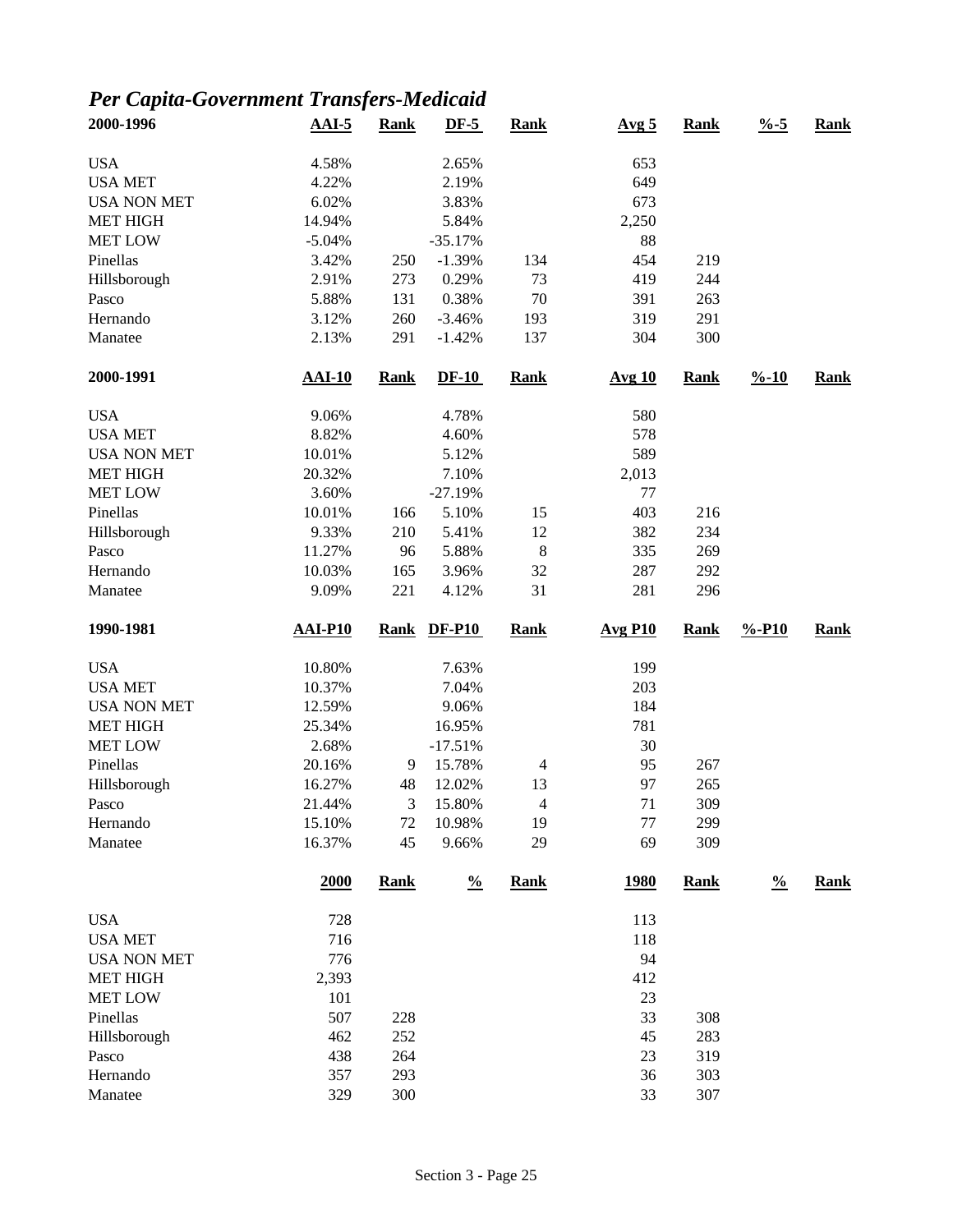# *Per Capita-Government Transfers-Income Maintenance*

| 2000-1996          | $AAI-5$        | <b>Rank</b> | $DF-5$        | <b>Rank</b> | Avg <sub>5</sub>      | <b>Rank</b> | $\frac{9}{6} - 5$  | <b>Rank</b> |
|--------------------|----------------|-------------|---------------|-------------|-----------------------|-------------|--------------------|-------------|
| <b>USA</b>         | 0.02%          |             | $-2.91%$      |             | 373                   |             |                    |             |
| <b>USA MET</b>     | $-0.33%$       |             | $-3.45%$      |             | 371                   |             |                    |             |
| <b>USA NON MET</b> | 1.48%          |             | $-0.74%$      |             | 379                   |             |                    |             |
| <b>MET HIGH</b>    | 5.89%          |             | 2.87%         |             | 871                   |             |                    |             |
| <b>MET LOW</b>     | $-4.62%$       |             | $-15.63%$     |             | 128                   |             |                    |             |
| Pinellas           | 0.90%          | 124         | $-3.09%$      | 94          | 245                   | 232         |                    |             |
| Hillsborough       | $-0.56%$       | 235         | $-3.47%$      | 109         | 356                   | 115         |                    |             |
| Pasco              | 1.27%          | 106         | $-1.83%$      | 63          | 250                   | 225         |                    |             |
| Hernando           | $-1.16%$       | 263         | $-6.50%$      | 230         | 219                   | 263         |                    |             |
| Manatee            | $-0.38%$       | 229         | $-4.63%$      | 159         | 220                   | 261         |                    |             |
| 2000-1991          | <b>AAI-10</b>  | <b>Rank</b> | $DF-10$       | <b>Rank</b> | <b>Avg 10</b>         | <b>Rank</b> | $\frac{9}{6} - 10$ | <b>Rank</b> |
| <b>USA</b>         | 4.16%          |             | 1.17%         |             | 357                   |             |                    |             |
| <b>USA MET</b>     | 3.98%          |             | 0.98%         |             | 358                   |             |                    |             |
| <b>USA NON MET</b> | 4.91%          |             | 1.75%         |             | 354                   |             |                    |             |
| <b>MET HIGH</b>    | 11.13%         |             | 3.65%         |             | 836                   |             |                    |             |
| <b>MET LOW</b>     | $-0.69%$       |             | $-7.71%$      |             | 118                   |             |                    |             |
| Pinellas           | 9.05%          | 6           | 1.68%         | 36          | 223                   | 252         |                    |             |
| Hillsborough       | 7.20%          | 38          | 0.35%         | 111         | 337                   | 114         |                    |             |
| Pasco              | 8.87%          | $\tau$      | 2.16%         | 22          | 228                   | 247         |                    |             |
| Hernando           | 6.28%          | 71          | $-0.87%$      | 185         | 211                   | 264         |                    |             |
| Manatee            | 7.91%          | $22\,$      | 0.34%         | 112         | 209                   | 265         |                    |             |
|                    |                |             |               |             |                       |             |                    |             |
| 1990-1981          | <b>AAI-P10</b> | <b>Rank</b> | <b>DF-P10</b> | <b>Rank</b> | $Avg$ P <sub>10</sub> | <b>Rank</b> | $% -P10$           | <b>Rank</b> |
| <b>USA</b>         | 5.41%          |             | 0.75%         |             | 196                   |             |                    |             |
| <b>USA MET</b>     | 5.28%          |             | 0.84%         |             | 199                   |             |                    |             |
| <b>USA NON MET</b> | 5.89%          |             | 0.24%         |             | 188                   |             |                    |             |
| <b>MET HIGH</b>    | 18.20%         |             | 6.91%         |             | 491                   |             |                    |             |
| <b>MET LOW</b>     | $-0.11%$       |             | $-13.92%$     |             | 39                    |             |                    |             |
| Pinellas           | 7.43%          | 83          | $-0.22%$      | 122         | 71                    | 306         |                    |             |
| Hillsborough       | 5.03%          | 199         | $-3.32%$      | 252         | 128                   | 216         |                    |             |
| Pasco              | 7.42%          | 83          | $-0.35%$      | 124         | 78                    | 301         |                    |             |
| Hernando           | 5.49%          | 170         | $-2.78%$      | 235         | 83                    | 292         |                    |             |
| Manatee            | 5.58%          | 168         | $-3.62%$      | 261         | 77                    | 301         |                    |             |
|                    | 2000           | <b>Rank</b> | $\frac{0}{0}$ | <b>Rank</b> | <u>1980</u>           | <b>Rank</b> | $\frac{0}{0}$      | <b>Rank</b> |
| <b>USA</b>         | 377            |             |               |             | 151                   |             |                    |             |
| <b>USA MET</b>     | 374            |             |               |             | 154                   |             |                    |             |
| <b>USA NON MET</b> | 390            |             |               |             | 139                   |             |                    |             |
| <b>MET HIGH</b>    | 863            |             |               |             | 363                   |             |                    |             |
| <b>MET LOW</b>     | 128            |             |               |             | 26                    |             |                    |             |
| Pinellas           | 255            |             |               |             | 58                    | 301         |                    |             |
|                    | 349            | 224         |               |             | 118                   |             |                    |             |
| Hillsborough       |                | 126         |               |             |                       | 163         |                    |             |
| Pasco<br>Hernando  | 254<br>218     | 225<br>263  |               |             | 58<br>77              | 300<br>268  |                    |             |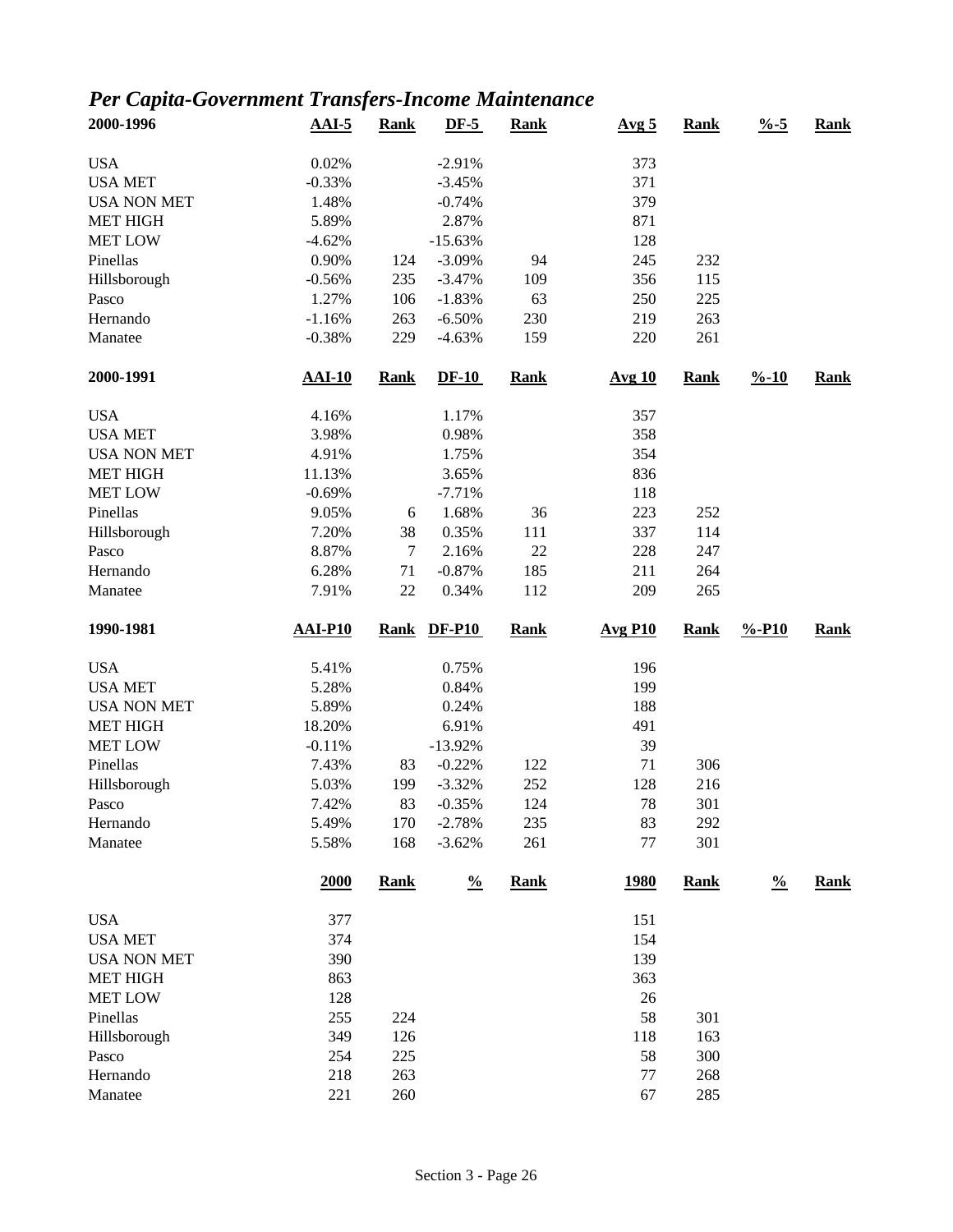# *Per Capita-Government Transfers-Family Assistance*

| 2000-1996          | $AAI-5$        | <b>Rank</b> | $DF-5$        | <b>Rank</b> | Avg <sub>5</sub> | <b>Rank</b> | $\frac{9}{6} - 5$  | <b>Rank</b> |
|--------------------|----------------|-------------|---------------|-------------|------------------|-------------|--------------------|-------------|
| <b>USA</b>         | $-5.05%$       |             | $-10.53%$     |             | 66               |             |                    |             |
| <b>USA MET</b>     | $-4.93%$       |             | $-10.72%$     |             | 72               |             |                    |             |
| <b>USA NON MET</b> | $-6.10%$       |             | $-11.16%$     |             | 41               |             |                    |             |
| <b>MET HIGH</b>    | 24.98%         |             | 1.44%         |             | 249              |             |                    |             |
| <b>MET LOW</b>     | $-20.59%$      |             | $-75.55%$     |             | 5                |             |                    |             |
| Pinellas           | $-6.30%$       | 202         | $-43.87%$     | 279         | 27               | 212         |                    |             |
| Hillsborough       | $-10.86%$      | 267         | $-44.13%$     | 281         | 40               | 144         |                    |             |
| Pasco              | $-4.80%$       | 167         | $-42.46%$     | 273         | 25               | 224         |                    |             |
| Hernando           | $-6.45%$       | 204         | $-48.62%$     | 295         | 25               | 221         |                    |             |
| Manatee            | $-6.75%$       | 209         | $-43.71%$     | 278         | 24               | 228         |                    |             |
| 2000-1991          | <b>AAI-10</b>  | <b>Rank</b> | $DF-10$       | <b>Rank</b> | <b>Avg 10</b>    | <b>Rank</b> | $\frac{9}{6} - 10$ | <b>Rank</b> |
| <b>USA</b>         | $-1.47%$       |             | $-5.44%$      |             | 76               |             |                    |             |
| <b>USA MET</b>     | $-1.32%$       |             | $-5.39%$      |             | 83               |             |                    |             |
| <b>USA NON MET</b> | $-2.62%$       |             | $-7.38%$      |             | 49               |             |                    |             |
| <b>MET HIGH</b>    | 14.51%         |             | 0.65%         |             | 296              |             |                    |             |
| <b>MET LOW</b>     | $-13.76%$      |             | $-44.25%$     |             | 6                |             |                    |             |
| Pinellas           | 3.42%          | 39          | $-20.53%$     | 224         | 36               | 206         |                    |             |
| Hillsborough       | 0.07%          | 118         | $-21.80%$     | 238         | 53               | 134         |                    |             |
| Pasco              | 3.02%          | 43          | $-22.17%$     | 242         | 32               | 221         |                    |             |
| Hernando           | 3.17%          | 43          | $-22.67%$     | 251         | 34               | 214         |                    |             |
| Manatee            | 3.58%          | 39          | $-23.19%$     | 256         | 32               | 221         |                    |             |
| 1990-1981          | <b>AAI-P10</b> | <b>Rank</b> | <b>DF-P10</b> | <b>Rank</b> | <b>Avg P10</b>   | <b>Rank</b> | $% -P10$           | <b>Rank</b> |
| <b>USA</b>         | 3.43%          |             | $-0.61%$      |             | 65               |             |                    |             |
| <b>USA MET</b>     | 3.19%          |             | $-0.71%$      |             | 70               |             |                    |             |
| <b>USA NON MET</b> | 4.52%          |             | $-0.60%$      |             | 44               |             |                    |             |
| <b>MET HIGH</b>    | 24.34%         |             | 7.67%         |             | 252              |             |                    |             |
| <b>MET LOW</b>     | $-6.07%$       |             | $-25.08%$     |             | 6                |             |                    |             |
| Pinellas           | 7.59%          | 66          | $-8.28%$      | 260         | 17               | 277         |                    |             |
| Hillsborough       | 4.14%          | 156         | $-6.84%$      | 223         | 29               | 207         |                    |             |
| Pasco              | 6.54%          | 87          | $-1.49%$      | 68          | 17               | 276         |                    |             |
| Hernando           | 3.79%          | 167         | $-5.90\%$     | 203         | 17               | 276         |                    |             |
| Manatee            | 4.72%          | 141         | $-5.04%$      | 173         | 16               | 280         |                    |             |
|                    | 2000           | <b>Rank</b> | $\frac{0}{0}$ | <b>Rank</b> | <u>1980</u>      | <b>Rank</b> | $\frac{0}{0}$      | <b>Rank</b> |
| <b>USA</b>         | 65             |             |               |             | 55               |             |                    |             |
| <b>USA MET</b>     | 71             |             |               |             | 61               |             |                    |             |
| <b>USA NON MET</b> | 39             |             |               |             | 34               |             |                    |             |
| <b>MET HIGH</b>    | 266            |             |               |             | 160              |             |                    |             |
| <b>MET LOW</b>     | $\overline{4}$ |             |               |             | 2                |             |                    |             |
| Pinellas           | 27             | 196         |               |             | 14               | 275         |                    |             |
| Hillsborough       |                | 175         |               |             | 29               | 190         |                    |             |
|                    | 31             |             |               |             |                  |             |                    |             |
| Pasco              | 23             | 223         |               |             | 13               | 283         |                    |             |
| Hernando           | 22             | 232         |               |             | 18               | 252         |                    |             |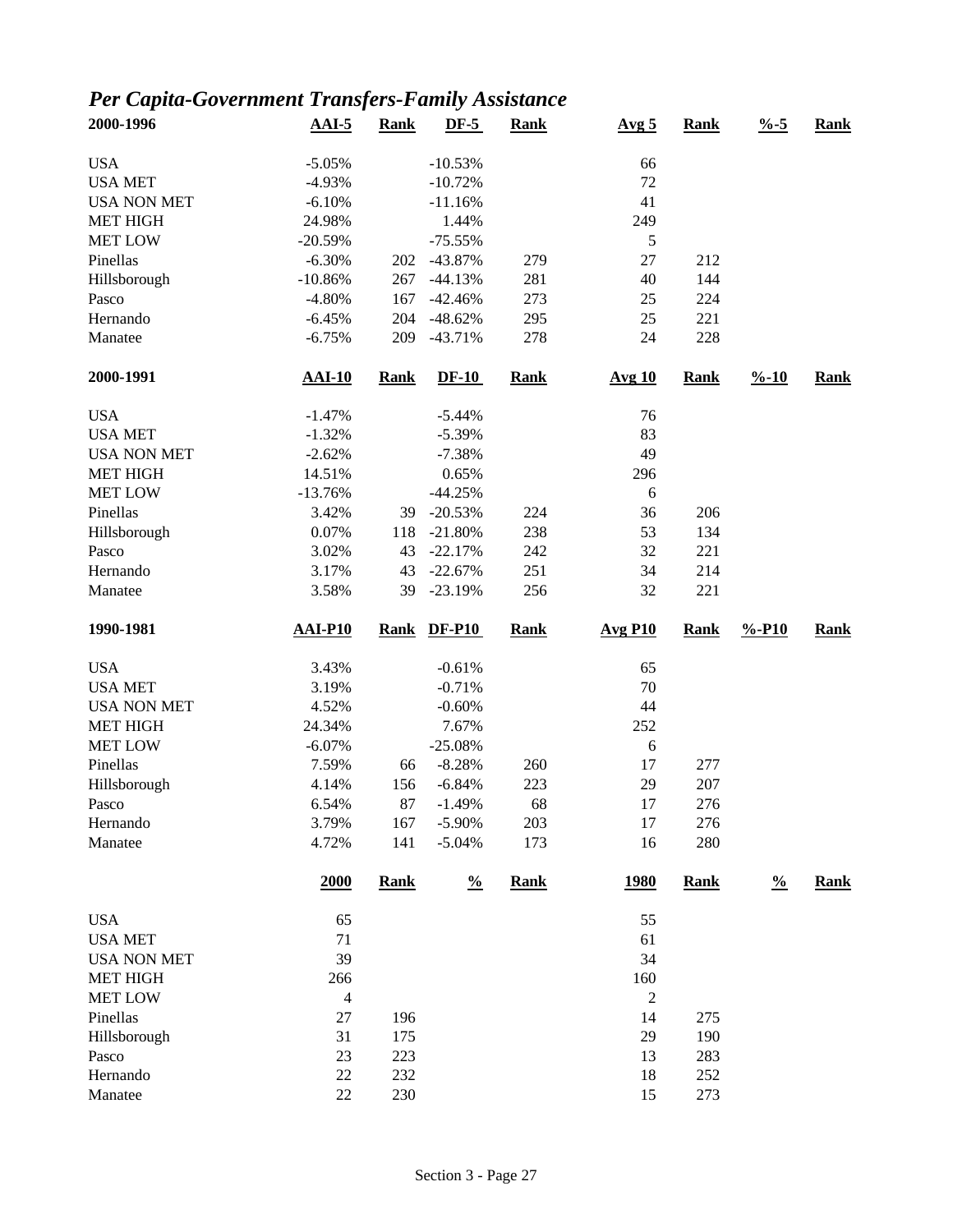# *Per Capita-Government Transfers-Food Stamps*

| 2000-1996                  | $AAI-5$        | <b>Rank</b> | $DF-5$               | <b>Rank</b> | Avg <sub>5</sub> | <b>Rank</b> | $\frac{9}{6} - 5$  | Rank        |
|----------------------------|----------------|-------------|----------------------|-------------|------------------|-------------|--------------------|-------------|
| <b>USA</b>                 | $-8.75%$       |             | $-13.55%$            |             | 64               |             |                    |             |
| <b>USA MET</b>             | $-9.36%$       |             | $-14.25%$            |             | 62               |             |                    |             |
| <b>USA NON MET</b>         | $-6.49%$       |             | $-11.78%$            |             | 70               |             |                    |             |
| <b>MET HIGH</b>            | 0.59%          |             | $-3.54%$             |             | 239              |             |                    |             |
| <b>MET LOW</b>             | $-19.24%$      |             | $-37.06%$            |             | 8                |             |                    |             |
| Pinellas                   | $-11.40%$      | 248         | $-19.51%$            | 239         | 44               | 225         |                    |             |
| Hillsborough               | $-10.49%$      | 230         | $-18.66%$            | 226         | 69               | 111         |                    |             |
| Pasco                      | $-10.61%$      | 231         | $-18.02%$            | 215         | 51               | 191         |                    |             |
| Hernando                   | $-13.51%$      | 289         | $-24.84%$            | 304         | 52               | 185         |                    |             |
| Manatee                    | $-12.19%$      | 267         | $-20.29%$            | 253         | 44               | 225         |                    |             |
| 2000-1991                  | <b>AAI-10</b>  | <b>Rank</b> | $DF-10$              | <b>Rank</b> | <b>Avg 10</b>    | <b>Rank</b> | $\frac{9}{6} - 10$ | <b>Rank</b> |
| <b>USA</b>                 | $-0.49%$       |             | $-5.80%$             |             | 73               |             |                    |             |
| <b>USA MET</b>             | $-0.29%$       |             | $-5.77%$             |             | 71               |             |                    |             |
| <b>USA NON MET</b>         | $-1.02%$       |             | $-6.22%$             |             | 80               |             |                    |             |
| <b>MET HIGH</b>            | 14.82%         |             | 0.95%                |             | 275              |             |                    |             |
| <b>MET LOW</b>             | $-8.68%$       |             | $-31.35%$            |             | 14               |             |                    |             |
| Pinellas                   | 1.62%          | 88          | $-9.14%$             | 199         | 55               | 218         |                    |             |
| Hillsborough               | 0.94%          | 116         | $-9.61%$             | 209         | 88               | 82          |                    |             |
| Pasco                      | 1.62%          | 88          | $-8.51%$             | 175         | 63               | 177         |                    |             |
| Hernando                   | $-2.13%$       | 246         | $-13.00%$            | 290         | 67               | 156         |                    |             |
| Manatee                    | 0.22%          | 146         | $-11.79%$            | 269         | 58               | 199         |                    |             |
| 1990-1981                  | <b>AAI-P10</b> | <b>Rank</b> | <b>DF-P10</b>        | <b>Rank</b> | <b>Avg P10</b>   | <b>Rank</b> | $% -P10$           | <b>Rank</b> |
|                            |                |             |                      |             |                  |             |                    |             |
| <b>USA</b>                 |                |             |                      |             |                  |             |                    |             |
| <b>USA MET</b>             | 5.38%          |             | $-3.14%$             |             | 47<br>44         |             |                    |             |
|                            | 5.26%          |             | $-3.23%$             |             | 57               |             |                    |             |
| <b>USA NON MET</b>         | 5.88%          |             | $-2.71%$             |             |                  |             |                    |             |
| <b>MET HIGH</b>            | 33.73%         |             | 5.35%<br>$-38.91%$   |             | 183              |             |                    |             |
| <b>MET LOW</b>             | $-4.07%$       |             |                      |             | 10               |             |                    |             |
| Pinellas                   | 5.12%          | 193<br>228  | $-8.14%$             | 205         | 24               | 269         |                    |             |
| Hillsborough               | 3.66%          |             | $-10.21%$            | 246         | 42               | 152         |                    |             |
| Pasco                      | 5.83%<br>6.48% | 173         | $-10.05%$            | 243         | 30               | 237         |                    |             |
| Hernando<br>Manatee        | 4.87%          | 154<br>199  | $-6.41%$<br>$-9.61%$ | 159<br>231  | 34<br>30         | 213<br>236  |                    |             |
|                            | 2000           | <b>Rank</b> | $\frac{0}{0}$        | <b>Rank</b> | <u>1980</u>      | <b>Rank</b> | $\frac{0}{0}$      | <b>Rank</b> |
| <b>USA</b>                 | 53             |             |                      |             | 36               |             |                    |             |
| <b>USA MET</b>             |                |             |                      |             | 35               |             |                    |             |
| <b>USA NON MET</b>         | 51<br>62       |             |                      |             | 41               |             |                    |             |
| <b>MET HIGH</b>            | 203            |             |                      |             | 142              |             |                    |             |
|                            |                |             |                      |             |                  |             |                    |             |
| <b>MET LOW</b><br>Pinellas | 8<br>35        |             |                      |             | 8<br>25          | 215         |                    |             |
|                            | 56             | 226         |                      |             | 49               | 59          |                    |             |
| Hillsborough               |                | 140         |                      |             |                  |             |                    |             |
| Pasco<br>Hernando          | 41<br>38       | 205<br>214  |                      |             | 27<br>33         | 201<br>139  |                    |             |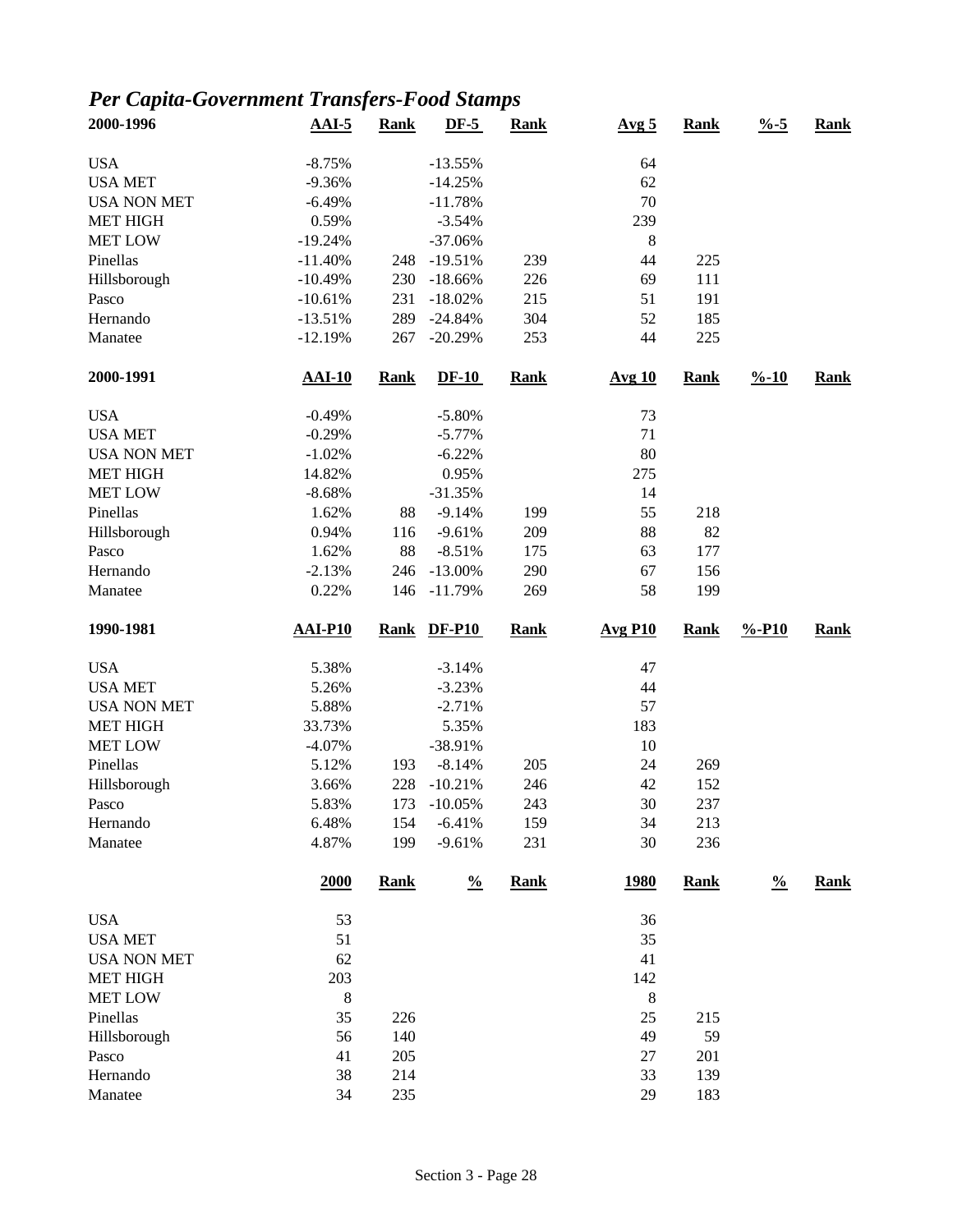# *Per Capita-Government Transfers-Veterans Pensions*

| 2000-1996          | $AAI-5$        | <b>Rank</b> | $DF-5$        | <b>Rank</b> | Avg <sub>5</sub>      | <b>Rank</b>    | $\frac{9}{6} - 5$  | <b>Rank</b> |
|--------------------|----------------|-------------|---------------|-------------|-----------------------|----------------|--------------------|-------------|
| <b>USA</b>         | 3.30%          |             | 2.73%         |             | 73                    |                |                    |             |
| <b>USA MET</b>     | 3.04%          |             | 2.34%         |             | 67                    |                |                    |             |
| <b>USA NON MET</b> | 4.14%          |             | 3.09%         |             | 95                    |                |                    |             |
| <b>MET HIGH</b>    | 10.70%         |             | 5.82%         |             | 363                   |                |                    |             |
| <b>MET LOW</b>     | $-13.67%$      |             | $-24.44%$     |             | 24                    |                |                    |             |
| Pinellas           | $-0.80%$       | 311         | $-5.95%$      | 301         | 142                   | 38             |                    |             |
| Hillsborough       | 2.66%          | 197         | 1.17%         | 90          | 113                   | 62             |                    |             |
| Pasco              | 1.91%          | 246         | $-1.58%$      | 243         | 147                   | 36             |                    |             |
| Hernando           | 5.36%          | 39          | 2.30%         | 39          | 176                   | 15             |                    |             |
| Manatee            | 5.20%          | 47          | 1.60%         | 69          | 108                   | 71             |                    |             |
| 2000-1991          | <b>AAI-10</b>  | <b>Rank</b> | $DF-10$       | <b>Rank</b> | <b>Avg 10</b>         | <b>Rank</b>    | $\frac{9}{6} - 10$ | <b>Rank</b> |
| <b>USA</b>         | 2.23%          |             | 1.00%         |             | 68                    |                |                    |             |
| <b>USA MET</b>     | 2.17%          |             | 0.76%         |             | 63                    |                |                    |             |
| <b>USA NON MET</b> | 2.49%          |             | 1.08%         |             | 89                    |                |                    |             |
| <b>MET HIGH</b>    | 18.64%         |             | 5.10%         |             | 307                   |                |                    |             |
| <b>MET LOW</b>     | $-11.43%$      |             | $-47.42%$     |             | 25                    |                |                    |             |
| Pinellas           | 0.13%          | 306         | $-3.70%$      | 291         | 141                   | $27\,$         |                    |             |
| Hillsborough       | 2.07%          | 183         | $-0.13%$      | 103         | 107                   | 59             |                    |             |
| Pasco              | 0.99%          | 275         | $-1.58%$      | 203         | 143                   | 24             |                    |             |
| Hernando           | 6.64%          | 15          | $-1.08%$      | 178         | 159                   | 13             |                    |             |
| Manatee            | 2.44%          | 132         | $-0.98%$      | 173         | 101                   | 69             |                    |             |
|                    |                |             |               |             |                       |                |                    |             |
| 1990-1981          | <b>AAI-P10</b> | <b>Rank</b> | <b>DF-P10</b> | <b>Rank</b> | $Avg$ P <sub>10</sub> | <b>Rank</b>    | $% -P10$           | <b>Rank</b> |
| <b>USA</b>         | 2.25%          |             | 0.20%         |             | 59                    |                |                    |             |
| <b>USA MET</b>     | 2.07%          |             | 0.24%         |             | 54                    |                |                    |             |
| <b>USA NON MET</b> | 2.94%          |             | 0.31%         |             | 77                    |                |                    |             |
| <b>MET HIGH</b>    | 10.91%         |             | 6.29%         |             | 174                   |                |                    |             |
| <b>MET LOW</b>     | $-2.86%$       |             | $-18.22%$     |             | 22                    |                |                    |             |
| Pinellas           | 0.36%          | 299         | $-3.15%$      | 282         | 124                   | $\,8\,$        |                    |             |
| Hillsborough       | 1.21%          | 266         | $-2.30%$      | 253         | 100                   | 23             |                    |             |
| Pasco              | 6.45%          | 19          | $-1.95%$      | 240         | 125                   | 8              |                    |             |
| Hernando           | 7.20%          | 15          | $-12.29%$     | 318         | 65                    | 116            |                    |             |
| Manatee            | $-2.48%$       | 318         | $-5.80%$      | 311         | 102                   | 19             |                    |             |
|                    | 2000           | <b>Rank</b> | $\frac{0}{0}$ | <b>Rank</b> | <u>1980</u>           | <b>Rank</b>    | $\frac{0}{0}$      | <b>Rank</b> |
| <b>USA</b>         | 78             |             |               |             | 50                    |                |                    |             |
| <b>USA MET</b>     | 71             |             |               |             | 47                    |                |                    |             |
| <b>USA NON MET</b> | 103            |             |               |             | 61                    |                |                    |             |
| <b>MET HIGH</b>    | 415            |             |               |             | 139                   |                |                    |             |
| <b>MET LOW</b>     | 25             |             |               |             | 19                    |                |                    |             |
| Pinellas           | 136            | 49          |               |             | 132                   | $\overline{c}$ |                    |             |
| Hillsborough       | 120            | 68          |               |             | 87                    | 14             |                    |             |
| Pasco              | 150            | 41          |               |             | 76                    | 32             |                    |             |
| Hernando           | 192            | 17          |               |             | 71                    | 43             |                    |             |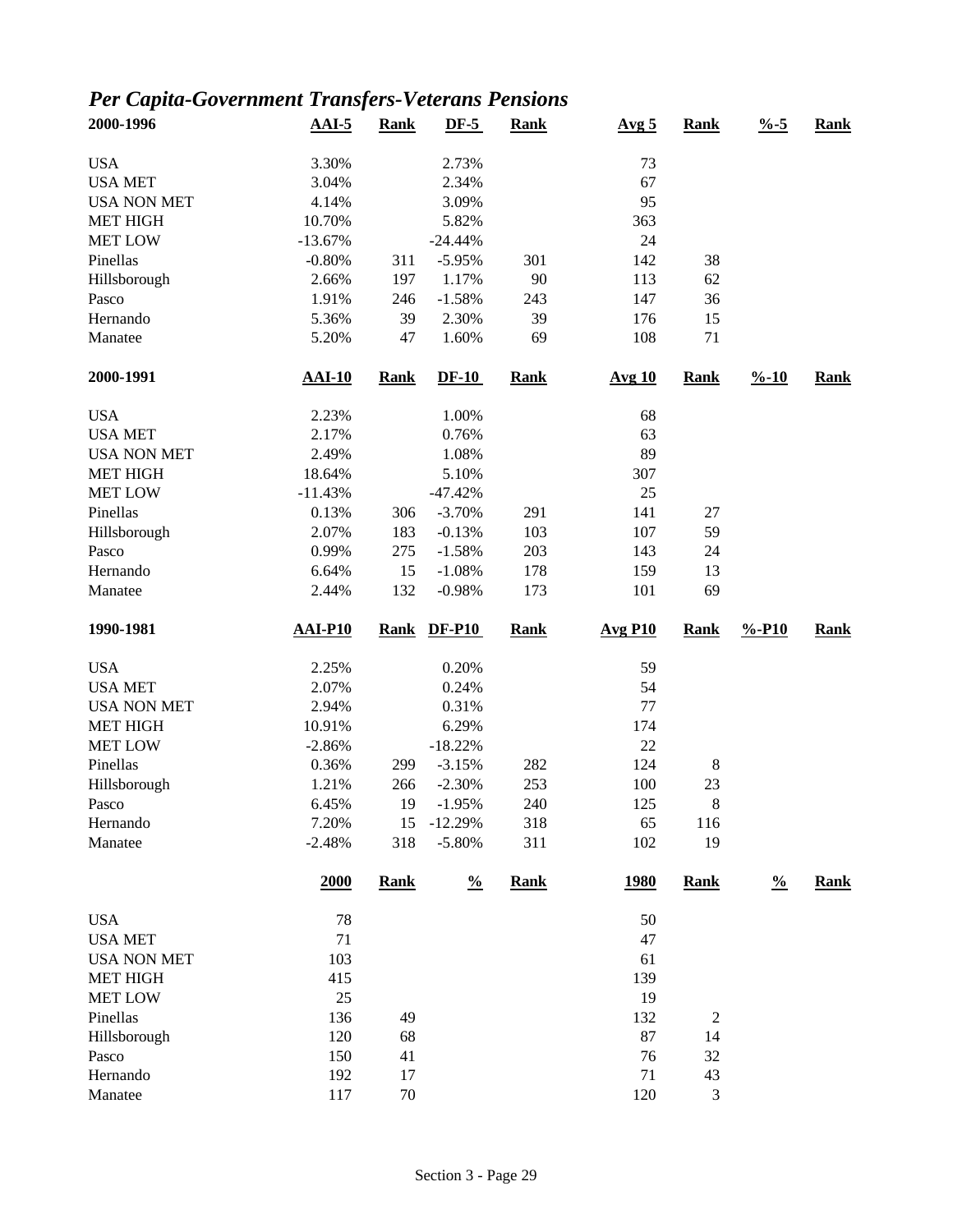### *Earnings-All Workers*

| 2000-1996                            | $AAI-5$                | <b>Rank</b>  | $DF-5$        | <b>Rank</b> | Avg <sub>5</sub>             | <b>Rank</b> | $\frac{0}{6}$ -5   | <b>Rank</b> |
|--------------------------------------|------------------------|--------------|---------------|-------------|------------------------------|-------------|--------------------|-------------|
| <b>USA</b>                           | 6.63%                  |              | 5.74%         |             | 5,324,647,000                |             |                    |             |
| <b>USA MET</b>                       | 6.88%                  |              | 5.94%         |             | 4,658,787,859                |             |                    |             |
| <b>USA NON MET</b>                   | 4.90%                  |              | 4.09%         |             | 665,859,141                  |             |                    |             |
| <b>MET HIGH</b>                      | 15.94%                 |              | 10.34%        |             | 273,607,850                  |             |                    |             |
| <b>MET LOW</b>                       | $-2.79%$               |              | $-13.17%$     |             | 823,338                      |             |                    |             |
| Pinellas                             | 7.72%                  | 44           | 6.92%         | 18          | 15,318,632                   | 71          |                    |             |
| Hillsborough                         | 8.06%                  | 30           | 6.59%         | 23          | 21,219,645                   | 56          |                    |             |
| Pasco                                | 5.43%                  | 162          | 3.41%         | 173         | 2,222,339                    | 251         |                    |             |
| Hernando                             | 7.63%                  | 45           | 5.39%         | 60          | 871,614                      | 318         |                    |             |
| Manatee                              | 6.71%                  | 78           | 0.32%         | 293         | 3,713,452                    | 183         |                    |             |
| 2000-1991                            | $AAI-10$               | <b>Rank</b>  | $DF-10$       | <b>Rank</b> | <b>Avg 10</b>                | <b>Rank</b> | $\frac{9}{6} - 10$ | <b>Rank</b> |
| <b>USA</b>                           | 5.67%                  |              | 4.14%         |             | 4,672,622,600                |             |                    |             |
| <b>USA MET</b>                       | 5.80%                  |              | 4.22%         |             | 4,074,959,331                |             |                    |             |
| <b>USA NON MET</b>                   | 4.73%                  |              | 2.86%         |             | 597,663,270                  |             |                    |             |
| <b>MET HIGH</b>                      | 11.70%                 |              | 8.98%         |             | 237,577,102                  |             |                    |             |
| <b>MET LOW</b>                       | 1.43%                  |              | $-6.12%$      |             | 760,562                      |             |                    |             |
| Pinellas                             | 6.60%                  | 53           | 5.13%         | 30          | 13, 141, 575                 | 71          |                    |             |
| Hillsborough                         | 7.08%                  | 35           | 5.28%         | 28          | 18,019,091                   | 60          |                    |             |
| Pasco                                | 5.35%                  | 156          | 3.18%         | 139         | 1,951,382                    | 254         |                    |             |
| Hernando                             | 7.39%                  | 27           | 4.84%         | 40          | 746,016                      | 319         |                    |             |
| Manatee                              | 8.49%                  | 12           | 3.45%         | 125         | 3,134,109                    | 186         |                    |             |
|                                      |                        |              |               |             |                              |             |                    |             |
| 1990-1981                            | <b>AAI-P10</b>         | <b>Rank</b>  | $DF-P10$      | <b>Rank</b> | <b>Avg P10</b>               | <b>Rank</b> | $% -P10$           | <b>Rank</b> |
| <b>USA</b>                           | 7.34%                  |              | 5.04%         |             | 2,634,108,900                |             |                    |             |
| <b>USA MET</b>                       | 7.56%                  |              | 5.52%         |             | 2,272,371,216                |             |                    |             |
| <b>USA NON MET</b>                   | 6.03%                  |              | 1.98%         |             | 361,737,684                  |             |                    |             |
| <b>MET HIGH</b>                      | 13.25%                 |              | 10.40%        |             | 136,079,464                  |             |                    |             |
| <b>MET LOW</b>                       | 0.72%                  |              | $-7.87%$      |             | 442,262                      |             |                    |             |
| Pinellas                             | 8.50%                  | 73           | 5.71%         | 73          | 6,937,323                    | 74          |                    |             |
| Hillsborough                         | 10.21%                 | 20           | 7.57%         | 18          | 8,762,368                    | 64          |                    |             |
| Pasco                                | 10.64%                 | 10           | 7.24%         | 21          | 1,010,730                    | 274         |                    |             |
| Hernando                             | 13.86%                 | $\mathbf{1}$ | 8.93%         | 3           | 307,344                      | 319         |                    |             |
| Manatee                              | 9.98%                  | 25           | 6.44%         | 40          | 1,323,257                    | 227         |                    |             |
|                                      | 2000                   | <b>Rank</b>  | $\frac{0}{0}$ | <b>Rank</b> | <u>1980</u>                  | Rank        | $\frac{0}{0}$      | <b>Rank</b> |
| <b>USA</b>                           |                        |              |               |             |                              |             |                    |             |
|                                      | 6,081,606,000          |              |               |             | 1,729,911,000                |             |                    |             |
| <b>USA MET</b><br><b>USA NON MET</b> | 5,351,388,527          |              |               |             | 1,472,425,304<br>257,485,696 |             |                    |             |
|                                      | 730,217,473            |              |               |             |                              |             |                    |             |
| <b>MET HIGH</b>                      | 320,418,079            |              |               |             | 85,013,316                   |             |                    |             |
| <b>MET LOW</b>                       | 878,385                |              |               |             | 232,338                      |             |                    |             |
| Pinellas                             | 17,867,611             | 70           |               |             | 4,185,821                    | 80          |                    |             |
| Hillsborough                         | 24,731,821             | 54           |               |             | 4,740,939                    | 71          |                    |             |
| Pasco<br>Hernando                    | 2,432,086<br>1,016,998 | 249<br>318   |               |             | 528,856<br>137,520           | 306<br>319  |                    |             |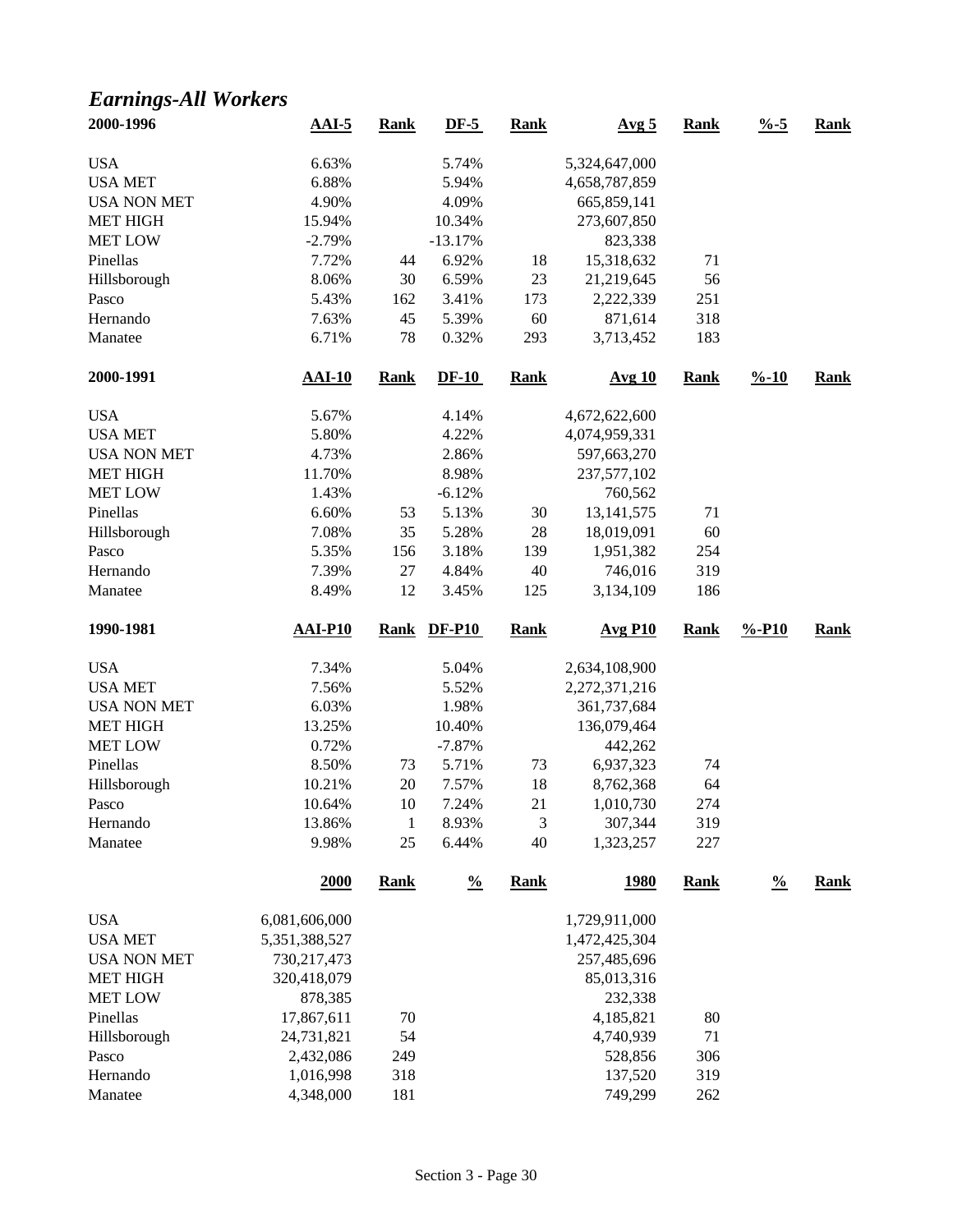## *Employment-All Workers*

| 2000-1996           | $AAI-5$          | <b>Rank</b>        | $DF-5$         | <b>Rank</b>        | Avg <sub>5</sub> | <b>Rank</b> | $\frac{9}{6} - 5$  | <b>Rank</b> |
|---------------------|------------------|--------------------|----------------|--------------------|------------------|-------------|--------------------|-------------|
| <b>USA</b>          | 2.31%            |                    | 2.08%          |                    | 160,078,000      |             |                    |             |
| <b>USA MET</b>      | 2.47%            |                    | 2.24%          |                    | 132,006,715      |             |                    |             |
| <b>USA NON MET</b>  | 1.58%            |                    | 1.21%          |                    | 28,071,285       |             |                    |             |
| <b>MET HIGH</b>     | 6.62%            |                    | 4.48%          |                    | 5,298,314        |             |                    |             |
| <b>MET LOW</b>      | $-0.46%$         |                    | $-2.81%$       |                    | 34,748           |             |                    |             |
| Pinellas            | 3.81%            | 28                 | 2.81%          | 24                 | 532,096          | 66          |                    |             |
| Hillsborough        | 4.59%            | 9                  | 3.41%          | 14                 | 684,706          | 54          |                    |             |
| Pasco               | 2.47%            | 102                | 0.91%          | 175                | 96,273           | 223         |                    |             |
| Hernando            | 5.39%            | 3                  | 2.60%          | 30                 | 40,370           | 318         |                    |             |
| Manatee             | 3.28%            | 52                 | $-2.46%$       | 317                | 150,687          | 171         |                    |             |
| 2000-1991           | $AAI-10$         | <b>Rank</b>        | $DF-10$        | Rank               | <b>Avg 10</b>    | <b>Rank</b> | $\frac{9}{6} - 10$ | <b>Rank</b> |
| <b>USA</b>          | 1.85%            |                    | 1.21%          |                    | 151,528,570      |             |                    |             |
| <b>USA MET</b>      | 1.87%            |                    | 1.20%          |                    | 124,782,768      |             |                    |             |
| <b>USA NON MET</b>  | 1.76%            |                    | 1.09%          |                    | 26,745,802       |             |                    |             |
| <b>MET HIGH</b>     | 6.19%            |                    | 4.21%          |                    | 5,156,628        |             |                    |             |
| <b>MET LOW</b>      | $-0.09%$         |                    | $-2.50%$       |                    | 33,874           |             |                    |             |
| Pinellas            | 2.61%            | 81                 | 1.24%          | 79                 | 491,463          | 68          |                    |             |
| Hillsborough        | 3.42%            | 29                 | 1.75%          | 42                 | 618,661          | 60          |                    |             |
| Pasco               | 2.17%            | 127                | 0.40%          | 161                | 89,447           | 225         |                    |             |
| Hernando            | 4.55%            | 7                  | 2.29%          | 27                 | 36,050           | 318         |                    |             |
| Manatee             | 5.43%            | $\overline{2}$     | 1.54%          | 53                 | 134,673          | 175         |                    |             |
|                     |                  |                    |                |                    |                  |             |                    |             |
| 1990-1981           | $AAI-P10$        | <b>Rank</b>        | <b>DF-P10</b>  | <b>Rank</b>        | <b>Avg P10</b>   | <b>Rank</b> | $% -P10$           | <b>Rank</b> |
|                     |                  |                    |                |                    |                  |             |                    |             |
| <b>USA</b>          | 2.02%            |                    | 0.85%          |                    | 126,010,410      |             |                    |             |
| <b>USA MET</b>      | 2.21%            |                    | 1.01%          |                    | 103,391,861      |             |                    |             |
| <b>USA NON MET</b>  | 1.19%            |                    | 0.13%          |                    | 22,618,549       |             |                    |             |
| <b>MET HIGH</b>     | 7.20%            |                    | 4.38%          |                    | 4,805,459        |             |                    |             |
| <b>MET LOW</b>      | $-2.18%$         |                    | $-8.24%$       |                    | 28,447           |             |                    |             |
| Pinellas            | 3.42%            | 56                 | 1.35%          | 75                 | 395,311          | 68          |                    |             |
| Hillsborough        | 4.56%<br>5.44%   | 15<br>6            | 2.55%          | 18                 | 449,682          | 63          |                    |             |
| Pasco               |                  |                    | 3.87%          | $\overline{2}$     | 67,810           | 237         |                    |             |
| Hernando<br>Manatee | 8.34%<br>4.77%   | $\mathbf{1}$<br>11 | 5.56%<br>1.84% | $\mathbf{1}$<br>44 | 21,018<br>78,740 | 319<br>209  |                    |             |
|                     | 2000             | <b>Rank</b>        | $\frac{0}{0}$  | <b>Rank</b>        | <u>1980</u>      | <b>Rank</b> | $\frac{0}{0}$      | <b>Rank</b> |
| <b>USA</b>          |                  |                    |                |                    | 114,231,200      |             |                    |             |
|                     | 167,465,300      |                    |                |                    |                  |             |                    |             |
| <b>USA MET</b>      | 138,568,494      |                    |                |                    | 92,636,365       |             |                    |             |
| <b>USA NON MET</b>  | 28,896,806       |                    |                |                    | 21,594,835       |             |                    |             |
| <b>MET HIGH</b>     | 5,512,715        |                    |                |                    | 4,386,460        |             |                    |             |
| <b>MET LOW</b>      | 34,985           |                    |                |                    | 19,550           |             |                    |             |
| Pinellas            | 573,384          | 65                 |                |                    | 317,829          | 69          |                    |             |
| Hillsborough        | 742,639          | 53                 |                |                    | 340,750          | 66          |                    |             |
| Pasco<br>Hernando   | 99,425<br>44,659 | 224<br>316         |                |                    | 47,443<br>12,916 | 285<br>319  |                    |             |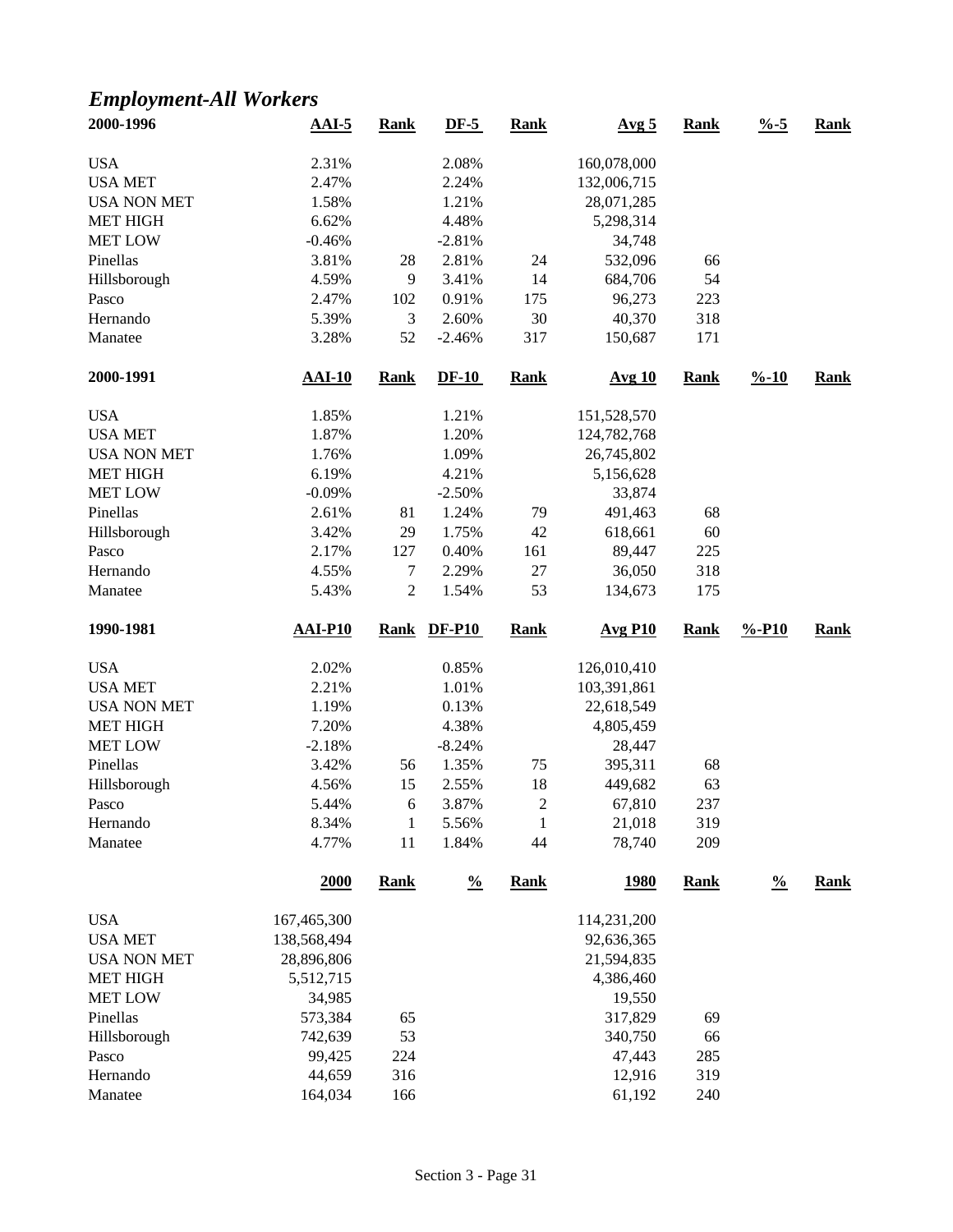#### *AEPW-All Workers*

| 2000-1996          | $AAI-5$          | <b>Rank</b> | $DF-5$        | <b>Rank</b> | Avg <sub>5</sub> | <b>Rank</b> | $\frac{0}{6}$ -5   | <b>Rank</b> |
|--------------------|------------------|-------------|---------------|-------------|------------------|-------------|--------------------|-------------|
| <b>USA</b>         | 4.22%            |             | 3.41%         |             | 33,195           |             |                    |             |
| <b>USA MET</b>     | 4.30%            |             | 3.49%         |             | 35,213           |             |                    |             |
| <b>USA NON MET</b> | 3.26%            |             | 2.09%         |             | 23,698           |             |                    |             |
| <b>MET HIGH</b>    | 11.60%           |             | 6.28%         |             | 56,075           |             |                    |             |
| <b>MET LOW</b>     | $-2.64%$         |             | $-12.90%$     |             | 21,720           |             |                    |             |
| Pinellas           | 3.77%            | 101         | 2.60%         | 68          | 28,706           | 165         |                    |             |
| Hillsborough       | 3.32%            | 170         | 1.95%         | 127         | 30,892           | 99          |                    |             |
| Pasco              | 2.90%            | 227         | 0.63%         | 248         | 23,063           | 314         |                    |             |
| Hernando           | 2.14%            | 293         | 0.13%         | 274         | 21,549           | 319         |                    |             |
| Manatee            | 3.35%            | 162         | $-0.29%$      | 288         | 24,582           | 290         |                    |             |
| 2000-1991          | <b>AAI-10</b>    | <b>Rank</b> | $DF-10$       | <b>Rank</b> | <b>Avg 10</b>    | <b>Rank</b> | $\frac{9}{6} - 10$ | <b>Rank</b> |
| <b>USA</b>         | 3.75%            |             | 2.48%         |             | 30,642           |             |                    |             |
| <b>USA MET</b>     | 3.86%            |             | 2.57%         |             | 32,439           |             |                    |             |
| <b>USA NON MET</b> | 2.93%            |             | 1.17%         |             | 22,251           |             |                    |             |
| <b>MET HIGH</b>    | 8.33%            |             | 3.83%         |             | 49,534           |             |                    |             |
| <b>MET LOW</b>     | 1.50%            |             | $-8.23%$      |             | 20,420           |             |                    |             |
| Pinellas           | 3.90%            | 47          | 2.63%         | 25          | 26,494           | 177         |                    |             |
| Hillsborough       | 3.56%            | 101         | 1.94%         | 85          | 28,828           | 98          |                    |             |
| Pasco              | 3.13%            | 195         | 1.05%         | 191         | 21,687           | 314         |                    |             |
| Hernando           | 2.73%            | 257         | 0.34%         | 248         | 20,525           | 318         |                    |             |
| Manatee            | 2.93%            | 222         | $-0.15%$      | 277         | 23,016           | 297         |                    |             |
|                    |                  |             |               |             |                  |             |                    |             |
| 1990-1981          | <b>AAI-P10</b>   | <b>Rank</b> | $DF-P10$      | <b>Rank</b> | <b>Avg P10</b>   | <b>Rank</b> | $% -P10$           | <b>Rank</b> |
| <b>USA</b>         | 5.22%            |             | 3.99%         |             | 20,712           |             |                    |             |
| <b>USA MET</b>     | 5.24%            |             | 4.28%         |             | 21,758           |             |                    |             |
| <b>USA NON MET</b> | 4.78%            |             | 1.57%         |             | 15,915           |             |                    |             |
| <b>MET HIGH</b>    | 7.12%            |             | 5.72%         |             | 29,397           |             |                    |             |
| <b>MET LOW</b>     | 2.45%            |             | $-4.51%$      |             | 14,279           |             |                    |             |
| Pinellas           | 4.92%            | 140         | 2.83%         | 147         | 17,328           | 257         |                    |             |
| Hillsborough       | 5.40%            | 86          | 3.87%         | 56          | 19,139           | 147         |                    |             |
| Pasco              | 4.93%            | 135         | 1.67%         | 223         | 14,595           | 317         |                    |             |
| Hernando           | 5.09%            | 115         | 2.03%         | 201         | 14,137           | 319         |                    |             |
| Manatee            | 5.02%            | 123         | 0.56%         | 271         | 16,513           | 285         |                    |             |
|                    | 2000             | <b>Rank</b> | $\frac{0}{0}$ | <b>Rank</b> | <u>1980</u>      | <b>Rank</b> | $\frac{0}{0}$      | <b>Rank</b> |
| <b>USA</b>         | 36,316           |             |               |             | 15,144           |             |                    |             |
| <b>USA MET</b>     | 38,619           |             |               |             | 15,895           |             |                    |             |
| <b>USA NON MET</b> | 25,270           |             |               |             | 11,923           |             |                    |             |
| <b>MET HIGH</b>    | 73,865           |             |               |             | 22,720           |             |                    |             |
| <b>MET LOW</b>     | 23,016           |             |               |             | 10,077           |             |                    |             |
| Pinellas           | 31,162           | 146         |               |             | 13,170           | 243         |                    |             |
| Hillsborough       | 33,303           | 91          |               |             | 13,913           | 186         |                    |             |
| Pasco              |                  |             |               |             | 11,147           |             |                    |             |
| Hernando           | 24,462<br>22,773 | 315<br>319  |               |             | 10,647           | 311<br>316  |                    |             |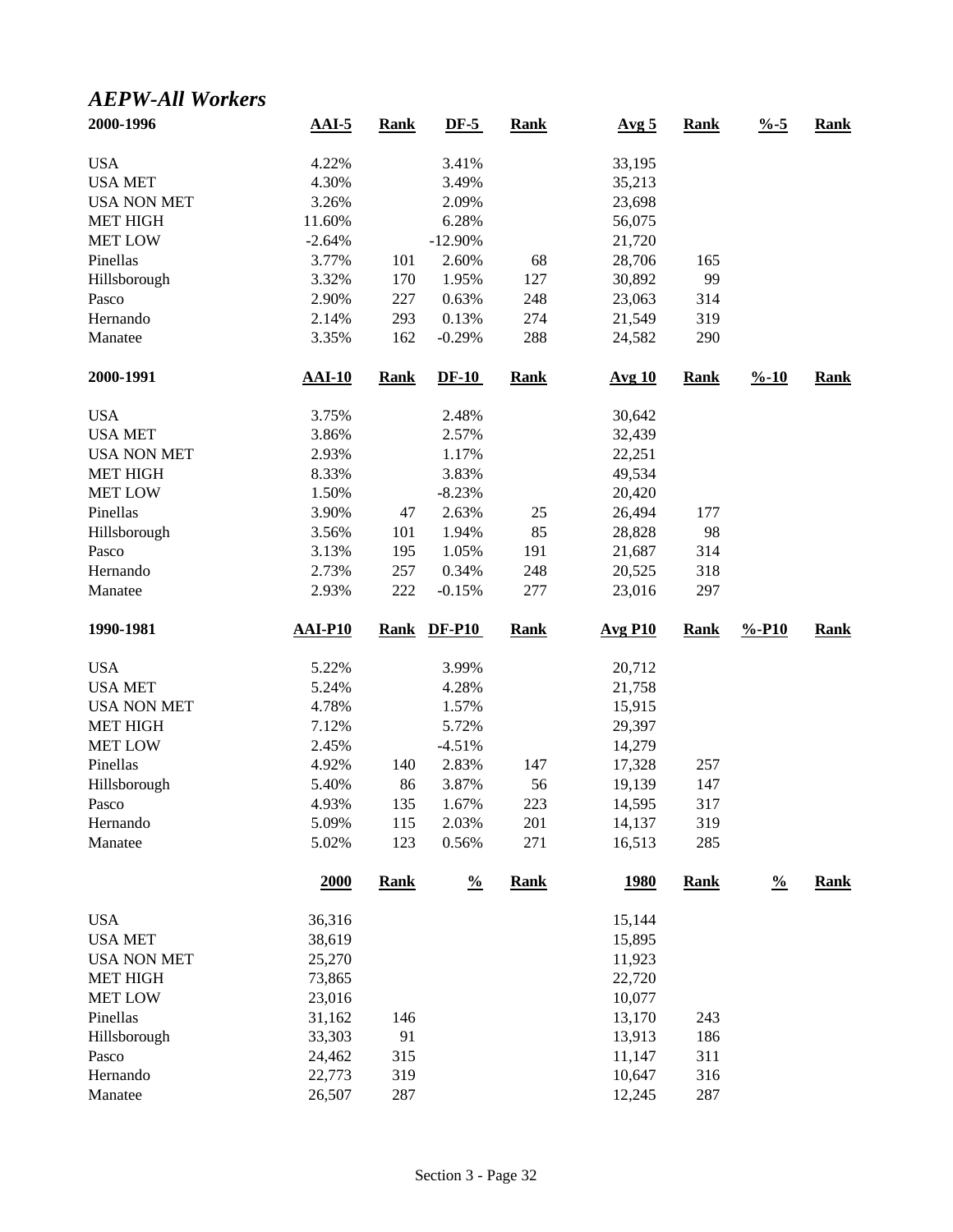# *Earnings-Wage & Salaried Workers*

| 2000-1996          | $AAI-5$              | <b>Rank</b>  | $DF-5$           | <b>Rank</b>      | <u>Avg 5</u>      | <b>Rank</b> | $\frac{0}{6} - 5$  | <b>Rank</b> |
|--------------------|----------------------|--------------|------------------|------------------|-------------------|-------------|--------------------|-------------|
| <b>USA</b>         | 7.17%                |              | 6.24%            |                  | 4,200,687,600     |             | 78.89%             |             |
| <b>USA MET</b>     | 7.46%                |              | 6.46%            |                  | 3,700,686,393     |             | 79.43%             |             |
| <b>USA NON MET</b> | 5.07%                |              | 4.46%            |                  | 500,001,207       |             | 75.09%             |             |
| <b>MET HIGH</b>    | 17.38%               |              | 11.74%           |                  | 213,840,622       |             | 84.92%             |             |
| <b>MET LOW</b>     | 1.05%                |              | $-5.00\%$        |                  | 610,563           |             | 65.58%             |             |
| Pinellas           | 8.75%                | 29           | 7.38%            | 21               | 12,686,562        | 69          | 82.82%             | 29          |
| Hillsborough       | 9.02%                | 24           | 7.66%            | 16               | 17,668,040        | 56          | 83.26%             | 16          |
| Pasco              | 5.77%                | 169          | 3.97%            | 175              | 1,751,224         | 249         | 78.80%             | 193         |
| Hernando           | 8.38%                | 40           | 5.19%            | 94               | 674,911           | 318         | 77.43%             | 238         |
| Manatee            | 7.76%                | 54           | 0.66%            | 305              | 2,875,507         | 185         | 77.43%             | 238         |
| 2000-1991          | $AAI-10$             | <b>Rank</b>  | $DF-10$          | <b>Rank</b>      | <b>Avg 10</b>     | <b>Rank</b> | $\frac{9}{6} - 10$ | <b>Rank</b> |
| <b>USA</b>         | 5.85%                |              | 4.23%            |                  | 3,652,311,900     |             | 78.16%             |             |
| <b>USA MET</b>     | 5.95%                |              | 4.25%            |                  | 3,208,311,318     |             | 78.73%             |             |
| <b>USA NON MET</b> | 5.05%                |              | 3.78%            |                  | 444,000,582       |             | 74.29%             |             |
| <b>MET HIGH</b>    | 12.20%               |              | 9.11%            |                  | 185,260,446       |             | 83.90%             |             |
| <b>MET LOW</b>     | 1.56%                |              | $-4.48%$         |                  | 558,779           |             | 65.45%             |             |
| Pinellas           | 7.11%                | 39           | 5.23%            | 34               | 10,730,900        | 70          | 81.66%             | 37          |
| Hillsborough       | 7.44%                | 30           | 5.45%            | 26               | 14,814,089        | 58          | 82.21%             | 18          |
| Pasco              | 5.63%                | 143          | 3.07%            | 183              | 1,524,693         | 250         | 78.13%             | 195         |
| Hernando           | 7.93%                | 22           | 5.13%            | 36               | 571,676           | 318         | 76.63%             | 238         |
| Manatee            | 8.98%                | 12           | 3.87%            | 118              | 2,393,443         | 187         | 76.37%             | 244         |
|                    |                      |              |                  |                  |                   |             |                    |             |
| 1990-1981          | <b>AAI-P10</b>       | <b>Rank</b>  | <b>DF-P10</b>    | <b>Rank</b>      | <b>Avg P10</b>    | Rank        | $% -P10$           | <b>Rank</b> |
| <b>USA</b>         | 7.20%                |              | 5.29%            |                  | 2,073,684,700     |             | 78.72%             |             |
| <b>USA MET</b>     | 7.43%                |              | 5.57%            |                  | 1,808,074,778     |             | 79.57%             |             |
| <b>USA NON MET</b> | 5.72%                |              | 3.47%            |                  | 265,609,922       |             | 73.43%             |             |
| <b>MET HIGH</b>    | 13.79%               |              | 10.82%           |                  | 109,459,756       |             | 83.61%             |             |
| <b>MET LOW</b>     | $-0.86%$             |              | $-10.03%$        |                  | 321,241           |             | 66.58%             |             |
| Pinellas           | 9.56%                | 36           | 7.84%            | 18               | 5,507,276         | 73          | 79.39%             | 147         |
| Hillsborough       | 10.25%               | 17           | 7.76%            | $22\,$           | 7,169,952         | 63          | 81.83%             | 26          |
| Pasco              | 11.75%               | 5            | 8.37%            | 10               | 760,293           | 276         | 75.22%             | 268         |
| Hernando           | 14.33%               | $\mathbf{1}$ | 9.68%            | $\boldsymbol{2}$ | 227,128           | 319         | 73.90%             | 280         |
| Manatee            | 10.56%               | 11           | 7.21%            | 33               | 979,702           | 236         | 74.04%             | 278         |
|                    | 2000                 | <b>Rank</b>  | $\frac{0}{0}$    | <b>Rank</b>      | <u>1980</u>       | <b>Rank</b> | $\frac{0}{0}$      | <b>Rank</b> |
| <b>USA</b>         | 4,835,800,000        |              | 79.52%           |                  | 1,370,202,000     |             | 79.21%             |             |
| <b>USA MET</b>     | 4,285,653,596        |              | 80.08%           |                  | 1,177,068,899     |             | 79.94%             |             |
| <b>USA NON MET</b> | 550,146,404          |              | 75.34%           |                  | 193,133,101       |             | 75.01%             |             |
| <b>MET HIGH</b>    | 253,963,975          |              | 85.81%           |                  | 67,143,914        |             | 84.17%             |             |
| <b>MET LOW</b>     | 648,457              |              | 64.41%           |                  | 162,395           |             | 61.77%             |             |
| Pinellas           | 15,021,631           | 67           | 84.07%           | 14               | 3,046,918         | 85          | 72.79%             | 301         |
| Hillsborough       | 20,864,157           | 53           | 84.36%           | 10               | 3,856,626         | 72          | 81.35%             | 79          |
| Pasco              | 1,929,123            | 251          | 79.32%           | 191              | 369,331           | 312         | 69.84%             | 310         |
| Hernando           |                      |              |                  |                  |                   |             |                    |             |
|                    |                      |              |                  |                  |                   |             |                    |             |
| Manatee            | 798,375<br>3,414,410 | 318<br>178   | 78.50%<br>78.53% | 223<br>223       | 98,357<br>534,260 | 319<br>271  | 71.52%<br>71.30%   | 304<br>304  |

% = The percentage this item is of Total Earnings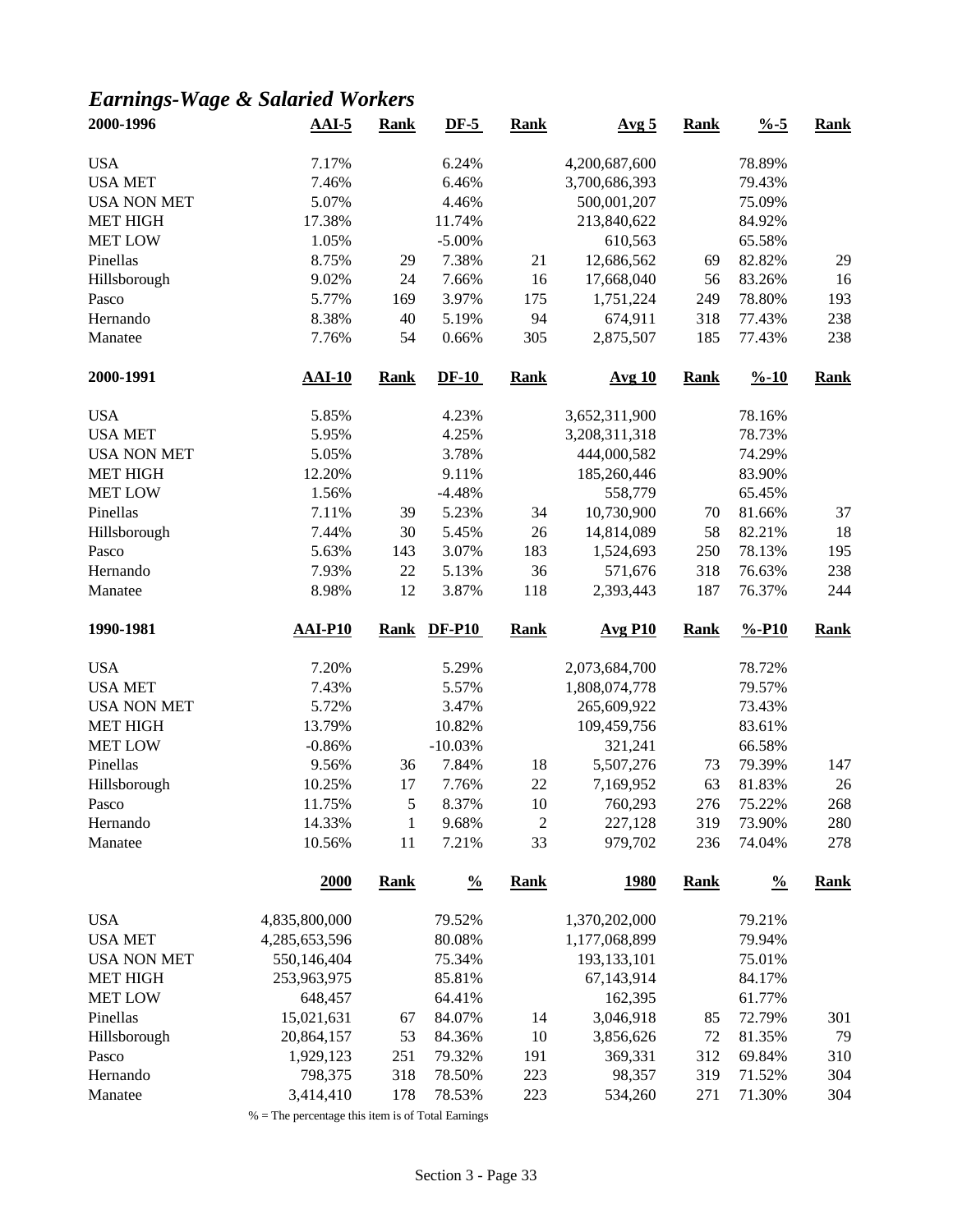# *Employment-Wage & Salaried Workers*

| 2000-1996             | $AAI-5$           | Rank             | $DF-5$           | <b>Rank</b>    | Avg <sub>5</sub>      | <b>Rank</b> | $\frac{9}{6} - 5$  | <b>Rank</b> |
|-----------------------|-------------------|------------------|------------------|----------------|-----------------------|-------------|--------------------|-------------|
| <b>USA</b>            | 2.25%             |                  | 1.96%            |                | 133,497,200           |             | 83.40%             |             |
| <b>USA MET</b>        | 2.41%             |                  | 2.12%            |                | 111,900,858           |             | 84.77%             |             |
| <b>USA NON MET</b>    | 1.43%             |                  | 1.01%            |                | 21,596,342            |             | 76.93%             |             |
| <b>MET HIGH</b>       | 6.41%             |                  | 4.35%            |                | 4,301,471             |             | 90.46%             |             |
| <b>MET LOW</b>        | $-0.77%$          |                  | $-3.55%$         |                | 26,843                |             | 72.62%             |             |
| Pinellas              | 3.93%             | 25               | 3.30%            | 14             | 448,356               | 67          | 84.26%             | 181         |
| Hillsborough          | 4.63%             | 9                | 3.21%            | 17             | 609,809               | 54          | 89.06%             | 9           |
| Pasco                 | 2.75%             | 74               | 1.25%            | 118            | 78,703                | 224         | 81.75%             | 248         |
| Hernando              | 4.69%             | $8\phantom{1}$   | 1.73%            | 74             | 30,243                | 318         | 74.91%             | 314         |
| Manatee               | 3.01%             | 59               | $-4.27%$         | 319            | 126,505               | 170         | 83.95%             | 191         |
| 2000-1991             | $AAI-10$          | <b>Rank</b>      | $DF-10$          | <b>Rank</b>    | <u>Avg 10</u>         | <b>Rank</b> | $\frac{9}{6} - 10$ | Rank        |
| <b>USA</b>            | 1.73%             |                  | 0.93%            |                | 126,616,800           |             | 83.56%             |             |
| <b>USA MET</b>        | 1.74%             |                  | 0.93%            |                | 105,981,883           |             | 84.93%             |             |
| <b>USA NON MET</b>    | 1.65%             |                  | 0.89%            |                | 20,634,917            |             | 77.15%             |             |
| <b>MET HIGH</b>       | 6.02%             |                  | 4.37%            |                | 4,194,391             |             | 90.30%             |             |
| <b>MET LOW</b>        | $-0.36%$          |                  | $-2.91%$         |                | 26,143                |             | 72.74%             |             |
| Pinellas              | 2.70%             | 72               | 1.42%            | 58             | 413,455               | 68          | 84.13%             | 191         |
|                       | 3.47%             | 27               | 1.45%            | 53             | 550,192               | 56          | 88.93%             | 9           |
| Hillsborough<br>Pasco | 2.28%             | 110              | 0.61%            | 129            | 73,011                | 228         | 81.62%             | 256         |
|                       |                   |                  |                  |                |                       |             |                    |             |
| Hernando              | 4.30%             | 10               | 1.26%            | 68             | 27,352                | 318         | 75.87%             | 313         |
| Manatee               | 5.78%             | $\mathfrak{2}$   | 0.57%            | 130            | 112,938               | 175         | 83.86%             | 199         |
| 1990-1981             | AAI-P10           | Rank             | <b>DF-P10</b>    | <b>Rank</b>    | $Avg$ P <sub>10</sub> | <b>Rank</b> | $% -P10$           | Rank        |
| <b>USA</b>            | 1.87%             |                  | 0.40%            |                | 106,677,800           |             | 84.66%             |             |
| <b>USA MET</b>        | 2.00%             |                  | 0.55%            |                | 89,284,327            |             | 86.36%             |             |
| <b>USA NON MET</b>    | 1.18%             |                  | $-0.38%$         |                | 17,393,473            |             | 76.90%             |             |
| <b>MET HIGH</b>       | 8.16%             |                  | 4.58%            |                | 4,218,191             |             | 91.63%             |             |
| <b>MET LOW</b>        | $-2.73%$          |                  | $-9.58%$         |                | 21,083                |             | 74.11%             |             |
| Pinellas              | 3.74%             | 35               | 2.06%            | 26             | 325,515               | 69          | 82.34%             | 259         |
| Hillsborough          | 4.67%             | 12               | 2.30%            | 20             | 394,895               | 63          | 87.82%             | 62          |
| Pasco                 | 5.94%             | 5                | 3.87%            | $\overline{2}$ | 52,655                | 256         | 77.65%             | 308         |
| Hernando              | 8.01%             | $\boldsymbol{2}$ | 4.32%            | $\sqrt{2}$     | 15,896                | 319         | 75.63%             | 315         |
| Manatee               | 5.06%             | $\tau$           | 1.59%            | 45             | 63,487                | 219         | 80.63%             | 279         |
|                       | 2000              | <b>Rank</b>      | $\frac{0}{0}$    | <b>Rank</b>    | <u>1980</u>           | <b>Rank</b> | $\frac{0}{0}$      | <b>Rank</b> |
| <b>USA</b>            | 139,552,000       |                  | 83.33%           |                | 97,894,000            |             | 85.70%             |             |
| <b>USA MET</b>        | 117,365,237       |                  | 84.70%           |                | 81,122,690            |             | 87.57%             |             |
| <b>USA NON MET</b>    | 22,186,763        |                  | 76.78%           |                | 16,771,310            |             | 77.66%             |             |
| <b>MET HIGH</b>       | 4,500,156         |                  | 90.23%           |                | 3,969,522             |             | 92.33%             |             |
|                       |                   |                  | 72.52%           |                | 14,774                |             | 73.70%             |             |
|                       |                   |                  |                  |                |                       |             |                    |             |
| <b>MET LOW</b>        | 26,880            |                  |                  |                |                       |             |                    |             |
| Pinellas              | 484,821           | 65               | 84.55%           | 166            | 258,218               | 75          | 81.24%             | 292         |
| Hillsborough          | 662,140           | 52               | 89.16%           | $\,$ 8 $\,$    | 299,318               | 66          | 87.84%             | 104         |
| Pasco                 | 81,686            | 224              | 82.16%           | 239            | 36,743                | 297         | 77.45%             | 311         |
| Hernando<br>Manatee   | 33,256<br>137,685 | 318<br>169       | 74.47%<br>83.94% | 313<br>189     | 10,165<br>48,560      | 319<br>256  | 78.70%<br>79.36%   | 304<br>301  |

 $\%$  = The percentage this item is of All Workers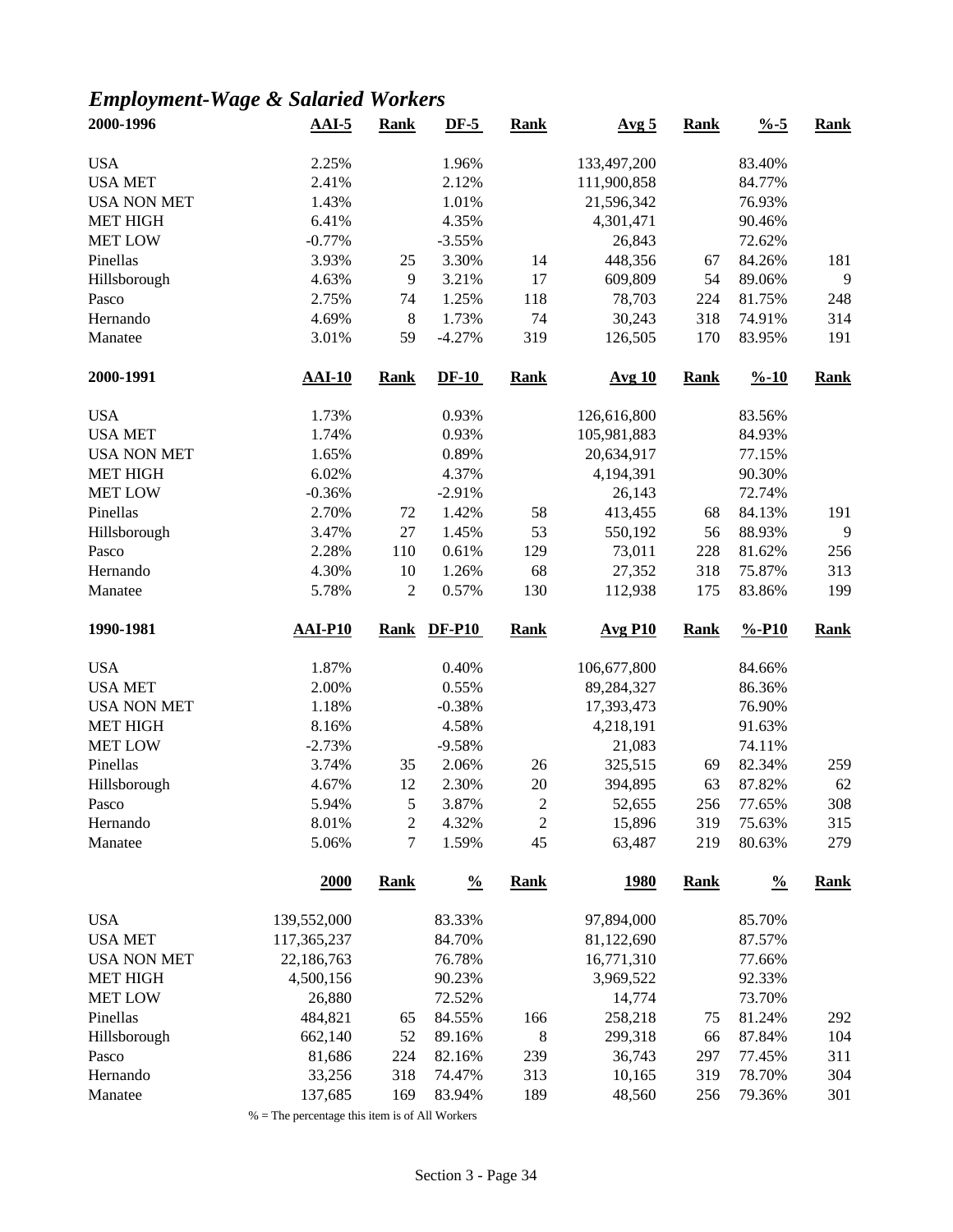# *AEPW-Wage & Salaried Workers*

| 2000-1996          | $AAI-5$        | <b>Rank</b> | $DF-5$        | <b>Rank</b>  | Avg <sub>5</sub> | <b>Rank</b> | $\frac{9}{6} - 5$  | <b>Rank</b>    |
|--------------------|----------------|-------------|---------------|--------------|------------------|-------------|--------------------|----------------|
| <b>USA</b>         | 4.81%          |             | 4.01%         |              | 31,396           |             | 94.58%             |                |
| <b>USA MET</b>     | 4.93%          |             | 4.12%         |              | 32,990           |             | 93.69%             |                |
| <b>USA NON MET</b> | 3.59%          |             | 3.00%         |              | 23,128           |             | 97.60%             |                |
| <b>MET HIGH</b>    | 12.53%         |             | 7.20%         |              | 55,466           |             | 103.90%            |                |
| <b>MET LOW</b>     | 1.45%          |             | $-1.83%$      |              | 20,141           |             | 78.52%             |                |
| Pinellas           | 4.63%          | 49          | 3.55%         | 48           | 28,192           | 127         | 98.21%             | 30             |
| Hillsborough       | 4.20%          | 92          | 2.29%         | 174          | 28,857           | 109         | 93.41%             | 197            |
| Pasco              | 2.94%          | 280         | 1.89%         | 219          | 22,224           | 310         | 96.36%             | 71             |
| Hernando           | 3.52%          | 199         | 2.69%         | 133          | 22,249           | 310         | 103.25%            | $\overline{4}$ |
| Manatee            | 4.66%          | 48          | 1.36%         | 262          | 22,668           | 304         | 92.21%             | 243            |
| 2000-1991          | $AAI-10$       | <b>Rank</b> | $DF-10$       | <b>Rank</b>  | <b>Avg 10</b>    | <b>Rank</b> | $\frac{9}{6} - 10$ | <b>Rank</b>    |
| <b>USA</b>         | 4.05%          |             | 2.89%         |              | 28,646           |             | 93.48%             |                |
| <b>USA MET</b>     | 4.14%          |             | 2.93%         |              | 30,052           |             | 92.64%             |                |
| <b>USA NON MET</b> | 3.35%          |             | 2.54%         |              | 21,412           |             | 96.23%             |                |
| <b>MET HIGH</b>    | 8.89%          |             | 5.05%         |              | 46,559           |             | 102.09%            |                |
| <b>MET LOW</b>     | 1.79%          |             | $-1.93%$      |              | 18,692           |             | 78.12%             |                |
| Pinellas           | 4.30%          | 35          | 3.12%         | 21           | 25,667           | 134         | 96.88%             | 28             |
| Hillsborough       | 3.85%          | 89          | 1.95%         | 168          | 26,597           | 109         | 92.26%             | 203            |
| Pasco              | 3.29%          | 206         | 1.51%         | 222          | 20,738           | 309         | 95.62%             | 56             |
| Hernando           | 3.49%          | 163         | 2.30%         | 118          | 20,673           | 309         | 100.72%            | $\sqrt{5}$     |
| Manatee            | 3.10%          | 243         | 0.72%         | 283          | 20,930           | 308         | 90.93%             | 249            |
|                    |                |             |               |              |                  |             |                    |                |
| 1990-1981          | <b>AAI-P10</b> | <b>Rank</b> | <b>DF-P10</b> | <b>Rank</b>  | <b>Avg P10</b>   | <b>Rank</b> | $% -P10$           | <b>Rank</b>    |
| <b>USA</b>         | 5.25%          |             | 4.30%         |              | 19,273           |             | 93.05%             |                |
| <b>USA MET</b>     | 5.33%          |             | 4.41%         |              | 20,063           |             | 92.21%             |                |
| <b>USA NON MET</b> | 4.49%          |             | 3.24%         |              | 15,202           |             | 95.52%             |                |
| <b>MET HIGH</b>    | 7.15%          |             | 6.13%         |              | 27,018           |             | 101.99%            |                |
| <b>MET LOW</b>     | 1.76%          |             | $-2.38%$      |              | 12,784           |             | 75.65%             |                |
| Pinellas           | 5.61%          | 64          | 4.86%         | 30           | 16,661           | 213         | 96.15%             | 32             |
| Hillsborough       | 5.32%          | 94          | 4.71%         | 36           | 17,836           | 145         | 93.19%             | 141            |
| Pasco              | 5.48%          | 77          | 3.68%         | 102          | 14,114           | 315         | 96.70%             | 27             |
| Hernando           | 5.85%          | 45          | 4.15%         | 65           | 13,781           | 315         | 97.48%             | 17             |
| Manatee            | 5.25%          | 100         | 3.46%         | 132          | 15,141           | 295         | 91.69%             | 203            |
|                    | 2000           | <b>Rank</b> | $\frac{0}{0}$ | <b>Rank</b>  | <u>1980</u>      | <b>Rank</b> | $\frac{0}{0}$      | <b>Rank</b>    |
| <b>USA</b>         | 34,652         |             | 95.42%        |              | 13,997           |             | 92.43%             |                |
| <b>USA MET</b>     | 36,516         |             | 94.55%        |              | 14,510           |             | 91.29%             |                |
| <b>USA NON MET</b> | 24,796         |             | 98.13%        |              | 11,516           |             | 96.58%             |                |
| <b>MET HIGH</b>    | 74,374         |             | 104.45%       |              | 21,452           |             | 103.44%            |                |
| <b>MET LOW</b>     | 21,203         |             | 78.62%        |              | 9,187            |             | 74.54%             |                |
| Pinellas           | 30,984         | 112         | 99.43%        | 21           | 11,800           | 258         | 89.60%             | 261            |
| Hillsborough       | 31,510         | 98          | 94.62%        | 168          | 12,885           | 177         | 92.61%             | 140            |
| Pasco              | 23,616         | 309         | 96.54%        | 93           | 10,052           | 316         | 90.17%             | 245            |
| Hernando           | 24,007         | 308         | 105.42%       | $\mathbf{1}$ | 9,676            | 318         | 90.88%             | 216            |
|                    |                |             |               |              |                  |             |                    |                |
| Manatee            | 24,799         | 282         | 93.56%        | 219          | 11,002           | 296         | 89.85%             | 255            |

% = The percentage this item is of the AEPW for All Workers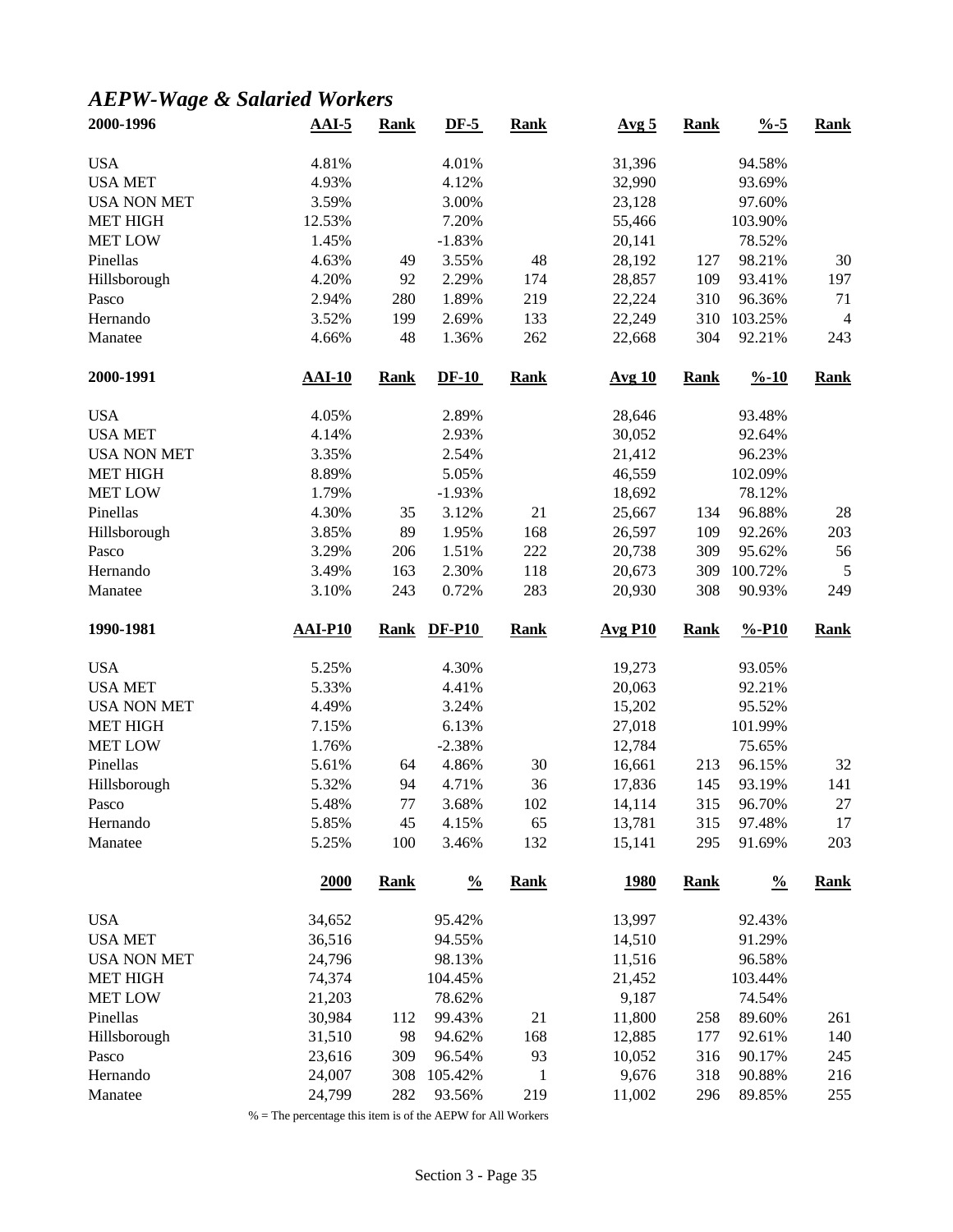## *Earnings-Non Farm Proprietors*

| 2000-1996          | $AAI-5$        | <b>Rank</b>    | $DF-5$        | <b>Rank</b> | Avg <sub>5</sub> | <b>Rank</b> | $\frac{9}{6} - 5$  | <b>Rank</b>    |
|--------------------|----------------|----------------|---------------|-------------|------------------|-------------|--------------------|----------------|
| <b>USA</b>         | 7.56%          |                | 6.76%         |             | 597,991,400      |             | 11.23%             |                |
| <b>USA MET</b>     | 7.70%          |                | 6.65%         |             | 517, 125, 751    |             | 11.10%             |                |
| <b>USA NON MET</b> | 6.73%          |                | 2.97%         |             | 80,865,649       |             | 12.14%             |                |
| <b>MET HIGH</b>    | 16.53%         |                | 9.73%         |             | 39,948,943       |             | 24.25%             |                |
| <b>MET LOW</b>     | $-1.50%$       |                | $-20.51%$     |             | 59,870           |             | 4.56%              |                |
| Pinellas           | 3.63%          | 291            | $-0.80%$      | 189         | 1,196,830        | 77          | 7.81%              | 232            |
| Hillsborough       | 2.89%          | 301            | $-3.37%$      | 251         | 1,286,435        | 76          | 6.06%              | 302            |
| Pasco              | 6.02%          | 207            | 2.52%         | 93          | 221,729          | 238         | 9.98%              | 135            |
| Hernando           | 6.18%          | 203            | $-2.09%$      | 231         | 98,489           | 314         | 11.30%             | 100            |
| Manatee            | 3.34%          | 296            | $-14.87%$     | 318         | 419,964          | 172         | 11.31%             | 100            |
| 2000-1991          | <b>AAI-10</b>  | <b>Rank</b>    | $DF-10$       | <b>Rank</b> | <b>Avg 10</b>    | <b>Rank</b> | $\frac{9}{6} - 10$ | <b>Rank</b>    |
| <b>USA</b>         | 6.97%          |                | 3.87%         |             | 510,130,200      |             | 10.92%             |                |
| <b>USA MET</b>     | 7.22%          |                | 3.75%         |             | 438,949,918      |             | 10.77%             |                |
| <b>USA NON MET</b> | 5.54%          |                | 2.14%         |             | 71,180,282       |             | 11.91%             |                |
| <b>MET HIGH</b>    | 13.11%         |                | 8.37%         |             | 32,996,856       |             | 24.08%             |                |
| <b>MET LOW</b>     | 1.42%          |                | $-10.41%$     |             | 60,540           |             | 4.59%              |                |
| Pinellas           | 4.38%          | 261            | $-0.93%$      | 163         | 1,077,240        | 78          | 8.20%              | 211            |
| Hillsborough       | 6.23%          | 172            | $-1.82%$      | 201         | 1,140,387        | 75          | 6.33%              | 294            |
| Pasco              | 4.59%          | 251            | 0.30%         | 103         | 197,805          | 235         | 10.14%             | 124            |
| Hernando           | 5.58%          | 211            | $-3.39%$      | 243         | 86,932           | 315         | 11.65%             | 90             |
| Manatee            | 8.35%          | 52             | $-10.80%$     | 319         | 356,798          | 175         | 11.38%             | 96             |
|                    |                |                |               |             |                  |             |                    |                |
| 1990-1981          | <b>AAI-P10</b> | <b>Rank</b>    | <b>DF-P10</b> | <b>Rank</b> | <b>Avg P10</b>   | <b>Rank</b> | $% -P10$           | <b>Rank</b>    |
| <b>USA</b>         | 8.00%          |                | 2.20%         |             | 251,361,000      |             | 9.54%              |                |
| <b>USA MET</b>     | 8.63%          |                | 2.74%         |             | 206,958,579      |             | 9.11%              |                |
| <b>USA NON MET</b> | 5.18%          |                | $-1.10%$      |             | 44,402,421       |             | 12.27%             |                |
| <b>MET HIGH</b>    | 14.31%         |                | 6.05%         |             | 13,790,550       |             | 18.56%             |                |
| <b>MET LOW</b>     | 0.18%          |                | $-9.81%$      |             | 42,614           |             | 3.84%              |                |
| Pinellas           | 1.28%          | 318            | $-14.29%$     | 319         | 753,106          | 63          | 10.86%             | 87             |
| Hillsborough       | 9.27%          | 70             | $-3.22%$      | 246         | 543,382          | 83          | 6.20%              | 296            |
| Pasco              | 6.63%          | 198            | $-9.41%$      | 318         | 137,737          | 213         | 13.63%             | 21             |
| Hernando           | 13.36%         | $\overline{4}$ | $-0.49%$      | 148         | 44,834           | 318         | 14.59%             | 18             |
| Manatee            | 9.25%          | 72             | $-5.46%$      | 296         | 142,626          | 205         | 10.78%             | 88             |
|                    | 2000           | <b>Rank</b>    | $\frac{0}{0}$ | <b>Rank</b> | <u>1980</u>      | <b>Rank</b> | $\frac{0}{0}$      | <b>Rank</b>    |
| <b>USA</b>         | 684,389,000    |                | 11.25%        |             | 164,451,000      |             | 9.51%              |                |
| <b>USA MET</b>     | 592,720,203    |                | 11.08%        |             | 131,302,656      |             | 8.92%              |                |
| <b>USA NON MET</b> | 91,668,797     |                | 12.55%        |             | 33,148,344       |             | 12.87%             |                |
| <b>MET HIGH</b>    | 45,103,218     |                | 26.44%        |             | 9,268,610        |             | 19.55%             |                |
| <b>MET LOW</b>     | 61,747         |                | 4.83%         |             | 31,451           |             | 3.64%              |                |
| Pinellas           | 1,303,795      | 82             | 7.30%         | 269         | 791,584          | 38          | 18.91%             | $\overline{4}$ |
| Hillsborough       | 1,398,633      | 77             | 5.66%         | 310         | 337,242          | 84          | 7.11%              | 259            |
| Pasco              | 245,983        | 238            | 10.11%        | 134         | 89,784           | 225         | 16.98%             | 7              |
| Hernando           | 112,992        | 313            | 11.11%        | 104         | 20,691           | 319         | 15.05%             | 18             |
| Manatee            | 466,774        | 173            | 10.74%        | 112         | 99,792           | 208         | 13.32%             | 31             |
|                    |                |                |               |             |                  |             |                    |                |

% = The percentage this item is of Total Earnings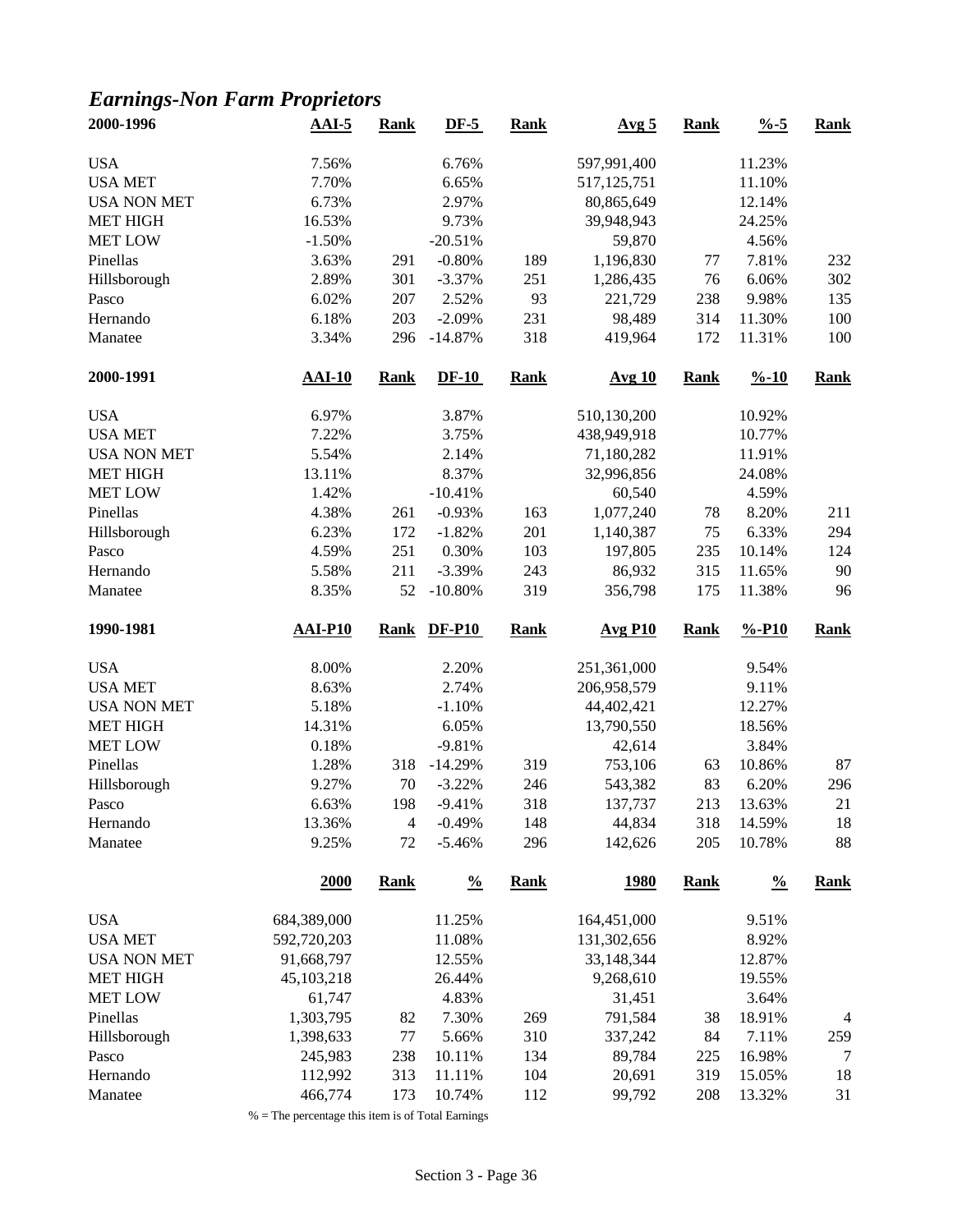## *Employment-Non Farm Proprietors*

| 2000-1996           | $AAI-5$          | <b>Rank</b>    | $DF-5$           | <b>Rank</b>  | Avg <sub>5</sub> | <b>Rank</b> | $\frac{9}{6} - 5$  | <b>Rank</b> |
|---------------------|------------------|----------------|------------------|--------------|------------------|-------------|--------------------|-------------|
| <b>USA</b>          | 2.91%            |                | 2.40%            |              | 24,359,600       |             | 15.22%             |             |
| <b>USA MET</b>      | 2.95%            |                | 2.30%            |              | 19,377,148       |             | 14.68%             |             |
| <b>USA NON MET</b>  | 2.79%            |                | 2.38%            |              | 4,982,452        |             | 17.75%             |             |
| <b>MET HIGH</b>     | 9.80%            |                | 4.83%            |              | 1,017,729        |             | 27.04%             |             |
| <b>MET LOW</b>      | $-1.51%$         |                | $-10.49%$        |              | 4,333            |             | 9.03%              |             |
| Pinellas            | 3.20%            | 102            | $-0.21%$         | 162          | 83,579           | 62          | 15.71%             | 96          |
| Hillsborough        | 4.52%            | 45             | 1.54%            | 70           | 71,799           | 68          | 10.49%             | 309         |
| Pasco               | 1.43%            | 248            | $-3.75%$         | 281          | 16,473           | 207         | 17.11%             | 64          |
| Hernando            | 8.31%            | $\mathfrak{2}$ | $-0.07%$         | 151          | 9,634            | 270         | 23.87%             | 5           |
| Manatee             | 5.23%            | 18             | 0.62%            | 120          | 23,371           | 164         | 15.51%             | 102         |
| 2000-1991           | $AAI-10$         | <b>Rank</b>    | $DF-10$          | <b>Rank</b>  | <b>Avg 10</b>    | <b>Rank</b> | $\frac{9}{6} - 10$ | <b>Rank</b> |
| <b>USA</b>          | 2.78%            |                | 1.68%            |              | 22,687,170       |             | 14.97%             |             |
| <b>USA MET</b>      | 2.76%            |                | 1.55%            |              | 18,072,166       |             | 14.48%             |             |
| <b>USA NON MET</b>  | 2.86%            |                | 1.79%            |              | 4,615,004        |             | 17.26%             |             |
| <b>MET HIGH</b>     | 7.33%            |                | 3.06%            |              | 960,836          |             | 26.78%             |             |
| <b>MET LOW</b>      | $-1.83%$         |                | $-10.92%$        |              | 4,369            |             | 9.31%              |             |
| Pinellas            | 2.18%            | 198            | $-1.36%$         | 166          | 77,867           | 62          | 15.84%             | 93          |
| Hillsborough        | 3.20%            | 109            | $-0.03%$         | 74           | 65,356           | 71          | 10.56%             | 306         |
| Pasco               | 1.86%            | 227            | $-2.44%$         | 226          | 15,359           | 207         | 17.17%             | 60          |
| Hernando            | 5.82%            | 5              | $-2.08%$         | 215          | 8,217            | 284         | 22.79%             | 6           |
|                     |                  | 45             | 0.06%            | 69           | 20,925           | 170         |                    | 98          |
| Manatee             | 4.10%            |                |                  |              |                  |             | 15.54%             |             |
| 1990-1981           | AAI-P10          | Rank           | <b>DF-P10</b>    | <b>Rank</b>  | <b>Avg P10</b>   | <b>Rank</b> | $% -P10$           | <b>Rank</b> |
| <b>USA</b>          | 3.53%            |                | 1.06%            |              | 16,933,510       |             | 13.44%             |             |
| <b>USA MET</b>      | 3.86%            |                | 0.93%            |              | 13,318,778       |             | 12.88%             |             |
| <b>USA NON MET</b>  | 2.32%            |                | 0.57%            |              | 3,614,732        |             | 15.98%             |             |
| <b>MET HIGH</b>     | 7.80%            |                | 3.91%            |              | 643,027          |             | 25.20%             |             |
| <b>MET LOW</b>      | $-0.53%$         |                | $-9.41%$         |              | 3,746            |             | 7.51%              |             |
| Pinellas            | 2.24%            | 245            | $-6.35%$         | 310          | 69,622           | 50          | 17.61%             | 36          |
| Hillsborough        | 4.20%            | 100            | $-3.45%$         | 273          | 51,822           | 66          | 11.52%             | 235         |
| Pasco               | 4.21%            | 98             | $-3.51%$         | 274          | 14,066           | 181         | 20.74%             | 11          |
| Hernando            | 10.94%           | $\mathbf{1}$   | 4.30%            | $\mathbf{1}$ | 4,661            | 315         | 22.18%             | $\,8\,$     |
| Manatee             | 4.07%            | 110            | $-4.24%$         | 288          | 14,476           | 178         | 18.39%             | 24          |
|                     | 2000             | <b>Rank</b>    | $\frac{0}{0}$    | <b>Rank</b>  | <u>1980</u>      | <b>Rank</b> | $\frac{0}{0}$      | <b>Rank</b> |
| <b>USA</b>          | 25,700,300       |                | 15.35%           |              | 13,842,200       |             | 12.12%             |             |
| <b>USA MET</b>      | 20,477,327       |                | 14.78%           |              | 10,703,183       |             | 11.55%             |             |
| <b>USA NON MET</b>  | 5,222,973        |                | 18.07%           |              | 3,139,017        |             | 14.54%             |             |
|                     |                  |                | 27.31%           |              | 511,090          |             | 26.14%             |             |
|                     |                  |                |                  |              |                  |             |                    |             |
| <b>MET HIGH</b>     | 1,083,709        |                |                  |              |                  |             |                    |             |
| <b>MET LOW</b>      | 4,378            |                | 8.96%            |              | 2,793            |             | 6.32%              |             |
| Pinellas            | 88,403           | 61             | 15.42%           | 111          | 59,390           | 44          | 18.69%             | 14          |
| Hillsborough        | 77,454           | 68             | 10.43%           | 308          | 38,628           | 69          | 11.34%             | 170         |
| Pasco               | 16,658           | 211            | 16.75%           | 75           | 9,616            | 207         | 20.27%             | 9           |
| Hernando<br>Manatee | 10,917<br>25,551 | 258<br>162     | 24.45%<br>15.58% | 6<br>107     | 2,318<br>11,922  | 319<br>179  | 17.95%<br>19.48%   | 16<br>12    |

 $\%$  = The percentage this item is of All Workers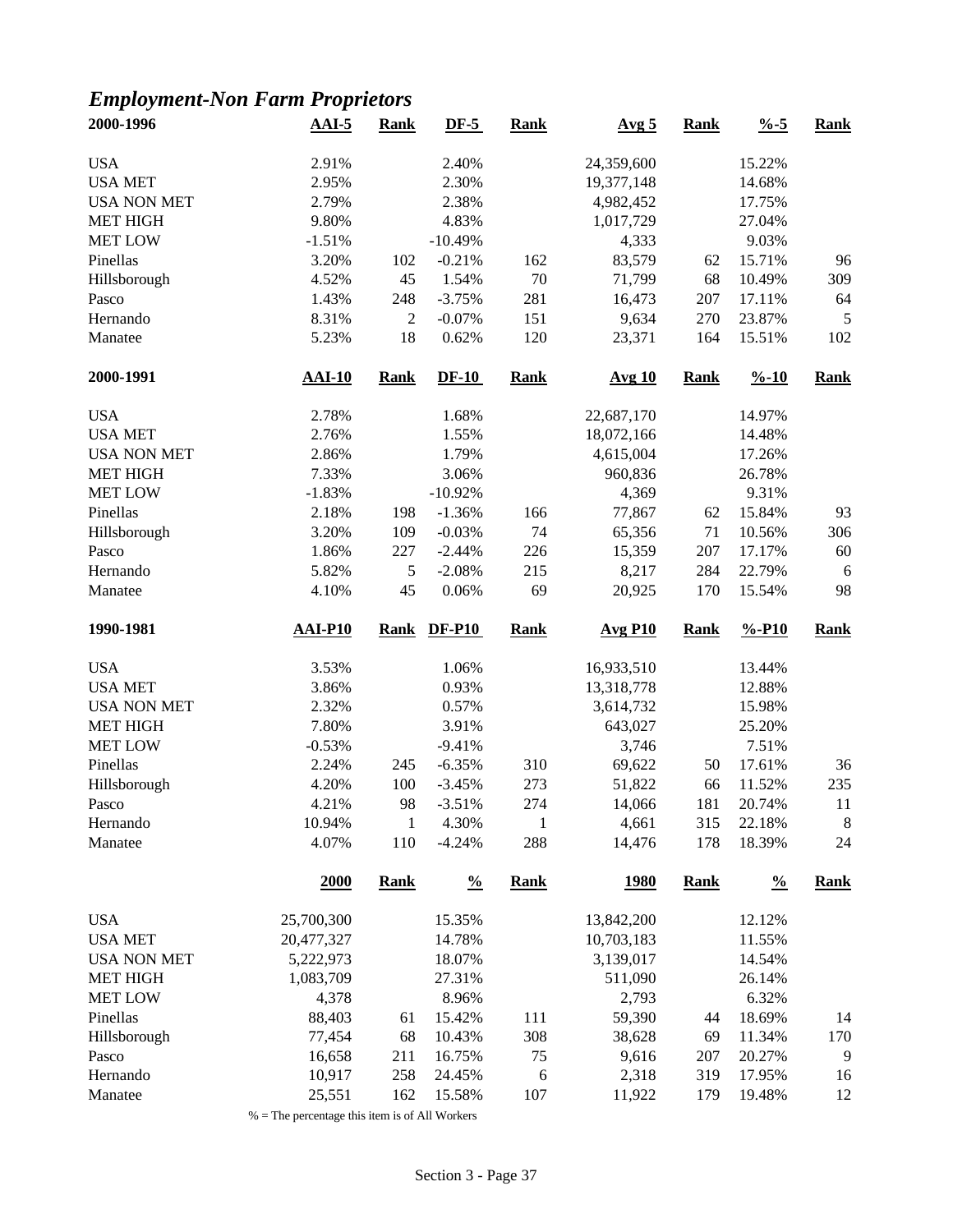## *AEPW-Non Farm Proprietors*

| 2000-1996           | $AAI-5$          | <b>Rank</b> | $DF-5$                 | <b>Rank</b> | Avg <sub>5</sub> | <b>Rank</b> | $\frac{9}{6} - 5$  | <b>Rank</b> |
|---------------------|------------------|-------------|------------------------|-------------|------------------|-------------|--------------------|-------------|
| <b>USA</b>          | 4.52%            |             | 3.40%                  |             | 24,487           |             | 73.77%             |             |
| <b>USA MET</b>      | 4.62%            |             | 3.63%                  |             | 26,619           |             | 75.60%             |             |
| <b>USA NON MET</b>  | 3.84%            |             | 0.11%                  |             | 16,192           |             | 68.33%             |             |
| <b>MET HIGH</b>     | 11.87%           |             | 6.74%                  |             | 61,224           |             | 151.94%            |             |
| <b>MET LOW</b>      | $-4.27%$         |             | $-21.29%$              |             | 11,233           |             | 37.31%             |             |
| Pinellas            | 0.47%            | 299         | $-5.26%$               | 232         | 14,318           | 287         | 49.88%             | 293         |
| Hillsborough        | $-1.49%$         | 312         | $-7.45%$               | 275         | 17,959           | 186         | 58.13%             | 235         |
| Pasco               | 4.72%            | 143         | $-3.48%$               | 196         | 13,472           | 305         | 58.41%             | 233         |
| Hernando            | $-1.67%$         | 316         | $-12.73%$              | 310         | 10,254           | 319         | 47.59%             | 303         |
| Manatee             | $-1.81%$         | 318         | $-15.32%$              | 315         | 18,019           | 183         | 73.30%             | 109         |
| 2000-1991           | $AAI-10$         | <b>Rank</b> | $DF-10$                | <b>Rank</b> | <b>Avg 10</b>    | <b>Rank</b> | $\frac{9}{6} - 10$ | <b>Rank</b> |
| <b>USA</b>          | 4.12%            |             | 0.31%                  |             | 22,273           |             | 72.69%             |             |
| <b>USA MET</b>      | 4.38%            |             | 0.43%                  |             | 24,049           |             | 74.13%             |             |
| <b>USA NON MET</b>  | 2.65%            |             | $-1.54%$               |             | 15,330           |             | 68.89%             |             |
| <b>MET HIGH</b>     | 9.44%            |             | 3.01%                  |             | 54,640           |             | 147.18%            |             |
| <b>MET LOW</b>      | $-0.56%$         |             | $-16.59%$              |             | 10,782           |             | 34.73%             |             |
| Pinellas            | 2.22%            | 260         | $-4.38%$               | 157         | 13,792           | 281         | 52.06%             | 284         |
| Hillsborough        | 3.10%            | 205         | $-4.61%$               | 167         | 17,399           | 174         | 60.36%             | 225         |
| Pasco               | 2.92%            | 218         | $-4.74%$               | 171         | 12,849           | 303         | 59.25%             | 231         |
| Hernando            | 0.07%            | 315         | $-11.30%$              | 313         | 10,666           | 319         | 51.97%             | 285         |
| Manatee             | 4.23%            | 115         | $-13.22%$              | 317         | 16,897           | 182         | 73.41%             | 102         |
|                     |                  |             |                        |             |                  |             |                    |             |
| 1990-1981           | <b>AAI-P10</b>   | <b>Rank</b> | <b>DF-P10</b>          | <b>Rank</b> | <b>Avg P10</b>   | <b>Rank</b> | $% -P10$           | <b>Rank</b> |
|                     |                  |             |                        |             |                  |             |                    |             |
| <b>USA</b>          | 4.33%            |             | $-1.31%$               |             | 14,620           |             | 70.59%             |             |
| <b>USA MET</b>      | 4.60%            |             | $-0.96%$               |             | 15,269           |             | 70.18%             |             |
| <b>USA NON MET</b>  | 2.82%            |             | $-3.93%$               |             | 12,198           |             | 76.65%             |             |
| <b>MET HIGH</b>     | 11.53%           |             | 1.94%                  |             | 30,034           |             | 123.36%            |             |
| <b>MET LOW</b>      | $-3.27%$         |             | $-19.08%$              |             | 8,328            |             | 38.88%             |             |
| Pinellas            | $-0.41%$         | 309         | $-13.32%$              | 314         | 10,879           | 270         | 62.78%             | 223         |
| Hillsborough        | 5.65%            | 59          | $-12.25%$              | 305         | 10,349           | 293         | 54.08%             | 293         |
| Pasco               | 2.76%            | 233         | $-10.05%$              | 285         | 9,729            | 310         | 66.66%             | 176         |
| Hernando<br>Manatee | 2.39%<br>6.22%   | 250<br>35   | $-10.59%$<br>$-16.30%$ | 292<br>318  | 9,389<br>9,744   | 313<br>310  | 66.42%<br>59.01%   | 180<br>261  |
|                     | 2000             | <b>Rank</b> | $\frac{0}{0}$          | <b>Rank</b> | <u>1980</u>      | <b>Rank</b> | $\frac{0}{0}$      | <b>Rank</b> |
|                     |                  |             |                        |             |                  |             |                    |             |
| <b>USA</b>          | 26,630           |             | 73.33%<br>74.95%       |             | 11,880           |             | 78.45%             |             |
| <b>USA MET</b>      | 28,945           |             |                        |             | 12,268           |             | 77.18%             |             |
| <b>USA NON MET</b>  | 17,551           |             | 69.45%                 |             | 10,560           |             | 88.57%             |             |
| <b>MET HIGH</b>     | 64,733           |             | 148.76%                |             | 22,245           |             | 137.72%            |             |
| <b>MET LOW</b>      | 10,939           |             | 37.32%                 |             | 7,642            |             | 45.60%             |             |
| Pinellas            | 14,748           | 303         | 47.33%                 | 301         | 13,329           | 36          | 101.20%            | 16          |
| Hillsborough        | 18,058           | 225         | 54.22%                 | 271         | 8,731            | 292         | 62.75%             | 288         |
| Pasco<br>Hernando   | 14,767<br>10,350 | 302<br>319  | 60.37%<br>45.45%       | 225<br>308  | 9,337<br>8,926   | 257<br>282  | 83.76%<br>83.84%   | 80<br>80    |

% = The percentage this item is of the AEPW for All Workers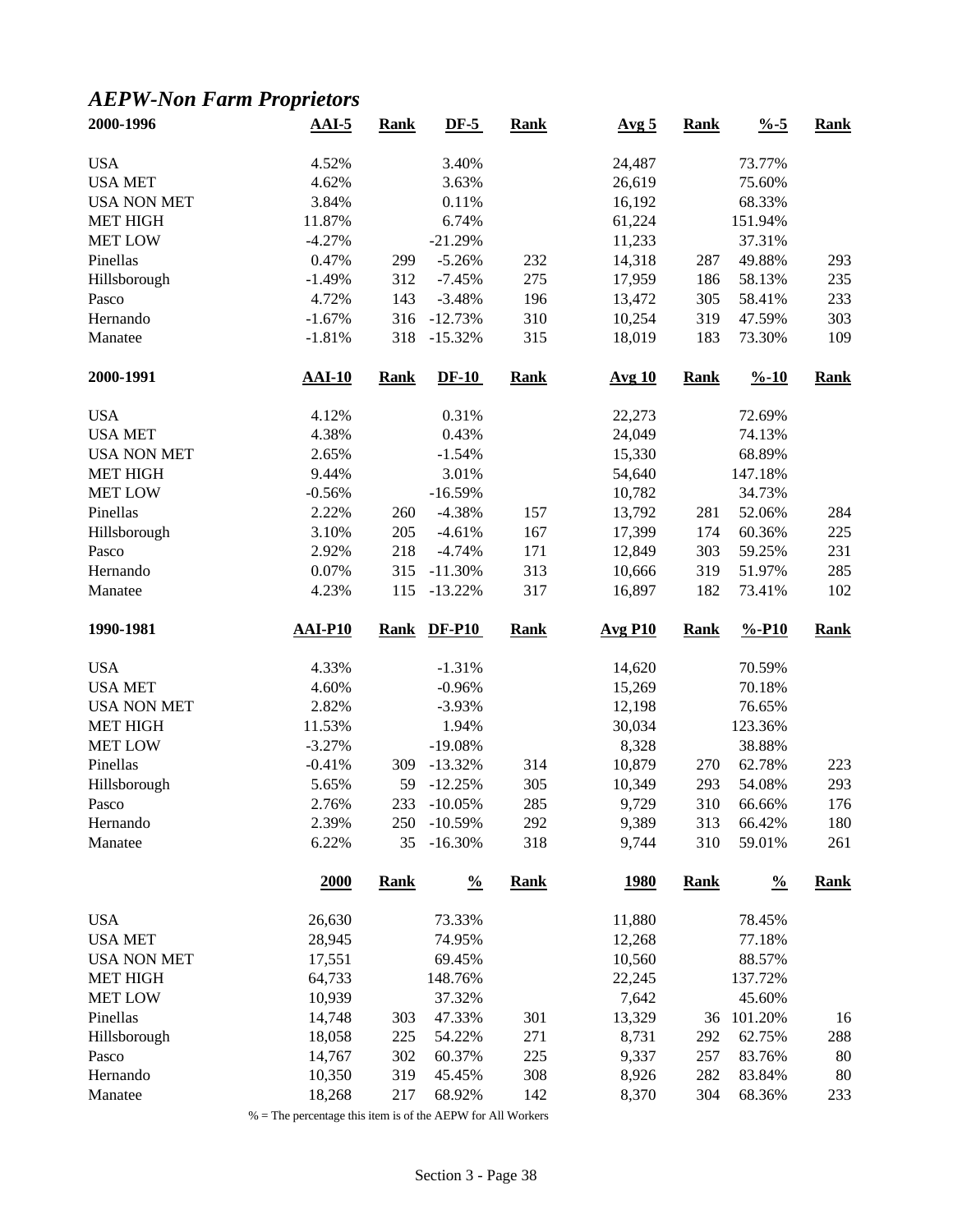## *Earnings-Construction*

| 2000-1996           | $AAI-5$           | <b>Rank</b> | $DF-5$         | <b>Rank</b> | Avg <sub>5</sub> | <b>Rank</b> | $\frac{9}{6} - 5$  | <b>Rank</b> |
|---------------------|-------------------|-------------|----------------|-------------|------------------|-------------|--------------------|-------------|
| <b>USA</b>          | 8.86%             |             | 5.89%          |             | 305,655,400      |             | 5.74%              |             |
| <b>USA MET</b>      | 9.24%             |             | 6.27%          |             | 263,921,608      |             | 5.67%              |             |
| <b>USA NON MET</b>  | 6.47%             |             | 2.77%          |             | 41,733,792       |             | 6.27%              |             |
| <b>MET HIGH</b>     | 19.75%            |             | 11.63%         |             | 10,515,987       |             | 13.77%             |             |
| <b>MET LOW</b>      | $-2.34%$          |             | $-28.94%$      |             | 39,970           |             | 2.46%              |             |
| Pinellas            | 7.91%             | 148         | 5.71%          | 38          | 797,343          | 79          | 5.21%              | 247         |
| Hillsborough        | 9.29%             | 88          | 4.54%          | 66          | 1,124,268        | 63          | 5.30%              | 242         |
| Pasco               | 10.38%            | 58          | 0.25%          | 173         | 175,698          | 212         | 7.91%              | 46          |
| Hernando            | 10.24%            | 61          | 0.28%          | 173         | 68,539           | 311         | 7.86%              | 47          |
| Manatee             | 13.29%            | 19          | 1.33%          | 146         | 217,538          | 189         | 5.86%              | 186         |
| 2000-1991           | $AAI-10$          | <b>Rank</b> | $DF-10$        | <b>Rank</b> | <b>Avg 10</b>    | <b>Rank</b> | $\frac{9}{6} - 10$ | <b>Rank</b> |
| <b>USA</b>          | 5.91%             |             | 1.54%          |             | 259,456,100      |             | 5.55%              |             |
| <b>USA MET</b>      | 5.95%             |             | 1.53%          |             | 223,139,228      |             | 5.48%              |             |
| <b>USA NON MET</b>  | 5.71%             |             | 1.33%          |             | 36,316,872       |             | 6.08%              |             |
| <b>MET HIGH</b>     | 15.67%            |             | 9.62%          |             | 9,098,063        |             | 14.07%             |             |
| <b>MET LOW</b>      | $-1.68%$          |             | $-34.45%$      |             | 35,547           |             | 2.35%              |             |
| Pinellas            | 4.09%             | 238         | 0.72%          | 72          | 694,173          | 78          | 5.28%              | 229         |
| Hillsborough        | 6.36%             | 149         | 0.74%          | 72          | 924,009          | 64          | 5.13%              | 238         |
| Pasco               | 5.67%             | 182         | $-5.32%$       | 250         | 151,288          | 214         | 7.75%              | 39          |
| Hernando            | 6.91%             | 122         | $-2.43%$       | 174         | 58,026           | 313         | 7.78%              | 39          |
| Manatee             | 9.88%             | 29          | 1.64%          | 51          | 169,106          | 202         | 5.40%              | 217         |
| 1990-1981           | <b>AAI-P10</b>    | <b>Rank</b> | <b>DF-P10</b>  | <b>Rank</b> | <b>Avg P10</b>   | <b>Rank</b> | $% -P10$           | <b>Rank</b> |
|                     |                   |             |                |             |                  |             |                    |             |
| <b>USA</b>          | 6.98%             |             | 2.48%          |             | 159,265,800      |             | 6.05%              |             |
| <b>USA MET</b>      | 7.41%             |             | 2.71%          |             | 136,804,271      |             | 6.02%              |             |
| <b>USA NON MET</b>  | 4.62%             |             | 0.92%          |             | 22,461,529       |             | 6.21%              |             |
| <b>MET HIGH</b>     | 24.03%            |             | 11.87%         |             | 5,426,018        |             | 15.13%             |             |
| <b>MET LOW</b>      | $-4.42%$          |             | $-44.18%$      |             | 16,332           |             | 2.46%              |             |
| Pinellas            | 6.57%             | 178         | $-1.62%$       | 122         | 545,413          | 68          | 7.86%              | 45          |
| Hillsborough        | 8.14%             | 129         | $-2.46%$       | 144         | 618,713          | 60          | 7.06%              | 78          |
| Pasco               | 7.34%             | 159         | $-4.84%$       | 199         | 117,405          | 180         | 11.62%             | 9           |
| Hernando            | 12.73%            | 19          | $-4.22%$       | 179         | 36,291           | 309         | 11.81%             | $\,8\,$     |
| Manatee             | 3.67%             | 253         | $-8.51%$       | 256         | 99,347           | 199         | 7.51%              | 57          |
|                     | 2000              | <b>Rank</b> | $\frac{0}{0}$  | <b>Rank</b> | <u>1980</u>      | <b>Rank</b> | $\frac{0}{0}$      | <b>Rank</b> |
| <b>USA</b>          | 363,480,000       |             | 5.98%          |             | 106,844,000      |             | 6.18%              |             |
| <b>USA MET</b>      | 316,050,121       |             | 5.91%          |             | 89,277,303       |             | 6.06%              |             |
| <b>USA NON MET</b>  | 47,429,879        |             | 6.50%          |             | 17,566,697       |             | 6.82%              |             |
| <b>MET HIGH</b>     | 12,706,439        |             | 14.63%         |             | 3,632,506        |             | 23.84%             |             |
| <b>MET LOW</b>      | 43,844            |             | 2.71%          |             | 18,631           |             | 2.66%              |             |
| Pinellas            | 919,658           | $77 \,$     | 5.15%          | 263         | 342,463          | 67          | 8.18%              | 64          |
| Hillsborough        | 1,326,772         | 60          | 5.36%          | 244         | 350,800          | 66          | 7.40%              | 90          |
|                     |                   |             |                |             |                  |             |                    |             |
|                     |                   |             |                |             |                  |             |                    |             |
| Pasco               | 210,777           | 206         | 8.67%          | 32          | 69,287           | 202         | 13.10%             | 10          |
| Hernando<br>Manatee | 83,400<br>271,850 | 305<br>180  | 8.20%<br>6.25% | 42<br>156   | 15,536<br>80,707 | 319<br>186  | 11.30%<br>10.77%   | 16<br>19    |

% = The percentage this item is of Total Earnings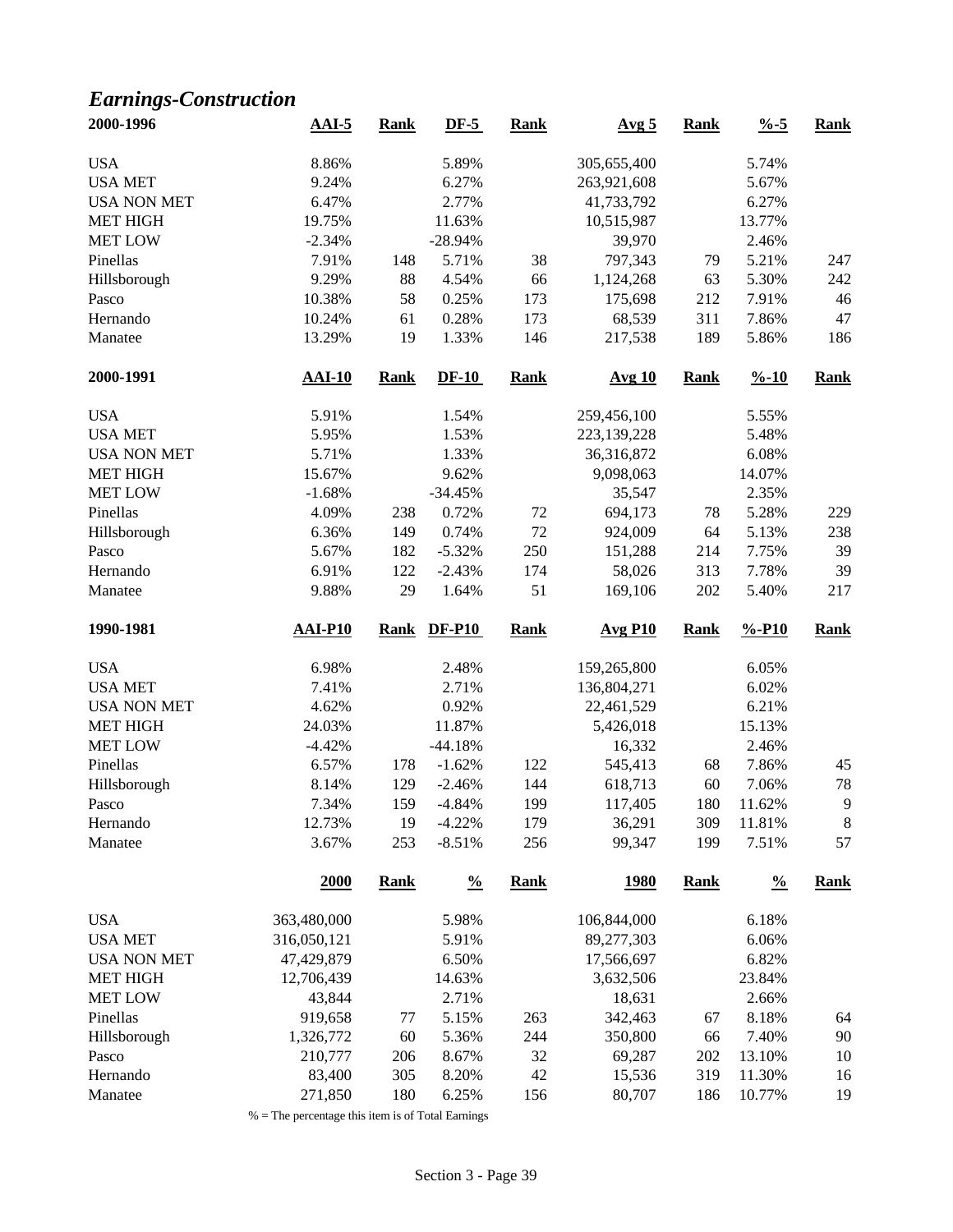## *Employment-Construction*

| 2000-1996           | $AAI-5$        | <b>Rank</b> | $DF-5$         | <b>Rank</b> | Avg <sub>5</sub> | <b>Rank</b> | $\frac{0}{6}$ -5   | <b>Rank</b>      |
|---------------------|----------------|-------------|----------------|-------------|------------------|-------------|--------------------|------------------|
| <b>USA</b>          | 4.43%          |             | 3.69%          |             | 8,818,760        |             | 5.51%              |                  |
| <b>USA MET</b>      | 4.63%          |             | 3.77%          |             | 7,189,412        |             | 5.45%              |                  |
| <b>USA NON MET</b>  | 3.57%          |             | 2.39%          |             | 1,629,348        |             | 5.80%              |                  |
| <b>MET HIGH</b>     | 9.96%          |             | 6.96%          |             | 228,824          |             | 12.91%             |                  |
| <b>MET LOW</b>      | $-4.46%$       |             | $-17.18%$      |             | 1,599            |             | 2.57%              |                  |
| Pinellas            | 3.95%          | 148         | 2.61%          | 47          | 27,615           | 66          | 5.19%              | 211              |
| Hillsborough        | 5.25%          | 80          | 3.79%          | 25          | 34,283           | 59          | 5.01%              | 231              |
| Pasco               | 6.86%          | 33          | 1.30%          | 93          | 7,388            | 187         | 7.67%              | 20               |
| Hernando            | 9.67%          | 3           | $-0.99%$       | 179         | 3,235            | 295         | 8.01%              | 17               |
| Manatee             | 8.52%          | 11          | 1.26%          | 94          | 7,493            | 184         | 4.97%              | 232              |
| 2000-1991           | $AAI-10$       | <b>Rank</b> | $DF-10$        | <b>Rank</b> | <b>Avg 10</b>    | <b>Rank</b> | $\frac{9}{6} - 10$ | <b>Rank</b>      |
| <b>USA</b>          | 2.89%          |             | 0.70%          |             | 7,986,770        |             | 5.27%              |                  |
| <b>USA MET</b>      | 2.79%          |             | 0.43%          |             | 6,508,835        |             | 5.22%              |                  |
| <b>USA NON MET</b>  | 3.41%          |             | 1.50%          |             | 1,477,935        |             | 5.53%              |                  |
| <b>MET HIGH</b>     | 11.33%         |             | 6.56%          |             | 212,295          |             | 13.09%             |                  |
| <b>MET LOW</b>      | $-3.01%$       |             | $-22.40%$      |             | 1,446            |             | 2.40%              |                  |
| Pinellas            | 0.86%          | 269         | $-1.80%$       | 138         | 25,733           | 68          | 5.24%              | 181              |
| Hillsborough        | 2.63%          | 178         | $-0.04%$       | 64          | 30,399           | 61          | 4.91%              | 219              |
| Pasco               | 2.40%          | 195         | $-2.15%$       | 157         | 6,682            | 189         | 7.47%              | 19               |
| Hernando            | 4.85%          | 63          | $-3.29%$       | 199         | 2,788            | 302         | 7.73%              | 15               |
| Manatee             | 5.73%          | 37          | $-0.86%$       | 94          | 6,258            | 197         | 4.65%              | 245              |
| 1990-1981           | <b>AAI-P10</b> | <b>Rank</b> | <b>DF-P10</b>  | <b>Rank</b> | <b>Avg P10</b>   | <b>Rank</b> | $% -P10$           | <b>Rank</b>      |
| <b>USA</b>          | 2.61%          |             | $-0.78%$       |             | 6,441,180        |             | 5.11%              |                  |
| <b>USA MET</b>      | 2.91%          |             | $-0.70%$       |             | 5,293,633        |             | 5.12%              |                  |
| <b>USA NON MET</b>  | 1.31%          |             | $-1.22%$       |             | 1,147,548        |             | 5.07%              |                  |
| <b>MET HIGH</b>     | 11.14%         |             | 4.78%          |             | 172,153          |             | 12.23%             |                  |
| <b>MET LOW</b>      | $-5.97%$       |             | $-30.98%$      |             | 907              |             | 2.56%              |                  |
| Pinellas            | 1.81%          | 202         | $-4.81%$       | 173         | 28,648           | 53          | 7.25%              | 25               |
| Hillsborough        | 3.10%          | 148         | $-5.69%$       | 198         | 31,127           | 51          | 6.92%              | 37               |
| Pasco               | 3.80%          | 111         | $-4.90%$       | 177         | 6,792            | 157         | 10.02%             | $\boldsymbol{7}$ |
| Hernando            | 8.39%          | 6           | $-2.37%$       | 95          | 2,251            | 295         | 10.71%             | $\overline{4}$   |
| Manatee             | $-0.58%$       | 278         | $-10.03%$      | 277         | 5,445            | 184         | 6.91%              | 37               |
|                     | 2000           | <b>Rank</b> | $\frac{0}{0}$  | <b>Rank</b> | <u>1980</u>      | <b>Rank</b> | $\frac{0}{0}$      | <b>Rank</b>      |
| <b>USA</b>          | 9,604,300      |             | 5.74%          |             | 5,654,200        |             | 4.95%              |                  |
| <b>USA MET</b>      | 7,866,757      |             | 5.68%          |             | 4,557,173        |             | 4.92%              |                  |
| <b>USA NON MET</b>  | 1,737,543      |             | 6.01%          |             | 1,097,027        |             | 5.08%              |                  |
| <b>MET HIGH</b>     | 251,070        |             | 13.58%         |             | 153,345          |             | 20.72%             |                  |
|                     |                |             | 2.91%          |             | 1,055            |             | 2.13%              |                  |
|                     |                |             |                |             |                  |             |                    |                  |
| <b>MET LOW</b>      | 1,720          |             |                |             |                  |             |                    |                  |
| Pinellas            | 29,424         | 66          | 5.13%          | 225         | 23,429           | 55          | 7.37%              | 29               |
| Hillsborough        | 37,277         | 58          | 5.02%          | 236         | 22,538           | 57          | 6.61%              | 49               |
| Pasco               | 8,376          | 177         | 8.42%          | 15          | 4,868            | 175         | 10.26%             | 9                |
| Hernando<br>Manatee | 3,872<br>8,535 | 278<br>176  | 8.67%<br>5.20% | 11<br>219   | 1,188<br>5,447   | 318<br>166  | 9.20%<br>8.90%     | 11<br>14         |

 $\%$  = The percentage this item is of All Workers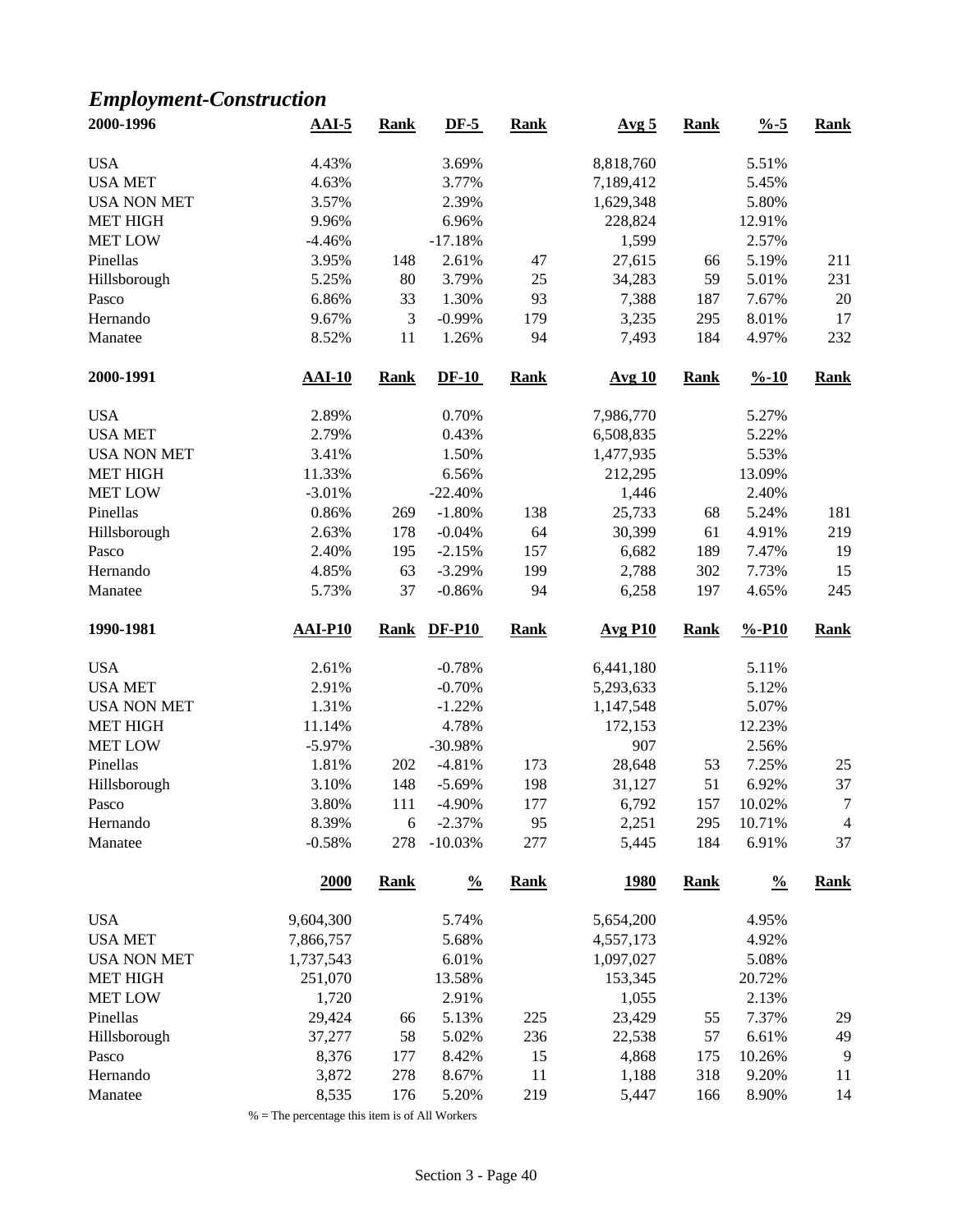### *AEPW-Construction*

| 2000-1996           | $AAI-5$          | <b>Rank</b> | $DF-5$               | <b>Rank</b>    | Avg <sub>5</sub> | <b>Rank</b> | $\frac{9}{6} - 5$  | <b>Rank</b> |
|---------------------|------------------|-------------|----------------------|----------------|------------------|-------------|--------------------|-------------|
| <b>USA</b>          | 4.23%            |             | 1.20%                |                | 34,516           |             | 103.98%            |             |
| <b>USA MET</b>      | 4.41%            |             | 1.26%                |                | 36,544           |             | 103.78%            |             |
| <b>USA NON MET</b>  | 2.80%            |             | $-0.96%$             |                | 25,561           |             | 107.86%            |             |
| <b>MET HIGH</b>     | 10.29%           |             | 3.82%                |                | 55,296           |             | 148.39%            |             |
| <b>MET LOW</b>      | $-0.43%$         |             | $-17.07%$            |                | 16,744           |             | 71.32%             |             |
| Pinellas            | 3.81%            | 136         | 3.03%                | 4              | 28,783           | 218         | 100.27%            | 231         |
| Hillsborough        | 3.84%            | 133         | 0.69%                | 86             | 32,688           | 131         | 105.81%            | 170         |
| Pasco               | 3.32%            | 177         | $-5.53%$             | 274            | 23,718           | 293         | 102.84%            | 205         |
| Hernando            | 0.59%            | 302         | $-2.85%$             | 220            | 21,195           | 301         | 98.36%             | 252         |
| Manatee             | 4.30%            | 101         | 0.12%                | 100            | 28,812           | 218         | 117.21%            | 87          |
| 2000-1991           | $AAI-10$         | <b>Rank</b> | $DF-10$              | <b>Rank</b>    | <b>Avg 10</b>    | <b>Rank</b> | $\frac{9}{6} - 10$ | <b>Rank</b> |
| <b>USA</b>          | 2.90%            |             | 0.36%                |                | 32,139           |             | 104.89%            |             |
| <b>USA MET</b>      | 3.04%            |             | 0.50%                |                | 33,894           |             | 104.49%            |             |
| <b>USA NON MET</b>  | 2.22%            |             | $-0.81%$             |                | 24,404           |             | 109.67%            |             |
| <b>MET HIGH</b>     | 5.42%            |             | 2.58%                |                | 53,352           |             | 150.55%            |             |
| <b>MET LOW</b>      | $-0.35%$         |             | $-14.43%$            |                | 16,572           |             | 71.05%             |             |
| Pinellas            | 3.18%            | 121         | 2.28%                | $\overline{2}$ | 26,780           | 216         | 101.08%            | 226         |
| Hillsborough        | 3.59%            | 79          | $-0.03%$             | 59             | 29,963           | 143         | 103.94%            | 199         |
| Pasco               | 3.16%            | 124         | $-5.42%$             | 273            | 22,475           | 291         | 103.64%            | 203         |
| Hernando            | 2.01%            | 257         | $-2.77%$             | 206            | 20,720           | 296         | 100.95%            | 227         |
| Manatee             | 3.87%            | 50          | 0.39%                | 34             | 26,378           | 222         | 114.61%            | 102         |
|                     |                  |             |                      |                |                  |             |                    |             |
| 1990-1981           | <b>AAI-P10</b>   | <b>Rank</b> | <b>DF-P10</b>        | <b>Rank</b>    | <b>Avg P10</b>   | <b>Rank</b> | $% -P10$           | <b>Rank</b> |
|                     |                  |             |                      |                |                  |             |                    |             |
| <b>USA</b>          | 4.21%            |             | 2.52%                |                | 24,383           |             | 117.72%            |             |
| <b>USA MET</b>      | 4.32%            |             | 2.71%                |                | 25,441           |             | 116.92%            |             |
| <b>USA NON MET</b>  | 3.24%            |             | 0.93%                |                | 19,468           |             | 122.32%            |             |
| <b>MET HIGH</b>     | 7.71%            |             | 4.53%                |                | 49,141           |             | 182.44%            |             |
| <b>MET LOW</b>      | 0.55%            |             | $-18.03%$            |                | 14,515           |             | 73.34%             |             |
| Pinellas            | 4.60%            | 98          | 2.62%                | 15             | 18,902           | 258         | 109.08%            | 230         |
| Hillsborough        | 4.92%            | 71          | 1.87%                | 36             | 19,693           | 239         | 102.90%            | 268         |
| Pasco               | 2.99%            | 234         | $-2.61%$             | 222            | 16,949           | 296         | 116.13%            | 161         |
| Hernando<br>Manatee | 3.40%<br>4.08%   | 201<br>147  | $-4.54%$<br>$-0.42%$ | 273<br>135     | 15,564<br>18,321 | 308<br>271  | 110.09%<br>110.95% | 221<br>210  |
|                     | 2000             | <b>Rank</b> | $\frac{0}{0}$        | <b>Rank</b>    | <u>1980</u>      | <b>Rank</b> | $\frac{0}{0}$      | <b>Rank</b> |
|                     |                  |             |                      |                |                  |             |                    |             |
| <b>USA</b>          | 37,846           |             | 104.21%              |                | 18,896           |             | 124.78%            |             |
| <b>USA MET</b>      | 40,175           |             | 104.03%              |                | 19,591           |             | 123.25%            |             |
| <b>USA NON MET</b>  | 27,297           |             | 108.02%              |                | 16,013           |             | 134.30%            |             |
| <b>MET HIGH</b>     | 60,395           |             | 148.81%              |                | 47,362           |             | 208.46%            |             |
| <b>MET LOW</b>      | 18,954           |             | 72.85%               |                | 10,707           |             | 77.62%             |             |
| Pinellas            | 31,255           | 219         | 100.30%              | 238            | 14,617           | 274         | 110.99%            | 263         |
| Hillsborough        | 35,592           | 134         | 106.88%              | 172            | 15,565           | 245         | 111.87%            | 261         |
| Pasco<br>Hernando   | 25,164<br>21,539 | 300<br>312  | 102.87%<br>94.58%    | 209<br>277     | 14,233<br>13,077 | 280<br>302  | 127.68%<br>122.82% | 136<br>180  |

% = The percentage this item is of the AEPW for All Workers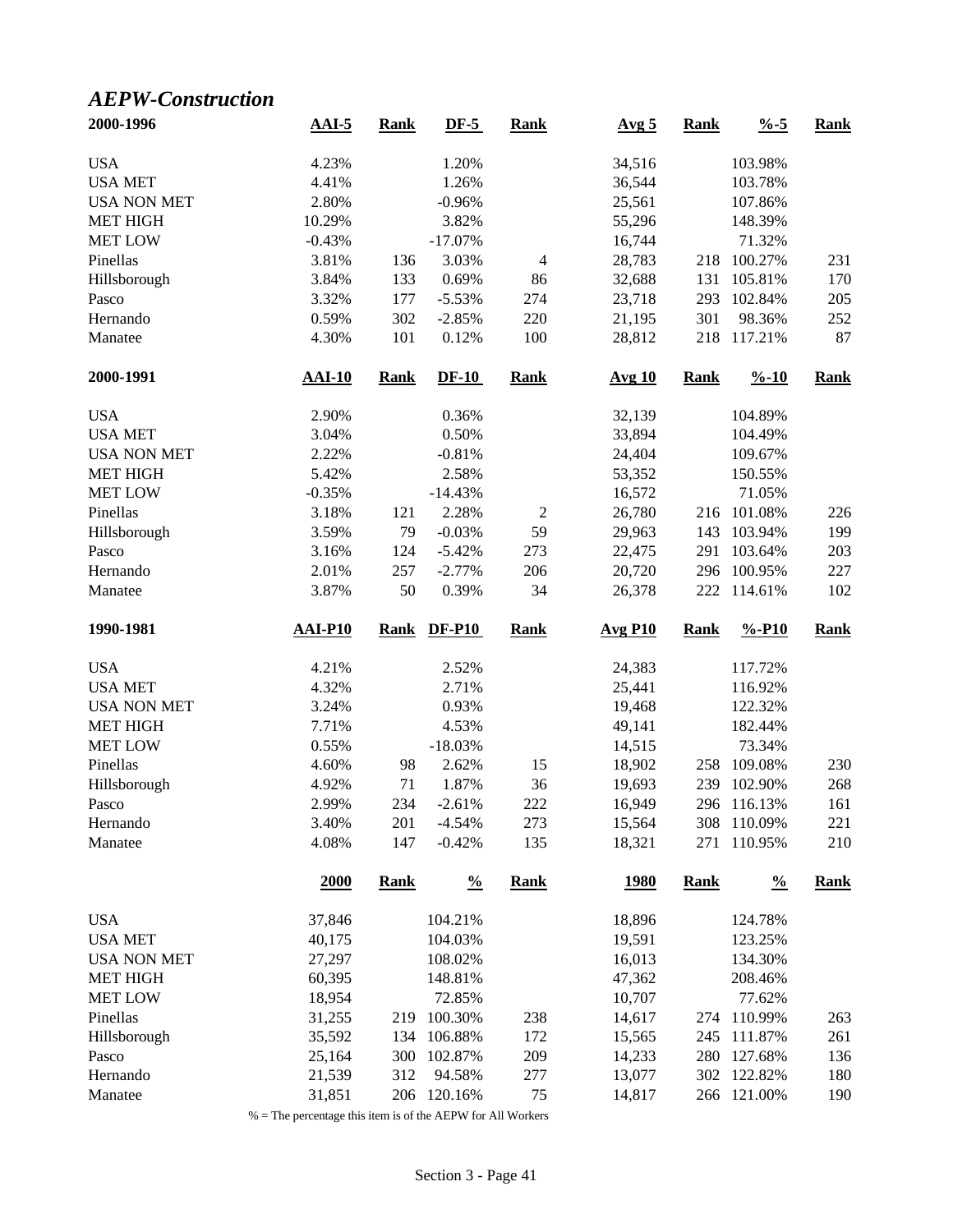## *Earnings-Construction-General Contractors*

| 2000-1996           | $AAI-5$           | <b>Rank</b>  | $DF-5$                 | <b>Rank</b> | <u>Avg 5</u>    | <b>Rank</b> | $\frac{9}{6} - 5$  | <b>Rank</b> |
|---------------------|-------------------|--------------|------------------------|-------------|-----------------|-------------|--------------------|-------------|
| <b>USA</b>          | 8.78%             |              | 5.60%                  |             | 70,810,600      |             | 23.17%             |             |
| <b>USA MET</b>      | 9.25%             |              | 6.19%                  |             | 60,814,792      |             | 23.04%             |             |
| <b>USA NON MET</b>  | 6.03%             |              | 1.24%                  |             | 9,995,808       |             | 23.95%             |             |
| <b>MET HIGH</b>     | 44.92%            |              | 16.92%                 |             | 2,185,412       |             | 45.36%             |             |
| <b>MET LOW</b>      | $-3.85%$          |              | $-52.50%$              |             | 4,581           |             | 7.23%              |             |
| Pinellas            | 6.90%             | 159          | 3.05%                  | 53          | 175,186         | 78          | 21.97%             | 175         |
| Hillsborough        | 9.90%             | 79           | 5.40%                  | 28          | 247,952         | 62          | 22.05%             | 174         |
| Pasco               | 4.92%             | 205          | $-2.93%$               | 155         | 26,734          | 260         | 15.22%             | 296         |
| Hernando            | 6.29%             | 174          | $-8.82%$               | 220         | 10,803          | 311         | 15.76%             | 293         |
| Manatee             | 26.23%            | 2            | $-18.44%$              | 266         | 49,237          | 189         | 22.63%             | 160         |
| 2000-1991           | $AAI-10$          | <b>Rank</b>  | $DF-10$                | <b>Rank</b> | <b>Avg 10</b>   | <b>Rank</b> | $\frac{9}{6} - 10$ | <b>Rank</b> |
| <b>USA</b>          | 5.30%             |              | 0.27%                  |             | 60,525,200      |             | 23.33%             |             |
| <b>USA MET</b>      | 5.36%             |              | 0.43%                  |             | 51,763,074      |             | 23.20%             |             |
| <b>USA NON MET</b>  | 4.96%             |              | $-1.05%$               |             | 8,762,126       |             | 24.13%             |             |
| <b>MET HIGH</b>     | 20.71%            |              | 6.13%                  |             | 1,882,224       |             | 44.28%             |             |
| <b>MET LOW</b>      | $-3.51%$          |              | -42.90%                |             | 4,564           |             | 7.48%              |             |
| Pinellas            | 3.74%             | 199          | $-2.10%$               | 74          | 155,598         | 80          | 22.41%             | 173         |
| Hillsborough        | 5.52%             | 156          | $-1.32%$               | 62          | 208,332         | 63          | 22.55%             | 172         |
| Pasco               | $-0.43%$          | 252          | $-8.93%$               | 187         | 24,970          | 249         | 16.50%             | 290         |
| Hernando            | 5.74%             | 145          | $-9.05%$               | 189         | 9,944           | 313         | 17.14%             | 287         |
| Manatee             | 20.76%            | $\mathbf{1}$ | $-8.25%$               | 177         | 32,903          | 224         | 19.46%             | 256         |
|                     |                   |              |                        |             |                 |             |                    |             |
| 1990-1981           | <b>AAI-P10</b>    | <b>Rank</b>  | <b>DF-P10</b>          | <b>Rank</b> | <b>Avg P10</b>  | <b>Rank</b> | $% -P10$           | <b>Rank</b> |
|                     |                   |              |                        |             |                 |             |                    |             |
| <b>USA</b>          | 6.76%             |              | $-1.74%$               |             | 41,461,400      |             | 26.03%             |             |
| <b>USA MET</b>      | 7.23%             |              | $-1.20%$               |             | 35,497,862      |             | 25.95%             |             |
| <b>USA NON MET</b>  | 4.25%             |              | $-5.05%$               |             | 5,963,538       |             | 26.55%             |             |
| <b>MET HIGH</b>     | 18.01%            |              | 7.75%                  |             | 1,444,280       |             | 54.03%             |             |
| <b>MET LOW</b>      | $-10.19%$         |              | $-59.18%$              |             | 4,494           |             | 6.63%              |             |
| Pinellas            | 3.65%             | 175          | $-8.14%$               | 111         | 161,187         | 60          | 29.55%             | 87          |
| Hillsborough        | 6.82%             | 119          | $-9.80%$               | 135         | 167,469         | 59          | 27.07%             | 150         |
| Pasco               | 5.07%             | 148          | $-12.74%$              | 166         | 35,215          | 169         | 29.99%             | 81          |
| Hernando<br>Manatee | 9.68%<br>$-1.41%$ | 58<br>229    | $-11.38%$<br>$-19.42%$ | 151<br>217  | 9,713<br>20,266 | 305<br>226  | 26.76%<br>20.40%   | 156<br>280  |
|                     | 2000              | <b>Rank</b>  | $\frac{0}{0}$          | <b>Rank</b> | <b>1980</b>     | <b>Rank</b> | $\frac{0}{0}$      | <b>Rank</b> |
| <b>USA</b>          | 84,214,000        |              | 23.17%                 |             | 27,603,000      |             | 25.83%             |             |
| <b>USA MET</b>      | 72,949,435        |              | 23.08%                 |             |                 |             | 25.56%             |             |
|                     |                   |              | 23.75%                 |             | 22,820,269      |             | 27.23%             |             |
| <b>USA NON MET</b>  | 11,264,565        |              |                        |             | 4,782,731       |             |                    |             |
| <b>MET HIGH</b>     | 2,642,946         |              | 44.05%                 |             | 908,862         |             | 58.78%             |             |
| <b>MET LOW</b>      | 5,594             |              | 5.82%                  |             | 5,319           |             | 7.57%              |             |
| Pinellas            | 202,969           | 75           | 22.07%                 | 163         | 108,470         | 54          | 31.67%             | 73          |
| Hillsborough        | 300,154           | 57           | 22.62%                 | 146         | 102,400         | 56          | 29.19%             | 117         |
| Pasco<br>Hernando   | 28,412<br>12,777  | 250<br>291   | 13.48%<br>15.32%       | 284<br>276  | 23,012<br>4,507 | 173<br>297  | 33.21%<br>29.01%   | 52<br>119   |

% = The percentage this item is of Construction Earnings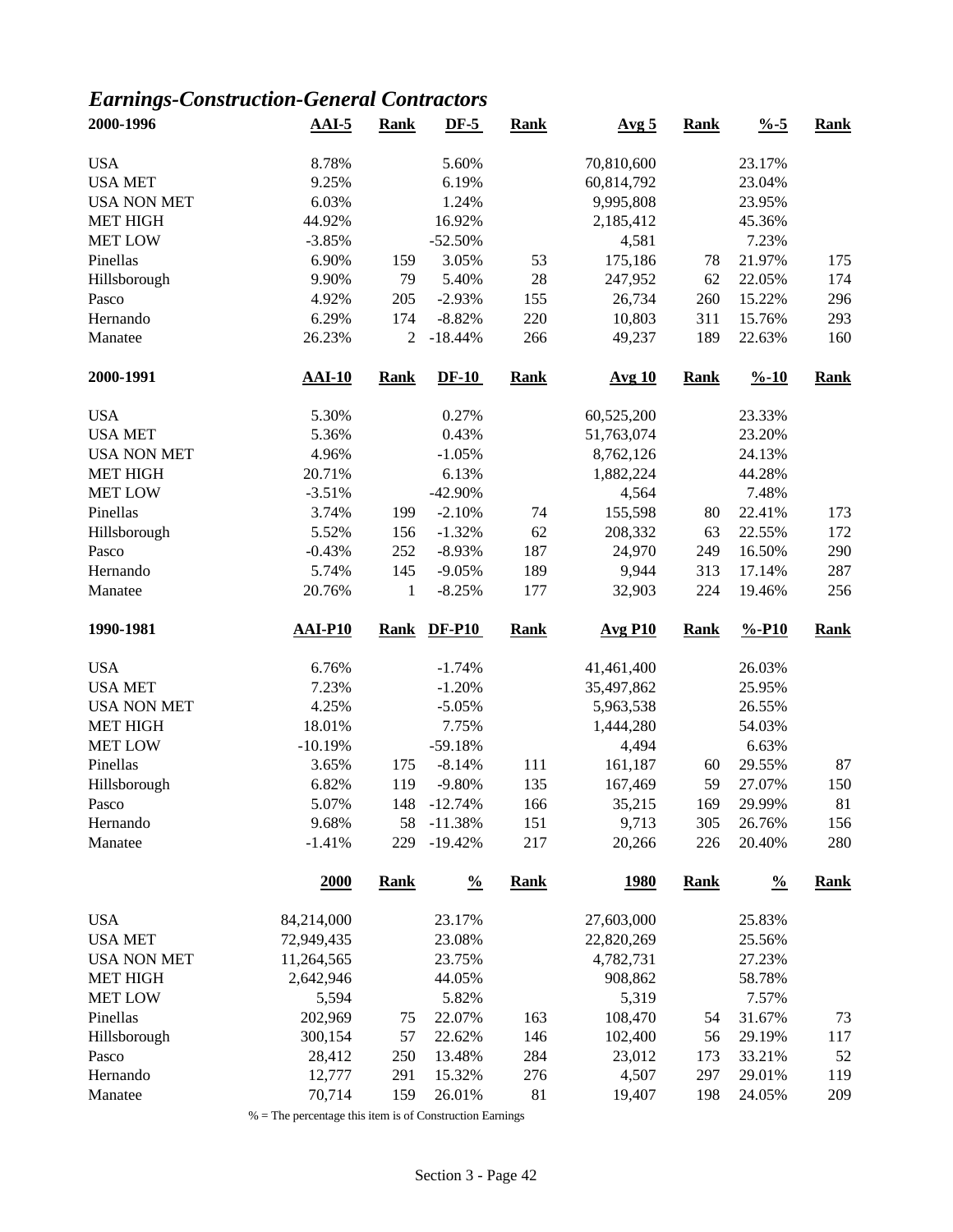## *Earnings-Construction-Heavy Contractors*

| 2000-1996           | $AAI-5$          | <b>Rank</b>    | $DF-5$           | <b>Rank</b> | Avg <sub>5</sub> | <b>Rank</b> | $\frac{9}{6} - 5$  | <b>Rank</b> |
|---------------------|------------------|----------------|------------------|-------------|------------------|-------------|--------------------|-------------|
| <b>USA</b>          | 6.30%            |                | 3.43%            |             | 37,071,600       |             | 12.13%             |             |
| <b>USA MET</b>      | 6.48%            |                | 4.02%            |             | 30,313,370       |             | 11.49%             |             |
| <b>USA NON MET</b>  | 5.49%            |                | 0.80%            |             | 6,758,230        |             | 16.19%             |             |
| <b>MET HIGH</b>     | 69.37%           |                | 10.81%           |             | 2,375,369        |             | 59.03%             |             |
| <b>MET LOW</b>      | $-13.51%$        |                | $-91.62%$        |             | 1,326            |             | 2.08%              |             |
| Pinellas            | 5.94%            | 167            | $-6.36%$         | 130         | 79,068           | 92          | 9.92%              | 191         |
| Hillsborough        | 7.30%            | 140            | $-6.31%$         | 130         | 179,734          | 44          | 15.99%             | 69          |
| Pasco               | 41.20%           | $\overline{4}$ | $-31.24%$        | 249         | 12,401           | 267         | 7.06%              | 272         |
| Hernando            | 18.01%           | 15             | $-26.80%$        | 243         | 9,270            | 287         | 13.53%             | 99          |
| Manatee             | 10.82%           | 76             | $-3.58%$         | 95          | 35,411           | 156         | 16.28%             | 67          |
| 2000-1991           | $AAI-10$         | <b>Rank</b>    | $DF-10$          | <b>Rank</b> | <b>Avg 10</b>    | <b>Rank</b> | $\frac{9}{6} - 10$ | <b>Rank</b> |
| <b>USA</b>          | 4.44%            |                | 0.94%            |             | 32,896,600       |             | 12.68%             |             |
| <b>USA MET</b>      | 4.45%            |                | 1.24%            |             | 26,843,968       |             | 12.03%             |             |
| <b>USA NON MET</b>  | 4.40%            |                | $-0.39%$         |             | 6,052,633        |             | 16.67%             |             |
| <b>MET HIGH</b>     | 34.15%           |                | 5.71%            |             | 2,141,638        |             | 56.83%             |             |
| <b>MET LOW</b>      | $-7.97%$         |                | $-60.95%$        |             | 1,021            |             | 1.87%              |             |
| Pinellas            | $-1.19%$         | 240            | $-12.30%$        | 141         | 82,270           | 83          | 11.85%             | 145         |
| Hillsborough        | 7.47%            | 101            | $-3.78%$         | 53          | 144,155          | 52          | 15.60%             | 76          |
| Pasco               | 57.32%           | 1              | -93.94%          | 250         | 10,421           | 272         | 6.89%              | 287         |
| Hernando            | 23.52%           | 6              | $-36.55%$        | 241         | 6,443            | 305         | 11.10%             | 165         |
| Manatee             | 6.52%            | 122            | $-14.23%$        | 158         | 29,684           | 165         | 17.55%             | 55          |
| 1990-1981           | <b>AAI-P10</b>   | <b>Rank</b>    | $DF-P10$         | <b>Rank</b> | <b>Avg P10</b>   | <b>Rank</b> | $% -P10$           | <b>Rank</b> |
| <b>USA</b>          | 2.57%            |                | $-0.78%$         |             | 24,157,100       |             | 15.17%             |             |
| <b>USA MET</b>      | 2.98%            |                | $-0.32%$         |             | 19,232,333       |             | 14.06%             |             |
| <b>USA NON MET</b>  | 0.98%            |                | $-4.69%$         |             | 4,924,767        |             | 21.93%             |             |
| <b>MET HIGH</b>     | 72.97%           |                | 3.75%            |             | 1,499,789        |             | 50.19%             |             |
| <b>MET LOW</b>      | $-13.50%$        |                | $-120.92%$       |             | 1,509            |             | 2.48%              |             |
| Pinellas            | 7.17%            | 88             | $-4.57%$         | 25          | 81,511           | 64          | 14.94%             | 113         |
| Hillsborough        | 6.90%            | 92             | $-4.45%$         | 25          | 96,729           | 50          | 15.63%             | 103         |
| Pasco               | 7.88%            | 74             | $-28.08%$        | 190         | 6,642            | 279         | 5.66%              | 307         |
| Hernando            | 3.48%            | 163            | $-30.56%$        | 197         | 2,812            | 312         | 7.75%              | 290         |
| Manatee             | 4.78%            | 131            | $-16.09%$        | 131         | 21,407           | 154         | 21.55%             | 40          |
|                     | 2000             | <b>Rank</b>    | $\frac{0}{0}$    | <b>Rank</b> | <u>1980</u>      | <b>Rank</b> | $\frac{0}{0}$      | <b>Rank</b> |
| <b>USA</b>          | 42,293,000       |                | 11.64%           |             | 21,454,000       |             | 20.08%             |             |
| <b>USA MET</b>      | 34,735,899       |                | 10.99%           |             | 16,917,866       |             | 18.95%             |             |
| <b>USA NON MET</b>  | 7,557,101        |                | 15.93%           |             | 4,536,134        |             | 25.82%             |             |
| <b>MET HIGH</b>     | 2,526,029        |                | 59.73%           |             | 1,468,328        |             | 67.78%             |             |
| <b>MET LOW</b>      | 1,367            |                | 1.98%            |             | 337              |             | 1.26%              |             |
| Pinellas            |                  |                |                  |             |                  |             |                    |             |
|                     |                  |                |                  |             |                  |             |                    |             |
|                     | 90,802           | 89             | 9.87%            | 175         | 56,661           | 65          | 16.55%             | 135         |
| Hillsborough        | 205,794          | 44             | 15.51%           | 69          | 58,310           | 65          | 16.62%             | 132         |
| Pasco               | 16,680           | 236            | 7.91%            | 227         | 3,978            | 269         | 5.74%              | 281         |
| Hernando<br>Manatee | 10,186<br>41,977 | 265<br>149     | 12.21%<br>15.44% | 107<br>69   | 2,053<br>18,673  | 286<br>140  | 13.21%<br>23.14%   | 195<br>50   |

% = The percentage this item is of Construction Earnings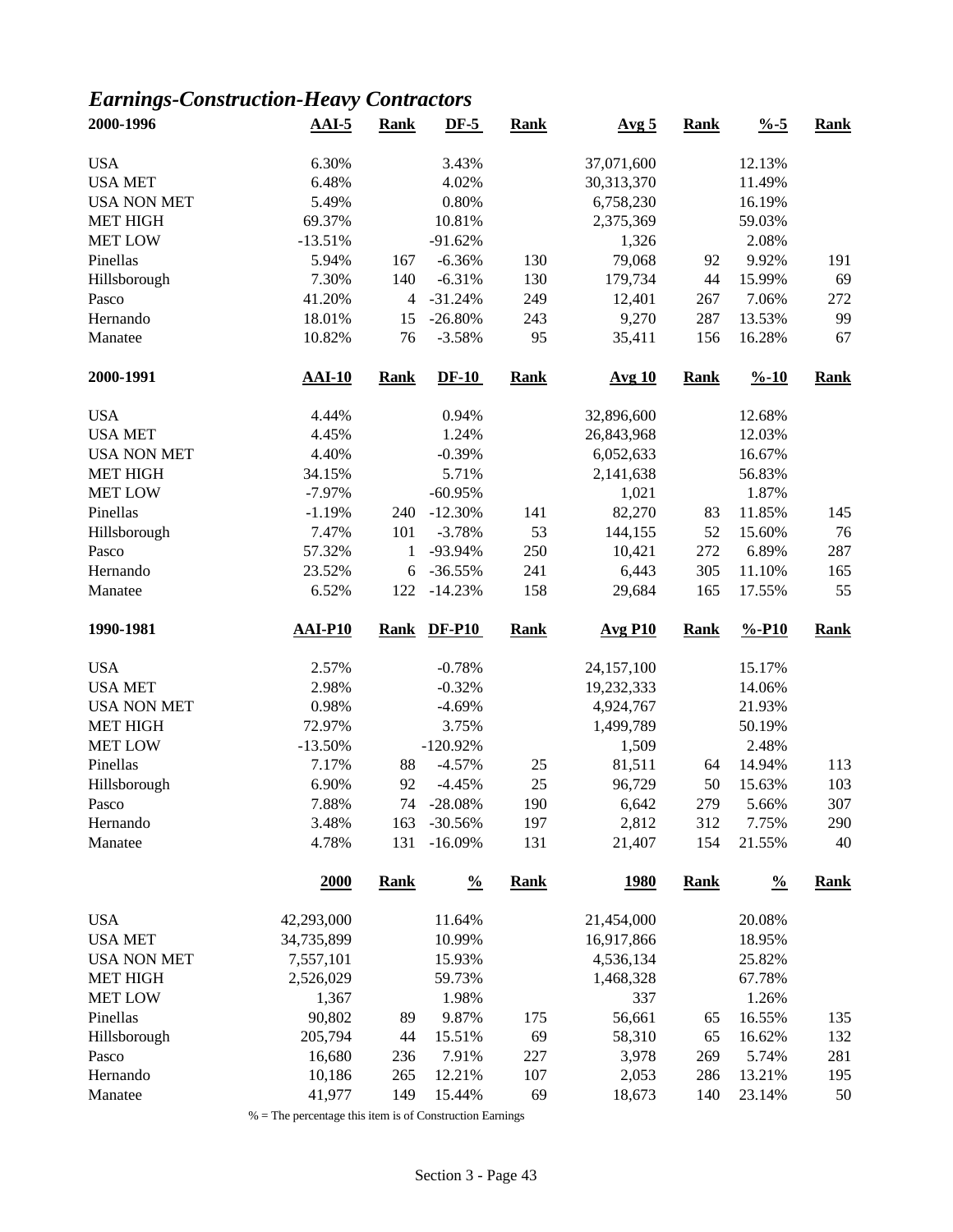# *Earnings-Construction-Special Trades*

| 2000-1996          | $AAI-5$       | <b>Rank</b> | $DF-5$        | <b>Rank</b>    | <u>Avg 5</u>          | <b>Rank</b> | $\frac{9}{6} - 5$  | <b>Rank</b> |
|--------------------|---------------|-------------|---------------|----------------|-----------------------|-------------|--------------------|-------------|
| <b>USA</b>         | 9.38%         |             | 6.46%         |                | 197,773,200           |             | 64.70%             |             |
| <b>USA MET</b>     | 9.75%         |             | 6.71%         |                | 172,793,445           |             | 65.47%             |             |
| <b>USA NON MET</b> | 6.94%         |             | 3.18%         |                | 24,979,755            |             | 59.85%             |             |
| <b>MET HIGH</b>    | 22.64%        |             | 12.66%        |                | 7,595,066             |             | 82.80%             |             |
| <b>MET LOW</b>     | $-0.85%$      |             | $-24.36%$     |                | 24,694                |             | 31.86%             |             |
| Pinellas           | 8.62%         | 134         | 5.92%         | 43             | 543,089               | 75          | 68.11%             | 87          |
| Hillsborough       | 9.67%         | 87          | 3.84%         | 85             | 696,582               | 63          | 61.96%             | 210         |
| Pasco              | 10.15%        | 77          | 0.88%         | 154            | 136,563               | 189         | 77.73%             | 5           |
| Hernando           | 10.66%        | 61          | 4.99%         | 64             | 48,466                | 304         | 70.71%             | 38          |
| Manatee            | 10.91%        | 57          | $-4.70%$      | 264            | 132,889               | 189         | 61.09%             | 227         |
| 2000-1991          | <b>AAI-10</b> | <b>Rank</b> | $DF-10$       | <b>Rank</b>    | <b>Avg 10</b>         | <b>Rank</b> | $\frac{9}{6} - 10$ | <b>Rank</b> |
| <b>USA</b>         | 6.45%         |             | 2.08%         |                | 166,034,300           |             | 63.99%             |             |
| <b>USA MET</b>     | 6.46%         |             | 1.97%         |                | 144,532,186           |             | 64.77%             |             |
| <b>USA NON MET</b> | 6.43%         |             | 2.11%         |                | 21,502,114            |             | 59.21%             |             |
| <b>MET HIGH</b>    | 15.54%        |             | 10.52%        |                | 6,522,923             |             | 84.48%             |             |
| <b>MET LOW</b>     | $-0.77%$      |             | $-27.73%$     |                | 19,917                |             | 34.50%             |             |
| Pinellas           | 5.49%         | 215         | 1.46%         | 60             | 456,305               | 77          | 65.73%             | 124         |
| Hillsborough       | 6.52%         | 167         | 0.16%         | 92             | 571,521               | 66          | 61.85%             | 201         |
| Pasco              | 6.55%         | 166         | $-1.37%$      | 148            | 115,897               | 189         | 76.61%             | 5           |
| Hernando           | 6.22%         | 175         | $-3.29%$      | 215            | 41,639                | 302         | 71.76%             | $27\,$      |
| Manatee            | 8.85%         | 65          | $-3.04%$      | 206            | 106,519               | 198         | 62.99%             | 182         |
| 1990-1981          | AAI-P10       | <b>Rank</b> | <b>DF-P10</b> | <b>Rank</b>    | $Avg$ P <sub>10</sub> | <b>Rank</b> | $% -P10$           | <b>Rank</b> |
| <b>USA</b>         | 8.49%         |             | 3.39%         |                | 93,647,300            |             | 58.80%             |             |
| <b>USA MET</b>     | 8.78%         |             | 3.60%         |                | 82,074,076            |             | 59.99%             |             |
| <b>USA NON MET</b> | 6.62%         |             | 1.16%         |                | 11,573,225            |             | 51.52%             |             |
| <b>MET HIGH</b>    | 22.34%        |             | 8.63%         |                | 3,754,965             |             | 118.98%            |             |
| <b>MET LOW</b>     | $-4.71%$      |             | $-41.36%$     |                | 8,759                 |             | 30.37%             |             |
| Pinellas           | 8.09%         | 178         | $-0.54%$      | 126            | 302,716               | 69          | 55.50%             | 223         |
| Hillsborough       | 9.22%         | 136         | 0.75%         | 98             | 354,515               | 63          | 57.30%             | 190         |
| Pasco              | 8.73%         | 154         | $-3.18%$      | 192            | 75,547                | 173         | 64.35%             | 58          |
| Hernando           | 15.61%        | 7           | $-0.01%$      | 117            | 23,766                | 302         | 65.49%             | 42          |
| Manatee            | 5.68%         | 235         | $-8.04%$      | 269            | 57,674                | 196         | 58.05%             | 176         |
|                    | 2000          | <b>Rank</b> | $\frac{0}{0}$ | <b>Rank</b>    | <u>1980</u>           | <b>Rank</b> | $\frac{0}{0}$      | <b>Rank</b> |
| <b>USA</b>         | 236,973,000   |             | 65.20%        |                | 57,787,000            |             | 54.09%             |             |
| <b>USA MET</b>     | 208, 364, 787 |             | 65.93%        |                | 49,539,168            |             | 55.49%             |             |
| <b>USA NON MET</b> | 28,608,213    |             | 60.32%        |                | 8,247,832             |             | 46.95%             |             |
| <b>MET HIGH</b>    | 9,189,510     |             | 80.83%        |                | 2,385,652             |             | 76.28%             |             |
| <b>MET LOW</b>     | 26,039        |             | 31.62%        |                | 6,285                 |             | 23.21%             |             |
| Pinellas           |               |             |               |                |                       |             |                    |             |
|                    | 625,887       | 74          | 68.06%        | 91             | 177,332               | 71          | 51.78%             | 208         |
| Hillsborough       | 820,824       | 63          | 61.87%        | 219            | 190,090               | 67          | 54.19%             | 182         |
| Pasco              | 165,685       | 184         | 78.61%        | $\overline{c}$ | 42,297                | 189         | 61.05%             | 59          |
| Hernando           | 60,437        | 297         | 72.47%        | 31             | 8,976                 | 318         | 57.78%             | 116         |
| Manatee            | 159,159       | 188         | 58.55%        | 263            | 42,627                | 189         | 52.82%             | 194         |

% = The percentage this item is of Construction Earnings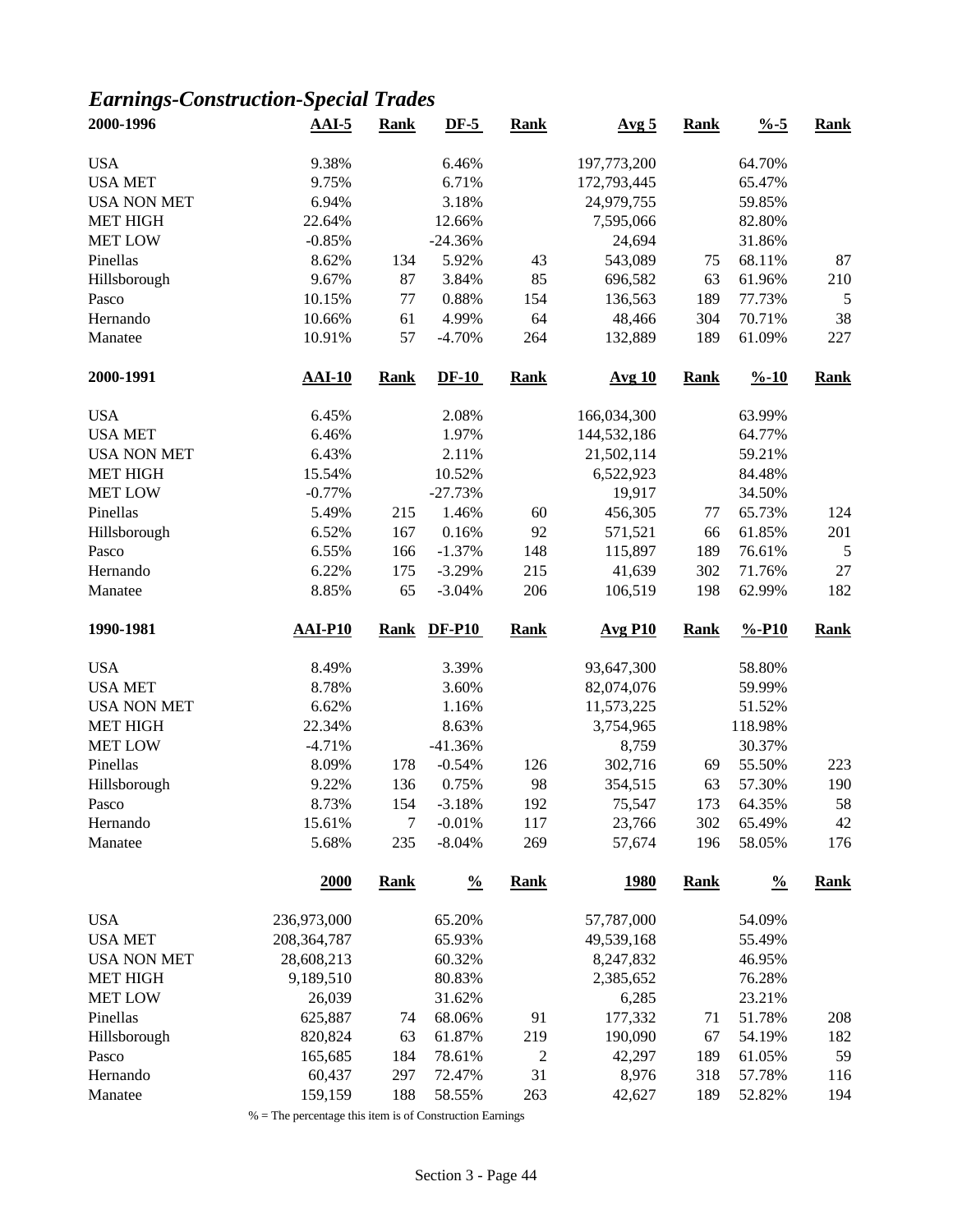## *Earnings-Manufacturing*

| 2000-1996                  | $AAI-5$           | <b>Rank</b> | $DF-5$            | <b>Rank</b>   | Avg <sub>5</sub>  | <b>Rank</b> | $\frac{0}{6}$ -5   | <b>Rank</b> |
|----------------------------|-------------------|-------------|-------------------|---------------|-------------------|-------------|--------------------|-------------|
| <b>USA</b>                 | 3.93%             |             | 2.08%             |               | 874,675,200       |             | 16.43%             |             |
| <b>USA MET</b>             | 4.19%             |             | 2.15%             |               | 730,754,665       |             | 15.69%             |             |
| <b>USA NON MET</b>         | 2.63%             |             | 1.59%             |               | 143,920,535       |             | 21.61%             |             |
| <b>MET HIGH</b>            | 23.96%            |             | 9.62%             |               | 34,164,501        |             | 60.86%             |             |
| <b>MET LOW</b>             | $-12.41%$         |             | $-30.72%$         |               | 32,131            |             | 1.48%              |             |
| Pinellas                   | 4.69%             | 95          | 2.43%             | 46            | 1,804,465         | 94          | 11.78%             | 216         |
| Hillsborough               | 4.61%             | 97          | 0.92%             | 94            | 1,398,995         | 110         | 6.59%              | 288         |
| Pasco                      | $-0.07%$          | 281         | $-4.96%$          | 260           | 111,754           | 302         | 5.03%              | 299         |
| Hernando                   | 9.14%             | 20          | $-1.54%$          | 187           | 49,462            | 316         | 5.67%              | 293         |
| Manatee                    | 6.50%             | 50          | 2.39%             | 46            | 510,019           | 198         | 13.73%             | 191         |
| 2000-1991                  | $AAI-10$          | <b>Rank</b> | $DF-10$           | <b>Rank</b>   | <b>Avg 10</b>     | <b>Rank</b> | $\frac{9}{6} - 10$ | <b>Rank</b> |
|                            |                   |             |                   |               |                   |             |                    |             |
| <b>USA</b>                 | 3.73%             |             | 1.59%             |               | 804,130,800       |             | 17.21%             |             |
| <b>USA MET</b>             | 3.73%             |             | 1.58%             |               | 671,472,662       |             | 16.48%             |             |
| <b>USA NON MET</b>         | 3.71%             |             | 1.52%             |               | 132,658,138       |             | 22.20%             |             |
| <b>MET HIGH</b>            | 13.25%            |             | 5.91%             |               | 31,244,541        |             | 60.37%             |             |
| <b>MET LOW</b>             | $-2.67%$          |             | $-21.09%$         |               | 26,549            |             | 1.52%              |             |
| Pinellas                   | 3.43%             | 160         | 1.69%             | 47            | 1,667,973         | 96          | 12.69%             | 205         |
| Hillsborough               | 3.36%             | 165         | 0.20%             | 99            | 1,299,461         | 111         | 7.21%              | 282         |
| Pasco                      | 1.32%             | 274         | $-3.67%$          | 247           | 106,865           | 301         | 5.48%              | 297         |
| Hernando                   | 9.86%             | $\,8\,$     | $-7.03%$          | 296           | 42,527            | 316         | 5.70%              | 296         |
| Manatee                    | 6.49%             | 42          | 0.99%             | 70            | 439,446           | 207         | 14.02%             | 194         |
|                            |                   |             |                   |               |                   |             |                    |             |
|                            |                   |             |                   |               |                   |             |                    |             |
| 1990-1981                  | $AAI-P10$         | <b>Rank</b> | <b>DF-P10</b>     | <b>Rank</b>   | <b>Avg P10</b>    | <b>Rank</b> | $% -P10$           | <b>Rank</b> |
| <b>USA</b>                 | 4.78%             |             | 1.20%             |               | 550,804,500       |             | 20.91%             |             |
| <b>USA MET</b>             | 4.70%             |             | 1.17%             |               | 465,707,192       |             | 20.49%             |             |
| <b>USA NON MET</b>         | 5.23%             |             | 1.08%             |               | 85,097,309        |             | 23.52%             |             |
| <b>MET HIGH</b>            | 19.03%            |             | 7.42%             |               | 26,461,953        |             | 61.17%             |             |
|                            |                   |             | $-22.54%$         |               |                   |             |                    |             |
| <b>MET LOW</b><br>Pinellas | $-2.21%$          |             |                   |               | 11,424            |             | 1.66%              |             |
|                            | 9.12%             | 34          | 6.01%             | $\mathfrak s$ | 1,126,247         | 98          | 16.23%             | 191         |
| Hillsborough               | 5.72%             | 128         | 0.13%             | 145           | 918,011           | 109         | 10.48%             | 254         |
| Pasco                      | 8.13%             | 49          | 0.48%             | 137           | 71,516            | 300         | 7.08%              | 291         |
| Hernando<br>Manatee        | 9.84%<br>9.89%    | 22<br>21    | $-1.33%$<br>1.19% | 191<br>104    | 19,039<br>221,423 | 318<br>237  | 6.19%<br>16.73%    | 298<br>188  |
|                            | 2000              | <b>Rank</b> | $\frac{0}{0}$     | <b>Rank</b>   | <u>1980</u>       | <b>Rank</b> | $\frac{0}{0}$      | <b>Rank</b> |
|                            |                   |             |                   |               |                   |             |                    |             |
| <b>USA</b>                 | 958,415,000       |             | 15.76%            |               | 418,826,000       |             | 24.21%             |             |
| <b>USA MET</b>             | 806,275,917       |             | 15.07%            |               | 354,927,127       |             | 24.10%             |             |
| <b>USA NON MET</b>         | 152,139,083       |             | 20.83%            |               | 63,898,873        |             | 24.82%             |             |
| <b>MET HIGH</b>            | 38,327,098        |             | 60.78%            |               | 19,583,393        |             | 62.54%             |             |
| <b>MET LOW</b>             | 36,512            |             | 1.53%             |               | 3,831             |             | 1.65%              |             |
| Pinellas                   | 2,022,200         | 88          | 11.32%            | 211           | 609,902           | 115         | 14.57%             | 229         |
| Hillsborough               | 1,555,734         | 105         | 6.29%             | 286           | 649,608           | 109         | 13.70%             | 241         |
| Pasco                      | 105,608           | 302         | 4.34%             | 296           | 43,502            | 302         | 8.23%              | 286         |
| Hernando<br>Manatee        | 63,460<br>575,014 | 309<br>192  | 6.24%<br>13.22%   | 286<br>187    | 11,012<br>122,380 | 318<br>261  | 8.01%<br>16.33%    | 286<br>209  |

% = The percentage this item is of Total Earnings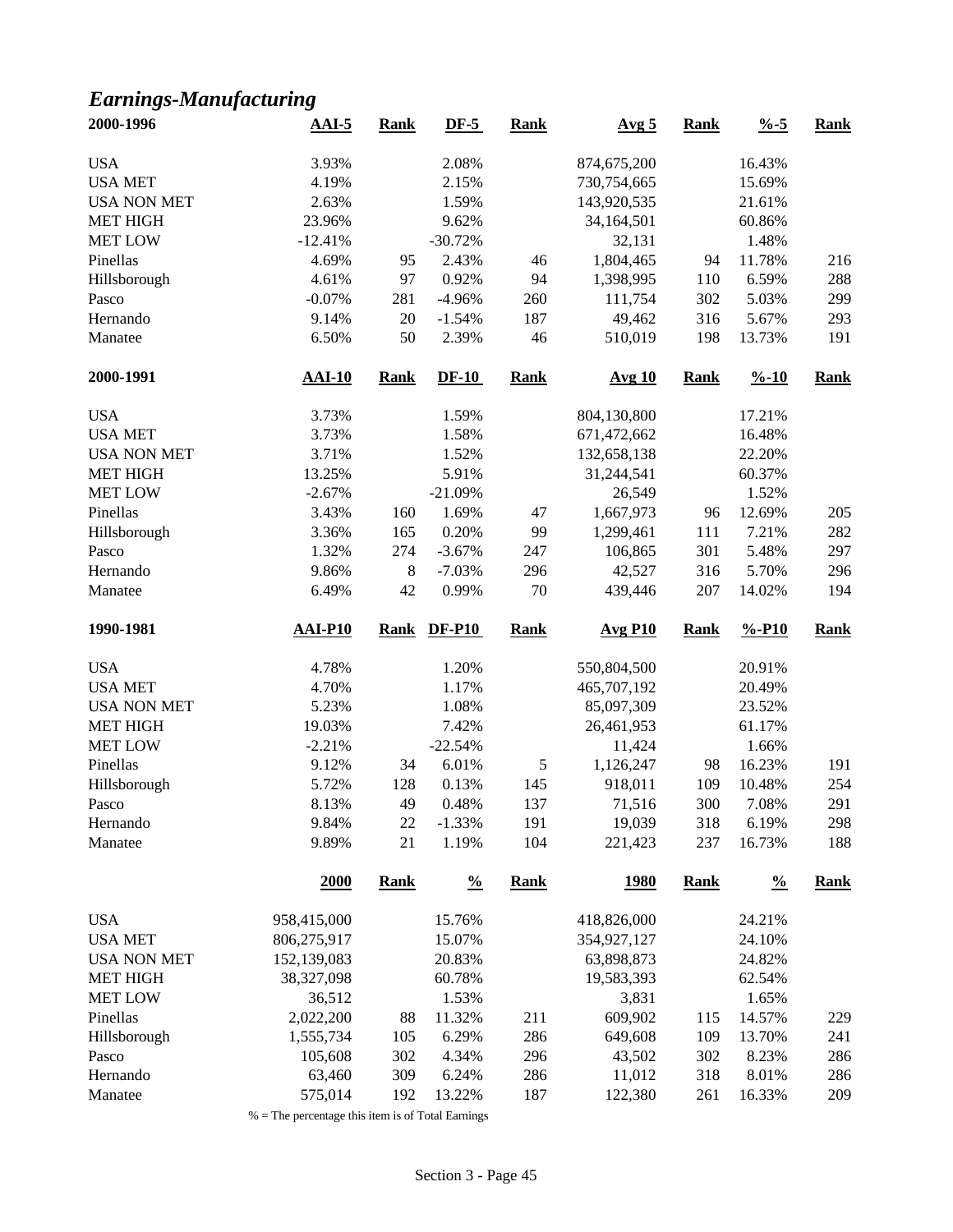#### *Employment-Manufacturing* **2000-1996 AAI-5 Rank DF-5 Rank Avg 5 Rank %-5 Rank** USA  $-0.08\%$   $-1.18\%$   $19,280,220$   $12.04\%$ USA MET  $0.07\%$   $-0.98\%$   $14,889,057$   $11.28\%$ USA NON MET -0.58% -1.83% -1.83% 4,391,163 15.64% MET HIGH 8.39% 8.39% 4.54% 682,797 43.87% MET LOW -8.02% -17.85% 1,287 1.58% Pinellas 1.28% 89 0.01% 29 48,534 82 9.12% 205 Hillsborough 1.05% 100 -1.36% 91 38,837 96 5.67% 279 Pasco -3.51% 300 -7.61% 292 4,105 292 4.26% 298 Hernando 1.35% 87 -4.08% 222 1,527 317 3.78% 299 Manatee 1.30% 88 -2.20% 130 13,392 191 8.89% 209 **2000-1991 AAI-10 Rank DF-10 Rank Avg 10 Rank %-10 Rank** USA  $-0.29\%$   $-1.61\%$   $19,104,570$   $12.61\%$ USA MET  $-0.45\%$   $-1.68\%$   $14,779,310$   $11.84\%$ USA NON MET 0.29% -1.33% 4,325,260 16.17% MET HIGH 6.14% 6.14% 2.21% 704,398 44.42% MET LOW  $-4.95\%$   $-18.06\%$   $1,151$   $1.64\%$ Pinellas 0.41% 116 -1.68% 66 47,098 83 9.58% 207 Hillsborough -0.33% 176 -2.29% 106 38,734 96 6.26% 270 Pasco -1.50% 256 -6.40% 277 4,153 292 4.64% 293 Hernando 2.87% 22 -7.34% 288 1,425 317 3.95% 300 Manatee 2.54% 28 -1.77% 70 12,359 206 9.18% 210 **1990-1981 AAI-P10 Rank DF-P10 Rank Avg P10 Rank %-P10 Rank** USA  $-0.49\%$   $-3.87\%$   $19,713,100$   $15.64\%$ USA MET  $-0.75\%$   $-4.07\%$   $15,748,148$   $15.23\%$

USA NON MET 0.52% -3.36% 3,964,952 17.53% MET HIGH 10.79% 2.13% 906,762 46.68% MET LOW 55.64% -20.53% 714 1.87%

USA 19,106,900 11.41% 20,781,100 18.19% USA MET 14,782,843 10.67% 16,764,205 18.10% USA NON MET 4,324,057 14.96% 4,016,895 18.60% MET HIGH 661,849 43.51% 939,140 48.69% MET LOW 1,307 1.58% 403 1.84%

Pinellas 2.87% 41 0.04% 11 46,222 88 11.69% 201 Hillsborough 0.74% 122 -3.91% 116 40,478 92 9.00% 243 Pasco 2.60% 52 -2.60% 60 3,951 292 5.83% 290 Hernando 4.13% 20 -7.10% 252 1,021 318 4.86% 297 Manatee 3.68% 28 -4.66% 156 9,276 236 11.78% 201

**2000 Rank % Rank 1980 Rank % Rank**

| $%$ = The percentage this item is of All Workers |  |  |  |
|--------------------------------------------------|--|--|--|
|--------------------------------------------------|--|--|--|

Pinellas 50,065 76 8.73% 203 36,584 98 11.51% 217 Hillsborough 39,616 94 5.33% 276 38,347 96 11.25% 225 Pasco 3,575 295 3.60% 295 3,298 298 6.95% 284 Hernando 1,510 311 3.38% 298 810 318 6.27% 290 Manatee 13,599 189 8.29% 209 7,577 259 12.38% 209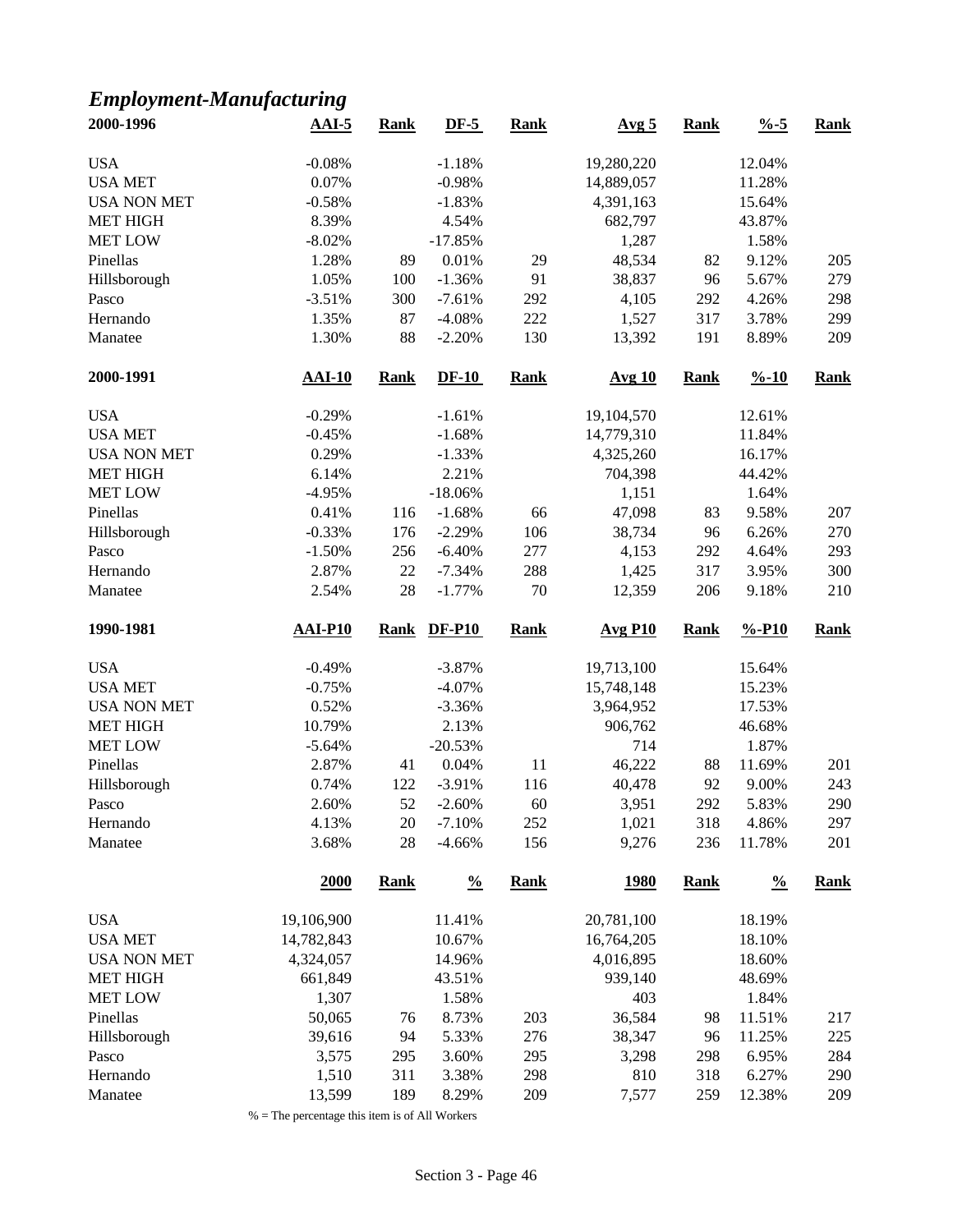## *AEPW-Manufacturing*

| 2000-1996           | $AAI-5$          | <b>Rank</b> | $DF-5$             | <b>Rank</b> | Avg <sub>5</sub> | <b>Rank</b> | $\frac{9}{6} - 5$      | <b>Rank</b> |
|---------------------|------------------|-------------|--------------------|-------------|------------------|-------------|------------------------|-------------|
| <b>USA</b>          | 4.02%            |             | 2.81%              |             | 45,377           |             | 136.70%                |             |
| <b>USA MET</b>      | 4.13%            |             | 2.65%              |             | 49,087           |             | 139.40%                |             |
| <b>USA NON MET</b>  | 3.23%            |             | 2.55%              |             | 32,787           |             | 138.36%                |             |
| <b>MET HIGH</b>     | 16.98%           |             | 7.88%              |             | 95,626           |             | 238.55%                |             |
| <b>MET LOW</b>      | $-4.57%$         |             | $-27.72%$          |             | 22,807           |             | 76.38%                 |             |
| Pinellas            | 3.36%            | 130         | 0.97%              | 110         | 37,135           |             | 202 129.36%            | 211         |
| Hillsborough        | 3.53%            | 116         | 0.97%              | 109         | 35,989           | 216         | 116.50%                | 278         |
| Pasco               | 3.59%            | 114         | 2.67%              | 27          | 27,351           | 303         | 118.59%                | 272         |
| Hernando            | 7.79%            | 11          | $-3.82%$           | 276         | 32,420           | 272         | 150.45%                | 100         |
| Manatee             | 5.12%            | 38          | 3.13%              | 17          | 38,014           | 192         | 154.64%                | 76          |
| 2000-1991           | <b>AAI-10</b>    | <b>Rank</b> | $DF-10$            | <b>Rank</b> | <b>Avg 10</b>    | <b>Rank</b> | $\frac{9}{6} - 10$     | <b>Rank</b> |
| <b>USA</b>          | 4.05%            |             | 2.58%              |             | 42,063           |             | 137.27%                |             |
| <b>USA MET</b>      | 4.22%            |             | 2.61%              |             | 45,415           |             | 140.00%                |             |
| <b>USA NON MET</b>  | 3.42%            |             | 2.14%              |             | 30,624           |             | 137.63%                |             |
| <b>MET HIGH</b>     | 11.32%           |             | 4.95%              |             | 78,778           |             | 213.60%                |             |
| <b>MET LOW</b>      | $-1.41%$         |             | $-15.67%$          |             | 21,002           |             | 81.06%                 |             |
| Pinellas            | 3.05%            | 209         | 0.61%              | 130         | 35,333           | 198         | 133.36%                | 196         |
| Hillsborough        | 3.70%            | 127         | 1.82%              | 48          | 33,536           | 221         | 116.33%                | 279         |
| Pasco               | 2.89%            | 230         | 1.82%              | 48          | 25,804           | 303         | 118.99%                | 271         |
| Hernando            | 6.64%            | 12          | $-2.44%$           | 268         | 29,553           | 278         | 143.99%                | 143         |
| Manatee             | 3.89%            | 103         | 1.45%              | 69          | 35,261           | 199         | 153.20%                | 85          |
|                     |                  |             |                    |             |                  |             |                        |             |
| 1990-1981           | <b>AAI-P10</b>   | <b>Rank</b> | <b>DF-P10</b>      | <b>Rank</b> | <b>Avg P10</b>   | <b>Rank</b> | $% -P10$               | <b>Rank</b> |
|                     |                  |             |                    |             |                  |             |                        |             |
| <b>USA</b>          | 5.31%            |             | 4.36%              |             | 27,943           |             | 134.91%                |             |
| <b>USA MET</b>      | 5.50%            |             | 4.48%              |             | 29,609           |             | 136.08%                |             |
| <b>USA NON MET</b>  | 4.71%            |             | 4.05%              |             | 21,378           |             | 134.32%                |             |
| <b>MET HIGH</b>     | 8.58%            |             | 6.96%              |             | 46,108           |             | 200.04%                |             |
| <b>MET LOW</b>      | $-0.13%$         |             | $-10.19%$          |             | 14,446           |             | 75.64%                 |             |
| Pinellas            | 6.06%            | 70          | 4.86%              | 22          | 24,089           | 211         | 139.01%                | 151         |
| Hillsborough        | 4.93%            | 186         | 2.90%              | 116         | 22,603           | 245         | 118.10%                | 271         |
| Pasco               | 5.39%            | 135         | 1.80%              | 190         | 17,878           | 310         | 122.49%                | 253         |
| Hernando<br>Manatee | 5.58%<br>6.03%   | 113<br>72   | $-0.67%$<br>4.56%  | 281<br>30   | 18,453<br>23,402 | 225         | 304 130.53%<br>141.71% | 201<br>133  |
|                     | 2000             | <b>Rank</b> | $\frac{0}{0}$      | <b>Rank</b> | <u>1980</u>      | <b>Rank</b> | $\frac{0}{0}$          | <b>Rank</b> |
| <b>USA</b>          | 50,161           |             | 138.12%            |             | 20,154           |             | 133.08%                |             |
| <b>USA MET</b>      |                  |             | 141.23%            |             |                  |             |                        |             |
| <b>USA NON MET</b>  | 54,541<br>35,184 |             |                    |             | 21,172           |             | 133.20%                |             |
|                     |                  |             | 139.23%<br>245.14% |             | 15,908           |             | 133.41%<br>197.66%     |             |
| <b>MET HIGH</b>     | 141,119          |             |                    |             | 34,200           |             |                        |             |
| <b>MET LOW</b>      | 24,709           |             | 78.60%             |             | 9,506            |             | 79.99%                 |             |
| Pinellas            | 40,391           |             | 192 129.62%        | 212         | 16,671           | 235         | 126.58%                | 218         |
| Hillsborough        | 39,270           | 206         | 117.92%            | 274         | 16,940           | 231         | 121.76%                | 240         |
| Pasco<br>Hernando   | 29,541<br>42,026 | 303<br>175  | 120.76%<br>184.55% | 261<br>21   | 13,190<br>13,595 | 304<br>299  | 118.33%<br>127.69%     | 261<br>213  |

% = The percentage this item is of the AEPW for All Workers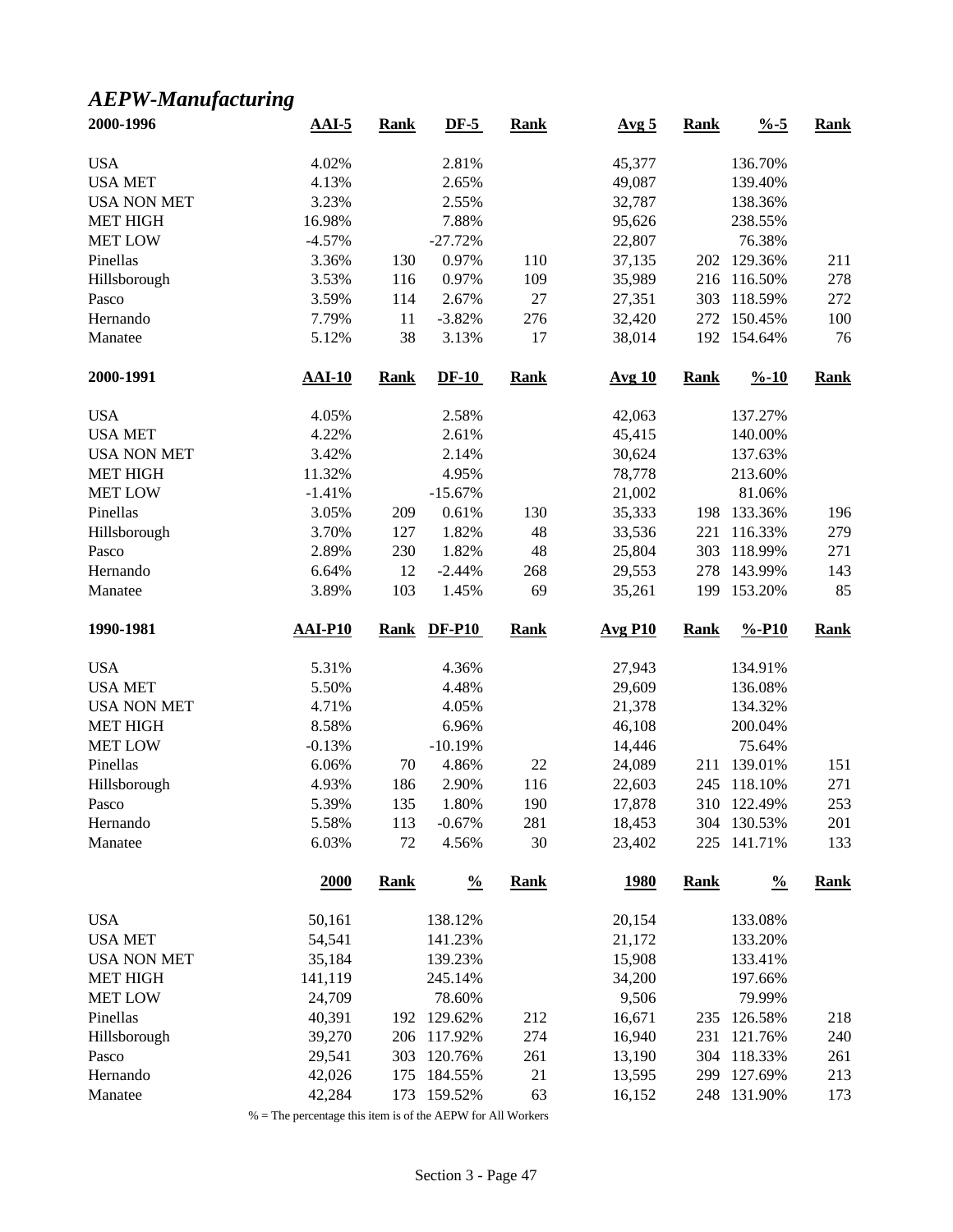# *Earnings-Manufacturing-Electronic Equipment*

| 2000-1996           | $AAI-5$          | <b>Rank</b> | $DF-5$           | <b>Rank</b> | Avg <sub>5</sub>      | <b>Rank</b> | $\frac{9}{6} - 5$  | <b>Rank</b> |
|---------------------|------------------|-------------|------------------|-------------|-----------------------|-------------|--------------------|-------------|
| <b>USA</b>          | 8.48%            |             | 5.52%            |             | 90,395,200            |             | 10.33%             |             |
| <b>USA MET</b>      | 9.20%            |             | 5.98%            |             | 81,464,508            |             | 11.15%             |             |
| <b>USA NON MET</b>  | 2.16%            |             | 1.55%            |             | 8,930,692             |             | 6.21%              |             |
| <b>MET HIGH</b>     | 78.70%           |             | 12.87%           |             | 8,816,431             |             | 50.55%             |             |
| <b>MET LOW</b>      | $-39.65%$        |             | $-228.47%$       |             | $\boldsymbol{0}$      |             | 0.00%              |             |
| Pinellas            | 11.41%           | 39          | $-6.75%$         | 78          | 393,638               | 45          | 21.81%             | 25          |
| Hillsborough        | 7.90%            | 60          | 1.63%            | 30          |                       |             | 10.22%             | 76          |
|                     |                  |             |                  |             | 142,968               | 82          |                    |             |
| Pasco               | 91.13%           | 1           | $-88.02%$        | 130         | 1,824                 | 210         | 1.63%              | 186         |
| Hernando            | $-5.38%$         | 128         | $-25.74%$        | 119         | 8,801                 | 190         | 17.79%             | 34          |
| Manatee             | 7.68%            | 62          | $-1.37%$         | 47          | 89,378                | 101         | 17.52%             | 36          |
| 2000-1991           | <b>AAI-10</b>    | <b>Rank</b> | $DF-10$          | <b>Rank</b> | Avg 10                | <b>Rank</b> | $\frac{9}{6} - 10$ | <b>Rank</b> |
| <b>USA</b>          | 6.46%            |             | 4.17%            |             | 78,240,400            |             | 9.73%              |             |
| <b>USA MET</b>      | 6.82%            |             | 4.44%            |             | 69,970,499            |             | 10.42%             |             |
| <b>USA NON MET</b>  | 3.30%            |             | 1.76%            |             | 8,269,902             |             | 6.23%              |             |
| <b>MET HIGH</b>     | 37.52%           |             | 13.13%           |             | 6,827,850             |             | 52.98%             |             |
| <b>MET LOW</b>      | $-20.38%$        |             | $-33.91%$        |             | $\boldsymbol{0}$      |             | 0.00%              |             |
| Pinellas            | 6.66%            | 58          | $-5.60%$         | 66          | 345,534               | 48          | 20.72%             | 32          |
| Hillsborough        | 4.25%            | 77          | $-1.81%$         | 39          | 132,979               | 86          | 10.23%             | 83          |
| Pasco               | na               | na          | na               | na          | 1,282                 | 234         | 1.20%              | 207         |
| Hernando            | 32.30%           | 3           | $-22.90%$        | 103         | 8,700                 | 199         | 20.46%             | 33          |
| Manatee             | 12.45%           | 20          | 0.50%            | 29          | 69,083                | 116         | 15.72%             | 45          |
|                     |                  |             |                  |             |                       |             |                    |             |
|                     |                  |             |                  |             |                       |             |                    |             |
| 1990-1981           | <b>AAI-P10</b>   | <b>Rank</b> | <b>DF-P10</b>    | <b>Rank</b> | $Avg$ P <sub>10</sub> | <b>Rank</b> | $% -P10$           | <b>Rank</b> |
| <b>USA</b>          | 3.83%            |             | $-3.41%$         |             | 58,037,600            |             | 10.54%             |             |
| <b>USA MET</b>      | 3.72%            |             | $-3.79%$         |             | 52,060,927            |             | 11.18%             |             |
| <b>USA NON MET</b>  | 4.82%            |             | $-1.65%$         |             |                       |             | 7.02%              |             |
|                     |                  |             | 8.42%            |             | 5,976,674             |             |                    |             |
| <b>MET HIGH</b>     | 41.28%           |             |                  |             | 3,984,850             |             | 59.90%             |             |
| <b>MET LOW</b>      | $-16.57%$        |             | $-89.49%$        |             | $\boldsymbol{0}$      |             | 0.00%              |             |
| Pinellas            | 6.64%            | 48          | $-13.36%$        | 78          | 325,529               | 31          | 28.90%             | 13          |
| Hillsborough        | 10.10%           | 28          | 0.83%            | 8           | 109,787               | 73          | 11.96%             | 73          |
| Pasco               | na               | na          | na               | na          | 1,324                 | 213         | 1.85%              | 185         |
| Hernando<br>Manatee | na<br>na         | na<br>na    | na<br>na         | na<br>na    | 1,373<br>24,465       | 213<br>134  | 7.21%<br>11.05%    | 113<br>78   |
|                     | <u>2000</u>      | <b>Rank</b> | $\frac{0}{0}$    | <b>Rank</b> | <u>1980</u>           | <b>Rank</b> | $\frac{0}{0}$      | <b>Rank</b> |
|                     |                  |             |                  |             |                       |             |                    |             |
| <b>USA</b>          | 109,766,000      |             | 11.45%           |             | 41,792,000            |             | 9.98%              |             |
| <b>USA MET</b>      | 100,429,172      |             | 12.46%           |             | 37,510,173            |             | 10.57%             |             |
| <b>USA NON MET</b>  | 9,336,828        |             | 6.14%            |             | 4,281,827             |             | 6.70%              |             |
| <b>MET HIGH</b>     | 13,783,356       |             | 48.52%           |             | 3,140,478             |             | 70.52%             |             |
| <b>MET LOW</b>      | $\boldsymbol{0}$ |             | 0.00%            |             | 0                     |             | 0.00%              |             |
| Pinellas            | 513,155          | 34          | 25.38%           | 19          | 182,863               | 34          | 29.98%             | 8           |
| Hillsborough        | 176,848          | 67          | 11.37%           | 59          | 49,714                | 74          | 7.65%              | 83          |
| Pasco               | 2,654            | 160         | 2.51%            | 136         | na                    | na          | na                 | na          |
| Hernando<br>Manatee | 9,585<br>92,041  | 154<br>91   | 15.10%<br>16.01% | 39<br>38    | na                    | na          | na                 | na          |

 $\%$  = The percentage this item is of Manufacturing Earnings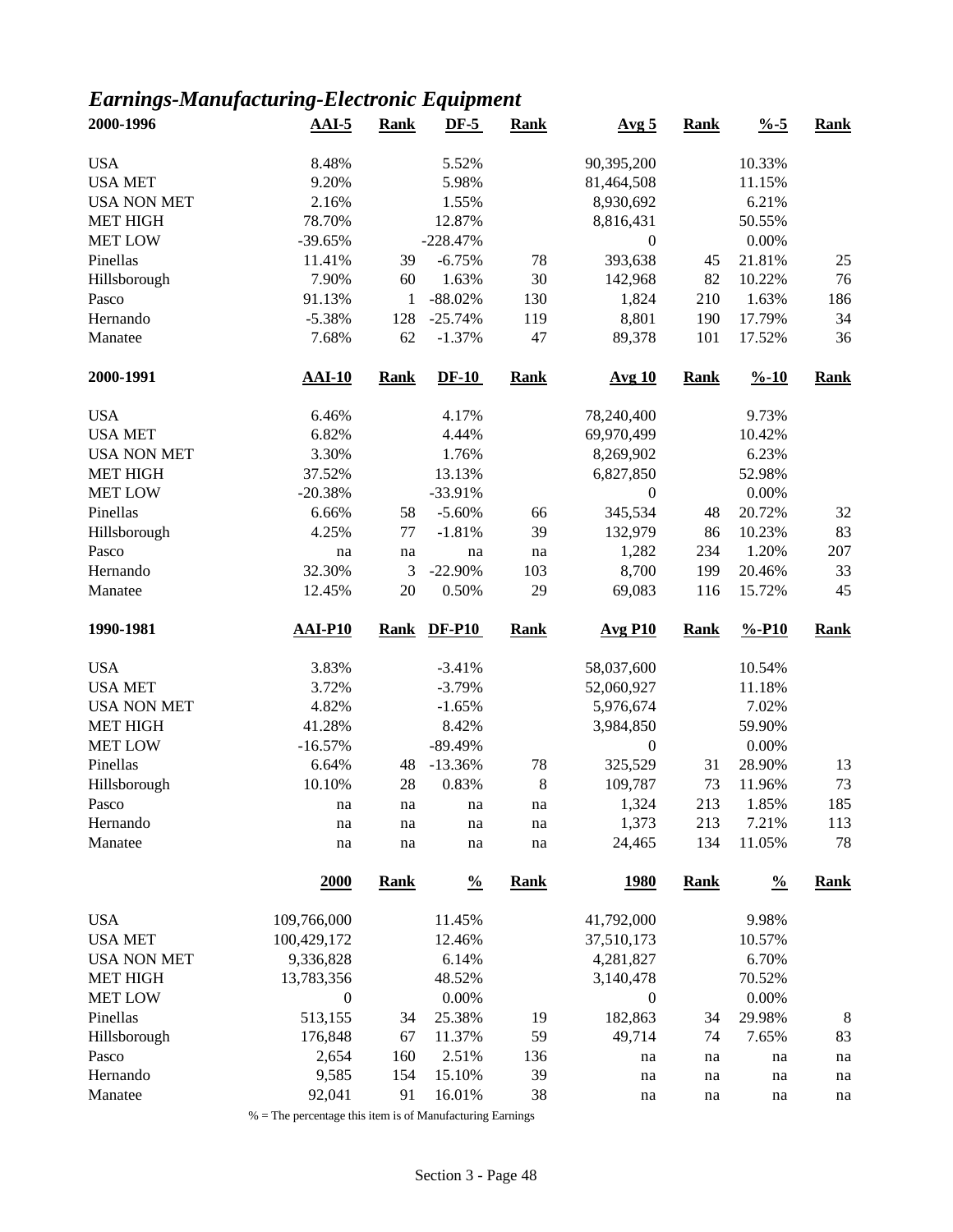# *Earnings-Manufacturing-Food Processing*

| 2000-1996           | $AAI-5$        | <b>Rank</b> | $DF-5$          | <b>Rank</b> | Avg <sub>5</sub> | <b>Rank</b> | $\frac{9}{6} - 5$  | <b>Rank</b> |
|---------------------|----------------|-------------|-----------------|-------------|------------------|-------------|--------------------|-------------|
| <b>USA</b>          | 3.59%          |             | 1.59%           |             | 61,203,200       |             | 7.00%              |             |
| <b>USA MET</b>      | 3.45%          |             | 0.83%           |             | 46,076,780       |             | 6.31%              |             |
| <b>USA NON MET</b>  | 4.03%          |             | 2.44%           |             | 15,126,420       |             | 10.51%             |             |
| <b>MET HIGH</b>     | 26.64%         |             | 11.80%          |             | 3,073,631        |             | 57.40%             |             |
| <b>MET LOW</b>      | $-19.16%$      |             | $-43.24%$       |             | 166              |             | 0.13%              |             |
| Pinellas            | 15.92%         | $8\,$       | $-5.20%$        | 100         | 46,965           | 153         | 2.60%              | 211         |
| Hillsborough        | $-2.67%$       | 178         | $-8.64%$        | 130         | 142,630          | 76          | 10.20%             | 74          |
| Pasco               | na             | na          | na              | na          | na               | na          | na                 | na          |
| Hernando            | na             | na          | na              | na          | 654              | 266         | 1.32%              | 238         |
| Manatee             | na             | na          | na              | na          | 161,312          | 72          | 31.63%             | 14          |
| 2000-1991           | $AAI-10$       | <b>Rank</b> | $DF-10$         | <b>Rank</b> | <b>Avg 10</b>    | <b>Rank</b> | $\frac{9}{6} - 10$ | <b>Rank</b> |
| <b>USA</b>          | 3.42%          |             | 1.79%           |             | 57,310,000       |             | 7.13%              |             |
| <b>USA MET</b>      | 3.07%          |             | 1.16%           |             | 43,500,377       |             | 6.48%              |             |
| <b>USA NON MET</b>  | 4.56%          |             | 2.82%           |             | 13,809,623       |             | 10.41%             |             |
| <b>MET HIGH</b>     | 23.88%         |             | 4.85%           |             |                  |             | 56.86%             |             |
| <b>MET LOW</b>      |                |             |                 |             | 2,839,461        |             |                    |             |
|                     | $-11.04%$      |             | $-38.65%$       |             | 55               |             | 0.13%              |             |
| Pinellas            | 8.67%          | 16          | $-4.52%$        | 79          | 39,563           | 170         | 2.37%              | 241         |
| Hillsborough        | $-1.87%$       | 165         | $-5.93%$        | 100         | 159,678          | 71          | 12.29%             | 67          |
| Pasco               | na             | na          | na              | na          | na               | na          | na                 | $\rm na$    |
| Hernando            | na             | na          | na              | na          | 654              | 292         | 1.54%              | 258         |
| Manatee             | na             | na          | na              | na          | 139,995          | 78          | 31.86%             | 15          |
| 1990-1981           | <b>AAI-P10</b> | <b>Rank</b> | <b>DF-P10</b>   | <b>Rank</b> | <b>Avg P10</b>   | <b>Rank</b> | $% -P10$           | <b>Rank</b> |
| <b>USA</b>          | 4.27%          |             | 3.04%           |             | 39,671,300       |             | 7.20%              |             |
| <b>USA MET</b>      | 4.03%          |             | 2.80%           |             | 31,309,614       |             | 6.72%              |             |
| <b>USA NON MET</b>  | 5.19%          |             | 3.54%           |             | 8,361,686        |             | 9.83%              |             |
| <b>MET HIGH</b>     | 25.47%         |             | 6.29%           |             | 1,900,916        |             | 62.84%             |             |
| <b>MET LOW</b>      | $-8.42%$       |             | $-33.51%$       |             |                  |             |                    |             |
| Pinellas            |                |             |                 |             |                  |             |                    |             |
|                     |                |             |                 |             | 89               |             | 0.10%              |             |
|                     | 4.88%          | 84          | $-5.36%$        | 124         | 25,187           | 186         | 2.24%              | 264         |
| Hillsborough        | 3.52%          | 129         | 0.32%           | 47          | 156,945          | 50          | 17.10%             | 61          |
| Pasco               | na             | na          | na              | na          | na               | na          | na                 | na          |
| Hernando<br>Manatee | na<br>na       | na<br>na    | na<br>$\rm na$  | na<br>na    | 1,181<br>59,012  | 295<br>115  | 6.20%<br>26.65%    | 169<br>23   |
|                     | 2000           | <b>Rank</b> | $\frac{0}{0}$   | <b>Rank</b> | <u>1980</u>      | <b>Rank</b> | $\frac{0}{0}$      | <b>Rank</b> |
|                     |                |             |                 |             |                  |             |                    |             |
| <b>USA</b>          | 66,123,000     |             | 6.90%           |             | 31,161,000       |             | 7.44%              |             |
| <b>USA MET</b>      | 49,724,829     |             | 6.17%           |             | 24,817,072       |             | 6.99%              |             |
| <b>USA NON MET</b>  | 16,398,171     |             | 10.78%          |             | 6,343,928        |             | 9.93%              |             |
| <b>MET HIGH</b>     | 3,251,804      |             | 60.23%          |             | 1,552,638        |             | 70.50%             |             |
| <b>MET LOW</b>      | 307            |             | 0.10%           |             | 372              |             | 0.19%              |             |
| Pinellas            | 60,971         | 121         | 3.02%           | 181         | 18,460           | 171         | 3.03%              | 226         |
| Hillsborough        | 147,619        | 74          | 9.49%           | 75          | 128,298          | 42          | 19.75%             | 41          |
| Pasco               | na             | na          | na              | na          | na               | na          | na                 | na          |
| Hernando<br>Manatee | 664<br>180,057 | 243<br>67   | 1.05%<br>31.31% | 222<br>14   | 1,304<br>na      | 262<br>na   | 11.84%<br>na       | 82<br>na    |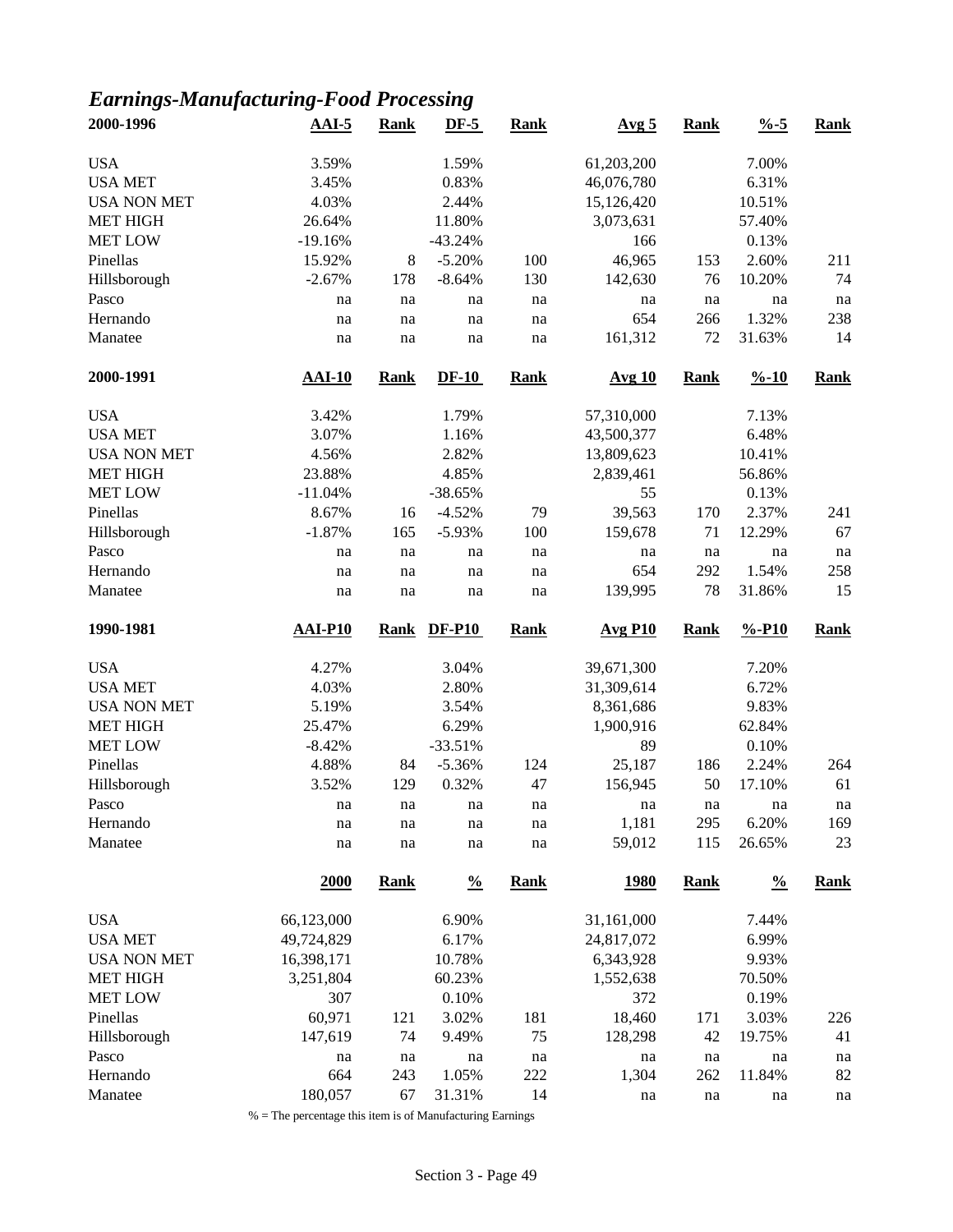### *Earnings-Manufacturing-Industrial Machinery*

| 2000-1996           | $AAI-5$         | <b>Rank</b>  | $DF-5$          | <b>Rank</b> | Avg <sub>5</sub> | <b>Rank</b> | $\frac{9}{6} - 5$  | <b>Rank</b> |
|---------------------|-----------------|--------------|-----------------|-------------|------------------|-------------|--------------------|-------------|
| <b>USA</b>          | 5.78%           |              | 3.14%           |             | 112,569,000      |             | 12.87%             |             |
| <b>USA MET</b>      | 6.17%           |              | 3.53%           |             | 96,489,638       |             | 13.20%             |             |
| <b>USA NON MET</b>  | 3.45%           |              | 0.88%           |             | 16,079,362       |             | 11.17%             |             |
| <b>MET HIGH</b>     | 104.86%         |              | 15.02%          |             | 9,266,427        |             | 83.59%             |             |
| <b>MET LOW</b>      | $-15.03%$       |              | $-45.50%$       |             | 250              |             | 0.18%              |             |
| Pinellas            | $-4.45%$        | 245          | $-18.44%$       | 226         | 183,042          | 97          | 10.14%             | 119         |
| Hillsborough        | 11.76%          | 31           | 1.71%           | $22\,$      | 62,856           | 159         | 4.49%              | 234         |
| Pasco               | $-3.18%$        | 234          | $-13.37%$       | 197         | 12,318           | 247         | 11.02%             | 110         |
| Hernando            | 24.07%          | 10           | -49.08%         | 255         | 1,582            | 294         | 3.20%              | 258         |
| Manatee             | 3.03%           | 139          | $-19.37%$       | 230         | 47,615           | 183         | 9.34%              | 133         |
| 2000-1991           | $AAI-10$        | <b>Rank</b>  | $DF-10$         | <b>Rank</b> | <b>Avg 10</b>    | <b>Rank</b> | $\frac{9}{6} - 10$ | <b>Rank</b> |
| <b>USA</b>          | 4.65%           |              | 2.18%           |             | 100,108,000      |             | 12.45%             |             |
| <b>USA MET</b>      | 4.70%           |              | 2.36%           |             | 85,787,647       |             | 12.78%             |             |
| <b>USA NON MET</b>  | 4.39%           |              | 1.11%           |             | 14,320,353       |             | 10.79%             |             |
| <b>MET HIGH</b>     | 58.42%          |              | 9.46%           |             | 6,819,401        |             | 90.70%             |             |
| <b>MET LOW</b>      | $-7.12%$        |              | $-38.51%$       |             | 329              |             | 0.17%              |             |
| Pinellas            | $-0.87%$        | 212          | $-11.05%$       | 175         | 210,242          | 80          | 12.60%             | 89          |
| Hillsborough        | 7.82%           | 55           | $-2.47%$        | 62          | 55,512           | 165         | 4.27%              | 246         |
| Pasco               | 2.37%           | 164          | $-6.25%$        | 127         | 12,288           | 247         | 11.50%             | 104         |
| Hernando            | 21.40%          | 5            | $-43.02%$       | 228         | 1,429            | 299         | 3.36%              | 257         |
| Manatee             | 8.84%           | 35           | $-12.13%$       | 180         | 43,079           | 186         | 9.80%              | 128         |
| 1990-1981           | <b>AAI-P10</b>  | <b>Rank</b>  | $DF-P10$        | <b>Rank</b> | <b>Avg P10</b>   | Rank        | $% -P10$           | <b>Rank</b> |
|                     |                 |              |                 |             |                  |             |                    |             |
|                     |                 |              |                 |             |                  |             |                    |             |
| <b>USA</b>          | 3.90%           |              | $-2.44%$        |             | 67,952,500       |             | 12.34%             |             |
| <b>USA MET</b>      | 3.84%           |              | $-2.51%$        |             | 59,008,660       |             | 12.67%             |             |
| <b>USA NON MET</b>  | 4.31%           |              | $-3.46%$        |             | 8,943,840        |             | 10.51%             |             |
| <b>MET HIGH</b>     | 33.96%          |              | 6.46%           |             | 3,784,622        |             | 84.11%             |             |
| <b>MET LOW</b>      | $-5.98%$        |              | $-60.35%$       |             | 177              |             | 0.12%              |             |
| Pinellas            | 8.07%           | 63           | $-11.06%$       | 122         | 168,516          | 72          | 14.96%             | 63          |
| Hillsborough        | 9.20%           | 53           | 0.81%           | 11          | 29,226           | 169         | 3.18%              | 252         |
| Pasco               | 17.98%          | 16           | 5.04%           | 3           | 5,873            | 251         | 8.21%              | 148         |
| Hernando<br>Manatee | na<br>25.22%    | $\,$ na<br>9 | na<br>$-14.79%$ | na<br>150   | 405<br>10,773    | 296<br>231  | 2.13%<br>4.87%     | 268<br>218  |
|                     | 2000            | <b>Rank</b>  | $\frac{0}{0}$   | <b>Rank</b> | <u>1980</u>      | <b>Rank</b> | $\frac{0}{0}$      | <b>Rank</b> |
|                     |                 |              |                 |             |                  |             |                    |             |
| <b>USA</b>          | 127,097,000     |              | 13.26%          |             | 55,949,000       |             | 13.36%             |             |
| <b>USA MET</b>      | 110,202,350     |              | 13.67%          |             | 48,553,061       |             | 13.68%             |             |
| <b>USA NON MET</b>  | 16,894,650      |              | 11.10%          |             | 7,395,939        |             | 11.57%             |             |
| <b>MET HIGH</b>     | 15,618,243      |              | 75.26%          |             | 2,572,115        |             | 63.28%             |             |
| <b>MET LOW</b>      | 121             |              | 0.29%           |             | 132              |             | 0.13%              |             |
| Pinellas            | 179,638         | 94           | 8.88%           | 131         | 98,261           | 76          | 16.11%             | 56          |
| Hillsborough        | 83,439          | 137          | 5.36%           | 200         | 17,414           | 165         | 2.68%              | 210         |
| Pasco               | 11,621          | 243          | 11.00%          | 105         | 1,886            | 232         | 4.34%              | 185         |
| Hernando<br>Manatee | 2,450<br>45,854 | 274<br>181   | 3.86%<br>7.97%  | 235<br>147  | na<br>2,913      | na<br>224   | na<br>2.38%        | na<br>215   |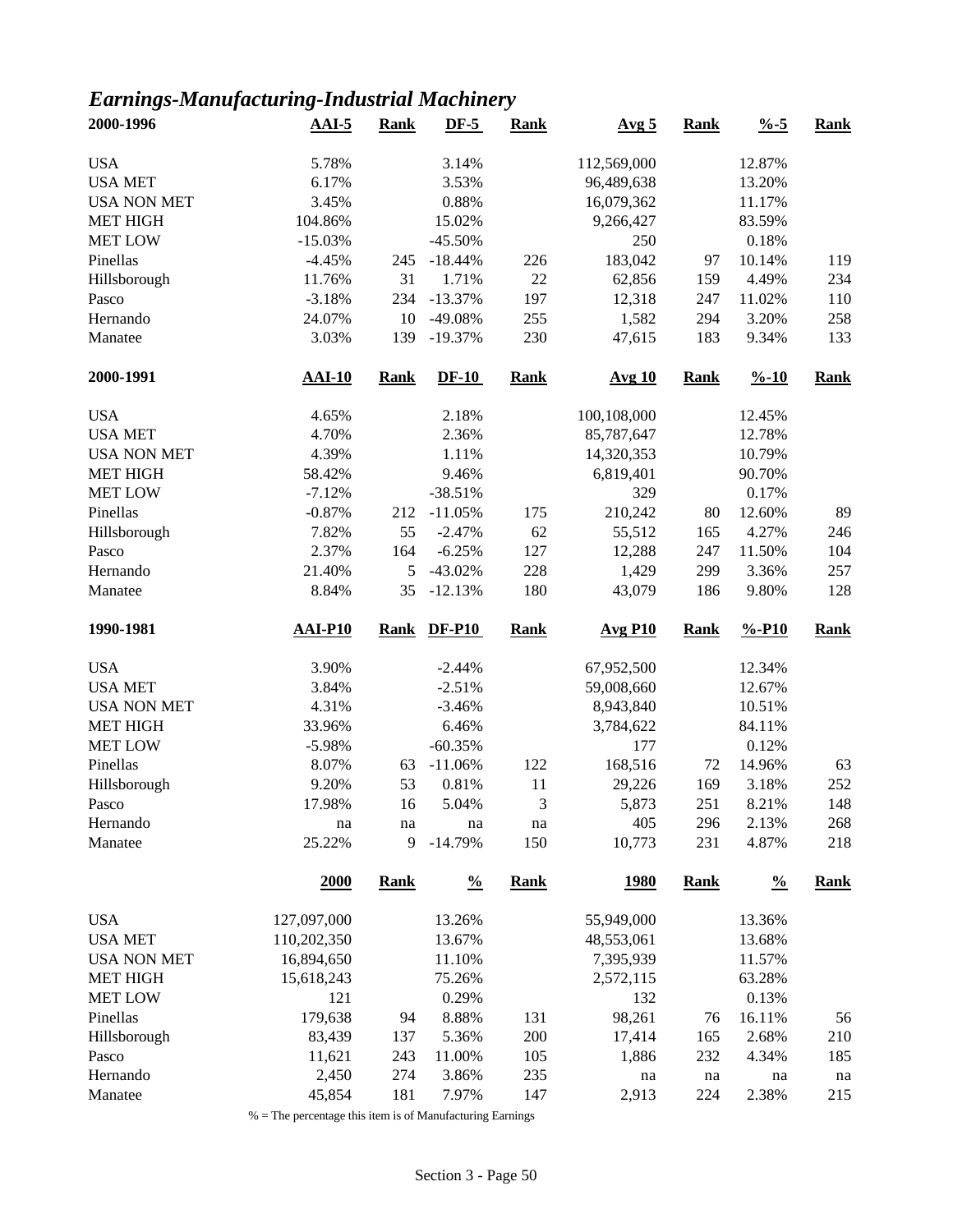### *Earnings-Manufacturing-Metal Fabrication*

| 2000-1996          | $AAI-5$          | <b>Rank</b> | $DF-5$        | <b>Rank</b> | Avg <sub>5</sub> | <b>Rank</b> | $\frac{9}{6} - 5$  | <b>Rank</b> |
|--------------------|------------------|-------------|---------------|-------------|------------------|-------------|--------------------|-------------|
| <b>USA</b>         | 3.36%            |             | 2.15%         |             | 62,115,000       |             | 7.10%              |             |
| <b>USA MET</b>     | 3.17%            |             | 1.88%         |             | 51,494,178       |             | 7.05%              |             |
| <b>USA NON MET</b> | 4.30%            |             | 3.07%         |             | 10,620,822       |             | 7.38%              |             |
| <b>MET HIGH</b>    | 78.30%           |             | 22.64%        |             | 3,564,057        |             | 29.69%             |             |
| <b>MET LOW</b>     | $-14.01%$        |             | $-114.86%$    |             | $\boldsymbol{0}$ |             | 0.00%              |             |
| Pinellas           | $-1.47%$         | 214         | $-4.46%$      | 123         | 108,566          | 97          | 6.02%              | 156         |
| Hillsborough       | $-0.60%$         | 205         | $-3.03%$      | 102         | 114,223          | 86          | 8.16%              | 96          |
| Pasco              | 11.40%           | 33          | $-13.28%$     | 183         | 5,155            | 279         | 4.61%              | 199         |
| Hernando           | $-4.93%$         | 224         | $-37.07%$     | 221         | 2,338            | 289         | 4.73%              | 194         |
| Manatee            | 27.82%           | 9           | $-17.34%$     | 204         | 30,290           | 193         | 5.94%              | 158         |
| 2000-1991          | $AAI-10$         | <b>Rank</b> | $DF-10$       | <b>Rank</b> | <b>Avg 10</b>    | <b>Rank</b> | $\frac{9}{6} - 10$ | <b>Rank</b> |
| <b>USA</b>         | 3.45%            |             | 0.94%         |             | 56,775,900       |             | 7.06%              |             |
| <b>USA MET</b>     | 3.14%            |             | 0.68%         |             | 47,348,404       |             | 7.05%              |             |
| <b>USA NON MET</b> | 5.08%            |             | 2.10%         |             | 9,427,496        |             | 7.11%              |             |
| <b>MET HIGH</b>    | 87.84%           |             | 3.34%         |             | 3,235,437        |             | 30.22%             |             |
| <b>MET LOW</b>     | $-4.09%$         |             | $-80.60%$     |             | $\boldsymbol{0}$ |             | 0.00%              |             |
| Pinellas           | 1.20%            | 178         | $-3.52%$      | 82          | 104,231          | 89          | 6.25%              | 140         |
| Hillsborough       | $-0.02%$         | 190         | $-4.05%$      | 85          | 112,934          | 82          | 8.69%              | 85          |
| Pasco              | 5.22%            | 99          | $-16.47%$     | 182         | 4,586            | 281         | 4.29%              | 207         |
| Hernando           | 8.66%            | 39          | $-27.15%$     | 192         | 2,131            | 295         | 5.01%              | 179         |
| Manatee            | 21.16%           | 7           | $-4.50%$      | 95          | 21,251           | 214         | 4.84%              | 186         |
|                    |                  |             |               |             |                  |             |                    |             |
| 1990-1981          | <b>AAI-P10</b>   | <b>Rank</b> | <b>DF-P10</b> | <b>Rank</b> | <b>Avg P10</b>   | <b>Rank</b> | $% -P10$           | <b>Rank</b> |
|                    |                  |             |               |             |                  |             |                    |             |
| <b>USA</b>         | 3.85%            |             | $-0.85%$      |             | 40,068,000       |             | 7.27%              |             |
| <b>USA MET</b>     | 3.50%            |             | $-1.14%$      |             | 34,605,856       |             | 7.43%              |             |
| <b>USA NON MET</b> | 6.16%            |             | 0.55%         |             | 5,462,144        |             | 6.42%              |             |
| <b>MET HIGH</b>    | 30.14%           |             | 6.18%         |             | 2,485,764        |             | 29.27%             |             |
| <b>MET LOW</b>     | $-22.08%$        |             | $-55.93%$     |             | $\boldsymbol{0}$ |             | 0.00%              |             |
| Pinellas           | 5.90%            | 74          | $-0.22%$      | 15          | 79,157           | 80          | 7.03%              | 112         |
| Hillsborough       | 1.89%            | 155         | $-8.91%$      | 111         | 101,767          | 72          | 11.09%             | 48          |
| Pasco              | 14.35%           | 15          | $-25.97%$     | 178         | 2,587            | 270         | 3.62%              | 199         |
| Hernando           | na               | na          | na            | na          | 706              | 285         | 3.71%              | 197         |
| Manatee            | 1.50%            | 162         | $-15.98%$     | 149         | 8,071            | 224         | 3.64%              | 198         |
|                    | 2000             | <b>Rank</b> | $\frac{0}{0}$ | <b>Rank</b> | <u>1980</u>      | <b>Rank</b> | $\frac{0}{0}$      | <b>Rank</b> |
| <b>USA</b>         | 66,737,000       |             | 6.96%         |             | 32,897,000       |             | 7.85%              |             |
| <b>USA MET</b>     | 55,203,078       |             | 6.85%         |             | 28,989,857       |             | 8.17%              |             |
| <b>USA NON MET</b> | 11,533,922       |             | 7.58%         |             | 3,907,143        |             | 6.11%              |             |
| <b>MET HIGH</b>    | 3,827,749        |             | 29.91%        |             | 2,161,628        |             | 32.65%             |             |
| <b>MET LOW</b>     | $\boldsymbol{0}$ |             | 0.00%         |             | $\boldsymbol{0}$ |             | 0.00%              |             |
| Pinellas           | 104,907          | 94          | 5.19%         | 167         | 53,737           | 84          | 8.81%              | 71          |
| Hillsborough       | 115,278          | 90          | 7.41%         | 108         | 99,355           | 63          | 15.29%             | 20          |
| Pasco              | 6,276            | 253         | 5.94%         | 151         | 2,608            | 229         | 6.00%              | 126         |
| Hernando           | 1,303            | 269         | 2.05%         | 243         | 234              | 255         | 2.12%              | 227         |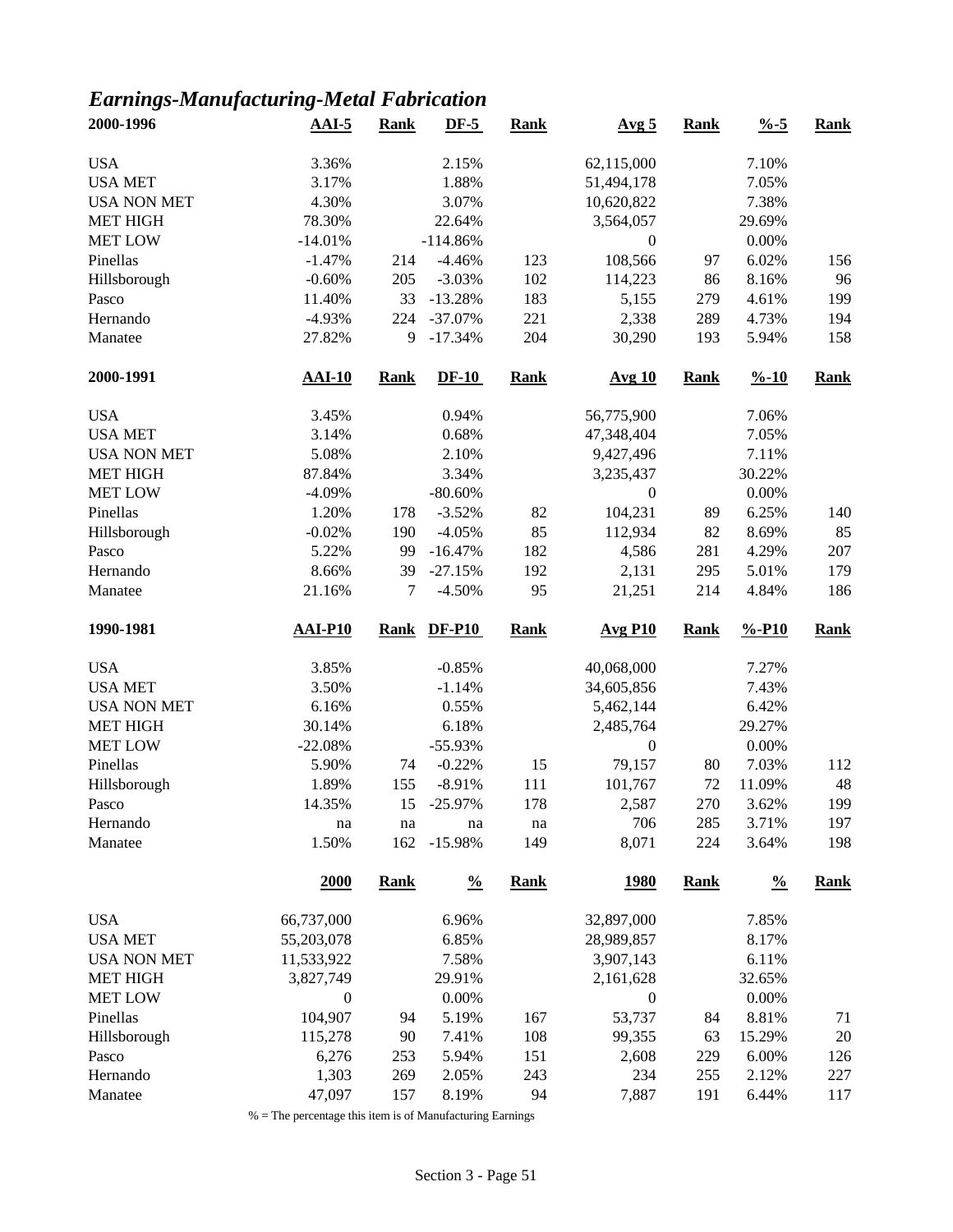### *Earnings-Manufacturing-Motor Vehicles*

| 2000-1996           | $AAI-5$          | <b>Rank</b> | $DF-5$          | <b>Rank</b> | <u>Avg 5</u>              | <b>Rank</b> | $\frac{9}{6} - 5$  | Rank        |
|---------------------|------------------|-------------|-----------------|-------------|---------------------------|-------------|--------------------|-------------|
| <b>USA</b>          | 0.87%            |             | $-12.10%$       |             | 60,537,600                |             | 6.92%              |             |
| <b>USA MET</b>      | 0.40%            |             | $-12.81%$       |             | 51,722,424                |             | 7.08%              |             |
| <b>USA NON MET</b>  | 3.89%            |             | $-7.35%$        |             |                           |             | 6.13%              |             |
| <b>MET HIGH</b>     |                  |             |                 |             | 8,815,176                 |             |                    |             |
|                     | 63.85%           |             | 13.75%          |             | 16,758,174                |             | 80.69%             |             |
| <b>MET LOW</b>      | $-19.11%$        |             | $-275.60%$      |             | $\theta$                  |             | 0.00%              |             |
| Pinellas            | 12.67%           | 15          | $-16.83%$       | 41          | 8,540                     | 157         | 0.47%              | 206         |
| Hillsborough        | 11.84%           | 16          | 0.93%           | 6           | 26,346                    | 111         | 1.88%              | 123         |
| Pasco               | na               | na          | na              | na          | na                        | na          | na                 | na          |
| Hernando            | na               | na          | na              | na          | $\boldsymbol{0}$          | 268         | 0.00%              | 268         |
| Manatee             | na               | na          | na              | na          | 8,842                     | 155         | 1.73%              | 128         |
| 2000-1991           | $AAI-10$         | <b>Rank</b> | $DF-10$         | <b>Rank</b> | <b>Avg 10</b>             | <b>Rank</b> | $\frac{9}{6} - 10$ | <b>Rank</b> |
| <b>USA</b>          | 6.31%            |             | $-3.07%$        |             | 55,873,400                |             | 6.95%              |             |
| <b>USA MET</b>      | 5.96%            |             | $-3.79%$        |             | 48,222,924                |             | 7.18%              |             |
| <b>USA NON MET</b>  | 8.69%            |             | $-0.42%$        |             | 7,650,476                 |             | 5.77%              |             |
| <b>MET HIGH</b>     | 39.89%           |             | 8.16%           |             | 14,993,954                |             | 77.90%             |             |
| <b>MET LOW</b>      | $-8.97%$         |             | $-45.23%$       |             | $\boldsymbol{0}$          |             | 0.00%              |             |
| Pinellas            | 10.08%           | 17          | $-20.19%$       | 29          | 7,285                     | 164         | 0.44%              | 210         |
| Hillsborough        | 10.90%           | 14          | $-3.44%$        | 8           | 21,926                    | 118         | 1.69%              | 128         |
| Pasco               | na               | na          | na              | na          | 272                       | 262         | 0.25%              | 229         |
| Hernando            | na               | na          | na              | na          | $\mathbf{0}$              | 281         | 0.00%              | 281         |
| Manatee             |                  |             |                 |             | 10,294                    | 154         | 2.34%              | 106         |
|                     | na               | na          | na              | na          |                           |             |                    |             |
|                     |                  |             |                 |             |                           |             |                    |             |
| 1990-1981           | <b>AAI-P10</b>   | <b>Rank</b> | $DF-P10$        | <b>Rank</b> | $Avg$ P <sub>10</sub>     | <b>Rank</b> | $% -P10$           | <b>Rank</b> |
| <b>USA</b>          | 4.85%            |             | $-5.68%$        |             | 34,017,800                |             | 6.18%              |             |
| <b>USA MET</b>      | 4.23%            |             | $-6.27%$        |             | 31,047,742                |             | 6.67%              |             |
| <b>USA NON MET</b>  | 11.67%           |             | $-1.51%$        |             | 2,970,058                 |             | 3.49%              |             |
| <b>MET HIGH</b>     | 33.71%           |             | 3.82%           |             | 9,563,548                 |             | 80.02%             |             |
| <b>MET LOW</b>      | $-19.60%$        |             | $-47.33%$       |             | $\boldsymbol{0}$          |             | 0.00%              |             |
| Pinellas            | 19.70%           | 9           | $-8.47%$        | 12          | 2,811                     | 172         | 0.25%              | 205         |
|                     |                  | 5           |                 |             |                           |             |                    |             |
| Hillsborough        | 23.76%<br>na     |             | $-20.53%$<br>na | 30          | 7,367                     | 129         | 0.80%              | 141         |
| Pasco               |                  | na          |                 | na          | $\boldsymbol{0}$          | 250         | 0.00%              | 250         |
| Hernando<br>Manatee | $\rm na$<br>na   | na<br>na    | $\rm na$<br>na  | na<br>na    | $\boldsymbol{0}$<br>5,252 | 250<br>148  | 0.00%<br>2.37%     | 250<br>85   |
|                     | 2000             | <b>Rank</b> | $\frac{0}{0}$   | <b>Rank</b> | <u>1980</u>               | <b>Rank</b> | $\frac{0}{0}$      | <b>Rank</b> |
|                     |                  |             |                 |             |                           |             |                    |             |
| <b>USA</b>          | 66,687,000       |             | 6.96%           |             | 24,403,000                |             | 5.83%              |             |
| <b>USA MET</b>      | 56,719,949       |             | 7.03%           |             | 22,877,000                |             | 6.45%              |             |
| <b>USA NON MET</b>  | 9,967,051        |             | 6.55%           |             | 1,526,000                 |             | 2.39%              |             |
| <b>MET HIGH</b>     | 19,554,122       |             | 66.14%          |             | 7,209,404                 |             | 85.87%             |             |
| <b>MET LOW</b>      | $\boldsymbol{0}$ |             | 0.00%           |             | $\boldsymbol{0}$          |             | 0.00%              |             |
| Pinellas            | 10,340           | 62          | 0.51%           | 72          | 933                       | 190         | 0.15%              | 217         |
| Hillsborough        | 34,041           | 41          | 2.19%           | 40          | 2,699                     | 162         | 0.42%              | 178         |
| Pasco               | na               | na          | na              | na          | $\boldsymbol{0}$          | 238         | 0.00%              | 238         |
| Hernando<br>Manatee | na<br>na         | na<br>na    | na<br>na        | na<br>na    | $\boldsymbol{0}$<br>4,820 | 238<br>133  | 0.00%<br>3.94%     | 238<br>64   |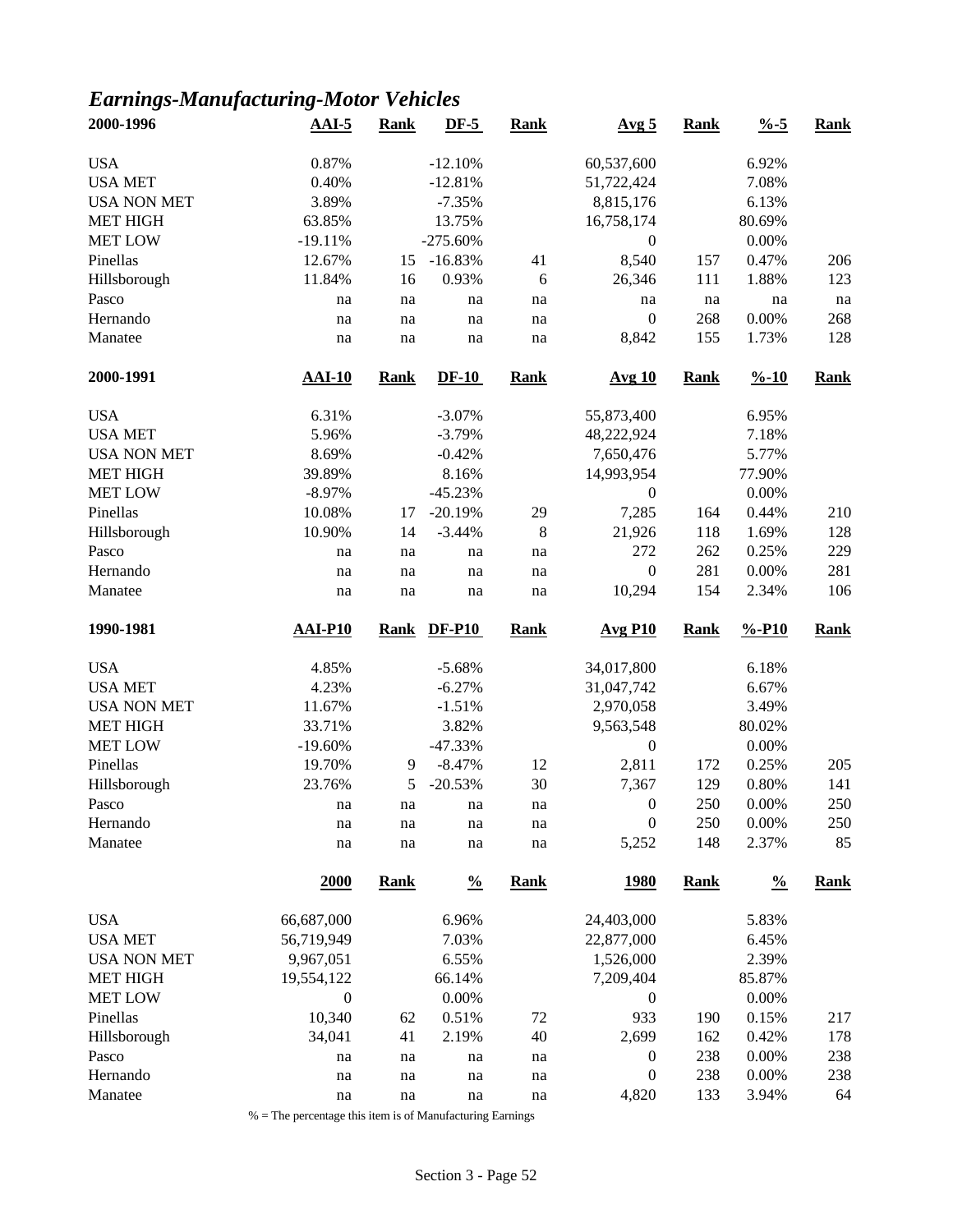### *Earnings-Manufacturing-Printing & Publishing*

| 2000-1996          | $AAI-5$        | <b>Rank</b>    | $DF-5$        | <b>Rank</b> | <u>Avg 5</u>   | <b>Rank</b> | $\frac{9}{6} - 5$  | <b>Rank</b> |
|--------------------|----------------|----------------|---------------|-------------|----------------|-------------|--------------------|-------------|
| <b>USA</b>         | 3.73%          |                | 2.22%         |             | 67,359,400     |             | 7.70%              |             |
| <b>USA MET</b>     | 3.83%          |                | 2.22%         |             | 61,442,321     |             | 8.41%              |             |
| <b>USA NON MET</b> | 2.68%          |                | 0.91%         |             | 5,917,079      |             | 4.11%              |             |
| <b>MET HIGH</b>    | 39.92%         |                | 7.86%         |             | 6,897,395      |             | 44.50%             |             |
| <b>MET LOW</b>     | $-11.41%$      |                | $-64.34%$     |             | 3,195          |             | 0.52%              |             |
| Pinellas           | 6.08%          | 66             | $-1.41%$      | 112         | 243,608        | 53          | 13.50%             | 41          |
| Hillsborough       | 3.94%          | 134            | 0.49%         | 62          | 272,015        | 49          | 19.44%             | 20          |
| Pasco              | $-2.58%$       | 273            | $-16.59%$     | 271         | 8,497          | 284         | 7.60%              | 123         |
| Hernando           | 27.47%         | $\overline{2}$ | $-2.51%$      | 147         | 9,909          | 277         | 20.03%             | 19          |
| Manatee            | 2.87%          | 170            | $-3.26%$      | 160         | 22,365         | 208         | 4.39%              | 203         |
| 2000-1991          | $AAI-10$       | <b>Rank</b>    | $DF-10$       | <b>Rank</b> | <b>Avg 10</b>  | <b>Rank</b> | $\frac{9}{6} - 10$ | <b>Rank</b> |
| <b>USA</b>         | 3.67%          |                | 1.65%         |             | 62,224,300     |             | 7.74%              |             |
| <b>USA MET</b>     | 3.69%          |                | 1.57%         |             | 56,752,946     |             | 8.45%              |             |
| <b>USA NON MET</b> | 3.39%          |                | 1.62%         |             | 5,471,354      |             | 4.12%              |             |
| <b>MET HIGH</b>    | 17.33%         |                | 4.71%         |             | 6,256,815      |             | 41.36%             |             |
| <b>MET LOW</b>     | $-4.82%$       |                | $-49.05%$     |             | 3,307          |             | 0.58%              |             |
| Pinellas           | 3.48%          | 154            | $-1.62%$      | 117         | 227,171        | 55          | 13.62%             | 42          |
| Hillsborough       | 4.95%          | 96             | 2.06%         | 22          | 247,477        | 50          | 19.04%             | 22          |
| Pasco              | 1.12%          | 240            | $-11.17%$     | 252         | 9,059          | 283         | 8.48%              | 103         |
| Hernando           | 23.31%         | $\mathbf{1}$   | $-2.33%$      | 131         | 6,537          | 298         | 15.37%             | 32          |
| Manatee            | 4.70%          | 107            | $-2.73%$      | 140         | 19,964         | 215         | 4.54%              | 205         |
|                    |                |                |               |             |                |             |                    |             |
| 1990-1981          | <b>AAI-P10</b> | <b>Rank</b>    | <b>DF-P10</b> | <b>Rank</b> | <b>Avg P10</b> | <b>Rank</b> | $% -P10$           | <b>Rank</b> |
|                    |                |                |               |             |                |             |                    |             |
| <b>USA</b>         | 7.72%          |                | 5.94%         |             | 37,795,200     |             | 6.86%              |             |
| <b>USA MET</b>     | 7.75%          |                | 5.90%         |             | 34,445,566     |             | 7.40%              |             |
| <b>USA NON MET</b> | 7.47%          |                | 5.41%         |             | 3,349,634      |             | 3.94%              |             |
| <b>MET HIGH</b>    | 32.54%         |                | 9.16%         |             | 3,869,803      |             | 41.28%             |             |
| <b>MET LOW</b>     | $-1.52%$       |                | $-18.96%$     |             | 2,203          |             | 0.55%              |             |
| Pinellas           | 10.47%         | 53             | 6.14%         | 19          | 135,960        | 54          | 12.07%             | 41          |
| Hillsborough       | 12.59%         | 21             | 1.83%         | 132         | 116,777        | 64          | 12.72%             | 36          |
| Pasco              | 10.04%         | 66             | 2.23%         | 118         | 6,748          | 261         | 9.44%              | 73          |
| Hernando           | na             | na             | na            | na          | 1,181          | 311         | 6.20%              | 134         |
| Manatee            | 8.64%          | 116            | 4.13%         | 70          | 11,030         | 223         | 4.98%              | 165         |
|                    | 2000           | <b>Rank</b>    | $\frac{0}{0}$ | <b>Rank</b> | <u>1980</u>    | <b>Rank</b> | $\frac{0}{0}$      | <b>Rank</b> |
| <b>USA</b>         | 73,071,000     |                | 7.62%         |             | 24,293,000     |             | 5.80%              |             |
| <b>USA MET</b>     | 66,817,689     |                | 8.29%         |             | 22,105,846     |             | 6.23%              |             |
| <b>USA NON MET</b> | 6,253,311      |                | 4.11%         |             | 2,187,154      |             | 3.42%              |             |
| <b>MET HIGH</b>    | 7,984,124      |                | 46.31%        |             | 2,538,123      |             | 39.53%             |             |
| <b>MET LOW</b>     | 3,035          |                | 0.44%         |             | 1,298          |             | 0.72%              |             |
| Pinellas           | 277,806        | 50             | 13.74%        | 37          | 74,255         | 58          | 12.17%             | 32          |
| Hillsborough       | 299,754        | 47             | 19.27%        | 18          | 57,984         | 67          | 8.93%              | 55          |
| Pasco              | 8,963          | 273            | 8.49%         | 94          | 3,377          | 268         | 7.76%              | 67          |
| Hernando           | 10,875         | 262            | 17.14%        | 23          | na             | na          | na                 | na          |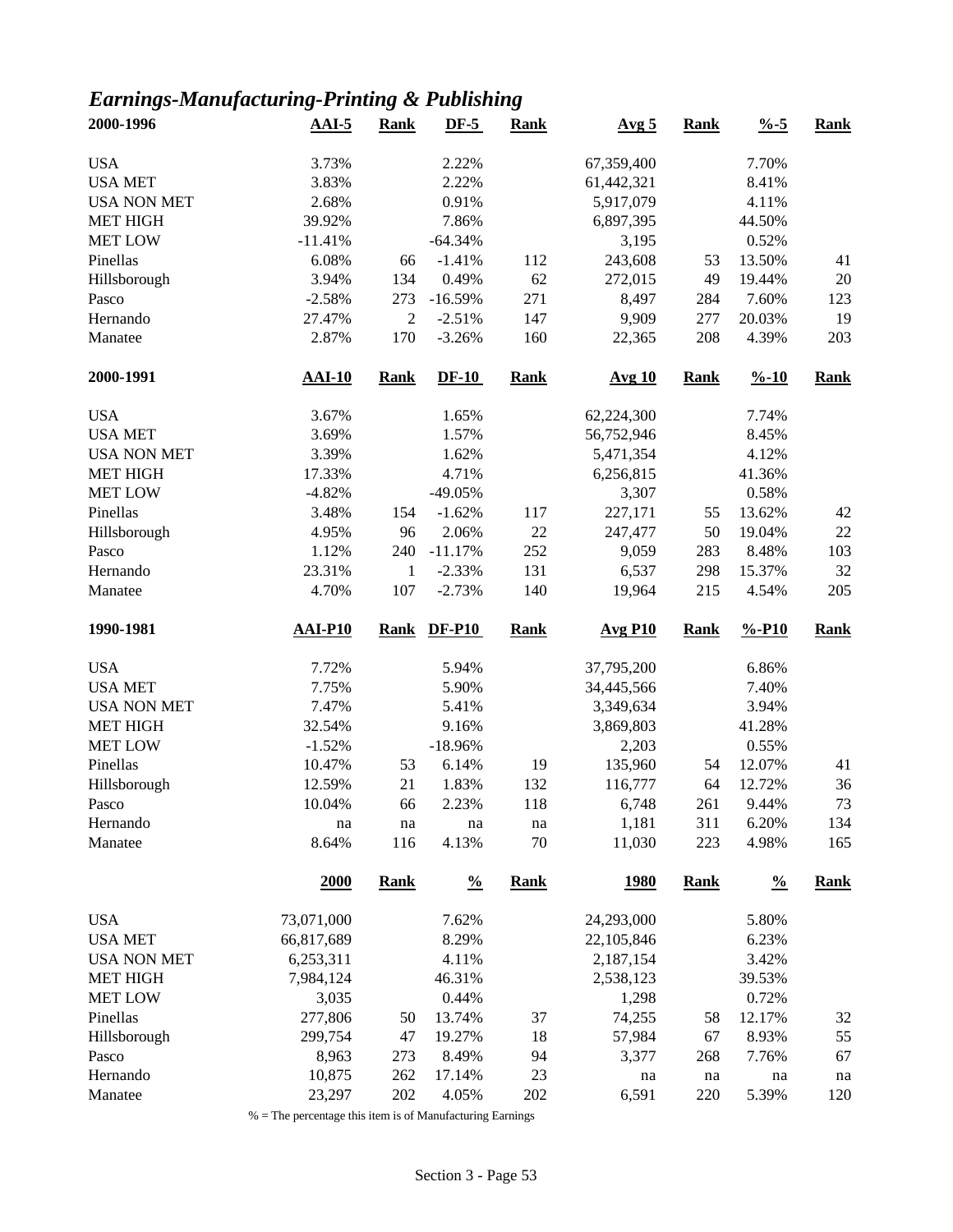### *Earnings-Transportation and Utilities*

| 2000-1996          | <b>AAI-5</b>   | <b>Rank</b> | $DF-5$        | <b>Rank</b> | Avg <sub>5</sub> | <b>Rank</b> | $\frac{9}{6} - 5$  | <b>Rank</b> |
|--------------------|----------------|-------------|---------------|-------------|------------------|-------------|--------------------|-------------|
| <b>USA</b>         | 6.86%          |             | 5.40%         |             | 361,018,600      |             | 6.78%              |             |
| <b>USA MET</b>     | 7.07%          |             | 5.20%         |             | 318,148,320      |             | 6.83%              |             |
| <b>USA NON MET</b> | 5.29%          |             | 3.02%         |             | 42,870,280       |             | 6.44%              |             |
| <b>MET HIGH</b>    | 42.39%         |             | 14.88%        |             | 15,671,489       |             | 17.63%             |             |
| <b>MET LOW</b>     | $-4.75%$       |             | $-19.31%$     |             | 38,670           |             | 1.61%              |             |
| Pinellas           | 10.46%         | 27          | 1.95%         | 98          | 699,735          | 82          | 4.57%              | 250         |
| Hillsborough       | 7.86%          | 64          | 5.49%         | 21          | 1,550,330        | 53          | 7.31%              | 83          |
| Pasco              | 0.89%          | 290         | $-11.69%$     | 294         | 108,213          | 255         | 4.87%              | 223         |
| Hernando           | 6.72%          | 110         | 0.34%         | 146         | 46,258           | 316         | 5.31%              | 197         |
| Manatee            | 5.04%          | 181         | 3.09%         | 62          | 77,052           | 292         | 2.07%              | 316         |
| 2000-1991          | $AAI-10$       | <b>Rank</b> | $DF-10$       | <b>Rank</b> | <b>Avg 10</b>    | <b>Rank</b> | $\frac{9}{6} - 10$ | <b>Rank</b> |
| <b>USA</b>         | 6.14%          |             | 4.76%         |             | 314,789,300      |             | 6.74%              |             |
| <b>USA MET</b>     | 6.30%          |             | 4.69%         |             | 276,568,178      |             | 6.79%              |             |
| <b>USA NON MET</b> | 5.06%          |             | 2.90%         |             | 38,221,122       |             | 6.40%              |             |
| MET HIGH           | 28.27%         |             | 10.82%        |             | 14,346,188       |             | 16.63%             |             |
| <b>MET LOW</b>     | 0.05%          |             | $-13.04%$     |             | 35,350           |             | 1.63%              |             |
| Pinellas           | 8.42%          | 30          | 1.72%         | 79          | 588,707          | 85          | 4.48%              | 252         |
| Hillsborough       | 6.74%          | 83          | 4.02%         | 24          | 1,329,152        | 54          | 7.38%              | 82          |
| Pasco              | 3.97%          | 235         | $-6.93%$      | 291         | 105,165          | 251         | 5.39%              | 192         |
| Hernando           | 6.39%          | 101         | 0.76%         | 127         | 41,291           | 316         | 5.53%              | 181         |
| Manatee            | 4.33%          | 218         | 1.67%         | 81          | 70,317           | 291         | 2.24%              | 314         |
| 1990-1981          | <b>AAI-P10</b> | <b>Rank</b> | <b>DF-P10</b> | <b>Rank</b> | <b>Avg P10</b>   | <b>Rank</b> | $% -P10$           | <b>Rank</b> |
| <b>USA</b>         | 5.92%          |             | 3.67%         |             | 181,471,000      |             | 6.89%              |             |
| <b>USA MET</b>     | 6.08%          |             | 3.87%         |             | 156,985,284      |             | 6.91%              |             |
| <b>USA NON MET</b> | 4.90%          |             | 1.51%         |             | 24,485,716       |             | 6.77%              |             |
| <b>MET HIGH</b>    | 15.36%         |             | 7.60%         |             | 10,294,393       |             | 18.76%             |             |
| <b>MET LOW</b>     | $-3.18%$       |             | $-17.60%$     |             | 20,466           |             | 2.04%              |             |
| Pinellas           | 6.91%          | 86          | 3.32%         | 60          | 309,186          | 94          | 4.46%              | 254         |
| Hillsborough       | 7.62%          | 60          | 4.57%         | 26          | 763,116          | 55          | 8.71%              | 59          |
| Pasco              | 8.59%          | 41          | 4.79%         | 25          | 65,778           | 254         | 6.51%              | 142         |
| Hernando           | 11.18%         | 10          | $-2.10%$      | 245         | 20,190           | 319         | 6.57%              | 140         |
| Manatee            | 4.60%          | 205         | $-0.29%$      | 181         | 51,089           | 275         | 3.86%              | 279         |
|                    | 2000           | <b>Rank</b> | $\frac{0}{0}$ | <b>Rank</b> | <u>1980</u>      | <b>Rank</b> | $\frac{0}{0}$      | <b>Rank</b> |
| <b>USA</b>         | 413,682,000    |             | 6.80%         |             | 128,506,000      |             | 7.43%              |             |
| <b>USA MET</b>     | 366, 674, 118  |             | 6.85%         |             | 110,612,955      |             | 7.51%              |             |
| <b>USA NON MET</b> | 47,007,882     |             | 6.44%         |             | 17,893,045       |             | 6.95%              |             |
| <b>MET HIGH</b>    | 17,051,187     |             | 18.55%        |             | 8,276,677        |             | 22.61%             |             |
| <b>MET LOW</b>     | 42,528         |             | 1.49%         |             | 11,660           |             | 2.04%              |             |
| Pinellas           | 862,003        | 76          | 4.82%         | 227         | 199,994          | 102         | 4.78%              | 256         |
| Hillsborough       | 1,833,867      | 51          | 7.42%         | 84          | 463,559          | 56          | 9.78%              | 48          |
| Pasco              | 113,758        | 257         | 4.68%         | 233         | 36,332           | 279         | 6.87%              | 141         |
| Hernando           | 52,950         | 309         | 5.21%         | 199         | 10,615           | 315         | 7.72%              | 106         |
| Manatee            | 84,859         | 285         | 1.95%         | 312         | 35,960           | 279         | 4.80%              | 253         |
|                    |                |             |               |             |                  |             |                    |             |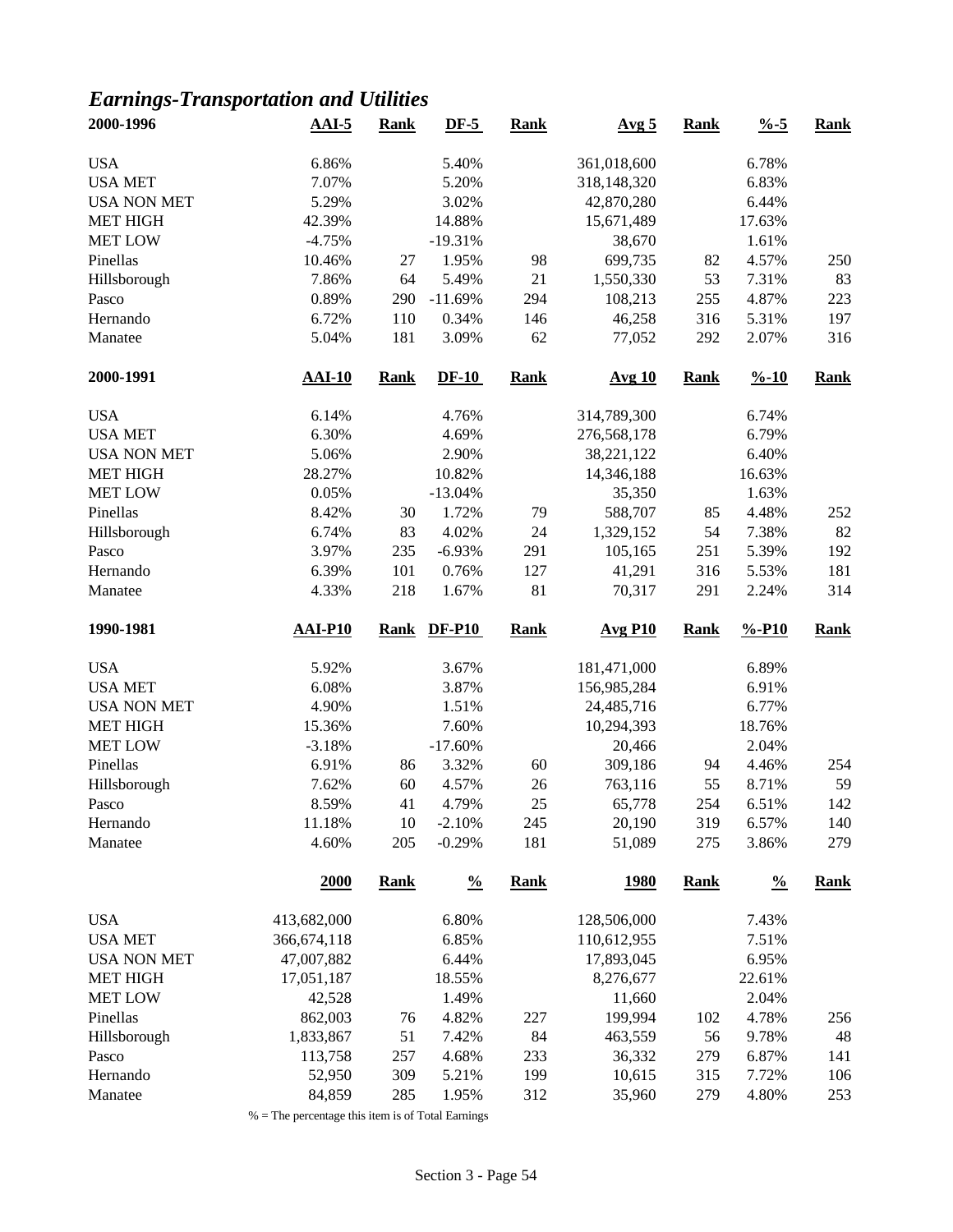# *Employment-Transportation & Public Utilities*

| 2000-1996          | $AAI-5$        | <b>Rank</b> | $DF-5$        | <b>Rank</b> | Avg <sub>5</sub> | <b>Rank</b> | $\frac{9}{6} - 5$  | <b>Rank</b> |
|--------------------|----------------|-------------|---------------|-------------|------------------|-------------|--------------------|-------------|
| <b>USA</b>         | 3.11%          |             | 2.64%         |             | 7,723,560        |             | 4.82%              |             |
| <b>USA MET</b>     | 3.28%          |             | 2.87%         |             | 6,577,033        |             | 4.98%              |             |
| <b>USA NON MET</b> | 2.14%          |             | 1.16%         |             | 1,146,527        |             | 4.08%              |             |
| <b>MET HIGH</b>    | 27.34%         |             | 6.25%         |             | 285,518          |             | 15.64%             |             |
| <b>MET LOW</b>     | $-8.10%$       |             | $-28.07%$     |             | 1,158            |             | 1.58%              |             |
| Pinellas           | 5.66%          | 31          | $-0.28%$      | 124         | 18,198           | 77          | 3.42%              | 240         |
| Hillsborough       | 5.07%          | 43          | 4.28%         | $\sqrt{6}$  | 35,871           | 53          | 5.24%              | 77          |
| Pasco              | $-0.97%$       | 288         | $-5.92%$      | 277         | 3,179            | 244         | 3.30%              | 253         |
| Hernando           | 1.64%          | 206         | $-3.98%$      | 244         | 1,420            | 316         | 3.52%              | 236         |
| Manatee            | 4.41%          | 58          | $-1.95%$      | 184         | 2,695            | 270         | 1.79%              | 316         |
| 2000-1991          | <b>AAI-10</b>  | <b>Rank</b> | $DF-10$       | <b>Rank</b> | <b>Avg 10</b>    | <b>Rank</b> | $\frac{9}{6} - 10$ | <b>Rank</b> |
| <b>USA</b>         | 2.31%          |             | 1.00%         |             | 7,239,420        |             | 4.78%              |             |
| <b>USA MET</b>     | 2.38%          |             | 1.16%         |             | 6,152,642        |             | 4.93%              |             |
| <b>USA NON MET</b> | 1.92%          |             | 0.06%         |             | 1,086,779        |             | 4.06%              |             |
| <b>MET HIGH</b>    | 17.42%         |             | 5.04%         |             | 277,412          |             | 14.76%             |             |
| <b>MET LOW</b>     | $-2.95%$       |             | $-21.18%$     |             | 1,104            |             | 1.60%              |             |
| Pinellas           | 4.08%          | 41          | $-0.11%$      | 67          | 16,219           | 82          | 3.30%              | 253         |
| Hillsborough       | 3.08%          | 102         | 1.34%         | 16          | 32,694           | 54          | 5.28%              | 78          |
| Pasco              | 0.45%          | 257         | $-4.10%$      | 232         | 3,137            | 242         | 3.51%              | 235         |
| Hernando           | 2.60%          | 124         | $-4.01%$      | 231         | 1,381            | 316         | 3.83%              | 201         |
| Manatee            | 2.82%          | 113         | $-4.03%$      | 231         | 2,485            | 270         | 1.85%              | 316         |
| 1990-1981          | <b>AAI-P10</b> | <b>Rank</b> | <b>DF-P10</b> | <b>Rank</b> | <b>Avg P10</b>   | <b>Rank</b> | $% -P10$           | <b>Rank</b> |
| <b>USA</b>         | 1.49%          |             | $-0.05%$      |             | 5,983,460        |             | 4.75%              |             |
| <b>USA MET</b>     | 1.62%          |             | 0.14%         |             | 5,044,742        |             | 4.88%              |             |
| <b>USA NON MET</b> | 0.83%          |             | $-1.11%$      |             | 938,718          |             | 4.15%              |             |
| <b>MET HIGH</b>    | 9.27%          |             | 2.51%         |             | 280,416          |             | 11.44%             |             |
| <b>MET LOW</b>     | $-4.60%$       |             | $-13.80%$     |             | 918              |             | 1.95%              |             |
| Pinellas           | 3.01%          | 63          | 1.27%         | 14          | 12,161           | 87          | 3.08%              | 266         |
| Hillsborough       | 2.61%          | 80          | 1.10%         | 17          | 27,139           | 51          | 6.04%              | 54          |
| Pasco              | 4.53%          | 26          | 0.06%         | 41          | 2,738            | 239         | 4.04%              | 183         |
| Hernando           | 5.70%          | 10          | $-1.09%$      | 80          | 840              | 319         | 4.00%              | 186         |
| Manatee            | 1.92%          | 128         | $-2.08%$      | 124         | 2,112            | 274         | 2.68%              | 294         |
|                    | 2000           | <b>Rank</b> | $\frac{0}{0}$ | <b>Rank</b> | <u>1980</u>      | <b>Rank</b> | $\frac{0}{0}$      | <b>Rank</b> |
| <b>USA</b>         | 8,247,100      |             | 4.92%         |             | 5,672,100        |             | 4.97%              |             |
| <b>USA MET</b>     | 7,050,664      |             | 5.09%         |             | 4,758,468        |             | 5.14%              |             |
| <b>USA NON MET</b> | 1,196,436      |             | 4.14%         |             | 913,632          |             | 4.23%              |             |
| <b>MET HIGH</b>    | 297,737        |             | 16.64%        |             | 308,697          |             | 12.91%             |             |
| <b>MET LOW</b>     | 1,147          |             | 1.47%         |             | 787              |             | 1.96%              |             |
| Pinellas           | 20,206         | 74          | 3.52%         | 233         | 10,157           | 94          | 3.20%              | 264         |
| Hillsborough       | 39,804         | 49          | 5.36%         | 76          | 22,829           | 54          | 6.70%              | 42          |
| Pasco              | 3,140          | 248         | 3.16%         | 261         | 1,967            | 273         | 4.15%              | 184         |
| Hernando           | 1,455          | 309         | 3.26%         | 254         | 667              | 315         | 5.16%              | 101         |
|                    | 2,863          | 264         | 1.75%         | 310         | 1,825            | 278         | 2.98%              | 279         |
| Manatee            |                |             |               |             |                  |             |                    |             |

 $\%$  = The percentage this item is of All Workers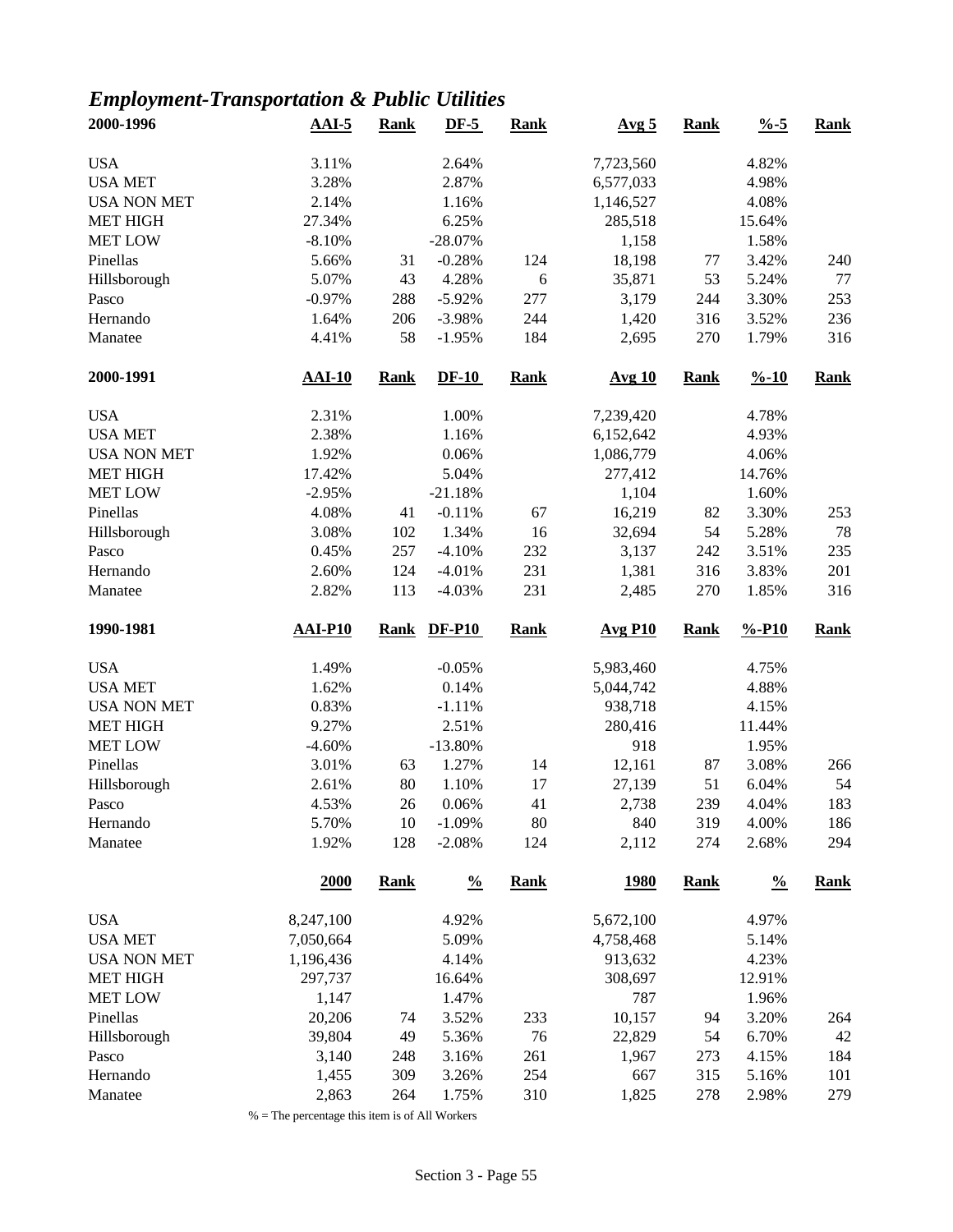### *AEPW-Transportation & Public Utilities*

| 2000-1996           | $AAI-5$          | <b>Rank</b> | $DF-5$               | Rank        | Avg <sub>5</sub> | <b>Rank</b> | $\frac{9}{6} - 5$  | <b>Rank</b> |
|---------------------|------------------|-------------|----------------------|-------------|------------------|-------------|--------------------|-------------|
| <b>USA</b>          | 3.63%            |             | 2.28%                |             | 46,629           |             | 140.47%            |             |
| <b>USA MET</b>      | 3.67%            |             | 2.02%                |             | 48,247           |             | 137.01%            |             |
| <b>USA NON MET</b>  | 3.10%            |             | 0.46%                |             | 37,340           |             | 157.57%            |             |
| <b>MET HIGH</b>     | 15.58%           |             | 5.44%                |             | 77,303           |             | 250.52%            |             |
| <b>MET LOW</b>      | $-2.56%$         |             | $-20.98%$            |             | 27,202           |             | 85.83%             |             |
| Pinellas            | 4.53%            | 50          | 0.91%                | 58          | 38,222           | 172         | 133.15%            | 170         |
| Hillsborough        | 2.65%            | 174         | 0.64%                | 69          | 43,107           | 91          | 139.54%            | 118         |
| Pasco               | 1.65%            | 252         | $-6.89%$             | 286         | 34,009           | 256         | 147.46%            | $77 \,$     |
| Hernando            | 5.08%            | 36          | $-5.63%$             | 271         | 32,518           | 279         | 150.90%            | 63          |
| Manatee             | 0.72%            | 287         | $-4.58%$             | 262         | 28,561           | 300         | 116.19%            | 280         |
| 2000-1991           | $AAI-10$         | <b>Rank</b> | $DF-10$              | <b>Rank</b> | <b>Avg 10</b>    | <b>Rank</b> | $\frac{9}{6} - 10$ | <b>Rank</b> |
| <b>USA</b>          | 3.76%            |             | 2.12%                |             | 43,166           |             | 140.87%            |             |
| <b>USA MET</b>      | 3.84%            |             | 2.12%                |             | 44,607           |             | 137.51%            |             |
| <b>USA NON MET</b>  | 3.10%            |             | 0.32%                |             | 34,997           |             | 157.28%            |             |
| <b>MET HIGH</b>     | 12.10%           |             | 4.84%                |             | 68,625           |             | 240.92%            |             |
| <b>MET LOW</b>      | 0.99%            |             | $-13.35%$            |             | 25,023           |             | 91.86%             |             |
| Pinellas            | 4.23%            | 47          | $-0.72%$             | 118         | 35,861           | 178         | 135.35%            | 165         |
| Hillsborough        | 3.58%            | 95          | 0.73%                | 36          | 40,290           | 90          | 139.76%            | 126         |
| Pasco               | 3.32%            | 110         | $-4.52%$             | 274         | 33,433           | 233         | 154.16%            | 47          |
| Hernando            | 3.87%            | 71          | $-5.03%$             | 280         | 29,780           | 289         | 145.09%            | 85          |
| Manatee             | 1.63%            | 293         | $-3.86%$             | 261         | 28,252           | 298         | 122.75%            | 257         |
| 1990-1981           | <b>AAI-P10</b>   | <b>Rank</b> | <b>DF-P10</b>        | <b>Rank</b> | <b>Avg P10</b>   | <b>Rank</b> | $% -P10$           | <b>Rank</b> |
|                     |                  |             |                      |             |                  |             |                    |             |
|                     |                  |             |                      |             |                  |             |                    |             |
| <b>USA</b>          | 4.38%            |             | 3.56%                |             | 30,181           |             | 145.72%            |             |
| <b>USA MET</b>      | 4.41%            |             | 3.55%                |             | 30,953           |             | 142.26%            |             |
| <b>USA NON MET</b>  | 4.05%            |             | 1.47%                |             | 26,024           |             | 163.51%            |             |
| <b>MET HIGH</b>     | 8.25%            |             | 4.15%                |             | 44,192           |             | 210.28%            |             |
| <b>MET LOW</b>      | $-2.35%$         |             | $-14.28%$            |             | 18,742           |             | 97.65%             |             |
| Pinellas            | 3.79%            | 197         | 0.98%                | 146         | 25,258           | 237         | 145.76%            | 139         |
| Hillsborough        | 4.85%            | 63          | 2.39%                | 37          | 27,916           | 143         | 145.86%            | 139         |
| Pasco               | 3.87%            | 192         | $-0.62%$             | 236         | 23,642           | 277         | 161.98%            | 32          |
| Hernando<br>Manatee | 5.27%<br>2.64%   | 40<br>282   | $-7.54%$<br>$-1.90%$ | 305<br>271  | 23,426<br>24,146 | 283<br>269  | 165.71%<br>146.22% | 22<br>137   |
|                     | 2000             | <b>Rank</b> | $\frac{0}{0}$        | <b>Rank</b> | <u>1980</u>      | <b>Rank</b> | $\frac{0}{0}$      | <b>Rank</b> |
|                     |                  |             |                      |             |                  |             |                    |             |
| <b>USA</b>          | 50,161           |             | 138.12%              |             | 22,656           |             | 149.60%            |             |
| <b>USA MET</b>      | 52,006           |             | 134.66%              |             | 23,245           |             | 146.25%            |             |
| <b>USA NON MET</b>  | 39,290           |             | 155.48%              |             | 19,585           |             | 164.25%            |             |
| <b>MET HIGH</b>     | 83,845           |             | 240.68%              |             | 53,931           |             | 298.56%            |             |
| <b>MET LOW</b>      | 28,605           |             | 76.62%               |             | 13,637           |             | 102.56%            |             |
| Pinellas            | 42,661           | 135         | 136.90%              | 127         | 19,690           | 233         | 149.51%            | 134         |
| Hillsborough        | 46,072           | 87          | 138.34%              | 118         | 20,306           | 204         | 145.95%            | 170         |
| Pasco               | 36,229           | 257         | 148.10%              | 70          | 18,471           | 272         | 165.70%            | 37          |
| Hernando<br>Manatee | 36,392<br>29,640 | 253<br>308  | 159.81%<br>111.82%   | 41<br>291   | 15,915<br>19,704 | 306<br>231  | 149.47%<br>160.91% | 135<br>52   |

% = The percentage this item is of the AEPW for All Workers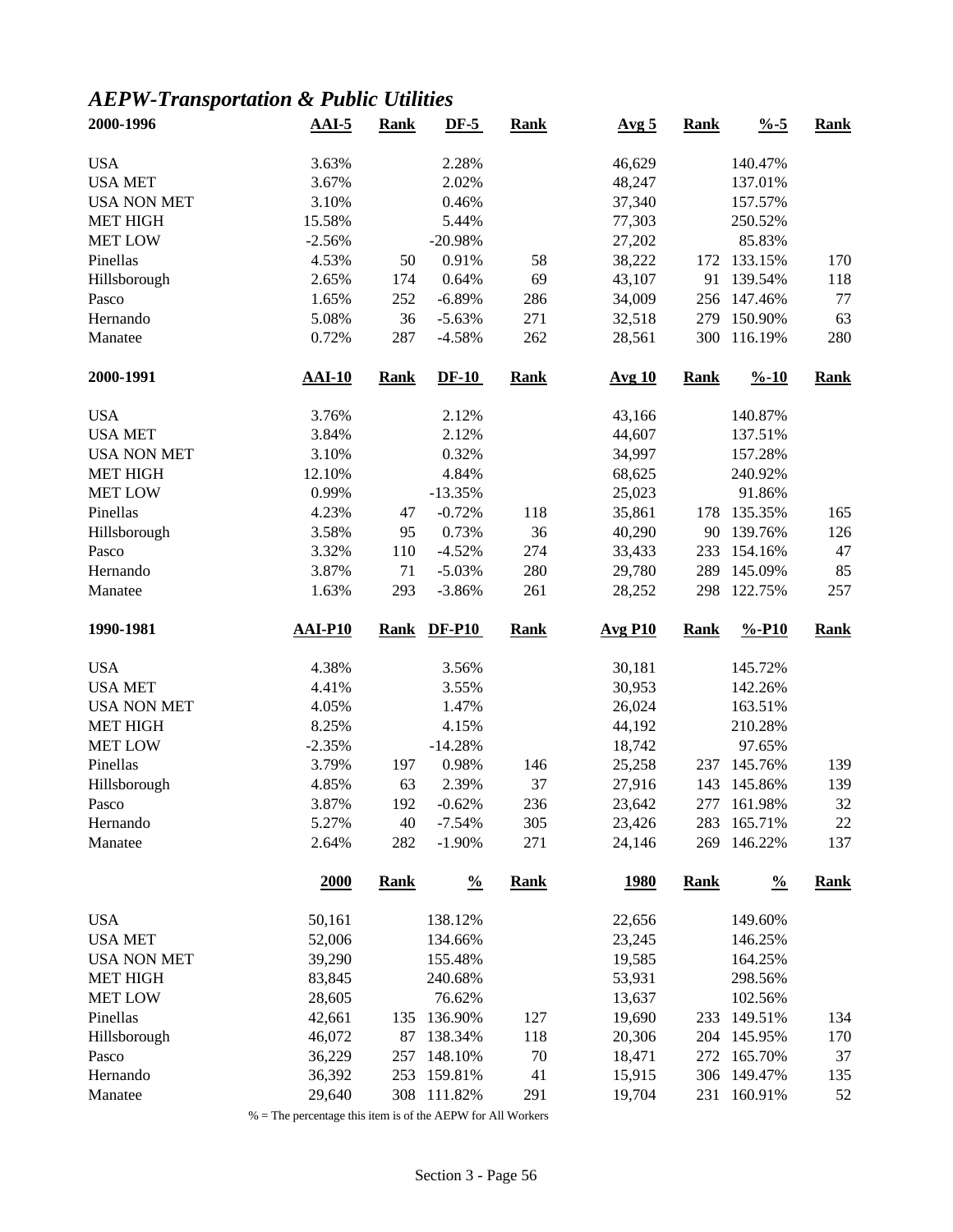### *Earnings-Transportation-Local & Interurban*

| 2000-1996           | $AAI-5$          | <b>Rank</b> | $DF-5$         | <b>Rank</b>         | Avg <sub>5</sub> | <b>Rank</b> | $\frac{9}{6} - 5$  | <b>Rank</b> |
|---------------------|------------------|-------------|----------------|---------------------|------------------|-------------|--------------------|-------------|
| <b>USA</b>          | 7.45%            |             | 4.76%          |                     | 12,403,000       |             | 3.44%              |             |
| <b>USA MET</b>      | 7.32%            |             | 4.62%          |                     | 11,269,872       |             | 3.54%              |             |
| <b>USA NON MET</b>  | 8.79%            |             | 3.95%          |                     | 1,133,128        |             | 2.64%              |             |
| <b>MET HIGH</b>     | 52.41%           |             | 21.56%         |                     | 1,364,075        |             | 18.73%             |             |
| <b>MET LOW</b>      | $-12.65%$        |             | $-67.34%$      |                     | $\boldsymbol{0}$ |             | $0.00\%$           |             |
| Pinellas            | 6.47%            | 110         | $-2.14%$       | 87                  | 35,727           | 63          | 5.11%              | 60          |
| Hillsborough        | na               | na          | na             | na                  | 12,443           | 110         | 0.80%              | 290         |
| Pasco               | 12.78%           | 38          | $-18.92%$      | 162                 | 3,333            | 229         | 3.08%              | 142         |
| Hernando            | na               | na          | na             | na                  | 2,332            | 259         | 5.04%              | 62          |
| Manatee             | 9.30%            | 64          | $-66.11%$      | 182                 | 840              | 292         | 1.09%              | 272         |
| 2000-1991           | <b>AAI-10</b>    | Rank        | $DF-10$        | <b>Rank</b>         | <b>Avg 10</b>    | <b>Rank</b> | $\frac{9}{6} - 10$ | <b>Rank</b> |
| <b>USA</b>          | 6.75%            |             | 2.89%          |                     | 10,691,700       |             | 3.40%              |             |
| <b>USA MET</b>      | 6.63%            |             | 3.02%          |                     | 9,731,007        |             | 3.52%              |             |
| <b>USA NON MET</b>  | 8.07%            |             | 0.55%          |                     | 960,693          |             | 2.51%              |             |
| <b>MET HIGH</b>     | 33.75%           |             | 11.49%         |                     | 1,190,386        |             | 18.20%             |             |
| <b>MET LOW</b>      | $-0.66%$         |             | $-36.66%$      |                     | 99               |             | 0.10%              |             |
| Pinellas            | 5.05%            | 122         | $-2.07%$       | 58                  | 31,147           | 65          | 5.29%              | 51          |
| Hillsborough        | na               | na          | na             | $\operatorname{na}$ | 11,212           | 109         | 0.84%              | 294         |
| Pasco               | 6.60%            | 82          | $-20.39%$      | 150                 | 3,519            | 221         | 3.35%              | 122         |
| Hernando            | na               | na          | na             | na                  | 1,884            | 267         | 4.56%              | 72          |
| Manatee             | na               | na          | na             | na                  | 854              | 296         | 1.22%              | 268         |
|                     |                  |             |                |                     |                  |             |                    |             |
| 1990-1981           | <b>AAI-P10</b>   | <b>Rank</b> | <b>DF-P10</b>  | <b>Rank</b>         | <b>Avg P10</b>   | <b>Rank</b> | $% -P10$           | <b>Rank</b> |
|                     |                  |             |                |                     |                  |             |                    |             |
| <b>USA</b>          | 6.45%            |             | $-1.64%$       |                     | 5,953,800        |             | 3.28%              |             |
| <b>USA MET</b>      | 6.31%            |             | $-0.90%$       |                     | 5,434,946        |             | 3.46%              |             |
| <b>USA NON MET</b>  | 8.32%            |             | $-8.99%$       |                     | 518,854          |             | 2.12%              |             |
| <b>MET HIGH</b>     | 31.85%           |             | 6.97%          |                     | 723,353          |             | 17.79%             |             |
| <b>MET LOW</b>      | $-6.10%$         |             | -43.69%        |                     | 99               |             | 0.16%              |             |
| Pinellas            | 8.95%            | 65          | $-1.63%$       | 36                  | 16,980           | 66          | 5.49%              | 45          |
| Hillsborough        | 5.44%            | 122         | $-19.15%$      | 153                 | 4,781            | 138         | 0.63%              | 299         |
| Pasco               | 22.58%           | 4           | $-10.65%$      | 122                 | 1,283            | 255         | 1.95%              | 202         |
| Hernando<br>Manatee | na<br>na         | na<br>na    | na<br>na       | na<br>na            | 508<br>297       | 290<br>305  | 2.52%<br>0.58%     | 158<br>302  |
|                     | 2000             | <b>Rank</b> | $\frac{0}{0}$  | <b>Rank</b>         | <u>1980</u>      | <b>Rank</b> | $\frac{0}{0}$      | <b>Rank</b> |
|                     |                  |             |                |                     |                  |             |                    |             |
| <b>USA</b>          | 14,269,000       |             | 3.45%          |                     | 4,047,000        |             | 3.15%              |             |
| <b>USA MET</b>      | 12,953,318       |             | 3.53%          |                     | 3,749,810        |             | 3.39%              |             |
| <b>USA NON MET</b>  | 1,315,682        |             | 2.80%          |                     | 297,190          |             | 1.66%              |             |
| <b>MET HIGH</b>     | 1,629,555        |             | 19.15%         |                     | 569,089          |             | 17.40%             |             |
| <b>MET LOW</b>      | $\boldsymbol{0}$ |             | 0.00%          |                     | 63               |             | 0.11%              |             |
| Pinellas            | 38,971           | 62          | 4.52%          | $80\,$              | 10,806           | 65          | 5.40%              | 34          |
| Hillsborough        | 13,205           | 110         | 0.72%          | 242                 | 4,201            | 110         | 0.91%              | 229         |
| Pasco               | 3,878            | 198         | 3.41%          | 120                 | 435              | 236         | 1.20%              | 212         |
| Hernando<br>Manatee | 3,578<br>631     | 202<br>250  | 6.76%<br>0.74% | 35<br>242           | 64<br>437        | 253<br>236  | 0.60%<br>1.22%     | 240<br>211  |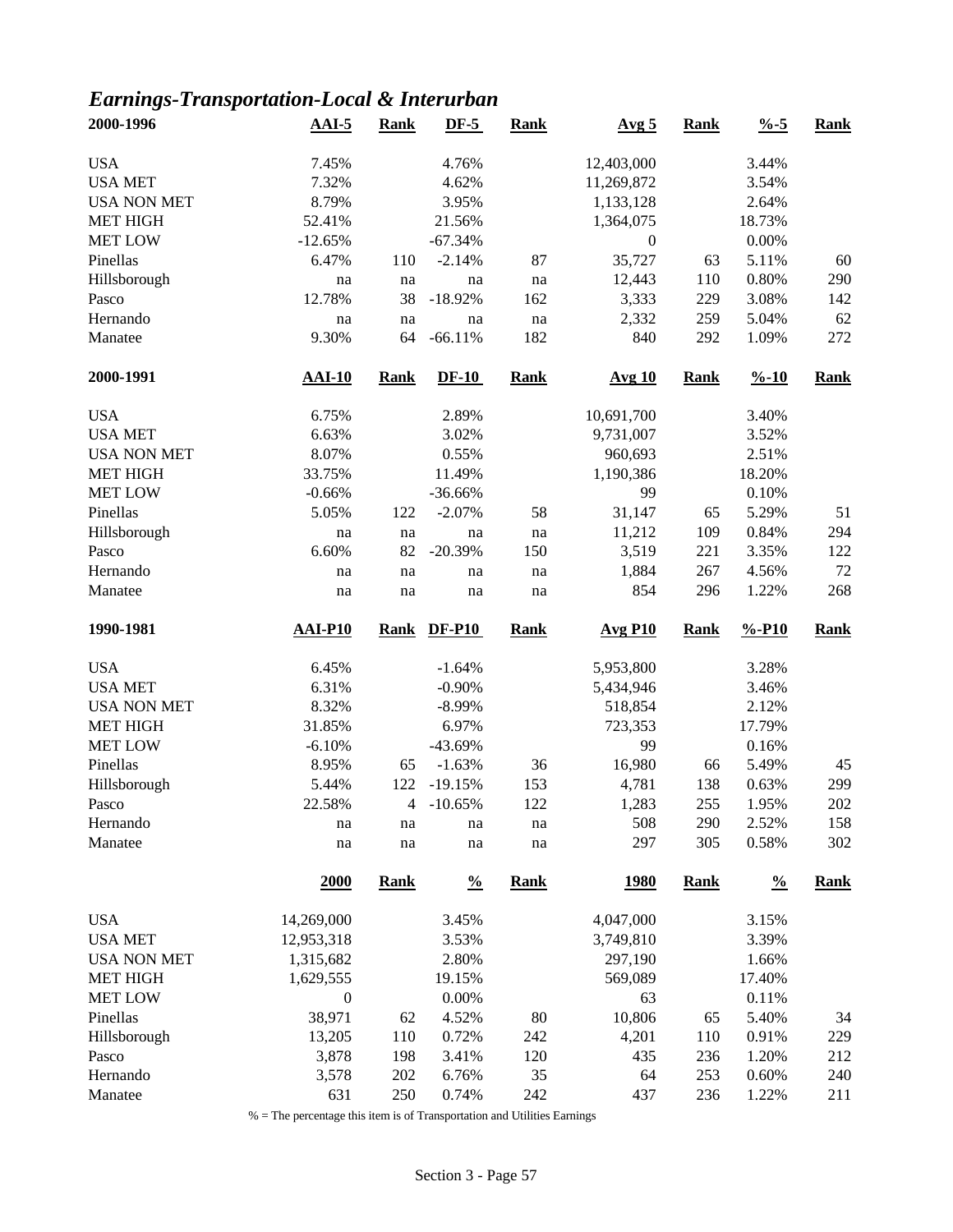### *Earnings-Transportation-Railroad*

| 2000-1996          | $AAI-5$          | <b>Rank</b> | $DF-5$        | <b>Rank</b> | Avg <sub>5</sub> | <b>Rank</b> | $\frac{0}{6}$ -5   | <b>Rank</b> |
|--------------------|------------------|-------------|---------------|-------------|------------------|-------------|--------------------|-------------|
| <b>USA</b>         | 1.67%            |             | $-2.36%$      |             | 13,609,600       |             | 3.77%              |             |
| <b>USA MET</b>     | 1.50%            |             | $-2.30%$      |             | 10,468,768       |             | 3.29%              |             |
| <b>USA NON MET</b> | 2.26%            |             | $-2.54%$      |             | 3,140,832        |             | 7.33%              |             |
| <b>MET HIGH</b>    | 27.17%           |             | 4.63%         |             | 606,147          |             | 59.41%             |             |
| <b>MET LOW</b>     | $-8.16%$         |             | $-111.36%$    |             | $\boldsymbol{0}$ |             | 0.00%              |             |
| Pinellas           | 0.27%            | 146         | $-12.02\%$    | 160         | 2,745            | 252         | 0.39%              | 299         |
| Hillsborough       | 0.34%            | 141         | $-8.14%$      | 130         | 39,993           | 64          | 2.58%              | 177         |
| Pasco              | 4.51%            | 38          | $-6.99%$      | 108         | 764              | 300         | 0.71%              | 283         |
| Hernando           | 6.10%            | 23          | na            | na          | 808              | 300         | 1.75%              | 221         |
| Manatee            | 0.49%            | 137         | $-4.29%$      | 61          | 1,597            | 282         | 2.07%              | 201         |
| 2000-1991          | $AAI-10$         | <b>Rank</b> | $DF-10$       | <b>Rank</b> | Avg 10           | <b>Rank</b> | $\frac{9}{6} - 10$ | <b>Rank</b> |
| <b>USA</b>         | 1.36%            |             | $-2.66%$      |             | 13,171,900       |             | 4.18%              |             |
| <b>USA MET</b>     | 1.24%            |             | $-2.87%$      |             | 10,171,901       |             | 3.68%              |             |
| <b>USA NON MET</b> | 1.80%            |             | $-2.31%$      |             | 2,999,999        |             | 7.85%              |             |
| <b>MET HIGH</b>    | 57.62%           |             | 3.15%         |             | 617,723          |             | 63.26%             |             |
| <b>MET LOW</b>     | $-5.13%$         |             | $-65.70%$     |             | $\boldsymbol{0}$ |             | 0.00%              |             |
| Pinellas           | 2.28%            | 58          | $-11.63%$     | 122         | 2,898            | 244         | 0.49%              | 299         |
| Hillsborough       | $-0.24%$         | 128         | $-12.23%$     | 126         | 41,832           | 66          | 3.15%              | 164         |
| Pasco              | 3.68%            | 42          | $-15.35%$     | 135         | 750              | 301         | 0.71%              | 286         |
| Hernando           |                  |             |               |             | 755              | 301         | 1.83%              | 229         |
| Manatee            | na<br>na         | na<br>na    | na<br>na      | na<br>na    | 1,620            | 277         | 2.30%              | 199         |
| 1990-1981          | $AAI-P10$        |             |               |             |                  |             |                    |             |
|                    |                  | <b>Rank</b> | <b>DF-P10</b> | <b>Rank</b> | <b>Avg P10</b>   | <b>Rank</b> | $% -P10$           | <b>Rank</b> |
| <b>USA</b>         | $-1.27%$         |             | $-7.40%$      |             | 13,276,500       |             | 7.32%              |             |
| <b>USA MET</b>     | $-1.18%$         |             | $-7.80%$      |             | 10,250,692       |             | 6.53%              |             |
| <b>USA NON MET</b> | $-1.55%$         |             | $-7.47%$      |             | 3,025,808        |             | 12.36%             |             |
| <b>MET HIGH</b>    | 25.97%           |             | 3.53%         |             | 625,024          |             | 66.29%             |             |
| <b>MET LOW</b>     | $-15.13%$        |             | $-53.11%$     |             | $\boldsymbol{0}$ |             | 0.00%              |             |
| Pinellas           | $-3.80%$         | 158         | $-17.49%$     | 153         | 4,126            | 219         | 1.33%              | 286         |
| Hillsborough       | 0.98%            | 84          | $-4.37%$      | 21          | 47,695           | 60          | 6.25%              | 157         |
| Pasco              | $-1.20%$         | 118         | $-23.75%$     | 173         | 1,111            | 290         | 1.69%              | 278         |
| Hernando           | $-0.76%$         | 116         | $-30.98%$     | 188         | 453              | 313         | 2.25%              | 260         |
| Manatee            | $-0.10%$         | 100         | $-19.24%$     | 162         | 963              | 298         | 1.89%              | 269         |
|                    | <b>2000</b>      | <b>Rank</b> | $\frac{0}{0}$ | <b>Rank</b> | <u>1980</u>      | <b>Rank</b> | $\frac{0}{0}$      | <b>Rank</b> |
| <b>USA</b>         | 13,779,000       |             | 3.33%         |             | 13,894,000       |             | 10.81%             |             |
| <b>USA MET</b>     | 10,599,577       |             | 2.89%         |             | 10,732,489       |             | 9.70%              |             |
| <b>USA NON MET</b> | 3,179,423        |             | 6.76%         |             | 3,161,511        |             | 17.67%             |             |
| <b>MET HIGH</b>    | 314,355          |             | 55.62%        |             | 665,722          |             | 67.38%             |             |
| <b>MET LOW</b>     | $\boldsymbol{0}$ |             | 0.00%         |             | $\boldsymbol{0}$ |             | 0.00%              |             |
| Pinellas           | 2,780            | 201         | 0.32%         | 240         | 4,122            | 216         | 2.06%              | 252         |
| Hillsborough       | 40,659           | 44          | 2.22%         | 143         | 39,902           | 62          | 8.61%              | 150         |
| Pasco              | 833              | 247         | 0.73%         | 225         | 979              | 271         | 2.69%              | 249         |
| Hernando           | 874              | 246         | 1.65%         | 171         | 788              | 274         | 7.42%              | 167         |
| Manatee            | 1,558            | 230         | 1.84%         | 160         | 762              | 274         | 2.12%              | 252         |
|                    |                  |             |               |             |                  |             |                    |             |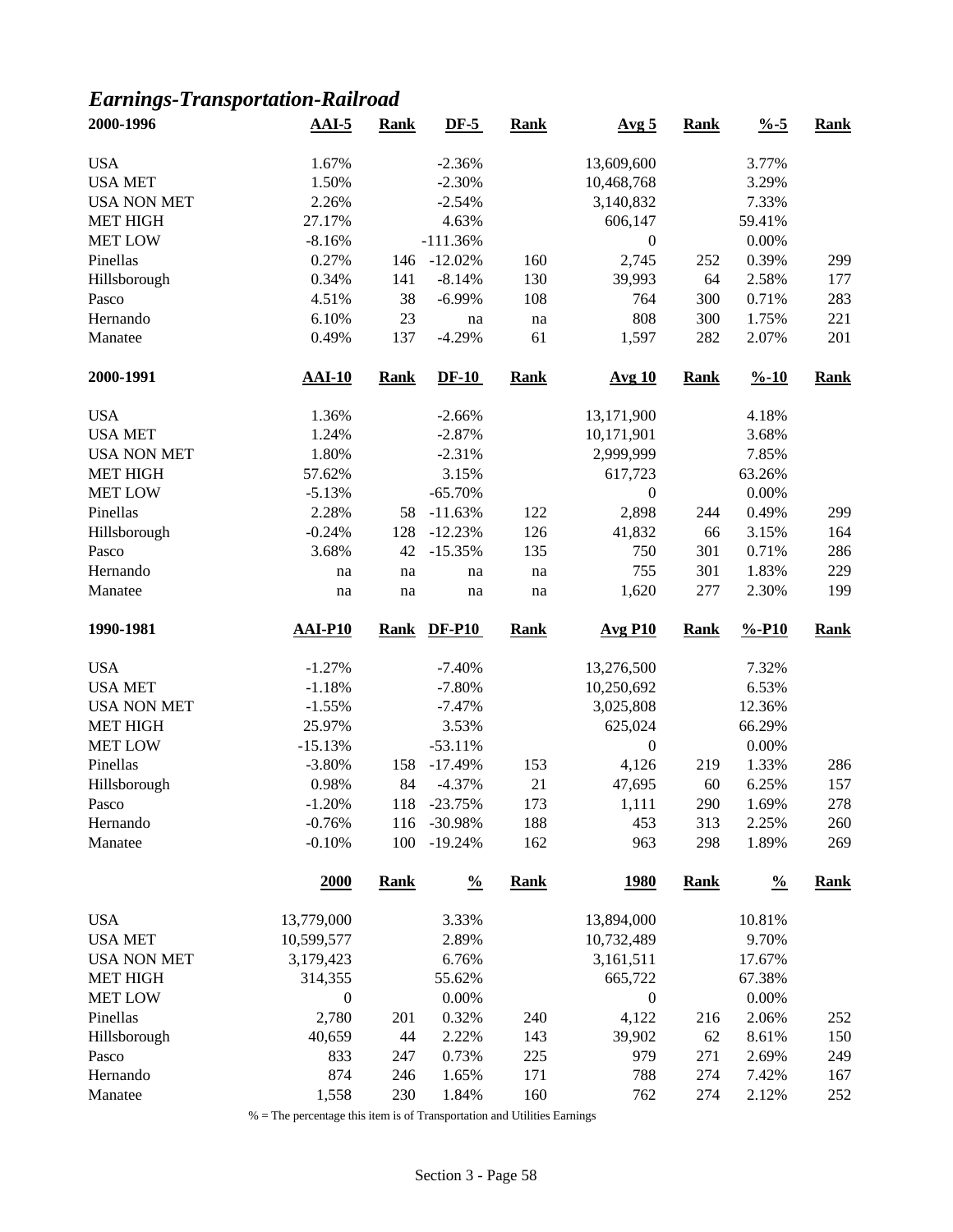### *Earnings-Transportation-Trucking & Warehouse*

| 2000-1996           | $AAI-5$          | <b>Rank</b> | $DF-5$                | <b>Rank</b> | Avg <sub>5</sub> | <b>Rank</b> | $\frac{0}{6} - 5$  | <b>Rank</b> |
|---------------------|------------------|-------------|-----------------------|-------------|------------------|-------------|--------------------|-------------|
| <b>USA</b>          | 6.55%            |             | 3.61%                 |             | 76,476,000       |             | 21.18%             |             |
| <b>USA MET</b>      | 6.28%            |             | 3.47%                 |             | 60,458,815       |             | 19.00%             |             |
| <b>USA NON MET</b>  | 7.66%            |             | 3.17%                 |             | 16,017,185       |             | 37.36%             |             |
| <b>MET HIGH</b>     | 42.83%           |             | 8.72%                 |             | 2,648,093        |             | 73.74%             |             |
| <b>MET LOW</b>      |                  |             |                       |             |                  |             |                    |             |
|                     | $-9.48%$         |             | $-34.46%$             |             | 3,280            |             | 5.66%              |             |
| Pinellas            | na               | na          | na                    | na          | 86,835           | 144         | 12.41%             | 288         |
| Hillsborough        | 4.96%            | 187         | $-3.12%$              | 177         | 259,939          | 69          | 16.77%             | 254         |
| Pasco               | 2.94%            | 237         | $-8.66%$              | 237         | 39,922           | 228         | 36.89%             | 83          |
| Hernando            | 6.94%            | 130         | $-7.39%$              | 229         | 19,226           | 293         | 41.56%             | 51          |
| Manatee             | 2.94%            | 237         | $-20.60%$             | 270         | 18,486           | 296         | 23.99%             | 177         |
| 2000-1991           | $AAI-10$         | <b>Rank</b> | $DF-10$               | <b>Rank</b> | <b>Avg 10</b>    | <b>Rank</b> | $\frac{9}{6} - 10$ | <b>Rank</b> |
| <b>USA</b>          | 5.76%            |             | 2.90%                 |             | 66,788,300       |             | 21.22%             |             |
| <b>USA MET</b>      | 5.52%            |             | 2.65%                 |             | 53,146,339       |             | 19.22%             |             |
| <b>USA NON MET</b>  | 6.76%            |             | 2.67%                 |             | 13,641,961       |             | 35.69%             |             |
| <b>MET HIGH</b>     | 17.07%           |             | 7.90%                 |             | 2,319,898        |             | 72.60%             |             |
| <b>MET LOW</b>      | $-4.91%$         |             | $-24.56%$             |             | 3,919            |             | 5.89%              |             |
| Pinellas            | na               | na          | na                    | na          | 86,835           | 136         | 14.75%             | 273         |
| Hillsborough        | 5.58%            | 143         | $-1.69%$              | 116         | 227,871          | 70          | 17.14%             | 253         |
| Pasco               | 2.07%            | 238         | $-9.53%$              | 222         | 38,558           | 217         | 36.66%             | $77 \,$     |
| Hernando            | 7.24%            | 81          | $-5.61%$              | 183         | 16,731           | 296         | 40.52%             | 55          |
| Manatee             | 6.44%            | 112         | $-14.58%$             | 243         | 17,629           | 294         | 25.07%             | 158         |
|                     |                  |             |                       |             |                  |             |                    |             |
|                     |                  |             |                       |             |                  |             |                    |             |
| 1990-1981           | $AAI-P10$        | <b>Rank</b> | <b>DF-P10</b>         | <b>Rank</b> | <b>Avg P10</b>   | <b>Rank</b> | $% -P10$           | <b>Rank</b> |
| <b>USA</b>          | 4.89%            |             | $-1.02%$              |             | 41,943,600       |             | 23.11%             |             |
| <b>USA MET</b>      | 4.73%            |             | $-1.00%$              |             | 34,049,059       |             | 21.69%             |             |
| <b>USA NON MET</b>  | 5.64%            |             | $-0.96%$              |             | 7,894,542        |             | 32.24%             |             |
| <b>MET HIGH</b>     | 19.84%           |             | 10.91%                |             | 1,629,538        |             | 69.42%             |             |
| <b>MET LOW</b>      | $-7.86%$         |             | $-32.82%$             |             | 3,628            |             | 6.31%              |             |
| Pinellas            | na               | na          | na                    | na          | 23,743           | 213         | 7.68%              | 316         |
|                     |                  | 99          |                       |             |                  |             |                    |             |
| Hillsborough        | 6.76%<br>na      | na          | $-0.88%$<br>na        | 54<br>na    | 144,267          | 63          | 18.90%             | 248<br>47   |
| Pasco               |                  |             |                       |             | 26,542           | 201         | 40.35%             |             |
| Hernando<br>Manatee | 10.71%<br>4.58%  | 28<br>169   | $-6.88%$<br>$-12.77%$ | 192<br>239  | 8,956<br>10,734  | 302<br>289  | 44.36%<br>21.01%   | 30<br>219   |
|                     | 2000             | <b>Rank</b> | $\frac{0}{0}$         | <b>Rank</b> | <u>1980</u>      | <b>Rank</b> | $\frac{0}{0}$      | <b>Rank</b> |
|                     |                  |             |                       |             |                  |             |                    |             |
| <b>USA</b>          | 87,131,000       |             | 21.06%                |             | 31,267,000       |             | 24.33%             |             |
| <b>USA MET</b>      | 68,825,425       |             | 18.77%                |             | 25,661,347       |             | 23.20%             |             |
| <b>USA NON MET</b>  | 18,305,575       |             | 38.94%                |             | 5,605,653        |             | 31.33%             |             |
| <b>MET HIGH</b>     | 2,935,223        |             | 73.12%                |             | 1,364,144        |             | 65.76%             |             |
| <b>MET LOW</b>      | 2,880            |             | 5.40%                 |             | 2,020            |             | 6.76%              |             |
| Pinellas            | 90,811           | 145         | 10.53%                | 290         | 20,773           | 174         | 10.39%             | 282         |
| Hillsborough        | 286,623          | 68          | 15.63%                | 255         | 89,811           | 62          | 19.37%             | 224         |
| Pasco               | 40,487           | 235         | 35.59%                | 94          | 10,855           | 247         | 29.88%             | 114         |
| Hernando<br>Manatee | 21,584<br>20,000 | 293<br>297  | 40.76%<br>23.57%      | 60<br>185   | 4,598<br>7,967   | 286<br>264  | 43.32%<br>22.16%   | 27<br>191   |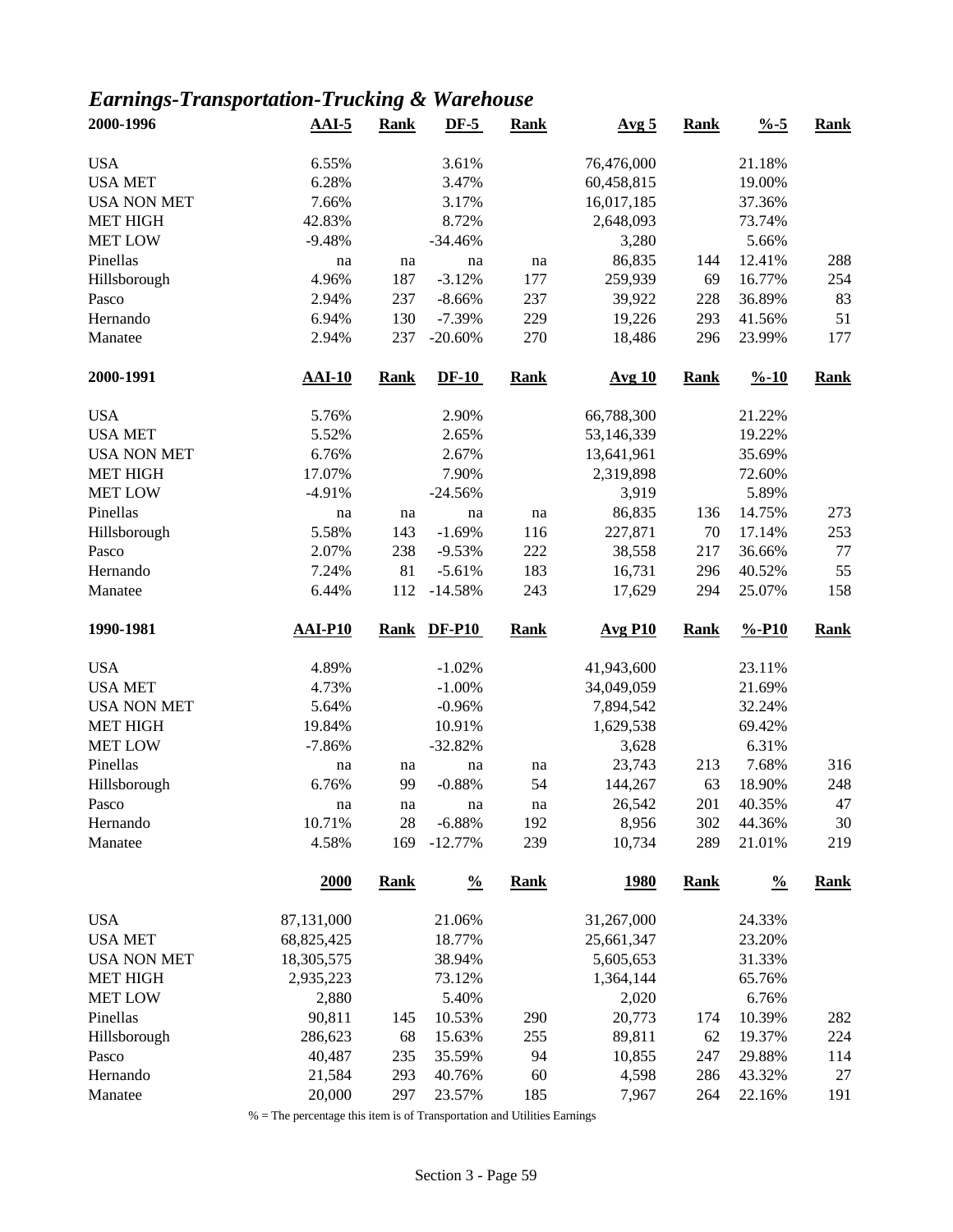### *Earnings-Communications*

|                     | $AAI-5$            | <b>Rank</b> | $DF-5$           | <b>Rank</b>    | Avg <sub>5</sub>        | <b>Rank</b> | $\frac{9}{6} - 5$  | <b>Rank</b>   |
|---------------------|--------------------|-------------|------------------|----------------|-------------------------|-------------|--------------------|---------------|
| <b>USA</b>          | 9.66%              |             | 6.50%            |                | 108,002,800             |             | 29.92%             |               |
| <b>USA MET</b>      | 9.88%              |             | 6.56%            |                | 101,704,049             |             | 31.97%             |               |
| <b>USA NON MET</b>  | 6.22%              |             | 3.45%            |                | 6,298,751               |             | 14.69%             |               |
| <b>MET HIGH</b>     | 53.18%             |             | 22.77%           |                | 7,128,117               |             | 78.78%             |               |
| <b>MET LOW</b>      | $-7.11%$           |             | $-50.66%$        |                | 4,478                   |             | 3.71%              |               |
| Pinellas            | 20.17%             | 14          | 1.32%            | 65             | 290,722                 | 66          | 41.55%             | 34            |
| Hillsborough        | 11.99%             | 64          | 8.86%            | 13             | 556,627                 | 42          | 35.90%             | 56            |
| Pasco               | $-10.81%$          | 293         | $-44.66%$        | 287            | 15,130                  | 280         | 13.98%             | 263           |
| Hernando            | na                 | na          | na               | na             | 5,263                   | 316         | 11.38%             | 283           |
| Manatee             | 10.13%             | 85          | 0.01%            | 87             | 16,136                  | 275         | 20.94%             | 179           |
| 2000-1991           | $AAI-10$           | <b>Rank</b> | $DF-10$          | <b>Rank</b>    | <b>Avg 10</b>           | <b>Rank</b> | $\frac{9}{6} - 10$ | <b>Rank</b>   |
| <b>USA</b>          | 8.17%              |             | 4.48%            |                | 89,501,300              |             | 28.43%             |               |
| <b>USA MET</b>      | 8.41%              |             | 4.56%            |                | 83,885,455              |             | 30.33%             |               |
| <b>USA NON MET</b>  | 4.71%              |             | 2.15%            |                | 5,615,845               |             | 14.69%             |               |
| <b>MET HIGH</b>     | 41.59%             |             | 11.11%           |                | 6,190,384               |             | 85.81%             |               |
| <b>MET LOW</b>      | $-3.51%$           |             | $-33.11%$        |                | 3,714                   |             | 4.05%              |               |
| Pinellas            | 14.46%             | 14          | 1.21%            | 40             | 220,287                 | 72          | 37.42%             | 40            |
| Hillsborough        | 9.49%              | 59          | 6.44%            | $\overline{4}$ | 457,926                 | 42          | 34.45%             | 59            |
| Pasco               | 6.67%              | 114         | $-20.94%$        | 251            | 20,153                  | 248         | 19.16%             | 208           |
| Hernando            | na                 | na          | na               | na             | 5,263                   | 318         | 12.75%             | 273           |
| Manatee             | 4.24%              | 184         | $-3.79%$         | 125            | 14,526                  | 279         | 20.66%             | 183           |
|                     |                    |             |                  |                |                         |             |                    |               |
| 1990-1981           | $AAI-P10$          | <b>Rank</b> | <b>DF-P10</b>    | <b>Rank</b>    | <b>Avg P10</b>          | <b>Rank</b> | $% -P10$           | <b>Rank</b>   |
|                     |                    |             |                  |                |                         |             |                    |               |
| <b>USA</b>          | 5.84%              |             | 1.39%            |                | 48,214,400              |             | 26.57%             |               |
| <b>USA MET</b>      | 6.13%              |             | 1.61%            |                | 44,168,332              |             | 28.14%             |               |
| <b>USA NON MET</b>  | 2.88%              |             | $-0.85%$         |                | 4,046,068               |             | 16.52%             |               |
| <b>MET HIGH</b>     | 68.34%             |             | 7.67%            |                | 2,121,240               |             | 66.48%             |               |
| <b>MET LOW</b>      | $-5.06%$           |             | $-62.14%$        |                | 2,184                   |             | 4.81%              |               |
| Pinellas            | 3.91%              | 90          | 0.15%            | 22             | 108,487                 | 77          | 35.09%             | 50            |
| Hillsborough        | na                 | na          | na               | na             | 274,892                 | 41          | 36.02%             | 48            |
| Pasco               | na                 | na          | na               | na             | 12,128                  | 268         | 18.44%             | 239           |
| Hernando<br>Manatee | na<br>na           | na<br>na    | na<br>na         | na<br>na       | 6,004<br>15,850         | 306<br>238  | 29.74%<br>31.02%   | 97<br>84      |
|                     | 2000               | <b>Rank</b> | $\frac{0}{0}$    | <b>Rank</b>    | <u>1980</u>             | <b>Rank</b> | $\frac{0}{0}$      | <b>Rank</b>   |
| <b>USA</b>          | 129,585,000        |             | 31.32%           |                | 33,959,000              |             | 26.43%             |               |
| <b>USA MET</b>      | 122,469,471        |             | 33.40%           |                |                         |             | 27.62%             |               |
| <b>USA NON MET</b>  | 7,115,529          |             | 15.14%           |                | 30,546,186<br>3,412,814 |             | 19.07%             |               |
| <b>MET HIGH</b>     | 7,999,513          |             | 78.68%           |                | 1,654,514               |             | 73.53%             |               |
| <b>MET LOW</b>      |                    |             |                  |                |                         |             |                    |               |
| Pinellas            | 3,257              | 57          | 3.15%<br>49.54%  |                | 1,724                   | 40          | 5.42%<br>40.70%    |               |
|                     | 426,998<br>718,775 |             |                  | 19             | 81,407<br>na            | na          | na                 | 18<br>na      |
| Hillsborough        |                    | 41          | 39.19%           | 50             |                         |             |                    |               |
| Pasco<br>Hernando   | 14,219<br>7,019    | 277<br>303  | 12.50%<br>13.26% | 260<br>254     | na<br>na                | na<br>na    | na<br>na           | $\,$ na<br>na |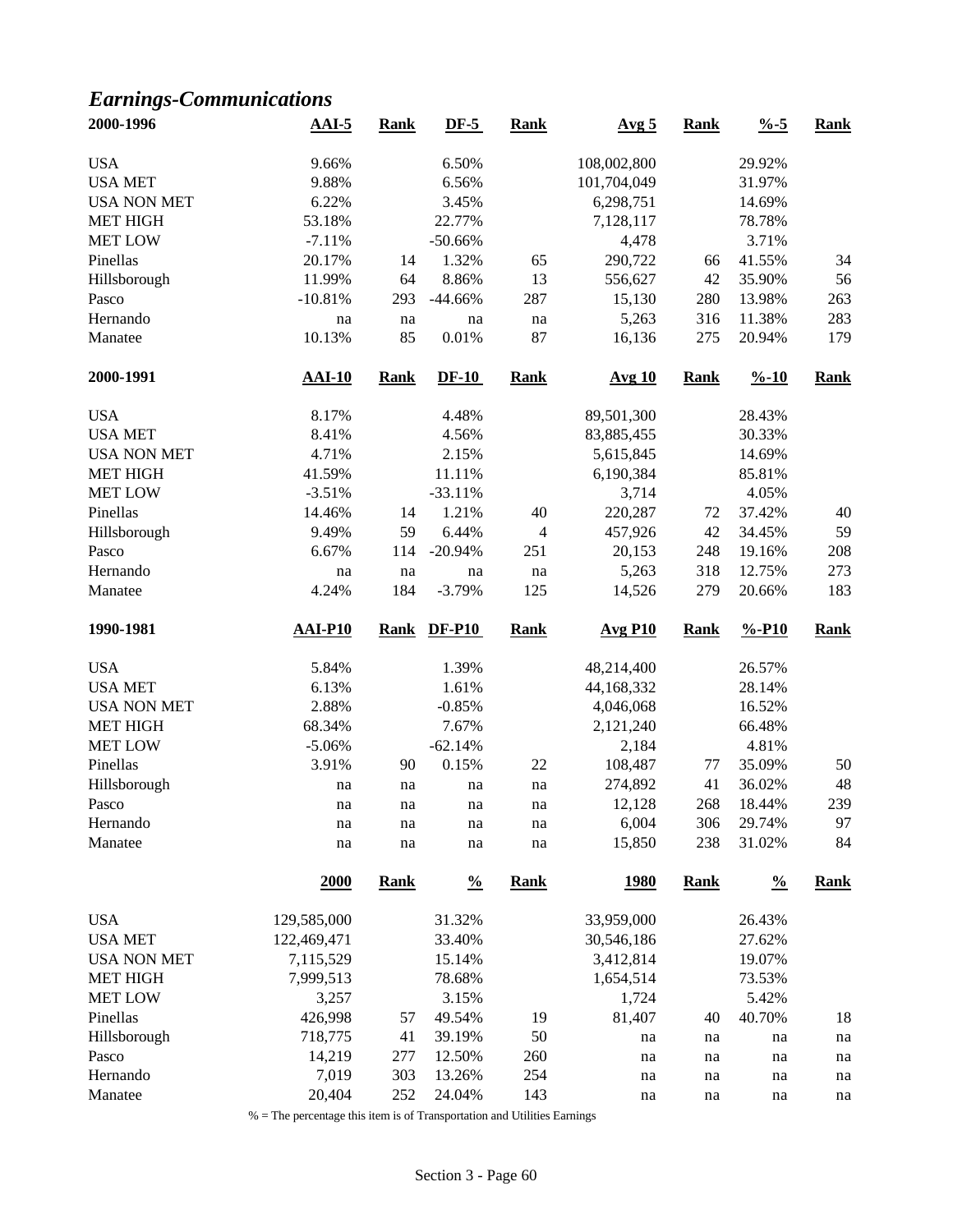### *Earnings-Wholesale Trade*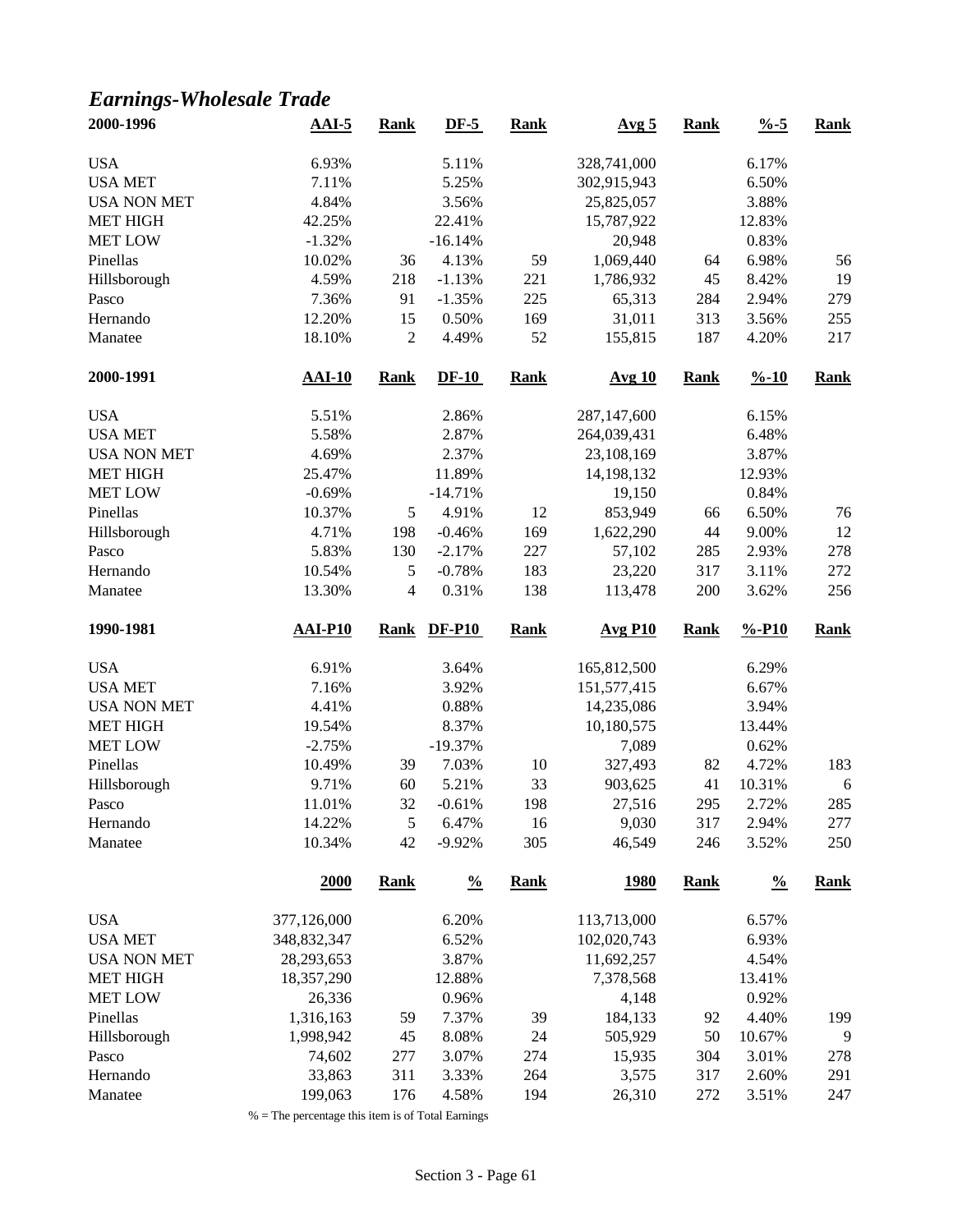### *Employment-Wholesale Trade*

| 2000-1996           | $AAI-5$        | <b>Rank</b>    | $DF-5$               | <b>Rank</b> | Avg <sub>5</sub> | <b>Rank</b> | $\frac{9}{6} - 5$  | <b>Rank</b> |
|---------------------|----------------|----------------|----------------------|-------------|------------------|-------------|--------------------|-------------|
| <b>USA</b>          | 1.82%          |                | 0.62%                |             | 7,328,360        |             | 4.58%              |             |
| <b>USA MET</b>      | 1.93%          |                | 0.77%                |             | 6,448,975        |             | 4.89%              |             |
| <b>USA NON MET</b>  | 1.07%          |                | $-0.50%$             |             | 879,385          |             | 3.13%              |             |
| <b>MET HIGH</b>     | 14.15%         |                | 5.91%                |             | 307,048          |             | 9.55%              |             |
| <b>MET LOW</b>      | $-8.97%$       |                | $-25.13%$            |             | 793              |             | 0.91%              |             |
| Pinellas            | 3.31%          | 63             | 0.43%                | 61          | 24,357           | 66          | 4.58%              | 110         |
| Hillsborough        | 1.37%          | 171            | $-2.68%$             | 193         | 39,583           | 47          | 5.78%              | 30          |
| Pasco               | 4.43%          | 37             | $-2.33%$             | 185         | 2,324            | 275         | 2.41%              | 282         |
| Hernando            | 8.31%          | $\mathfrak{Z}$ | 0.73%                | 50          | 1,110            | 311         | 2.75%              | 269         |
| Manatee             | 10.75%         | $\overline{c}$ | $-4.26%$             | 238         | 4,195            | 193         | 2.78%              | 268         |
|                     |                |                |                      |             |                  |             |                    |             |
| 2000-1991           | <b>AAI-10</b>  | <b>Rank</b>    | $DF-10$              | <b>Rank</b> | <b>Avg 10</b>    | <b>Rank</b> | $\frac{9}{6} - 10$ | <b>Rank</b> |
| <b>USA</b>          | 1.24%          |                | $-0.47%$             |             | 7,015,230        |             | 4.63%              |             |
| <b>USA MET</b>      | 1.23%          |                | $-0.48%$             |             | 6,165,939        |             | 4.94%              |             |
| <b>USA NON MET</b>  | 1.32%          |                | $-0.40%$             |             | 849,291          |             | 3.18%              |             |
| <b>MET HIGH</b>     | 9.88%          |                | 3.98%                |             | 302,910          |             | 9.73%              |             |
| <b>MET LOW</b>      | $-2.55%$       |                | $-19.25%$            |             | 767              |             | 0.92%              |             |
| Pinellas            | 3.97%          | 33             | $-0.09%$             | 42          | 21,770           | 67          | 4.43%              | 127         |
| Hillsborough        | 0.87%          | 214            | $-2.48%$             | 167         | 38,624           | 46          | 6.24%              | 20          |
| Pasco               | 3.56%          | 43             | $-2.30%$             | 156         | 2,151            | 282         | 2.41%              | 285         |
| Hernando            | 5.41%          | 14             | $-5.81%$             | 274         | 889              | 316         | 2.46%              | 281         |
| Manatee             | 7.20%          | 4              | $-4.22%$             | 241         | 3,431            | 213         | 2.55%              | 276         |
| 1990-1981           | <b>AAI-P10</b> | <b>Rank</b>    | <b>DF-P10</b>        | <b>Rank</b> | <b>Avg P10</b>   | <b>Rank</b> | $% -P10$           | <b>Rank</b> |
|                     |                |                |                      |             |                  |             |                    |             |
|                     |                |                |                      |             |                  |             |                    |             |
| <b>USA</b>          | 1.59%          |                | $-0.59%$             |             | 6,174,950        |             | 4.90%              |             |
| <b>USA MET</b>      | 1.75%          |                | $-0.43%$             |             | 5,429,860        |             | 5.25%              |             |
| <b>USA NON MET</b>  | 0.49%          |                | $-1.94%$             |             | 745,090          |             | 3.29%              |             |
| <b>MET HIGH</b>     | 11.48%         |                | 3.78%                |             | 312,951          |             | 10.37%             |             |
| <b>MET LOW</b>      | $-5.56%$       |                | $-20.92%$            |             | 439              |             | 0.66%              |             |
| Pinellas            | 3.73%          | 73             | 0.47%                | 24          | 14,991           | 76          | 3.79%              | 201         |
| Hillsborough        | 3.45%          | 83             | 0.07%                | 33          | 33,783           | 41          | 7.51%              | 10          |
| Pasco               | 5.77%          | 25             | $-4.48%$             | 203         | 1,532            | 288         | 2.26%              | 293         |
| Hernando<br>Manatee | 7.67%<br>4.50% | $\,8\,$<br>53  | $-0.30%$<br>$-0.42%$ | 40<br>46    | 579<br>2,008     | 317<br>260  | 2.76%<br>2.55%     | 263<br>275  |
|                     |                |                |                      |             |                  |             |                    |             |
|                     | 2000           | <b>Rank</b>    | $\frac{0}{0}$        | <b>Rank</b> | <u>1980</u>      | <b>Rank</b> | $\frac{0}{0}$      | <b>Rank</b> |
| <b>USA</b>          | 7,584,900      |                | 4.53%                |             | 5,741,700        |             | 5.03%              |             |
| <b>USA MET</b>      | 6,690,087      |                | 4.83%                |             | 4,991,249        |             | 5.39%              |             |
| <b>USA NON MET</b>  | 894,813        |                | 3.10%                |             | 750,451          |             | 3.48%              |             |
| <b>MET HIGH</b>     | 315,406        |                | 9.45%                |             | 313,704          |             | 9.67%              |             |
| <b>MET LOW</b>      | 839            |                | 0.95%                |             | 328              |             | 0.77%              |             |
| Pinellas            | 25,872         | 64             | 4.51%                | 113         | 12,276           | 81          | 3.86%              | 186         |
| Hillsborough        | 40,986         | 48             | 5.52%                | 43          | 26,956           | 48          | 7.91%              | 10          |
| Pasco               | 2,537          | 264            | 2.55%                | 273         | 1,061            | 301         | 2.24%              | 292         |
| Hernando            | 1,152          | 307            | 2.58%                | 272         | 353              | 316         | 2.73%              | 267         |

 $\%$  = The percentage this item is of All Workers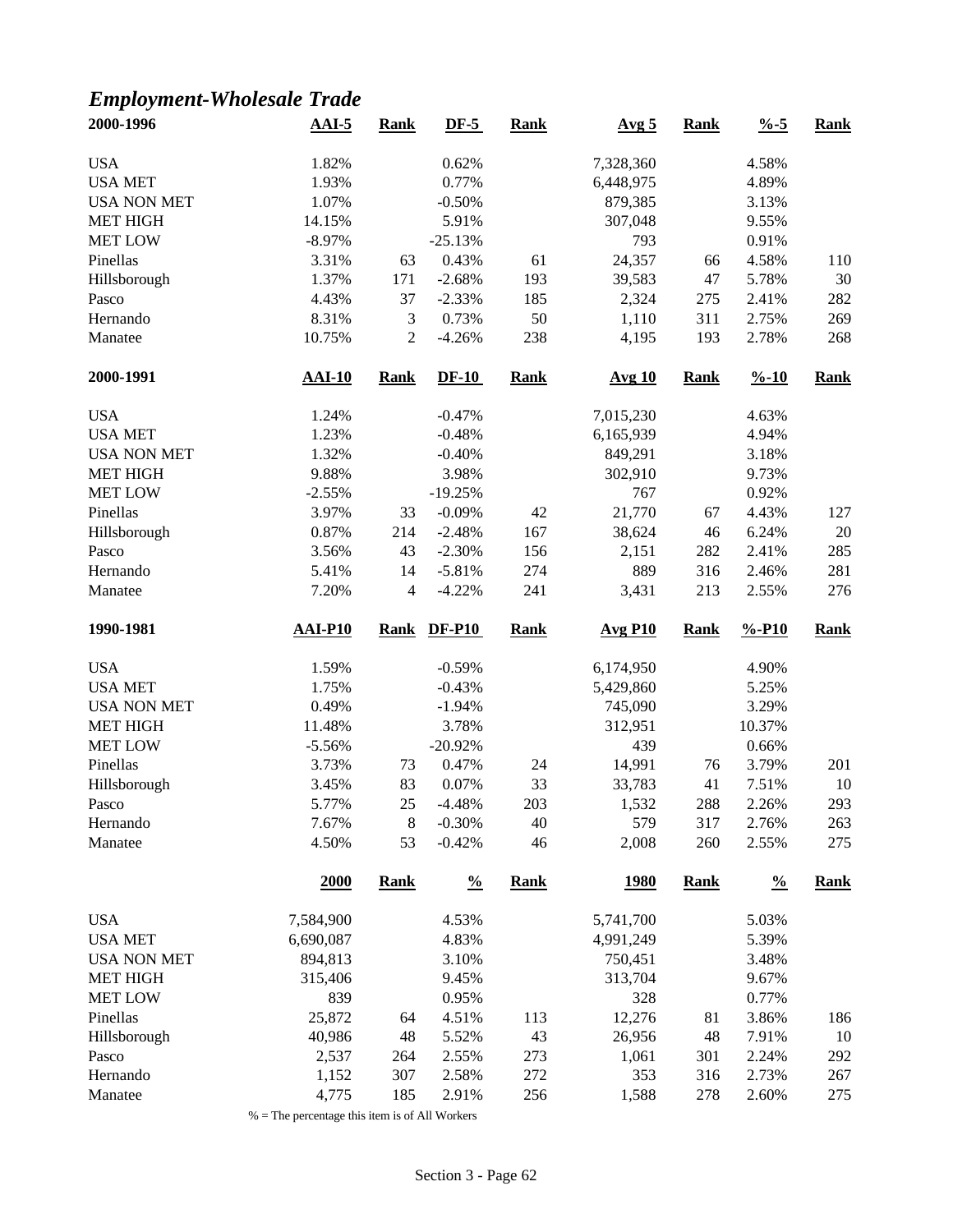#### *AEPW-Wholesale Trade*

| 2000-1996           | $AAI-5$          | <b>Rank</b> | $DF-5$                | <b>Rank</b> | Avg <sub>5</sub> | <b>Rank</b> | $\frac{9}{6} - 5$  | <b>Rank</b> |
|---------------------|------------------|-------------|-----------------------|-------------|------------------|-------------|--------------------|-------------|
| <b>USA</b>          | 5.01%            |             | 3.79%                 |             | 44,767           |             | 134.86%            |             |
| <b>USA MET</b>      | 5.08%            |             | 3.80%                 |             | 46,868           |             | 133.10%            |             |
| <b>USA NON MET</b>  | 3.73%            |             | 2.81%                 |             | 29,342           |             | 123.82%            |             |
| <b>MET HIGH</b>     | 24.98%           |             | 9.99%                 |             | 83,576           |             | 239.96%            |             |
| <b>MET LOW</b>      | $-0.95%$         |             | $-14.13%$             |             | 24,128           |             | 87.09%             |             |
| Pinellas            | 6.46%            | 24          | 1.92%                 | 101         | 43,765           | 50          | 152.46%            | 6           |
| Hillsborough        | 3.16%            | 261         | $-0.65%$              | 240         | 45,085           | 46          | 145.94%            | 12          |
| Pasco               | 2.81%            | 282         | $-0.81%$              | 243         | 28,040           | 300         | 121.58%            | 198         |
| Hernando            | 3.56%            | 234         | $-5.96%$              | 304         | 27,857           | 302         | 129.27%            | 110         |
| Manatee             | 6.68%            | 23          | 2.75%                 | 51          | 36,856           | 133         | 149.93%            | 8           |
| 2000-1991           | $AAI-10$         | <b>Rank</b> | $DF-10$               | <b>Rank</b> | <b>Avg 10</b>    | <b>Rank</b> | $\frac{9}{6} - 10$ | <b>Rank</b> |
| <b>USA</b>          | 4.21%            |             | 2.82%                 |             | 40,691           |             | 132.79%            |             |
| <b>USA MET</b>      | 4.29%            |             | 2.88%                 |             | 42,560           |             | 131.20%            |             |
| <b>USA NON MET</b>  | 3.33%            |             | 2.02%                 |             | 27,106           |             | 121.82%            |             |
| <b>MET HIGH</b>     | 13.91%           |             | 5.02%                 |             | 62,348           |             | 196.11%            |             |
| <b>MET LOW</b>      | 0.83%            |             | $-10.84%$             |             | 22,211           |             | 88.23%             |             |
| Pinellas            | 6.12%            | 8           | 2.84%                 | 19          | 38,416           | 63          | 145.00%            | 10          |
| Hillsborough        | 3.80%            | 143         | 0.57%                 | 144         | 41,881           | 39          | 145.28%            | 10          |
| Pasco               | 2.16%            | 303         | $-1.97%$              | 267         | 26,365           | 296         | 121.57%            | 174         |
| Hernando            | 5.12%            | 22          | $-6.25%$              | 306         | 25,395           | 305         | 123.73%            | 144         |
| Manatee             | 5.65%            | 14          | $-2.20%$              | 273         | 31,680           | 181         | 137.64%            | 30          |
|                     |                  |             |                       |             |                  |             |                    |             |
| 1990-1981           | <b>AAI-P10</b>   | <b>Rank</b> | $DF-P10$              | <b>Rank</b> | <b>Avg P10</b>   | <b>Rank</b> | $% -P10$           | <b>Rank</b> |
|                     |                  |             |                       |             |                  |             |                    |             |
| <b>USA</b>          | 5.23%            |             | 3.29%                 |             | 26,640           |             | 128.62%            |             |
| <b>USA MET</b>      | 5.32%            |             | 3.37%                 |             | 27,671           |             | 127.18%            |             |
| <b>USA NON MET</b>  | 3.89%            |             | 1.78%                 |             | 19,067           |             | 119.80%            |             |
| <b>MET HIGH</b>     | 9.43%            |             | 5.29%                 |             | 35,202           |             | 154.87%            |             |
| <b>MET LOW</b>      | 1.23%            |             | $-9.65%$              |             | 15,572           |             | 89.27%             |             |
| Pinellas            | 6.55%            | 29          | 4.57%                 | 3           | 21,415           | 209         | 123.58%            | 129         |
| Hillsborough        | 6.04%            | 48          | 4.38%                 | 5           | 26,373           | 49          | 137.80%            | 18          |
| Pasco               | 4.99%            | 114         | $-1.08%$              | 259         | 17,381           | 311         | 119.09%            | 181         |
| Hernando<br>Manatee | 6.29%<br>5.37%   | 36<br>88    | $-1.63%$<br>$-11.95%$ | 271<br>315  | 15,245<br>22,766 | 315<br>164  | 107.84%<br>137.86% | 274<br>18   |
|                     | 2000             | <b>Rank</b> | $\frac{0}{0}$         | <b>Rank</b> | <u>1980</u>      | <b>Rank</b> | $\frac{0}{0}$      | <b>Rank</b> |
|                     |                  |             |                       |             |                  |             |                    |             |
| <b>USA</b>          | 49,721           |             | 136.91%               |             | 19,805           |             | 130.78%            |             |
| <b>USA MET</b>      | 52,142           |             | 135.02%               |             | 20,440           |             | 128.60%            |             |
| <b>USA NON MET</b>  | 31,620           |             | 125.13%               |             | 15,580           |             | 130.67%            |             |
| <b>MET HIGH</b>     | 108,363          |             | 267.72%               |             | 28,561           |             | 173.22%            |             |
| <b>MET LOW</b>      | 25,533           |             | 87.09%                |             | 10,864           |             | 89.32%             |             |
| Pinellas            | 50,872           | 42          | 163.25%               | 5           | 14,999           | 276         | 113.89%            | 251         |
| Hillsborough        | 48,771           | 48          | 146.45%               | 19          | 18,769           | 107         | 134.90%            | 56          |
| Pasco<br>Hernando   | 29,406<br>29,395 | 305<br>305  | 120.21%<br>129.08%    | 227<br>134  | 15,019<br>10,127 | 275<br>317  | 134.73%<br>95.12%  | 56<br>313   |

% = The percentage this item is of the AEPW for All Workers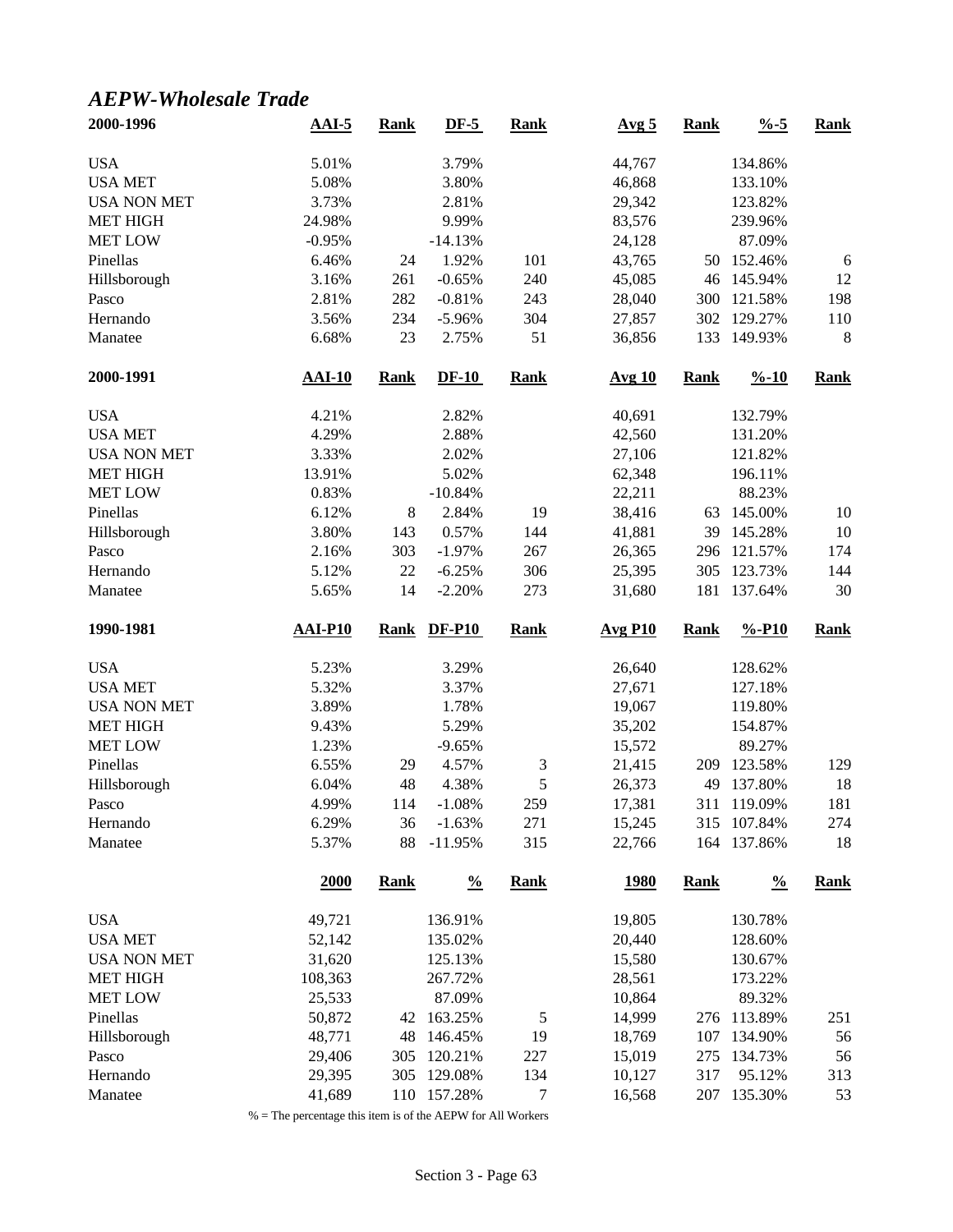### *Earnings-Retail Trade*

| 2000-1996<br>$AAI-5$<br><b>Rank</b><br><b>Rank</b><br>$DF-5$<br><b>Rank</b><br>Avg <sub>5</sub>                               | $\frac{0}{6}$ -5   | <b>Rank</b>          |
|-------------------------------------------------------------------------------------------------------------------------------|--------------------|----------------------|
| <b>USA</b><br>4.58%<br>5.93%<br>469,459,200                                                                                   | 8.82%              |                      |
| <b>USA MET</b><br>6.12%<br>4.90%<br>401,598,926                                                                               | 8.62%              |                      |
| <b>USA NON MET</b><br>4.83%<br>2.42%<br>67,860,274                                                                            | 10.19%             |                      |
| <b>MET HIGH</b><br>11.83%<br>10.32%<br>16,632,916                                                                             | 20.77%             |                      |
| <b>MET LOW</b><br>81,983<br>$-1.22%$<br>$-14.12%$                                                                             | 4.70%              |                      |
| Pinellas<br>4.93%<br>$-0.45%$<br>253<br>1,718,015<br>164<br>65                                                                | 11.22%             | 64                   |
| Hillsborough<br>5.04%<br>158<br>0.28%<br>232<br>1,974,425<br>57                                                               | 9.30%              | 188                  |
| 130<br>5.53%<br>126<br>2.50%<br>333,806<br>198<br>Pasco                                                                       | 15.02%             | 8                    |
| 270<br>11.76%<br>3<br>$-1.22%$<br>147,494<br>302<br>Hernando                                                                  | 16.92%             | $\overline{4}$       |
| 14<br>8.83%<br>3.15%<br>90<br>413,074<br>176<br>Manatee                                                                       | 11.12%             | 69                   |
| 2000-1991<br>$AAI-10$<br>$DF-10$<br><b>Rank</b><br><b>Rank</b><br><b>Rank</b><br><b>Avg 10</b>                                | $\frac{9}{6} - 10$ | <b>Rank</b>          |
| <b>USA</b><br>5.12%<br>3.49%<br>415,265,500                                                                                   | 8.89%              |                      |
| <b>USA MET</b><br>3.50%<br>5.17%<br>354,487,975                                                                               | 8.70%              |                      |
| 4.85%<br><b>USA NON MET</b><br>3.24%<br>60,777,525                                                                            | 10.17%             |                      |
| <b>MET HIGH</b><br>10.41%<br>8.24%<br>15,171,780                                                                              | 20.25%             |                      |
| <b>MET LOW</b><br>1.23%<br>$-6.61%$<br>79,081                                                                                 | 4.82%              |                      |
| Pinellas<br>3.78%<br>1,562,232<br>265<br>0.35%<br>248<br>65                                                                   | 11.89%             | 45                   |
| 235<br>5.35%<br>133<br>0.78%<br>1,705,211<br>58<br>Hillsborough                                                               | 9.46%              | 178                  |
| 4.36%<br>227<br>1.40%<br>204<br>300,159<br>200<br>Pasco                                                                       | 15.38%             | $\tau$               |
| 80<br>310<br>10.66%<br>$\mathbf{1}$<br>2.93%<br>120,637<br>Hernando                                                           | 16.17%             | $\sqrt{5}$           |
| 38<br>86<br>181<br>Manatee<br>6.96%<br>2.81%<br>349,490                                                                       | 11.15%             | 69                   |
|                                                                                                                               |                    |                      |
| 1990-1981<br><b>AAI-P10</b><br><b>DF-P10</b><br><b>Rank</b><br><b>Avg P10</b><br><b>Rank</b><br><b>Rank</b>                   | $% -P10$           | <b>Rank</b>          |
|                                                                                                                               |                    |                      |
| <b>USA</b><br>6.66%<br>4.42%<br>254,881,500                                                                                   | 9.68%              |                      |
| <b>USA MET</b><br>6.89%<br>4.74%<br>216,400,908                                                                               | 9.52%              |                      |
| <b>USA NON MET</b><br>5.44%<br>38,480,592<br>2.41%                                                                            | 10.64%             |                      |
| <b>MET HIGH</b><br>12.90%<br>9.25%<br>11,072,438                                                                              | 20.18%             |                      |
| <b>MET LOW</b><br>0.80%<br>$-8.75%$<br>51,073                                                                                 | 5.85%              |                      |
| Pinellas<br>8.34%<br>5.84%<br>26<br>58<br>64<br>999,169                                                                       | 14.40%             | 17                   |
| 62<br>56<br>Hillsborough<br>8.41%<br>4.99%<br>980,007<br>60                                                                   | 11.18%             | 93                   |
| $\tau$<br>10.55%<br>11<br>7.07%<br>175,386<br>193<br>Pasco                                                                    | 17.35%             | $\overline{4}$       |
| 10<br>14.88%<br>$\mathbf{1}$<br>6.69%<br>44,686<br>Hernando<br>319<br>8.60%<br>52<br>4.73%<br>62<br>Manatee<br>193,503<br>187 | 14.54%<br>14.62%   | 16<br>15             |
| 2000<br>$\frac{0}{0}$<br><b>Rank</b><br><u>1980</u><br><b>Rank</b><br><b>Rank</b>                                             | $\frac{0}{0}$      | <b>Rank</b>          |
|                                                                                                                               |                    |                      |
| <b>USA</b><br>529,301,000<br>8.70%<br>169,196,000                                                                             | 9.78%              |                      |
| <b>USA MET</b><br>8.50%<br>141,732,803<br>454,811,388                                                                         | 9.63%              |                      |
| 27,463,197<br><b>USA NON MET</b><br>74,489,612<br>10.20%                                                                      | 10.67%             |                      |
| 18,858,028<br>7,399,771<br><b>MET HIGH</b><br>21.93%                                                                          | 21.39%             |                      |
| <b>MET LOW</b><br>86,111<br>4.70%<br>36,980                                                                                   | 6.17%              |                      |
| Pinellas<br>1,882,603<br>89<br>587,764<br>65<br>10.54%<br>60                                                                  | 14.04%             | 17                   |
| Hillsborough<br>58<br>8.60%<br>571,146<br>2,125,760<br>241<br>62                                                              | 12.05%             | 56                   |
| 370,002<br>15.21%<br>8<br>89,296<br>Pasco<br>199<br>239<br>3<br>Hernando<br>187,458<br>18.43%<br>17,769<br>319<br>286         | 16.88%<br>12.92%   | $\mathfrak{S}$<br>35 |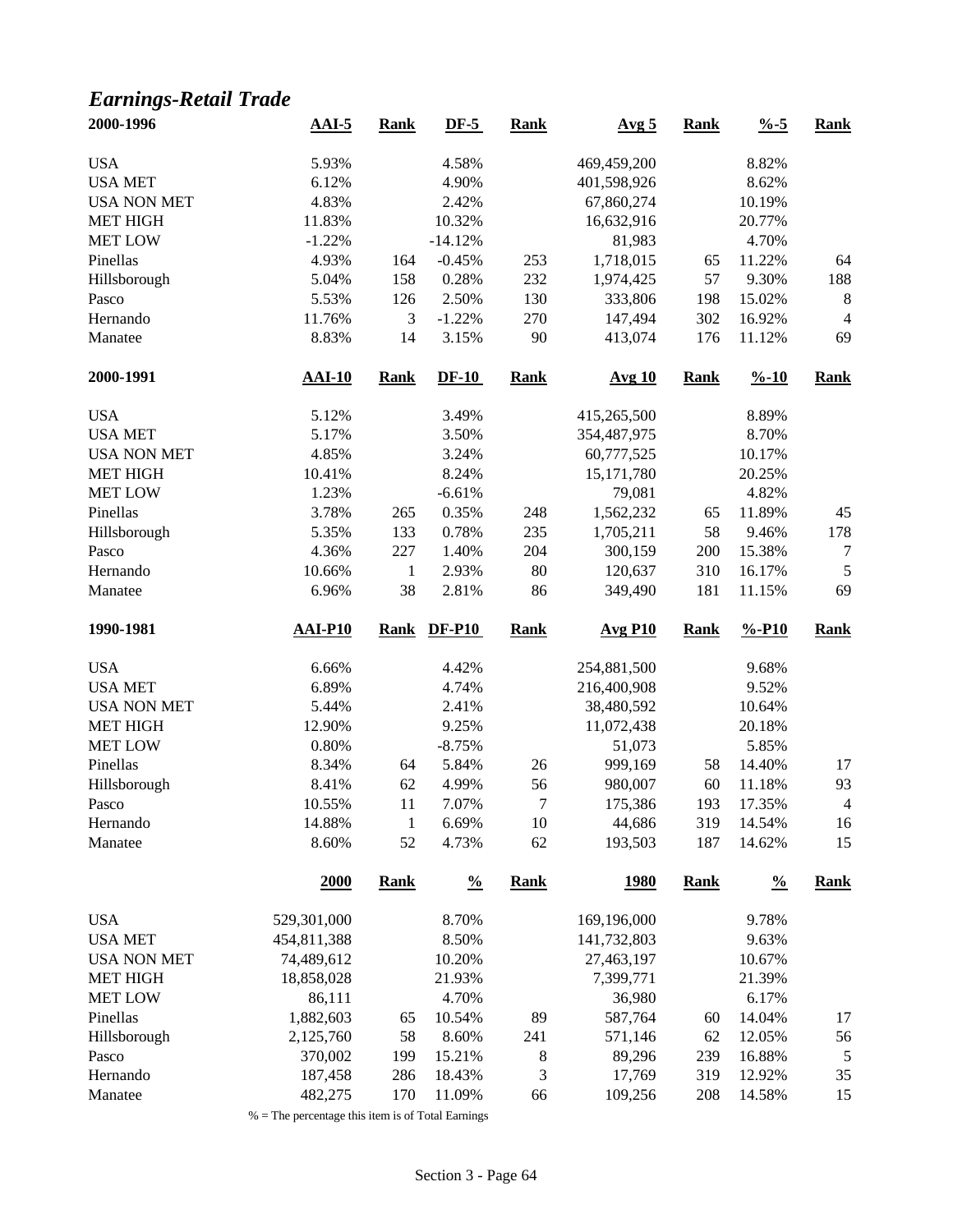### *Employment-Retail Trade*

| 2000-1996          | $AAI-5$        | <b>Rank</b>    | $DF-5$        | <b>Rank</b>      | Avg <sub>5</sub> | <b>Rank</b> | $\frac{9}{6} - 5$  | <b>Rank</b>      |
|--------------------|----------------|----------------|---------------|------------------|------------------|-------------|--------------------|------------------|
| <b>USA</b>         | 1.65%          |                | 0.71%         |                  | 26,513,880       |             | 16.56%             |                  |
| <b>USA MET</b>     | 1.74%          |                | 0.92%         |                  | 21,768,395       |             | 16.49%             |                  |
| <b>USA NON MET</b> | 1.21%          |                | $-0.40%$      |                  | 4,745,485        |             | 16.91%             |                  |
| <b>MET HIGH</b>    | 7.45%          |                | 5.65%         |                  | 766,020          |             | 28.64%             |                  |
| <b>MET LOW</b>     | $-1.37%$       |                | $-6.75%$      |                  | 5,968            |             | 11.18%             |                  |
| Pinellas           | 0.66%          | 243            | $-2.57%$      | 272              | 94,502           | 66          | 17.76%             | 150              |
| Hillsborough       | 1.74%          | 126            | $-2.10%$      | 251              | 104,378          | 62          | 15.24%             | 297              |
| Pasco              | 1.69%          | 131            | $-0.50%$      | 154              | 22,233           | 195         | 23.09%             | 5                |
| Hernando           | 6.05%          | $\mathfrak{2}$ | $-0.18%$      | 122              | 9,926            | 307         | 24.59%             | $\boldsymbol{2}$ |
| Manatee            | 3.38%          | 14             | $-2.33%$      | 263              | 23,248           | 191         | 15.43%             | 292              |
| 2000-1991          | $AAI-10$       | <b>Rank</b>    | $DF-10$       | <b>Rank</b>      | <b>Avg 10</b>    | <b>Rank</b> | $\frac{9}{6} - 10$ | <b>Rank</b>      |
| <b>USA</b>         | 1.79%          |                | 0.66%         |                  | 25,141,310       |             | 16.59%             |                  |
| <b>USA MET</b>     | 1.74%          |                | 0.66%         |                  | 20,647,145       |             | 16.55%             |                  |
| <b>USA NON MET</b> | 2.01%          |                | 0.63%         |                  | 4,494,165        |             | 16.80%             |                  |
| <b>MET HIGH</b>    | 6.64%          |                | 3.72%         |                  | 747,827          |             | 28.68%             |                  |
| <b>MET LOW</b>     | $-0.64%$       |                | $-6.12%$      |                  | 5,995            |             | 10.95%             |                  |
| Pinellas           | 0.05%          | 305            | $-2.54%$      | 298              | 93,547           | 65          | 19.03%             | 74               |
| Hillsborough       | 1.73%          | 174            | $-2.17%$      | 288              | 96,949           | 65          | 15.67%             | 285              |
| Pasco              | 1.37%          | 220            | $-0.56%$      | 169              | 21,126           | 196         | 23.62%             | $\overline{4}$   |
| Hernando           | 6.15%          | $\overline{2}$ | 1.61%         | 23               | 8,692            | 311         | 24.11%             | $\overline{4}$   |
| Manatee            | 2.86%          | 64             | $-1.65%$      | 263              | 21,302           | 195         | 15.82%             | 281              |
| 1990-1981          | <b>AAI-P10</b> | <b>Rank</b>    | <b>DF-P10</b> | <b>Rank</b>      | <b>Avg P10</b>   | <b>Rank</b> | $% -P10$           | <b>Rank</b>      |
|                    |                |                |               |                  |                  |             |                    |                  |
| <b>USA</b>         | 2.52%          |                | 1.07%         |                  | 20,452,290       |             | 16.23%             |                  |
| <b>USA MET</b>     | 2.60%          |                | 1.13%         |                  | 16,911,414       |             | 16.36%             |                  |
| <b>USA NON MET</b> | 2.14%          |                | 0.69%         |                  | 3,540,876        |             | 15.65%             |                  |
| <b>MET HIGH</b>    | 8.60%          |                | 4.93%         |                  | 707,559          |             | 26.79%             |                  |
| <b>MET LOW</b>     | $-0.78%$       |                | $-8.90\%$     |                  | 5,019            |             | 11.28%             |                  |
| Pinellas           | 3.78%          | 81             | 2.30%         | 29               | 83,078           | 58          | 21.02%             | 13               |
| Hillsborough       | 4.22%          | 58             | 1.21%         | 82               | 77,828           | 61          | 17.31%             | 147              |
| Pasco              | 6.66%          | 5              | 2.24%         | 33               | 15,931           | 195         | 23.49%             | $\overline{4}$   |
| Hernando           | 10.73%         | $\mathbf{1}$   | 3.98%         | 4                | 4,362            | 319         | 20.75%             | 15               |
| Manatee            | 4.32%          | 55             | 1.52%         | 66               | 16,412           | 194         | 20.84%             | 14               |
|                    | 2000           | <b>Rank</b>    | $\frac{0}{0}$ | <b>Rank</b>      | <u>1980</u>      | <b>Rank</b> | $\frac{0}{0}$      | <b>Rank</b>      |
| <b>USA</b>         | 27,344,100     |                | 16.33%        |                  | 17,883,900       |             | 15.66%             |                  |
| <b>USA MET</b>     | 22,515,587     |                | 16.25%        |                  | 14,677,266       |             | 15.84%             |                  |
| <b>USA NON MET</b> | 4,828,513      |                | 16.71%        |                  | 3,206,634        |             | 14.85%             |                  |
| <b>MET HIGH</b>    | 787,669        |                | 27.65%        |                  | 648,297          |             | 27.05%             |                  |
| <b>MET LOW</b>     | 5,925          |                | 11.26%        |                  | 4,188            |             | 9.10%              |                  |
| Pinellas           | 95,755         | 65             | 16.70%        | 212              | 65,962           | 60          | 20.75%             | $\boldsymbol{8}$ |
| Hillsborough       | 106,063        | 62             | 14.28%        | 308              | 59,680           | 64          | 17.51%             | 71               |
| Pasco              | 22,740         | 196            | 22.87%        | 5                | 10,491           | 234         | 22.11%             | $\overline{4}$   |
| Hernando           | 11,165         | 292            | 25.00%        | $\boldsymbol{2}$ | 2,257            | 319         | 17.47%             | 76               |
|                    |                |                |               |                  | 12,241           | 216         | 20.00%             | 18               |
| Manatee            | 24,516         | 188            | 14.95%        | 296              |                  |             |                    |                  |

 $\%$  = The percentage this item is of All Workers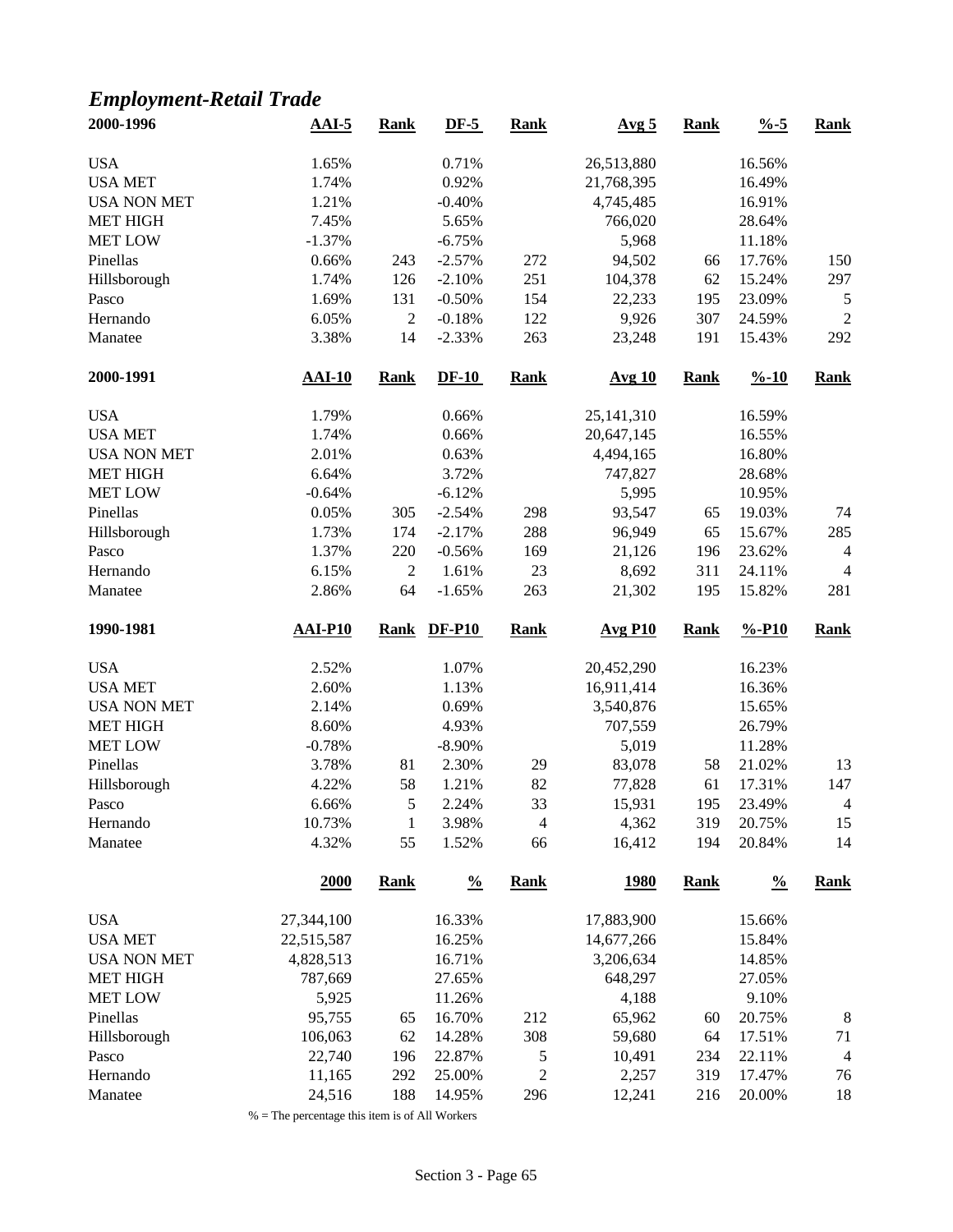| <b>AEPW-Retail</b> |               |             |               |                |                       |             |                  |               |
|--------------------|---------------|-------------|---------------|----------------|-----------------------|-------------|------------------|---------------|
| 2000-1996          | $AAI-5$       | <b>Rank</b> | $DF-5$        | <b>Rank</b>    | Avg <sub>5</sub>      | <b>Rank</b> | $\frac{0}{6}$ -5 | <b>Rank</b>   |
| <b>USA</b>         | 4.22%         |             | 3.26%         |                | 17,684                |             | 53.27%           |               |
| <b>USA MET</b>     | 4.30%         |             | 3.42%         |                | 18,423                |             | 52.32%           |               |
| <b>USA NON MET</b> | 3.59%         |             | 1.99%         |                | 14,292                |             | 60.31%           |               |
| <b>MET HIGH</b>    | 9.37%         |             | 4.57%         |                | 27,750                |             | 73.38%           |               |
| <b>MET LOW</b>     | 0.17%         |             | $-15.73%$     |                | 12,385                |             | 36.37%           |               |
| Pinellas           | 4.29%         | 91          | $-2.22%$      | 290            | 18,179                | 65          | 63.33%           | 39            |
| Hillsborough       | 3.24%         | 225         | 2.12%         | 88             | 18,909                | 51          | 61.21%           | 56            |
| Pasco              | 3.79%         | 147         | 2.39%         | 71             | 15,003                | 202         | 65.05%           | 25            |
| Hernando           | 5.22%         | 28          | $-3.70%$      | 304            | 14,740                | 226         | 68.40%           | 13            |
| Manatee            | 5.34%         | $22\,$      | 2.18%         | 82             | 17,742                | 79          | 72.17%           | $\mathfrak s$ |
| 2000-1991          | <b>AAI-10</b> | <b>Rank</b> | $DF-10$       | <b>Rank</b>    | <b>Avg 10</b>         | <b>Rank</b> | $% -10$          | <b>Rank</b>   |
| <b>USA</b>         | 3.28%         |             | 2.34%         |                | 16,429                |             | 53.62%           |               |
| <b>USA MET</b>     | 3.37%         |             | 2.38%         |                | 17,074                |             | 52.63%           |               |
| <b>USA NON MET</b> | 2.80%         |             | 1.56%         |                | 13,467                |             | 60.52%           |               |
| <b>MET HIGH</b>    | 6.18%         |             | 3.31%         |                | 24,341                |             | 72.97%           |               |
| <b>MET LOW</b>     | $-0.05%$      |             | $-8.73%$      |                | 11,914                |             | 37.11%           |               |
| Pinellas           | 3.76%         | 53          | $-0.22%$      | 237            | 16,684                | 68          | 62.97%           | 40            |
| Hillsborough       | 3.56%         | 76          | 2.01%         | 30             | 17,453                | 51          | 60.54%           | 63            |
| Pasco              | 2.97%         | 192         | 1.25%         | 99             | 14,156                | 202         | 65.28%           | $27\,$        |
| Hernando           | 4.19%         | 22          | $-1.56%$      | 296            | 13,632                | 244         | 66.42%           | $20\,$        |
| Manatee            | 4.04%         | 34          | 1.57%         | 64             | 16,248                | 82          | 70.59%           | 6             |
| 1990-1981          | AAI-P10       | <b>Rank</b> | <b>DF-P10</b> | <b>Rank</b>    | $Avg$ P <sub>10</sub> | <b>Rank</b> | $% -P10$         | <b>Rank</b>   |
| <b>USA</b>         | 4.04%         |             | 1.99%         |                | 12,359                |             | 59.67%           |               |
| <b>USA MET</b>     | 4.18%         |             | 2.39%         |                | 12,681                |             | 58.28%           |               |
| <b>USA NON MET</b> | 3.25%         |             | $-0.18%$      |                | 10,817                |             | 67.97%           |               |
| <b>MET HIGH</b>    | 6.91%         |             | 5.16%         |                | 19,003                |             | 79.46%           |               |
| <b>MET LOW</b>     | 1.05%         |             | $-4.69%$      |                | 9,186                 |             | 42.49%           |               |
| Pinellas           | 4.38%         | 63          | 2.66%         | 22             | 11,864                | 112         | 68.47%           | 41            |
| Hillsborough       | 4.00%         | 96          | 2.39%         | 33             | 12,425                | 69          | 64.92%           | 74            |
| Pasco              | 3.68%         | 131         | 0.08%         | 202            | 10,823                | 235         | 74.15%           | 17            |
| Hernando           | 3.68%         | 131         | 0.85%         | 142            | 9,986                 | 306         | 70.64%           | 29            |
| Manatee            | 4.07%         | 89          | 1.66%         | 74             | 11,647                | 133         | 70.53%           | 30            |
|                    | 2000          | <b>Rank</b> | $\frac{0}{0}$ | <b>Rank</b>    | <u>1980</u>           | <b>Rank</b> | $\frac{0}{0}$    | <b>Rank</b>   |
| <b>USA</b>         | 19,357        |             | 53.30%        |                | 9,461                 |             | 62.47%           |               |
| <b>USA MET</b>     | 20,200        |             | 52.31%        |                | 9,657                 |             | 60.75%           |               |
| <b>USA NON MET</b> | 15,427        |             | 61.05%        |                | 8,564                 |             | 71.83%           |               |
| <b>MET HIGH</b>    | 34,161        |             | 100.18%       |                | 15,680                |             | 87.17%           |               |
| <b>MET LOW</b>     | 13,417        |             | 36.41%        |                | 7,551                 |             | 41.44%           |               |
| Pinellas           | 19,661        | 74          | 63.09%        | 41             | 8,911                 | 175         | 67.66%           | 96            |
| Hillsborough       | 20,042        | 63          | 60.18%        | 79             | 9,570                 | 89          | 68.78%           | 77            |
| Pasco              | 16,271        | 199         | 66.52%        | 27             | 8,512                 | 235         | 76.36%           | 19            |
| Hernando           | 16,790        | 172         | 73.73%        | $\overline{4}$ | 7,873                 | 311         | 73.94%           | 28            |
| Manatee            | 19,672        | 74          | 74.21%        | 3              | 8,925                 | 172         | 72.89%           | 35            |

% = The percentage this item is of the AEPW for All Workers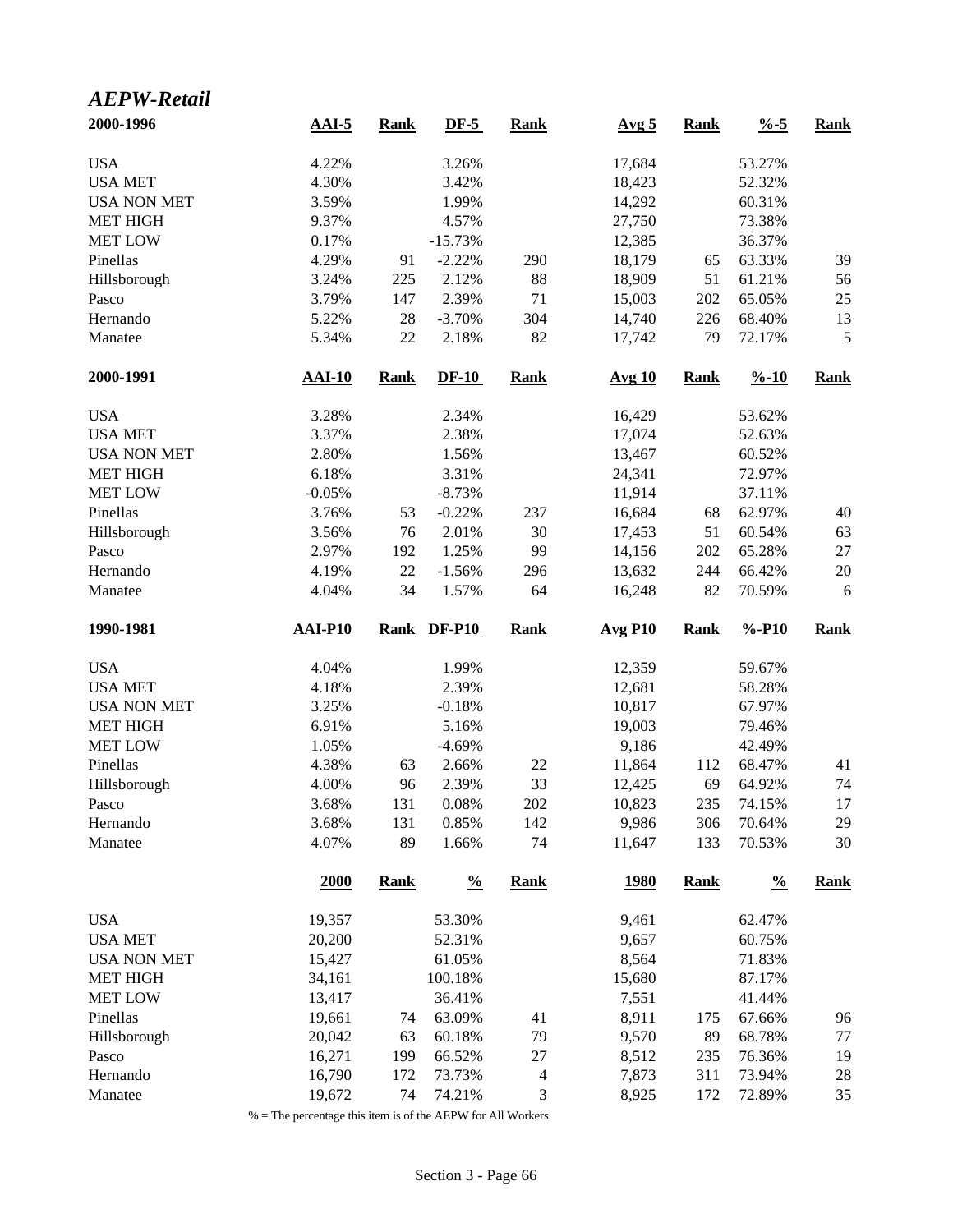### *Earnings-Retail-Apparel*

| 2000-1996           | $AAI-5$          | <b>Rank</b> | $DF-5$            | <b>Rank</b>  | Avg <sub>5</sub> | <b>Rank</b> | $\frac{9}{6} - 5$  | <b>Rank</b> |
|---------------------|------------------|-------------|-------------------|--------------|------------------|-------------|--------------------|-------------|
| <b>USA</b>          | 5.27%            |             | 3.16%             |              | 21,799,800       |             | 4.64%              |             |
| <b>USA MET</b>      | 5.59%            |             | 3.41%             |              | 20,012,194       |             | 4.98%              |             |
| <b>USA NON MET</b>  | 1.85%            |             | $-0.84%$          |              | 1,787,606        |             | 2.63%              |             |
| <b>MET HIGH</b>     | 25.96%           |             | 11.05%            |              | 1,663,124        |             | 24.48%             |             |
| <b>MET LOW</b>      | $-10.20%$        |             | $-27.59%$         |              | 1,788            |             | 0.90%              |             |
| Pinellas            | $-0.51%$         | 257         | $-6.99%$          | 216          | 47,788           | 77          | 2.78%              | 229         |
| Hillsborough        | 7.14%            | 60          | 2.79%             | 33           | 57,274           | 72          | 2.90%              | 216         |
| Pasco               | 2.71%            | 178         | $-8.14%$          | 228          | 6,972            | 238         | 2.09%              | 287         |
| Hernando            | na               | na          | na                | na           | 2,358            | 316         | 1.60%              | 304         |
| Manatee             | 10.81%           | 14          | 7.71%             | 3            | 46,328           | 78          | 11.22%             | 6           |
| 2000-1991           | <b>AAI-10</b>    | <b>Rank</b> | $DF-10$           | <b>Rank</b>  | <b>Avg 10</b>    | <b>Rank</b> | $\frac{9}{6} - 10$ | <b>Rank</b> |
| <b>USA</b>          | 3.84%            |             | 2.00%             |              | 20,115,700       |             | 4.84%              |             |
| <b>USA MET</b>      | 3.98%            |             | 2.41%             |              | 18,382,833       |             | 5.19%              |             |
| <b>USA NON MET</b>  | 2.42%            |             | $-4.29%$          |              | 1,732,867        |             | 2.85%              |             |
| <b>MET HIGH</b>     | 15.91%           |             | 5.52%             |              | 1,440,012        |             | 22.95%             |             |
| <b>MET LOW</b>      | $-8.11%$         |             | $-30.40%$         |              | 2,030            |             | 1.08%              |             |
| Pinellas            | 0.51%            | 250         | $-6.29%$          | 178          | 48,710           | 74          | 3.12%              | 215         |
| Hillsborough        | 5.37%            | 63          | $-1.32%$          | 47           | 52,213           | 72          | 3.06%              | 222         |
| Pasco               | 2.96%            | 146         | $-6.32%$          | 179          | 6,692            | 238         | 2.23%              | 296         |
| Hernando            | na               | $\,$ na     | $\,$ na           | na           | 2,164            | 317         | 1.79%              | 307         |
| Manatee             | 9.75%            | 9           | 6.45%             | $\mathbf{1}$ | 38,217           | 83          | 10.94%             | $\tau$      |
|                     |                  |             |                   |              |                  |             |                    |             |
| 1990-1981           | <b>AAI-P10</b>   | <b>Rank</b> | <b>DF-P10</b>     | <b>Rank</b>  | <b>Avg P10</b>   | <b>Rank</b> | $% -P10$           | <b>Rank</b> |
|                     |                  |             |                   |              |                  |             |                    |             |
| <b>USA</b>          | 6.26%            |             | 2.60%             |              | 13,778,400       |             | 5.41%              |             |
| <b>USA MET</b>      | 6.72%            |             | 3.60%             |              | 12,241,868       |             | 5.66%              |             |
| <b>USA NON MET</b>  | 2.72%            |             | $-4.99%$          |              | 1,536,533        |             | 3.99%              |             |
| <b>MET HIGH</b>     | 60.47%           |             | 11.34%            |              | 934,176          |             | 24.22%             |             |
| <b>MET LOW</b>      | $-2.90\%$        |             | $-58.76%$         |              | 1,828            |             | 1.89%              |             |
| Pinellas            | 7.48%            | 82          | $-0.68%$          | 96           | 38,838           | 67          | 3.89%              | 234         |
| Hillsborough        | 8.08%            | 69          | 3.17%             | 32           | 32,318           | 72          | 3.30%              | 280         |
| Pasco               | 6.80%            | 102         | $-2.47%$          | 145          | 4,985            | 253         | 2.84%              | 304         |
| Hernando<br>Manatee | 21.72%<br>15.66% | 2<br>6      | $-7.40%$<br>6.86% | 247<br>7     | 1,167<br>13,073  | 318<br>147  | 2.61%<br>6.76%     | 307<br>23   |
|                     | 2000             | <b>Rank</b> | $\frac{0}{0}$     | <b>Rank</b>  | <u>1980</u>      | <b>Rank</b> | $\frac{0}{0}$      | <b>Rank</b> |
|                     |                  |             |                   |              |                  |             |                    |             |
| <b>USA</b>          | 24,568,000       |             | 4.64%             |              | 9,269,000        |             | 5.48%              |             |
| <b>USA MET</b>      | 22,721,186       |             | 5.00%             |              | 8,086,098        |             | 5.71%              |             |
| <b>USA NON MET</b>  | 1,846,814        |             | 2.48%             |              | 1,182,902        |             | 4.31%              |             |
| <b>MET HIGH</b>     | 1,996,535        |             | 25.74%            |              | 634,527          |             | 18.72%             |             |
| <b>MET LOW</b>      | 1,681            |             | 0.72%             |              | 1,223            |             | 1.97%              |             |
| Pinellas            | 47,958           | 76          | 2.55%             | 240          | 23,101           | 72          | 3.93%              | 250         |
| Hillsborough        | 68,336           | 64          | 3.21%             | 170          | 19,116           | 84          | 3.35%              | 282         |
| Pasco               | 7,525            | 232         | 2.03%             | 279          | 3,040            | 283         | 3.40%              | 281         |
| Hernando<br>Manatee | na<br>55,798     | na<br>73    | na<br>11.57%      | na<br>6      | 335<br>5,211     | 315<br>201  | 1.89%<br>4.77%     | 315<br>166  |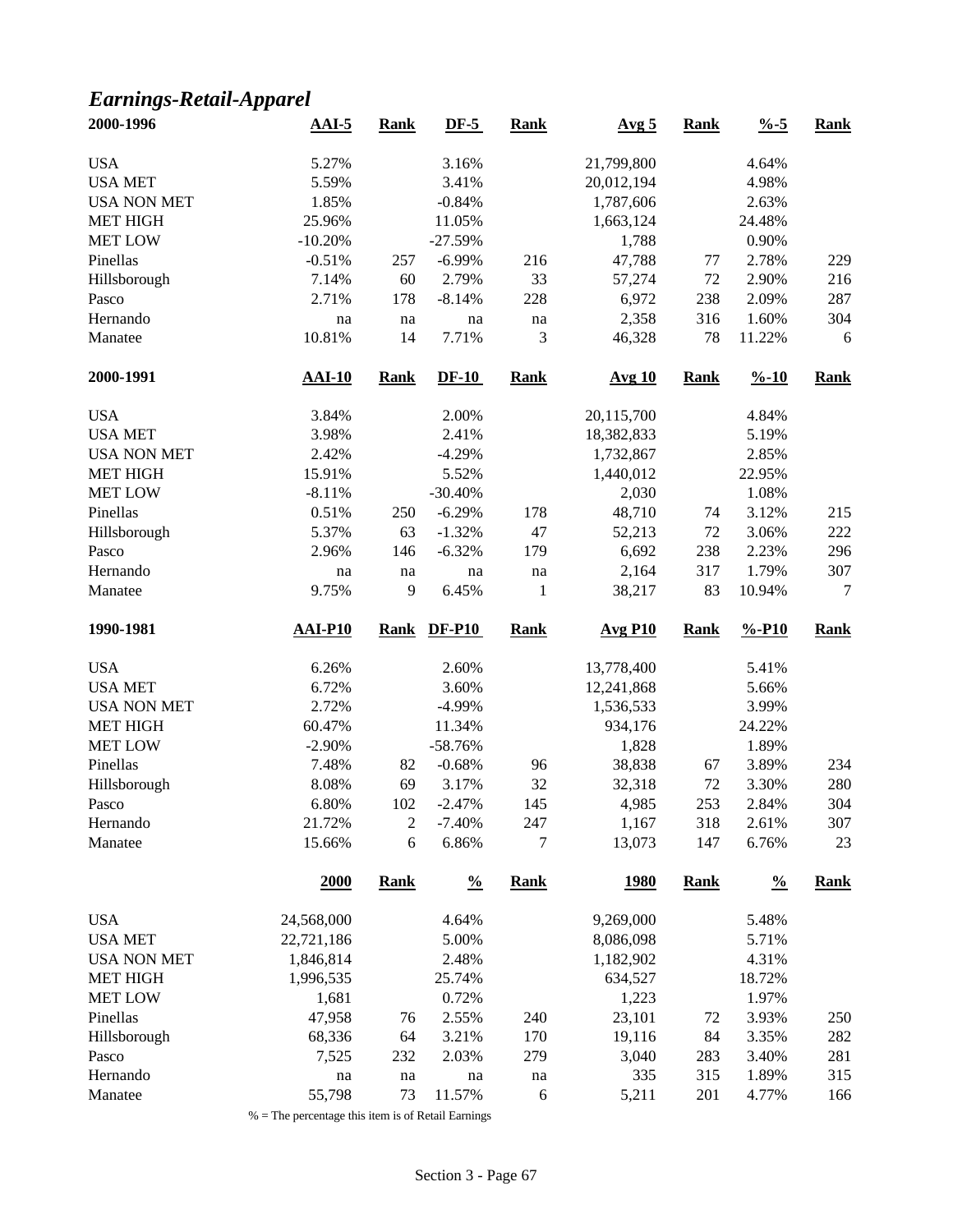### *Earnings-Retail-Automotive*

| 2000-1996                            | $AAI-5$          | <b>Rank</b>    | $DF-5$           | <b>Rank</b> | Avg <sub>5</sub> | <b>Rank</b> | $\frac{9}{6} - 5$  | <b>Rank</b> |
|--------------------------------------|------------------|----------------|------------------|-------------|------------------|-------------|--------------------|-------------|
| <b>USA</b>                           | 5.75%            |                | 3.97%            |             | 79,427,400       |             | 16.92%             |             |
| <b>USA MET</b>                       | 5.93%            |                | 4.23%            |             | 66,221,936       |             | 16.49%             |             |
| <b>USA NON MET</b>                   | 4.84%            |                | 2.67%            |             | 13,205,464       |             | 19.46%             |             |
| <b>MET HIGH</b>                      | 10.86%           |                | 7.75%            |             | 2,549,654        |             | 28.49%             |             |
| <b>MET LOW</b>                       | $-1.43%$         |                | $-12.19%$        |             | 16,643           |             | 6.91%              |             |
| Pinellas                             | 3.96%            | 228            | 1.59%            | 121         | 297,811          | 64          | 17.33%             | 197         |
| Hillsborough                         | 5.95%            | 117            | 3.66%            | 53          | 347,509          | 54          | 17.60%             | 190         |
| Pasco                                | 7.81%            | 44             | 1.74%            | 118         | 64,907           | 187         | 19.44%             | 98          |
| Hernando                             | 6.26%            | 102            | $-0.89%$         | 220         | 21,637           | 312         | 14.67%             | 286         |
| Manatee                              | 8.43%            | 31             | 3.91%            | 49          | 69,828           | 181         | 16.90%             | 211         |
| 2000-1991                            | $AAI-10$         | <b>Rank</b>    | $DF-10$          | <b>Rank</b> | <b>Avg 10</b>    | <b>Rank</b> | $\frac{9}{6} - 10$ | <b>Rank</b> |
| <b>USA</b>                           | 5.50%            |                | 3.35%            |             | 69,317,700       |             | 16.69%             |             |
| <b>USA MET</b>                       | 5.53%            |                | 3.39%            |             | 57,655,783       |             | 16.26%             |             |
| <b>USA NON MET</b>                   | 5.32%            |                | 2.25%            |             | 11,661,917       |             | 19.19%             |             |
| <b>MET HIGH</b>                      | 11.04%           |                | 7.53%            |             | 2,275,939        |             | 25.73%             |             |
| <b>MET LOW</b>                       | 1.70%            |                | $-12.26%$        |             | 16,065           |             | 6.96%              |             |
| Pinellas                             | 4.41%            | 248            | 1.44%            | 110         | 266,985          | 65          | 17.09%             | 197         |
| Hillsborough                         | 5.36%            | 175            | $-0.24%$         | 189         | 294,654          | 54          | 17.28%             | 188         |
| Pasco                                | 6.81%            | 77             | $-0.10%$         | 183         | 57,141           | 186         | 19.04%             | 102         |
| Hernando                             | 8.10%            | 34             | 2.70%            | 55          | 18,507           | 314         | 15.34%             | 262         |
| Manatee                              | 6.58%            | 87             | 2.71%            | 55          | 59,355           | 182         | 16.98%             | 200         |
|                                      |                  |                |                  |             |                  |             |                    |             |
| 1990-1981                            | <b>AAI-P10</b>   | <b>Rank</b>    | <b>DF-P10</b>    | <b>Rank</b> | <b>Avg P10</b>   | <b>Rank</b> | $% -P10$           | <b>Rank</b> |
|                                      |                  |                |                  |             |                  |             |                    |             |
| <b>USA</b>                           | 6.17%            |                | 0.89%            |             | 43,142,300       |             | 16.93%             |             |
| <b>USA MET</b>                       | 6.56%            |                | 1.45%            |             | 35,701,970       |             | 16.50%             |             |
| <b>USA NON MET</b>                   | 4.45%            |                | $-2.21%$         |             | 7,440,330        |             | 19.34%             |             |
| <b>MET HIGH</b>                      | 14.03%           |                | 4.46%            |             | 1,735,281        |             | 26.21%             |             |
| <b>MET LOW</b>                       | $-1.18%$         |                | $-26.37%$        |             | 9,689            |             | 7.56%              |             |
| Pinellas                             | 8.16%            | 55             | 2.35%            | 39          | 170,683          | 59          | 17.08%             | 216         |
| Hillsborough                         | 8.05%            | 59             | 3.30%            | 18          | 180,415          | 53          | 18.41%             | 125         |
| Pasco                                | 11.62%           | $\overline{c}$ | 5.74%            | 1           | 33,065           | 191         | 18.85%             | 94          |
| Hernando                             | 14.85%           | $\mathbf{1}$   | 1.02%            | 83          | 8,140            | 319         | 18.22%             | 136         |
| Manatee                              | 7.63%            | 78             | 2.78%            | 28          | 38,109           | 177         | 19.69%             | 54          |
|                                      | 2000             | <b>Rank</b>    | $\frac{0}{0}$    | <b>Rank</b> | <u>1980</u>      | <b>Rank</b> | $\frac{0}{0}$      | <b>Rank</b> |
|                                      |                  |                |                  |             |                  |             |                    |             |
| <b>USA</b>                           | 88,483,000       |                | 16.72%           |             | 28,976,000       |             | 17.13%<br>16.45%   |             |
| <b>USA MET</b><br><b>USA NON MET</b> | 74,069,449       |                | 16.29%           |             | 23,308,041       |             |                    |             |
|                                      | 14,413,551       |                | 19.35%           |             | 5,667,959        |             | 20.64%             |             |
| <b>MET HIGH</b>                      | 2,934,108        |                | 30.31%           |             | 1,208,870        |             | 27.05%             |             |
| <b>MET LOW</b>                       | 16,942           |                | 6.73%            |             | 7,151            |             | 6.86%              |             |
| Pinellas                             | 327,966          | 63             | 17.42%           | 190         | 99,746           | 63          | 16.97%             | 212         |
| Hillsborough                         | 384,066          | 55             | 18.07%           | 161         | 109,033          | 54          | 19.09%             | 98          |
| Pasco<br>Hernando                    | 76,831<br>24,599 | 182<br>309     | 20.77%<br>13.12% | 50<br>299   | 14,049<br>3,103  | 265<br>318  | 15.73%<br>17.46%   | 270<br>182  |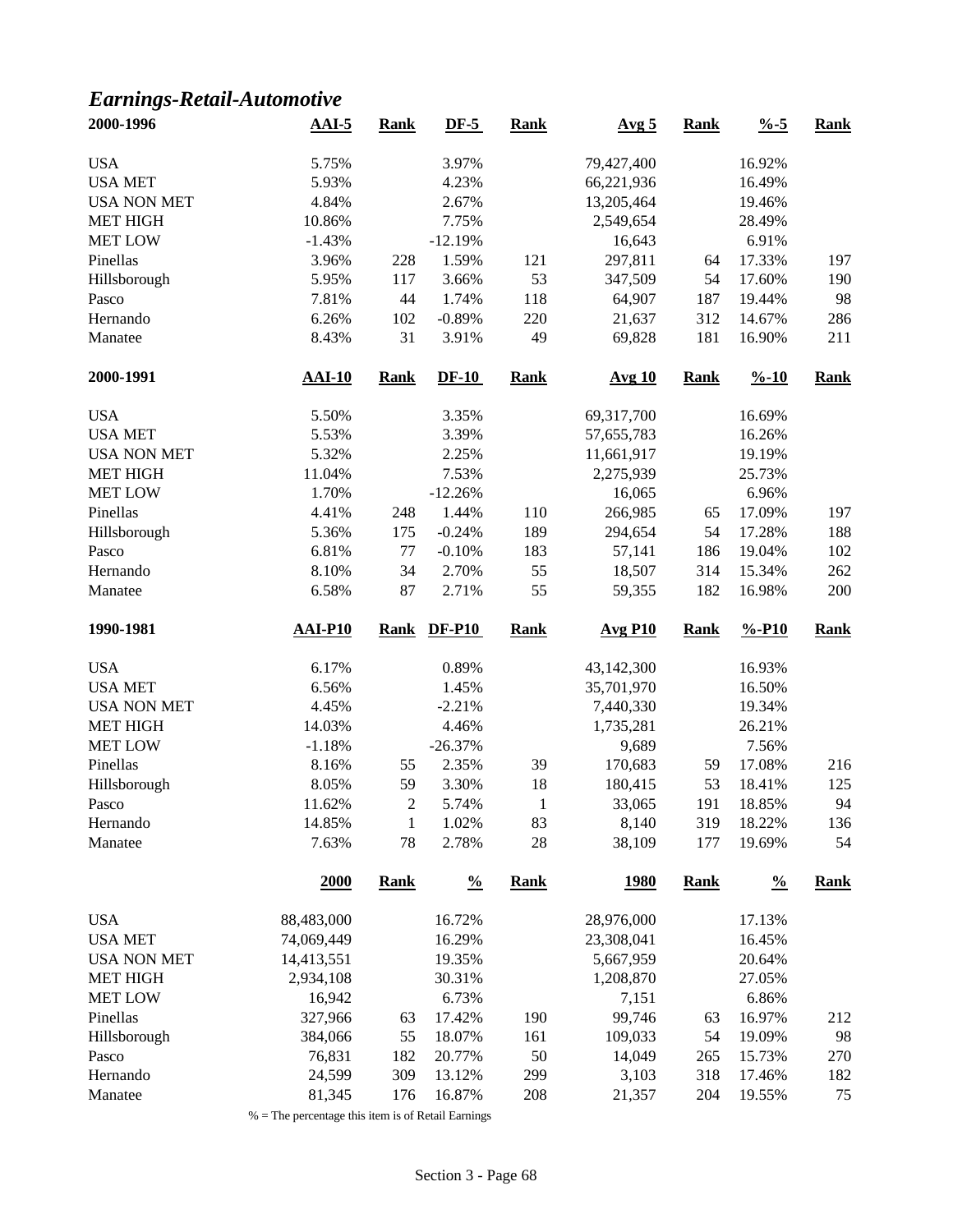### *Earnings-Retail-Building & Garden*

| 2000-1996           | $AAI-5$          | <b>Rank</b>  | $DF-5$         | <b>Rank</b> | Avg <sub>5</sub> | <b>Rank</b> | $\frac{0}{6}$ -5   | <b>Rank</b>        |
|---------------------|------------------|--------------|----------------|-------------|------------------|-------------|--------------------|--------------------|
| <b>USA</b>          | 6.95%            |              | 4.80%          |             | 27,238,600       |             | 5.80%              |                    |
| <b>USA MET</b>      | 7.27%            |              | 5.21%          |             | 22,032,476       |             | 5.49%              |                    |
| <b>USA NON MET</b>  | 5.63%            |              | 3.08%          |             | 5,206,124        |             | 7.67%              |                    |
| <b>MET HIGH</b>     | 21.22%           |              | 9.69%          |             | 770,591          |             | 12.90%             |                    |
| <b>MET LOW</b>      | $-5.47%$         |              | $-30.47%$      |             | 4,643            |             | 2.08%              |                    |
| Pinellas            | 7.87%            | 123          | 0.41%          | 112         | 72,205           | 77          | 4.20%              | 299                |
| Hillsborough        | 5.86%            | 193          | $-10.65%$      | 269         | 98,172           | 59          | 4.97%              | 265                |
| Pasco               | 9.61%            | 61           | 3.40%          | 46          | 22,087           | 199         | 6.62%              | 132                |
| Hernando            | 22.52%           | $\mathbf{1}$ | $-10.38%$      | 267         | 8,618            | 302         | 5.84%              | 196                |
| Manatee             | 10.34%           | 52           | 4.89%          | 28          | 19,317           | 214         | 4.68%              | 281                |
| 2000-1991           | <b>AAI-10</b>    | <b>Rank</b>  | $DF-10$        | <b>Rank</b> | Avg 10           | <b>Rank</b> | $\frac{9}{6} - 10$ | <b>Rank</b>        |
| <b>USA</b>          | 6.27%            |              | 3.31%          |             | 23,429,300       |             | 5.64%              |                    |
| <b>USA MET</b>      | 6.29%            |              | 3.48%          |             | 18,907,961       |             | 5.33%              |                    |
| <b>USA NON MET</b>  | 6.21%            |              | 2.62%          |             | 4,521,339        |             | 7.44%              |                    |
| <b>MET HIGH</b>     | 20.42%           |              | 7.51%          |             | 708,350          |             | 11.74%             |                    |
| <b>MET LOW</b>      | $-2.21%$         |              | $-22.05%$      |             | 3,783            |             | 2.01%              |                    |
| Pinellas            | 5.22%            | 202          | $-0.93%$       | 126         | 64,933           | 76          | 4.16%              | 297                |
| Hillsborough        | 8.49%            | 84           | $-3.91%$       | 199         | 77,513           | 63          | 4.55%              | 281                |
| Pasco               | 8.74%            | 77           | 2.40%          | 32          | 18,383           | 203         | 6.12%              | 152                |
| Hernando            | na               | na           | na             | na          | 6,702            | 308         | 5.56%              | 206                |
| Manatee             | 6.76%            | 143          | $-5.49%$       | 222         | 16,328           | 216         | 4.67%              | 277                |
|                     |                  |              |                |             |                  |             |                    |                    |
| 1990-1981           | <b>AAI-P10</b>   | <b>Rank</b>  | <b>DF-P10</b>  | <b>Rank</b> | <b>Avg P10</b>   | <b>Rank</b> | $% -P10$           | <b>Rank</b>        |
|                     |                  |              |                |             |                  |             |                    |                    |
| <b>USA</b>          | 5.92%            |              | $-1.91%$       |             | 14,180,700       |             | 5.56%              |                    |
| <b>USA MET</b>      | 6.58%            |              | $-0.64%$       |             | 11,238,299       |             | 5.19%              |                    |
| <b>USA NON MET</b>  | 3.52%            |              | $-7.44%$       |             | 2,942,401        |             | 7.65%              |                    |
| <b>MET HIGH</b>     | 14.00%           |              | 4.14%          |             | 453,417          |             | 10.67%             |                    |
| <b>MET LOW</b>      | $-5.64%$         |              | $-21.94%$      |             | 2,195            |             | 2.05%              |                    |
| Pinellas            | 4.18%            | 189          | $-6.01%$       | 151         | 49,295           | 58          | 4.93%              | 244                |
| Hillsborough        | 8.12%            | 76           | $-1.53%$       | 47          | 37,763           | 75          | 3.85%              | 306                |
| Pasco               | 4.00%            | 193          | $-7.89%$       | 189         | 10,928           | 195         | 6.23%              | 105                |
| Hernando<br>Manatee | na<br>7.22%      | na<br>110    | na<br>0.40%    | na<br>25    | 3,327<br>10,316  | 315<br>200  | 7.44%<br>5.33%     | 34<br>209          |
|                     | 2000             | <b>Rank</b>  | $\frac{0}{0}$  | <b>Rank</b> | <u>1980</u>      | <b>Rank</b> | $\frac{0}{0}$      | <b>Rank</b>        |
|                     |                  |              |                |             |                  |             |                    |                    |
| <b>USA</b>          | 31,119,000       |              | 5.88%          |             | 9,797,000        |             | 5.79%              |                    |
| <b>USA MET</b>      | 25,384,504       |              | 5.58%          |             | 7,474,959        |             | 5.27%              |                    |
| <b>USA NON MET</b>  | 5,734,496        |              | 7.70%          |             | 2,322,041        |             | 8.46%              |                    |
| <b>MET HIGH</b>     | 834,641          |              | 14.47%         |             | 293,648          |             | 11.16%             |                    |
| <b>MET LOW</b>      | 5,106            |              | 2.30%          |             | 1,785            |             | 2.19%              |                    |
| Pinellas            | 86,419           | 73           | 4.59%          | 280         | 36,056           | 50          | 6.13%              | 153                |
| Hillsborough        | 97,856           | 62           | 4.60%          | 280         | 21,969           | 86          | 3.85%              | 294                |
| Pasco<br>Hernando   | 26,165<br>10,014 | 191<br>295   | 7.07%<br>5.34% | 108<br>233  | 8,110<br>2,117   | 190<br>307  | 9.08%<br>11.91%    | 17<br>$\mathbf{1}$ |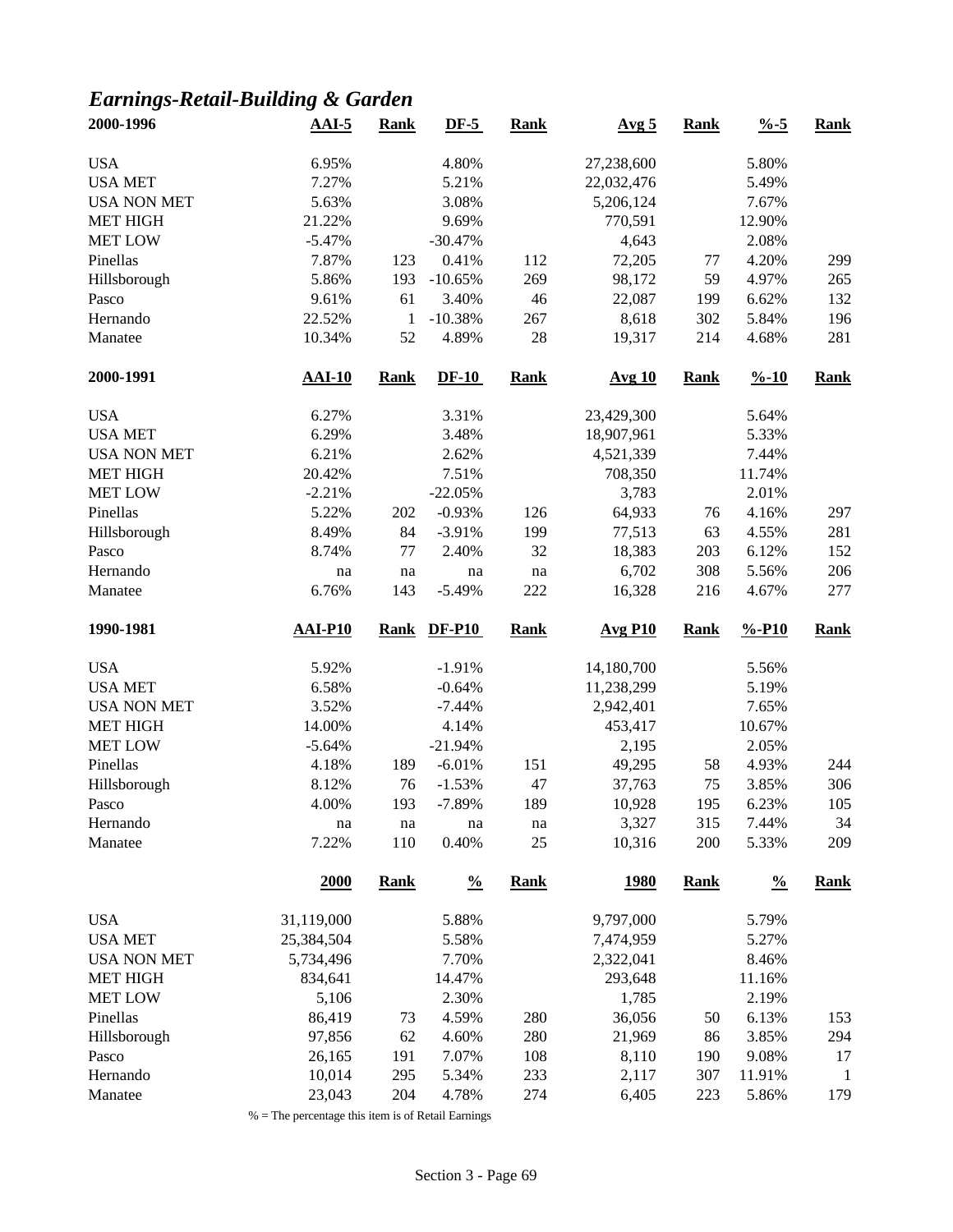### *Earnings-Retail-Eating & Drinking*

| 2000-1996           | $AAI-5$           | <b>Rank</b>           | $DF-5$           | <b>Rank</b>       | Avg <sub>5</sub> | <b>Rank</b> | $\frac{9}{6} - 5$  | <b>Rank</b> |
|---------------------|-------------------|-----------------------|------------------|-------------------|------------------|-------------|--------------------|-------------|
| <b>USA</b>          | 5.87%             |                       | 4.64%            |                   | 110,147,400      |             | 23.46%             |             |
| <b>USA MET</b>      | 6.11%             |                       | 5.03%            |                   | 95,522,585       |             | 23.79%             |             |
| <b>USA NON MET</b>  | 4.36%             |                       | 2.13%            |                   | 14,624,815       |             | 21.55%             |             |
| <b>MET HIGH</b>     | 13.50%            |                       | 10.08%           |                   | 4,074,120        |             | 36.98%             |             |
| <b>MET LOW</b>      | $-5.61%$          |                       | $-31.82%$        |                   | 16,753           |             | 9.95%              |             |
| Pinellas            | 3.50%             | 259                   | $-0.89%$         | 226               | 389,002          | 63          | 22.64%             | 186         |
| Hillsborough        | 3.73%             | 250                   | $-4.79%$         | 304               | 514,804          | 52          | 26.07%             | 64          |
| Pasco               | 3.85%             | 241                   | $-2.01%$         | 254               | 72,819           | 202         | 21.81%             | 216         |
| Hernando            | 8.28%             | 20                    | 5.83%            | 8                 | 29,432           | 309         | 19.95%             | 271         |
| Manatee             | 7.23%             | 43                    | $-8.27%$         | 315               | 97,832           | 175         | 23.68%             | 146         |
| 2000-1991           | <b>AAI-10</b>     | <b>Rank</b>           | $DF-10$          | <b>Rank</b>       | <b>Avg 10</b>    | <b>Rank</b> | $\frac{9}{6} - 10$ | <b>Rank</b> |
| <b>USA</b>          | 5.67%             |                       | 4.36%            |                   | 97,112,500       |             | 23.39%             |             |
| <b>USA MET</b>      | 5.67%             |                       | 4.42%            |                   | 83,982,315       |             | 23.69%             |             |
| <b>USA NON MET</b>  | 5.68%             |                       | 3.01%            |                   | 13,130,185       |             | 21.60%             |             |
| <b>MET HIGH</b>     | 12.28%            |                       | 8.82%            |                   | 3,669,539        |             | 36.53%             |             |
| <b>MET LOW</b>      | $-0.28%$          |                       | $-20.55%$        |                   | 16,496           |             | 10.92%             |             |
| Pinellas            | 2.57%             | 308                   | $-2.43%$         | 291               | 359,480          | 62          | 23.01%             | 173         |
| Hillsborough        | 6.55%             | 86                    | $-2.04%$         | 290               | 439,611          | 53          | 25.78%             | 68          |
| Pasco               | 4.79%             | 227                   | 0.37%            | 206               | 65,429           | 202         | 21.80%             | 219         |
| Hernando            | 9.67%             | $6\,$                 | 7.14%            | $\overline{4}$    | 24,337           | 311         | 20.17%             | 267         |
| Manatee             | 6.81%             | 76                    | $-5.69%$         | 308               | 82,158           | 180         | 23.51%             | 151         |
|                     |                   |                       |                  |                   |                  |             |                    |             |
| 1990-1981           | <b>AAI-P10</b>    | <b>Rank</b>           | <b>DF-P10</b>    | <b>Rank</b>       | <b>Avg P10</b>   | <b>Rank</b> | $% -P10$           | <b>Rank</b> |
|                     |                   |                       |                  |                   |                  |             |                    |             |
| <b>USA</b>          | 7.61%             |                       | 3.81%            |                   | 54,197,400       |             | 21.26%             |             |
| <b>USA MET</b>      | 7.77%             |                       | 4.37%            |                   | 46,984,668       |             | 21.71%             |             |
| <b>USA NON MET</b>  | 6.60%             |                       | 0.23%            |                   | 7,212,732        |             | 18.74%             |             |
| <b>MET HIGH</b>     | 21.69%            |                       | 11.99%           |                   | 2,386,377        |             | 33.14%             |             |
| <b>MET LOW</b>      | 0.91%             |                       | $-16.58%$        |                   | 10,351           |             | 12.33%             |             |
| Pinellas            | 8.62%             | 97                    | 3.63%            | 76                | 237,818          | 50          | 23.80%             | 66          |
| Hillsborough        | 8.29%             | 120                   | 5.00%            | 43                | 224,699          | 56          | 22.93%             | 86          |
| Pasco               | 12.70%            | 7                     | 7.85%            | 7                 | 31,818           | 214         | 18.14%             | 277         |
| Hernando<br>Manatee | 16.46%<br>8.35%   | $\overline{c}$<br>117 | 10.15%<br>0.99%  | $\sqrt{2}$<br>169 | 8,284<br>45,567  | 319<br>174  | 18.54%<br>23.55%   | 265<br>68   |
|                     | <b>2000</b>       | <b>Rank</b>           | $\frac{0}{0}$    | <b>Rank</b>       | <u>1980</u>      | <b>Rank</b> | $\frac{0}{0}$      | <b>Rank</b> |
|                     |                   |                       |                  |                   |                  |             |                    |             |
| <b>USA</b>          | 123,288,000       |                       | 23.29%           |                   | 34,270,000       |             | 20.25%             |             |
| <b>USA MET</b>      | 107,414,602       |                       | 23.62%           |                   | 29,391,256       |             | 20.74%             |             |
| <b>USA NON MET</b>  | 15,873,398        |                       | 21.31%           |                   | 4,878,744        |             | 17.76%             |             |
| <b>MET HIGH</b>     | 4,595,718         |                       | 36.26%           |                   | 1,558,843        |             | 37.48%             |             |
| <b>MET LOW</b>      | 17,009            |                       | 9.18%            |                   | 6,105            |             | 12.18%             |             |
| Pinellas            | 404,049           | 68                    | 21.46%           | 220               | 138,726          | 52          | 23.60%             | 42          |
| Hillsborough        | 530,625           | 55                    | 24.96%           | 86                | 130,969          | 53          | 22.93%             | 57          |
| Pasco               | 75,028            | 208                   | 20.28%           | 259               | 14,537           | 264         | 16.28%             | 283         |
| Hernando<br>Manatee | 33,799<br>103,271 | 305<br>178            | 18.03%<br>21.41% | 298<br>220        | 2,977<br>25,325  | 314<br>187  | 16.75%<br>23.18%   | 274<br>48   |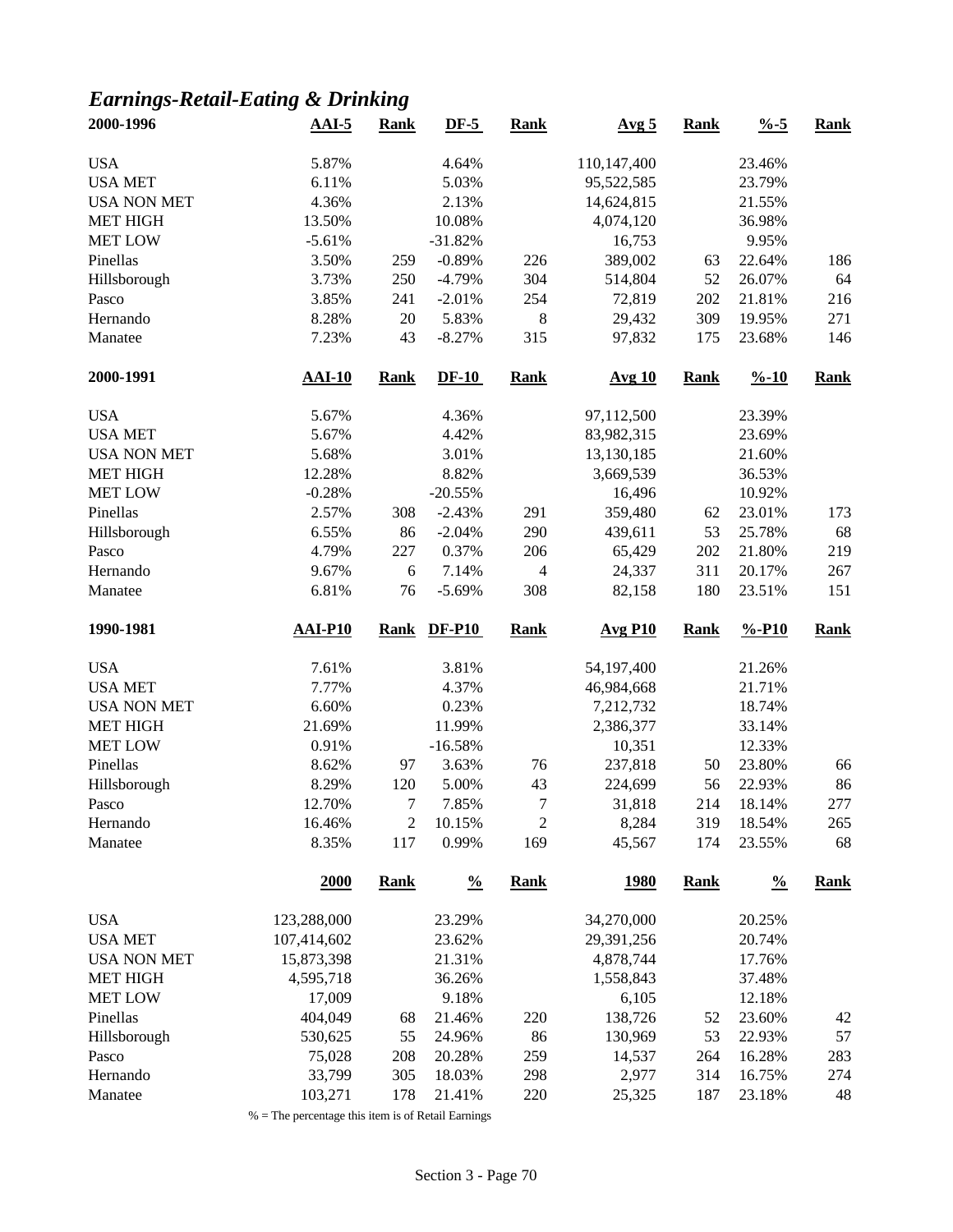### *Earnings-Retail-Food Stores*

| 2000-1996          | $AAI-5$          | <b>Rank</b> | $DF-5$           | <b>Rank</b> | Avg <sub>5</sub> | <b>Rank</b> | $\frac{9}{6} - 5$  | <b>Rank</b> |
|--------------------|------------------|-------------|------------------|-------------|------------------|-------------|--------------------|-------------|
| <b>USA</b>         | 3.99%            |             | 2.38%            |             | 70,178,200       |             | 14.95%             |             |
| <b>USA MET</b>     | 4.23%            |             | 2.71%            |             | 58,359,287       |             | 14.53%             |             |
| <b>USA NON MET</b> | 2.85%            |             | 0.61%            |             | 11,818,913       |             | 17.42%             |             |
| <b>MET HIGH</b>    | 20.36%           |             | 6.78%            |             | 2,810,233        |             | 29.34%             |             |
| <b>MET LOW</b>     | $-3.77%$         |             | $-24.75%$        |             | 11,709           |             | 4.77%              |             |
| Pinellas           | 3.15%            | 187         | $-1.26%$         | 155         | 203,823          | 71          | 11.86%             | 253         |
| Hillsborough       | 4.39%            | 123         | $-9.22%$         | 291         | 277,053          | 58          | 14.03%             | 171         |
| Pasco              | 6.17%            | 53          | $-2.03%$         | 172         | 65,463           | 165         | 19.61%             | $27\,$      |
| Hernando           | 2.89%            | 198         | $-16.91%$        | 309         | 27,162           | 262         | 18.42%             | 36          |
| Manatee            | 3.56%            | 163         | $-4.89%$         | 254         | 49,148           | 202         | 11.90%             | 252         |
| 2000-1991          | $AAI-10$         | <b>Rank</b> | $DF-10$          | <b>Rank</b> | <b>Avg 10</b>    | <b>Rank</b> | $\frac{9}{6} - 10$ | <b>Rank</b> |
| <b>USA</b>         | 3.74%            |             | 2.15%            |             | 64,253,500       |             | 15.47%             |             |
| <b>USA MET</b>     | 3.82%            |             | 2.20%            |             | 53,273,365       |             | 15.03%             |             |
| <b>USA NON MET</b> | 3.35%            |             | 1.60%            |             | 10,980,135       |             | 18.07%             |             |
| <b>MET HIGH</b>    | 10.50%           |             | 5.23%            |             | 2,576,825        |             | 30.22%             |             |
| <b>MET LOW</b>     | $-2.82%$         |             | $-18.22%$        |             | 11,059           |             | 5.82%              |             |
| Pinellas           | 2.73%            | 214         | $-1.18%$         | 132         | 192,348          | 71          | 12.31%             | 254         |
| Hillsborough       | 4.06%            | 126         | $-3.84%$         | 232         | 259,160          | 56          | 15.20%             | 144         |
| Pasco              | 3.42%            | 170         | $-2.13%$         | 178         | 59,420           | 165         | 19.80%             | 26          |
| Hernando           | 5.20%            | 67          | $-7.93%$         | 287         | 25,609           | 262         | 21.23%             | 10          |
| Manatee            | 2.91%            | 201         | $-4.63%$         | 247         | 46,601           | 198         | 13.33%             | 222         |
| 1990-1981          | <b>AAI-P10</b>   | <b>Rank</b> | <b>DF-P10</b>    | <b>Rank</b> | <b>Avg P10</b>   | <b>Rank</b> | $% -P10$           | <b>Rank</b> |
| <b>USA</b>         | 5.71%            |             | 3.97%            |             | 42,302,200       |             | 16.60%             |             |
| <b>USA MET</b>     | 5.80%            |             | 4.26%            |             | 34,960,169       |             | 16.16%             |             |
| <b>USA NON MET</b> | 5.31%            |             | 2.60%            |             | 7,342,031        |             | 19.08%             |             |
| <b>MET HIGH</b>    | 16.63%           |             | 7.92%            |             | 1,841,866        |             | 29.78%             |             |
| <b>MET LOW</b>     | $-1.83%$         |             | $-16.33%$        |             | 9,149            |             | 9.46%              |             |
| Pinellas           | 6.28%            | 137         | 2.05%            | 102         | 127,735          | 69          | 12.78%             | 284         |
| Hillsborough       | 7.72%            | $70\,$      | 3.56%            | 46          | 169,605          | 56          | 17.31%             | 114         |
| Pasco              | 10.10%           | 17          | 2.21%            | 95          | 36,241           | 168         | 20.66%             | 21          |
| Hernando           | na               | na          | na               | na          | 11,375           | 309         | 25.46%             | $\sqrt{6}$  |
| Manatee            | 9.18%            | 26          | 5.77%            | 10          | 29,076           | 196         | 15.03%             | 210         |
|                    | 2000             | <b>Rank</b> | $\frac{0}{0}$    | <b>Rank</b> | <u>1980</u>      | <b>Rank</b> | $\frac{0}{0}$      | <b>Rank</b> |
| <b>USA</b>         | 75,568,000       |             | 14.28%           |             | 30,107,000       |             | 17.79%             |             |
| <b>USA MET</b>     | 63,160,268       |             | 13.89%           |             | 24,755,204       |             | 17.47%             |             |
| <b>USA NON MET</b> | 12,407,732       |             | 16.66%           |             | 5,351,796        |             | 19.49%             |             |
| <b>MET HIGH</b>    | 3,048,351        |             | 30.24%           |             | 1,306,597        |             | 32.59%             |             |
| <b>MET LOW</b>     | 12,205           |             | 4.45%            |             | 6,055            |             | 10.57%             |             |
| Pinellas           | 216,821          | 71          | 11.52%           | 242         | 90,833           | 66          | 15.45%             | 230         |
| Hillsborough       | 311,340          | 55          | 14.65%           | 125         | 102,228          | 61          | 17.90%             | 126         |
| Pasco              | 74,249           | 156         | 20.07%           | 18          | 20,970           | 193         | 23.48%             | 11          |
| Hernando           |                  |             |                  |             |                  |             |                    |             |
|                    |                  |             |                  |             |                  |             |                    |             |
| Manatee            | 28,942<br>54,471 | 252<br>194  | 15.44%<br>11.29% | 88<br>251   | na<br>17,501     | na<br>216   | na<br>16.02%       | na<br>207   |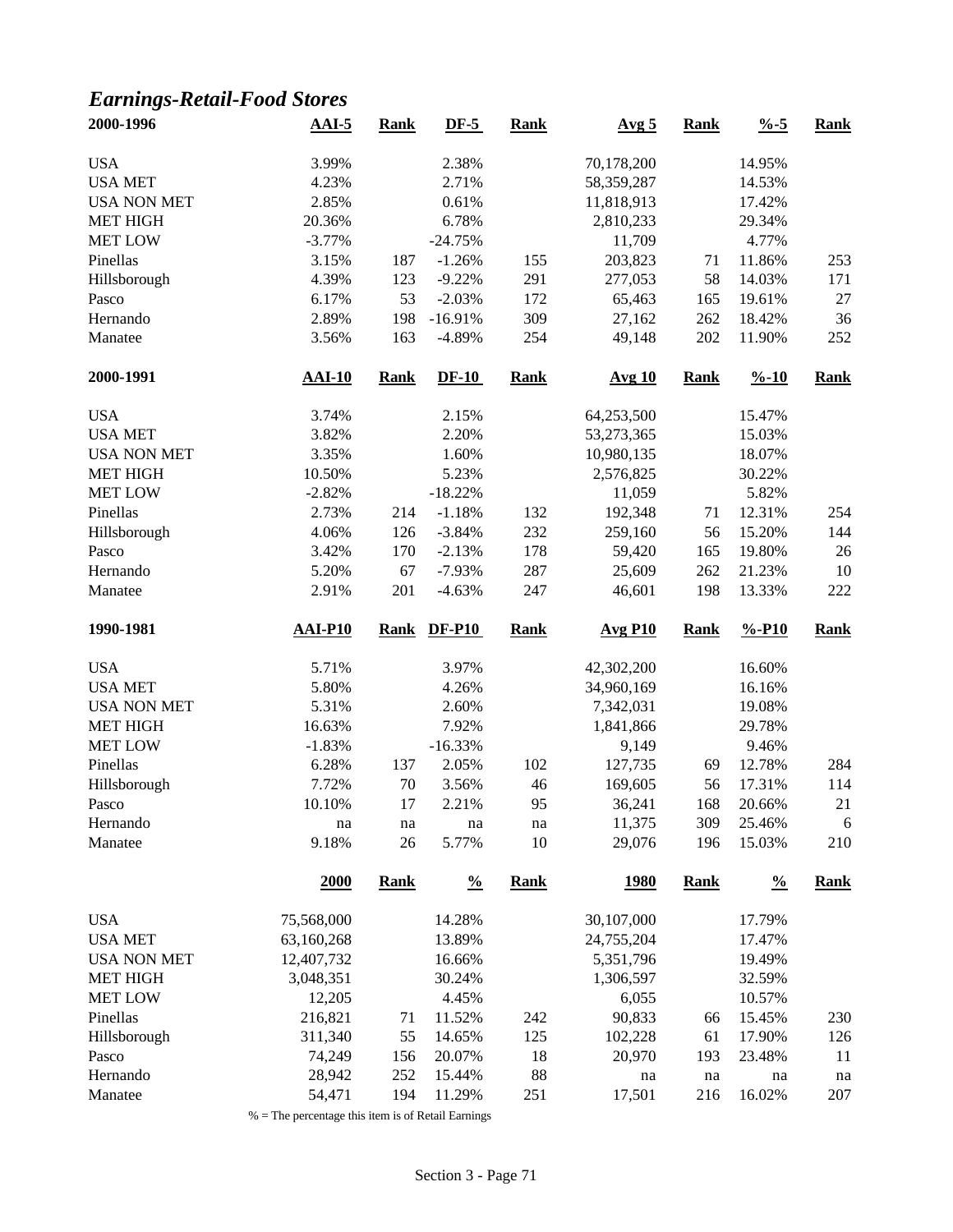### *Earnings-Retail-General*

| 2000-1996           | $AAI-5$        | <b>Rank</b> | $DF-5$        | <b>Rank</b>              | Avg <sub>5</sub> | <b>Rank</b> | $\frac{9}{6} - 5$  | <b>Rank</b> |
|---------------------|----------------|-------------|---------------|--------------------------|------------------|-------------|--------------------|-------------|
| <b>USA</b>          | 5.29%          |             | 3.30%         |                          | 50,080,200       |             | 10.67%             |             |
| <b>USA MET</b>      | 4.76%          |             | 2.82%         |                          | 42,045,318       |             | 10.47%             |             |
| <b>USA NON MET</b>  | 8.17%          |             | 5.51%         |                          | 8,034,882        |             | 11.84%             |             |
| <b>MET HIGH</b>     | 18.61%         |             | 6.30%         |                          | 1,751,671        |             | 27.50%             |             |
| <b>MET LOW</b>      | $-13.21%$      |             | $-35.44%$     |                          | 6,793            |             | 4.16%              |             |
| Pinellas            | 4.87%          | 128         | 1.60%         | 61                       | 165,232          | 61          | 9.62%              | 214         |
| Hillsborough        | 3.08%          | 197         | $-3.89%$      | 209                      | 179,362          | 59          | 9.08%              | 240         |
| Pasco               | 3.72%          | 167         | 2.27%         | 42                       | 41,204           | 182         | 12.34%             | 100         |
| Hernando            | na             | na          | na            | na                       | 24,388           | 255         | 16.53%             | 24          |
| Manatee             | 15.63%         | 5           | 7.38%         | $\mathbf{1}$             | 42,289           | 179         | 10.24%             | 191         |
| 2000-1991           | <b>AAI-10</b>  | <b>Rank</b> | $DF-10$       | <b>Rank</b>              | <b>Avg 10</b>    | <b>Rank</b> | $\frac{9}{6} - 10$ | <b>Rank</b> |
| <b>USA</b>          | 4.33%          |             | 1.70%         |                          | 45,265,900       |             | 10.90%             |             |
| <b>USA MET</b>      | 3.83%          |             | 1.31%         |                          | 38,425,314       |             | 10.84%             |             |
| <b>USA NON MET</b>  | 7.31%          |             | 3.28%         |                          | 6,840,586        |             | 11.26%             |             |
| <b>MET HIGH</b>     | 32.81%         |             | 5.17%         |                          | 1,636,728        |             | 35.49%             |             |
| <b>MET LOW</b>      | $-1.61%$       |             | $-28.94%$     |                          | 6,256            |             | 4.38%              |             |
| Pinellas            | 4.39%          | 161         | $-0.12%$      | 57                       | 152,858          | 64          | 9.78%              | 229         |
| Hillsborough        | 2.04%          | 232         | $-5.33%$      | 203                      | 166,229          | 60          | 9.75%              | 229         |
| Pasco               | 4.19%          | 170         | $-0.88%$      | 84                       | 37,668           | 189         | 12.55%             | 102         |
| Hernando            | na             | $\,$ na     | na            | na                       | 19,101           | 279         | 15.83%             | 23          |
| Manatee             | 10.26%         | 15          | 3.78%         | $\overline{\mathcal{L}}$ | 33,500           | 199         | 9.59%              | 236         |
| 1990-1981           | <b>AAI-P10</b> | <b>Rank</b> | <b>DF-P10</b> | <b>Rank</b>              | <b>Avg P10</b>   | <b>Rank</b> | $% -P10$           | <b>Rank</b> |
|                     |                |             |               |                          |                  |             |                    |             |
|                     |                |             |               |                          |                  |             |                    |             |
| <b>USA</b>          | 5.64%          |             | 3.71%         |                          | 29,350,600       |             | 11.52%             |             |
| <b>USA MET</b>      | 5.44%          |             | 3.64%         |                          | 25,996,074       |             | 12.01%             |             |
| <b>USA NON MET</b>  | 7.19%          |             | 3.18%         |                          | 3,354,526        |             | 8.72%              |             |
| <b>MET HIGH</b>     | 14.47%         |             | 8.85%         |                          | 1,267,041        |             | 50.93%             |             |
| <b>MET LOW</b>      | $-0.01%$       |             | $-17.70%$     |                          | 4,568            |             | 4.04%              |             |
| Pinellas            | 5.28%          | 163         | $-5.84%$      | 247                      | 109,560          | 59          | 10.97%             | 163         |
| Hillsborough        | 6.14%          | 135         | $-1.84%$      | 167                      | 133,096          | 49          | 13.58%             | 58          |
| Pasco               | 14.50%         | 1           | 1.43%         | 68                       | 19,651           | 194         | 11.20%             | 156         |
| Hernando<br>Manatee | na<br>8.32%    | na<br>49    | na<br>3.03%   | na<br>31                 | 4,136<br>16,639  | 317<br>210  | 9.26%<br>8.60%     | 260<br>284  |
|                     | 2000           | <b>Rank</b> | $\frac{0}{0}$ | <b>Rank</b>              | <u>1980</u>      | <b>Rank</b> | $\frac{0}{0}$      | <b>Rank</b> |
|                     |                |             |               |                          |                  |             |                    |             |
| <b>USA</b>          | 56,649,000     |             | 10.70%        |                          | 21,483,000       |             | 12.70%             |             |
| <b>USA MET</b>      | 47,124,432     |             | 10.36%        |                          | 19,109,883       |             | 13.48%             |             |
| <b>USA NON MET</b>  | 9,524,568      |             | 12.79%        |                          | 2,373,117        |             | 8.64%              |             |
| <b>MET HIGH</b>     | 1,887,696      |             | 30.38%        |                          | 1,076,527        |             | 31.95%             |             |
| <b>MET LOW</b>      | 8,282          |             | 4.15%         |                          | 2,331            |             | 2.80%              |             |
| Pinellas            | 181,744        | 59          | 9.65%         | 204                      | 77,093           | 56          | 13.12%             | 110         |
| Hillsborough        | 184,991        | 59          | 8.70%         | 241                      | 88,332           | 52          | 15.47%             | 52          |
| Pasco               | 44,201         | 173         | 11.95%        | 118                      | 7,850            | 270         | 8.79%              | 281         |
| Hernando<br>Manatee | na<br>56,494   | na<br>145   | na<br>11.71%  | na<br>124                | na<br>9,880      | na<br>238   | na<br>9.04%        | na<br>276   |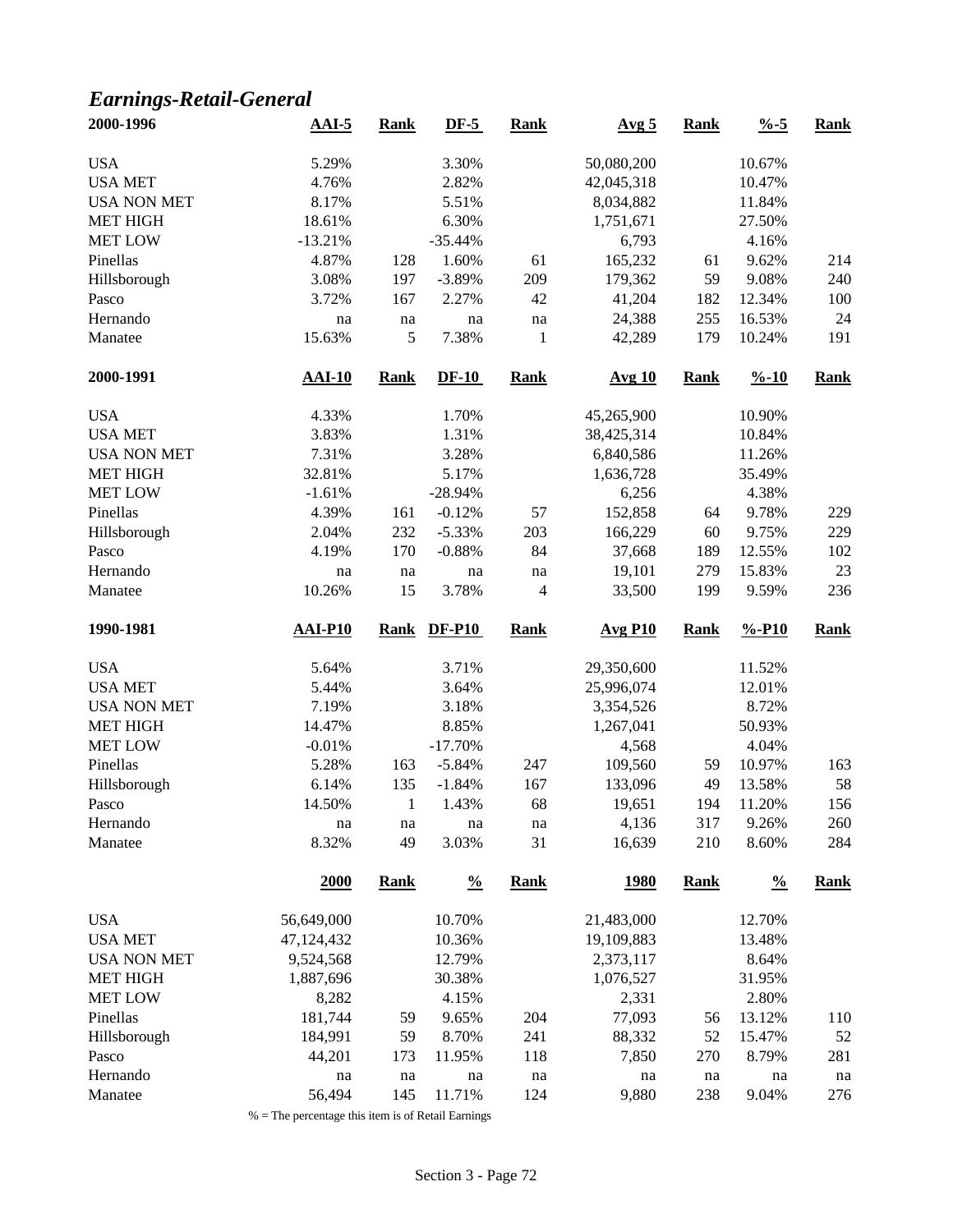### *Earnings-Retail-Home Furnishings*

| 2000-1996           | $AAI-5$         | <b>Rank</b>           | $DF-5$               | <b>Rank</b> | Avg <sub>5</sub> | <b>Rank</b> | $\frac{9}{6} - 5$  | <b>Rank</b> |
|---------------------|-----------------|-----------------------|----------------------|-------------|------------------|-------------|--------------------|-------------|
| <b>USA</b>          | 9.07%           |                       | 6.45%                |             | 30,466,400       |             | 6.49%              |             |
| <b>USA MET</b>      | 9.41%           |                       | 6.85%                |             | 27,607,417       |             | 6.87%              |             |
| <b>USA NON MET</b>  | 5.81%           |                       | 2.05%                |             | 2,858,983        |             | 4.21%              |             |
| <b>MET HIGH</b>     | 48.35%          |                       | 19.25%               |             | 1,319,551        |             | 16.20%             |             |
| <b>MET LOW</b>      | $-9.15%$        |                       | $-38.05%$            |             | 4,246            |             | 2.11%              |             |
| Pinellas            | 12.15%          | 38                    | 3.39%                | 66          | 121,356          | 59          | 7.06%              | 68          |
| Hillsborough        | 6.28%           | 174                   | 2.27%                | 86          | 137,474          | 55          | 6.96%              | 72          |
| Pasco               | 6.45%           | 168                   | $-0.38%$             | 144         | 20,822           | 185         | 6.24%              | 120         |
| Hernando            | 4.92%           | 209                   | $-11.17%$            | 277         | 4,773            | 318         | 3.24%              | 309         |
| Manatee             | 3.83%           | 238                   | $-3.40%$             | 205         | 20,796           | 185         | 5.03%              | 212         |
| 2000-1991           | <b>AAI-10</b>   | <b>Rank</b>           | $DF-10$              | <b>Rank</b> | <b>Avg 10</b>    | <b>Rank</b> | $\frac{9}{6} - 10$ | <b>Rank</b> |
| <b>USA</b>          | 5.79%           |                       | 2.01%                |             | 25,763,700       |             | 6.20%              |             |
| <b>USA MET</b>      | 6.15%           |                       | 2.59%                |             | 23,241,922       |             | 6.56%              |             |
| <b>USA NON MET</b>  | 2.73%           |                       | $-3.01%$             |             | 2,521,778        |             | 4.15%              |             |
| <b>MET HIGH</b>     | 26.57%          |                       | 6.98%                |             | 1,146,937        |             | 13.47%             |             |
| <b>MET LOW</b>      | $-3.19%$        |                       | $-31.81%$            |             | 3,683            |             | 2.21%              |             |
| Pinellas            | 6.07%           | 95                    | $-2.52%$             | 119         | 98,325           | 61          | 6.29%              | 96          |
|                     | 6.04%           | 97                    | 0.47%                | 46          | 114,357          | 53          | 6.71%              | 74          |
| Hillsborough        | 3.61%           | 203                   | $-5.27%$             | 179         |                  |             | 6.10%              | 112         |
| Pasco               |                 |                       |                      |             | 18,314           | 186         |                    |             |
| Hernando            | 1.88%           | 258                   | $-12.91%$            | 280         | 4,402            | 318         | 3.65%              | 304         |
| Manatee             | 5.37%           | 129                   | $-3.46%$             | 144         | 18,762           | 184         | 5.37%              | 184         |
| 1990-1981           | <b>AAI-P10</b>  | <b>Rank</b>           | <b>DF-P10</b>        | <b>Rank</b> | <b>Avg P10</b>   | <b>Rank</b> | $% -P10$           | <b>Rank</b> |
| <b>USA</b>          | 8.71%           |                       | 1.34%                |             | 15,814,400       |             | 6.20%              |             |
| <b>USA MET</b>      | 9.08%           |                       | 2.71%                |             | 13,708,321       |             | 6.33%              |             |
| <b>USA NON MET</b>  | 6.50%           |                       | $-6.53%$             |             | 2,106,079        |             | 5.47%              |             |
| <b>MET HIGH</b>     | 59.85%          |                       | 8.82%                |             | 811,434          |             | 11.31%             |             |
| <b>MET LOW</b>      | $-3.06%$        |                       | $-97.01%$            |             | 3,207            |             | 3.36%              |             |
| Pinellas            | 7.97%           | 166                   | 2.77%                | $28\,$      | 65,949           | 55          | 6.60%              | 108         |
| Hillsborough        | 12.04%          | 44                    | 4.91%                | $\,8\,$     | 60,190           | 57          | 6.14%              | 152         |
| Pasco               |                 |                       |                      |             |                  |             |                    |             |
|                     |                 | 69                    | $-7.39%$             |             |                  | 177         |                    | 40          |
|                     | 10.45%          |                       |                      | 256         | 12,895           |             | 7.35%              |             |
| Hernando<br>Manatee | 18.86%<br>7.13% | $\overline{c}$<br>197 | $-1.06%$<br>$-4.56%$ | 117<br>201  | 2,972<br>11,824  | 319<br>191  | 6.65%<br>6.11%     | 106<br>157  |
|                     | <b>2000</b>     | <b>Rank</b>           | $\frac{0}{0}$        | <b>Rank</b> | <u>1980</u>      | <b>Rank</b> | $\frac{0}{0}$      | <b>Rank</b> |
| <b>USA</b>          | 36,623,000      |                       | 6.92%                |             | 9,319,000        |             | 5.51%              |             |
| <b>USA MET</b>      | 33,421,049      |                       | 7.35%                |             | 7,915,273        |             | 5.58%              |             |
| <b>USA NON MET</b>  |                 |                       |                      |             |                  |             |                    |             |
|                     | 3,201,951       |                       | 4.30%                |             | 1,403,727        |             | 5.11%              |             |
| <b>MET HIGH</b>     | 1,549,594       |                       | 26.67%               |             | 430,261          |             | 11.22%             |             |
| <b>MET LOW</b>      | 4,415           |                       | 2.40%                |             | 1,627            |             | 3.56%              |             |
| Pinellas            | 144,755         | 55                    | 7.69%                | 57          | 39,313           | 52          | 6.69%              | 49          |
| Hillsborough        | 150,906         | 54                    | 7.10%                | 79          | 28,135           | 66          | 4.93%              | 241         |
| Pasco               | 23,639          | 185                   | 6.39%                | 116         | 6,840            | 193         | 7.66%              | 14          |
| Hernando<br>Manatee | 5,592<br>22,463 | 304<br>186            | 2.98%<br>4.66%       | 307<br>249  | 983<br>7,152     | 319<br>191  | 5.53%<br>6.55%     | 160<br>59   |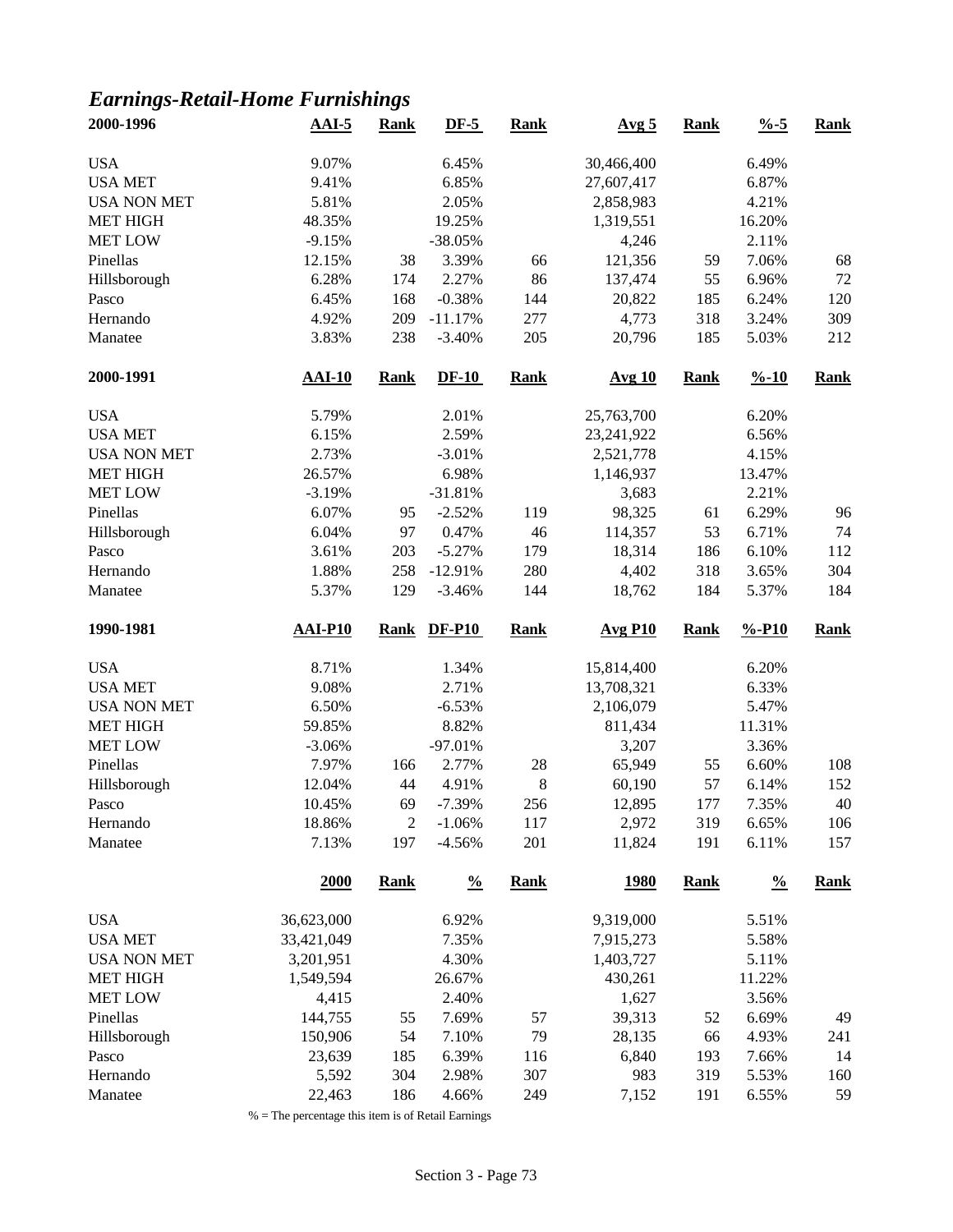### *Earnings-Retail-Miscellaneous*

| 2000-1996           | <b>AAI-5</b>     | <b>Rank</b>          | $DF-5$               | <b>Rank</b>    | Avg <sub>5</sub> | <b>Rank</b> | $\frac{9}{6} - 5$  | <b>Rank</b> |
|---------------------|------------------|----------------------|----------------------|----------------|------------------|-------------|--------------------|-------------|
| <b>USA</b>          | 7.01%            |                      | 4.78%                |                | 80,121,200       |             | 17.07%             |             |
| <b>USA MET</b>      | 7.29%            |                      | 5.30%                |                | 69,797,713       |             | 17.38%             |             |
| <b>USA NON MET</b>  | 5.14%            |                      | 0.64%                |                | 10,323,487       |             | 15.21%             |             |
| <b>MET HIGH</b>     | 21.14%           |                      | 10.33%               |                | 3,151,689        |             | 34.12%             |             |
| <b>MET LOW</b>      | $-6.34%$         |                      | $-50.80%$            |                | 12,532           |             | 4.88%              |             |
| Pinellas            | 7.04%            | 130                  | $-13.18%$            | 300            | 420,799          | 44          | 24.49%             | 11          |
| Hillsborough        | 7.44%            | 115                  | $-2.38%$             | 197            | 362,777          | 51          | 18.37%             | 67          |
| Pasco               | 4.31%            | 227                  | $-2.58%$             | 202            | 39,533           | 218         | 11.84%             | 284         |
| Hernando            | 2.59%            | 278                  | $-1.52%$             | 177            | 13,112           | 316         | 8.89%              | 315         |
| Manatee             | 12.47%           | 13                   | 8.75%                | $\overline{c}$ | 67,537           | 167         | 16.35%             | 131         |
| 2000-1991           | <b>AAI-10</b>    | <b>Rank</b>          | $DF-10$              | <b>Rank</b>    | <b>Avg 10</b>    | <b>Rank</b> | $\frac{9}{6} - 10$ | <b>Rank</b> |
| <b>USA</b>          | 5.64%            |                      | 1.88%                |                | 70,007,200       |             | 16.86%             |             |
| <b>USA MET</b>      | 5.91%            |                      | 2.20%                |                | 60,618,483       |             | 17.10%             |             |
| <b>USA NON MET</b>  | 3.94%            |                      | $-0.76%$             |                | 9,388,717        |             | 15.45%             |             |
| <b>MET HIGH</b>     | 14.75%           |                      | 5.34%                |                | 2,846,129        |             | 36.94%             |             |
| <b>MET LOW</b>      | $-1.67%$         |                      | $-18.54%$            |                | 11,733           |             | 5.85%              |             |
| Pinellas            | 4.98%            | 189                  | $-7.69%$             | 287            | 378,593          | 43          | 24.23%             | 9           |
| Hillsborough        | 6.72%            | 93                   | $-2.39%$             | 174            | 301,475          | 52          | 17.68%             | 81          |
| Pasco               | 1.80%            | 302                  | $-11.57%$            | 311            | 37,111           | 215         | 12.36%             | 271         |
| Hernando            | 3.58%            | 251                  | 0.09%                | 84             | 12,177           | 316         | 10.09%             | 310         |
| Manatee             | 8.88%            | 36                   | 4.18%                | 6              | 54,568           | 176         | 15.61%             | 140         |
|                     |                  |                      |                      |                |                  |             |                    |             |
| 1990-1981           | <b>AAI-P10</b>   | <b>Rank</b>          | <b>DF-P10</b>        | <b>Rank</b>    | <b>Avg P10</b>   | <b>Rank</b> | $% -P10$           | <b>Rank</b> |
|                     |                  |                      |                      |                |                  |             |                    |             |
| <b>USA</b>          | 7.70%            |                      | 1.42%                |                | 42,115,500       |             | 16.52%             |             |
| <b>USA MET</b>      | 7.93%            |                      | 2.22%                |                | 35,569,539       |             | 16.44%             |             |
| <b>USA NON MET</b>  | 6.48%            |                      | $-2.69%$             |                | 6,545,961        |             | 17.01%             |             |
| <b>MET HIGH</b>     | 15.65%           |                      | 11.89%               |                | 1,906,053        |             | 30.22%             |             |
| <b>MET LOW</b>      | 2.07%            |                      | $-14.92%$            |                | 7,207            |             | 8.92%              |             |
| Pinellas            | 14.33%           | 3                    | 1.74%                | 60             | 199,291          | 46          | 19.95%             | 19          |
| Hillsborough        | 11.64%           | 15                   | 0.79%                | 84             | 141,921          | 62          | 14.48%             | 199         |
| Pasco               | 10.49%           | 40                   | 0.18%                | 103            | 25,802           | 199         | 14.71%             | 192         |
| Hernando<br>Manatee | 14.15%<br>8.83%  | $\overline{4}$<br>93 | $-0.36%$<br>$-5.74%$ | 116<br>279     | 6,289<br>28,901  | 319<br>186  | 14.07%<br>14.94%   | 234<br>180  |
|                     | 2000             | <b>Rank</b>          | $\frac{0}{0}$        | <b>Rank</b>    | <u>1980</u>      | <b>Rank</b> | $\frac{0}{0}$      | <b>Rank</b> |
|                     |                  |                      |                      |                |                  |             |                    |             |
| <b>USA</b>          | 93,003,000       |                      | 17.57%               |                | 25,975,000       |             | 15.35%             |             |
| <b>USA MET</b>      | 81,515,898       |                      | 17.92%               |                | 21,692,089       |             | 15.30%             |             |
| <b>USA NON MET</b>  | 11,487,102       |                      | 15.42%               |                | 4,282,911        |             | 15.60%             |             |
| <b>MET HIGH</b>     | 3,713,967        |                      | 34.90%               |                | 1,221,899        |             | 26.07%             |             |
| <b>MET LOW</b>      | 12,919           |                      | 4.55%                |                | 5,319            |             | 7.84%              |             |
| Pinellas            | 472,891          | 47                   | 25.12%               | 11             | 82,896           | 60          | 14.10%             | 164         |
| Hillsborough        | 397,640          | 54                   | 18.71%               | 63             | 71,364           | 70          | 12.49%             | 265         |
| Pasco<br>Hernando   | 42,364<br>13,992 | 223<br>316           | 11.45%<br>7.46%      | 295<br>317     | 13,900<br>2,729  | 221<br>319  | 15.57%<br>15.36%   | 97<br>102   |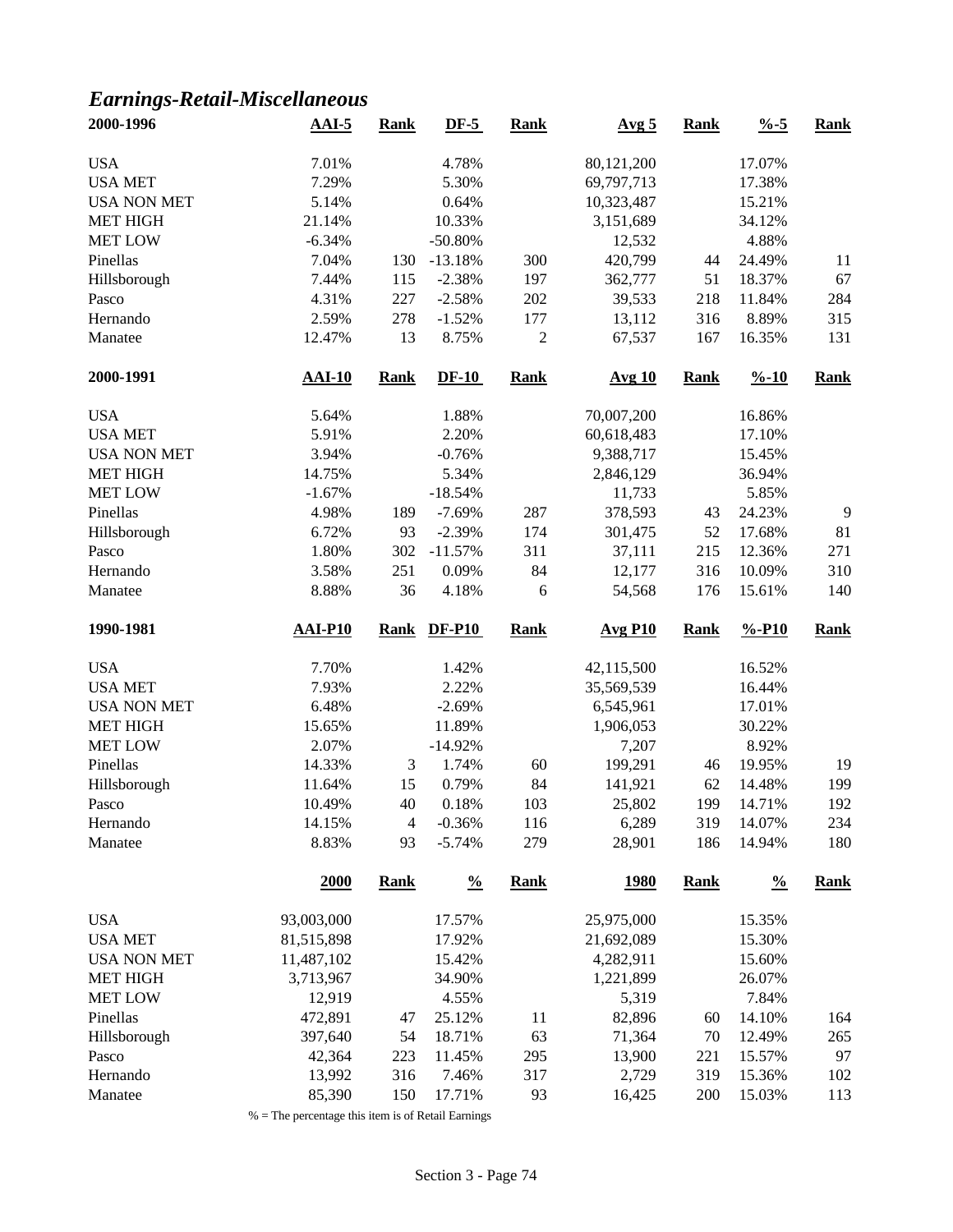### *Earnings-Finance, Insurance, Real Estate (FIRE)*

| 2000-1996                            | $AAI-5$                   | <b>Rank</b> | $DF-5$                | <b>Rank</b> | Avg <sub>5</sub>        | <b>Rank</b> | $\frac{9}{6} - 5$  | <b>Rank</b> |
|--------------------------------------|---------------------------|-------------|-----------------------|-------------|-------------------------|-------------|--------------------|-------------|
| <b>USA</b>                           | 10.43%                    |             | 8.70%                 |             | 481,939,800             |             | 9.05%              |             |
| <b>USA MET</b>                       | 10.57%                    |             | 8.62%                 |             | 455,857,029             |             | 9.78%              |             |
| <b>USA NON MET</b>                   | 8.07%                     |             | 5.48%                 |             | 26,082,771              |             | 3.92%              |             |
| <b>MET HIGH</b>                      | 32.88%                    |             | 13.65%                |             | 82,315,600              |             | 30.09%             |             |
| <b>MET LOW</b>                       | $-1.73%$                  |             | $-23.44%$             |             | 33,528                  |             | 1.70%              |             |
| Pinellas                             | 12.35%                    | 43          | 6.57%                 | 41          | 1,596,478               | 59          | 10.42%             | 29          |
| Hillsborough                         | 10.57%                    | 85          | 6.56%                 | 42          | 2,292,577               | 49          | 10.80%             | $27\,$      |
| Pasco                                | 6.61%                     | 236         | $-0.76%$              | 248         | 128,650                 | 221         | 5.79%              | 158         |
| Hernando                             | 10.27%                    | 96          | 5.61%                 | 67          | 53,720                  | 303         | 6.16%              | 140         |
| Manatee                              | 7.36%                     | 208         | $-3.31%$              | 274         | 169,102                 | 198         | 4.55%              | 217         |
| 2000-1991                            | <b>AAI-10</b>             | <b>Rank</b> | $DF-10$               | <b>Rank</b> | <b>Avg 10</b>           | <b>Rank</b> | $\frac{9}{6} - 10$ | <b>Rank</b> |
| <b>USA</b>                           | 9.05%                     |             | 4.63%                 |             | 395,670,700             |             | 8.47%              |             |
| <b>USA MET</b>                       | 9.13%                     |             | 4.53%                 |             | 373,708,242             |             | 9.17%              |             |
| <b>USA NON MET</b>                   | 7.69%                     |             | 4.06%                 |             | 21,962,458              |             | 3.67%              |             |
| <b>MET HIGH</b>                      | 20.06%                    |             | 10.47%                |             | 64,742,245              |             | 28.17%             |             |
| <b>MET LOW</b>                       | 1.03%                     |             | $-15.30%$             |             | 31,043                  |             | 1.55%              |             |
| Pinellas                             | 9.60%                     | 86          | 2.69%                 | 102         | 1,283,883               | 62          | 9.77%              | 30          |
| Hillsborough                         | 9.43%                     | 92          | 5.13%                 | 27          | 1,861,085               | 47          | 10.33%             | 23          |
| Pasco                                | 6.78%                     | 225         | 0.07%                 | 192         | 110,652                 | 218         | 5.67%              | 146         |
| Hernando                             | 8.78%                     | 123         | 1.60%                 | 144         | 44,264                  | 307         | 5.93%              | 132         |
| Manatee                              | 6.96%                     | 214         | $-6.96%$              | 299         | 141,745                 | 197         | 4.52%              | 210         |
|                                      |                           |             |                       |             |                         |             |                    |             |
| 1990-1981                            | <b>AAI-P10</b>            | <b>Rank</b> | <b>DF-P10</b>         | <b>Rank</b> | <b>Avg P10</b>          | <b>Rank</b> | $% -P10$           | <b>Rank</b> |
|                                      |                           |             |                       |             |                         |             |                    |             |
| <b>USA</b>                           | 9.33%                     |             | 3.06%                 |             | 172,951,700             |             | 6.57%              |             |
| <b>USA MET</b>                       | 9.57%                     |             | 3.41%                 |             | 162,160,006             |             | 7.14%              |             |
| <b>USA NON MET</b>                   | 6.24%                     |             | $-1.56%$              |             | 10,791,694              |             | 2.98%              |             |
| <b>MET HIGH</b>                      | 21.60%                    |             | 9.16%                 |             | 25,933,651              |             | 23.82%             |             |
| <b>MET LOW</b>                       | 0.57%                     |             | $-27.57%$             |             | 14,564                  |             | 1.04%              |             |
| Pinellas                             | 2.73%                     | 310         | $-12.71%$             | 307         | 675,428                 | 51          | 9.74%              | $\tau$      |
| Hillsborough                         | 13.03%                    | 16          | 4.11%                 | 35          | 734,011                 | 49          | 8.38%              | $22\,$      |
| Pasco                                | 10.72%                    | 57          | $-12.43%$             | 306         | 54,638                  | 212         | 5.41%              | 101         |
| Hernando<br>Manatee                  | 15.51%<br>9.54%           | 6<br>103    | $-4.58%$<br>$-15.16%$ | 250<br>310  | 15,489<br>70,931        | 317<br>190  | 5.04%<br>5.36%     | 118<br>102  |
|                                      | 2000                      | <b>Rank</b> | $\frac{0}{0}$         | <b>Rank</b> | <u>1980</u>             | <b>Rank</b> | $\frac{0}{0}$      | <b>Rank</b> |
| <b>USA</b>                           |                           |             | 9.48%                 |             |                         |             |                    |             |
|                                      | 576,826,000               |             |                       |             | 100,931,000             |             | 5.83%              |             |
| <b>USA MET</b><br><b>USA NON MET</b> | 546,919,829<br>29,906,171 |             | 10.22%<br>4.10%       |             | 92,995,141<br>7,935,859 |             | 6.32%<br>3.08%     |             |
| <b>MET HIGH</b>                      | 102,617,453               |             | 32.32%                |             | 13,999,867              |             | 21.69%             |             |
| <b>MET LOW</b>                       |                           |             | 1.84%                 |             |                         |             | 1.48%              |             |
|                                      | 37,036                    |             |                       |             | 10,853                  |             |                    |             |
| Pinellas                             | 1,943,147                 | 58          | 10.88%                | 28          | 633,837                 | 34          | 15.14%             | 3           |
| Hillsborough                         | 2,674,186                 | 50          | 10.81%                | $28\,$      | 327,858                 | 60          | 6.92%              | 36          |
| Pasco<br>Hernando                    | 146,276<br>64,536         | 218<br>296  | 6.01%<br>6.35%        | 150<br>138  | 30,950<br>7,268         | 229<br>318  | 5.85%<br>5.29%     | 66<br>83    |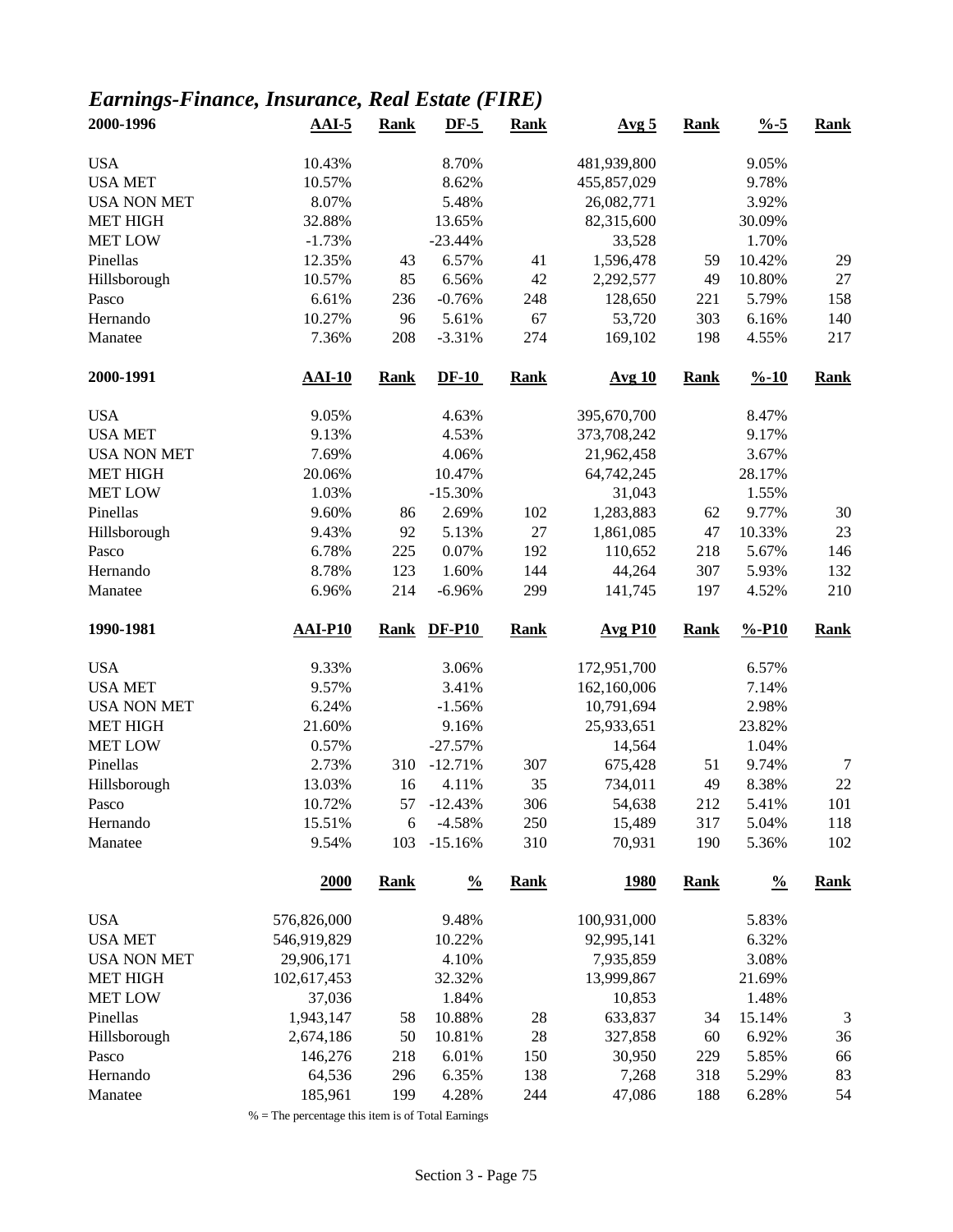### *Employment-Finance, Insurance, Real Estate (FIRE)*

| 2000-1996           | $AAI-5$        | <b>Rank</b>           | $DF-5$            | <b>Rank</b> | Avg <sub>5</sub> | <b>Rank</b> | $\frac{9}{6} - 5$  | <b>Rank</b> |
|---------------------|----------------|-----------------------|-------------------|-------------|------------------|-------------|--------------------|-------------|
| <b>USA</b>          | 4.11%          |                       | 2.74%             |             | 12,426,200       |             | 7.76%              |             |
| <b>USA MET</b>      | 4.00%          |                       | 2.55%             |             | 11,015,882       |             | 8.34%              |             |
| <b>USA NON MET</b>  | 4.96%          |                       | 3.83%             |             | 1,410,318        |             | 5.02%              |             |
| <b>MET HIGH</b>     | 12.99%         |                       | 7.87%             |             | 682,254          |             | 19.21%             |             |
| <b>MET LOW</b>      | $-5.68%$       |                       | $-14.70%$         |             | 1,878            |             | 3.05%              |             |
| Pinellas            | 7.58%          | 27                    | 2.68%             | 44          | 50,024           | 57          | 9.40%              | 30          |
|                     | 5.78%          | 76                    | 0.45%             | 124         | 63,132           | 51          | 9.22%              | 32          |
| Hillsborough        |                |                       |                   |             |                  |             |                    |             |
| Pasco               | 5.30%          | 86                    | 0.07%             | 144         | 6,516            | 213         | 6.77%              | 144         |
| Hernando            | 9.62%          | 11                    | 2.66%             | 44          | 3,276            | 289         | 8.12%              | 84          |
| Manatee             | 7.50%          | 28                    | 2.07%             | 63          | 8,664            | 185         | 5.75%              | 210         |
| 2000-1991           | <b>AAI-10</b>  | <b>Rank</b>           | $DF-10$           | <b>Rank</b> | <b>Avg 10</b>    | <b>Rank</b> | $\frac{9}{6} - 10$ | <b>Rank</b> |
| <b>USA</b>          | 2.37%          |                       | 0.84%             |             | 11,528,720       |             | 7.61%              |             |
| <b>USA MET</b>      | 2.24%          |                       | 0.70%             |             | 10,253,303       |             | 8.22%              |             |
| <b>USA NON MET</b>  | 3.42%          |                       | 1.50%             |             | 1,275,418        |             | 4.77%              |             |
| <b>MET HIGH</b>     | 10.82%         |                       | 5.23%             |             | 669,420          |             | 18.35%             |             |
| <b>MET LOW</b>      | $-4.48%$       |                       | $-15.26%$         |             | 1,802            |             | 3.01%              |             |
| Pinellas            | 3.19%          | 114                   | $-1.00%$          | 92          | 44,694           | 61          | 9.09%              | 34          |
| Hillsborough        | 3.54%          | 88                    | $-0.44%$          | 69          | 56,573           | 51          | 9.14%              | 33          |
| Pasco               | 2.53%          | 166                   | $-3.62%$          | 225         | 6,019            | 212         | 6.73%              | 138         |
| Hernando            | 5.09%          | 36                    | $-4.00%$          | 235         | 2,791            | 300         | 7.74%              | 86          |
| Manatee             | 3.47%          | 96                    | $-2.42%$          | 173         | 7,654            | 189         | 5.68%              | 207         |
|                     |                |                       |                   |             |                  |             |                    |             |
|                     |                |                       |                   |             |                  |             |                    |             |
| 1990-1981           | <b>AAI-P10</b> | <b>Rank</b>           | <b>DF-P10</b>     | <b>Rank</b> | <b>Avg P10</b>   | <b>Rank</b> | $% -P10$           | <b>Rank</b> |
| <b>USA</b>          | 2.05%          |                       | 0.58%             |             | 9,779,270        |             | 7.76%              |             |
| <b>USA MET</b>      | 2.30%          |                       | 0.75%             |             | 8,690,828        |             | 8.41%              |             |
| <b>USA NON MET</b>  | 0.21%          |                       | $-2.07%$          |             | 1,088,442        |             | 4.81%              |             |
| <b>MET HIGH</b>     | 10.38%         |                       | 5.26%             |             | 660,180          |             | 17.30%             |             |
| <b>MET LOW</b>      | $-4.76%$       |                       | $-10.41%$         |             |                  |             | 2.89%              |             |
| Pinellas            |                |                       |                   |             | 1,615            |             |                    |             |
|                     | 0.25%          | 228                   | $-3.88%$          | 220         | 45,732           | 51          | 11.57%             | 9           |
| Hillsborough        | 5.09%          | 15                    | 1.32%             | 18          | 42,249           | 55          | 9.40%              | 35          |
| Pasco               | 1.36%          | 168                   | $-3.79%$          | 216         | 6,170            | 188         | 9.10%              | 41          |
| Hernando<br>Manatee | 9.12%<br>0.09% | $\mathfrak{Z}$<br>237 | 1.00%<br>$-6.32%$ | 22<br>292   | 1,770<br>7,326   | 317<br>174  | 8.42%<br>9.30%     | 70<br>37    |
|                     | 2000           | <b>Rank</b>           | $\frac{0}{0}$     | <b>Rank</b> | <u>1980</u>      | <b>Rank</b> | $\frac{0}{0}$      | <b>Rank</b> |
|                     |                |                       |                   |             |                  |             |                    |             |
| <b>USA</b>          | 13,495,100     |                       | 8.06%             |             | 8,756,000        |             | 7.67%              |             |
| <b>USA MET</b>      | 11,946,284     |                       | 8.62%             |             | 7,668,495        |             | 8.28%              |             |
| <b>USA NON MET</b>  | 1,548,816      |                       | 5.36%             |             | 1,087,505        |             | 5.04%              |             |
| <b>MET HIGH</b>     | 713,485        |                       | 21.36%            |             | 581,254          |             | 18.96%             |             |
| <b>MET LOW</b>      | 1,876          |                       | 3.07%             |             | 1,397            |             | 3.32%              |             |
| Pinellas            | 56,847         | 54                    | 9.91%             | 29          | 41,588           | 47          | 13.09%             | 9           |
| Hillsborough        | 68,812         | 52                    | 9.27%             | 41          | 30,077           | 62          | 8.83%              | 58          |
| Pasco               | 7,269          | 208                   | 7.31%             | 136         | 5,119            | 202         | 10.79%             | 19          |
| Hernando<br>Manatee | 3,850<br>9,855 | 278<br>184            | 8.62%<br>6.01%    | 71<br>211   | 1,049<br>7,168   | 319<br>169  | 8.12%<br>11.71%    | 88<br>13    |

 $\%$  = The percentage this item is of All Workers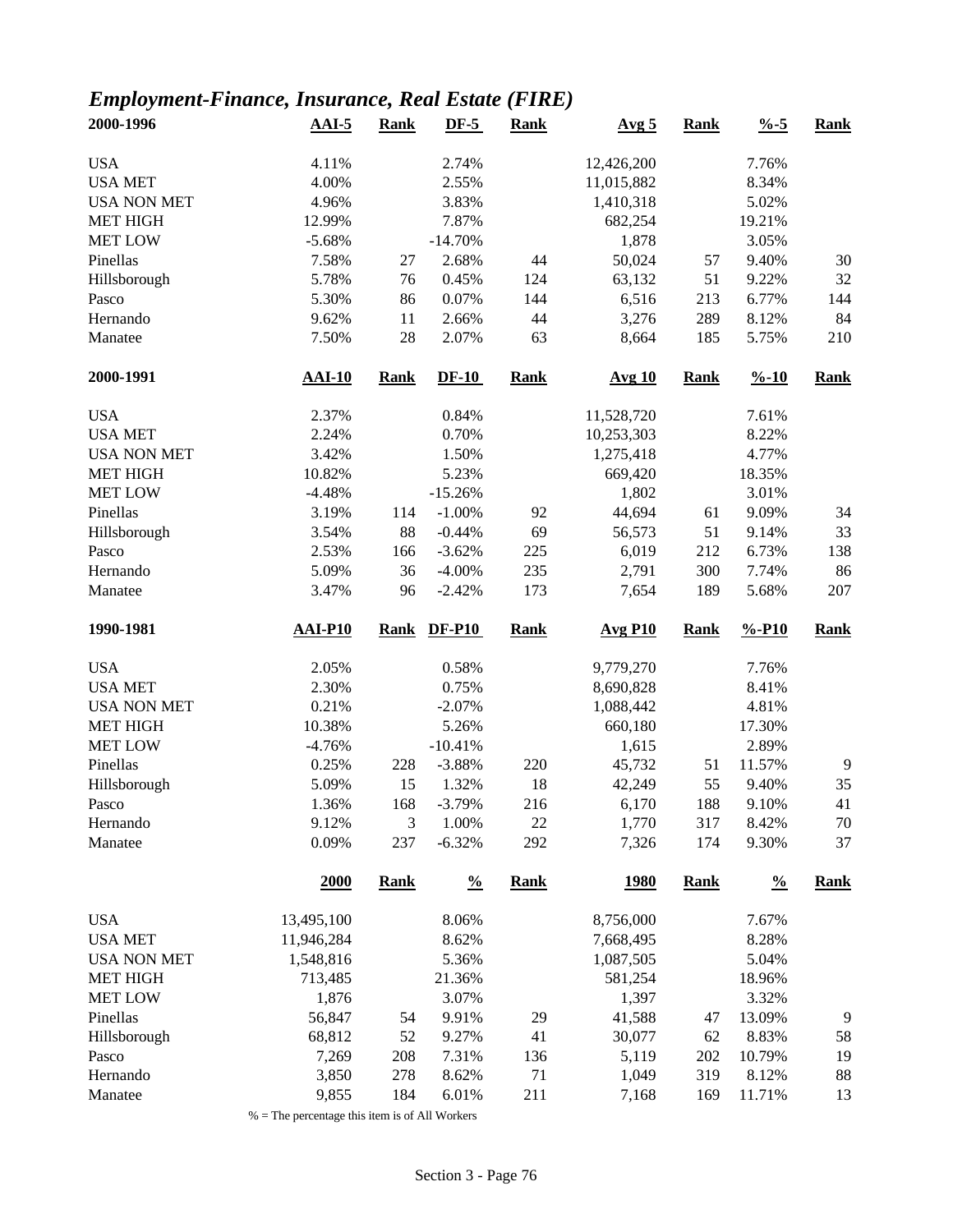### *AEPW-Finance, Insurance, Real Estate (FIRE)*

| 2000-1996           | $AAI-5$          | <b>Rank</b> | $DF-5$                 | Rank        | Avg <sub>5</sub>      | <b>Rank</b> | $\frac{9}{6} - 5$  | <b>Rank</b> |
|---------------------|------------------|-------------|------------------------|-------------|-----------------------|-------------|--------------------|-------------|
| <b>USA</b>          | 6.08%            |             | 4.70%                  |             | 38,597                |             | 116.27%            |             |
| <b>USA MET</b>      | 6.32%            |             | 4.77%                  |             | 41,179                |             | 116.94%            |             |
| <b>USA NON MET</b>  | 2.95%            |             | 1.20%                  |             | 18,435                |             | 77.79%             |             |
| <b>MET HIGH</b>     | 15.32%           |             | 9.31%                  |             | 120,262               |             | 217.55%            |             |
| <b>MET LOW</b>      | $-5.04%$         |             | $-26.58%$              |             | 14,237                |             | 53.61%             |             |
| Pinellas            | 4.42%            | 161         | 0.49%                  | 100         | 31,714                | 68          | 110.48%            | 30          |
| Hillsborough        | 4.56%            | 150         | 2.39%                  | 37          | 36,152                | 36          | 117.03%            | $20\,$      |
| Pasco               | 1.23%            | 290         | $-2.74%$               | 198         | 19,712                | 269         | 85.47%             | 176         |
| Hernando            | 0.79%            | 296         | $-3.32%$               | 214         | 16,422                | 302         | 76.21%             | 243         |
| Manatee             | $-0.01%$         | 299         | $-11.41%$              | 293         | 19,595                | 272         | 79.71%             | 219         |
| 2000-1991           | <b>AAI-10</b>    | <b>Rank</b> | $DF-10$                | <b>Rank</b> | <b>Avg 10</b>         | <b>Rank</b> | $\frac{9}{6} - 10$ | <b>Rank</b> |
| <b>USA</b>          | 6.60%            |             | 1.93%                  |             | 33,833                |             | 110.41%            |             |
| <b>USA MET</b>      | 6.81%            |             | 1.98%                  |             | 35,935                |             | 110.78%            |             |
| <b>USA NON MET</b>  | 4.19%            |             | 0.52%                  |             | 17,023                |             | 76.50%             |             |
| <b>MET HIGH</b>     | 13.71%           |             | 5.87%                  |             | 96,084                |             | 193.97%            |             |
| <b>MET LOW</b>      | 1.12%            |             | $-18.62%$              |             | 13,897                |             | 51.02%             |             |
| Pinellas            | 6.40%            | 85          | $-1.63%$               | 137         | 28,212                | 68          | 106.48%            | 29          |
| Hillsborough        | 5.78%            | 133         | 1.37%                  | 31          | 32,345                | 32          | 112.20%            | 20          |
| Pasco               | 4.50%            | 230         | $-3.77%$               | 211         | 18,256                | 267         | 84.18%             | 161         |
| Hernando            | 4.11%            | 254         | $-4.65%$               | 231         | 15,756                | 298         | 76.76%             | 223         |
| Manatee             | 3.68%            | 280         | $-10.91%$              | 298         | 18,405                | 264         | 79.96%             | 198         |
|                     |                  |             |                        |             |                       |             |                    |             |
| 1990-1981           | <b>AAI-P10</b>   | <b>Rank</b> | <b>DF-P10</b>          | <b>Rank</b> | $Avg$ P <sub>10</sub> | <b>Rank</b> | $% -P10$           | <b>Rank</b> |
|                     |                  |             |                        |             |                       |             |                    |             |
| <b>USA</b>          | 7.13%            |             | 0.92%                  |             | 17,434                |             | 84.17%             |             |
| <b>USA MET</b>      | 7.11%            |             | 1.13%                  |             | 18,366                |             | 84.41%             |             |
| <b>USA NON MET</b>  | 6.07%            |             | $-2.72%$               |             | 9,909                 |             | 62.26%             |             |
| <b>MET HIGH</b>     | 19.43%           |             | 4.87%                  |             | 38,766                |             | 137.78%            |             |
| <b>MET LOW</b>      | 2.40%            |             | $-30.94%$              |             | 7,179                 |             | 36.08%             |             |
| Pinellas            | 2.65%            | 313         | $-9.66%$               | 294         | 14,853                | 81          | 85.71%             | 30          |
| Hillsborough        | 7.74%            | 79          | $-2.62%$               | 169         | 16,914                | 36          | 88.38%             | 19          |
| Pasco               | 9.60%            | 19          | $-11.31%$              | 303         | 8,910                 | 298         | 61.05%             | 215         |
| Hernando<br>Manatee | 6.76%<br>10.46%  | 146<br>7    | $-12.81%$<br>$-20.90%$ | 305<br>313  | 8,448<br>9,732        | 304<br>281  | 59.76%<br>58.93%   | 227<br>233  |
|                     | 2000             | <b>Rank</b> | $\frac{0}{0}$          | <b>Rank</b> | <u>1980</u>           | <b>Rank</b> | $\frac{0}{0}$      | <b>Rank</b> |
|                     |                  |             |                        |             |                       |             |                    |             |
| <b>USA</b>          | 42,743           |             | 117.70%                |             | 11,527                |             | 76.12%             |             |
| <b>USA MET</b>      | 45,782           |             | 118.55%                |             | 12,127                |             | 76.30%             |             |
| <b>USA NON MET</b>  | 19,309           |             | 76.41%                 |             | 7,297                 |             | 61.20%             |             |
| <b>MET HIGH</b>     | 143,826          |             | 233.28%                |             | 24,086                |             | 124.28%            |             |
| <b>MET LOW</b>      | 13,574           |             | 51.79%                 |             | 4,328                 |             | 35.70%             |             |
| Pinellas            | 34,182           | 67          | 109.69%                | 37          | 15,241                | 6           | 115.72%            | 3           |
| Hillsborough        | 38,862           | 38          | 116.69%                | 23          | 10,901                | 52          | 78.35%             | 38          |
| Pasco<br>Hernando   | 20,123<br>16,763 | 276<br>307  | 82.26%<br>73.61%       | 191<br>251  | 6,046<br>6,929        | 302<br>270  | 54.24%<br>65.07%   | 236<br>126  |

% = The percentage this item is of the AEPW for All Workers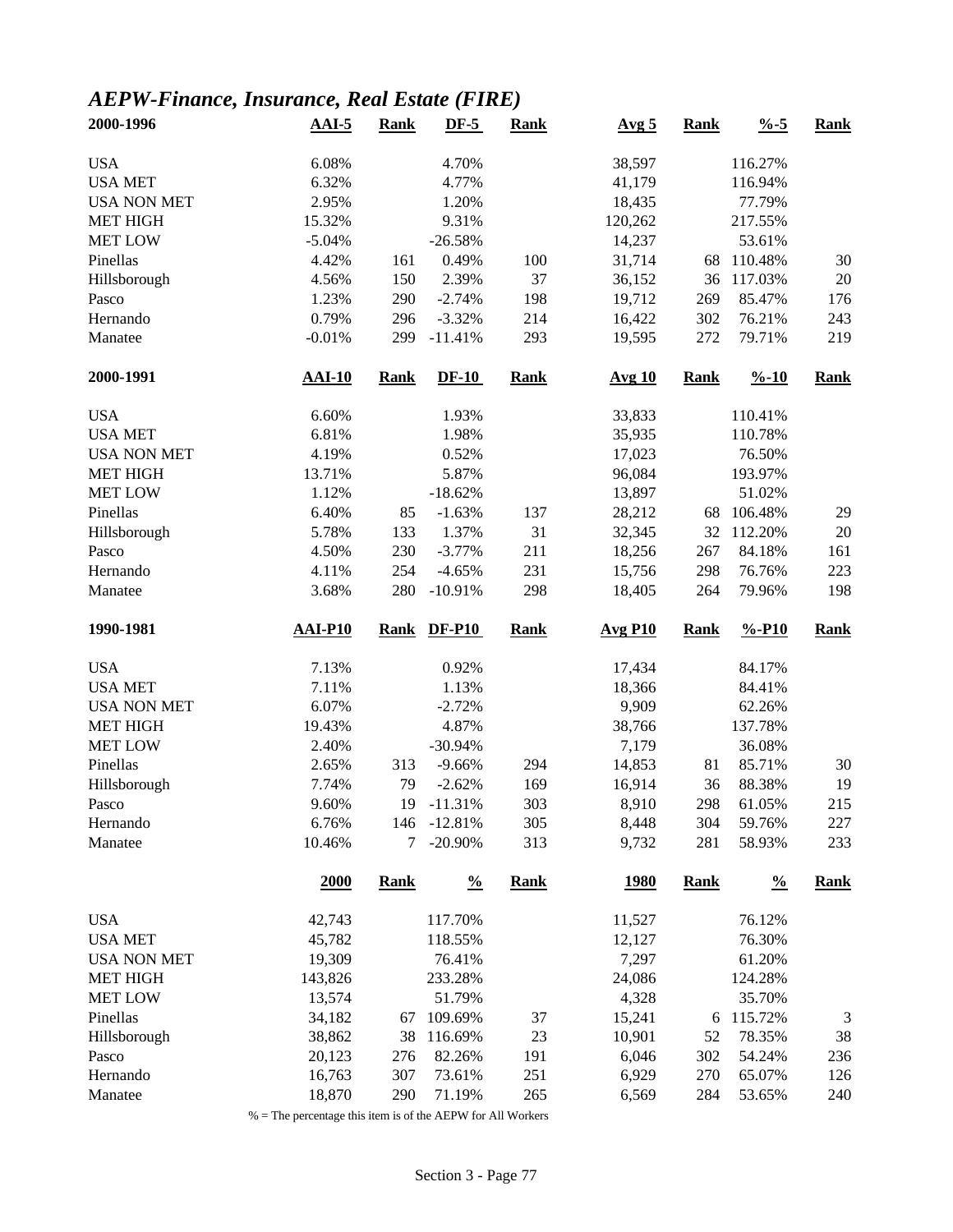# *Earnings-FIRE-Depository, Non Depository*

| 2000-1996           | $AAI-5$        | <b>Rank</b> | $DF-5$        | <b>Rank</b> | Avg <sub>5</sub> | <b>Rank</b> | $\frac{9}{6} - 5$  | <b>Rank</b>    |
|---------------------|----------------|-------------|---------------|-------------|------------------|-------------|--------------------|----------------|
| <b>USA</b>          | 7.73%          |             | 3.16%         |             | 121,654,400      |             | 25.24%             |                |
| <b>USA MET</b>      | 7.98%          |             | 3.18%         |             | 111,307,162      |             | 24.42%             |                |
| <b>USA NON MET</b>  | 5.21%          |             | 3.01%         |             | 10,347,238       |             | 39.67%             |                |
| <b>MET HIGH</b>     | 28.02%         |             | 13.66%        |             | 13,127,087       |             | 72.09%             |                |
| <b>MET LOW</b>      | $-1.52%$       |             | $-36.10%$     |             | 9,258            |             | 4.09%              |                |
| Pinellas            | 15.05%         | 10          | $-1.65%$      | 92          | 363,650          | 64          | 22.78%             | 222            |
| Hillsborough        | 15.42%         | 9           | 5.91%         | 9           | 673,506          | 41          | 29.38%             | 136            |
| Pasco               | 0.45%          | 188         | na            | na          | 32,601           | 226         | 25.34%             | 189            |
| Hernando            | na             | na          | na            | na          | 20,096           | 275         | 37.41%             | 54             |
| Manatee             | 5.85%          | 129         | $-7.44%$      | 149         | 37,739           | 213         | 22.32%             | 226            |
| 2000-1991           | $AAI-10$       | <b>Rank</b> | $DF-10$       | <b>Rank</b> | <b>Avg 10</b>    | <b>Rank</b> | $\frac{9}{6} - 10$ | <b>Rank</b>    |
| <b>USA</b>          | 5.94%          |             | 1.72%         |             | 104,646,500      |             | 26.45%             |                |
| <b>USA MET</b>      | 6.06%          |             | 1.54%         |             | 95,388,818       |             | 25.52%             |                |
| <b>USA NON MET</b>  | 4.84%          |             | 2.86%         |             | 9,257,682        |             | 42.15%             |                |
| <b>MET HIGH</b>     | 21.11%         |             | 6.22%         |             | 11,810,549       |             | 64.69%             |                |
| <b>MET LOW</b>      | $-0.55%$       |             | $-27.61%$     |             | 9,258            |             | 4.72%              |                |
| Pinellas            | 7.32%          | 45          | $-3.72%$      | 92          | 281,290          | 68          | 21.91%             | 260            |
| Hillsborough        | 9.93%          | 16          | 2.66%         | 13          | 522,555          | 44          | 28.08%             | 175            |
| Pasco               | na             | na          | na            | na          | 32,945           | 223         | 29.77%             | 156            |
| Hernando            | $\rm na$       | na          | na            | na          | 17,221           | 291         | 38.91%             | 57             |
| Manatee             | na             | na          | na            | na          | 34,695           | 215         | 24.48%             | 225            |
|                     |                |             |               |             |                  |             |                    |                |
| 1990-1981           | <b>AAI-P10</b> | <b>Rank</b> | $DF-P10$      | <b>Rank</b> | <b>Avg P10</b>   | <b>Rank</b> | $% -P10$           | <b>Rank</b>    |
|                     |                |             |               |             |                  |             |                    |                |
| <b>USA</b>          | 8.73%          |             | 6.88%         |             | 57,710,200       |             | 33.37%             |                |
| <b>USA MET</b>      | 9.12%          |             | 7.18%         |             | 51,784,301       |             | 31.93%             |                |
| <b>USA NON MET</b>  | 5.54%          |             | 4.22%         |             | 5,925,899        |             | 54.91%             |                |
| <b>MET HIGH</b>     | 20.15%         |             | 10.41%        |             | 7,140,495        |             | 71.38%             |                |
| <b>MET LOW</b>      | 1.26%          |             | $-11.63%$     |             | 5,471            |             | 9.21%              |                |
| Pinellas            | 9.36%          | 45          | 6.44%         | $20\,$      | 193,044          | 58          | 28.58%             | 261            |
| Hillsborough        | 15.06%         | 3           | 8.57%         | 5           | 210,932          | 55          | 28.74%             | 261            |
| Pasco               | na             | na          | na            | na          | 26,586           | 190         | 48.66%             | 45             |
| Hernando<br>Manatee | na<br>na       | na<br>na    | na<br>na      | na<br>na    | 10,753<br>27,277 | 300<br>189  | 69.42%<br>38.46%   | 3<br>155       |
|                     | 2000           | <b>Rank</b> | $\frac{0}{0}$ | <b>Rank</b> | <u>1980</u>      | <b>Rank</b> | $\frac{0}{0}$      | <b>Rank</b>    |
|                     |                |             |               |             |                  |             |                    |                |
| <b>USA</b>          | 135,382,000    |             | 23.47%        |             | 33,263,000       |             | 32.96%             |                |
| <b>USA MET</b>      | 124,086,212    |             | 22.69%        |             | 29,136,739       |             | 31.33%             |                |
| <b>USA NON MET</b>  | 11,295,788     |             | 37.77%        |             | 4,126,261        |             | 52.00%             |                |
| <b>MET HIGH</b>     | 13,488,047     |             | 66.24%        |             | 3,887,918        |             | 64.27%             |                |
| <b>MET LOW</b>      | 13,607         |             | 3.27%         |             | 3,816            |             | 8.50%              |                |
| Pinellas            | 404,150        | 61          | 20.80%        | 207         | 93,076           | 60          | 14.68%             | 282            |
| Hillsborough        | 804,681        | 38          | 30.09%        | 92          | 80,750           | 62          | 24.63%             | 270            |
| Pasco<br>Hernando   | 33,725<br>na   | 207<br>na   | 23.06%<br>na  | 183<br>na   | 13,912<br>na     | 204<br>na   | 44.95%<br>na       | 66<br>$\rm na$ |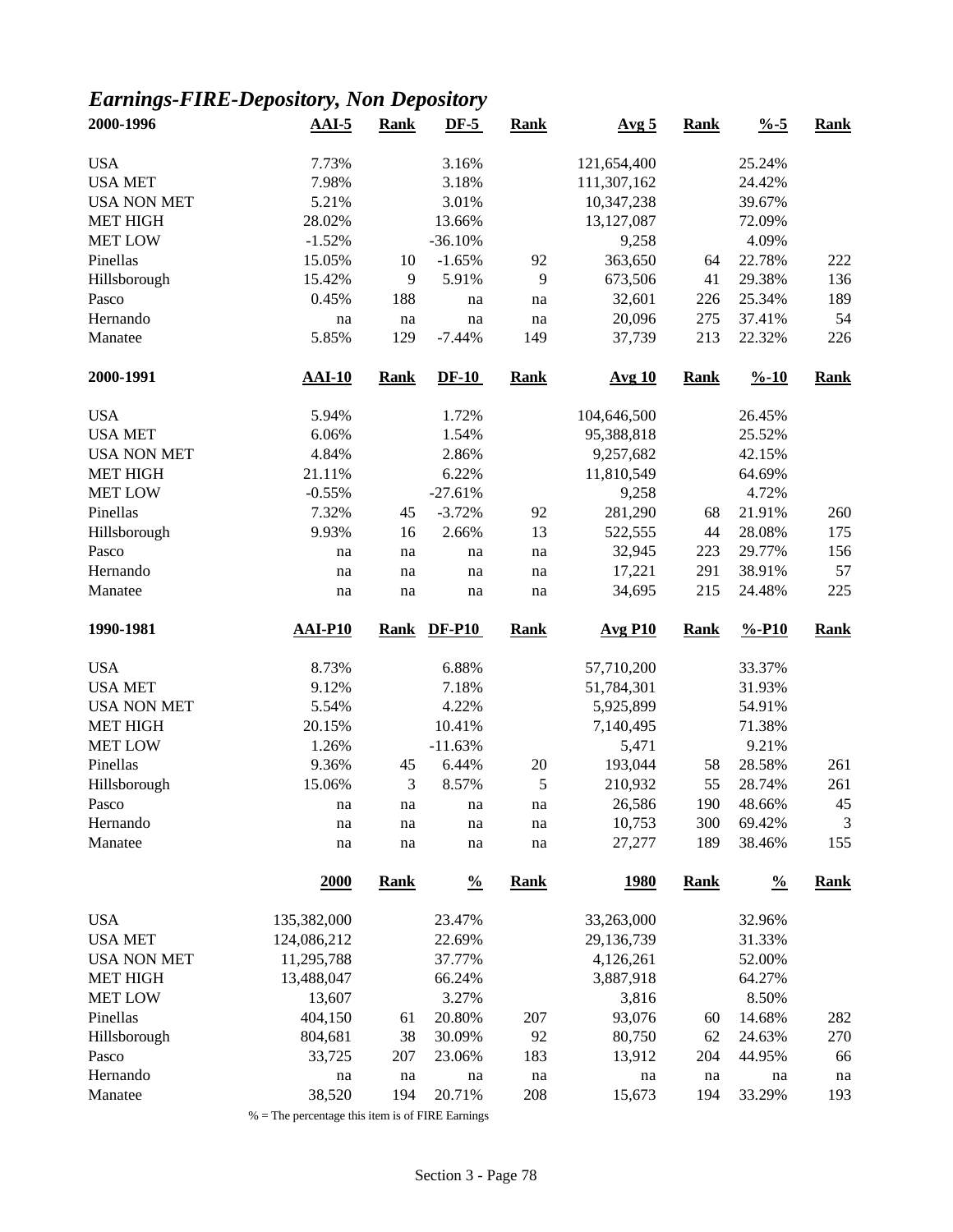### *Earnings-FIRE-Insurance Agents*

| 2000-1996           | $AAI-5$          | <b>Rank</b> | $DF-5$           | <b>Rank</b>  | Avg <sub>5</sub> | <b>Rank</b> | $\frac{9}{6} - 5$  | <b>Rank</b> |
|---------------------|------------------|-------------|------------------|--------------|------------------|-------------|--------------------|-------------|
| <b>USA</b>          | 5.56%            |             | 3.33%            |              | 44,471,000       |             | 9.23%              |             |
| <b>USA MET</b>      | 5.52%            |             | 3.47%            |              | 40,735,733       |             | 8.94%              |             |
| <b>USA NON MET</b>  | 6.01%            |             | 1.75%            |              | 3,735,267        |             | 14.32%             |             |
| <b>MET HIGH</b>     | 33.13%           |             | 7.80%            |              | 2,896,662        |             | 28.41%             |             |
| <b>MET LOW</b>      | $-7.97%$         |             | -49.09%          |              | 3,743            |             | 1.85%              |             |
| Pinellas            | 4.64%            | 197         | $-1.47%$         | 130          | 158,339          | 61          | 9.92%              | 228         |
| Hillsborough        | 4.34%            | 211         | $-0.45%$         | 101          | 245,048          | 44          | 10.69%             | 202         |
| Pasco               | 12.04%           | 12          | $-7.10%$         | 222          | 19,768           | 199         | 15.37%             | 64          |
| Hernando            | 19.36%           | 3           | 12.17%           | $\mathbf{1}$ | 8,691            | 285         | 16.18%             | 47          |
| Manatee             | 6.77%            | 106         | $-8.86%$         | 245          | 18,906           | 203         | 11.18%             | 180         |
| 2000-1991           | <b>AAI-10</b>    | <b>Rank</b> | $DF-10$          | <b>Rank</b>  | <b>Avg 10</b>    | <b>Rank</b> | $\frac{9}{6} - 10$ | <b>Rank</b> |
| <b>USA</b>          | 5.05%            |             | 2.51%            |              | 39,592,300       |             | 10.01%             |             |
| <b>USA MET</b>      | 5.13%            |             | 2.64%            |              | 36, 242, 377     |             | 9.70%              |             |
| <b>USA NON MET</b>  | 4.18%            |             | 0.42%            |              | 3,349,924        |             | 15.25%             |             |
| MET HIGH            | 19.63%           |             | 4.88%            |              | 2,537,430        |             | 29.17%             |             |
| <b>MET LOW</b>      | $-3.35%$         |             | $-31.01%$        |              | 3,473            |             | 2.04%              |             |
| Pinellas            | 3.63%            | 226         | $-5.01%$         | 175          | 139,714          | 61          | 10.88%             | 225         |
|                     |                  |             |                  |              |                  |             |                    |             |
| Hillsborough        | 5.62%            | 127         | 0.51%            | 37           | 216,271          | 44          | 11.62%             | 196         |
| Pasco               | 9.24%            | 25          | $-7.69%$         | 227          | 16,082           | 210         | 14.53%             | 113         |
| Hernando            | 10.85%           | 13          | 1.59%            | 17           | 7,092            | 293         | 16.02%             | 73          |
| Manatee             | 4.23%            | 201         | $-8.62%$         | 243          | 16,925           | 204         | 11.94%             | 183         |
| 1990-1981           | <b>AAI-P10</b>   | <b>Rank</b> | <b>DF-P10</b>    | <b>Rank</b>  | <b>Avg P10</b>   | <b>Rank</b> | $% -P10$           | <b>Rank</b> |
| <b>USA</b>          | 10.49%           |             | 2.78%            |              | 20,456,600       |             | 11.83%             |             |
| <b>USA MET</b>      | 10.82%           |             | 3.71%            |              | 18,399,688       |             | 11.35%             |             |
| <b>USA NON MET</b>  | 7.82%            |             | $-5.86%$         |              | 2,056,912        |             | 19.06%             |             |
| <b>MET HIGH</b>     | 21.38%           |             | 10.13%           |              | 1,373,479        |             | 31.16%             |             |
| <b>MET LOW</b>      | 1.76%            |             | $-31.52%$        |              | 1,765            |             | 3.24%              |             |
| Pinellas            | 13.68%           | 56          | 5.06%            | $20\,$       | 68,801           | 65          | 10.19%             | 289         |
| Hillsborough        | 14.51%           | 42          | 3.44%            | 36           | 95,661           | 45          | 13.03%             | 210         |
| Pasco               | 14.09%           | 48          | $-6.01%$         | 193          | 6,664            | 249         | 12.20%             | 239         |
| Hernando            | 20.01%           | 3           | $-2.72%$         | 140          | 2,341            | 316         | 15.11%             | 152         |
| Manatee             | 10.99%           | 126         | $-4.32%$         | 169          | 10,192           | 198         | 14.37%             | 176         |
|                     | 2000             | <b>Rank</b> | $\frac{0}{0}$    | <b>Rank</b>  | <u>1980</u>      | <b>Rank</b> | $\frac{0}{0}$      | <b>Rank</b> |
| <b>USA</b>          | 50,429,000       |             | 8.74%            |              | 11,531,000       |             | 11.42%             |             |
| <b>USA MET</b>      | 46,160,814       |             | 8.44%            |              | 10,144,171       |             | 10.91%             |             |
| <b>USA NON MET</b>  | 4,268,186        |             | 14.27%           |              | 1,386,829        |             | 17.48%             |             |
| <b>MET HIGH</b>     | 3,228,120        |             | 29.93%           |              | 818,605          |             | 31.13%             |             |
| <b>MET LOW</b>      | 3,812            |             | 1.93%            |              | 848              |             | 3.59%              |             |
| Pinellas            | 166,179          | 63          | 8.55%            | 255          | 33,300           | 68          | 5.25%              | 308         |
| Hillsborough        | 259,845          | 46          | 9.72%            | 226          | 39,983           | 54          | 12.20%             | 207         |
|                     | 24,429           |             |                  |              | 3,149            |             |                    |             |
| Pasco               |                  | 190         | 16.70%           | 39           | 898              | 273         | 10.17%             | 263         |
| Hernando<br>Manatee | 13,388<br>23,211 | 259<br>196  | 20.75%<br>12.48% | 11<br>130    | 6,106            | 313<br>200  | 12.36%<br>12.97%   | 197<br>183  |
|                     |                  |             |                  |              |                  |             |                    |             |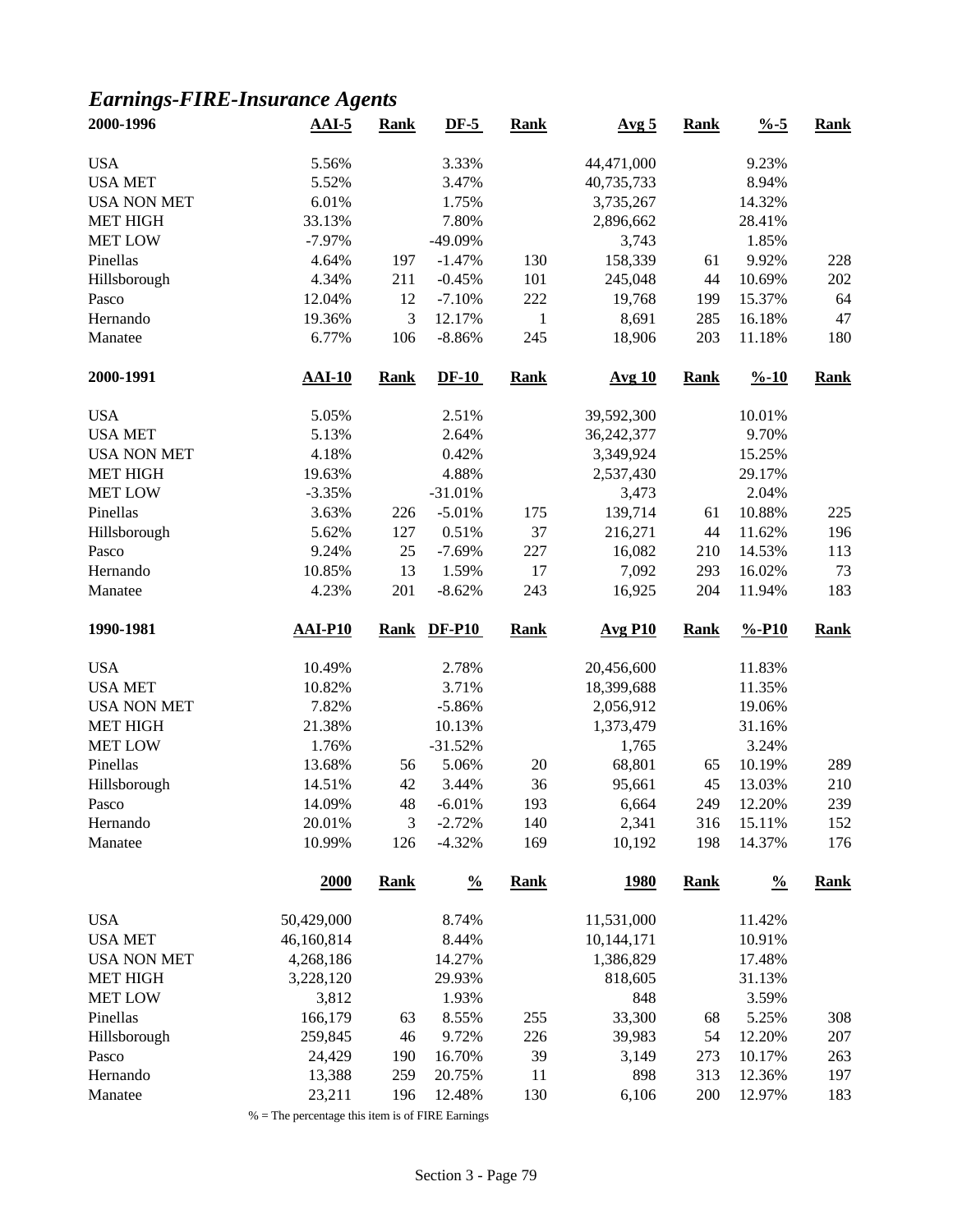### *Earnings-FIRE-Insurance Carriers*

| 2000-1996           | $AAI-5$        | <b>Rank</b> | $DF-5$         | <b>Rank</b>              | Avg <sub>5</sub> | <b>Rank</b> | $\frac{9}{6} - 5$  | <b>Rank</b> |
|---------------------|----------------|-------------|----------------|--------------------------|------------------|-------------|--------------------|-------------|
| <b>USA</b>          | 5.66%          |             | 2.03%          |                          | 79,919,400       |             | 16.58%             |             |
| <b>USA MET</b>      | 5.75%          |             | 2.05%          |                          | 77,554,486       |             | 17.01%             |             |
| <b>USA NON MET</b>  | 2.67%          |             | $-0.56%$       |                          | 2,364,914        |             | 9.07%              |             |
| <b>MET HIGH</b>     | 37.45%         |             | 12.34%         |                          | 4,886,958        |             | 88.94%             |             |
| <b>MET LOW</b>      | $-17.63%$      |             | $-164.00\%$    |                          | 1,065            |             | 1.39%              |             |
| Pinellas            | 14.52%         | 14          | 6.55%          | $\overline{4}$           | 219,623          | 73          | 13.76%             | 155         |
| Hillsborough        | 9.31%          | 45          | 1.80%          | 34                       | 642,280          | 35          | 28.02%             | 55          |
| Pasco               | $-5.57%$       | 243         | $-13.13%$      | 196                      | 10,611           | 236         | 8.25%              | 236         |
| Hernando            | 2.04%          | 189         | $-26.47%$      | 235                      | 3,209            | 295         | 5.97%              | 278         |
| Manatee             | 1.40%          | 196         | $-12.30%$      | 188                      | 9,894            | 239         | 5.85%              | 283         |
| 2000-1991           | <b>AAI-10</b>  | <b>Rank</b> | $DF-10$        | <b>Rank</b>              | <b>Avg 10</b>    | <b>Rank</b> | $\frac{9}{6} - 10$ | <b>Rank</b> |
| <b>USA</b>          | 5.39%          |             | 2.56%          |                          | 71,332,000       |             | 18.03%             |             |
| <b>USA MET</b>      | 5.44%          |             | 2.58%          |                          | 69,152,155       |             | 18.50%             |             |
| <b>USA NON MET</b>  | 3.91%          |             | 0.58%          |                          | 2,179,845        |             | 9.93%              |             |
| <b>MET HIGH</b>     | 82.04%         |             | 7.63%          |                          | 4,390,669        |             | 88.48%             |             |
| <b>MET LOW</b>      | $-12.34%$      |             | $-100.19%$     |                          | 1,015            |             | 1.36%              |             |
| Pinellas            | 9.11%          | 41          | 2.73%          | 21                       | 180,156          | 78          | 14.03%             | 170         |
| Hillsborough        | 9.13%          | 41          | 4.46%          | 5                        | 535,513          | 37          | 28.77%             | 58          |
| Pasco               | $-1.09%$       | 231         | $-9.26%$       | 177                      | 11,425           | 227         | 10.33%             | 219         |
| Hernando            | 1.99%          | 202         | $-23.55%$      | 231                      | 3,200            | 300         | 7.23%              | 274         |
| Manatee             | 3.31%          | 178         | $-11.35%$      | 193                      | 8,739            | 251         | 6.17%              | 292         |
| 1990-1981           | <b>AAI-P10</b> | <b>Rank</b> | <b>DF-P10</b>  | <b>Rank</b>              | <b>Avg P10</b>   | <b>Rank</b> | $% -P10$           | <b>Rank</b> |
| <b>USA</b>          | 8.70%          |             | 6.66%          |                          | 37,260,500       |             | 21.54%             |             |
| <b>USA MET</b>      | 8.75%          |             | 6.67%          |                          | 36,012,830       |             | 22.21%             |             |
| <b>USA NON MET</b>  | 7.36%          |             | 5.83%          |                          | 1,247,670        |             | 11.56%             |             |
| <b>MET HIGH</b>     | 31.03%         |             | 11.26%         |                          | 2,627,323        |             | 93.59%             |             |
| <b>MET LOW</b>      | $-2.84%$       |             | $-22.88%$      |                          | 615              |             | 3.59%              |             |
| Pinellas            | 9.36%          | 86          | 5.23%          | 46                       | 85,046           | 78          | 12.59%             | 208         |
| Hillsborough        | 13.54%         | 22          | 9.47%          | $\overline{\mathcal{L}}$ | 190,945          | 50          | 26.01%             | 82          |
| Pasco               | 17.03%         | 10          | $-1.48%$       | 148                      | 6,352            | 220         | 11.63%             | 224         |
|                     |                |             |                |                          |                  |             |                    |             |
| Hernando<br>Manatee | na<br>18.12%   | na<br>8     | na<br>12.19%   | na<br>$\mathbf{1}$       | 1,432<br>4,240   | 301<br>253  | 9.25%<br>5.98%     | 258<br>295  |
|                     | 2000           | <b>Rank</b> | $\frac{0}{0}$  | <b>Rank</b>              | <u>1980</u>      | <b>Rank</b> | $\frac{0}{0}$      | Rank        |
|                     |                |             |                |                          |                  |             |                    |             |
|                     |                |             |                |                          |                  |             |                    |             |
| <b>USA</b>          | 88,784,000     |             | 15.39%         |                          | 22,887,000       |             | 22.68%             |             |
| <b>USA MET</b>      | 86,306,840     |             | 15.78%         |                          | 22,053,411       |             | 23.71%             |             |
| <b>USA NON MET</b>  | 2,477,160      |             | 8.28%          |                          | 833,589          |             | 10.50%             |             |
| <b>MET HIGH</b>     | 5,455,369      |             | 89.84%         |                          | 1,726,493        |             | 76.58%             |             |
| <b>MET LOW</b>      | 1,016          |             | 1.34%          |                          | 469              |             | 1.99%              |             |
| Pinellas            | 293,435        | 62          | 15.10%         | 123                      | 51,485           | 76          | 8.12%              | 249         |
| Hillsborough        | 755,200        | 34          | 28.24%         | 49                       | 90,148           | 55          | 27.50%             | 71          |
| Pasco               | 8,422          | 233         | 5.76%          | 243                      | 2,266            | 251         | 7.32%              | 255         |
| Hernando<br>Manatee | 3,297<br>9,163 | 277<br>230  | 5.11%<br>4.93% | 258<br>262               | na<br>1,350      | na<br>265   | na<br>2.87%        | na<br>272   |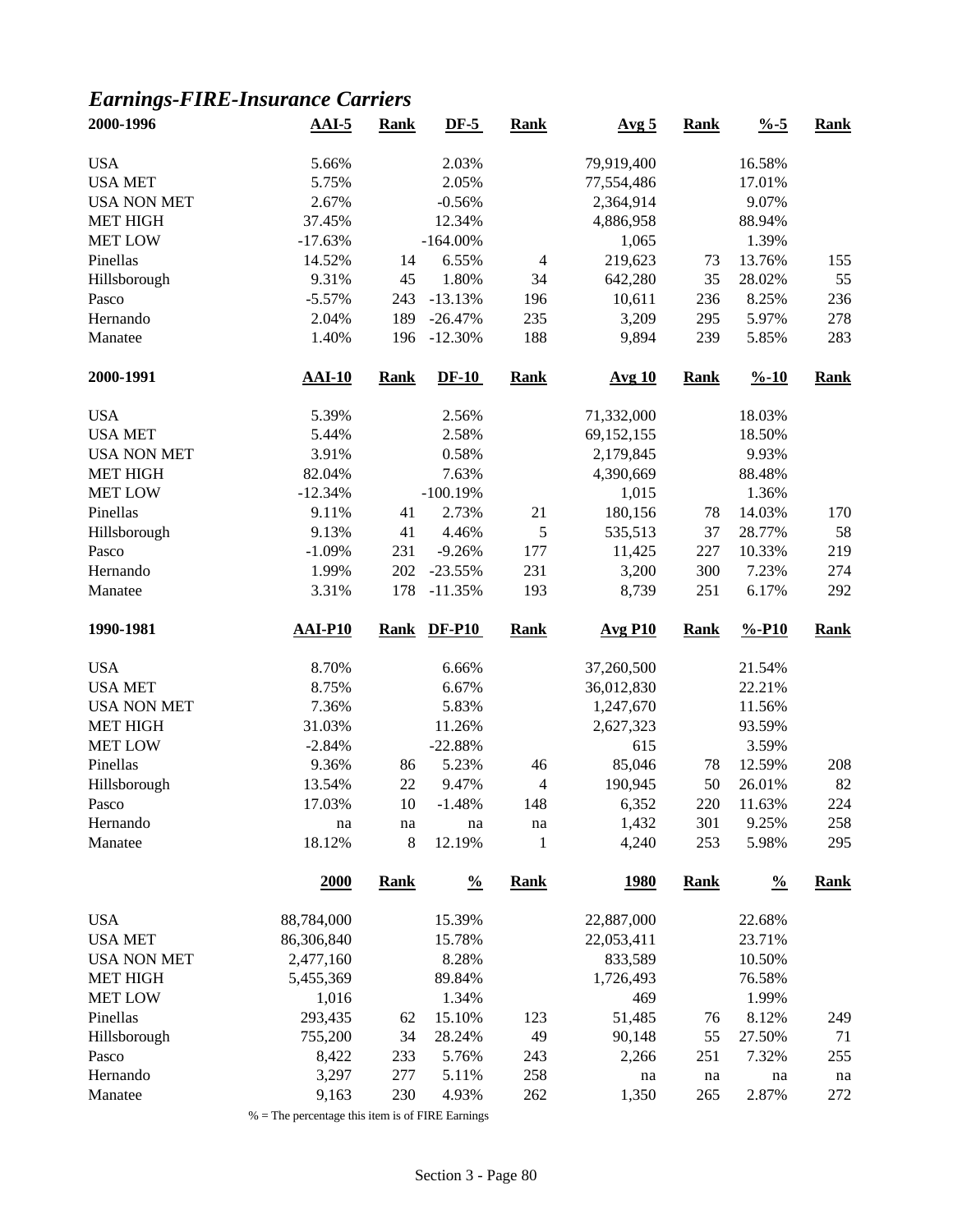### *Earnings-FIRE-Real Estate*

| 2000-1996          | $AAI-5$       | <b>Rank</b> | $DF-5$        | <b>Rank</b> | Avg <sub>5</sub>      | <b>Rank</b> | $% -5$               | <b>Rank</b> |
|--------------------|---------------|-------------|---------------|-------------|-----------------------|-------------|----------------------|-------------|
| <b>USA</b>         | 11.50%        |             | 2.53%         |             | 94,999,600            |             | 19.71%               |             |
| <b>USA MET</b>     | 11.35%        |             | 2.63%         |             | 87, 877, 575          |             | 19.28%               |             |
| <b>USA NON MET</b> | 13.44%        |             | 1.32%         |             | 7,122,025             |             | 27.31%               |             |
| <b>MET HIGH</b>    | 30.87%        |             | 14.34%        |             | 6,380,150             |             | 59.15%               |             |
| <b>MET LOW</b>     | $-4.58%$      |             | $-46.23%$     |             | 5,928                 |             | 3.33%                |             |
| Pinellas           | 9.83%         | 230         | $-6.04%$      | 217         | 342,775               | 55          | 21.47%               | 173         |
| Hillsborough       | 11.59%        | 182         | 3.97%         | 58          | 385,645               | 53          | 16.82%               | 233         |
| Pasco              | 10.85%        | 200         | $-8.35%$      | 243         | 39,112                | 203         | 30.40%               | 75          |
| Hernando           | 13.49%        | 114         | $-11.81%$     | 261         | 14,770                | 281         | 27.49%               | 99          |
| Manatee            | 10.35%        | 211         | $-17.72%$     | 292         | 75,535                | 141         | 44.67%               | 13          |
| 2000-1991          | <b>AAI-10</b> | <b>Rank</b> | $DF-10$       | <b>Rank</b> | Avg 10                | <b>Rank</b> | $\frac{9}{6} - 10$   | <b>Rank</b> |
| <b>USA</b>         | 11.76%        |             | $-1.73%$      |             | 74,748,800            |             | 18.89%               |             |
| <b>USA MET</b>     | 11.51%        |             | $-1.75%$      |             | 69,435,640            |             | 18.58%               |             |
| <b>USA NON MET</b> | 15.55%        |             | $-1.29%$      |             | 5,313,161             |             | 24.19%               |             |
| <b>MET HIGH</b>    | 30.76%        |             | 8.33%         |             | 5,403,226             |             | 57.56%               |             |
| <b>MET LOW</b>     | 3.53%         |             | -47.99%       |             | 5,197                 |             | 3.01%                |             |
| Pinellas           | 10.76%        | 229         | $-7.91%$      | 219         | 288,732               | 54          | 22.49%               | 135         |
| Hillsborough       | 9.30%         | 263         | 0.10%         | 58          | 309,115               | 53          | 16.61%               | 213         |
| Pasco              | 11.86%        | 198         | $-2.36%$      | 97          | 30,675                | 202         | 27.72%               | 78          |
| Hernando           | 15.93%        | 87          | $-9.02%$      | 229         | 11,175                | 283         | 25.25%               | 104         |
| Manatee            | 13.97%        | 136         | $-28.09%$     | 297         | 60,193                | 139         | 42.47%               | 14          |
| 1990-1981          | AAI-P10       | <b>Rank</b> | <b>DF-P10</b> | <b>Rank</b> | $Avg$ P <sub>10</sub> | <b>Rank</b> | $%$ -P <sub>10</sub> | <b>Rank</b> |
|                    |               |             |               |             |                       |             |                      |             |
| <b>USA</b>         | 12.74%        |             | $-24.09%$     |             | 23,008,100            |             | 13.30%               |             |
| <b>USA MET</b>     | 12.16%        |             | $-21.07%$     |             | 22,031,528            |             | 13.59%               |             |
| <b>USA NON MET</b> | $-169.65%$    |             | $-420.46%$    |             | 976,572               |             | 9.05%                |             |
| <b>MET HIGH</b>    | 1664.40%      |             | 0.98%         |             | 2,390,497             |             | 49.80%               |             |
| <b>MET LOW</b>     | $-578.85%$    |             | ########      |             | $-1,152$              |             | $-3.33%$             |             |
| Pinellas           | na            | na          | na            | na          | 101,389               | 46          | 15.01%               | 111         |
| Hillsborough       | 36.70%        | 40          | $-56.72%$     | 144         | 116,414               | 41          | 15.86%               | 102         |
| Pasco              | $-38.14%$     |             | 221 -138.68%  | 173         | 8,702                 | 186         | 15.93%               | 99          |
| Hernando           | na            | $\,$ na     | na            | na          | 2,233                 | 278         | 14.41%               | 115         |
| Manatee            | $-74.95%$     |             | 231 -224.47%  | 191         | 17,699                | 128         | 24.95%               | 32          |
|                    | <b>2000</b>   | <b>Rank</b> | $\frac{0}{0}$ | <b>Rank</b> | <u>1980</u>           | <b>Rank</b> | $\frac{0}{0}$        | <b>Rank</b> |
| <b>USA</b>         | 114,090,000   |             | 19.78%        |             | 17,917,000            |             | 17.75%               |             |
| <b>USA MET</b>     | 105,505,143   |             | 19.29%        |             | 16,627,950            |             | 17.88%               |             |
| <b>USA NON MET</b> | 8,584,857     |             | 28.71%        |             | 1,289,050             |             | 16.24%               |             |
| <b>MET HIGH</b>    | 7,438,641     |             | 57.49%        |             | 1,590,996             |             | 75.16%               |             |
| <b>MET LOW</b>     | 6,666         |             | 2.91%         |             | 1,047                 |             | 2.32%                |             |
| Pinellas           | 407,736       | 55          | 20.98%        | 186         | 114,841               | 33          | 18.12%               | 137         |
| Hillsborough       | 448,983       | 54          | 16.79%        | 234         | 65,643                | 53          | 20.02%               | 110         |
| Pasco              | 48,247        | 197         | 32.98%        | 57          | 11,234                | 158         | 36.30%               | 21          |
| Hernando           | 17,666        | 283         | 27.37%        | 114         | 2,437                 | 299         | 33.53%               | 28          |
|                    |               | 142         |               | 12          | 21,249                | 111         | 45.13%               | 8           |
| Manatee            | 86,919        |             | 46.74%        |             |                       |             |                      |             |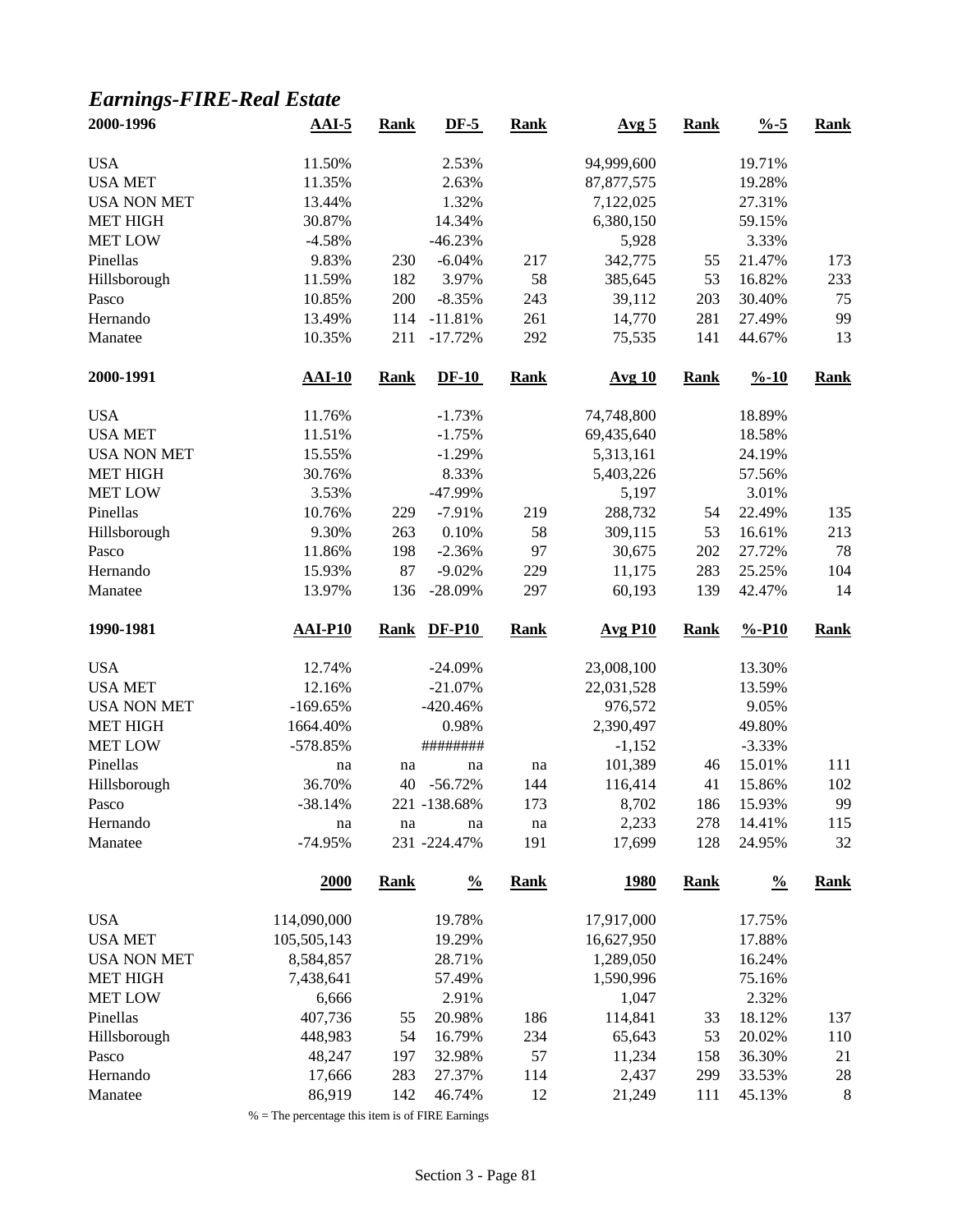#### *Earnings-Services*

| 2000-1996          | $AAI-5$        | <b>Rank</b> | $DF-5$        | <b>Rank</b>      | Avg <sub>5</sub> | <b>Rank</b> | $\frac{0}{6}$ -5   | <b>Rank</b> |
|--------------------|----------------|-------------|---------------|------------------|------------------|-------------|--------------------|-------------|
| <b>USA</b>         | 8.25%          |             | 7.28%         |                  | 1,510,989,400    |             | 28.38%             |             |
| <b>USA MET</b>     | 8.42%          |             | 7.44%         |                  | 1,378,944,184    |             | 29.60%             |             |
| <b>USA NON MET</b> | 6.55%          |             | 5.48%         |                  | 132,045,216      |             | 19.83%             |             |
| <b>MET HIGH</b>    | 17.93%         |             | 12.21%        |                  | 87,378,756       |             | 50.93%             |             |
| <b>MET LOW</b>     | $-3.37%$       |             | $-13.82%$     |                  | 193,980          |             | 8.03%              |             |
| Pinellas           | 8.95%          | 52          | 6.23%         | 52               | 5,740,600        | 55          | 37.47%             | 10          |
| Hillsborough       | 11.15%         | 14          | 8.53%         | 13               | 7,631,879        | 46          | 35.97%             | 14          |
| Pasco              | 4.61%          | 290         | 1.47%         | 255              | 811,226          | 196         | 36.50%             | 11          |
| Hernando           | 5.32%          | 267         | $-0.89%$      | 300              | 262,802          | 311         | 30.15%             | 60          |
| Manatee            | 0.88%          | 311         | $-13.12%$     | 311              | 1,468,926        | 144         | 39.56%             | 5           |
| 2000-1991          | $AAI-10$       | <b>Rank</b> | $DF-10$       | <b>Rank</b>      | <b>Avg 10</b>    | <b>Rank</b> | $\frac{9}{6} - 10$ | Rank        |
| <b>USA</b>         | 7.18%          |             | 5.07%         |                  | 1,287,082,800    |             | 27.55%             |             |
| <b>USA MET</b>     | 7.23%          |             | 5.02%         |                  | 1,172,782,841    |             | 28.78%             |             |
| <b>USA NON MET</b> | 6.68%          |             | 5.43%         |                  | 114,299,959      |             | 19.12%             |             |
| <b>MET HIGH</b>    | 13.64%         |             | 10.34%        |                  | 76,961,476       |             | 49.59%             |             |
| <b>MET LOW</b>     | 3.22%          |             | $-14.12%$     |                  | 163,400          |             | 7.46%              |             |
| Pinellas           | 8.47%          | 41          | 5.88%         | 26               | 4,758,313        | 58          | 36.21%             | 10          |
| Hillsborough       | 10.12%         | 19          | 7.72%         | $\boldsymbol{7}$ | 6,135,018        | 46          | 34.05%             | $20\,$      |
| Pasco              | 6.07%          | 225         | 2.83%         | 197              | 695,697          | 197         | 35.65%             | 13          |
| Hernando           | 6.75%          | 162         | 1.70%         | 249              | 229,692          | 311         | 30.79%             | 43          |
| Manatee            | 9.53%          | 25          | $-1.67%$      | 307              | 1,248,877        | 143         | 39.85%             | 5           |
|                    |                |             |               |                  |                  |             |                    |             |
| 1990-1981          | <b>AAI-P10</b> | <b>Rank</b> | <b>DF-P10</b> | <b>Rank</b>      | <b>Avg P10</b>   | <b>Rank</b> | $% -P10$           | <b>Rank</b> |
| <b>USA</b>         | 10.88%         |             | 9.15%         |                  | 588,160,700      |             | 22.33%             |             |
| <b>USA MET</b>     | 11.16%         |             | 9.47%         |                  | 531,863,917      |             | 23.41%             |             |
| <b>USA NON MET</b> | 8.30%          |             | 6.15%         |                  | 56,296,783       |             | 15.56%             |             |
| <b>MET HIGH</b>    | 17.32%         |             | 13.78%        |                  | 40,438,477       |             | 45.12%             |             |
| <b>MET LOW</b>     | 3.16%          |             | $-7.45%$      |                  | 72,360           |             | 5.01%              |             |
| Pinellas           | 11.28%         | 93          | 9.56%         | 44               | 2,005,034        | 63          | 28.90%             | 13          |
| Hillsborough       | 14.86%         | 8           | 12.73%        | $\overline{2}$   | 2,131,317        | 60          | 24.32%             | 52          |
| Pasco              | 15.64%         | 5           | 10.94%        | 12               | 296,976          | 201         | 29.38%             | 12          |
| Hernando           | 21.13%         | 1           | 10.71%        | 12               | 77,840           | 317         | 25.33%             | 37          |
| Manatee            | 16.28%         | 3           | 11.57%        | 9                | 323,383          | 195         | 24.44%             | 49          |
|                    | 2000           | <b>Rank</b> | $\frac{0}{0}$ | <b>Rank</b>      | <u>1980</u>      | <b>Rank</b> | $\frac{0}{0}$      | <b>Rank</b> |
| <b>USA</b>         | 1,775,526,000  |             | 29.20%        |                  | 316,773,000      |             | 18.31%             |             |
| <b>USA MET</b>     | 1,625,928,762  |             | 30.38%        |                  | 281,417,447      |             | 19.11%             |             |
| <b>USA NON MET</b> | 149,597,238    |             | 20.49%        |                  | 35, 355, 553     |             | 13.73%             |             |
| <b>MET HIGH</b>    | 102,772,387    |             | 52.23%        |                  | 21,778,488       |             | 42.22%             |             |
| <b>MET LOW</b>     | 200,816        |             | 8.50%         |                  | 34,248           |             | 4.56%              |             |
| Pinellas           | 6,829,596      | 55          | 38.22%        | 9                | 1,042,983        | 63          | 24.92%             | 14          |
| Hillsborough       | 9,413,864      | 45          | 38.06%        | 10               | 902,374          | 70          | 19.03%             | $72\,$      |
| Pasco              | 846,232        | 200         | 34.79%        | 22               | 112,274          | 258         | 21.23%             | 35          |
| Hernando           | 294,636        | 308         | 28.97%        | 86               | 23,430           | 317         | 17.04%             | 139         |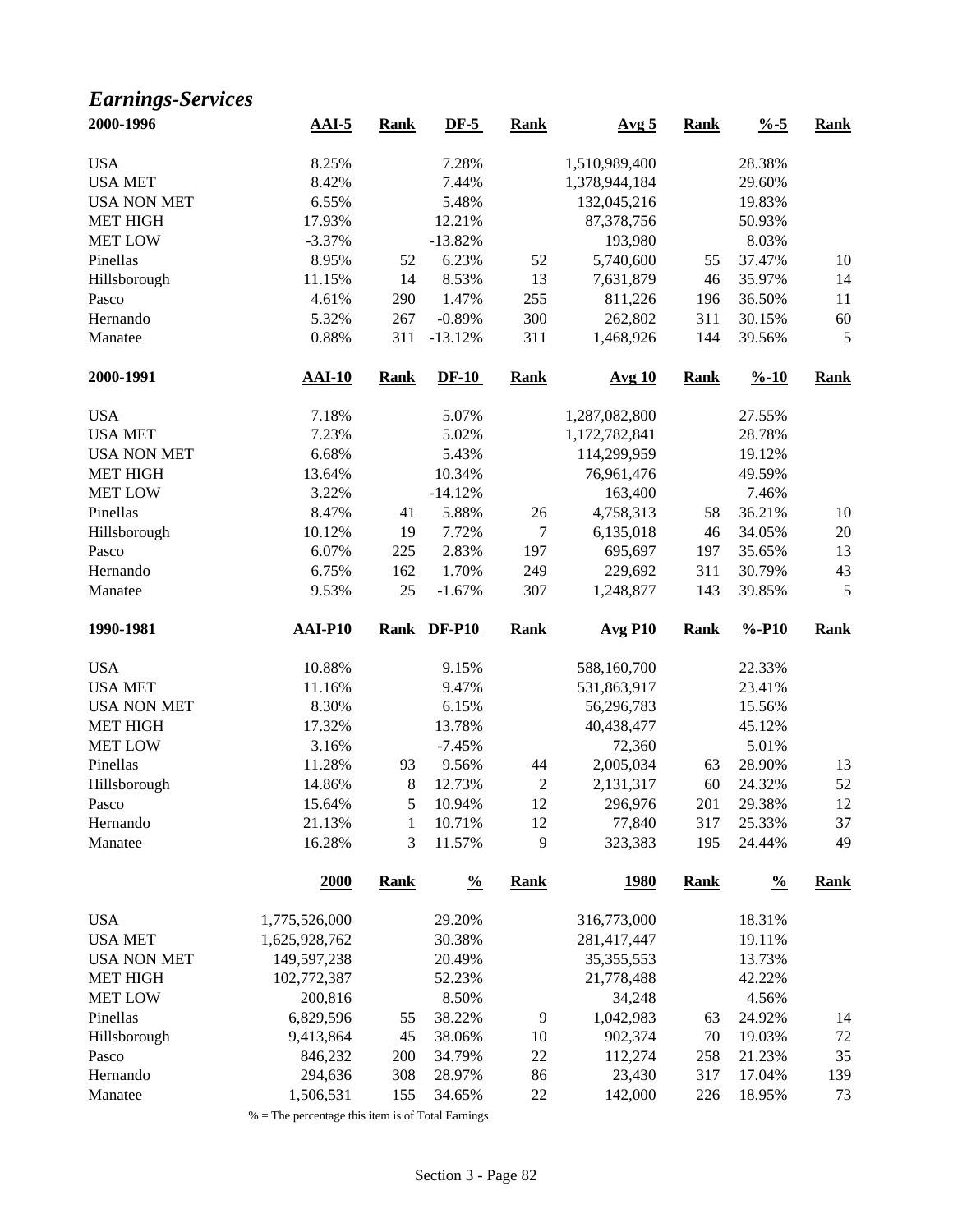### *Employment-Services*

| 2000-1996           | $AAI-5$          | <b>Rank</b>    | $DF-5$           | Rank               | Avg <sub>5</sub> | <b>Rank</b> | $\frac{0}{6}$ -5   | <b>Rank</b>    |
|---------------------|------------------|----------------|------------------|--------------------|------------------|-------------|--------------------|----------------|
| <b>USA</b>          | 3.54%            |                | 3.18%            |                    | 49,951,780       |             | 31.20%             |                |
| <b>USA MET</b>      | 3.63%            |                | 3.31%            |                    | 43,241,734       |             | 32.76%             |                |
| <b>USA NON MET</b>  | 2.98%            |                | 2.35%            |                    | 6,710,046        |             | 23.90%             |                |
| <b>MET HIGH</b>     | 8.09%            |                | 5.79%            |                    | 2,012,971        |             | 47.69%             |                |
| <b>MET LOW</b>      | $-2.63%$         |                | $-6.71%$         |                    | 9,682            |             | 13.18%             |                |
| Pinellas            | 5.69%            | 23             | 3.73%            | 20                 | 216,917          | 54          | 40.77%             | $\,8\,$        |
| Hillsborough        | 7.58%            | 3              | 5.08%            | $\overline{4}$     | 274,746          | 41          | 40.13%             | $\,8\,$        |
| Pasco               | 2.43%            | 240            | 0.48%            | 230                | 33,435           | 198         | 34.73%             | 34             |
| Hernando            | 4.97%            | 35             | 0.21%            | 239                | 12,651           | 310         | 31.34%             | 104            |
| Manatee             | $-0.52%$         | 310            | $-13.13%$        | 311                | 67,636           | 120         | 44.89%             | 3              |
| 2000-1991           | $AAI-10$         | <b>Rank</b>    | $DF-10$          | <b>Rank</b>        | <b>Avg 10</b>    | <b>Rank</b> | $\frac{9}{6} - 10$ | <b>Rank</b>    |
| <b>USA</b>          | 3.25%            |                | 2.50%            |                    | 45,919,020       |             | 30.30%             |                |
| <b>USA MET</b>      | 3.26%            |                | 2.46%            |                    | 39,717,097       |             | 31.83%             |                |
| <b>USA NON MET</b>  | 3.19%            |                | 2.56%            |                    | 6,201,923        |             | 23.19%             |                |
| <b>MET HIGH</b>     | 7.76%            |                | 4.56%            |                    | 1,894,333        |             | 49.61%             |                |
| <b>MET LOW</b>      | 0.66%            |                | $-7.73%$         |                    | 8,962            |             | 12.20%             |                |
| Pinellas            | 4.89%            | 32             | 2.63%            | 32                 | 191,495          | 57          | 38.96%             | 9              |
| Hillsborough        | 6.47%            | $\overline{4}$ | 3.83%            | 8                  | 232,863          | 46          | 37.64%             | 13             |
| Pasco               | 3.32%            | 148            | 1.11%            | 154                | 30,148           | 202         | 33.70%             | 35             |
| Hernando            | 5.00%            | 27             | 1.76%            | 93                 | 11,318           | 313         | 31.39%             | 80             |
| Manatee             | 7.58%            | $\overline{2}$ | 0.38%            | 222                | 60,472           | 126         | 44.90%             | $\overline{2}$ |
| 1990-1981           | <b>AAI-P10</b>   | <b>Rank</b>    | <b>DF-P10</b>    | <b>Rank</b>        | <b>Avg P10</b>   | <b>Rank</b> | $% -P10$           | <b>Rank</b>    |
| <b>USA</b>          | 4.47%            |                | 3.62%            |                    | 31,980,900       |             | 25.38%             |                |
| <b>USA MET</b>      | 4.64%            |                | 3.76%            |                    | 27,535,907       |             | 26.63%             |                |
| <b>USA NON MET</b>  | 3.43%            |                | 2.55%            |                    | 4,444,993        |             | 19.65%             |                |
| <b>MET HIGH</b>     | 10.07%           |                | 8.54%            |                    | 1,564,745        |             | 44.26%             |                |
| <b>MET LOW</b>      | 0.97%            |                | $-4.19%$         |                    | 5,764            |             | 8.45%              |                |
| Pinellas            | 5.12%            | 101            | 2.93%            | 89                 | 122,935          | 59          | 31.10%             | 9              |
| Hillsborough        | 8.21%            | 5              | 6.83%            | $\overline{c}$     | 121,807          | 60          | 27.09%             | 65             |
| Pasco               | 9.47%            | 3              | 6.50%            | 3                  | 19,043           | 207         | 28.08%             | 42             |
| Hernando            | 13.40%           | $\mathbf{1}$   | 6.19%            | $\sqrt{3}$         | 5,428            | 319         | 25.83%             | 94             |
| Manatee             | 10.27%           | $\mathbf{1}$   | 6.66%            | $\overline{c}$     | 20,887           | 194         | 26.53%             | 79             |
|                     | <b>2000</b>      | <b>Rank</b>    | $\frac{0}{0}$    | <b>Rank</b>        | <u>1980</u>      | <b>Rank</b> | $\frac{0}{0}$      | <b>Rank</b>    |
| <b>USA</b>          | 53,276,700       |                | 31.81%           |                    | 24,999,600       |             | 21.89%             |                |
| <b>USA MET</b>      | 46,209,283       |                | 33.35%           |                    | 21,313,513       |             | 23.01%             |                |
| <b>USA NON MET</b>  | 7,067,417        |                | 24.46%           |                    | 3,686,087        |             | 17.07%             |                |
| <b>MET HIGH</b>     | 2,164,795        |                | 46.37%           |                    | 1,324,592        |             | 42.72%             |                |
| <b>MET LOW</b>      | 9,439            |                | 13.91%           |                    | 3,913            |             | 6.49%              |                |
| Pinellas            | 241,466          | 53             | 42.11%           | 5                  | 91,255           | 59          | 28.71%             | 9              |
| Hillsborough        | 312,583          | 39             | 42.09%           | 5                  | 76,248           | 69          | 22.38%             | 96             |
|                     |                  |                |                  |                    |                  |             |                    |                |
|                     |                  |                |                  |                    |                  |             |                    |                |
| Pasco               | 33,640           | 202            | 33.83%           | 58                 | 10,000           | 261         | 21.08%             | 134            |
| Hernando<br>Manatee | 13,882<br>67,135 | 306<br>131     | 31.08%<br>40.93% | 125<br>$\,$ 8 $\,$ | 2,475<br>12,784  | 317<br>227  | 19.16%<br>20.89%   | 215<br>146     |

 $\%$  = The percentage this item is of All Workers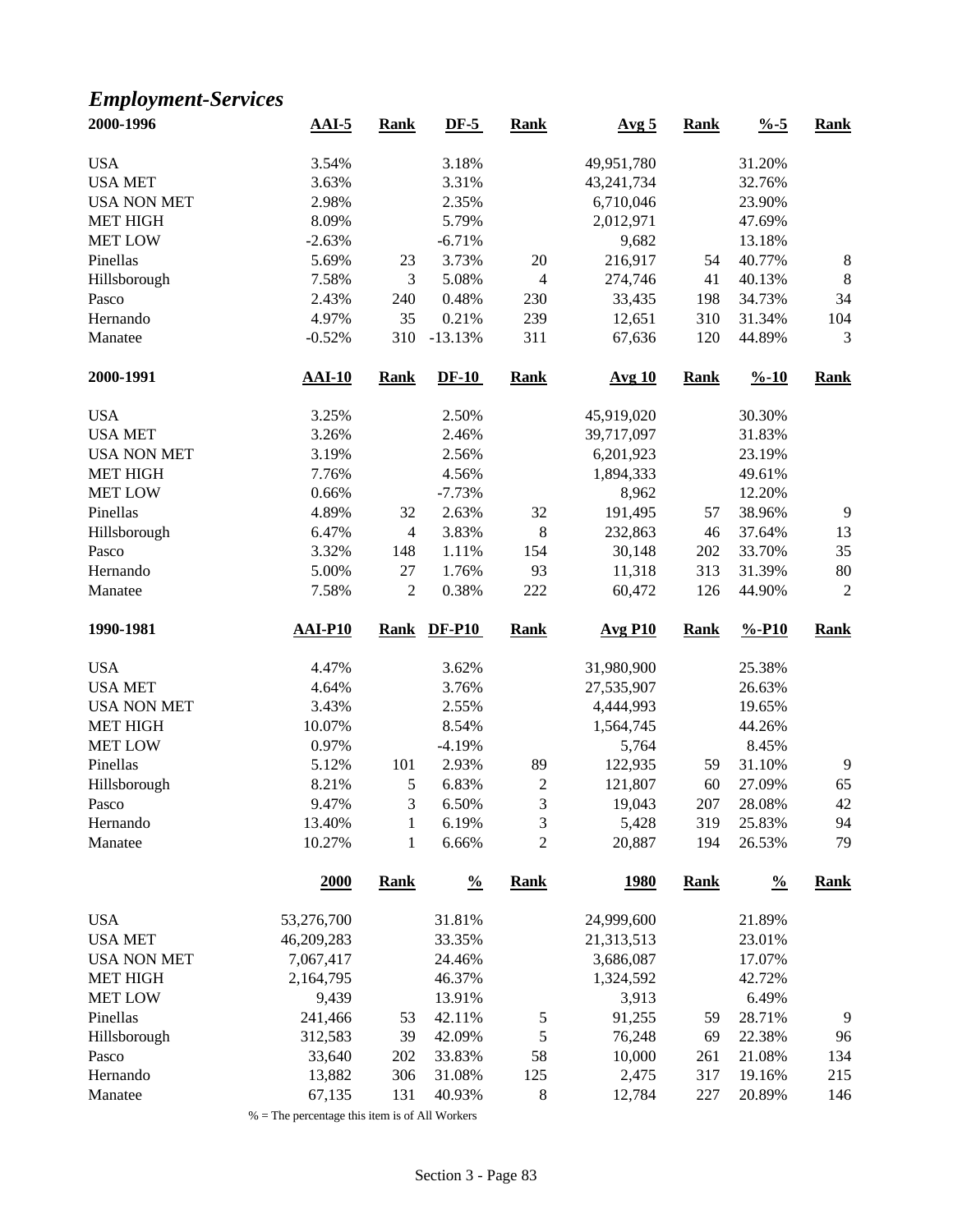#### *AEPW-Services*

| 2000-1996           | $AAI-5$          | <b>Rank</b> | $DF-5$            | <b>Rank</b> | Avg 5            | <b>Rank</b> | $\frac{9}{6} - 5$  | <b>Rank</b>    |
|---------------------|------------------|-------------|-------------------|-------------|------------------|-------------|--------------------|----------------|
| <b>USA</b>          | 4.55%            |             | 3.75%             |             | 30,152           |             | 90.83%             |                |
| <b>USA MET</b>      | 4.62%            |             | 3.81%             |             | 31,783           |             | 90.26%             |                |
| <b>USA NON MET</b>  | 3.48%            |             | 2.72%             |             | 19,639           |             | 82.87%             |                |
| <b>MET HIGH</b>     | 11.76%           |             | 6.70%             |             | 49,811           |             | 106.25%            |                |
| <b>MET LOW</b>      | $-1.10%$         |             | $-11.01%$         |             | 17,609           |             | 55.15%             |                |
| Pinellas            | 3.08%            | 220         | 1.86%             | 99          | 26,382           | 95          | 91.90%             | 65             |
| Hillsborough        | 3.35%            | 189         | 0.26%             | 200         | 27,623           | 70          | 89.42%             | 101            |
| Pasco               | 2.15%            | 275         | $-1.73%$          | 276         | 24,259           | 168         | 105.19%            | 3              |
| Hernando            | 0.35%            | 307         | $-3.20%$          | 298         | 20,789           | 288         | 96.47%             | $20\,$         |
| Manatee             | 1.60%            | 299         | $-7.69%$          | 310         | 21,726           | 267         | 88.38%             | 125            |
| 2000-1991           | <b>AAI-10</b>    | <b>Rank</b> | $DF-10$           | <b>Rank</b> | <b>Avg 10</b>    | <b>Rank</b> | $\frac{9}{6} - 10$ | <b>Rank</b>    |
| <b>USA</b>          | 3.81%            |             | 2.00%             |             | 27,745           |             | 90.55%             |                |
| <b>USA MET</b>      | 3.85%            |             | 1.99%             |             | 29,223           |             | 90.08%             |                |
| <b>USA NON MET</b>  | 3.39%            |             | 2.09%             |             | 18,281           |             | 82.16%             |                |
| <b>MET HIGH</b>     | 8.78%            |             | 4.98%             |             | 41,628           |             | 110.09%            |                |
| <b>MET LOW</b>      | 1.62%            |             | $-6.67%$          |             | 16,552           |             | 57.57%             |                |
| Pinellas            | 3.43%            | 155         | 1.72%             | 46          | 24,523           | 96          | 92.56%             | 50             |
| Hillsborough        | 3.47%            | 150         | 0.53%             | 150         | 25,911           | 65          | 89.88%             | 94             |
| Pasco               | 2.67%            | 266         | $-0.73%$          | 232         | 22,903           | 157         | 105.61%            | 3              |
| Hernando            | 1.69%            | 307         | $-2.18%$          | 289         | 20,210           | 265         | 98.47%             | 11             |
| Manatee             | 1.89%            | 303         | $-5.59%$          | 307         | 20,415           | 257         | 88.70%             | 113            |
|                     |                  |             |                   |             |                  |             |                    |                |
| 1990-1981           | $AAI-P10$        | <b>Rank</b> | <b>DF-P10</b>     | <b>Rank</b> | <b>Avg P10</b>   | <b>Rank</b> | $% -P10$           | <b>Rank</b>    |
|                     |                  |             |                   |             |                  |             |                    |                |
| <b>USA</b>          | 6.13%            |             | 4.96%             |             | 18,008           |             | 86.94%             |                |
| <b>USA MET</b>      | 6.23%            |             | 5.20%             |             | 18,892           |             | 86.82%             |                |
| <b>USA NON MET</b>  | 4.71%            |             | 2.28%             |             | 12,509           |             | 78.60%             |                |
| <b>MET HIGH</b>     | 9.01%            |             | 6.58%             |             | 25,433           |             | 107.91%            |                |
| <b>MET LOW</b>      | 1.87%            |             | $-5.41%$          |             | 11,548           |             | 58.04%             |                |
| Pinellas            | 5.89%            | 110         | 3.13%             | 130         | 15,973           | 128         | 92.18%             | 32             |
| Hillsborough        | 6.15%            | 80          | 4.44%             | 29          | 16,863           | 75          | 88.11%             | 73             |
| Pasco               | 5.67%            | 137         | 1.58%             | 240         | 15,181           | 177         | 104.01%            | $\overline{c}$ |
| Hernando<br>Manatee | 6.81%<br>5.50%   | 32<br>164   | 0.24%<br>0.95%    | 289<br>273  | 13,372<br>14,855 | 289<br>202  | 94.59%<br>89.96%   | 17<br>49       |
|                     | 2000             | <b>Rank</b> | $\frac{0}{0}$     | <b>Rank</b> | <u>1980</u>      | <b>Rank</b> | $\frac{0}{0}$      | <b>Rank</b>    |
| <b>USA</b>          |                  |             |                   |             | 12,671           |             | 83.67%             |                |
|                     | 33,327           |             | 91.77%            |             |                  |             |                    |                |
| <b>USA MET</b>      | 35,186           |             | 91.11%            |             | 13,204           |             | 83.07%             |                |
| <b>USA NON MET</b>  | 21,167           |             | 83.76%            |             | 9,592            |             | 80.44%             |                |
| <b>MET HIGH</b>     | 64,379           |             | 112.63%           |             | 18,870           |             | 116.16%            |                |
| <b>MET LOW</b>      | 18,879           |             | 55.08%            |             | 8,416            |             | 53.73%             |                |
| Pinellas            | 28,284           | 114         | 90.76%            | 95          | 11,429           | 153         | 86.78%             | 62             |
| Hillsborough        | 30,116           | 70          | 90.43%            | 101         | 11,835           | 111         | 85.06%             | 81             |
| Pasco<br>Hernando   | 25,156<br>21,224 | 204<br>305  | 102.84%<br>93.20% | 7<br>59     | 11,227<br>9,467  | 170<br>305  | 100.72%<br>88.91%  | 6<br>46        |

% = The percentage this item is of the AEPW for All Workers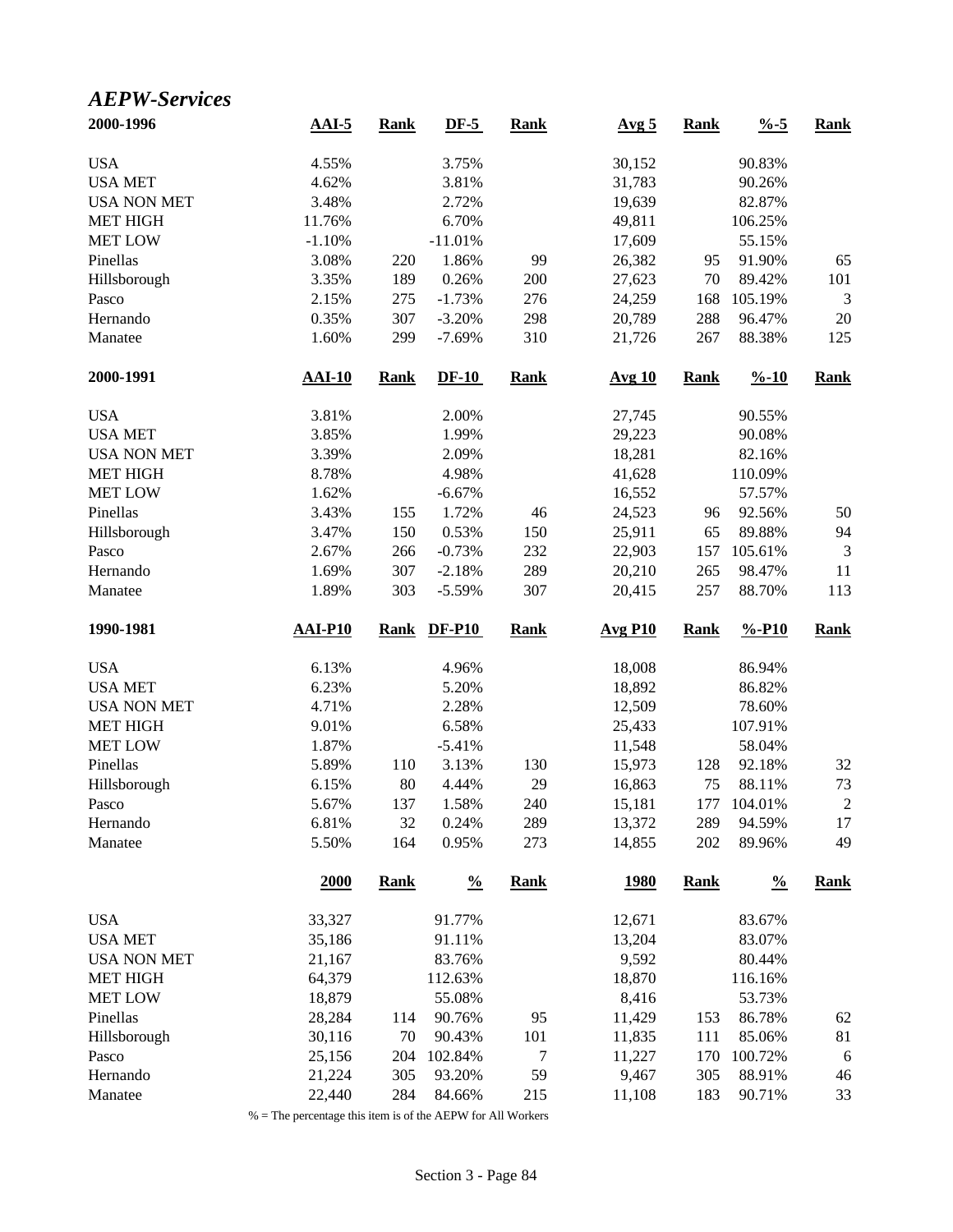#### *Earnings-Services-Amusements*

| 2000-1996          | $AAI-5$        | <b>Rank</b> | $DF-5$        | <b>Rank</b> | Avg <sub>5</sub> | <b>Rank</b> | $\frac{9}{6} - 5$  | <b>Rank</b> |
|--------------------|----------------|-------------|---------------|-------------|------------------|-------------|--------------------|-------------|
| <b>USA</b>         | 8.95%          |             | 3.84%         |             | 50,902,800       |             | 3.37%              |             |
| <b>USA MET</b>     | 9.04%          |             | 4.10%         |             | 45,710,059       |             | 3.31%              |             |
| <b>USA NON MET</b> | 8.15%          |             | 1.50%         |             | 5,192,741        |             | 3.93%              |             |
| <b>MET HIGH</b>    | 63.62%         |             | 11.66%        |             | 4,266,311        |             | 27.59%             |             |
| <b>MET LOW</b>     | $-9.92%$       |             | $-72.07%$     |             | 2,792            |             | 0.65%              |             |
| Pinellas           | 6.38%          | 222         | $-2.53%$      | 162         | 121,796          | 69          | 2.12%              | 171         |
| Hillsborough       | 12.81%         | 47          | 1.40%         | 79          | 318,193          | 42          | 4.17%              | 51          |
| Pasco              | 4.67%          | 255         | $-10.58%$     | 258         | 16,618           | 210         | 2.05%              | 182         |
| Hernando           | 3.52%          | 269         | $-13.22%$     | 272         | 8,230            | 266         | 3.13%              | 87          |
| Manatee            | 7.06%          | 193         | $-3.22%$      | 173         | 32,729           | 143         | 2.24%              | 156         |
| 2000-1991          | $AAI-10$       | <b>Rank</b> | $DF-10$       | <b>Rank</b> | <b>Avg 10</b>    | <b>Rank</b> | $\frac{9}{6} - 10$ | <b>Rank</b> |
| <b>USA</b>         | 8.49%          |             | 0.42%         |             | 42,553,300       |             | 3.31%              |             |
| <b>USA MET</b>     | 8.29%          |             | 0.23%         |             | 38,299,180       |             | 3.27%              |             |
| <b>USA NON MET</b> | 10.51%         |             | 2.30%         |             | 4,254,120        |             | 3.72%              |             |
| MET HIGH           | 43.63%         |             | 7.63%         |             | 3,897,071        |             | 24.13%             |             |
| <b>MET LOW</b>     | 0.03%          |             | $-27.42%$     |             | 2,746            |             | 0.71%              |             |
| Pinellas           | 5.99%          | 215         | $-4.74%$      | 158         | 106,260          | 66          | 2.23%              | 157         |
| Hillsborough       | 12.55%         | 48          | 3.75%         | 12          | 244,926          | 42          | 3.99%              | 52          |
| Pasco              | 2.90%          | 274         | $-11.80%$     | 258         | 14,437           | 211         | 2.08%              | 179         |
| Hernando           | 4.58%          | 254         | $-13.12%$     | 264         | 6,961            | 271         | 3.03%              | 91          |
| Manatee            | 8.00%          | 158         | $-2.36%$      | 107         | 27,352           | 145         | 2.24%              | 156         |
| 1990-1981          | <b>AAI-P10</b> | <b>Rank</b> | <b>DF-P10</b> | <b>Rank</b> | <b>Avg P10</b>   | <b>Rank</b> | $% -P10$           | <b>Rank</b> |
| <b>USA</b>         | 10.66%         |             | 5.81%         |             | 17,074,400       |             | 2.90%              |             |
| <b>USA MET</b>     | 11.14%         |             | 5.89%         |             | 15,488,783       |             | 2.91%              |             |
| <b>USA NON MET</b> | 6.62%          |             | $-2.57%$      |             | 1,585,617        |             | 2.82%              |             |
| <b>MET HIGH</b>    | 23.53%         |             | 8.53%         |             | 1,693,405        |             | 16.97%             |             |
| <b>MET LOW</b>     | $-3.20%$       |             | $-27.67%$     |             | 960              |             | 0.65%              |             |
| Pinellas           | 9.16%          | 140         | 1.91%         | 64          | 53,397           | 59          | 2.66%              | 80          |
| Hillsborough       | 11.65%         | 72          | 5.92%         | 12          | 82,511           | 47          | 3.87%              | 32          |
| Pasco              | 15.38%         | 17          | $-9.40%$      | 213         | 11,909           | 133         | 4.01%              | 28          |
| Hernando           | 9.28%          | 137         | $-13.24%$     | 237         | 3,586            | 254         | 4.61%              | $22\,$      |
| Manatee            | 13.20%         | 41          | 1.58%         | 69          | 9,602            | 150         | 2.97%              | 57          |
|                    | 2000           | <b>Rank</b> | $\frac{0}{0}$ | <b>Rank</b> | <b>1980</b>      | <b>Rank</b> | $\frac{0}{0}$      | <b>Rank</b> |
| <b>USA</b>         | 60,017,000     |             | 3.38%         |             | 9,852,000        |             | 3.11%              |             |
| <b>USA MET</b>     | 53,985,765     |             | 3.32%         |             | 8,637,706        |             | 3.07%              |             |
| <b>USA NON MET</b> | 6,031,235      |             | 4.03%         |             | 1,214,294        |             | 3.43%              |             |
| <b>MET HIGH</b>    | 4,912,252      |             | 27.36%        |             | 753,331          |             | 31.38%             |             |
| <b>MET LOW</b>     | 3,126          |             | 0.75%         |             | 759              |             | 0.69%              |             |
| Pinellas           | 141,623        | 67          | 2.07%         | 178         | 34,254           | 47          | 3.28%              | 54          |
| Hillsborough       | 390,545        | 40          | 4.15%         | 46          | 40,975           | 45          | 4.54%              | 30          |
| Pasco              | 15,126         | 216         | 1.79%         | 215         | 4,370            | 174         | 3.89%              | 41          |
| Hernando           | 7,755          | 271         | 2.63%         | 124         | 2,393            | 225         | 10.21%             | 3           |
| Manatee            | 37,370         | 142         | na            | na          | 5,295            | 153         | 3.73%              | 45          |
|                    |                |             |               |             |                  |             |                    |             |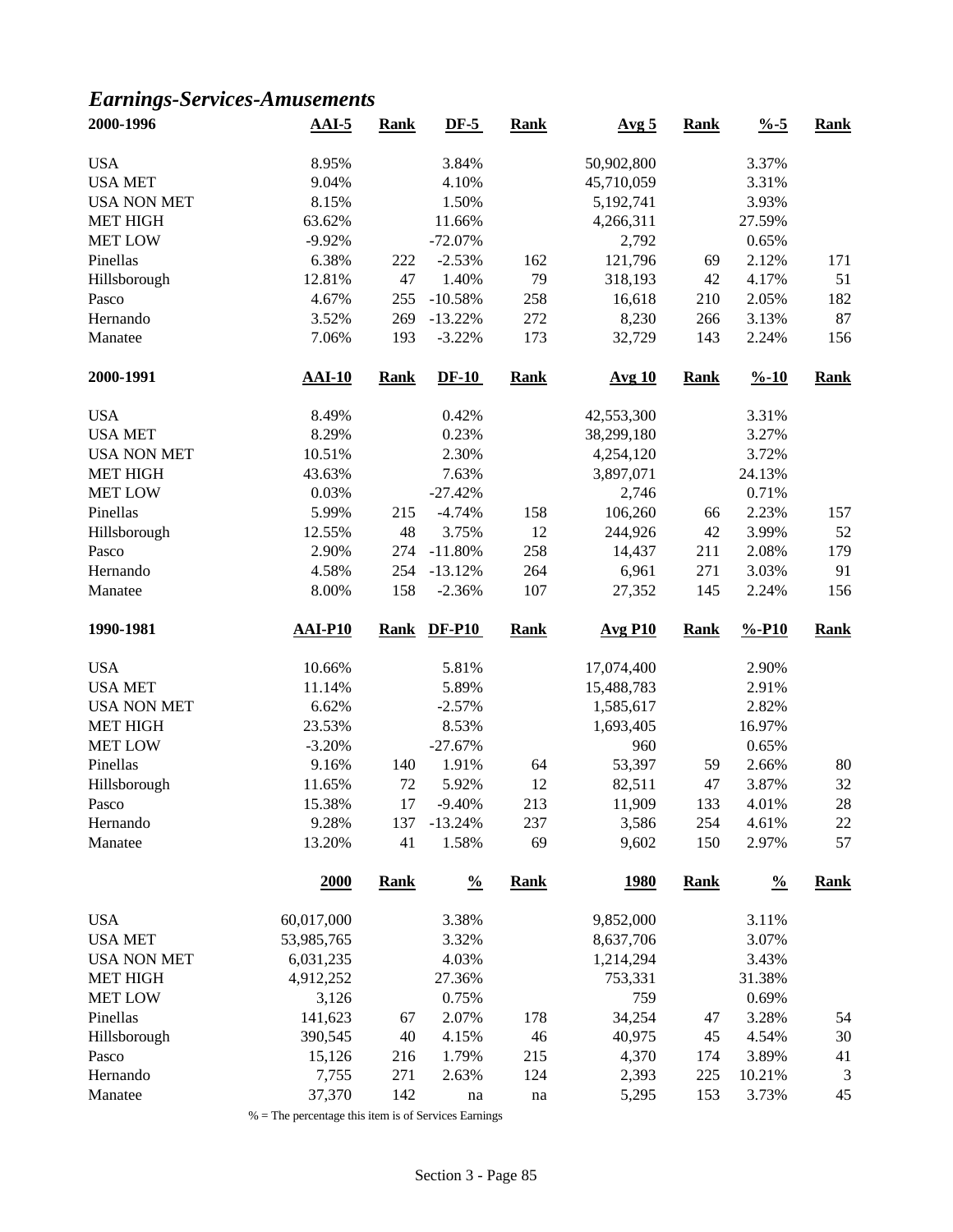# *Earnings-Services-Automotive Repair*

| 2000-1996           | $AAI-5$          | Rank                | $DF-5$         | <b>Rank</b> | Avg <sub>5</sub> | <b>Rank</b> | $\frac{9}{6} - 5$  | <b>Rank</b> |
|---------------------|------------------|---------------------|----------------|-------------|------------------|-------------|--------------------|-------------|
| <b>USA</b>          | 7.52%            |                     | 4.89%          |             | 42,973,400       |             | 2.84%              |             |
| <b>USA MET</b>      | 7.51%            |                     | 5.25%          |             | 37,677,144       |             | 2.73%              |             |
| <b>USA NON MET</b>  | 7.63%            |                     | 2.37%          |             | 5,296,256        |             | 4.01%              |             |
| <b>MET HIGH</b>     | 16.82%           |                     | 9.12%          |             | 1,849,428        |             | 7.34%              |             |
| <b>MET LOW</b>      | $-0.63%$         |                     | $-14.29%$      |             | 6,012            |             | 0.92%              |             |
| Pinellas            | 4.41%            | 293                 | 2.32%          | 121         | 113,734          | 77          | 1.98%              | 306         |
| Hillsborough        | 7.11%            | 181                 | 4.12%          | 62          | 178,448          | 56          | 2.34%              | 290         |
| Pasco               | 11.73%           | 19                  | 7.37%          | 3           | 30,578           | 190         | 3.77%              | 104         |
| Hernando            | 12.75%           | 11                  | 0.19%          | 208         | 12,474           | 298         | 4.75%              | 33          |
| Manatee             | 6.26%            | 225                 | $-10.29%$      | 314         | 29,033           | 195         | 1.99%              | 306         |
| 2000-1991           | <b>AAI-10</b>    | Rank                | $DF-10$        | <b>Rank</b> | <b>Avg 10</b>    | <b>Rank</b> | $\frac{9}{6} - 10$ | <b>Rank</b> |
| <b>USA</b>          | 5.65%            |                     | 2.28%          |             | 37,244,500       |             | 2.89%              |             |
| <b>USA MET</b>      | 5.69%            |                     | 2.50%          |             | 32,592,384       |             | 2.78%              |             |
| <b>USA NON MET</b>  | 5.43%            |                     | 0.77%          |             | 4,652,117        |             | 4.07%              |             |
| <b>MET HIGH</b>     | 13.09%           |                     | 8.04%          |             | 1,723,648        |             | 7.61%              |             |
| <b>MET LOW</b>      | $-0.78%$         |                     | $-14.65%$      |             | 5,626            |             | 0.97%              |             |
| Pinellas            | 2.32%            | 310                 | $-0.21%$       | 152         | 104,492          | 75          | 2.20%              | 297         |
|                     | 5.69%            | 191                 | 2.68%          | 36          |                  | 54          | 2.55%              | 274         |
| Hillsborough        |                  |                     |                | 99          | 156,391          |             |                    |             |
| Pasco               | 8.59%            | 30                  | 0.78%          |             | 25,090           | 195         | 3.61%              | 130         |
| Hernando            | 10.90%           | 5                   | 0.76%          | 99          | 10,335           | 302         | 4.50%              | 43          |
| Manatee             | 8.00%            | 46                  | $-7.31%$       | 305         | 23,853           | 200         | 1.95%              | 307         |
| 1990-1981           | <b>AAI-P10</b>   | <b>Rank</b>         | <b>DF-P10</b>  | <b>Rank</b> | <b>Avg P10</b>   | <b>Rank</b> | $% -P10$           | <b>Rank</b> |
| <b>USA</b>          | 10.63%           |                     | 2.93%          |             | 21,047,500       |             | 3.58%              |             |
| <b>USA MET</b>      | 10.71%           |                     | 3.70%          |             | 18,215,431       |             | 3.42%              |             |
| <b>USA NON MET</b>  | 10.22%           |                     | $-1.96%$       |             | 2,832,069        |             | 5.03%              |             |
|                     |                  |                     |                |             |                  |             |                    |             |
| <b>MET HIGH</b>     | 21.21%           |                     | 8.41%          |             | 1,177,028        |             | 9.60%              |             |
| <b>MET LOW</b>      | 0.17%            |                     | $-17.37%$      |             | 2,658            |             | 1.33%              |             |
| Pinellas            | 11.67%           | 114                 | 6.29%          | 9           | 71,322           | 62          | 3.56%              | 225         |
| Hillsborough        | 11.54%           | 121                 | 4.12%          | 45          | 86,032           | 54          | 4.04%              | 160         |
| Pasco               | 14.44%           | 23                  |                |             |                  | 208         |                    | 146         |
| Hernando            | 23.49%           |                     | 4.88%          | 28          | 12,331           |             | 4.15%              |             |
| Manatee             | 10.88%           | $\mathbf{1}$<br>150 | 3.21%<br>3.26% | 63<br>61    | 3,657<br>11,037  | 317<br>220  | 4.70%<br>3.41%     | 88<br>242   |
|                     | <b>2000</b>      | <b>Rank</b>         | $\frac{0}{0}$  | <b>Rank</b> | <u>1980</u>      | <b>Rank</b> | $\frac{0}{0}$      | <b>Rank</b> |
| <b>USA</b>          | 49,829,000       |                     | 2.81%          |             | 10,787,000       |             | 3.41%              |             |
| <b>USA MET</b>      | 43,635,767       |                     | 2.68%          |             | 9,307,870        |             | 3.31%              |             |
| <b>USA NON MET</b>  |                  |                     |                |             | 1,479,130        |             |                    |             |
|                     | 6,193,233        |                     | 4.14%          |             |                  |             | 4.18%              |             |
| <b>MET HIGH</b>     | 2,097,749        |                     | 7.13%          |             | 603,198          |             | 7.67%              |             |
| <b>MET LOW</b>      | 6,638            |                     | 0.87%          |             | 1,349            |             | 1.18%              |             |
| Pinellas            | 122,591          | $77 \,$             | 1.79%          | 305         | 33,285           | 66          | 3.19%              | 236         |
| Hillsborough        | 209,179          | 57                  | 2.22%          | 291         | 41,485           | 57          | 4.60%              | $72\,$      |
| Pasco               | 37,119           | 188                 | 4.39%          | 54          | 4,546            | 254         | 4.05%              | 131         |
| Hernando<br>Manatee | 17,351<br>31,067 | 268<br>203          | 5.89%<br>na    | 8<br>na     | 908<br>5,517     | 319<br>227  | 3.88%<br>3.89%     | 146<br>145  |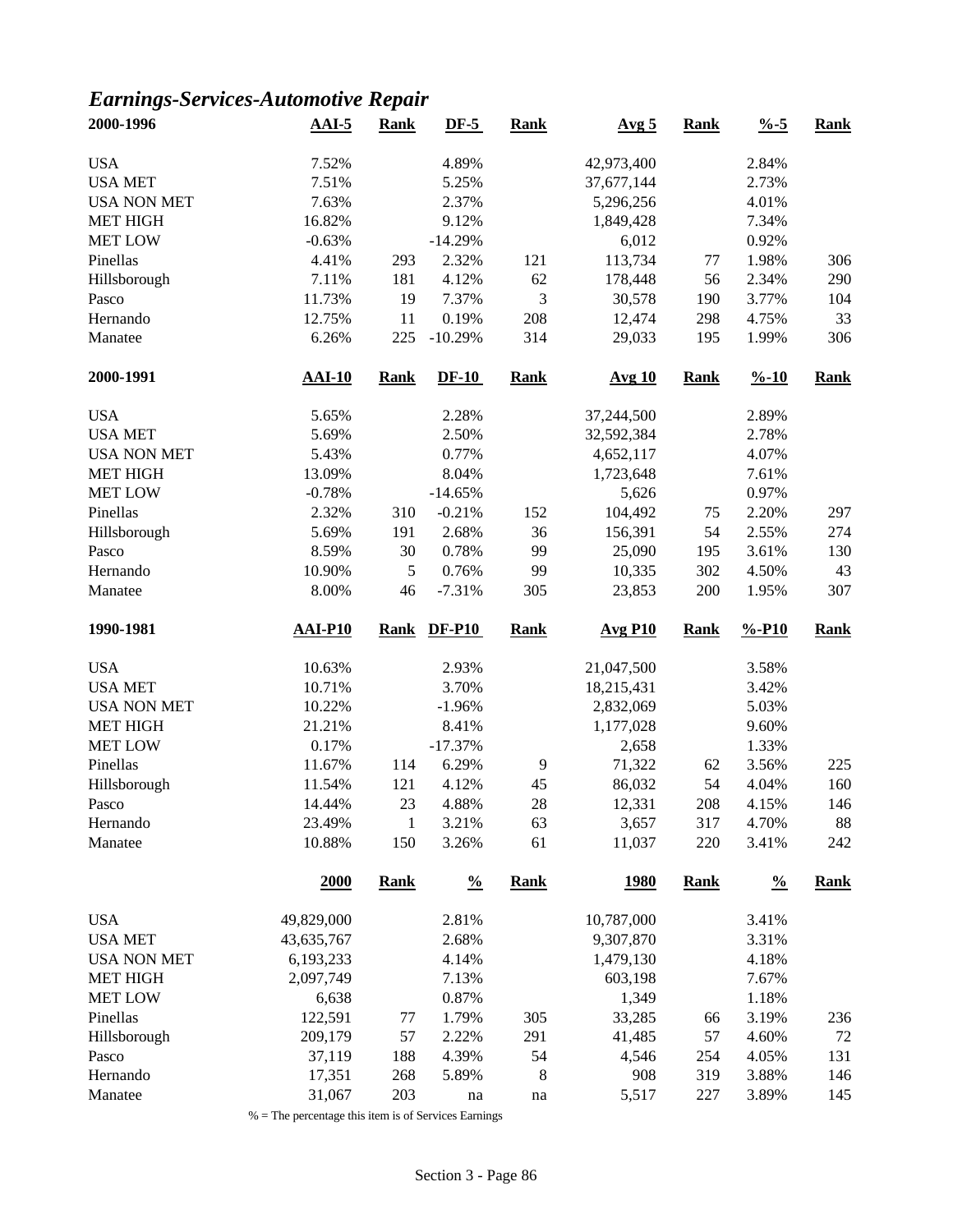# *Earnings-Services-Business Services*

| 2000-1996          | $AAI-5$           | <b>Rank</b>         | $DF-5$           | <b>Rank</b>   | Avg <sub>5</sub> | <b>Rank</b> | $\frac{9}{6} - 5$  | <b>Rank</b>    |
|--------------------|-------------------|---------------------|------------------|---------------|------------------|-------------|--------------------|----------------|
| <b>USA</b>         | 15.24%            |                     | 14.10%           |               | 354,791,000      |             | 23.48%             |                |
| <b>USA MET</b>     | 15.43%            |                     | 14.44%           |               | 339,006,548      |             | 24.58%             |                |
| <b>USA NON MET</b> | 11.32%            |                     | 7.35%            |               | 15,784,452       |             | 11.95%             |                |
| <b>MET HIGH</b>    | 30.79%            |                     | 18.66%           |               | 18,789,968       |             | 51.57%             |                |
| <b>MET LOW</b>     | 1.53%             |                     | $-27.70%$        |               | 22,223           |             | 6.45%              |                |
| Pinellas           | 21.22%            | 16                  | 11.50%           | 28            | 1,776,885        | 46          | 30.95%             | 21             |
| Hillsborough       | 17.07%            | 51                  | 11.21%           | 31            | 2,936,622        | 28          | 38.48%             | $\overline{7}$ |
| Pasco              | 13.93%            | 106                 | $-3.68%$         | 256           | 88,625           | 226         | 10.92%             | 290            |
| Hernando           | 14.10%            | 101                 | 1.82%            | 195           | 30,389           | 311         | 11.56%             | 274            |
| Manatee            | na                | na                  | na               | na            | 803,709          | 74          | 55.07%             | $\mathbf{1}$   |
| 2000-1991          | $AAI-10$          | <b>Rank</b>         | $DF-10$          | <b>Rank</b>   | <b>Avg 10</b>    | <b>Rank</b> | $\frac{9}{6} - 10$ | <b>Rank</b>    |
| <b>USA</b>         | 11.46%            |                     | 7.19%            |               | 272,628,600      |             | 21.18%             |                |
| <b>USA MET</b>     | 11.61%            |                     | 7.37%            |               | 259,727,151      |             | 22.15%             |                |
| <b>USA NON MET</b> | 8.36%             |                     | 3.66%            |               | 12,901,449       |             | 11.29%             |                |
| <b>MET HIGH</b>    | 23.62%            |                     | 14.28%           |               | 15,116,736       |             | 49.32%             |                |
| <b>MET LOW</b>     | 2.53%             |                     | $-24.64%$        |               | 18,063           |             | 5.93%              |                |
| Pinellas           | 18.75%            | 10                  | 9.59%            | $\sqrt{6}$    | 1,237,397        | 47          | 26.00%             | 28             |
| Hillsborough       | 15.17%            | 27                  | 10.12%           | 5             | 2,149,972        | 28          | 35.04%             | 7              |
| Pasco              | 10.48%            | 139                 | $-1.93%$         | 205           | 67,458           | 227         | 9.70%              | 294            |
| Hernando           | 10.75%            | 128                 | $-0.81%$         | 179           | 23,397           | 313         | 10.19%             | 290            |
| Manatee            | na                | $\operatorname{na}$ | na               | na            | 618,902          | 76          | 50.72%             | -1             |
|                    |                   |                     |                  |               |                  |             |                    |                |
| 1990-1981          | $AAI-P10$         | <b>Rank</b>         | <b>DF-P10</b>    | <b>Rank</b>   | <b>Avg P10</b>   | <b>Rank</b> | $% -P10$           | <b>Rank</b>    |
|                    |                   |                     |                  |               |                  |             |                    |                |
| <b>USA</b>         | 11.38%            |                     | 5.81%            |               | 113,723,300      |             | 19.34%             |                |
| <b>USA MET</b>     | 11.53%            |                     | 5.78%            |               | 106,984,949      |             | 20.12%             |                |
| <b>USA NON MET</b> | 9.04%             |                     | 4.64%            |               | 6,738,351        |             | 11.97%             |                |
| <b>MET HIGH</b>    | 31.33%            |                     | 12.47%           |               | 8,933,036        |             | 44.55%             |                |
| <b>MET LOW</b>     | $-1.22%$          |                     | $-23.52%$        |               | 5,823            |             | 2.77%              |                |
| Pinellas           | 15.01%            | 71                  | 4.63%            | 115           | 285,197          | 74          | 14.22%             | 169            |
| Hillsborough       | 17.80%            | 31                  | 11.88%           | $\mathfrak 3$ | 484,056          | 45          | 22.71%             | 35             |
| Pasco              | 17.03%            | 36                  | 8.52%            | $27\,$        | 22,205           | 255         | 7.48%              | 305            |
| Hernando           | 31.56%            | $\mathbf{1}$        | 11.05%           | 5             | 5,675            | 319         | 7.29%              | 308            |
| Manatee            | 31.65%            | 1                   | 18.36%           | 1             | 58,437           | 167         | 18.07%             | 82             |
|                    | 2000              | <b>Rank</b>         | $\frac{0}{0}$    | <b>Rank</b>   | <u>1980</u>      | <b>Rank</b> | $\frac{0}{0}$      | <b>Rank</b>    |
|                    |                   |                     |                  |               |                  |             |                    |                |
| <b>USA</b>         | 464,080,000       |                     | 26.14%           |               | 55,311,000       |             | 17.46%             |                |
| <b>USA MET</b>     | 444,941,710       |                     | 27.37%<br>12.79% |               | 51,618,360       |             | 18.34%             |                |
| <b>USA NON MET</b> | 19,138,290        |                     |                  |               | 3,692,640        |             | 10.44%             |                |
| <b>MET HIGH</b>    | 24,722,449        |                     | 58.71%           |               | 5,065,860        |             | 53.88%             |                |
| <b>MET LOW</b>     | 25,015            |                     | 6.59%            |               | 1,711            |             | 2.65%              |                |
| Pinellas           | 2,540,046         | 42                  | 37.19%           | 12            | 118,578          | 75          | 11.37%             | 179            |
| Hillsborough       | 3,816,624         | $27\,$              | 40.54%           | 7             | 183,084          | 58          | 20.29%             | 37             |
| Pasco<br>Hernando  | 103,333<br>39,167 | 227<br>303          | 12.21%<br>13.29% | 276<br>253    | 8,589<br>984     | 274<br>313  | 7.65%<br>4.20%     | 270<br>309     |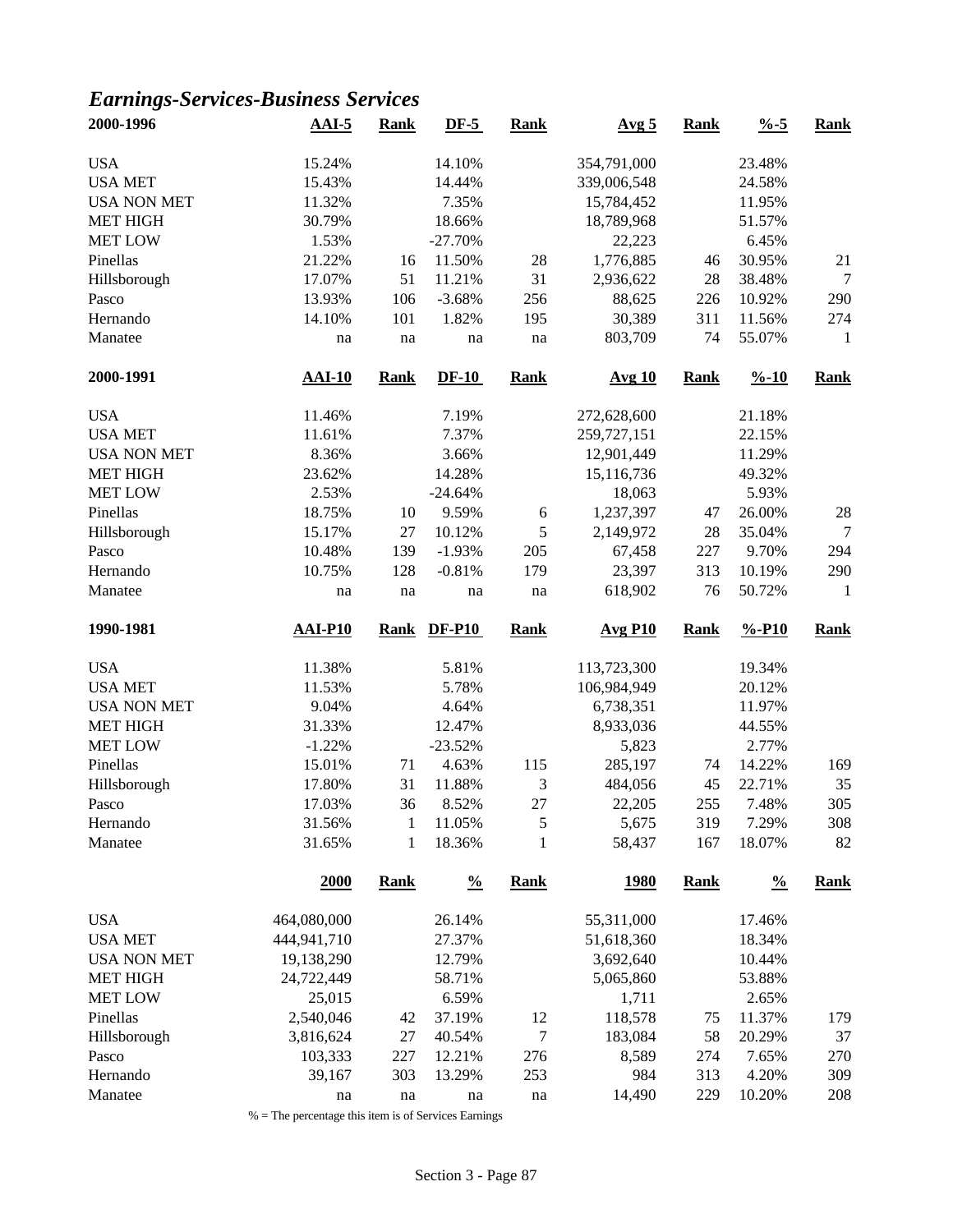# *Earnings-Services-Engineering & Management*

| 2000-1996           | $AAI-5$          | <b>Rank</b> | $DF-5$           | <b>Rank</b> | Avg <sub>5</sub> | <b>Rank</b> | $\frac{9}{6} - 5$  | <b>Rank</b> |
|---------------------|------------------|-------------|------------------|-------------|------------------|-------------|--------------------|-------------|
| <b>USA</b>          | 9.50%            |             | 6.86%            |             | 201,156,400      |             | 13.31%             |             |
| <b>USA MET</b>      | 9.61%            |             | 7.04%            |             | 191,159,853      |             | 13.86%             |             |
| <b>USA NON MET</b>  | 7.47%            |             | 3.66%            |             | 9,996,547        |             | 7.57%              |             |
| <b>MET HIGH</b>     | 31.25%           |             | 12.43%           |             | 12,196,790       |             | 49.16%             |             |
| <b>MET LOW</b>      | $-9.36%$         |             | $-41.67%$        |             | 8,834            |             | 1.89%              |             |
| Pinellas            | 15.48%           | 21          | 8.44%            | 13          | 596,638          | 64          | 10.39%             | 128         |
| Hillsborough        | 13.58%           | 37          | 9.89%            | $\,8\,$     | 973,927          | 44          | 12.76%             | 73          |
| Pasco               | 9.75%            | 117         | 1.72%            | 136         | 40,621           | 238         | 5.01%              | 289         |
| Hernando            | 10.48%           | 97          | $-1.06%$         | 202         | 13,674           | 311         | 5.20%              | 284         |
| Manatee             | 6.55%            | 221         | $-11.04%$        | 292         | 89,438           | 175         | 6.13%              | 259         |
| 2000-1991           | $AAI-10$         | <b>Rank</b> | $DF-10$          | <b>Rank</b> | <b>Avg 10</b>    | <b>Rank</b> | $\frac{9}{6} - 10$ | <b>Rank</b> |
| <b>USA</b>          | 7.47%            |             | 3.48%            |             | 168,563,500      |             | 13.10%             |             |
| <b>USA MET</b>      | 7.55%            |             | 3.58%            |             | 159,884,072      |             | 13.63%             |             |
| <b>USA NON MET</b>  | 6.11%            |             | 1.59%            |             | 8,679,428        |             | 7.59%              |             |
| <b>MET HIGH</b>     | 21.72%           |             | 8.72%            |             | 10,417,160       |             | 55.40%             |             |
| <b>MET LOW</b>      | 0.34%            |             | -43.97%          |             | 8,063            |             | 1.96%              |             |
| Pinellas            | 10.98%           | 38          | 5.87%            | 13          | 456,370          | 70          | 9.59%              | 142         |
| Hillsborough        | 10.90%           | 39          | 7.13%            | $\,8\,$     | 773,134          | 48          | 12.60%             | 75          |
| Pasco               | 8.81%            | 104         | $-2.44%$         | 187         | 33,074           | 245         | 4.75%              | 297         |
| Hernando            | 4.89%            | 255         | $-5.41%$         | 243         | 12,674           | 308         | 5.52%              | 273         |
| Manatee             | 8.59%            | 114         | $-6.79%$         | 258         | 71,149           | 181         | 5.83%              | 265         |
|                     | $AAI-P10$        | <b>Rank</b> | <b>DF-P10</b>    | <b>Rank</b> | <b>Avg P10</b>   | <b>Rank</b> | $% -P10$           |             |
| 1990-1981           |                  |             |                  |             |                  |             |                    | <b>Rank</b> |
|                     |                  |             |                  |             |                  |             |                    |             |
| <b>USA</b>          | na               |             | na               |             | 107,922,000      |             | 18.35%             |             |
| <b>USA MET</b>      | na               |             | na               |             | 101,843,756      |             | 19.15%             |             |
| <b>USA NON MET</b>  | na               |             | na               |             | 6,078,244        |             | 10.80%             |             |
| <b>MET HIGH</b>     | 0.00%            |             | 0.00%            |             | 7,533,425        |             | 69.07%             |             |
| <b>MET LOW</b>      | 0.00%            |             | 0.00%            |             | 5,711            |             | 2.46%              |             |
| Pinellas            | na               | na          | na               | na          | 277,592          | 68          | 13.84%             | 127         |
| Hillsborough        | na               | na          | na               | na          | 436,077          | 53          | 20.46%             | 50          |
| Pasco               | na               | na          | na               | na          | 23,288           | 232         | 7.84%              | 275         |
| Hernando<br>Manatee | na<br>na         | na<br>na    | na<br>na         | na<br>na    | 11,471<br>42,319 | 287<br>182  | 14.74%<br>13.09%   | 115<br>133  |
|                     | 2000             | <b>Rank</b> | $\frac{0}{0}$    | <b>Rank</b> | <u>1980</u>      | <b>Rank</b> | $\frac{0}{0}$      | <b>Rank</b> |
| <b>USA</b>          | 242,666,000      |             | 13.67%           |             | na               |             | na                 |             |
| <b>USA MET</b>      | 230,980,540      |             | 14.21%           |             | na               |             | na                 |             |
| <b>USA NON MET</b>  | 11,685,460       |             | 7.81%            |             | na               |             | na                 |             |
| <b>MET HIGH</b>     | 14,329,681       |             | 44.45%           |             | $\boldsymbol{0}$ |             | 0.00%              |             |
| <b>MET LOW</b>      |                  |             | 2.45%            |             | $\boldsymbol{0}$ |             | 0.00%              |             |
| Pinellas            | 8,554<br>766,683 | 61          |                  |             | na               | na          | na                 | na          |
| Hillsborough        | 1,293,186        | 41          | 11.23%<br>13.74% | 113<br>62   | na               | na          | na                 | na          |
|                     |                  |             | 5.85%            |             | na               | na          | na                 | na          |
| Pasco<br>Hernando   | 49,516<br>18,168 | 231<br>305  | 6.17%            | 266<br>263  | na               | na          | na                 | na          |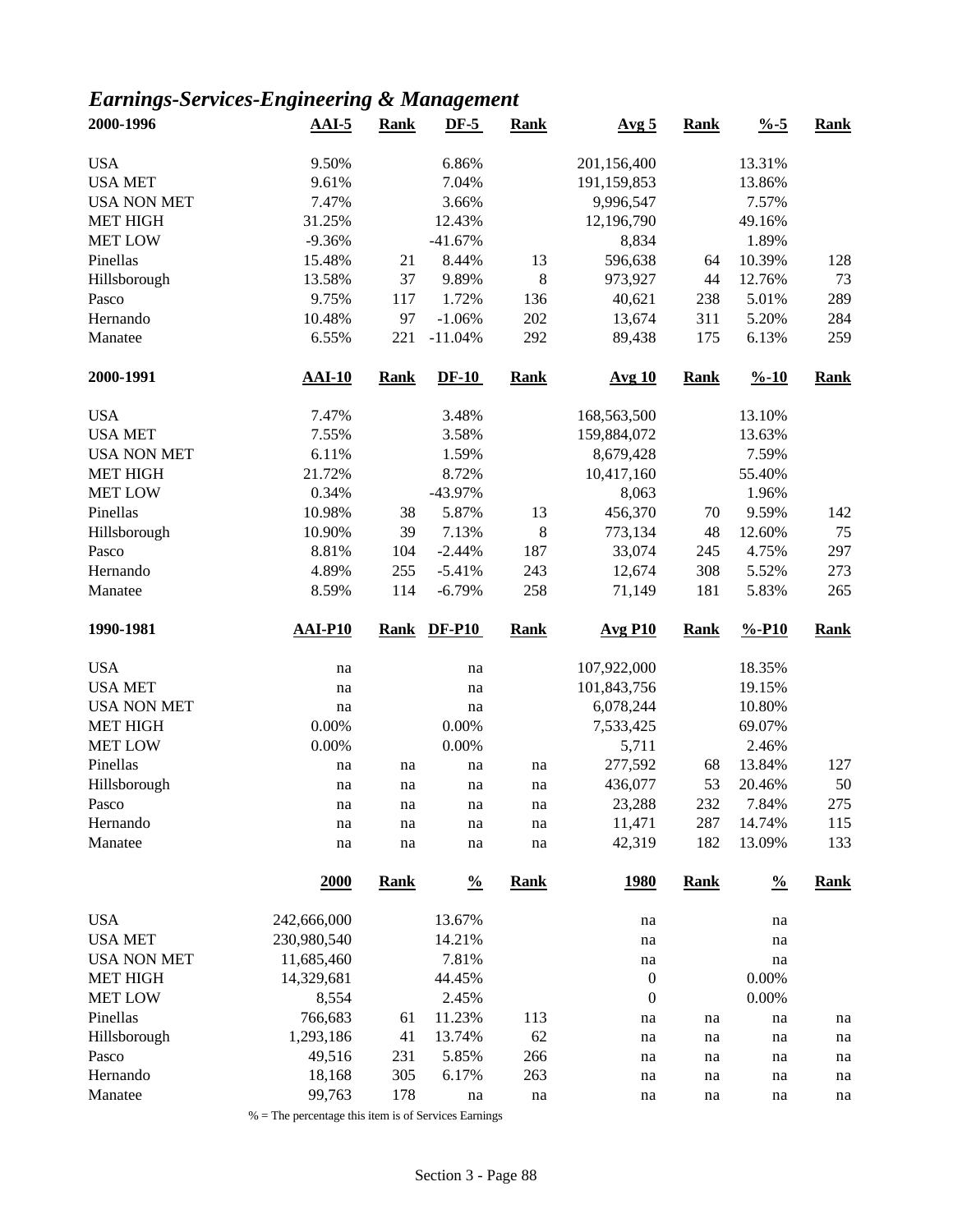# *Earnings-Services-Health Services*

| 2000-1996          | $AAI-5$        | <b>Rank</b>  | $DF-5$        | <b>Rank</b> | Avg <sub>5</sub> | <b>Rank</b> | $\frac{9}{6} - 5$  | <b>Rank</b> |
|--------------------|----------------|--------------|---------------|-------------|------------------|-------------|--------------------|-------------|
| <b>USA</b>         | 4.36%          |              | 3.00%         |             | 424,152,200      |             | 28.07%             |             |
| <b>USA MET</b>     | 4.24%          |              | 2.85%         |             | 374,708,465      |             | 27.17%             |             |
| <b>USA NON MET</b> | 5.34%          |              | 3.80%         |             | 49,443,735       |             | 37.44%             |             |
| <b>MET HIGH</b>    | 15.90%         |              | 9.79%         |             | 19,461,301       |             | 62.23%             |             |
| <b>MET LOW</b>     | 0.71%          |              | $-9.50%$      |             | 67,758           |             | 12.40%             |             |
| Pinellas           | 0.83%          | 316          | $-1.68%$      | 283         | 1,901,788        | 54          | 33.13%             | 216         |
| Hillsborough       | 4.26%          | 200          | $-1.92%$      | 285         | 1,624,640        | 63          | 21.29%             | 298         |
| Pasco              | 0.79%          | 316          | $-3.60%$      | 305         | 437,046          | 162         | 53.87%             | 11          |
| Hernando           | 2.35%          | 289          | $-7.36%$      | 313         | 139,359          | 297         | 53.03%             | 16          |
| Manatee            | 3.17%          | 259          | $-2.02%$      | 286         | 349,951          | 186         | 23.98%             | 287         |
| 2000-1991          | <b>AAI-10</b>  | <b>Rank</b>  | $DF-10$       | <b>Rank</b> | <b>Avg 10</b>    | <b>Rank</b> | $\frac{9}{6} - 10$ | <b>Rank</b> |
| <b>USA</b>         | 5.40%          |              | 3.82%         |             | 381,126,800      |             | 29.61%             |             |
| <b>USA MET</b>     | 5.27%          |              | 3.62%         |             | 337,871,436      |             | 28.81%             |             |
| <b>USA NON MET</b> | 6.50%          |              | 5.21%         |             | 43,255,364       |             | 37.84%             |             |
| <b>MET HIGH</b>    | 12.50%         |              | 8.05%         |             | 17,970,126       |             | 64.09%             |             |
| <b>MET LOW</b>     | 2.27%          |              | $-5.53%$      |             | 57,260           |             | 14.20%             |             |
| Pinellas           | 4.00%          | 290          | 1.68%         | 199         | 1,766,168        | 53          | 37.12%             | 180         |
| Hillsborough       | 6.48%          | 115          | 1.81%         | 192         | 1,436,929        | 62          | 23.42%             | 295         |
| Pasco              | 5.13%          | 223          | 0.69%         | 259         | 387,372          | 162         | 55.68%             | 10          |
| Hernando           | 6.14%          | 145          | $-1.30%$      | 299         | 125,479          | 294         | 54.63%             | 12          |
| Manatee            | 4.89%          | 237          | $-0.14%$      | 286         | 319,354          | 186         | 26.17%             | 283         |
|                    |                |              |               |             |                  |             |                    |             |
| 1990-1981          | <b>AAI-P10</b> | <b>Rank</b>  | <b>DF-P10</b> | <b>Rank</b> | <b>Avg P10</b>   | <b>Rank</b> | $% -P10$           | <b>Rank</b> |
| <b>USA</b>         | 10.60%         |              | 8.61%         |             | 180,071,800      |             | 30.62%             |             |
| <b>USA MET</b>     | 10.83%         |              | 8.75%         |             | 159,841,671      |             | 30.05%             |             |
| <b>USA NON MET</b> | 8.89%          |              | 7.17%         |             | 20,230,129       |             | 35.93%             |             |
| <b>MET HIGH</b>    | 19.19%         |              | 12.91%        |             | 8,790,041        |             | 79.96%             |             |
| <b>MET LOW</b>     | 6.50%          |              | $-1.17%$      |             | 22,371           |             | 13.43%             |             |
| Pinellas           | 12.09%         | 81           | 9.69%         | 25          | 821,239          | 51          | 40.96%             | 121         |
| Hillsborough       | 14.46%         | 27           | 11.69%        | 6           | 581,849          | 67          | 27.30%             | 278         |
| Pasco              | 19.25%         | $\mathbf{1}$ | 9.76%         | 23          | 150,752          | 177         | 50.76%             | 26          |
| Hernando           | 30.72%         | $\mathbf{1}$ | 9.72%         | 25          | 36,641           | 311         | 47.07%             | 56          |
| Manatee            | 16.18%         | 9            | 7.58%         | 111         | 131,021          | 190         | 40.52%             | 129         |
|                    | <b>2000</b>    | <b>Rank</b>  | $\frac{0}{0}$ | <b>Rank</b> | <u>1980</u>      | <b>Rank</b> | $\frac{0}{0}$      | <b>Rank</b> |
| <b>USA</b>         | 460,393,000    |              | 25.93%        |             | 99,802,000       |             | 31.51%             |             |
| <b>USA MET</b>     | 406,103,899    |              | 24.98%        |             | 87,397,224       |             | 31.06%             |             |
| <b>USA NON MET</b> | 54,289,101     |              | 36.29%        |             | 12,404,776       |             | 35.09%             |             |
| <b>MET HIGH</b>    | 20,637,206     |              | 58.11%        |             | 5,093,160        |             | 76.40%             |             |
| <b>MET LOW</b>     | 70,073         |              | 9.47%         |             | 9,156            |             | 11.16%             |             |
| Pinellas           | 1,907,721      | 60           | 27.93%        | 248         | 416,828          | 50          | 39.96%             | 117         |
| Hillsborough       | 1,821,507      | 63           | 19.35%        | 296         | 254,439          | 78          | 28.20%             | 262         |
| Pasco              | 417,524        | 181          | 49.34%        | 27          | 46,849           | 252         | 41.73%             | 91          |
| Hernando           | 144,344        | 298          | 48.99%        | 30          | 6,551            | 318         | 27.96%             | 265         |
| Manatee            | 380,761        | 186          | na            | na          | 54,356           | 229         | 38.28%             | 133         |
|                    |                |              |               |             |                  |             |                    |             |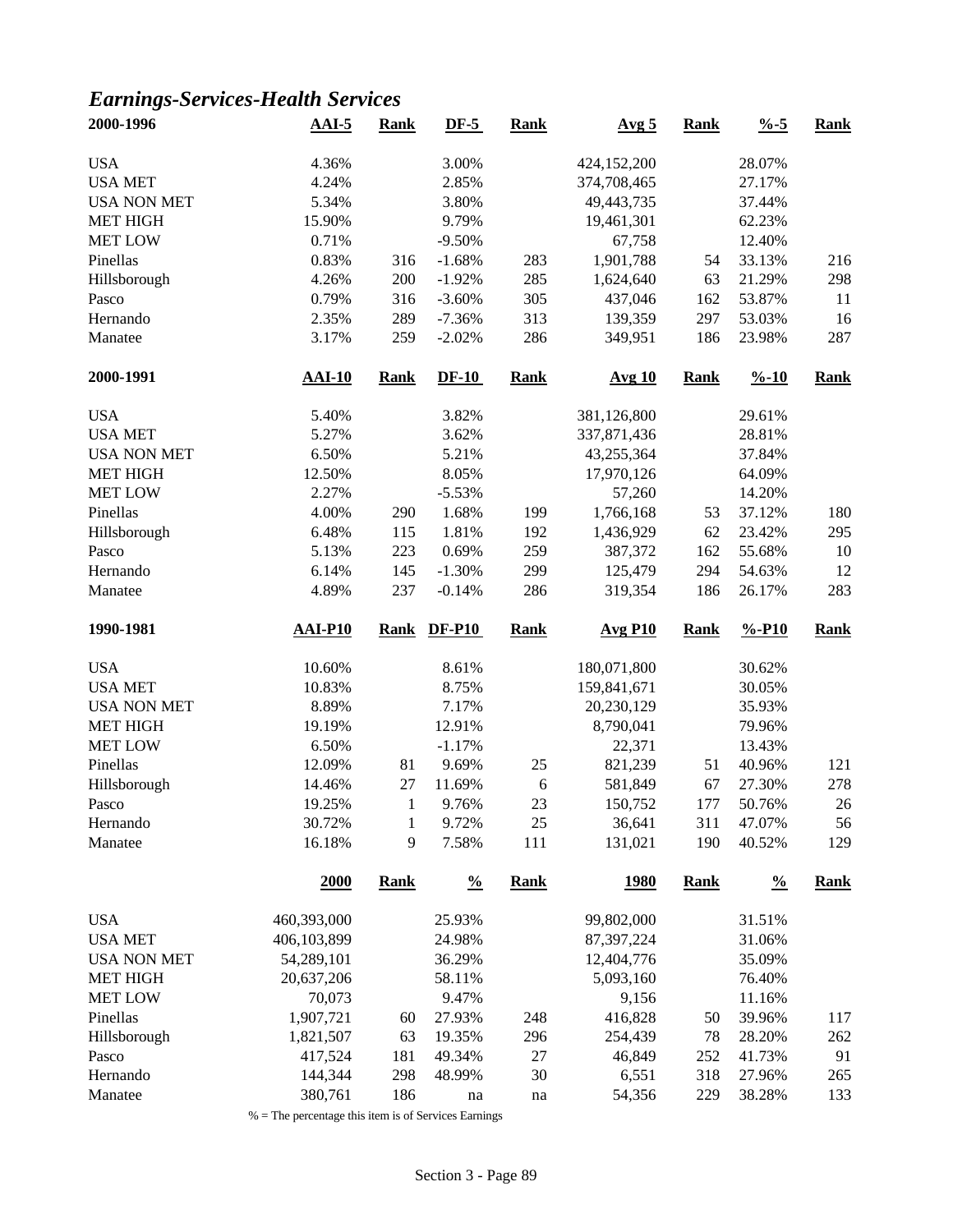# *Earnings-Services-Hotel-Motel*

| 2000-1996           | $AAI-5$         | <b>Rank</b>  | $DF-5$               | <b>Rank</b>    | Avg <sub>5</sub> | <b>Rank</b> | $\frac{9}{6} - 5$  | <b>Rank</b> |
|---------------------|-----------------|--------------|----------------------|----------------|------------------|-------------|--------------------|-------------|
| <b>USA</b>          | 6.15%           |              | 2.85%                |                | 45,494,800       |             | 3.01%              |             |
| <b>USA MET</b>      | 6.18%           |              | 3.10%                |                | 38,762,945       |             | 2.81%              |             |
| <b>USA NON MET</b>  | 5.97%           |              | 1.42%                |                | 6,731,855        |             | 5.10%              |             |
| <b>MET HIGH</b>     | 28.00%          |              | 8.95%                |                | 5,194,529        |             | 60.86%             |             |
| <b>MET LOW</b>      | $-8.72%$        |              | $-52.59%$            |                | 1,883            |             | 0.33%              |             |
| Pinellas            | 1.95%           | 218          | $-2.43%$             | 126            | 162,377          | 51          | 2.83%              | 65          |
| Hillsborough        | 6.69%           | 92           | $-5.09%$             | 169            | 152,025          | 52          | 1.99%              | 128         |
| Pasco               | 45.74%          | $\mathbf{1}$ | $-45.15%$            | 257            | 22,221           | 166         | 2.74%              | 68          |
| Hernando            | 0.09%           | 243          | $-25.47%$            | 255            | 2,112            | 312         | 0.80%              | 309         |
| Manatee             | $-0.91%$        | 249          | $-14.09%$            | 239            | 14,702           | 198         | 1.01%              | 279         |
| 2000-1991           | $AAI-10$        | <b>Rank</b>  | $DF-10$              | <b>Rank</b>    | Avg 10           | <b>Rank</b> | $\frac{9}{6} - 10$ | <b>Rank</b> |
| <b>USA</b>          | 5.98%           |              | 2.13%                |                | 39,706,600       |             | 3.09%              |             |
| <b>USA MET</b>      | 5.91%           |              | 2.11%                |                | 33,851,427       |             | 2.89%              |             |
| <b>USA NON MET</b>  | 6.41%           |              | 2.27%                |                | 5,855,173        |             | 5.12%              |             |
| <b>MET HIGH</b>     | 36.96%          |              | 7.77%                |                | 4,272,382        |             | 63.42%             |             |
| <b>MET LOW</b>      | $-2.40%$        |              | $-27.07%$            |                | 1,800            |             | 0.45%              |             |
| Pinellas            | 2.70%           | 202          | $-3.48%$             | 124            | 149,139          | 50          | 3.13%              | 60          |
| Hillsborough        | 5.25%           | 119          | $-1.63%$             | 82             | 138,448          | 51          | 2.26%              | 108         |
| Pasco               | na              | na           | na                   | na             | 15,270           | 186         | 2.19%              | 114         |
| Hernando            | 1.09%           | 228          | $-16.82%$            | 227            | 2,077            | 314         | 0.90%              | 303         |
| Manatee             | 0.86%           | 228          | $-12.05%$            | 212            | 13,418           | 201         | 1.10%              | 280         |
|                     | <b>AAI-P10</b>  | <b>Rank</b>  | $DF-P10$             | <b>Rank</b>    | <b>Avg P10</b>   | <b>Rank</b> | $% -P10$           | <b>Rank</b> |
| 1990-1981           |                 |              |                      |                |                  |             |                    |             |
|                     |                 |              |                      |                |                  |             |                    |             |
| <b>USA</b>          | 8.38%           |              | 5.36%                |                | 20,496,400       |             | 3.48%              |             |
| <b>USA MET</b>      | 8.67%           |              | 5.43%                |                | 17,451,488       |             | 3.28%              |             |
| <b>USA NON MET</b>  | 6.81%           |              | 4.37%                |                | 3,044,912        |             | 5.41%              |             |
| <b>MET HIGH</b>     | 20.63%          |              | 7.25%                |                | 1,418,567        |             | 60.74%             |             |
| <b>MET LOW</b>      | $-2.70%$        |              | $-33.16%$            |                | 1,338            |             | 0.67%              |             |
| Pinellas            | 4.74%           | 130          | 0.51%                | 44             | 102,022          | 36          | 5.09%              | 39          |
| Hillsborough        | 13.00%          | 15           | 6.46%                | $\overline{c}$ | 74,524           | 46          | 3.50%              | 81          |
| Pasco               | na              | na           | na                   | na             | 3,916            | 261         | 1.32%              | 280         |
| Hernando<br>Manatee | 6.43%<br>4.05%  | 102<br>143   | $-9.61%$<br>$-3.70%$ | 144<br>94      | 1,482<br>9,897   | 304<br>177  | 1.90%<br>3.06%     | 215<br>101  |
|                     | 2000            | <b>Rank</b>  | $\frac{0}{0}$        | <b>Rank</b>    | <u>1980</u>      | <b>Rank</b> | $\frac{0}{0}$      | <b>Rank</b> |
| <b>USA</b>          | 51,730,000      |              | 2.91%                |                | 13,014,000       |             | 4.11%              |             |
| <b>USA MET</b>      | 44,086,637      |              |                      |                |                  |             |                    |             |
| <b>USA NON MET</b>  |                 |              | 2.71%                |                | 10,876,300       |             | 3.86%              |             |
|                     | 7,643,363       |              | 5.11%                |                | 2,137,700        |             | 6.05%              |             |
| <b>MET HIGH</b>     | 6,222,317       |              | 56.88%               |                | 770,545          |             | 56.56%             |             |
| <b>MET LOW</b>      | 2,243           |              | 0.35%                |                | 1,202            |             | 0.85%              |             |
| Pinellas            | 169,764         | 52           | 2.49%                | 76             | 83,683           | 24          | 8.02%              | 19          |
| Hillsborough        | 182,831         | 52           | 1.94%                | 116            | 33,421           | 44          | 3.70%              | 101         |
| Pasco<br>Hernando   | 26,405<br>1,929 | 157<br>304   | 3.12%<br>0.65%       | 54<br>298      | 3,723<br>1,082   | 195<br>240  | 3.32%<br>4.62%     | 117<br>63   |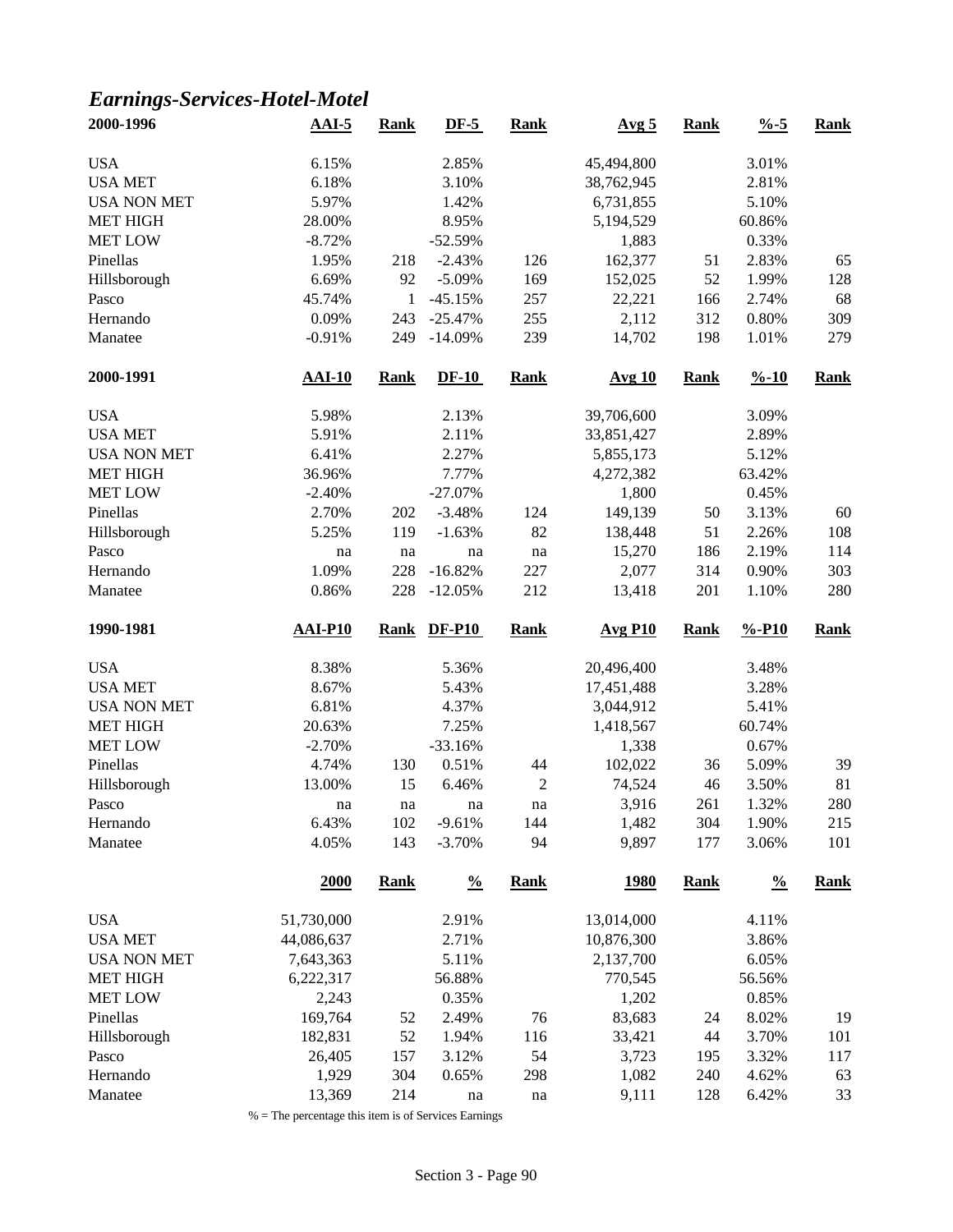# *Earnings-Services-Legal*

| 2000-1996          | $AAI-5$         | <b>Rank</b> | $DF-5$         | <b>Rank</b>    | Avg <sub>5</sub> | <b>Rank</b> | $\frac{9}{6} - 5$  | <b>Rank</b> |
|--------------------|-----------------|-------------|----------------|----------------|------------------|-------------|--------------------|-------------|
| <b>USA</b>         | 6.54%           |             | 4.54%          |                | 106,077,600      |             | 7.02%              |             |
| <b>USA MET</b>     | 6.59%           |             | 4.64%          |                | 101,003,487      |             | 7.32%              |             |
| <b>USA NON MET</b> | 5.41%           |             | 2.43%          |                | 5,074,113        |             | 3.84%              |             |
| <b>MET HIGH</b>    | 16.24%          |             | 7.12%          |                | 12,710,008       |             | 14.55%             |             |
| <b>MET LOW</b>     | $-2.02%$        |             | $-38.82%$      |                | 5,405            |             | 0.87%              |             |
| Pinellas           | 2.81%           | 274         | $-1.96%$       | 156            | 223,447          | 72          | 3.89%              | 233         |
| Hillsborough       | 9.07%           | 36          | 4.64%          | 18             | 535,209          | 41          | 7.01%              | 50          |
| Pasco              | 6.30%           | 127         | 2.37%          | 52             | 24,118           | 229         | 2.97%              | 287         |
| Hernando           | 4.01%           | 238         | $-5.82%$       | 239            | 4,691            | 319         | 1.78%              | 313         |
| Manatee            | 7.85%           | 62          | $-12.95%$      | 288            | 38,711           | 191         | 2.65%              | 304         |
| 2000-1991          | <b>AAI-10</b>   | <b>Rank</b> | $DF-10$        | <b>Rank</b>    | <b>Avg 10</b>    | <b>Rank</b> | $\frac{9}{6} - 10$ | <b>Rank</b> |
| <b>USA</b>         | 4.85%           |             | 2.04%          |                | 95,598,400       |             | 7.43%              |             |
| <b>USA MET</b>     | 4.88%           |             | 2.03%          |                | 90,990,542       |             | 7.76%              |             |
| <b>USA NON MET</b> | 4.36%           |             | 1.05%          |                | 4,607,858        |             | 4.03%              |             |
| <b>MET HIGH</b>    | 11.62%          |             | 3.83%          |                | 11,442,916       |             | 14.87%             |             |
| <b>MET LOW</b>     | $-2.19%$        |             | $-26.02%$      |                | 5,026            |             | 0.90%              |             |
| Pinellas           | 3.02%           | 261         | $-0.67%$       | 76             | 209,867          | 71          | 4.41%              | 211         |
| Hillsborough       | 7.77%           | 29          | 4.24%          | $\mathbf{1}$   | 457,303          | 42          | 7.45%              | 47          |
| Pasco              | 3.32%           | 251         | $-1.89%$       | 114            | 21,961           | 228         | 3.16%              | 289         |
| Hernando           | 4.61%           | 179         | $-4.22%$       | 174            | 4,332            | 319         | 1.89%              | 314         |
| Manatee            | 5.50%           | 126         | $-6.35%$       | 231            | 33,331           | 194         | 2.73%              | 307         |
|                    |                 |             |                |                |                  |             |                    |             |
| 1990-1981          | <b>AAI-P10</b>  | <b>Rank</b> | $DF-P10$       | <b>Rank</b>    | <b>Avg P10</b>   | <b>Rank</b> | $% -P10$           | <b>Rank</b> |
|                    |                 |             |                |                |                  |             |                    |             |
| <b>USA</b>         | 12.53%          |             | 6.89%          |                | 49,126,200       |             | 8.35%              |             |
| <b>USA MET</b>     | 12.89%          |             | 7.37%          |                | 46,309,927       |             | 8.71%              |             |
| <b>USA NON MET</b> | 7.23%           |             | $-0.71%$       |                | 2,816,273        |             | 5.00%              |             |
| <b>MET HIGH</b>    | 21.22%          |             | 13.26%         |                | 5,861,544        |             | 15.46%             |             |
| <b>MET LOW</b>     | 2.65%           |             | $-24.08%$      |                | 2,967            |             | 1.29%              |             |
| Pinellas           | 12.44%          | 91          | 7.96%          | 31             | 121,049          | 68          | 6.04%              | 162         |
| Hillsborough       | 14.82%          | 25          | 11.27%         | $\overline{4}$ | 195,910          | 48          | 9.19%              | 42          |
| Pasco              | 12.18%          | 102         | 1.98%          | 155            | 13,353           | 229         | 4.50%              | 265         |
| Hernando           | 14.48%          | 33          | 3.76%          | 103            | 2,375            | 319         | 3.05%              | 308         |
| Manatee            | 12.37%          | 93          | $-0.60%$       | 200            | 17,277           | 199         | 5.34%              | 204         |
|                    | 2000            | <b>Rank</b> | $\frac{0}{0}$  | <b>Rank</b>    | <u>1980</u>      | <b>Rank</b> | $\frac{0}{0}$      | Rank        |
| <b>USA</b>         | 121,423,000     |             | 6.84%          |                | 23,424,000       |             | 7.39%              |             |
|                    | 115,863,358     |             |                |                |                  |             |                    |             |
| <b>USA MET</b>     |                 |             | 7.13%          |                | 21,593,397       |             | 7.67%              |             |
| <b>USA NON MET</b> | 5,559,642       |             | 3.72%          |                | 1,830,603        |             | 5.18%              |             |
| <b>MET HIGH</b>    | 14,747,645      |             | 14.35%         |                | 2,611,756        |             | 11.99%             |             |
| <b>MET LOW</b>     | 5,953           |             | 0.84%          |                | 2,070            |             | 1.37%              |             |
| Pinellas           | 240,017         | 73          | 3.51%          | 243            | 55,901           | 70          | 5.36%              | 203         |
| Hillsborough       | 654,465         | 39          | 6.95%          | 48             | 78,789           | 51          | 8.73%              | 29          |
| Pasco<br>Hernando  | 26,851<br>5,189 | 225<br>319  | 3.17%<br>1.76% | 263<br>309     | 6,421<br>912     | 248<br>317  | 5.72%<br>3.89%     | 178<br>290  |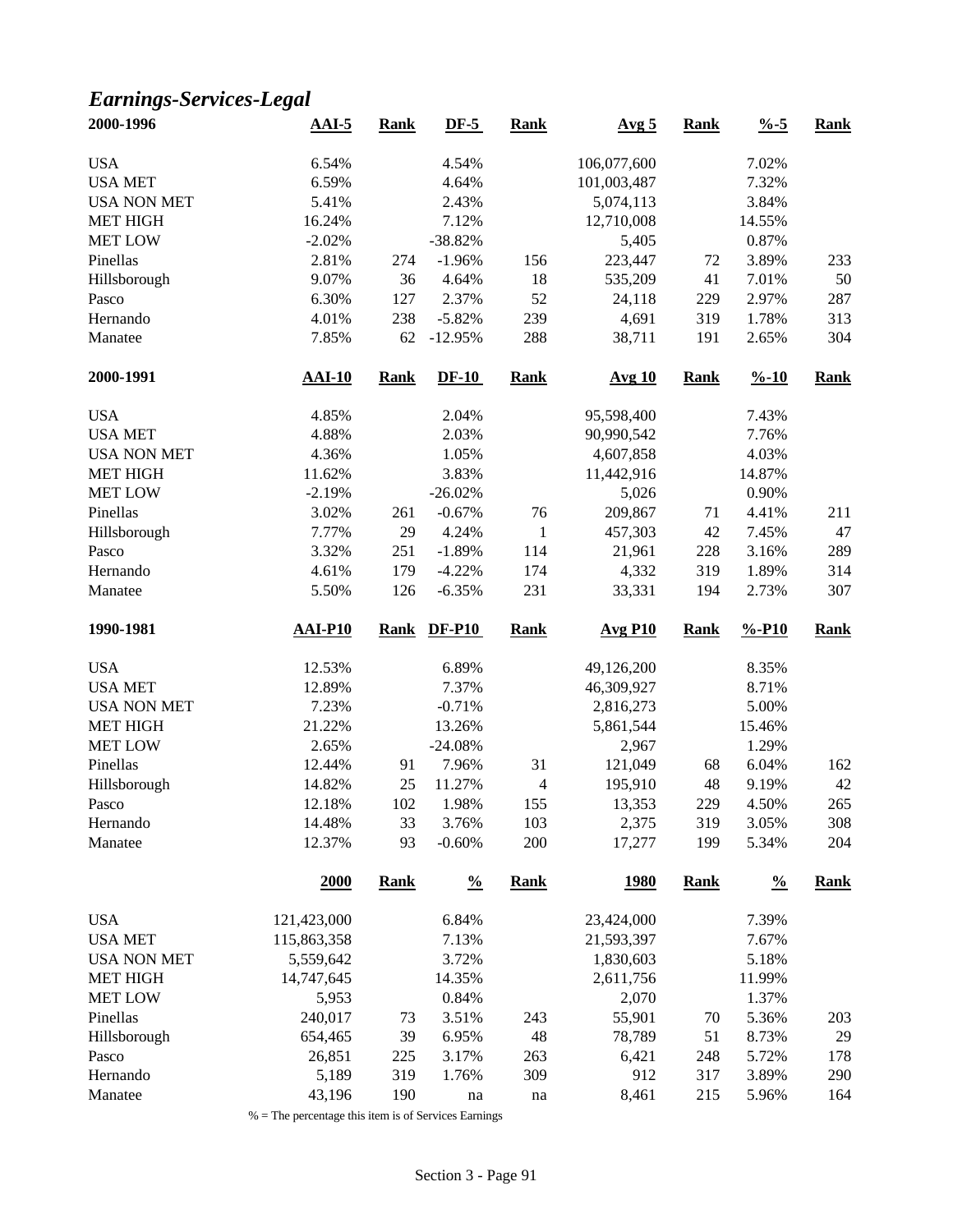#### *Earnings-Services-Misc. Repair*

| 2000-1996          | $AAI-5$        | <b>Rank</b> | $DF-5$        | <b>Rank</b>         | Avg <sub>5</sub> | <b>Rank</b> | $\frac{0}{6}$ -5   | <b>Rank</b> |
|--------------------|----------------|-------------|---------------|---------------------|------------------|-------------|--------------------|-------------|
| <b>USA</b>         | 4.13%          |             | $-1.30%$      |                     | 17,771,200       |             | 1.18%              |             |
| <b>USA MET</b>     | 4.20%          |             | $-0.86%$      |                     | 15,232,582       |             | 1.10%              |             |
| <b>USA NON MET</b> | 3.76%          |             | $-3.92%$      |                     | 2,538,618        |             | 1.92%              |             |
| <b>MET HIGH</b>    | 39.85%         |             | 5.67%         |                     | 738,165          |             | 5.49%              |             |
| <b>MET LOW</b>     | $-8.15%$       |             | $-45.46%$     |                     | 1,637            |             | 0.29%              |             |
| Pinellas           | 2.30%          | 199         | $-4.29%$      | 97                  | 57,691           | 63          | 1.00%              | 247         |
| Hillsborough       | $-1.58%$       | 260         | $-11.39%$     | 206                 | 82,902           | 53          | 1.09%              | 220         |
| Pasco              | 1.51%          | 219         | $-12.57%$     | 215                 | 9,197            | 221         | 1.13%              | 214         |
| Hernando           | 6.43%          | 77          | $-22.42%$     | 261                 | 4,231            | 296         | 1.61%              | 100         |
| Manatee            | $-0.20%$       | 244         | $-15.14%$     | 237                 | 14,303           | 181         | 0.98%              | 251         |
| 2000-1991          | <b>AAI-10</b>  | <b>Rank</b> | $DF-10$       | <b>Rank</b>         | Avg 10           | <b>Rank</b> | $\frac{9}{6} - 10$ | <b>Rank</b> |
| <b>USA</b>         | 3.53%          |             | $-3.64%$      |                     | 16,005,500       |             | 1.24%              |             |
| <b>USA MET</b>     | 3.53%          |             | $-3.40%$      |                     | 13,703,712       |             | 1.17%              |             |
| <b>USA NON MET</b> | 3.58%          |             | $-5.01%$      |                     | 2,301,788        |             | 2.01%              |             |
| <b>MET HIGH</b>    | 20.18%         |             | 1.66%         |                     | 721,434          |             | 5.04%              |             |
| <b>MET LOW</b>     | $-3.99\%$      |             | $-42.92%$     |                     | 1,362            |             | 0.32%              |             |
| Pinellas           | 4.96%          | 111         | $-3.47%$      | 54                  | 50,269           | 65          | 1.06%              | 250         |
| Hillsborough       | 1.32%          | 243         | $-9.84%$      | 180                 | 78,339           | 48          | 1.28%              | 191         |
| Pasco              | 2.39%          | 213         | $-12.25%$     | 214                 | 8,865            | 216         | 1.27%              | 191         |
| Hernando           | 6.41%          | 73          | $-20.58%$     | 259                 | 3,503            | 301         | 1.53%              | 133         |
| Manatee            | 7.52%          | 45          | $-6.87%$      | 123                 | 12,240           | 187         | 1.00%              | 261         |
| 1990-1981          | <b>AAI-P10</b> | <b>Rank</b> | <b>DF-P10</b> | <b>Rank</b>         | <b>Avg P10</b>   | <b>Rank</b> | $% -P10$           | <b>Rank</b> |
| <b>USA</b>         | 6.85%          |             | $-5.81%$      |                     | 10,361,400       |             | 1.76%              |             |
| <b>USA MET</b>     | 7.01%          |             | $-4.53%$      |                     | 8,801,882        |             | 1.65%              |             |
| <b>USA NON MET</b> | 6.10%          |             | $-12.48%$     |                     | 1,559,518        |             | 2.77%              |             |
| <b>MET HIGH</b>    | 22.45%         |             | 3.02%         |                     | 586,198          |             | 7.40%              |             |
| <b>MET LOW</b>     | $-2.11%$       |             | $-37.04%$     |                     | 1,033            |             | 0.41%              |             |
| Pinellas           | 4.71%          | 232         | $-11.88%$     | 161                 | 26,420           | 82          | 1.32%              | 283         |
| Hillsborough       | 11.69%         | 30          | $-0.65%$      | 9                   | 43,207           | 49          | 2.03%              | 121         |
| Pasco              | 13.02%         | 18          | $-10.53%$     | 142                 | 4,393            | 240         | 1.48%              | 246         |
| Hernando           | 16.42%         | 5           | $-34.92%$     | 287                 | 1,183            | 318         | 1.52%              | 238         |
| Manatee            | 7.01%          | 165         | $-3.26%$      | 32                  | 5,761            | 208         | 1.78%              | 172         |
|                    | <b>2000</b>    | <b>Rank</b> | $\frac{0}{0}$ | <b>Rank</b>         | <u>1980</u>      | <b>Rank</b> | $\frac{0}{0}$      | <b>Rank</b> |
| <b>USA</b>         | 19,228,000     |             | 1.08%         |                     | 7,300,000        |             | 2.30%              |             |
| <b>USA MET</b>     | 16,481,008     |             | 1.01%         |                     | 6,134,358        |             | 2.18%              |             |
| <b>USA NON MET</b> | 2,746,992      |             | 1.84%         |                     | 1,165,642        |             | 3.30%              |             |
| <b>MET HIGH</b>    | 761,244        |             | 10.21%        |                     | 421,873          |             | 9.83%              |             |
| MET LOW            | 1,988          |             | 0.31%         |                     | 663              |             | 0.75%              |             |
| Pinellas           | 57,309         | 68          | 0.84%         | 251                 | 23,879           | 62          | 2.29%              | 160         |
| Hillsborough       | 76,886         | 56          | 0.82%         | 255                 | 24,184           | 62          | 2.68%              | 115         |
| Pasco              | 9,346          | 221         | 1.10%         | 187                 | 2,568            | 255         | 2.29%              | 160         |
| Hernando           | 3,918          | 283         | 1.33%         | 132                 | 904              | 314         | 3.86%              | 35          |
|                    |                |             |               |                     | 4,037            | 211         |                    |             |
| Manatee            | 14,431         | 183         | na            | $\operatorname{na}$ |                  |             | 2.84%              | 93          |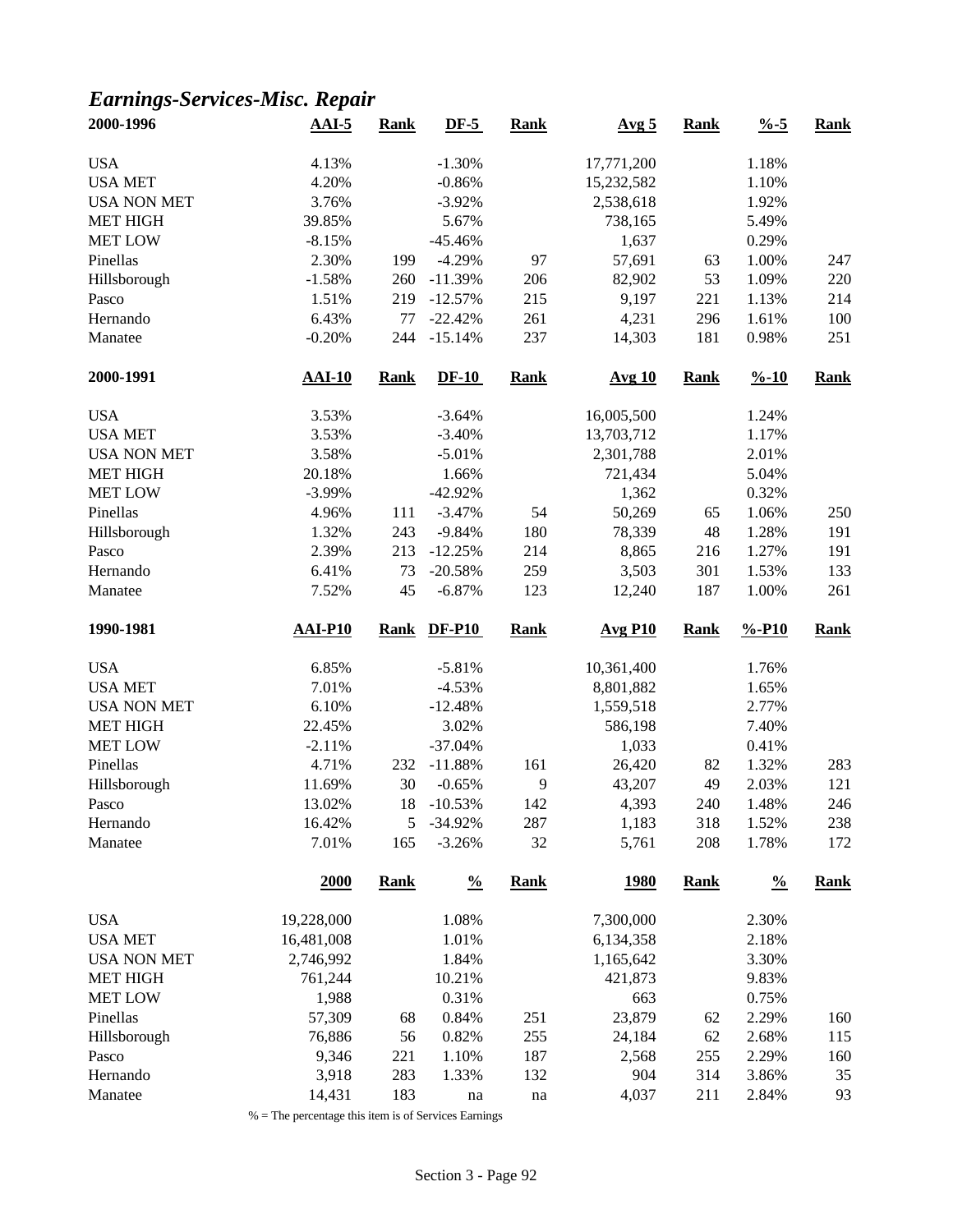# *Earnings-Services-Personal*

| 2000-1996           | $AAI-5$         | <b>Rank</b>  | <b>DF-5</b>   | <b>Rank</b>                | Avg <sub>5</sub> | <b>Rank</b> | $\frac{0}{6}$ -5   | <b>Rank</b> |
|---------------------|-----------------|--------------|---------------|----------------------------|------------------|-------------|--------------------|-------------|
| <b>USA</b>          | 5.91%           |              | 2.53%         |                            | 43,730,600       |             | 2.89%              |             |
| <b>USA MET</b>      | 6.01%           |              | 2.79%         |                            | 38,359,826       |             | 2.78%              |             |
| <b>USA NON MET</b>  | 5.23%           |              | 0.73%         |                            | 5,370,774        |             | 4.07%              |             |
| <b>MET HIGH</b>     | 13.60%          |              | 5.65%         |                            | 1,969,024        |             | 7.98%              |             |
| <b>MET LOW</b>      | $-2.14%$        |              | $-22.27%$     |                            | 6,064            |             | 1.52%              |             |
| Pinellas            | 6.09%           | 126          | 2.23%         | 37                         | 164,117          | 61          | 2.86%              | 244         |
| Hillsborough        | 8.34%           | 38           | 1.43%         | 56                         | 165,757          | 61          | 2.17%              | 304         |
| Pasco               | 6.21%           | 119          | $-3.80%$      | 235                        | 31,614           | 189         | 3.90%              | 91          |
| Hernando            | 2.57%           | 268          | $-8.29%$      | 284                        | 8,178            | 316         | 3.11%              | 209         |
| Manatee             | 4.87%           | 188          | $-11.79%$     | 292                        | 34,758           | 184         | 2.38%              | 296         |
| 2000-1991           | <b>AAI-10</b>   | <b>Rank</b>  | $DF-10$       | <b>Rank</b>                | <b>Avg 10</b>    | <b>Rank</b> | $\frac{9}{6} - 10$ | <b>Rank</b> |
| <b>USA</b>          | 5.23%           |              | 1.54%         |                            | 39,067,200       |             | 3.04%              |             |
| <b>USA MET</b>      | 5.30%           |              | 1.70%         |                            | 34,179,396       |             | 2.91%              |             |
| <b>USA NON MET</b>  | 4.75%           |              | 0.06%         |                            | 4,887,804        |             | 4.28%              |             |
| <b>MET HIGH</b>     | 10.31%          |              | 4.30%         |                            | 1,778,327        |             | 8.85%              |             |
| <b>MET LOW</b>      | 0.57%           |              | $-23.19%$     |                            | 6,064            |             | 1.43%              |             |
| Pinellas            | 5.12%           | 151          | $-2.30%$      | 169                        | 144,649          | 61          | 3.04%              | 239         |
| Hillsborough        | 6.59%           | 68           | $-1.20%$      | 121                        | 141,897          | 63          | 2.31%              | 306         |
| Pasco               | 4.60%           | 192          | $-3.60%$      | 212                        | 28,096           | 192         | 4.04%              | 98          |
| Hernando            | 3.51%           | 240          | $-8.00\%$     | 283                        | 8,016            | 316         | 3.49%              | 179         |
| Manatee             | 7.92%           | 22           | $-9.96%$      | 290                        | 29,114           | 189         | 2.39%              | 303         |
| 1990-1981           | <b>AAI-P10</b>  | <b>Rank</b>  | <b>DF-P10</b> | <b>Rank</b>                | <b>Avg P10</b>   | <b>Rank</b> | $% -P10$           | <b>Rank</b> |
| <b>USA</b>          | 7.71%           |              | 1.57%         |                            | 22,985,200       |             | 3.91%              |             |
| <b>USA MET</b>      | 7.95%           |              | 2.39%         |                            | 19,802,075       |             | 3.72%              |             |
| <b>USA NON MET</b>  | 6.30%           |              | $-3.41%$      |                            | 3,183,125        |             | 5.65%              |             |
| <b>MET HIGH</b>     | 16.17%          |              | 6.95%         |                            | 1,021,528        |             | 12.42%             |             |
| <b>MET LOW</b>      | 1.23%           |              | $-17.69%$     |                            | 3,749            |             | 2.05%              |             |
| Pinellas            | 9.08%           | 80           | 3.95%         | 26                         | 80,900           | 62          | 4.03%              | 236         |
| Hillsborough        | 9.87%           | 53           | 3.47%         | 38                         | 73,840           | 68          | 3.46%              | 278         |
| Pasco               | 13.04%          | 6            | 0.14%         | 135                        | 14,477           | 205         | 4.87%              | 132         |
| Hernando            | 18.86%          | $\mathbf{1}$ | 7.34%         | $\,1$                      | 3,441            | 317         | 4.42%              | 191         |
| Manatee             | 10.03%          | 50           | $-2.23%$      | 218                        | 13,318           | 214         | 4.12%              | 226         |
|                     | <b>2000</b>     | <b>Rank</b>  | $\frac{0}{0}$ | <b>Rank</b>                | <u>1980</u>      | <b>Rank</b> | $\frac{0}{0}$      | <b>Rank</b> |
| <b>USA</b>          | 49,488,000      |              | 2.79%         |                            | 14,361,000       |             | 4.53%              |             |
| <b>USA MET</b>      | 43,482,397      |              | 2.67%         |                            | 12,243,320       |             | 4.35%              |             |
| <b>USA NON MET</b>  | 6,005,603       |              | 4.01%         |                            | 2,117,680        |             | 5.99%              |             |
| <b>MET HIGH</b>     | 2,239,565       |              | 8.06%         |                            | 647,707          |             | 13.57%             |             |
| <b>MET LOW</b>      | 6,229           |              | 1.34%         |                            | 2,361            |             | 2.50%              |             |
| Pinellas            | 185,395         | 60           | 2.71%         | 242                        | 48,226           | 62          | 4.62%              | 233         |
|                     |                 |              |               |                            |                  |             |                    |             |
|                     |                 |              |               |                            |                  |             |                    |             |
| Hillsborough        | 195,100         | 60           | 2.07%         | 298                        | 41,404           | 73          | 4.59%              | 237         |
| Pasco               | 34,637          | 192          | 4.09%         | 66                         | 6,808            | 248         | 6.06%              | 86          |
| Hernando<br>Manatee | 9,426<br>38,634 | 314<br>182   | 3.20%<br>na   | 182<br>$\operatorname{na}$ | 1,258<br>7,594   | 316<br>232  | 5.37%<br>5.35%     | 146<br>149  |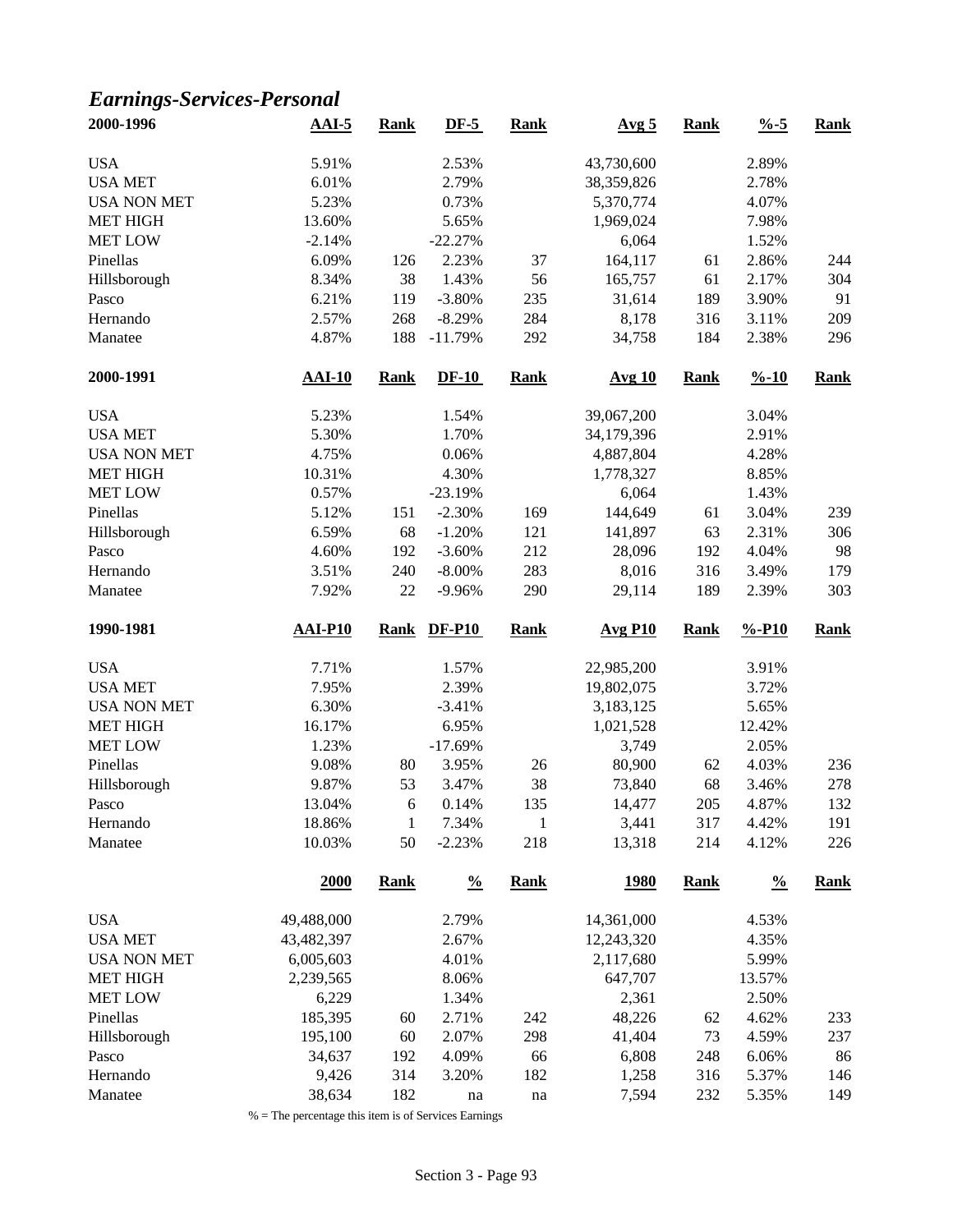# *Earnings-Services-Private Households*

| 2000-1996           | <b>AAI-5</b>    | <b>Rank</b> | $DF-5$            | <b>Rank</b> | Avg <sub>5</sub> | <b>Rank</b> | $\frac{9}{6} - 5$  | <b>Rank</b>   |
|---------------------|-----------------|-------------|-------------------|-------------|------------------|-------------|--------------------|---------------|
| <b>USA</b>          | 3.05%           |             | $-9.73%$          |             | 12,584,800       |             | 0.83%              |               |
| <b>USA MET</b>      | 3.05%           |             | $-9.76%$          |             | 10,717,327       |             | 0.78%              |               |
| <b>USA NON MET</b>  | 3.02%           |             | $-9.51%$          |             | 1,867,473        |             | 1.41%              |               |
| <b>MET HIGH</b>     | 6.44%           |             | $-2.00\%$         |             | 1,135,086        |             | 2.92%              |               |
| <b>MET LOW</b>      | 0.47%           |             | $-16.29%$         |             | 968              |             | 0.20%              |               |
| Pinellas            | 3.66%           | 61          | $-9.18%$          | 69          | 42,820           | 51          | 0.75%              | 156           |
| Hillsborough        | 3.67%           | 53          | $-9.41%$          | 95          | 53,718           | 41          | 0.70%              | 175           |
| Pasco               | na              | na          | na                | na          | 7,099            | 195         | 0.88%              | 134           |
| Hernando            | na              | na          | na                | na          | 1,785            | 307         | 0.68%              | 184           |
| Manatee             | 3.67%           | 60          | $-9.22%$          | 71          | 11,578           | 144         | 0.79%              | 151           |
| 2000-1991           | <b>AAI-10</b>   | <b>Rank</b> | $DF-10$           | <b>Rank</b> | <b>Avg 10</b>    | <b>Rank</b> | $\frac{9}{6} - 10$ | <b>Rank</b>   |
| <b>USA</b>          | 3.98%           |             | $-5.70%$          |             | 11,476,600       |             | 0.89%              |               |
| <b>USA MET</b>      | 3.97%           |             | $-5.79%$          |             | 9,777,412        |             | 0.83%              |               |
| <b>USA NON MET</b>  | 4.03%           |             | $-5.22%$          |             | 1,699,188        |             | 1.49%              |               |
| MET HIGH            | 7.55%           |             | $-1.95%$          |             | 1,056,365        |             | 2.99%              |               |
| <b>MET LOW</b>      | 2.24%           |             | $-9.05%$          |             | 891              |             | 0.20%              |               |
| Pinellas            | 4.67%           | 48          | $-4.53%$          | 45          | 38,443           | 50          | 0.81%              | 158           |
| Hillsborough        | 4.65%           | 54          | $-5.50%$          | 102         | 48,254           | 41          | 0.79%              | 162           |
| Pasco               | na              | na          | na                | na          | 6,260            | 199         | 0.90%              | 142           |
| Hernando            |                 |             |                   | na          | 1,598            | 308         | 0.70%              | 190           |
| Manatee             | na<br>4.67%     | na<br>50    | na<br>$-5.08%$    | 78          | 10,395           | 144         | 0.85%              | 148           |
| 1990-1981           | <b>AAI-P10</b>  | <b>Rank</b> | <b>DF-P10</b>     | <b>Rank</b> | <b>Avg P10</b>   | <b>Rank</b> | $% -P10$           | <b>Rank</b>   |
| <b>USA</b>          | 4.45%           |             | $-1.43%$          |             | 7,393,300        |             | 1.26%              |               |
| <b>USA MET</b>      | 4.86%           |             | $-1.09%$          |             | 6,215,231        |             | 1.17%              |               |
| <b>USA NON MET</b>  | 2.35%           |             | $-3.18%$          |             | 1,178,069        |             | 2.09%              |               |
| <b>MET HIGH</b>     | 17.18%          |             | 6.51%             |             | 647,378          |             | 4.74%              |               |
| <b>MET LOW</b>      | $-7.72%$        |             | $-13.60%$         |             | 568              |             | 0.32%              |               |
| Pinellas            |                 |             |                   |             | 27,649           |             | 1.38%              | 126           |
|                     | na              | na          | na                | na          |                  | 47          |                    |               |
| Hillsborough        | 12.38%          | 10          | 3.80%             | 13          | 24,486           | 53          | 1.15%              | 174           |
| Pasco               | 10.23%          | 17          | 3.18%             | 16          | 3,416            | 226         | 1.15%              | 174           |
| Hernando<br>Manatee | 0.61%<br>7.33%  | 176<br>39   | $-4.87%$<br>0.27% | 173<br>48   | 1,181<br>5,879   | 310<br>161  | 1.52%<br>1.82%     | 111<br>75     |
|                     | 2000            | <b>Rank</b> | $\frac{0}{0}$     | <b>Rank</b> | <u>1980</u>      | <b>Rank</b> | $\frac{0}{0}$      | <b>Rank</b>   |
| <b>USA</b>          | 13,283,000      |             | 0.75%             |             | 6,007,000        |             | 1.90%              |               |
| <b>USA MET</b>      | 11,315,174      |             | 0.70%             |             | 4,923,657        |             | 1.75%              |               |
| <b>USA NON MET</b>  | 1,967,826       |             | 1.32%             |             | 1,083,343        |             | 3.06%              |               |
|                     | 1,181,320       |             |                   |             | 422,328          |             | 11.96%             |               |
| <b>MET HIGH</b>     |                 |             | 2.65%             |             |                  |             |                    |               |
| <b>MET LOW</b>      | 1,000<br>45,631 |             | 0.19%             |             | 487              |             | 0.33%              |               |
| Pinellas            |                 | 44          | 0.67%             | 132         | na               | na          | na                 | na            |
|                     |                 |             |                   |             |                  |             |                    |               |
| Hillsborough        | 57,266          | 34          | 0.61%             | 152         | 11,685           | 62          | 1.29%              | 177           |
| Pasco               | na              | na          | na                | na          | 1,901            | 222         | 1.69%              | 138           |
| Hernando<br>Manatee | 1,945<br>12,338 | 247<br>120  | 0.66%<br>na       | 136<br>na   | 1,193<br>3,975   | 244<br>155  | 5.09%<br>2.80%     | 16<br>$77 \,$ |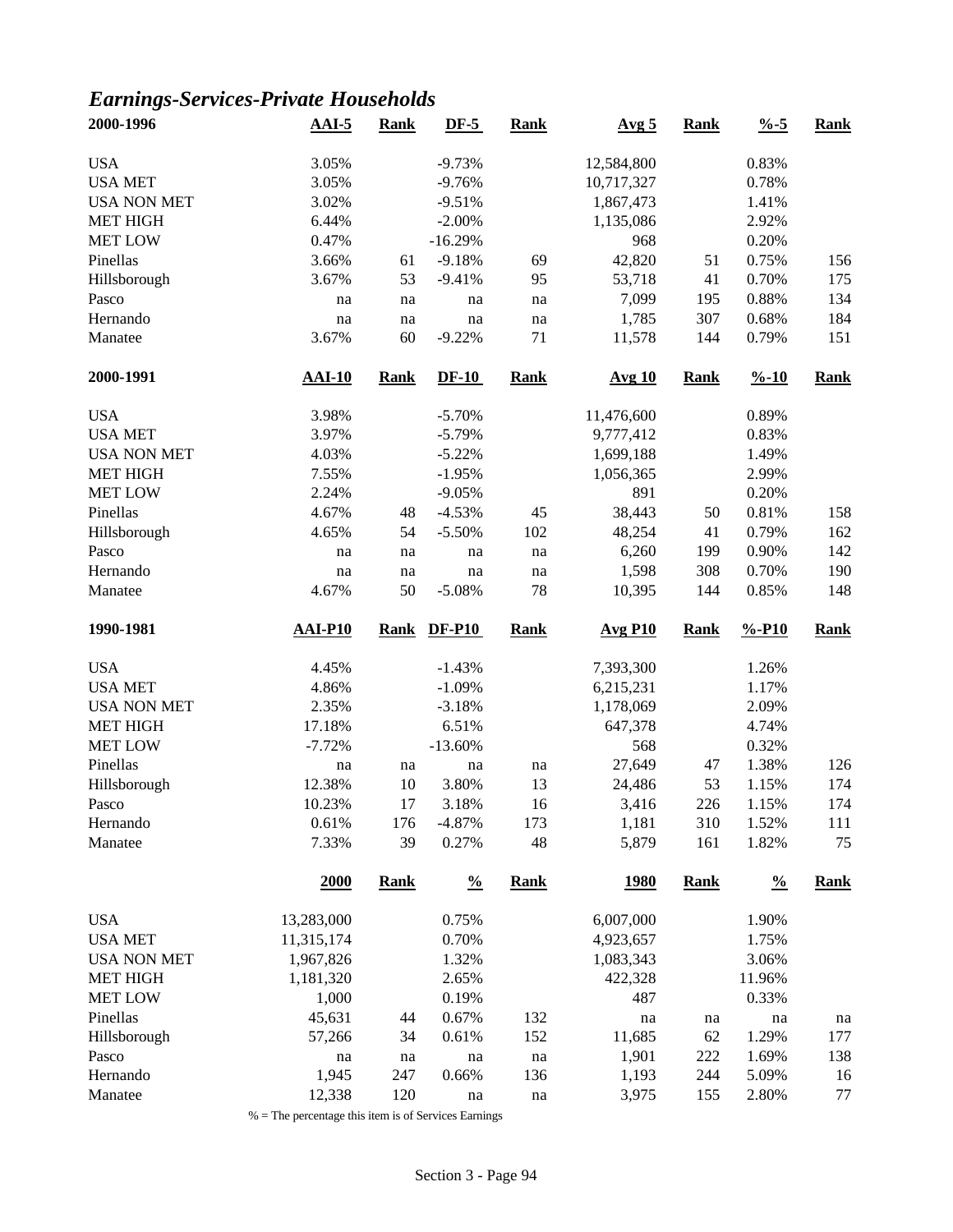#### *Earnings-Services-Social*

| 2000-1996          | $AAI-5$          | <b>Rank</b>    | $DF-5$        | <b>Rank</b>              | Avg <sub>5</sub> | <b>Rank</b> | $\frac{9}{6} - 5$  | <b>Rank</b> |
|--------------------|------------------|----------------|---------------|--------------------------|------------------|-------------|--------------------|-------------|
| <b>USA</b>         | 7.45%            |                | 4.96%         |                          | 51,862,600       |             | 3.43%              |             |
| <b>USA MET</b>     | 7.46%            |                | 5.00%         |                          | 45,144,352       |             | 3.27%              |             |
| <b>USA NON MET</b> | 7.40%            |                | 4.28%         |                          | 6,718,248        |             | 5.09%              |             |
| <b>MET HIGH</b>    | 19.85%           |                | 14.08%        |                          | 4,618,747        |             | 10.96%             |             |
| <b>MET LOW</b>     | $-1.87%$         |                | $-24.08%$     |                          | 5,066            |             | 0.90%              |             |
| Pinellas           | 2.05%            | 305            | $-1.96%$      | 232                      | 198,617          | 53          | 3.46%              | 190         |
| Hillsborough       | 7.53%            | 171            | 5.38%         | 57                       | 191,417          | 53          | 2.51%              | 274         |
| Pasco              | 4.81%            | 273            | 0.24%         | 184                      | 24,967           | 233         | 3.08%              | 221         |
| Hernando           | 10.89%           | 62             | $-6.03%$      | 278                      | 10,210           | 311         | 3.88%              | 162         |
| Manatee            | 8.44%            | 134            | $-5.56%$      | 276                      | 35,200           | 189         | 2.41%              | 281         |
| 2000-1991          | $AAI-10$         | <b>Rank</b>    | $DF-10$       | <b>Rank</b>              | Avg 10           | <b>Rank</b> | $\frac{9}{6} - 10$ | <b>Rank</b> |
| <b>USA</b>         | 8.39%            |                | 6.56%         |                          | 44,134,900       |             | 3.43%              |             |
| <b>USA MET</b>     | 8.31%            |                | 6.47%         |                          | 38,484,891       |             | 3.28%              |             |
| <b>USA NON MET</b> | 8.98%            |                | 6.85%         |                          | 5,650,009        |             | 4.94%              |             |
| <b>MET HIGH</b>    | 24.42%           |                | 9.93%         |                          | 4,166,497        |             | 9.66%              |             |
| <b>MET LOW</b>     | 2.44%            |                | $-14.56%$     |                          | 4,258            |             | 0.85%              |             |
| Pinellas           | 5.57%            | 299            | 2.54%         | 153                      | 178,123          | 49          | 3.74%              | 171         |
| Hillsborough       | 9.49%            | 152            | 6.53%         | 31                       | 159,367          | 52          | 2.60%              | 265         |
| Pasco              | 5.07%            | 302            | $-4.95%$      | 280                      | 22,625           | 226         | 3.25%              | 205         |
| Hernando           | 10.06%           | 124            | $-5.57%$      | 284                      | 8,581            | 309         | 3.74%              | 172         |
| Manatee            | 12.21%           | 48             | $-2.60%$      | 260                      | 29,132           | 194         | 2.39%              | 278         |
| 1990-1981          | <b>AAI-P10</b>   | <b>Rank</b>    | $DF-P10$      | <b>Rank</b>              | <b>Avg P10</b>   | <b>Rank</b> | $% -P10$           | <b>Rank</b> |
| <b>USA</b>         | 11.70%           |                | 9.07%         |                          | 16,782,600       |             | 2.85%              |             |
| <b>USA MET</b>     | 12.02%           |                | 9.50%         |                          | 14,652,049       |             | 2.75%              |             |
| <b>USA NON MET</b> | 9.62%            |                | 5.56%         |                          | 2,130,551        |             | 3.78%              |             |
| <b>MET HIGH</b>    | 52.80%           |                | 12.96%        |                          | 1,871,275        |             | 7.79%              |             |
| <b>MET LOW</b>     | 5.20%            |                | $-25.63%$     |                          | 1,430            |             | 0.53%              |             |
| Pinellas           | 14.37%           | 55             | 7.46%         | 56                       | 71,866           | 44          | 3.58%              | 100         |
| Hillsborough       | 17.58%           | 18             | 11.58%        | $\overline{\mathcal{L}}$ | 46,468           | 67          | 2.18%              | 240         |
| Pasco              | 31.54%           | 3              | 18.11%        | $\mathbf{1}$             | 8,304            | 219         | 2.80%              | 175         |
| Hernando           | 24.99%           | $\overline{4}$ | $-1.84%$      | 223                      | 2,521            | 310         | 3.24%              | 133         |
| Manatee            | 16.34%           | 30             | 1.72%         | 168                      | 7,198            | 232         | 2.23%              | 236         |
|                    | 2000             | <b>Rank</b>    | $\frac{0}{0}$ | <b>Rank</b>              | <b>1980</b>      | <b>Rank</b> | $\frac{0}{0}$      | <b>Rank</b> |
| <b>USA</b>         | 60,695,000       |                | 3.42%         |                          | 9,011,000        |             | 2.84%              |             |
| <b>USA MET</b>     | 52,899,011       |                | 3.25%         |                          | 7,682,766        |             | 2.73%              |             |
| <b>USA NON MET</b> | 7,795,989        |                | 5.21%         |                          | 1,328,234        |             | 3.76%              |             |
| <b>MET HIGH</b>    | 5,257,054        |                | 11.82%        |                          | 876,609          |             | 8.32%              |             |
| <b>MET LOW</b>     | 4,734            |                | 0.98%         |                          | 101              |             | 0.17%              |             |
| Pinellas           | 202,079          | 61             | 2.96%         | 236                      | 31,462           | 50          | 3.02%              | 131         |
| Hillsborough       | 217,586          | 56             | 2.31%         | 284                      | 17,571           | 82          | 1.95%              | 236         |
| Pasco              | 28,646           | 236            | 3.39%         | 201                      | 1,231            | 288         | 1.10%              | 280         |
| Hernando           |                  |                |               |                          |                  |             |                    |             |
|                    |                  |                |               |                          |                  |             |                    |             |
| Manatee            | 13,380<br>39,564 | 305<br>195     | 4.54%<br>na   | 127<br>na                | 704<br>3,056     | 292<br>234  | 3.00%<br>2.15%     | 132<br>216  |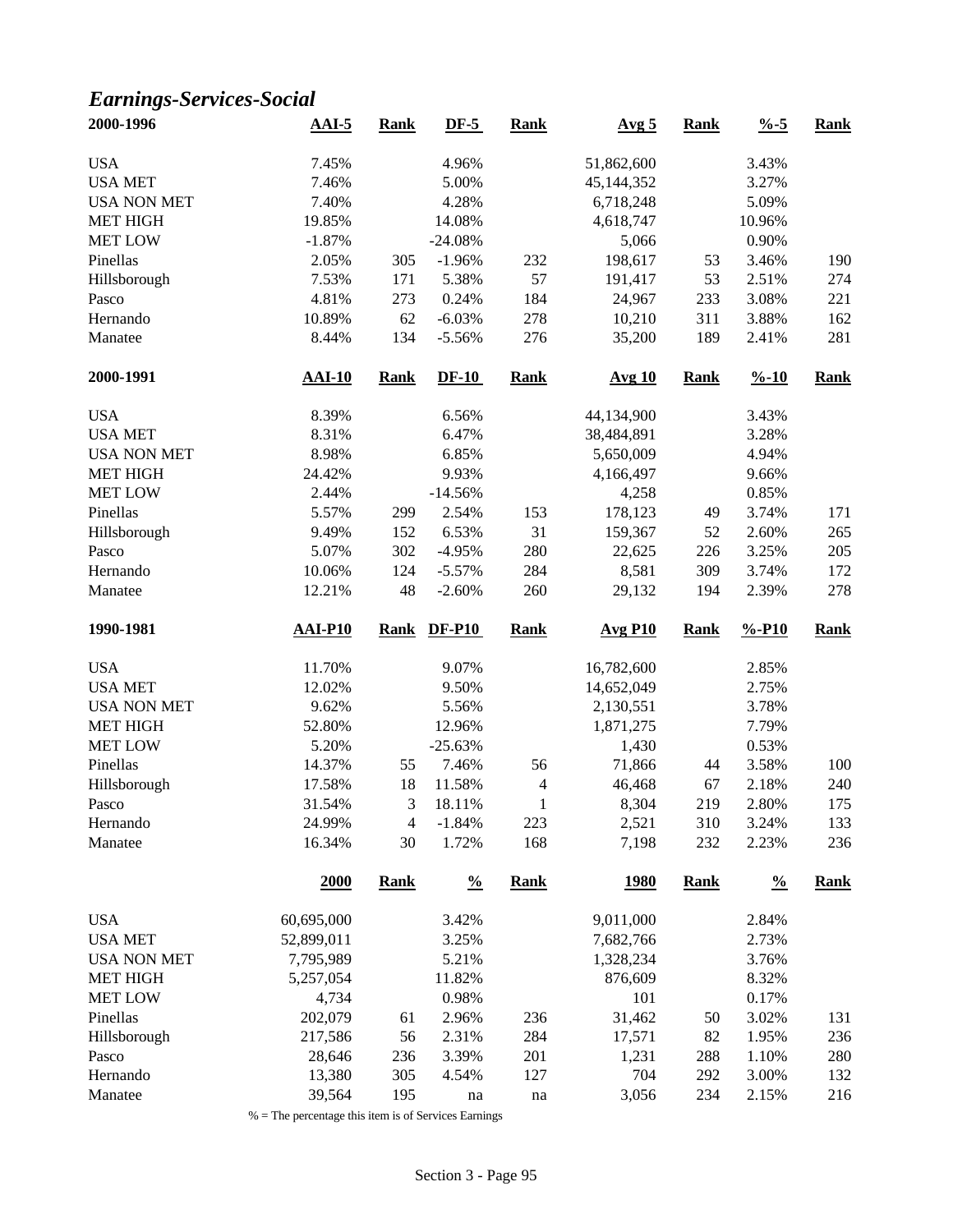# *Earnings-Federal Civilian*

| 2000-1996                    | $AAI-5$                    | <b>Rank</b>       | $DF-5$         | <b>Rank</b>       | Avg <sub>5</sub> | <b>Rank</b> | $\frac{9}{6} - 5$  | <b>Rank</b> |
|------------------------------|----------------------------|-------------------|----------------|-------------------|------------------|-------------|--------------------|-------------|
| <b>USA</b>                   | 3.03%                      |                   | 1.90%          |                   | 175,547,800      |             | 3.30%              |             |
| <b>USA MET</b>               | 2.88%                      |                   | 1.79%          |                   | 155,961,820      |             | 3.35%              |             |
| <b>USA NON MET</b>           | 4.27%                      |                   | 2.15%          |                   | 19,585,980       |             | 2.94%              |             |
| <b>MET HIGH</b>              | 15.56%                     |                   | 6.89%          |                   | 27,194,107       |             | 27.60%             |             |
| <b>MET LOW</b>               | $-16.57%$                  |                   | $-32.70%$      |                   | 12,777           |             | 0.42%              |             |
| Pinellas                     | 2.44%                      | 249               | $-1.08%$       | 211               | 364,040          | 94          | 2.38%              | 174         |
| Hillsborough                 | 4.48%                      | 119               | 0.51%          | 139               | 673,833          | 56          | 3.18%              | 115         |
| Pasco                        | 6.86%                      | 28                | 0.45%          | 145               | 37,992           | 260         | 1.71%              | 224         |
| Hernando                     | 7.36%                      | 22                | 0.80%          | 124               | 14,886           | 315         | 1.71%              | 224         |
| Manatee                      | 5.19%                      | 84                | 3.51%          | 19                | 64,653           | 224         | 1.74%              | 222         |
| 2000-1991                    | <b>AAI-10</b>              | <b>Rank</b>       | $DF-10$        | <b>Rank</b>       | <b>Avg 10</b>    | <b>Rank</b> | $\frac{9}{6} - 10$ | <b>Rank</b> |
| <b>USA</b>                   | 3.34%                      |                   | 2.11%          |                   | 166,219,300      |             | 3.56%              |             |
| <b>USA MET</b>               | 3.27%                      |                   | 2.07%          |                   | 148,037,706      |             | 3.63%              |             |
| <b>USA NON MET</b>           | 3.86%                      |                   | 1.67%          |                   | 18,181,595       |             | 3.04%              |             |
| <b>MET HIGH</b>              | 26.00%                     |                   | 5.90%          |                   | 25,784,952       |             | 29.53%             |             |
| <b>MET LOW</b>               | $-7.58%$                   |                   | $-20.97%$      |                   | 11,997           |             | 0.45%              |             |
| Pinellas                     | 3.96%                      | 172               | 0.88%          | 96                | 350,370          | 91          | 2.67%              | 166         |
| Hillsborough                 | 4.67%                      | 110               | 1.10%          | 81                | 625,498          | 57          | 3.47%              | 116         |
| Pasco                        | 6.47%                      | 26                | 0.15%          | 135               | 32,768           | 262         | 1.68%              | 227         |
| Hernando                     | 6.29%                      | 31                | 0.02%          | 151               | 13,186           | 316         | 1.77%              | 226         |
| Manatee                      | 5.57%                      | 48                | $-5.62%$       | 286               | 57,192           | 231         | 1.82%              | 224         |
| 1990-1981                    | <b>AAI-P10</b>             | <b>Rank</b>       | <b>DF-P10</b>  | <b>Rank</b>       | <b>Avg P10</b>   | <b>Rank</b> | $% -P10$           | <b>Rank</b> |
| <b>USA</b>                   | 5.91%                      |                   | 3.61%          |                   | 108,255,500      |             | 4.11%              |             |
| <b>USA MET</b>               | 6.00%                      |                   | 3.77%          |                   | 96,264,961       |             | 4.24%              |             |
| <b>USA NON MET</b>           | 5.21%                      |                   | 2.11%          |                   | 11,990,539       |             | 3.31%              |             |
| <b>MET HIGH</b>              | 15.15%                     |                   | 7.72%          |                   | 15,735,491       |             | 38.71%             |             |
| <b>MET LOW</b>               | 0.04%                      |                   | $-10.50%$      |                   | 6,530            |             | 0.57%              |             |
| Pinellas                     | 8.16%                      | 38                |                |                   |                  |             |                    | 164         |
|                              |                            |                   |                |                   |                  |             |                    |             |
|                              |                            |                   | 3.70%          | 40                | 203,273          | 99          | 2.93%              |             |
| Hillsborough                 | 9.84%                      | 16                | 5.42%          | 6                 | 320,269          | 69          | 3.66%              | 129         |
| Pasco                        | 9.65%                      | 20                | 3.83%          | 35                | 17,218           | 275         | 1.70%              | 225         |
| Hernando<br>Manatee          | 14.22%<br>17.06%           | 2<br>$\mathbf{1}$ | 6.00%<br>2.56% | $\sqrt{5}$<br>107 | 6,037<br>19,434  | 319<br>269  | 1.96%<br>1.47%     | 210<br>255  |
|                              | 2000                       | <b>Rank</b>       | $\frac{0}{0}$  | Rank              | <u>1980</u>      | <b>Rank</b> | $\frac{0}{0}$      | <b>Rank</b> |
|                              |                            |                   |                |                   |                  |             |                    |             |
| <b>USA</b><br><b>USA MET</b> | 189,964,000<br>168,299,236 |                   | 3.12%          |                   | 77,362,000       |             | 4.47%<br>4.64%     |             |
|                              |                            |                   | 3.14%          |                   | 68,375,486       |             |                    |             |
| <b>USA NON MET</b>           | 21,664,764                 |                   | 2.97%          |                   | 8,986,514        |             | 3.49%              |             |
| <b>MET HIGH</b>              | 29,365,906                 |                   | 26.91%         |                   | 11,736,494       |             | 41.98%             |             |
| <b>MET LOW</b>               | 14,528                     |                   | 0.43%          |                   | 3,337            |             | 0.55%              |             |
| Pinellas                     | 402,444                    | 91                | 2.25%          | 177               | 126,326          | 104         | 3.02%              | 166         |
| Hillsborough                 | 736,608                    | 56                | 2.98%          | 126               | 184,706          | 77          | 3.90%              | 132         |
| Pasco                        | 45,021                     | 257               | 1.85%          | 212               | 9,734            | 293         | 1.84%              | 216         |
| Hernando<br>Manatee          | 18,078<br>71,491           | 313<br>223        | 1.78%<br>1.64% | 217<br>225        | 2,659<br>10,302  | 319<br>290  | 1.93%<br>1.37%     | 212<br>264  |

% = The percentage this item is of Total Earnings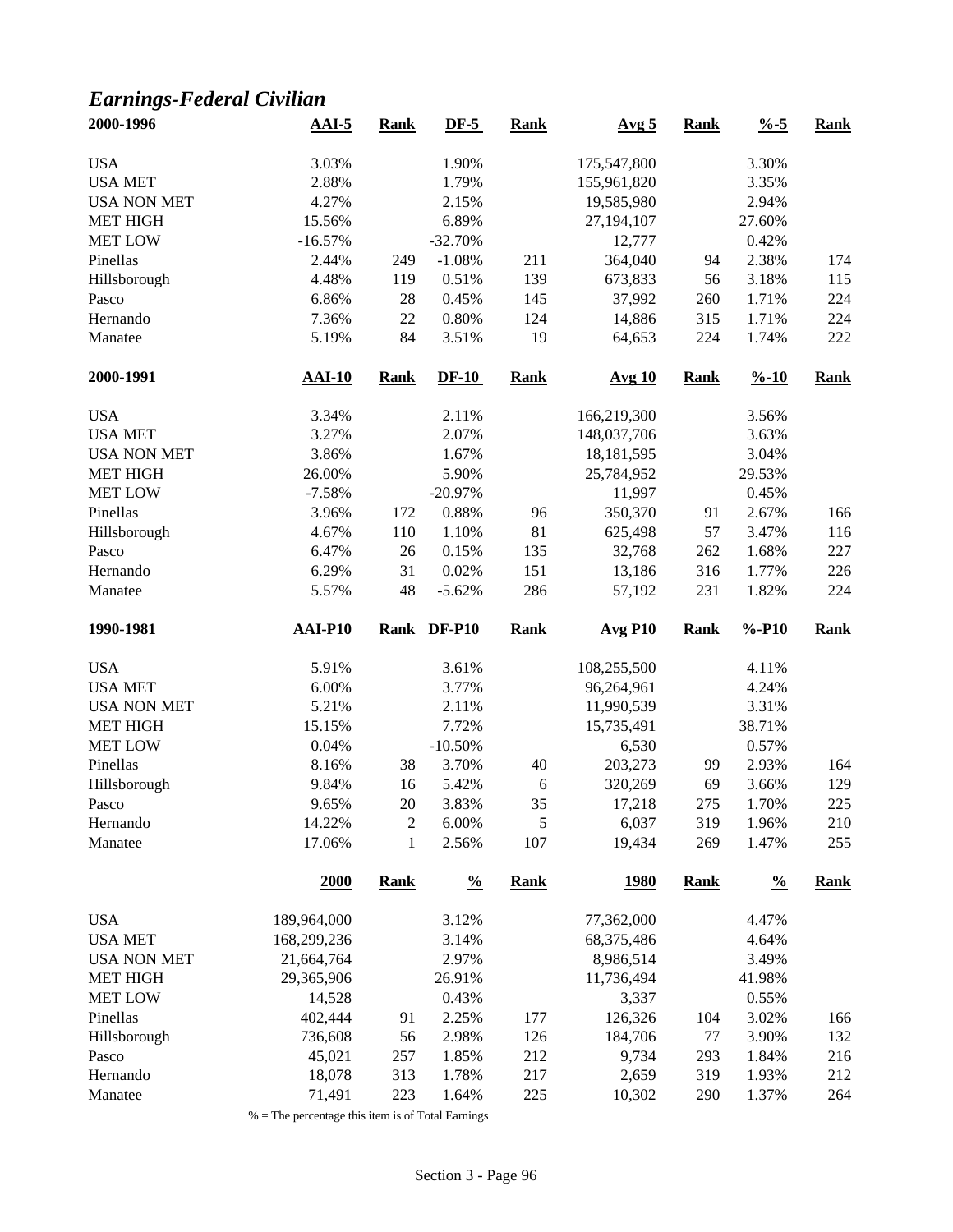# *Employment-Federal Civilian*

| 2000-1996           | $AAI-5$         | <b>Rank</b>                  | $DF-5$            | <b>Rank</b>       | Avg <sub>5</sub> | <b>Rank</b> | $\frac{9}{6} - 5$  | <b>Rank</b> |
|---------------------|-----------------|------------------------------|-------------------|-------------------|------------------|-------------|--------------------|-------------|
| <b>USA</b>          | $-0.35%$        |                              | $-1.78%$          |                   | 2,836,200        |             | 1.77%              |             |
| <b>USA MET</b>      | $-0.60%$        |                              | $-1.98%$          |                   | 2,467,491        |             | 1.87%              |             |
| <b>USA NON MET</b>  | 1.30%           |                              | $-0.50%$          |                   | 368,709          |             | 1.31%              |             |
| <b>MET HIGH</b>     | 18.26%          |                              | 6.37%             |                   | 350,732          |             | 13.17%             |             |
|                     |                 |                              |                   |                   |                  |             |                    |             |
| <b>MET LOW</b>      | $-13.49%$       |                              | $-26.28%$         |                   | 238              |             | 0.22%              |             |
| Pinellas            | 1.02%           | 159                          | $-1.11%$          | 76                | 6,068            | 92          | 1.14%              | 186         |
| Hillsborough        | 0.94%           | 167                          | $-1.59%$          | 107               | 11,165           | 55          | 1.63%              | 119         |
| Pasco               | 3.96%           | 49                           | $-0.97%$          | 67                | 669              | 259         | 0.69%              | 250         |
| Hernando            | 6.28%           | 15                           | $-0.38%$          | 48                | 298              | 312         | 0.74%              | 249         |
| Manatee             | 2.96%           | 65                           | $-1.25%$          | 86                | 1,140            | 232         | 0.76%              | 243         |
| 2000-1991           | $AAI-10$        | <b>Rank</b>                  | $DF-10$           | <b>Rank</b>       | <b>Avg 10</b>    | <b>Rank</b> | $\frac{9}{6} - 10$ | <b>Rank</b> |
| <b>USA</b>          | $-1.09%$        |                              | $-3.04%$          |                   | 2,939,500        |             | 1.94%              |             |
| <b>USA MET</b>      | $-1.21%$        |                              | $-3.08%$          |                   | 2,566,369        |             | 2.06%              |             |
| <b>USA NON MET</b>  | $-0.29%$        |                              | $-3.00\%$         |                   | 373,132          |             | 1.40%              |             |
| <b>MET HIGH</b>     | 20.95%          |                              | 1.84%             |                   | 372,444          |             | 15.12%             |             |
| <b>MET LOW</b>      | $-9.70%$        |                              | $-21.38%$         |                   | 235              |             | 0.23%              |             |
| Pinellas            | 0.23%           | 148                          | $-2.24%$          | 40                | 6,058            | 95          | 1.23%              | 179         |
| Hillsborough        | 0.44%           | 131                          | $-1.68%$          | 23                | 11,160           | 56          | 1.80%              | 115         |
| Pasco               | 1.98%           | 54                           | $-4.92%$          | 195               | 619              | 262         | 0.69%              | 255         |
| Hernando            | 2.91%           | 26                           | $-4.20%$          | 161               | 278              | 315         | 0.77%              | 243         |
| Manatee             | 2.44%           | 38                           | $-8.26%$          | 285               | 1,065            | 235         | 0.79%              | 242         |
|                     |                 |                              |                   |                   |                  |             |                    |             |
| 1990-1981           | <b>AAI-P10</b>  | <b>Rank</b>                  | <b>DF-P10</b>     | <b>Rank</b>       | <b>Avg P10</b>   | <b>Rank</b> | $% -P10$           | <b>Rank</b> |
|                     |                 |                              |                   |                   |                  |             |                    |             |
| <b>USA</b>          | 0.78%           |                              | $-0.68%$          |                   | 3,022,400        |             | 2.40%              |             |
| <b>USA MET</b>      | 0.87%           |                              | $-0.59%$          |                   | 2,638,490        |             | 2.55%              |             |
| <b>USA NON MET</b>  | 0.24%           |                              | $-1.42%$          |                   | 383,910          |             | 1.70%              |             |
| <b>MET HIGH</b>     | 9.36%           |                              | 3.61%             |                   | 374,496          |             | 23.54%             |             |
| <b>MET LOW</b>      | $-5.01%$        |                              | $-16.58%$         |                   | 190              |             | 0.32%              |             |
| Pinellas            | 2.11%           | 71                           | $-2.58%$          | 180               |                  | 102         | 1.41%              | 183         |
|                     |                 | 19                           |                   |                   | 5,578            | 76          |                    |             |
| Hillsborough        | 4.38%           |                              | 2.08%             | $\overline{c}$    | 8,849            |             | 1.97%              | 128         |
| Pasco               | 4.76%           | 16                           | 0.04%             | 25                | 499              | 274         | 0.74%              | 266         |
| Hernando<br>Manatee | 9.40%<br>10.43% | $\mathbf{1}$<br>$\mathbf{1}$ | 2.40%<br>$-3.96%$ | $\sqrt{2}$<br>251 | 181<br>525       | 319<br>271  | 0.86%<br>0.67%     | 232<br>287  |
|                     | 2000            | <b>Rank</b>                  | $\frac{0}{0}$     | <b>Rank</b>       | <u>1980</u>      | <b>Rank</b> | $\frac{0}{0}$      | <b>Rank</b> |
|                     |                 |                              |                   |                   |                  |             |                    |             |
| <b>USA</b>          | 2,891,000       |                              | 1.73%             |                   | 2,994,000        |             | 2.62%              |             |
| <b>USA MET</b>      | 2,499,719       |                              | 1.80%             |                   | 2,598,151        |             | 2.80%              |             |
| <b>USA NON MET</b>  | 391,281         |                              | 1.35%             |                   | 395,849          |             | 1.83%              |             |
| <b>MET HIGH</b>     | 350,898         |                              | 12.47%            |                   | 390,010          |             | 26.32%             |             |
| <b>MET LOW</b>      | 264             |                              | 0.25%             |                   | 135              |             | 0.41%              |             |
| Pinellas            | 6,382           | 92                           | 1.11%             | 191               | 5,107            | 103         | 1.61%              | 178         |
| Hillsborough        | 11,445          | 56                           | 1.54%             | 125               | 7,168            | 83          | 2.10%              | 138         |
| Pasco               | 758             | 257                          | 0.76%             | 249               | 402              | 294         | 0.85%              | 243         |
| Hernando<br>Manatee | 360<br>1,237    | 312<br>230                   | 0.81%<br>0.75%    | 245<br>252        | 115<br>428       | 319<br>288  | 0.89%<br>0.70%     | 239<br>283  |

 $\%$  = The percentage this item is of All Workers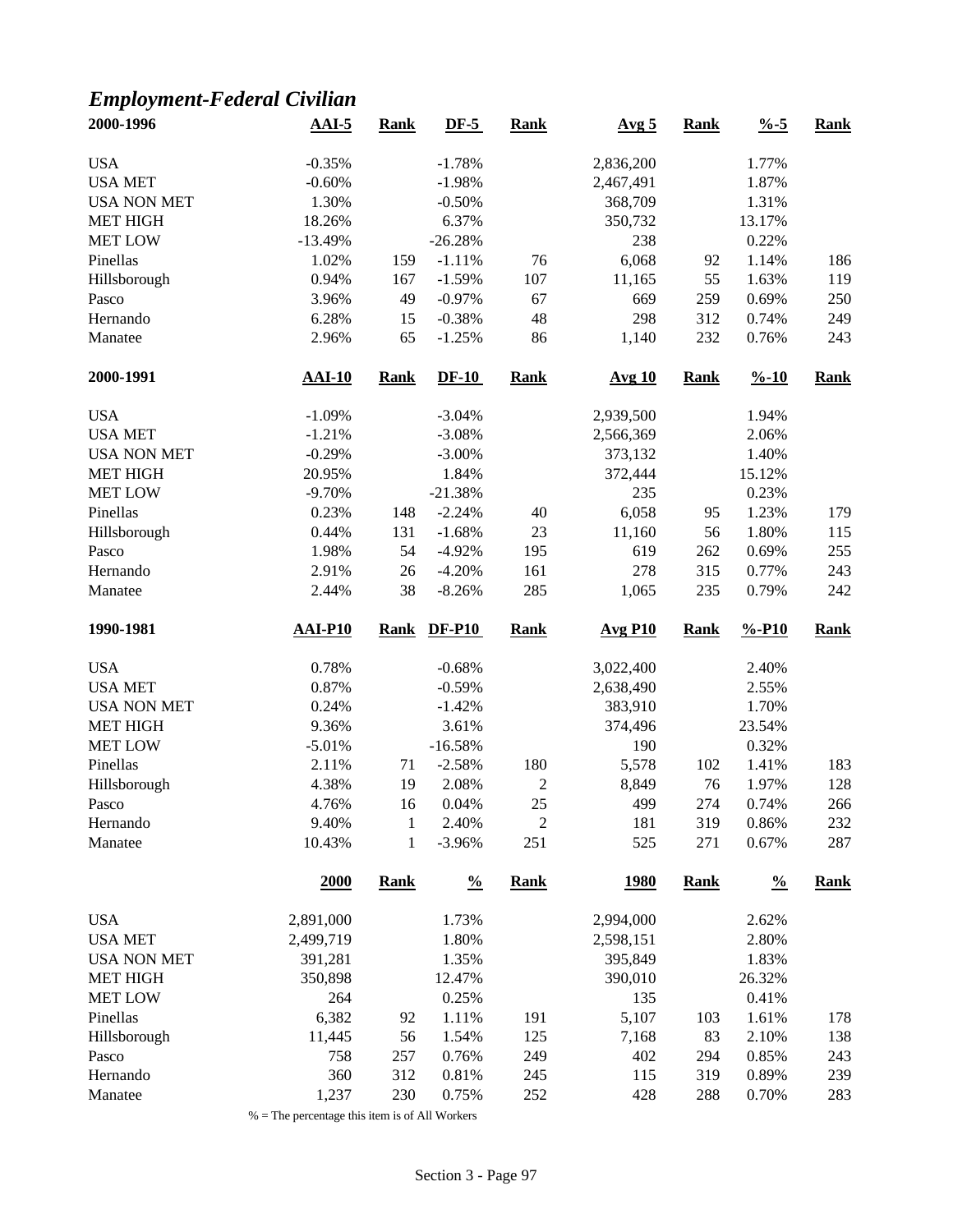#### *AEPW-Federal Civilian*

| 2000-1996           | $AAI-5$          | <b>Rank</b> | $DF-5$             | <b>Rank</b> | Avg <sub>5</sub>      | <b>Rank</b> | $\frac{9}{6} - 5$  | <b>Rank</b> |
|---------------------|------------------|-------------|--------------------|-------------|-----------------------|-------------|--------------------|-------------|
| <b>USA</b>          | 3.41%            |             | 2.13%              |             | 61,899                |             | 186.47%            |             |
| <b>USA MET</b>      | 3.51%            |             | 2.15%              |             | 63,218                |             | 179.53%            |             |
| <b>USA NON MET</b>  | 2.98%            |             | 1.78%              |             | 53,090                |             | 224.03%            |             |
| <b>MET HIGH</b>     | 8.27%            |             | 4.07%              |             | 80,593                |             | 318.62%            |             |
| <b>MET LOW</b>      | $-3.94%$         |             | $-10.70%$          |             | 39,284                |             | 116.23%            |             |
| Pinellas            | 1.37%            | 282         | $-1.14%$           | 181         | 59,945                | 110         | 208.82%            | 115         |
| Hillsborough        | 3.51%            | 97          | 0.06%              | 119         | 60,327                | 99          | 195.28%            | 173         |
| Pasco               | 2.80%            | 169         | 0.21%              | 106         | 56,662                | 206         | 245.69%            | 13          |
| Hernando            | 1.28%            | 285         | $-4.85%$           | 288         | 49,843                | 293         | 231.30%            | 38          |
| Manatee             | 2.24%            | 219         | $-2.76%$           | 255         | 56,658                | 206         | 230.49%            | 39          |
| 2000-1991           | <b>AAI-10</b>    | Rank        | $DF-10$            | <b>Rank</b> | Avg 10                | <b>Rank</b> | $\frac{9}{6} - 10$ | <b>Rank</b> |
| <b>USA</b>          | 4.51%            |             | 2.43%              |             | 56,762                |             | 185.24%            |             |
| <b>USA MET</b>      | 4.56%            |             | 2.46%              |             | 57,928                |             | 178.57%            |             |
| <b>USA NON MET</b>  | 4.22%            |             | 2.17%              |             | 48,790                |             | 219.27%            |             |
| <b>MET HIGH</b>     | 8.20%            |             | 3.07%              |             | 73,969                |             | 304.51%            |             |
| <b>MET LOW</b>      | 0.34%            |             | $-12.58%$          |             | 36,070                |             | 122.30%            |             |
| Pinellas            | 3.76%            | 194         | 0.50%              | 122         | 57,795                | 62          | 218.14%            | 73          |
| Hillsborough        | 4.18%            | 138         | 1.14%              | 70          | 56,044                | 97          | 194.41%            | 169         |
| Pasco               | 4.59%            | 80          | 0.67%              | 105         | 52,487                | 211         | 242.02%            | 15          |
| Hernando            | 3.59%            | 226         | $-1.88%$           | 260         | 47,221                | 292         | 230.07%            | 34          |
| Manatee             | 3.15%            | 280         | $-1.07%$           | 222         | 53,434                | 182         | 232.16%            | 31          |
|                     |                  |             |                    |             |                       |             |                    |             |
| 1990-1981           | AAI-P10          | <b>Rank</b> | <b>DF-P10</b>      | <b>Rank</b> | $Avg$ P <sub>10</sub> | <b>Rank</b> | $% -P10$           | <b>Rank</b> |
| <b>USA</b>          | 5.12%            |             | 2.40%              |             | 35,678                |             | 172.25%            |             |
| <b>USA MET</b>      | 5.13%            |             | 2.41%              |             | 36,331                |             | 166.98%            |             |
| <b>USA NON MET</b>  | 4.98%            |             | 1.85%              |             | 31,182                |             | 195.93%            |             |
| <b>MET HIGH</b>     |                  |             | 3.23%              |             | 43,109                |             | 266.82%            |             |
|                     | 7.43%            |             |                    |             |                       |             |                    |             |
| <b>MET LOW</b>      | 2.47%            |             | $-6.66%$           |             | 23,366                |             | 117.44%            |             |
| Pinellas            | 6.07%            | 24          | 0.46%              | 193         | 36,111                | 106         | 208.39%            | 45          |
| Hillsborough        | 5.28%            | 128         | 2.40%              | 20          | 35,591                | 144         | 185.97%            | 133         |
| Pasco               | 4.84%            | 219         | $-1.45%$           | 281         | 34,038                | 220         | 233.21%            | 6           |
| Hernando            | 4.75%            | 237         | $-4.00%$           | 312         | 32,659                |             | 258 231.02%        | $\tau$      |
| Manatee             | 6.19%            | 20          | $-2.00\%$          | 286         | 36,126                | 105         | 218.76%            | 20          |
|                     | 2000             | <b>Rank</b> | $\frac{0}{0}$      | <b>Rank</b> | <u>1980</u>           | <b>Rank</b> | $\frac{0}{0}$      | <b>Rank</b> |
| <b>USA</b>          | 65,709           |             | 180.94%            |             |                       |             | 170.62%            |             |
|                     |                  |             |                    |             | 25,839                |             |                    |             |
| <b>USA MET</b>      | 67,327           |             | 174.34%<br>219.11% |             | 26,317                |             | 165.57%            |             |
| <b>USA NON MET</b>  | 55,369           |             |                    |             | 22,702                |             | 190.40%            |             |
| <b>MET HIGH</b>     | 85,661           |             | 318.22%            |             | 33,587                |             | 256.50%            |             |
| <b>MET LOW</b>      | 40,609           |             | 99.82%             |             | 17,488                |             | 124.19%            |             |
| Pinellas            | 63,059           | 109         | 202.36%            | 114         | 24,736                | 192         | 187.82%            | 92          |
| Hillsborough        | 64,361           | 83          | 193.26%            | 155         | 25,768                | 138         | 185.21%            | 100         |
| Pasco               | 59,394           | 185         | 242.81%            | 13          | 24,214                | 225         | 217.22%            | 15          |
| Hernando<br>Manatee | 50,217<br>57,794 | 296<br>215  | 220.51%<br>218.03% | 50<br>56    | 23,122<br>24,070      | 270<br>230  | 217.16%<br>196.57% | 15<br>57    |

% = The percentage this item is of the AEPW for All Workers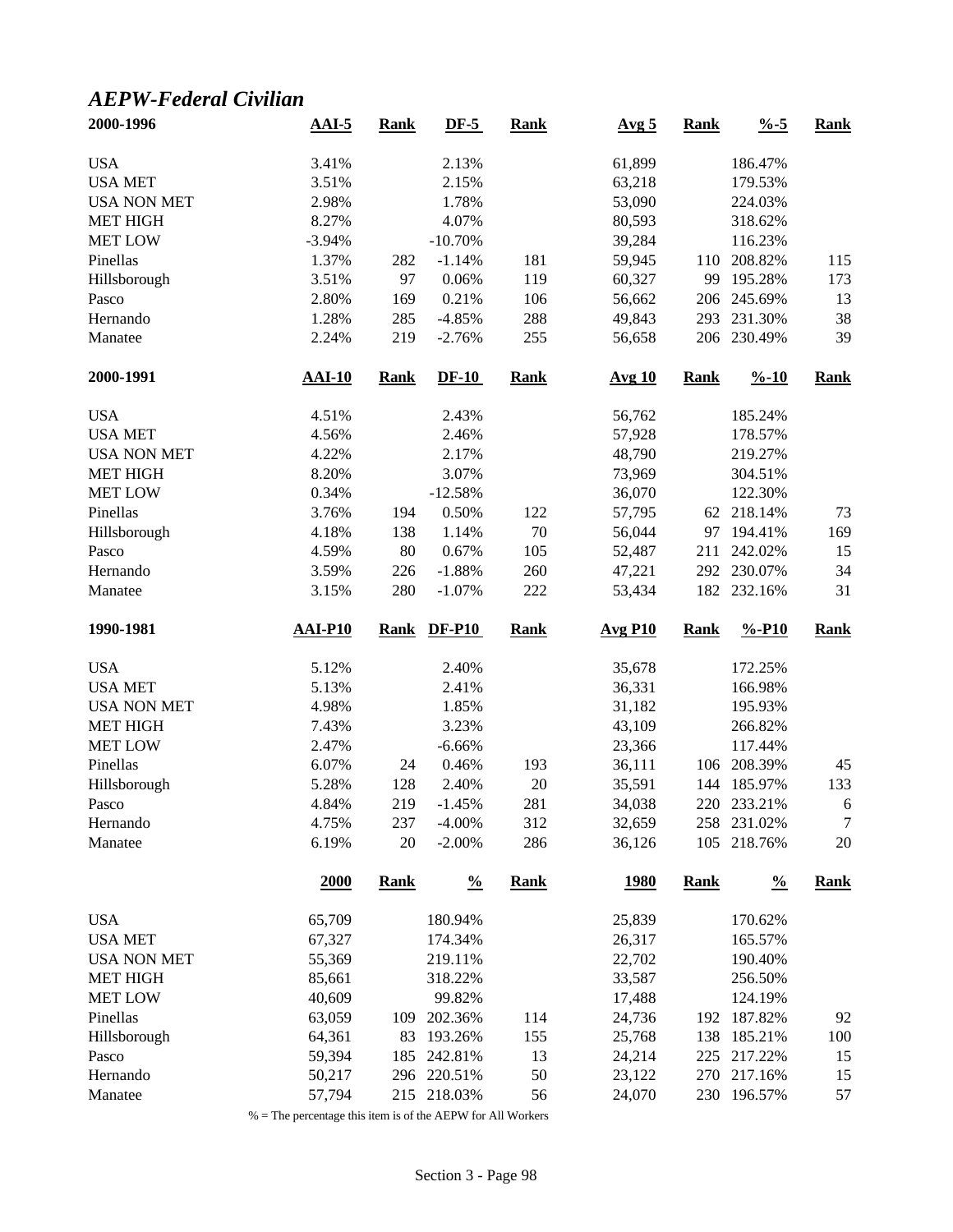#### *Earnings-Military*

| 2000-1996          | $AAI-5$                  | <b>Rank</b> | $DF-5$          | <b>Rank</b>        | Avg <sub>5</sub> | <b>Rank</b> | $\frac{0}{6}$ -5   | <b>Rank</b> |
|--------------------|--------------------------|-------------|-----------------|--------------------|------------------|-------------|--------------------|-------------|
| <b>USA</b>         | 1.95%                    |             | $-1.30%$        |                    | 71,566,000       |             | 1.34%              |             |
| <b>USA MET</b>     | 1.81%                    |             | $-1.44%$        |                    | 61,591,240       |             | 1.32%              |             |
| <b>USA NON MET</b> | 2.83%                    |             | $-0.39%$        |                    | 9,974,760        |             | 1.50%              |             |
| <b>MET HIGH</b>    | 22.27%                   |             | 5.41%           |                    | 5,239,323        |             | 57.58%             |             |
| <b>MET LOW</b>     | $-26.29%$                |             | $-52.34%$       |                    | 2,887            |             | 0.11%              |             |
| Pinellas           | 5.46%                    | 32          | 1.34%           | 13                 | 73,489           | 109         | 0.48%              | 121         |
| Hillsborough       | 6.83%                    | 16          | 1.87%           | 12                 | 354,015          | 43          | 1.67%              | 64          |
| Pasco              | 5.13%                    | 36          | 0.48%           | 31                 | 9,461            | 234         | 0.43%              | 145         |
| Hernando           | 4.80%                    | 40          | 0.16%           | 38                 | 3,710            | 314         | 0.43%              | 145         |
| Manatee            | 5.08%                    | 36          | 0.33%           | 34                 | 7,967            | 254         | 0.21%              | 267         |
| 2000-1991          | <b>AAI-10</b>            | <b>Rank</b> | $DF-10$         | <b>Rank</b>        | <b>Avg 10</b>    | <b>Rank</b> | $\frac{9}{6} - 10$ | <b>Rank</b> |
| <b>USA</b>         | 1.01%                    |             | $-2.39%$        |                    | 71,318,000       |             | 1.53%              |             |
| <b>USA MET</b>     | 0.95%                    |             | $-2.35%$        |                    | 61,383,420       |             | 1.51%              |             |
| <b>USA NON MET</b> | 1.36%                    |             | $-2.83%$        |                    | 9,934,580        |             | 1.66%              |             |
| <b>MET HIGH</b>    | 13.56%                   |             | 0.43%           |                    | 5,180,583        |             | 59.27%             |             |
| <b>MET LOW</b>     | $-18.12%$                |             | $-38.30%$       |                    | 2,784            |             | 0.13%              |             |
| Pinellas           | 3.45%                    | 51          | $-0.81%$        | 12                 | 67,855           | 112         | 0.52%              | 131         |
| Hillsborough       | 2.52%                    | 89          | $-6.21%$        | 223                | 332,810          | 47          | 1.85%              | 68          |
| Pasco              | 3.15%                    | 61          | $-2.72%$        | 62                 | 8,719            | 244         | 0.45%              | 154         |
| Hernando           | 3.87%                    | 36          | $-1.57%$        | 24                 | 3,406            | 316         | 0.46%              | 153         |
| Manatee            | 2.95%                    | 69          | $-2.85%$        | 64                 | 7,429            | 260         | 0.24%              | 270         |
|                    |                          |             |                 |                    |                  |             |                    |             |
| 1990-1981          | $AAI-P10$                | <b>Rank</b> | $DF-P10$        | <b>Rank</b>        | <b>Avg P10</b>   | <b>Rank</b> | $% -P10$           | <b>Rank</b> |
|                    |                          |             |                 |                    |                  |             |                    |             |
| <b>USA</b>         | 7.43%                    |             | 1.77%           |                    | 58,043,700       |             | 2.20%              |             |
| <b>USA MET</b>     | 7.43%                    |             | 1.75%           |                    | 50,024,528       |             | 2.20%              |             |
| <b>USA NON MET</b> | 7.45%                    |             | 1.94%           |                    | 8,019,172        |             | 2.22%              |             |
| <b>MET HIGH</b>    | 21.95%                   |             | 9.66%           |                    | 3,847,732        |             | 66.39%             |             |
| <b>MET LOW</b>     | $-0.94%$                 |             | $-24.02%$       |                    | 2,001            |             | 0.18%              |             |
| Pinellas           | 10.06%                   | 161         | 1.48%           | 164                | 41,517           | 124         | 0.60%              | 149         |
| Hillsborough       | 8.46%                    | 214         | 3.04%           | 116                | 248,381          | 50          | 2.83%              | 73          |
| Pasco<br>Hernando  | 15.35%                   | 6           | 4.65%           | 62                 | 5,534            | 258         | 0.55%              | 161         |
| Manatee            | 21.16%<br>13.17%         | 2<br>26     | 10.10%<br>6.48% | $\mathbf{1}$<br>24 | 1,759<br>4,941   | 319<br>275  | 0.57%<br>0.37%     | 152<br>238  |
|                    | 2000                     | <b>Rank</b> | $\frac{0}{0}$   | <b>Rank</b>        | <u>1980</u>      | <b>Rank</b> | $\frac{0}{0}$      | <b>Rank</b> |
| <b>USA</b>         | 75,017,000               |             | 1.23%           |                    | 33,946,000       |             | 1.96%              |             |
|                    |                          |             |                 |                    |                  |             | 1.99%              |             |
| <b>USA MET</b>     | 64,256,996<br>10,760,004 |             | 1.20%           |                    | 29,242,480       |             |                    |             |
| <b>USA NON MET</b> |                          |             | 1.47%           |                    | 4,703,520        |             | 1.83%              |             |
| <b>MET HIGH</b>    | 5,566,226                |             | 55.62%          |                    | 2,365,233        |             | 59.01%             |             |
| <b>MET LOW</b>     | 3,083                    |             | 0.07%           |                    | 563              |             | 0.11%              |             |
| Pinellas           | 81,922                   | 106         | 0.46%           | 117                | 22,903           | 126         | 0.55%              | 123         |
| Hillsborough       | 376,034                  | 43          | 1.52%           | 65                 | 139,144          | 54          | 2.93%              | 72          |
| Pasco<br>Hernando  | 10,474<br>4,080          | 229<br>312  | 0.43%<br>0.40%  | 129<br>136         | 1,935<br>434     | 290<br>319  | 0.37%<br>0.32%     | 165<br>186  |

% = The percentage this item is of Total Earnings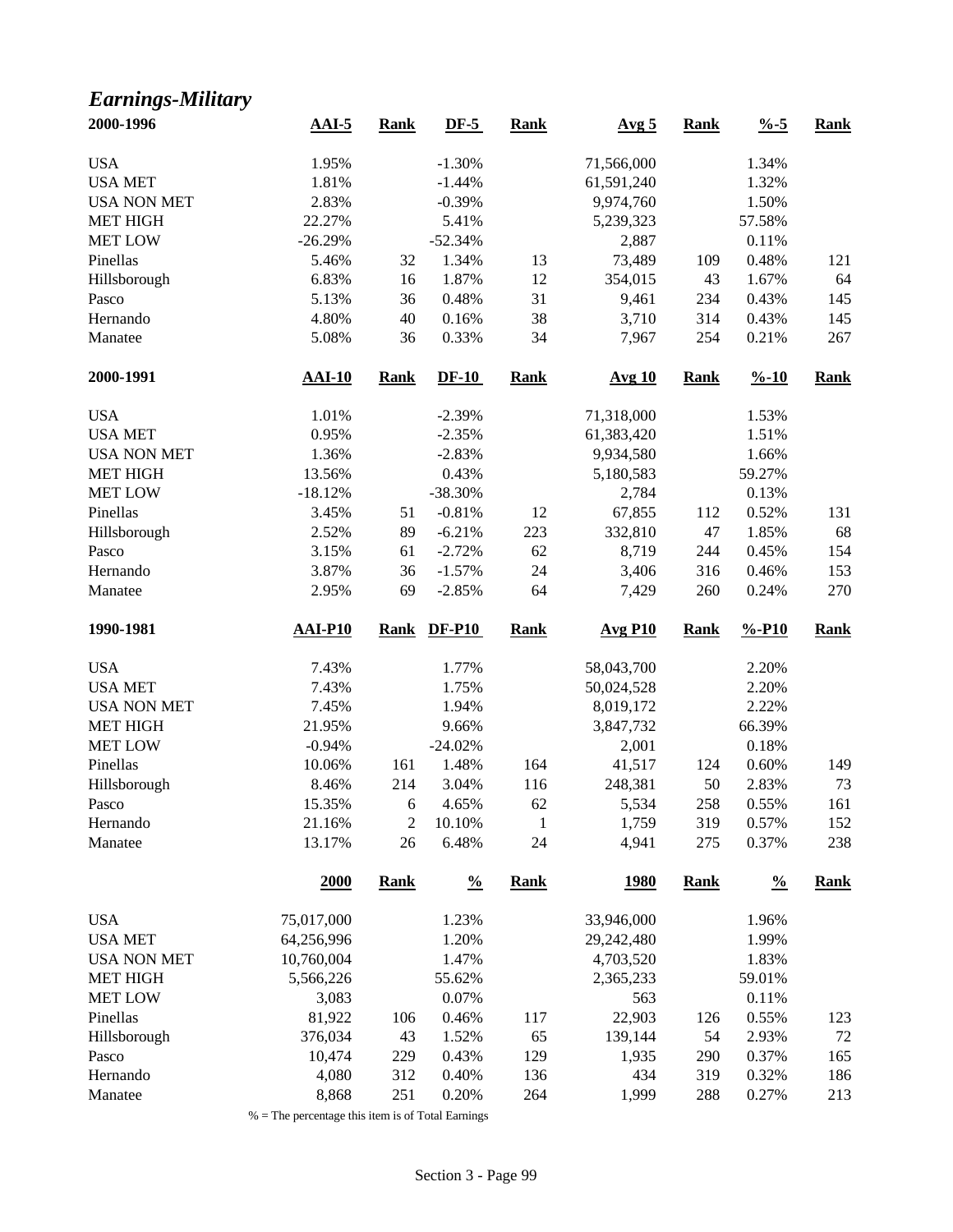#### *Employment-Military*

| 2000-1996           | $AAI-5$         | <b>Rank</b>        | $DF-5$         | <b>Rank</b>                    | Avg <sub>5</sub> | <b>Rank</b> | $\frac{0}{6}$ -5   | <b>Rank</b> |
|---------------------|-----------------|--------------------|----------------|--------------------------------|------------------|-------------|--------------------|-------------|
| <b>USA</b>          | $-1.97%$        |                    | $-3.22%$       |                                | 2,129,600        |             | 1.33%              |             |
| <b>USA MET</b>      | $-2.08%$        |                    | $-3.26%$       |                                | 1,755,895        |             | 1.33%              |             |
| <b>USA NON MET</b>  | $-1.46%$        |                    | $-3.02%$       |                                | 373,705          |             | 1.33%              |             |
| <b>MET HIGH</b>     | 9.67%           |                    | 1.84%          |                                | 112,044          |             | 42.71%             |             |
| <b>MET LOW</b>      | $-23.89%$       |                    | $-39.02%$      |                                | 203              |             | 0.31%              |             |
| Pinellas            | 0.13%           | 39                 | $-1.59%$       | 14                             | 3,034            | 122         | 0.57%              | 206         |
| Hillsborough        | 1.61%           | 13                 | $-2.73%$       | 51                             | 7,458            | 58          | 1.09%              | 88          |
| Pasco               | 0.20%           | 37                 | $-1.20%$       | 11                             | 736              | 220         | 0.76%              | 135         |
| Hernando            | 0.08%           | 41                 | $-1.25%$       | 12                             | 287              | 313         | 0.71%              | 145         |
| Manatee             | $-0.05%$        | 44                 | $-1.67%$       | 14                             | 572              | 248         | 0.38%              | 304         |
| 2000-1991           | <b>AAI-10</b>   | <b>Rank</b>        | $DF-10$        | <b>Rank</b>                    | <b>Avg 10</b>    | <b>Rank</b> | $\frac{9}{6} - 10$ | <b>Rank</b> |
| <b>USA</b>          | $-2.65%$        |                    | $-4.13%$       |                                | 2,318,900        |             | 1.53%              |             |
| <b>USA MET</b>      | $-2.71%$        |                    | $-4.11%$       |                                | 1,914,182        |             | 1.53%              |             |
| <b>USA NON MET</b>  | $-2.33%$        |                    | $-4.20%$       |                                | 404,718          |             | 1.51%              |             |
| <b>MET HIGH</b>     | 6.70%           |                    | $-1.30%$       |                                | 122,840          |             | 44.52%             |             |
| <b>MET LOW</b>      | $-17.55%$       |                    | $-32.77%$      |                                | 235              |             | 0.35%              |             |
| Pinellas            | $-1.38%$        | 86                 | $-3.56%$       | 35                             | 3,162            | 124         | 0.64%              | 217         |
| Hillsborough        | $-2.04%$        | 133                | $-8.59%$       | 272                            | 7,859            | 59          | 1.27%              | 89          |
| Pasco               | $-0.88%$        | 58                 | $-3.09%$       | 23                             | 754              | 230         | 0.84%              | 143         |
| Hernando            | $-0.18%$        | 32                 | $-2.21%$       | 5                              | 294              | 316         | 0.81%              | 151         |
| Manatee             | $-1.10%$        | 69                 | $-3.41%$       | 31                             | 593              | 255         | 0.44%              | 306         |
|                     |                 |                    |                |                                |                  |             |                    |             |
| 1990-1981           | <b>AAI-P10</b>  | <b>Rank</b>        | <b>DF-P10</b>  | <b>Rank</b>                    | <b>Avg P10</b>   | <b>Rank</b> | $% -P10$           | <b>Rank</b> |
|                     |                 |                    |                |                                |                  |             |                    |             |
| <b>USA</b>          | 0.85%           |                    | $-0.50%$       |                                | 2,718,900        |             | 2.16%              |             |
| <b>USA MET</b>      | 0.85%           |                    | $-0.47%$       |                                | 2,250,198        |             | 2.18%              |             |
| <b>USA NON MET</b>  | 0.84%           |                    | $-0.90%$       |                                | 468,702          |             | 2.07%              |             |
| <b>MET HIGH</b>     | 8.57%           |                    | 4.13%          |                                | 142,475          |             | 51.93%             |             |
| <b>MET LOW</b>      | $-4.66%$        |                    | $-15.97%$      |                                | 252              |             | 0.51%              |             |
| Pinellas            | 3.13%           | 72                 | 0.10%          | 38                             | 3,143            | 130         | 0.80%              | 238         |
| Hillsborough        | 1.16%           | 221                | $-1.76%$       | 151                            | 8,944            | 67          | 1.99%              | 86          |
| Pasco               | 5.49%           | 8                  | 0.11%          | 37                             | 707              | 242         | 1.04%              | 157         |
| Hernando<br>Manatee | 10.39%<br>5.17% | $\mathbf{1}$<br>10 | 5.98%<br>1.32% | $\mathbf{1}$<br>$\overline{7}$ | 220<br>568       | 319<br>271  | 1.05%<br>0.72%     | 156<br>263  |
|                     | <b>2000</b>     | <b>Rank</b>        | $\frac{0}{0}$  | <b>Rank</b>                    | <u>1980</u>      | <b>Rank</b> | $\frac{0}{0}$      | <b>Rank</b> |
| <b>USA</b>          |                 |                    |                |                                |                  |             | 2.19%              |             |
|                     | 2,075,000       |                    | 1.24%          |                                | 2,501,000        |             |                    |             |
| <b>USA MET</b>      | 1,705,522       |                    | 1.23%          |                                | 2,068,971        |             | 2.23%              |             |
| <b>USA NON MET</b>  | 369,478         |                    | 1.28%          |                                | 432,029          |             | 2.00%              |             |
| <b>MET HIGH</b>     | 111,261         |                    | 40.74%         |                                | 142,017          |             | 53.77%             |             |
| <b>MET LOW</b>      | 192             |                    | 0.26%          |                                | 145              |             | 0.46%              |             |
| Pinellas            | 3,081           | 118                | 0.54%          | 205                            | 2,622            | 133         | 0.82%              | 194         |
| Hillsborough        | 7,315           | 56                 | 0.99%          | 85                             | 8,262            | 65          | 2.42%              | 74          |
| Pasco<br>Hernando   | 746<br>291      | 215<br>312         | 0.75%<br>0.65% | 127<br>153                     | 485<br>112       | 269<br>319  | 1.02%<br>0.87%     | 143<br>181  |

 $\%$  = The percentage this item is of All Workers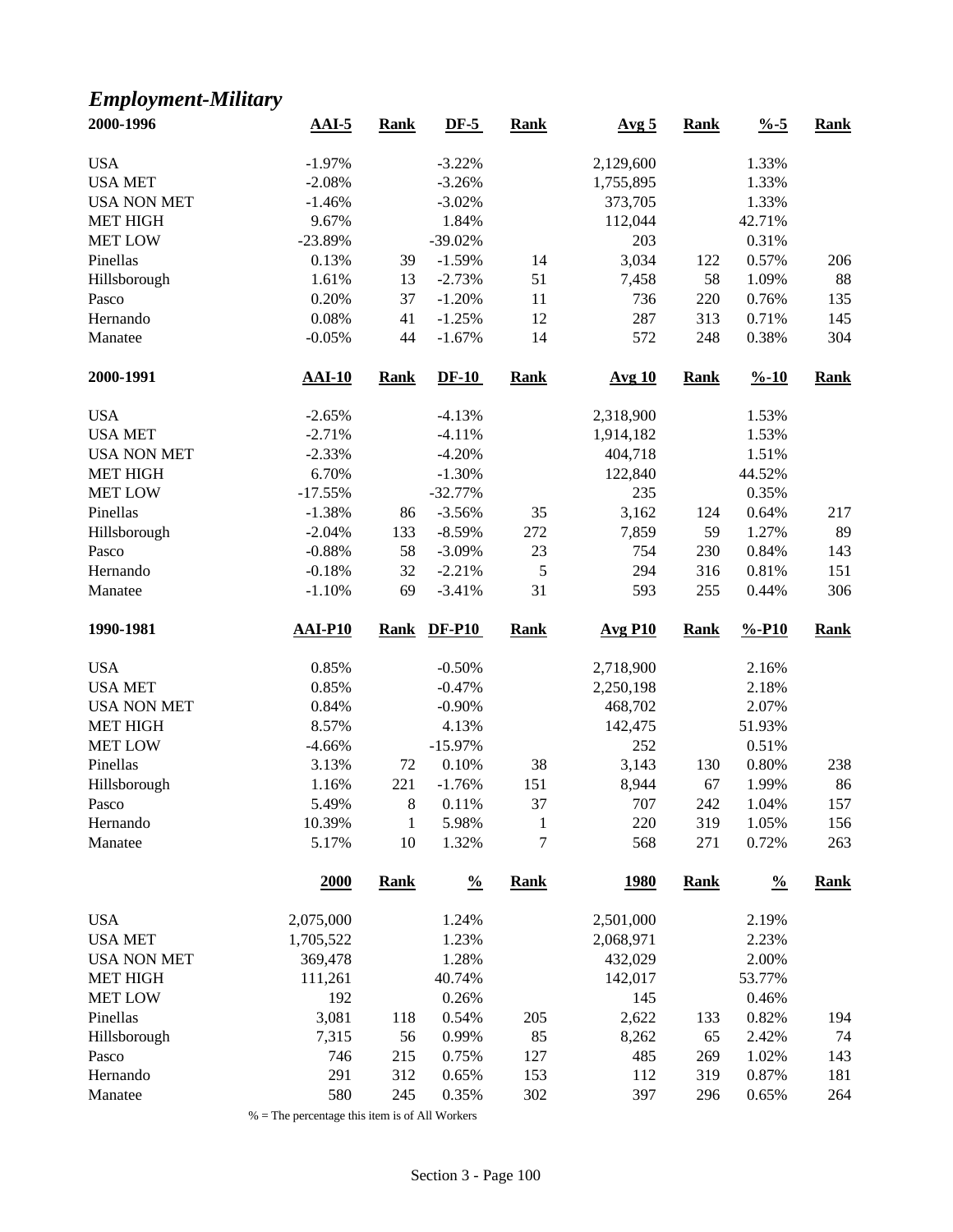#### *AEPW-Military* **2000-1996 AAI-5 Rank DF-5 Rank Avg 5 Rank %-5 Rank** USA 101.34% 1.46% 33,641 101.34% USA MET 3.97% 1.49% 35,117 99.73% USA NON MET 4.36% 1.58% 26,711 112.71% MET HIGH 17.25% 4.35% 53,694 224.77% MET LOW 12.52% -12.52% -35.98% 12,796 27.79% Pinellas 5.33% 34 2.04% 16 24,228 93 84.40% 88 Hillsborough 5.11% 44 2.94% 9 47,468 12 153.66% 22 Pasco 4.91% 73 0.71% 155 12,850 310 55.72% 153 Hernando 4.71% 128 0.73% 149 12,910 287 59.91% 127 Manatee 5.13% 43 0.95% 106 13,932 218 56.68% 142 **2000-1991 AAI-10 Rank DF-10 Rank Avg 10 Rank %-10 Rank** USA 3.74% 1.41% 31,013 101.21% USA MET 3.75% 1.50% 32,345 99.71% USA NON MET 3.74% 0.65% 24,725 111.12% MET HIGH 10.30% 2.30% 50,335 209.10% MET LOW  $-5.24\%$   $-20.63\%$   $11,563$   $28.35\%$ Pinellas 4.91% 15 0.63% 24 21,613 103 81.58% 92 Hillsborough 4.50% 31 1.52% 6 42,665 13 148.00% 24 Pasco 4.08% 106 -2.51% 241 11,610 306 53.53% 161 Hernando 4.08% 104 -2.11% 180 11,639 301 56.71% 137 Manatee 4.11% 97 -2.25% 202 12,588 226 54.69% 151 **1990-1981 AAI-P10 Rank DF-P10 Rank Avg P10 Rank %-P10 Rank** USA 6.50% 1.07% 21,252 102.61% USA MET 6.49% 0.95% 22,131 101.71% USA NON MET 6.53% 1.65% 17,035 107.03% MET HIGH 15.73% 5.63% 34,206 173.57% MET LOW 1.80% -15.19% 7,604 29.64% Pinellas 6.80% 224 -0.55% 263 13,038 115 75.24% 107 Hillsborough 7.22% 190 0.94% 196 27,612 20 144.28% 23 Pasco 9.30% 19 1.17% 186 7,629 318 52.27% 166 Hernando 9.58% 10 2.97% 80 7,613 318 53.85% 153 Manatee 7.63% 175 2.05% 132 8,515 225 51.56% 171 **2000 Rank % Rank 1980 Rank % Rank** USA 36,153 99.55% 13,573 89.63% USA MET 37,676 97.56% 14,134 88.92% USA NON MET 29,122 115.24% 10,887 91.31% MET HIGH 56,895 226.61% 21,374 165.29% MET LOW 13,944 25.10% 3,883 20.80% Pinellas 26,589 90 85.33% 85 8,735 115 66.32% 108 Hillsborough 51,406 8 154.36% 20 16,841 39 121.05% 34 Pasco 14,040 296 57.40% 145 3,990 316 35.79% 196 Hernando 14,021 300 61.57% 118 3,875 319 36.39% 192 Manatee 15,290 213 57.68% 143 5,035 193 41.12% 154

% = The percentage this item is of the AEPW for All Workers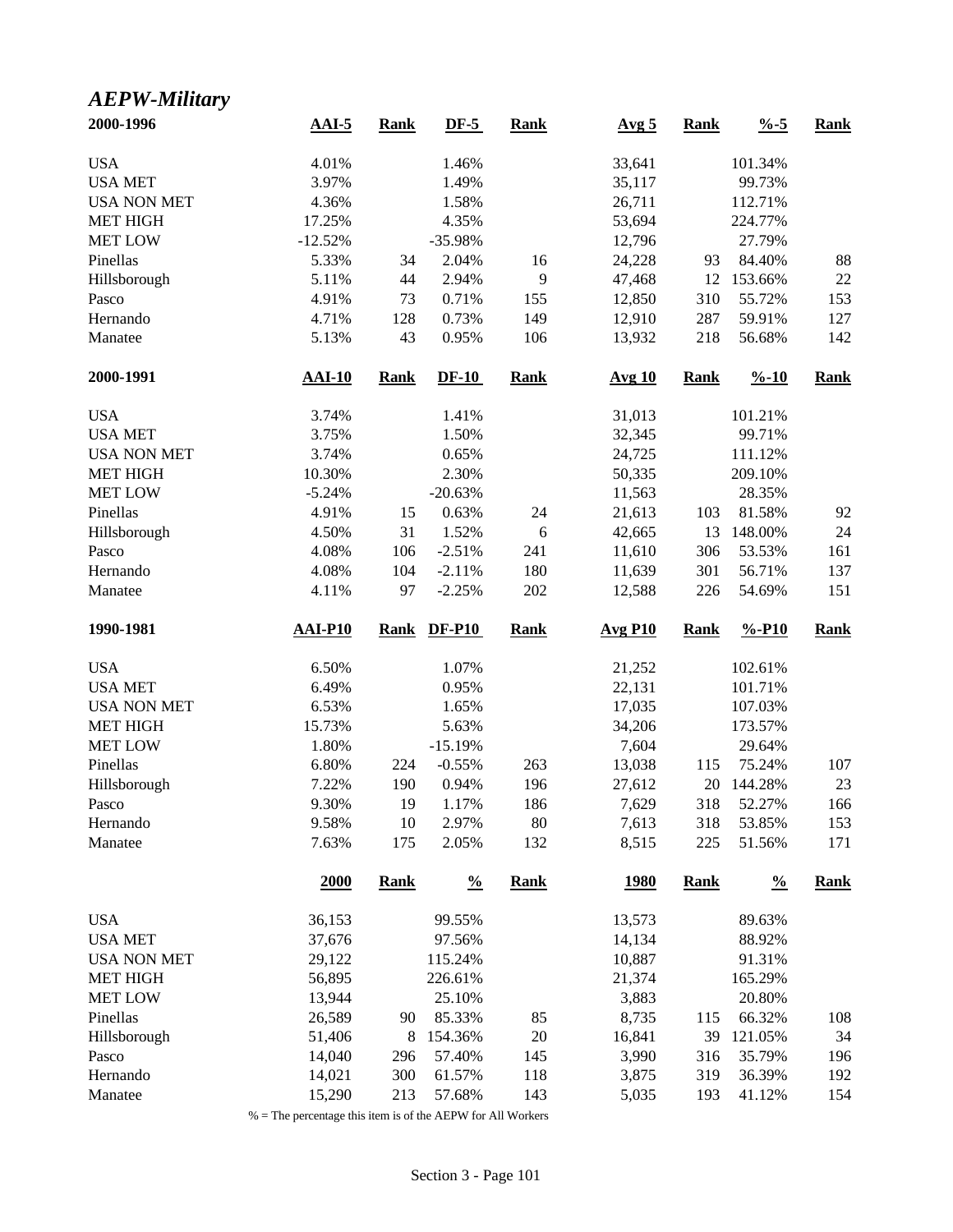# *Earnings-State Government Workers*

| 2000-1996           | $AAI-5$          | <b>Rank</b>    | $DF-5$         | <b>Rank</b>      | Avg <sub>5</sub> | <b>Rank</b> | $\frac{9}{6} - 5$  | <b>Rank</b> |
|---------------------|------------------|----------------|----------------|------------------|------------------|-------------|--------------------|-------------|
| <b>USA</b>          | 4.23%            |                | 3.33%          |                  | 177,482,400      |             | 3.33%              |             |
| <b>USA MET</b>      | 4.17%            |                | 3.05%          |                  | 145,255,027      |             | 3.12%              |             |
| <b>USA NON MET</b>  | 4.49%            |                | 4.09%          |                  | 32,227,373       |             | 4.84%              |             |
| <b>MET HIGH</b>     | 17.16%           |                | 7.23%          |                  | 4,899,844        |             | 36.98%             |             |
| <b>MET LOW</b>      | $-12.20%$        |                | $-26.69%$      |                  | 8,792            |             | 0.25%              |             |
| Pinellas            | 4.54%            | 154            | 2.58%          | 94               | 170,184          | 164         | 1.11%              | 289         |
| Hillsborough        | 6.94%            | 31             | 5.73%          | 3                | 566,669          | 80          | 2.67%              | 188         |
| Pasco               | 6.55%            | 39             | 3.73%          | 40               | 49,333           | 277         | 2.22%              | 219         |
| Hernando            | 6.21%            | 53             | 2.68%          | 86               | 21,726           | 307         | 2.49%              | 202         |
| Manatee             | 4.33%            | 171            | 1.84%          | 125              | 35,557           | 292         | 0.96%              | 299         |
| 2000-1991           | <b>AAI-10</b>    | <b>Rank</b>    | $DF-10$        | <b>Rank</b>      | <b>Avg 10</b>    | <b>Rank</b> | $\frac{9}{6} - 10$ | <b>Rank</b> |
| <b>USA</b>          | 4.39%            |                | 3.13%          |                  | 161,293,300      |             | 3.45%              |             |
| <b>USA MET</b>      | 4.36%            |                | 3.01%          |                  | 132,130,047      |             | 3.24%              |             |
| <b>USA NON MET</b>  | 4.54%            |                | 3.46%          |                  | 29,163,253       |             | 4.88%              |             |
| <b>MET HIGH</b>     | 13.71%           |                | 6.43%          |                  | 4,388,490        |             | 37.95%             |             |
| <b>MET LOW</b>      | $-5.52%$         |                | $-14.18%$      |                  | 7,809            |             | 0.25%              |             |
| Pinellas            | 4.79%            | 132            | 2.41%          | 72               | 151,567          | 165         | 1.15%              | 287         |
| Hillsborough        | 5.70%            | 72             | 3.66%          | 21               | 498,046          | 83          | 2.76%              | 184         |
| Pasco               | 7.30%            | 22             | 3.47%          | $28\,$           | 41,726           | 279         | 2.14%              | 226         |
| Hernando            | 8.62%            | $11\,$         | 4.99%          | $\boldsymbol{7}$ | 18,442           | 308         | 2.47%              | 202         |
| Manatee             | 3.89%            | 217            | 0.36%          | 186              | 32,389           | 293         | 1.03%              | 297         |
| 1990-1981           | <b>AAI-P10</b>   | <b>Rank</b>    | <b>DF-P10</b>  | <b>Rank</b>      | <b>Avg P10</b>   | <b>Rank</b> | $% -P10$           | <b>Rank</b> |
| <b>USA</b>          | 8.10%            |                | 7.11%          |                  | 91,912,600       |             | 3.49%              |             |
| <b>USA MET</b>      | 8.18%            |                | 7.12%          |                  | 75,329,352       |             | 3.32%              |             |
| <b>USA NON MET</b>  | 7.77%            |                | 6.70%          |                  | 16,583,248       |             | 4.58%              |             |
| <b>MET HIGH</b>     | 27.44%           |                | 13.04%         |                  | 2,427,134        |             | 39.03%             |             |
| <b>MET LOW</b>      | 1.30%            |                | $-12.58%$      |                  | 5,016            |             | 0.26%              |             |
| Pinellas            | 11.71%           | 21             | 7.44%          | 10               | 72,529           | 187         | 1.05%              | 294         |
| Hillsborough        | 12.34%           | 16             | 5.41%          | 76               | 241,319          | 92          | 2.75%              | 182         |
| Pasco               | 22.13%           | $\overline{2}$ | 5.22%          | 81               | 13,831           | 301         | 1.37%              | 270         |
| Hernando            | 12.28%           | 16             | 6.75%          | 29               | 6,550            | 315         | 2.13%              | 219         |
| Manatee             | 13.27%           | 11             | 6.57%          | 38               | 15,590           | 297         | 1.18%              | 288         |
|                     | 2000             | <b>Rank</b>    | $\frac{0}{0}$  | <b>Rank</b>      | <u>1980</u>      | <b>Rank</b> | $\frac{0}{0}$      | <b>Rank</b> |
| <b>USA</b>          | 194,177,000      |                | 3.19%          |                  | 57,991,000       |             | 3.35%              |             |
| <b>USA MET</b>      | 158,834,214      |                | 2.97%          |                  | 47,262,495       |             | 3.21%              |             |
| <b>USA NON MET</b>  | 35, 342, 786     |                | 4.84%          |                  | 10,728,505       |             | 4.17%              |             |
| <b>MET HIGH</b>     | 5,819,812        |                | 36.52%         |                  | 1,359,524        |             | 39.33%             |             |
| <b>MET LOW</b>      | 9,217            |                | 0.25%          |                  | 1,592            |             | 0.30%              |             |
| Pinellas            | 181,054          | 166            | 1.01%          | 294              | 37,849           | 202         | 0.90%              | 296         |
| Hillsborough        | 649,717          | 75             | 2.63%          | 187              | 117,579          | 109         | 2.48%              | 191         |
| Pasco               |                  |                |                |                  |                  |             |                    |             |
|                     |                  |                |                |                  |                  |             |                    |             |
|                     | 54,145           | 278            | 2.23%          | 215              | 4,130            | 314         | 0.78%              | 304         |
| Hernando<br>Manatee | 24,073<br>38,064 | 307<br>294     | 2.37%<br>0.88% | 205<br>302       | 3,371<br>7,666   | 318<br>305  | 2.45%<br>1.02%     | 192<br>289  |

% = The percentage this item is of Total Earnings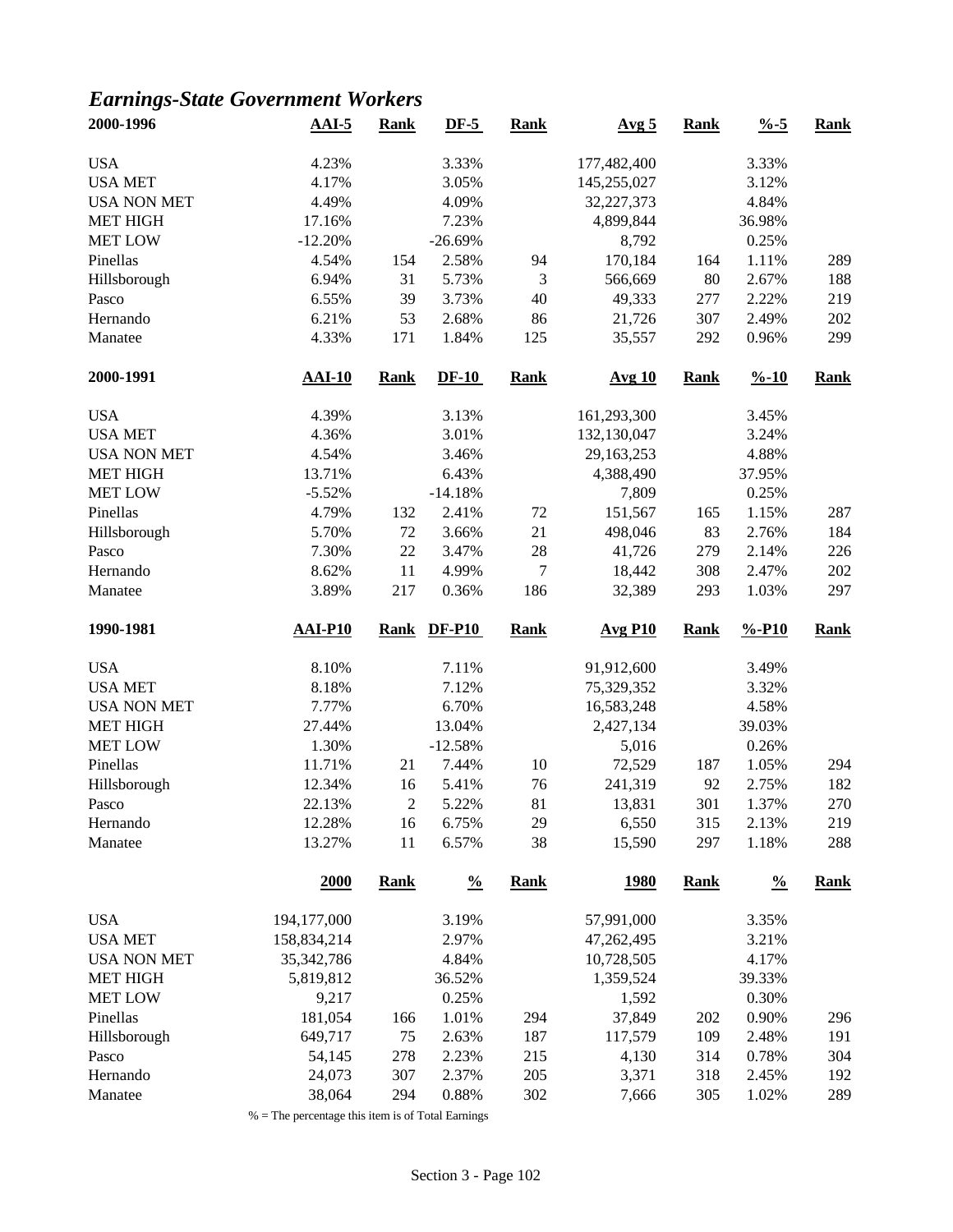# *Employment-State Government*

| 2000-1996          | $AAI-5$        | <b>Rank</b> | $DF-5$        | <b>Rank</b> | Avg <sub>5</sub> | <b>Rank</b> | $\frac{9}{6} - 5$  | <b>Rank</b> |
|--------------------|----------------|-------------|---------------|-------------|------------------|-------------|--------------------|-------------|
| <b>USA</b>         | 0.79%          |             | 0.07%         |             | 4,825,400        |             | 3.01%              |             |
| <b>USA MET</b>     | 0.73%          |             | $-0.06%$      |             | 3,838,011        |             | 2.91%              |             |
| <b>USA NON MET</b> | 1.02%          |             | 0.32%         |             | 987,389          |             | 3.52%              |             |
| <b>MET HIGH</b>    | 13.86%         |             | 3.00%         |             | 106,887          |             | 30.02%             |             |
| <b>MET LOW</b>     | $-14.16%$      |             | $-31.29%$     |             | 220              |             | 0.22%              |             |
| Pinellas           | $-0.06%$       | 247         | $-1.03%$      | 122         | 4,672            | 176         | 0.88%              | 291         |
| Hillsborough       | 2.02%          | 77          | 1.19%         | 14          | 15,704           | 80          | 2.29%              | 187         |
| Pasco              | 1.63%          | 98          | $-1.48%$      | 151         | 1,348            | 282         | 1.40%              | 260         |
| Hernando           | 0.82%          | 179         | 0.03%         | 53          | 619              | 306         | 1.53%              | 247         |
| Manatee            | 0.54%          | 206         | $-0.40%$      | 81          | 1,008            | 298         | 0.67%              | 302         |
| 2000-1991          | <b>AAI-10</b>  | <b>Rank</b> | $DF-10$       | <b>Rank</b> | <b>Avg 10</b>    | <b>Rank</b> | $\frac{9}{6} - 10$ | <b>Rank</b> |
| <b>USA</b>         | 1.18%          |             | 0.52%         |             | 4,720,400        |             | 3.12%              |             |
| <b>USA MET</b>     | 1.12%          |             | 0.37%         |             | 3,761,986        |             | 3.01%              |             |
| <b>USA NON MET</b> | 1.44%          |             | 0.78%         |             | 958,414          |             | 3.58%              |             |
| <b>MET HIGH</b>    | 10.69%         |             | 3.57%         |             | 105,061          |             | 28.94%             |             |
| <b>MET LOW</b>     | $-7.17%$       |             | $-16.94%$     |             | 215              |             | 0.23%              |             |
| Pinellas           | 0.99%          | 190         | $-0.29%$      | 66          | 4,540            | 175         | 0.92%              | 290         |
| Hillsborough       | 1.92%          | 110         | 0.55%         | 26          | 15,035           | 82          | 2.43%              | 176         |
| Pasco              | 3.36%          | 40          | $-0.69%$      | 91          | 1,248            | 284         | 1.39%              | 266         |
| Hernando           | 4.27%          | 18          | 1.79%         | 4           | 577              | 306         | 1.60%              | 246         |
| Manatee            | 0.49%          | 236         | $-1.61%$      | 152         | 994              | 297         | 0.74%              | 299         |
| 1990-1981          | <b>AAI-P10</b> | <b>Rank</b> | <b>DF-P10</b> | <b>Rank</b> | <b>Avg P10</b>   | <b>Rank</b> | $% -P10$           | <b>Rank</b> |
| <b>USA</b>         | 1.64%          |             | 0.85%         |             | 3,992,500        |             | 3.17%              |             |
| <b>USA MET</b>     | 1.62%          |             | 0.80%         |             | 3,207,060        |             | 3.10%              |             |
| <b>USA NON MET</b> | 1.71%          |             | 0.79%         |             | 785,440          |             | 3.47%              |             |
| <b>MET HIGH</b>    | 20.73%         |             | 4.98%         |             | 95,699           |             | 31.35%             |             |
| <b>MET LOW</b>     | $-6.94%$       |             | $-20.97%$     |             | 216              |             | 0.23%              |             |
| Pinellas           | 4.43%          | 25          | 2.57%         | 12          | 3,338            | 183         | 0.84%              | 297         |
| Hillsborough       | 4.22%          | 31          | 3.13%         | $\sqrt{6}$  | 11,051           | 93          | 2.46%              | 175         |
| Pasco              | 14.25%         | 3           | 0.02%         | 65          | 623              | 304         | 0.92%              | 295         |
| Hernando           | 5.41%          | 16          | 1.07%         | $22\,$      | 320              | 312         | 1.52%              | 251         |
| Manatee            | 6.38%          | 11          | $-1.33%$      | 141         | 725              | 298         | 0.92%              | 295         |
|                    | 2000           | <b>Rank</b> | $\frac{0}{0}$ | <b>Rank</b> | <u>1980</u>      | <b>Rank</b> | $\frac{0}{0}$      | <b>Rank</b> |
| <b>USA</b>         | 4,952,000      |             | 2.96%         |             | 3,746,000        |             | 3.28%              |             |
| <b>USA MET</b>     | 3,937,632      |             | 2.84%         |             | 3,002,905        |             | 3.24%              |             |
| <b>USA NON MET</b> | 1,014,368      |             | 3.51%         |             | 743,095          |             | 3.44%              |             |
| <b>MET HIGH</b>    | 108,049        |             | 30.91%        |             | 85,005           |             | 33.60%             |             |
| <b>MET LOW</b>     | 220            |             | 0.23%         |             | 109              |             | 0.27%              |             |
| Pinellas           | 4,614          | 183         | 0.80%         | 291         | 2,722            | 198         | 0.86%              | 295         |
| Hillsborough       | 16,486         | 79          | 2.22%         | 188         | 9,032            | 97          | 2.65%              | 171         |
| Pasco              | 1,389          | 281         | 1.40%         | 256         | 290              | 313         | 0.61%              | 312         |
| Hernando           | 628            | 306         | 1.41%         | 256         | 248              | 315         | 1.92%              | 216         |
| Manatee            | 1,017          | 297         | 0.62%         | 304         | 538              | 305         | 0.88%              | 293         |
|                    |                |             |               |             |                  |             |                    |             |

 $\%$  = The percentage this item is of All Workers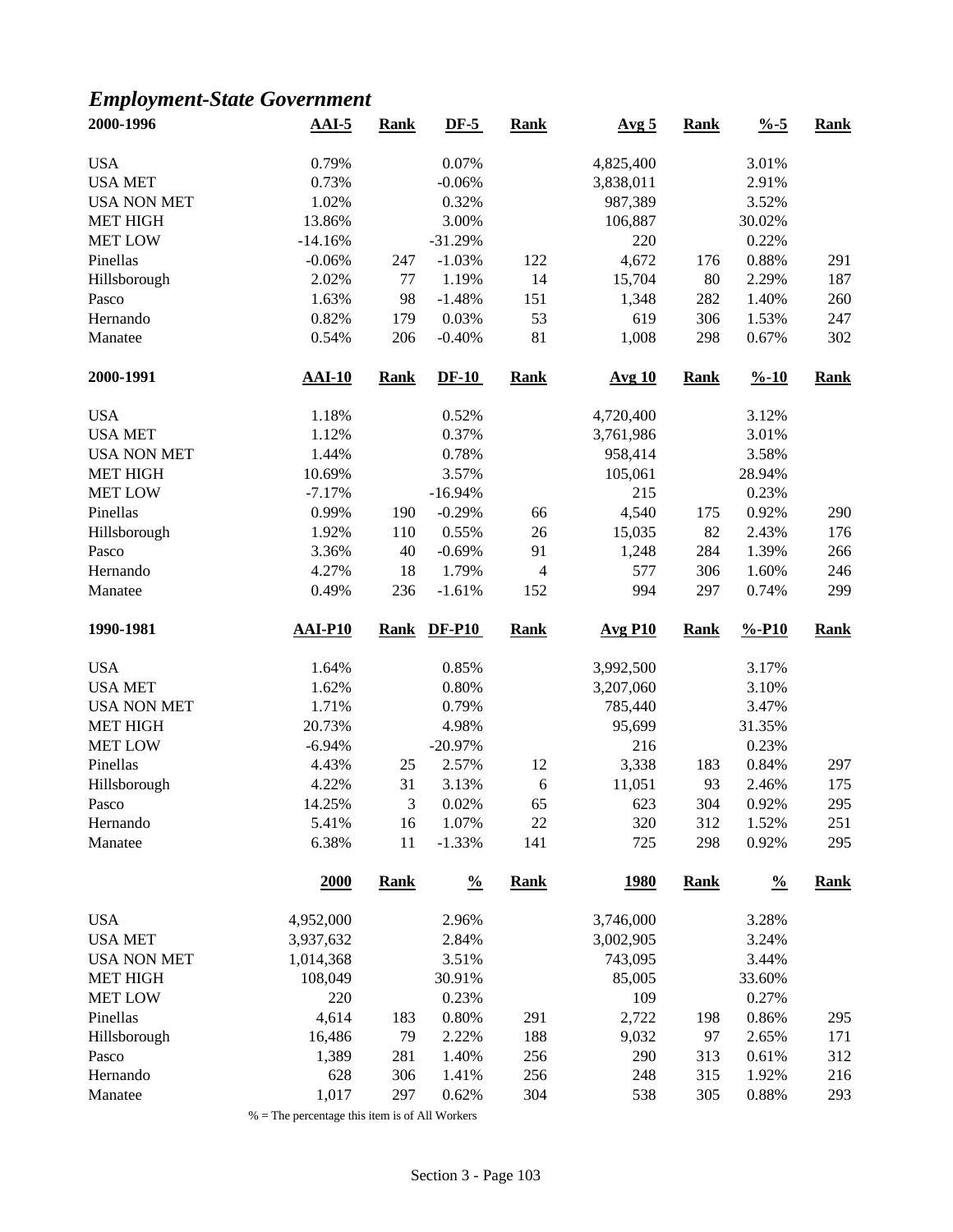#### *AEPW-State Government*

| 2000-1996           | $AAI-5$          | <b>Rank</b> | $DF-5$             | <b>Rank</b> | Avg <sub>5</sub> | <b>Rank</b> | $\frac{9}{6} - 5$      | <b>Rank</b> |
|---------------------|------------------|-------------|--------------------|-------------|------------------|-------------|------------------------|-------------|
| <b>USA</b>          | 3.41%            |             | 2.38%              |             | 36,756           |             | 110.73%                |             |
| <b>USA MET</b>      | 3.42%            |             | 2.29%              |             | 37,821           |             | 107.41%                |             |
| <b>USA NON MET</b>  | 3.43%            |             | 2.87%              |             | 32,614           |             | 137.62%                |             |
| <b>MET HIGH</b>     | 10.52%           |             | 5.07%              |             | 56,620           |             | 178.79%                |             |
| <b>MET LOW</b>      | $-1.00%$         |             | $-14.13%$          |             | 22,892           |             | 60.26%                 |             |
| Pinellas            | 4.59%            | 67          | 2.61%              | 39          | 36,428           | 128         | 126.90%                | 108         |
| Hillsborough        | 4.82%            | 48          | 3.62%              | 6           | 36,014           | 136         | 116.58%                | 180         |
| Pasco               | 4.85%            | 47          | 2.60%              | 42          | 36,549           | 128         | 158.48%                | 17          |
| Hernando            | 5.36%            | 23          | 1.96%              | $77 \,$     | 35,099           | 159         | 162.88%                | 14          |
| Manatee             | 3.76%            | 140         | 2.12%              | 65          | 35,254           | 156         | 143.41%                | 46          |
| 2000-1991           | <b>AAI-10</b>    | <b>Rank</b> | $DF-10$            | <b>Rank</b> | <b>Avg 10</b>    | <b>Rank</b> | $\frac{9}{6} - 10$     | <b>Rank</b> |
| <b>USA</b>          | 3.18%            |             | 2.10%              |             | 34,084           |             | 111.23%                |             |
| <b>USA MET</b>      | 3.21%            |             | 2.09%              |             | 35,040           |             | 108.02%                |             |
| <b>USA NON MET</b>  | 3.06%            |             | 2.23%              |             | 30,334           |             | 136.33%                |             |
| <b>MET HIGH</b>     | 7.84%            |             | 4.53%              |             | 51,135           |             | 181.22%                |             |
| <b>MET LOW</b>      | $-1.90\%$        |             | $-8.76%$           |             | 21,759           |             | 62.36%                 |             |
| Pinellas            | 3.77%            | 95          | 1.13%              | 77          | 33,285           | 137         | 125.63%                | 108         |
| Hillsborough        | 3.71%            | 102         | 2.64%              | 5           | 32,941           | 146         | 114.27%                | 187         |
| Pasco               | 3.86%            | 83          | 1.05%              | 82          | 33,111           | 141         | 152.68%                | $20\,$      |
| Hernando            | 4.22%            | 38          | 1.81%              | 36          | 31,642           | 170         | 154.17%                | $20\,$      |
| Manatee             | 3.38%            | 153         | 1.54%              | 49          | 32,542           | 158         | 141.38%                | 53          |
|                     |                  |             |                    |             |                  |             |                        |             |
| 1990-1981           | <b>AAI-P10</b>   | <b>Rank</b> | <b>DF-P10</b>      | <b>Rank</b> | <b>Avg P10</b>   | <b>Rank</b> | $% -P10$               | <b>Rank</b> |
|                     |                  |             |                    |             |                  |             |                        |             |
| <b>USA</b>          | 6.38%            |             | 5.29%              |             | 22,822           |             | 110.18%                |             |
| <b>USA MET</b>      | 6.47%            |             | 5.34%              |             | 23,285           |             | 107.02%                |             |
| <b>USA NON MET</b>  | 5.98%            |             | 5.07%              |             | 20,934           |             | 131.53%                |             |
| <b>MET HIGH</b>     | 10.56%           |             | 6.44%              |             | 37,907           |             | 190.74%                |             |
| <b>MET LOW</b>      | 2.74%            |             | $-4.03%$           |             | 14,090           |             | 61.12%                 |             |
| Pinellas            | 6.96%            | 88          | 4.11%              | 48          | 21,175           | 174         | 122.20%                | 97          |
| Hillsborough        | 7.83%            | 31          | 1.11%              | 220         | 21,389           | 166         | 111.76%                | 177         |
| Pasco               | 6.58%            | 120         | 3.12%              | 109         | 20,590           | 198         | 141.07%                | 34          |
| Hernando<br>Manatee | 6.51%<br>6.57%   | 129<br>120  | 3.07%<br>4.03%     | 111<br>53   | 19,986<br>20,751 | 191         | 224 141.37%<br>125.66% | 33<br>82    |
|                     | 2000             | <b>Rank</b> | $\frac{0}{0}$      | <b>Rank</b> | <u>1980</u>      | <b>Rank</b> | $\frac{0}{0}$          | <b>Rank</b> |
|                     |                  |             |                    |             |                  |             |                        |             |
| <b>USA</b>          | 39,212           |             | 107.98%            |             | 15,481           |             | 102.22%                |             |
| <b>USA MET</b>      | 40,337           |             | 104.45%            |             | 15,739           |             | 99.02%                 |             |
| <b>USA NON MET</b>  | 34,842           |             | 137.88%            |             | 14,438           |             | 121.09%                |             |
| <b>MET HIGH</b>     | 60,075           |             | 175.41%            |             | 30,156           |             | 194.40%                |             |
| <b>MET LOW</b>      | 23,816           |             | 59.19%             |             | 9,081            |             | 55.50%                 |             |
| Pinellas            | 39,240           |             | 121 125.92%        | 108         | 13,905           | 215         | 105.58%                | 154         |
| Hillsborough        | 39,410           | 116         | 118.34%            | 157         | 13,018           | 256         | 93.57%                 | 241         |
| Pasco<br>Hernando   | 38,981<br>38,333 | 126<br>139  | 159.36%<br>168.33% | 16<br>9     | 14,241<br>13,593 | 195<br>228  | 127.76%<br>127.66%     | 43<br>43    |

% = The percentage this item is of the AEPW for All Workers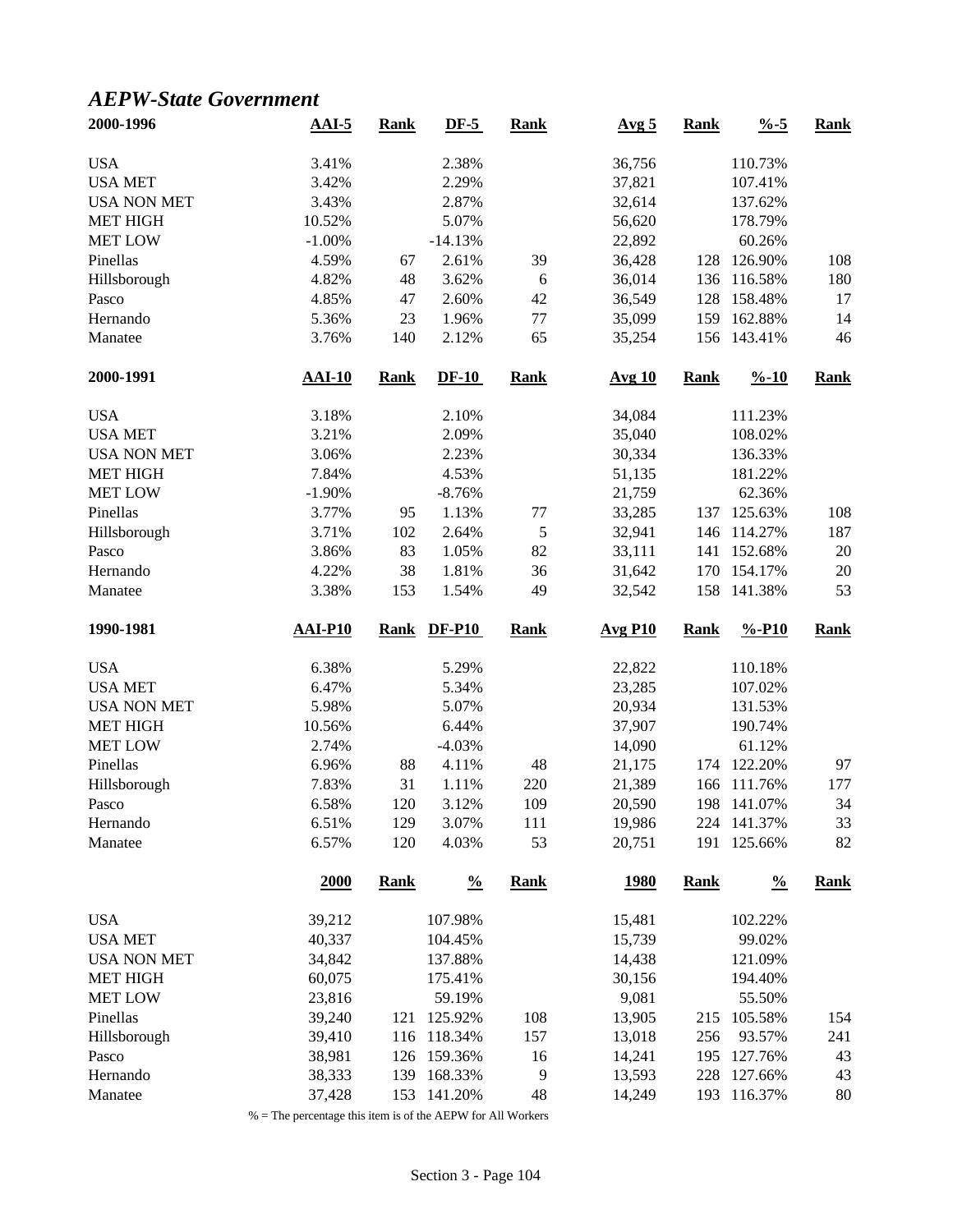# *Earnings-Local Government Workers*

| 2000-1996          | $AAI-5$        | <b>Rank</b> | $DF-5$        | <b>Rank</b> | Avg <sub>5</sub> | <b>Rank</b> | $\frac{9}{6} - 5$  | <b>Rank</b>    |
|--------------------|----------------|-------------|---------------|-------------|------------------|-------------|--------------------|----------------|
| <b>USA</b>         | 5.07%          |             | 4.35%         |             | 438,104,800      |             | 8.23%              |                |
| <b>USA MET</b>     | 5.09%          |             | 4.37%         |             | 363,144,911      |             | 7.79%              |                |
| <b>USA NON MET</b> | 4.97%          |             | 4.29%         |             | 74,959,889       |             | 11.26%             |                |
| <b>MET HIGH</b>    | 9.74%          |             | 7.82%         |             | 23,694,958       |             | 19.96%             |                |
| <b>MET LOW</b>     | $-0.51%$       |             | $-12.36%$     |             | 68,158           |             | 2.80%              |                |
| Pinellas           | 4.51%          | 219         | 1.21%         | 259         | 1,188,474        | 73          | 7.76%              | 193            |
| Hillsborough       | 3.00%          | 292         | $-2.82%$      | 304         | 1,522,636        | 60          | 7.18%              | 227            |
| Pasco              | 7.37%          | 25          | 2.17%         | 224         | 326,507          | 188         | 14.69%             | $\tau$         |
| Hernando           | 5.40%          | 143         | 3.24%         | 154         | 140,747          | 293         | 16.15%             | $\overline{7}$ |
| Manatee            | 6.34%          | 71          | 3.40%         | 145         | 319,937          | 189         | 8.62%              | 150            |
| 2000-1991          | $AAI-10$       | <b>Rank</b> | $DF-10$       | <b>Rank</b> | <b>Avg 10</b>    | <b>Rank</b> | $\frac{9}{6} - 10$ | <b>Rank</b>    |
| <b>USA</b>         | 5.00%          |             | 4.21%         |             | 392,664,600      |             | 8.40%              |                |
| <b>USA MET</b>     | 4.94%          |             | 4.13%         |             | 325,891,997      |             | 8.00%              |                |
| <b>USA NON MET</b> | 5.32%          |             | 4.58%         |             | 66,772,604       |             | 11.17%             |                |
| <b>MET HIGH</b>    | 9.96%          |             | 7.95%         |             | 21,822,600       |             | 20.28%             |                |
| <b>MET LOW</b>     | 1.72%          |             | $-6.42%$      |             | 62,984           |             | 2.65%              |                |
| Pinellas           | 4.69%          | 228         | 2.12%         | 232         | 1,074,874        | 72          | 8.18%              | 175            |
|                    |                |             |               |             |                  |             |                    |                |
| Hillsborough       | 4.22%          | 259         | $-0.17%$      | 301         | 1,389,832        | 58          | 7.71%              | 197            |
| Pasco              | 6.89%          | 37          | 2.03%         | 234         | 282,801          | 189         | 14.49%             | 8              |
| Hernando           | 6.05%          | 94          | 2.96%         | 166         | 124,063          | 292         | 16.63%             | 6              |
| Manatee            | 5.86%          | 107         | 2.96%         | 166         | 280,558          | 190         | 8.95%              | 131            |
| 1990-1981          | <b>AAI-P10</b> | <b>Rank</b> | <b>DF-P10</b> | <b>Rank</b> | <b>Avg P10</b>   | <b>Rank</b> | $% -P10$           | <b>Rank</b>    |
| <b>USA</b>         | 7.83%          |             | 6.74%         |             | 218,027,500      |             | 8.28%              |                |
| <b>USA MET</b>     | 7.91%          |             | 6.90%         |             | 181,228,527      |             | 7.98%              |                |
| <b>USA NON MET</b> | 7.43%          |             | 5.98%         |             | 36,798,973       |             | 10.17%             |                |
| <b>MET HIGH</b>    | 15.62%         |             | 12.21%        |             | 14,416,839       |             | 18.18%             |                |
| <b>MET LOW</b>     | 3.67%          |             | $-5.28%$      |             | 33,993           |             | 2.33%              |                |
| Pinellas           | 9.96%          | 44          | 7.97%         | 23          | 563,164          | 75          | 8.12%              | 149            |
| Hillsborough       | 10.81%         | 25          | 8.70%         | 12          | 703,313          | 58          | 8.03%              | 155            |
| Pasco              | 11.78%         | 13          | 5.84%         | 104         | 119,449          | 212         | 11.82%             | 24             |
| Hernando           | 14.06%         | 3           | 5.27%         | 143         | 49,251           | 312         | 16.02%             | $\overline{4}$ |
| Manatee            | 9.83%          | 49          | 5.16%         | 148         | 145,201          | 193         | 10.97%             | 37             |
|                    | 2000           | <b>Rank</b> | $\frac{0}{0}$ | <b>Rank</b> | <u>1980</u>      | <b>Rank</b> | $\frac{0}{0}$      | <b>Rank</b>    |
| <b>USA</b>         | 485,894,000    |             | 7.99%         |             | 140,456,000      |             | 8.12%              |                |
| <b>USA MET</b>     | 403,453,845    |             | 7.54%         |             | 116,456,806      |             | 7.91%              |                |
| <b>USA NON MET</b> | 82,440,155     |             | 11.29%        |             | 23,999,194       |             | 9.32%              |                |
| <b>MET HIGH</b>    | 25,491,960     |             | 20.06%        |             | 8,843,743        |             | 16.06%             |                |
| <b>MET LOW</b>     | 73,308         |             | 2.60%         |             | 19,371           |             | 2.43%              |                |
| Pinellas           | 1,319,960      | 71          | 7.39%         | 214         | 323,690          | 81          | 7.73%              | 137            |
| Hillsborough       | 1,625,454      | 63          | 6.57%         | 259         | 387,491          | 69          | 8.17%              | 111            |
| Pasco              | 382,462        | 182         | 15.73%        | 7           | 65,190           | 237         | 12.33%             | 15             |
| Hernando           | 154,948        | 294         | 15.24%        | 7           | 23,710           | 318         | 17.24%             | $\mathbf{1}$   |
| Manatee            | 360,043        | 189         | 8.28%         | 161         | 80,826           | 208         | 10.79%             | 29             |
|                    |                |             |               |             |                  |             |                    |                |

% = The percentage this item is of Total Earnings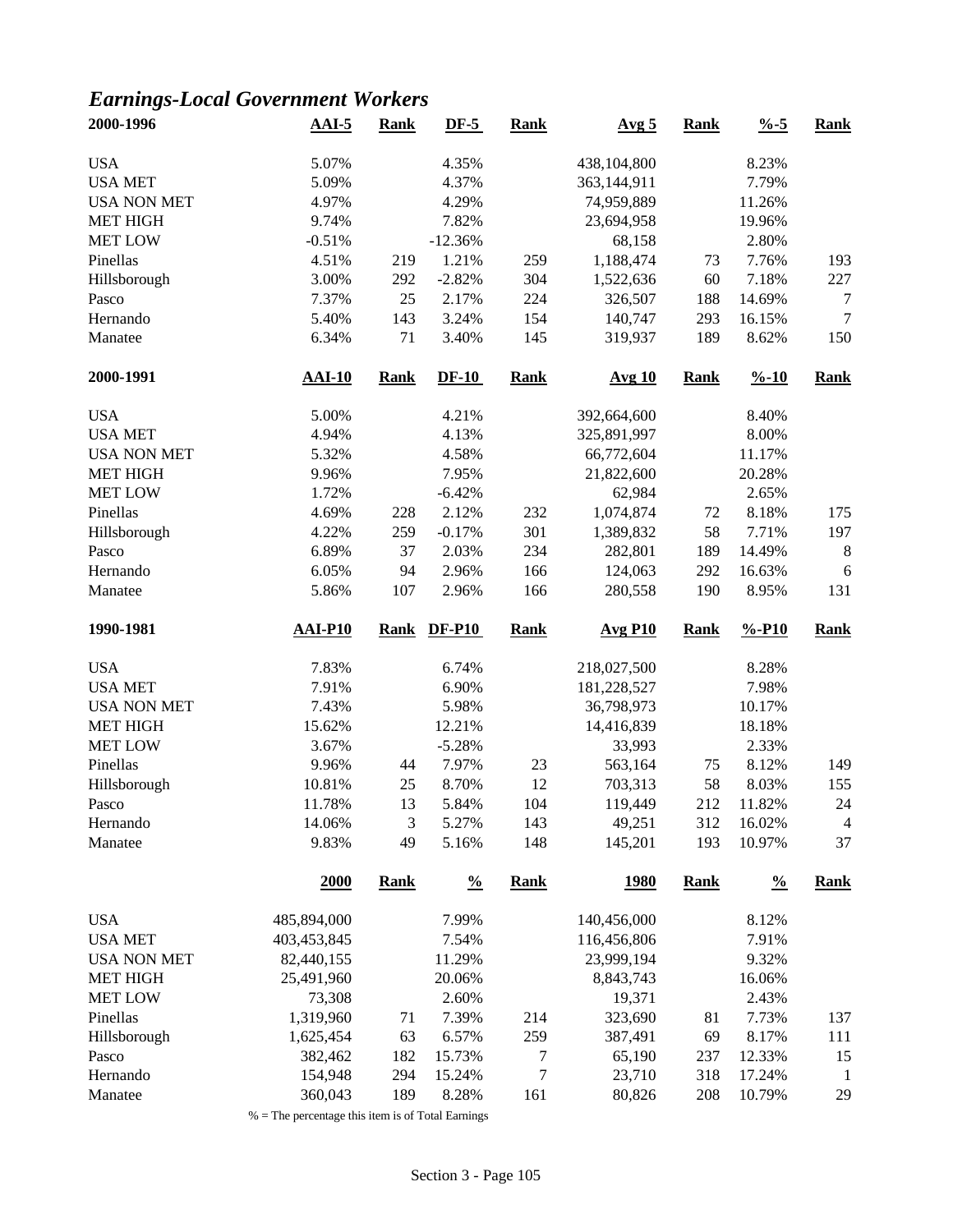# *Employment-Local Government*

| 2000-1996           | $AAI-5$        | <b>Rank</b> | $DF-5$          | <b>Rank</b> | Avg <sub>5</sub> | <b>Rank</b> | $\frac{9}{6} - 5$  | <b>Rank</b>    |
|---------------------|----------------|-------------|-----------------|-------------|------------------|-------------|--------------------|----------------|
| <b>USA</b>          | 1.95%          |             | 1.75%           |             | 12,288,200       |             | 7.68%              |                |
| <b>USA MET</b>      | 2.02%          |             | 1.77%           |             | 9,610,650        |             | 7.28%              |                |
| <b>USA NON MET</b>  | 1.70%          |             | 1.52%           |             | 2,677,550        |             | 9.54%              |                |
| <b>MET HIGH</b>     | 6.42%          |             | 5.66%           |             | 498,663          |             | 15.85%             |                |
| <b>MET LOW</b>      | $-2.90%$       |             | $-13.55%$       |             | 2,416            |             | 2.14%              |                |
| Pinellas            | 0.78%          | 268         | $-1.56%$        | 278         | 31,713           | 73          | 5.96%              | 271            |
| Hillsborough        | 0.49%          | 286         | $-1.84%$        | 288         | 41,245           | 63          | 6.02%              | 264            |
| Pasco               | 3.17%          | 50          | 0.85%           | 119         | 10,148           | 183         | 10.54%             | $27\,$         |
| Hernando            | 3.50%          | 33          | 0.36%           | 153         | 4,223            | 297         | 10.46%             | 30             |
| Manatee             | 3.64%          | 26          | $-0.62%$        | 232         | 9,078            | 201         | 6.02%              | 264            |
| 2000-1991           | <b>AAI-10</b>  | <b>Rank</b> | $DF-10$         | <b>Rank</b> | <b>Avg 10</b>    | <b>Rank</b> | $\frac{9}{6} - 10$ | <b>Rank</b>    |
| <b>USA</b>          | 1.69%          |             | 1.36%           |             | 11,801,200       |             | 7.79%              |                |
| <b>USA MET</b>      | 1.65%          |             | 1.26%           |             | 9,237,339        |             | 7.40%              |                |
| <b>USA NON MET</b>  | 1.85%          |             | 1.41%           |             | 2,563,861        |             | 9.59%              |                |
| <b>MET HIGH</b>     | 6.62%          |             | 4.80%           |             | 500,705          |             | 16.32%             |                |
| <b>MET LOW</b>      |                |             |                 |             | 2,390            |             |                    |                |
|                     | $-1.34%$       |             | $-6.93%$        |             |                  |             | 2.10%              |                |
| Pinellas            | 1.00%          | 253         | $-3.60%$        | 307         | 30,959           | 73          | 6.30%              | 251            |
| Hillsborough        | 0.93%          | 261         | $-1.63%$        | 268         | 40,306           | 62          | 6.51%              | 233            |
| Pasco               | 3.19%          | 45          | 0.03%           | 163         | 9,406            | 191         | 10.52%             | 30             |
| Hernando            | 3.28%          | 39          | $-2.20%$        | 284         | 3,910            | 301         | 10.85%             | 19             |
| Manatee             | 2.49%          | 96          | $-1.87%$        | 275         | 8,500            | 203         | 6.31%              | 249            |
| 1990-1981           | <b>AAI-P10</b> | <b>Rank</b> | <b>DF-P10</b>   | <b>Rank</b> | <b>Avg P10</b>   | <b>Rank</b> | $% -P10$           | <b>Rank</b>    |
| <b>USA</b>          | 1.32%          |             | 0.58%           |             | 9,841,900        |             | 7.81%              |                |
| <b>USA MET</b>      | 1.37%          |             | 0.64%           |             | 7,719,887        |             | 7.47%              |                |
| <b>USA NON MET</b>  | 1.16%          |             | 0.24%           |             | 2,122,013        |             | 9.38%              |                |
| <b>MET HIGH</b>     | 8.23%          |             | 5.64%           |             | 481,947          |             | 15.04%             |                |
| <b>MET LOW</b>      | $-2.03%$       |             | $-8.19%$        |             | 2,019            |             | 2.03%              |                |
| Pinellas            | 3.18%          | 35          | 0.99%           | 33          | 24,324           | 77          | 6.15%              | 274            |
| Hillsborough        | 3.08%          | 44          | 1.63%           | 20          | 32,216           | 61          | 7.16%              | 188            |
| Pasco               | 2.88%          | 49          | $-1.95%$        | 221         | 6,061            | 220         | 8.94%              | 70             |
| Hernando            | 5.51%          | 5           | $-2.74%$        | 256         | 2,463            | 316         | 11.72%             | $8\phantom{1}$ |
| Manatee             | 0.91%          | 206         | $-4.55%$        | 301         | 7,659            | 188         | 9.73%              | 41             |
|                     | 2000           | <b>Rank</b> | $\frac{0}{0}$   | <b>Rank</b> | <u>1980</u>      | <b>Rank</b> | $\frac{0}{0}$      | <b>Rank</b>    |
|                     |                |             |                 |             |                  |             |                    |                |
|                     |                |             |                 |             |                  |             |                    |                |
| <b>USA</b>          | 12,823,000     |             | 7.66%           |             | 9,517,000        |             | 8.33%              |                |
| <b>USA MET</b>      | 10,054,978     |             | 7.26%           |             | 7,461,571        |             | 8.05%              |                |
| <b>USA NON MET</b>  | 2,768,022      |             | 9.58%           |             | 2,055,429        |             | 9.52%              |                |
| <b>MET HIGH</b>     | 517,043        |             | 15.73%          |             | 418,375          |             | 15.48%             |                |
| <b>MET LOW</b>      | 2,479          |             | 2.11%           |             | 1,457            |             | 2.20%              |                |
| Pinellas            | 32,943         | 74          | 5.75%           | 283         | 21,984           | 79          | 6.92%              | 246            |
| Hillsborough        | 41,802         | 64          | 5.63%           | 288         | 28,219           | 66          | 8.28%              | 130            |
| Pasco               | 10,862         | 180         | 10.92%          | 17          | 6,106            | 210         | 12.87%             | $\overline{4}$ |
| Hernando<br>Manatee | 4,597<br>9,748 | 294<br>198  | 10.29%<br>5.94% | 36<br>271   | 2,013<br>7,073   | 318<br>191  | 15.59%<br>11.56%   | 1<br>18        |

 $\%$  = The percentage this item is of All Workers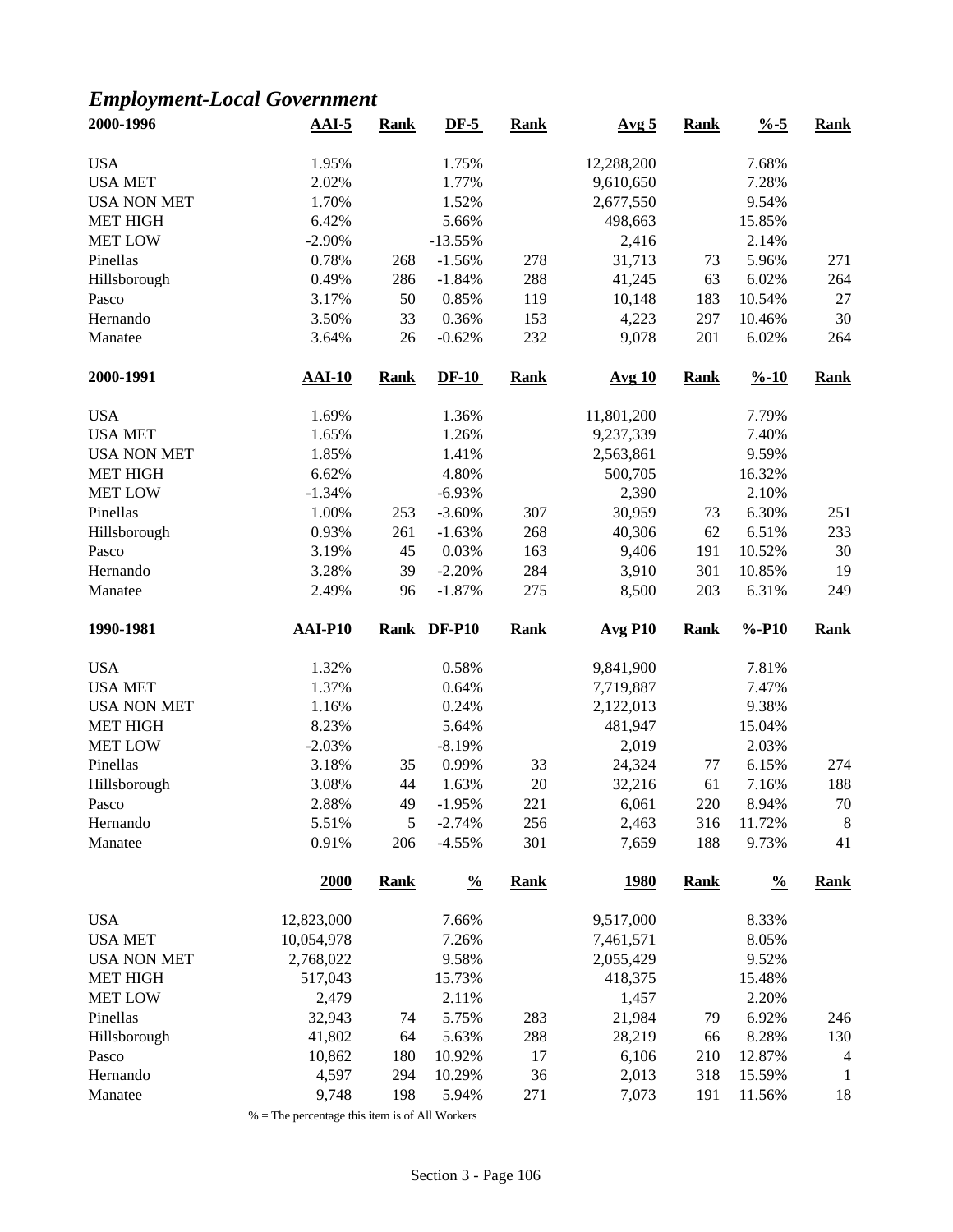#### *AEPW-Local Government*

| 2000-1996           | $AAI-5$          | <b>Rank</b> | $DF-5$             | <b>Rank</b>     | Avg <sub>5</sub> | <b>Rank</b> | $\frac{9}{6} - 5$  | <b>Rank</b>          |
|---------------------|------------------|-------------|--------------------|-----------------|------------------|-------------|--------------------|----------------------|
| <b>USA</b>          | 3.06%            |             | 2.37%              |                 | 35,606           |             | 107.26%            |                      |
| <b>USA MET</b>      | 3.01%            |             | 2.33%              |                 | 37,735           |             | 107.16%            |                      |
| <b>USA NON MET</b>  | 3.22%            |             | 2.50%              |                 | 27,965           |             | 118.01%            |                      |
| <b>MET HIGH</b>     | 6.04%            |             | 4.17%              |                 | 50,205           |             | 158.70%            |                      |
| <b>MET LOW</b>      | $-0.88%$         |             | $-9.15%$           |                 | 25,398           |             | 78.32%             |                      |
| Pinellas            | 3.73%            | 98          | $-0.59%$           | 265             | 37,446           | 67          | 130.44%            | 37                   |
| Hillsborough        | 2.48%            | 258         | $-1.72%$           | 290             | 36,904           | 72          | 119.46%            | 105                  |
| Pasco               | 4.10%            | 53          | $-3.24%$           | 307             | 32,108           | 177         | 139.22%            | 10                   |
| Hernando            | 1.87%            | 288         | $-1.61%$           | 286             | 33,304           | 139         | 154.56%            | $\overline{c}$       |
| Manatee             | 2.67%            | 241         | $-1.94%$           | 292             | 35,194           | 104         | 143.17%            | 6                    |
| 2000-1991           | <b>AAI-10</b>    | <b>Rank</b> | $DF-10$            | <b>Rank</b>     | <b>Avg 10</b>    | <b>Rank</b> | $\frac{9}{6} - 10$ | <b>Rank</b>          |
| <b>USA</b>          | 3.25%            |             | 2.63%              |                 | 33,133           |             | 108.13%            |                      |
| <b>USA MET</b>      | 3.23%            |             | 2.62%              |                 | 35,135           |             | 108.31%            |                      |
| <b>USA NON MET</b>  | 3.41%            |             | 2.58%              |                 | 25,922           |             | 116.50%            |                      |
| <b>MET HIGH</b>     | 5.63%            |             | 3.34%              |                 | 49,419           |             | 153.48%            |                      |
| <b>MET LOW</b>      | 1.22%            |             | $-5.09%$           |                 | 23,692           |             | 81.98%             |                      |
| Pinellas            | 3.72%            | 88          | $-1.05%$           | 290             | 34,618           | 71          | 130.66%            | 30                   |
| Hillsborough        | 3.25%            | 195         | 0.53%              | 225             | 34,396           | 73          | 119.32%            | 97                   |
| Pasco               | 3.60%            | 108         | $-1.18%$           | 292             | 29,818           | 176         | 137.50%            | 11                   |
| Hernando            | 2.78%            | 280         | $-1.26%$           | 295             | 31,558           | 126         | 153.76%            | 1                    |
| Manatee             | 3.35%            | 171         | $-0.85%$           | 286             | 32,803           | 100         | 142.52%            | $\overline{4}$       |
|                     |                  |             |                    |                 |                  |             |                    |                      |
| 1990-1981           | <b>AAI-P10</b>   | <b>Rank</b> | <b>DF-P10</b>      | <b>Rank</b>     | <b>Avg P10</b>   | <b>Rank</b> | $% -P10$           | <b>Rank</b>          |
|                     |                  |             |                    |                 |                  |             |                    |                      |
| <b>USA</b>          | 6.45%            |             | 5.23%              |                 | 21,980           |             | 106.12%            |                      |
| <b>USA MET</b>      | 6.48%            |             | 5.32%              |                 | 23,281           |             | 107.00%            |                      |
| <b>USA NON MET</b>  | 6.22%            |             | 4.76%              |                 | 17,236           |             | 108.30%            |                      |
| <b>MET HIGH</b>     | 9.48%            |             | 7.11%              |                 | 42,025           |             | 146.33%            |                      |
| <b>MET LOW</b>      | 4.05%            |             | $-1.70%$           |                 | 14,893           |             | 74.86%             |                      |
| Pinellas            | 6.67%            | 134         | 3.87%              | 124             | 22,806           | 67          | 131.61%            | 10                   |
| Hillsborough        | 7.51%            | 45          | 6.07%              | 7               | 21,446           | 100         | 112.06%            | 93                   |
| Pasco               | 8.92%            | 4           | 6.28%              | 5               | 19,236           | 200         | 131.80%            | 10                   |
| Hernando<br>Manatee | 8.20%<br>8.91%   | 19<br>4     | 3.22%<br>5.39%     | 180<br>21       | 19,294<br>18,907 | 198<br>225  | 136.48%<br>114.49% | $\overline{4}$<br>75 |
|                     | 2000             | <b>Rank</b> | $\frac{0}{0}$      | <b>Rank</b>     | <u>1980</u>      | <b>Rank</b> | $\frac{0}{0}$      | <b>Rank</b>          |
|                     |                  |             |                    |                 |                  |             |                    |                      |
| <b>USA</b>          | 37,892           |             | 104.34%            |                 | 14,758           |             | 97.45%             |                      |
| <b>USA MET</b>      | 40,125           |             | 103.90%            |                 | 15,608           |             | 98.19%<br>97.92%   |                      |
| <b>USA NON MET</b>  | 29,783           |             | 117.86%            |                 | 11,676           |             |                    |                      |
| <b>MET HIGH</b>     | 53,703           |             | 158.97%            |                 | 29,624           |             | 135.63%            |                      |
| <b>MET LOW</b>      | 26,626           |             | 67.27%             |                 | 9,338            |             | 69.13%             |                      |
| Pinellas            | 40,068           | 63          | 128.58%            | 38              | 14,724           | 88          | 111.80%            | 26                   |
| Hillsborough        | 38,885           | 82          | 116.76%            | 126             | 13,732           | 142         | 98.69%             | 114                  |
| Pasco<br>Hernando   | 35,211<br>33,706 | 152<br>178  | 143.94%<br>148.01% | $\sqrt{5}$<br>4 | 10,676<br>11,778 | 312<br>272  | 95.78%<br>110.62%  | 150<br>31            |

% = The percentage this item is of the AEPW for All Workers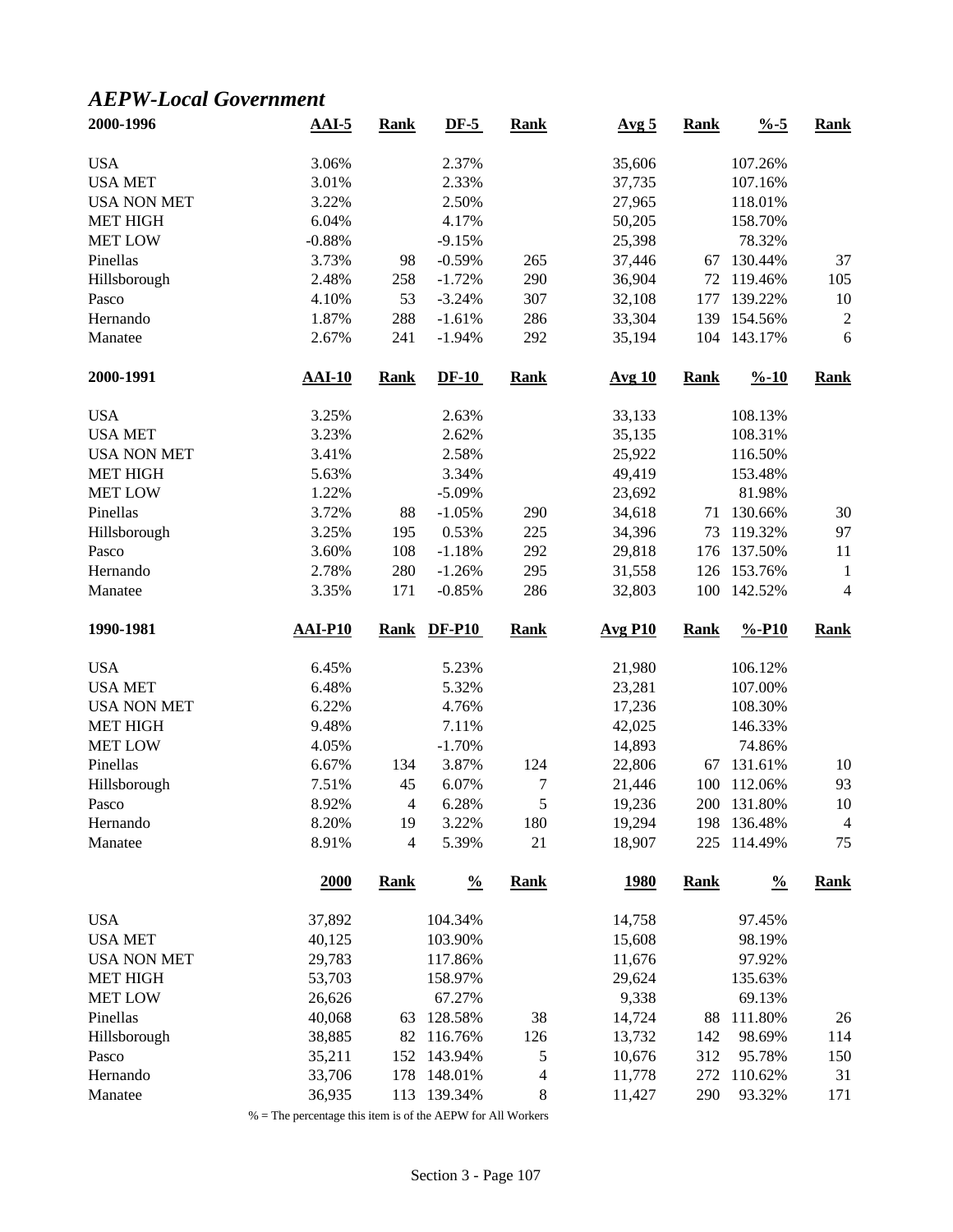# *Earnings-Agricultural Services*

| 2000-1996          | $AAI-5$        | <b>Rank</b> | $DF-5$        | <b>Rank</b> | Avg <sub>5</sub> | <b>Rank</b> | $\frac{0}{6}$ -5   | <b>Rank</b> |
|--------------------|----------------|-------------|---------------|-------------|------------------|-------------|--------------------|-------------|
| <b>USA</b>         | 7.91%          |             | 4.37%         |             | 34,972,800       |             | 0.66%              |             |
| <b>USA MET</b>     | 8.15%          |             | 5.13%         |             | 27,883,461       |             | 0.60%              |             |
| <b>USA NON MET</b> | 7.03%          |             | 1.31%         |             | 7,089,339        |             | 1.06%              |             |
| <b>MET HIGH</b>    | 20.31%         |             | 10.70%        |             | 1,230,153        |             | 9.72%              |             |
| <b>MET LOW</b>     | $-0.97%$       |             | $-37.10%$     |             | 2,954            |             | 0.05%              |             |
| Pinellas           | na             | na          | na            | na          | 86,809           | 70          | 0.57%              | 109         |
| Hillsborough       | 9.35%          | 56          | 6.78%         | 4           | 137,100          | 47          | 0.65%              | 86          |
| Pasco              | na             | na          | na            | na          | 34,397           | 134         | 1.55%              | 24          |
| Hernando           | 12.57%         | 17          | 1.59%         | 42          | 11,006           | 223         | 1.26%              | 37          |
| Manatee            | na             | na          | na            | na          | 70,623           | 86          | 1.90%              | 17          |
| 2000-1991          | $AAI-10$       | <b>Rank</b> | $DF-10$       | <b>Rank</b> | <b>Avg 10</b>    | <b>Rank</b> | $\frac{9}{6} - 10$ | <b>Rank</b> |
| <b>USA</b>         | 6.39%          |             | 0.59%         |             | 30,534,800       |             | 0.65%              |             |
| <b>USA MET</b>     | 6.65%          |             | 1.66%         |             | 24,102,972       |             | 0.59%              |             |
| <b>USA NON MET</b> | 5.48%          |             | $-3.26%$      |             | 6,431,829        |             | 1.08%              |             |
| <b>MET HIGH</b>    | 19.42%         |             | 9.10%         |             | 1,065,230        |             | 9.05%              |             |
| <b>MET LOW</b>     | $-1.53%$       |             | $-30.75%$     |             | 2,751            |             | 0.05%              |             |
| Pinellas           | na             | na          | na            | na          | 77,566           | 76          | 0.59%              | 97          |
| Hillsborough       | 7.10%          | 74          | 2.85%         | 11          | 118,070          | 49          | 0.66%              | 81          |
| Pasco              | na             | na          | na            | na          | 28,196           | 148         | 1.44%              | $27\,$      |
| Hernando           |                |             |               |             | 9,681            | 244         | 1.30%              | 37          |
| Manatee            | na<br>na       | na<br>na    | na<br>na      | na<br>na    | 59,306           | 93          | 1.89%              | 17          |
| 1990-1981          | <b>AAI-P10</b> | <b>Rank</b> | $DF-P10$      | <b>Rank</b> | <b>Avg P10</b>   | <b>Rank</b> | $% -P10$           | <b>Rank</b> |
|                    |                |             |               |             |                  |             |                    |             |
| <b>USA</b>         | 11.40%         |             | 3.85%         |             | 14,176,700       |             | 0.54%              |             |
| <b>USA MET</b>     | 11.80%         |             | 6.36%         |             | 10,851,830       |             | 0.48%              |             |
| <b>USA NON MET</b> | 10.28%         |             | $-4.17%$      |             | 3,324,870        |             | 0.92%              |             |
| <b>MET HIGH</b>    | 40.04%         |             | 11.94%        |             | 493,422          |             | 7.64%              |             |
| <b>MET LOW</b>     | $-0.43%$       |             | $-94.06%$     |             | 1,087            |             | 0.05%              |             |
| Pinellas           | 11.31%         | 187         | 4.17%         | 27          | 39,109           | 64          | 0.56%              | 82          |
| Hillsborough       | 10.26%         | 221         | 1.82%         | 61          | 58,421           | 49          | 0.67%              | 64          |
| Pasco              | 8.87%          | 250         | 0.20%         | 90          | 15,695           | 128         | 1.55%              | 23          |
| Hernando           | na             | na          | $\rm na$      | na          | 4,541            | 247         | 1.48%              | 23          |
| Manatee            | 18.46%         | 18          | $-0.96%$      | 107         | 21,410           | 108         | 1.62%              | $22\,$      |
|                    | 2000           | <b>Rank</b> | $\frac{0}{0}$ | <b>Rank</b> | <u>1980</u>      | <b>Rank</b> | $\frac{0}{0}$      | <b>Rank</b> |
| <b>USA</b>         | 40,769,000     |             | 0.67%         |             | 7,661,000        |             | 0.44%              |             |
| <b>USA MET</b>     | 32,587,719     |             | 0.61%         |             | 5,712,293        |             | 0.39%              |             |
| <b>USA NON MET</b> | 8,181,281      |             | 1.12%         |             | 1,948,707        |             | 0.76%              |             |
| <b>MET HIGH</b>    | 731,094        |             | 9.04%         |             | 213,332          |             | 6.88%              |             |
| <b>MET LOW</b>     | 3,502          |             | 0.26%         |             | 589              |             | 0.04%              |             |
| Pinellas           | 98,347         | 43          | 0.55%         | 100         | 20,929           | 67          | 0.50%              | 80          |
| Hillsborough       | 167,117        | 28          | 0.68%         | 69          | 32,557           | 45          | 0.69%              | 50          |
| Pasco              | 38,088         | 90          | 1.57%         | 21          | 9,472            | 120         | 1.79%              | 15          |
| Hernando           | 12,879         | 152         | 1.27%         | 29          | na               | na          | na                 | $\,$ na     |
| Manatee            | 70,190         | 62          | 1.61%         | 21          | 8,294            | 137         | 1.11%              | 32          |
|                    |                |             |               |             |                  |             |                    |             |

% = The percentage this item is of Total Earnings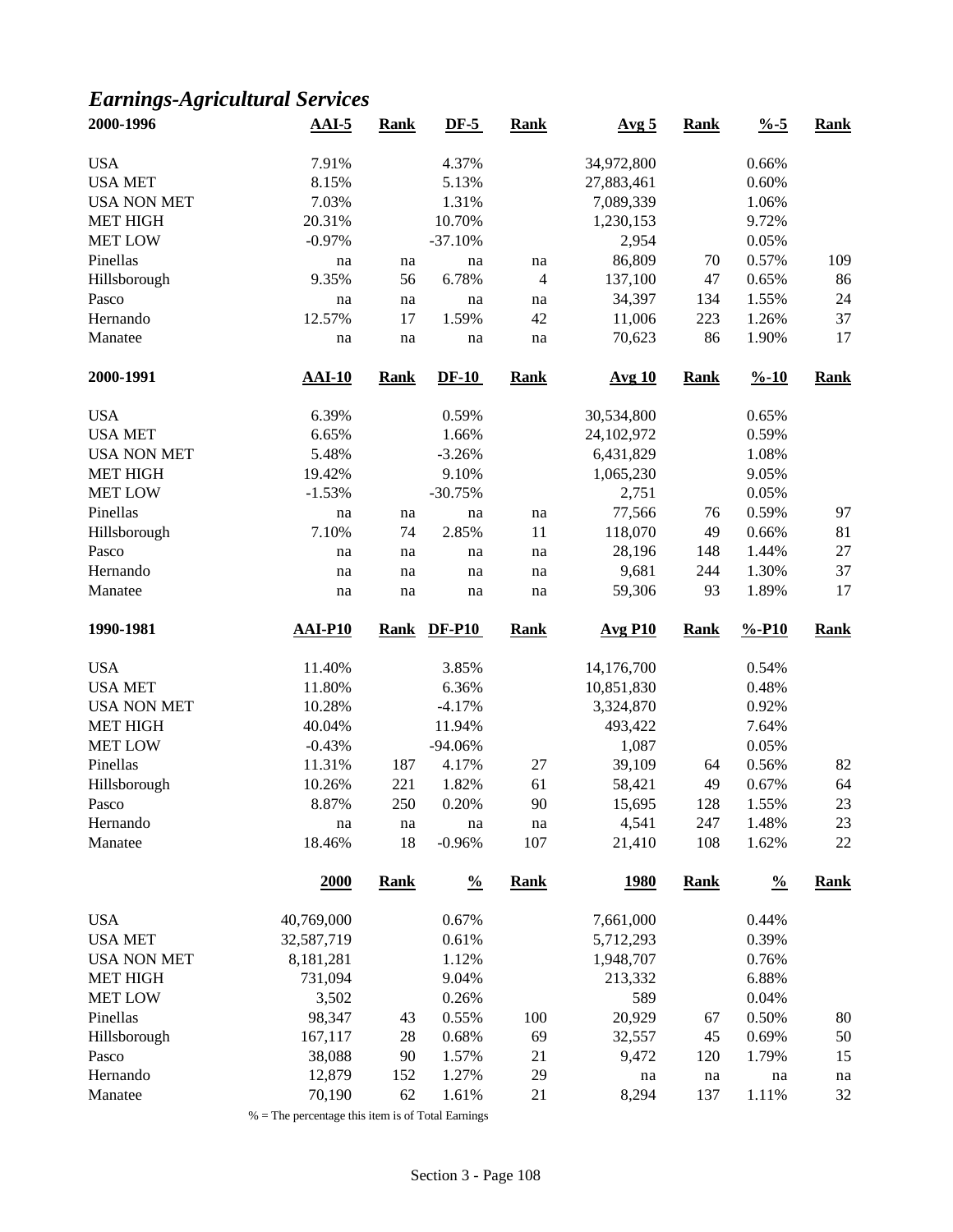# *Employment-Agricultural Services*

| 2000-1996          | $AAI-5$        | <b>Rank</b> | $DF-5$        | <b>Rank</b>         | Avg <sub>5</sub> | <b>Rank</b> | $\frac{9}{6} - 5$  | <b>Rank</b> |
|--------------------|----------------|-------------|---------------|---------------------|------------------|-------------|--------------------|-------------|
| <b>USA</b>         | 3.92%          |             | 1.33%         |                     | 2,019,240        |             | 1.26%              |             |
| <b>USA MET</b>     | 4.00%          |             | 1.33%         |                     | 1,497,280        |             | 1.13%              |             |
| <b>USA NON MET</b> | 3.67%          |             | 1.34%         |                     | 521,960          |             | 1.86%              |             |
| <b>MET HIGH</b>    | 10.90%         |             | 5.29%         |                     | 47,129           |             | 19.41%             |             |
| <b>MET LOW</b>     | $-1.44%$       |             | $-21.95%$     |                     | 276              |             | 0.11%              |             |
| Pinellas           | na             | na          | na            | na                  | 5,839            | 64          | 1.10%              | 98          |
| Hillsborough       | 4.14%          | 74          | 0.80%         | 33                  | 9,299            | 39          | 1.36%              | 61          |
| Pasco              | na             | na          | na            | na                  | 2,423            | 122         | 2.52%              | 30          |
| Hernando           | 7.75%          | 15          | 1.74%         | 22                  | 893              | 204         | 2.21%              | 37          |
| Manatee            |                |             |               |                     | 5,330            | 68          | 3.54%              | 15          |
|                    | na             | na          | na            | na                  |                  |             |                    |             |
| 2000-1991          | <b>AAI-10</b>  | <b>Rank</b> | $DF-10$       | <b>Rank</b>         | <b>Avg 10</b>    | <b>Rank</b> | $\frac{9}{6} - 10$ | <b>Rank</b> |
| <b>USA</b>         | 4.11%          |             | 0.46%         |                     | 1,826,100        |             | 1.21%              |             |
| <b>USA MET</b>     | 4.14%          |             | 0.73%         |                     | 1,352,813        |             | 1.08%              |             |
| <b>USA NON MET</b> | 4.04%          |             | $-0.29%$      |                     | 473,287          |             | 1.77%              |             |
| <b>MET HIGH</b>    | 10.35%         |             | 3.23%         |                     | 41,912           |             | 17.69%             |             |
| <b>MET LOW</b>     | 1.27%          |             | $-18.42%$     |                     | 253              |             | 0.11%              |             |
| Pinellas           | na             | na          | na            | na                  | 5,396            | 66          | 1.10%              | 92          |
| Hillsborough       | 4.03%          | 75          | 1.23%         | 15                  | 8,529            | 39          | 1.38%              | 53          |
| Pasco              | na             | na          | na            | na                  | 2,105            | 140         | 2.35%              | 33          |
| Hernando           | na             | na          | na            | na                  | 792              | 224         | 2.20%              | 35          |
| Manatee            | na             | na          | na            | na                  | 4,559            | 77          | 3.39%              | 18          |
| 1990-1981          | <b>AAI-P10</b> | <b>Rank</b> | <b>DF-P10</b> | <b>Rank</b>         | <b>Avg P10</b>   | <b>Rank</b> | $% -P10$           | <b>Rank</b> |
|                    |                |             |               |                     |                  |             |                    |             |
|                    |                |             |               |                     |                  |             |                    |             |
| <b>USA</b>         | 4.83%          |             | 1.85%         |                     | 1,182,260        |             | 0.94%              |             |
| <b>USA MET</b>     | 5.05%          |             | 2.72%         |                     | 870,329          |             | 0.84%              |             |
| <b>USA NON MET</b> | 4.26%          |             | $-0.56%$      |                     | 311,931          |             | 1.38%              |             |
| <b>MET HIGH</b>    | 26.66%         |             | 5.44%         |                     | 28,930           |             | 13.28%             |             |
| <b>MET LOW</b>     | $-1.86%$       |             | $-21.42%$     |                     | 153              |             | 0.09%              |             |
| Pinellas           | 3.47%          | 239         | $-4.16%$      | 172                 | 4,263            | 55          | 1.08%              | 64          |
| Hillsborough       | 5.61%          | 181         | $-0.39%$      | 78                  | 5,651            | 44          | 1.26%              | 51          |
| Pasco              | 4.06%          | 226         | $-6.00\%$     | 199                 | 1,735            | 116         | 2.56%              | 26          |
| Hernando           | $\rm na$       | na          | na            | $\operatorname{na}$ | 474              | 237         | 2.26%              | $27\,$      |
| Manatee            | 10.68%         | 23          | $-10.87%$     | 260                 | 2,255            | 98          | 2.86%              | $20\,$      |
|                    | 2000           | <b>Rank</b> | $\frac{0}{0}$ | <b>Rank</b>         | <u>1980</u>      | <b>Rank</b> | $\frac{0}{0}$      | <b>Rank</b> |
| <b>USA</b>         | 2,166,800      |             | 1.29%         |                     | 909,000          |             | 0.80%              |             |
| <b>USA MET</b>     | 1,611,530      |             | 1.16%         |                     | 659,050          |             | 0.71%              |             |
| <b>USA NON MET</b> | 555,270        |             | 1.92%         |                     | 249,950          |             | 1.16%              |             |
| <b>MET HIGH</b>    | 46,956         |             | 17.55%        |                     | 30,123           |             | 12.80%             |             |
| <b>MET LOW</b>     | 304            |             | 0.60%         |                     | 105              |             | 0.07%              |             |
| Pinellas           | 6,045          | 42          | 1.05%         | 97                  | 3,367            | 54          | 1.06%              | 64          |
| Hillsborough       | 10,172         | $26\,$      | 1.37%         | 50                  | 4,032            | 45          | 1.18%              | 55          |
| Pasco              | 2,562          | 81          | 2.58%         | 24                  | 1,383            | 111         | 2.92%              | 18          |
| Hernando           | 1,002          | 128         | 2.24%         | 27<br>18            | na               | na          | na                 | na          |

 $\%$  = The percentage this item is of All Workers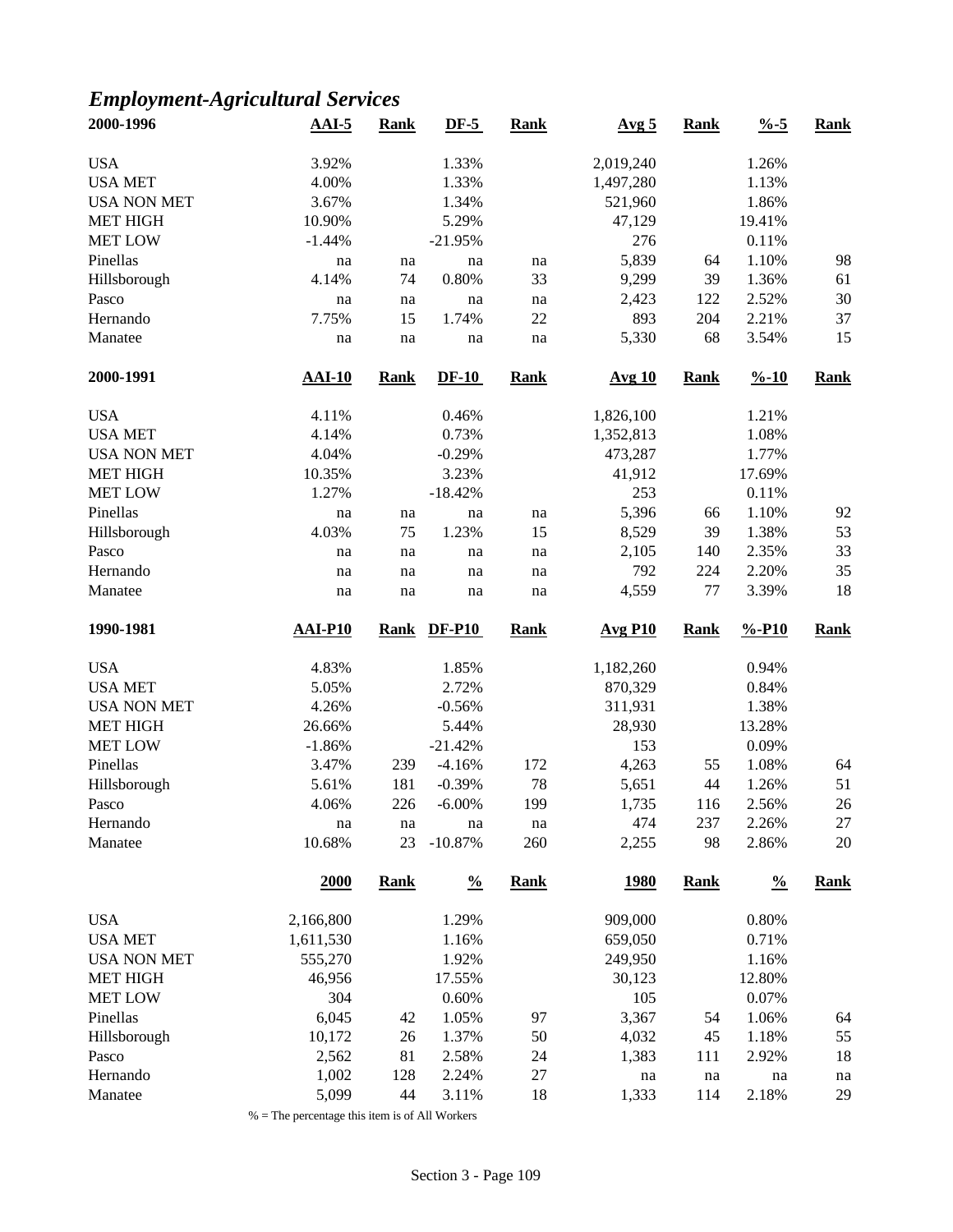# *AEPW-Agricultural Services*

| 2000-1996           | $AAI-5$          | <b>Rank</b> | $DF-5$           | <b>Rank</b> | Avg <sub>5</sub> | <b>Rank</b> | $\frac{0}{6}$ -5   | <b>Rank</b> |
|---------------------|------------------|-------------|------------------|-------------|------------------|-------------|--------------------|-------------|
| <b>USA</b>          | 3.91%            |             | $-1.65%$         |             | 17,256           |             | 51.98%             |             |
| <b>USA MET</b>      | 4.05%            |             | $-0.97%$         |             | 18,553           |             | 52.69%             |             |
| <b>USA NON MET</b>  | 3.31%            |             | $-4.26%$         |             | 13,534           |             | 57.11%             |             |
| <b>MET HIGH</b>     | 9.84%            |             | 3.48%            |             | 29,826           |             | 93.41%             |             |
| <b>MET LOW</b>      | $-4.44%$         |             | $-36.05%$        |             | 7,566            |             | 28.68%             |             |
| Pinellas            | na               | na          | na               | na          | na               | na          | na                 | na          |
| Hillsborough        | 5.08%            | 46          | 1.12%            | 8           | 14,681           | 82          | 47.52%             | 102         |
| Pasco               | na               | na          | na               | na          | na               | na          | na                 | na          |
| Hernando            | 4.61%            | 59          | $-4.22%$         | 63          | 12,241           | 120         | 56.81%             | 46          |
| Manatee             | na               | na          | na               | na          | na               | na          | na                 | na          |
| 2000-1991           | $AAI-10$         | <b>Rank</b> | $DF-10$          | <b>Rank</b> | <b>Avg 10</b>    | <b>Rank</b> | $\frac{9}{6} - 10$ | <b>Rank</b> |
| <b>USA</b>          | 2.25%            |             | $-3.92%$         |             | 16,625           |             | 54.25%             |             |
| <b>USA MET</b>      | 2.47%            |             | $-3.07%$         |             | 17,688           |             | 54.53%             |             |
| <b>USA NON MET</b>  | 1.45%            |             | $-6.86%$         |             | 13,584           |             | 61.05%             |             |
| <b>MET HIGH</b>     | 9.00%            |             | 0.39%            |             | 33,034           |             | 112.46%            |             |
| <b>MET LOW</b>      | $-3.23%$         |             | $-34.92%$        |             | 7,784            |             | 31.82%             |             |
| Pinellas            |                  |             |                  |             | na               |             |                    |             |
| Hillsborough        | na<br>2.99%      | na<br>66    | na<br>$-1.81%$   | na<br>9     | 13,716           | na<br>80    | na<br>47.58%       | na<br>98    |
| Pasco               |                  |             |                  |             |                  |             |                    |             |
|                     | na               | na          | na               | na          | na               | na          | na                 | na          |
| Hernando            | na               | na          | na               | na          | na               | na          | na                 | na          |
| Manatee             | na               | na          | na               | na          | na               | na          | na                 | na          |
| 1990-1981           | <b>AAI-P10</b>   | <b>Rank</b> | $DF-P10$         | <b>Rank</b> | <b>Avg P10</b>   | <b>Rank</b> | $% -P10$           | <b>Rank</b> |
| <b>USA</b>          | 6.20%            |             | 1.04%            |             | 11,640           |             | 56.20%             |             |
| <b>USA MET</b>      | 6.39%            |             | 2.77%            |             | 12,094           |             | 55.58%             |             |
| <b>USA NON MET</b>  | 5.67%            |             | $-4.77%$         |             | 10,376           |             | 65.20%             |             |
| <b>MET HIGH</b>     | 32.69%           |             | 4.12%            |             | 26,820           |             | 148.38%            |             |
| <b>MET LOW</b>      | $-4.69%$         |             | $-85.05%$        |             | 6,024            |             | 34.58%             |             |
| Pinellas            | 8.24%            | 65          | $-2.39%$         | 66          | 9,092            | 232         | 52.47%             | 189         |
| Hillsborough        | 4.43%            | 188         | 0.26%            | 25          | 10,129           | 173         | 52.92%             | 177         |
| Pasco               | 4.78%            | 172         | $-1.62%$         | 50          | 8,820            | 244         | 60.43%             | 74          |
| Hernando            | na               | na          | na               | na          | na               | na          | na                 | $\,$ na     |
| Manatee             | 7.05%            | 94          | 1.08%            | 16          | 8,790            | 246         | 53.23%             | 170         |
|                     | 2000             | <b>Rank</b> | $\frac{0}{0}$    | <b>Rank</b> | <u>1980</u>      | <b>Rank</b> | $\frac{0}{0}$      | <b>Rank</b> |
| <b>USA</b>          | 18,815           |             | 51.81%           |             | 8,428            |             | 55.65%             |             |
| <b>USA MET</b>      | 20,222           |             | 52.36%           |             | 8,667            |             | 54.53%             |             |
| <b>USA NON MET</b>  | 14,734           |             | 58.31%           |             | 7,796            |             | 65.39%             |             |
| <b>MET HIGH</b>     | 32,539           |             | 93.18%           |             | 15,688           |             | 106.28%            |             |
| <b>MET LOW</b>      | 8,412            |             | 30.15%           |             | 3,875            |             | 29.92%             |             |
| Pinellas            |                  |             |                  |             |                  | 286         | 47.20%             | 259         |
|                     |                  |             |                  |             |                  |             |                    |             |
|                     | 16,269           | 93          | 52.21%           | 95          | 6,216            |             |                    |             |
| Hillsborough        | 16,429           | 90          | 49.33%           | 123         | 8,075            | 161         | 58.04%             | 131         |
| Pasco               | 14,867           | 132         | 60.78%           | 42          | 6,849            | 256         | 61.44%             | 95          |
| Hernando<br>Manatee | 12,853<br>13,765 | 160<br>145  | 56.44%<br>51.93% | 59<br>98    | na<br>6,222      | na<br>286   | na<br>50.81%       | na<br>225   |

% = The percentage this item is of the AEPW for All Workers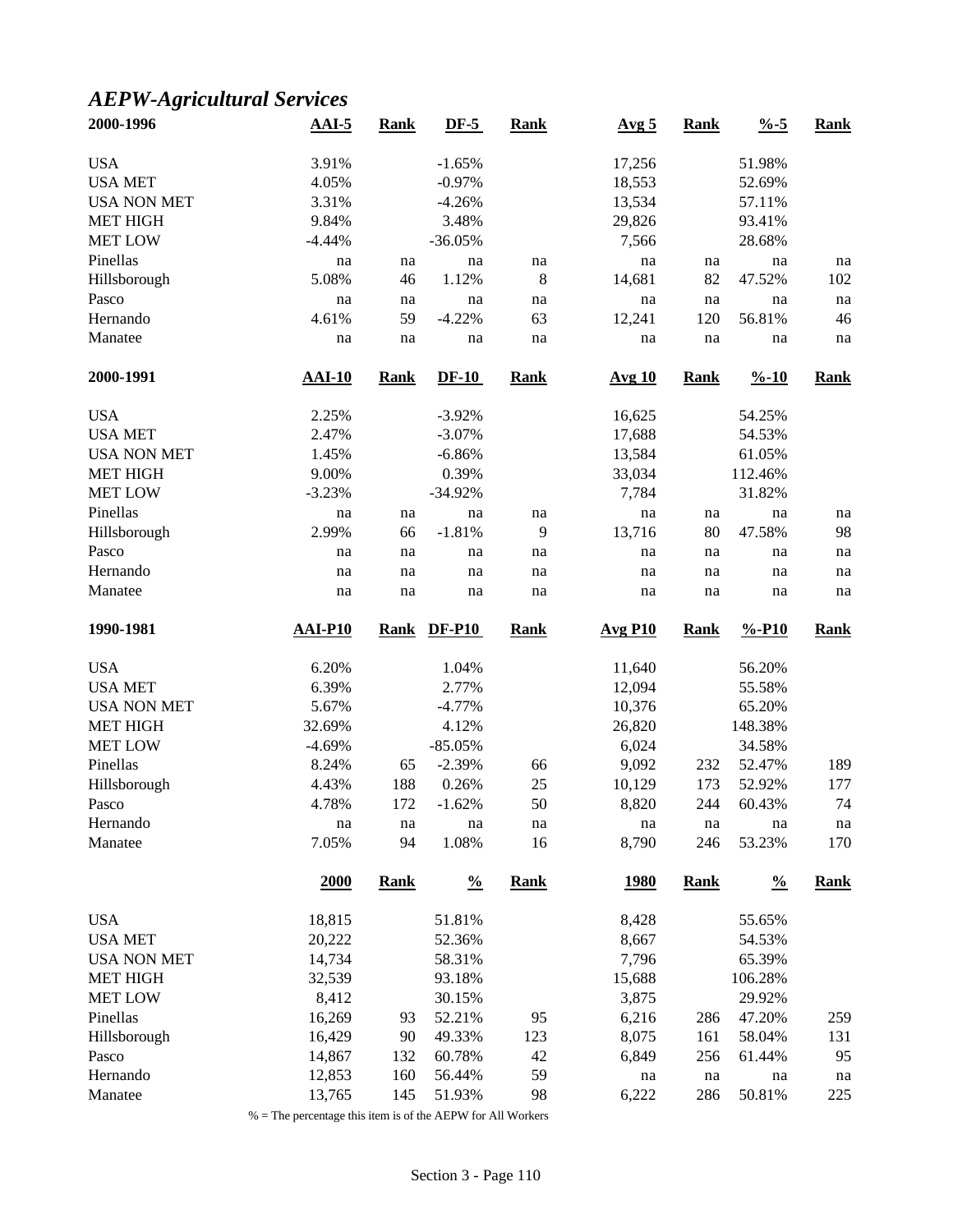| <b>Earnings-Mining</b> |                |             |               |             |                  |             |                    |             |
|------------------------|----------------|-------------|---------------|-------------|------------------|-------------|--------------------|-------------|
| 2000-1996              | $AAI-5$        | <b>Rank</b> | $DF-5$        | <b>Rank</b> | Avg <sub>5</sub> | <b>Rank</b> | $\frac{9}{6} - 5$  | <b>Rank</b> |
| <b>USA</b>             | 5.80%          |             | $-4.10%$      |             | 47,141,400       |             | 0.89%              |             |
| <b>USA MET</b>         | 7.88%          |             | $-4.47%$      |             | 32,838,443       |             | 0.70%              |             |
| <b>USA NON MET</b>     | 1.53%          |             | $-3.08%$      |             | 14,302,957       |             | 2.15%              |             |
| <b>MET HIGH</b>        | 81.63%         |             | 3.85%         |             | 9,849,549        |             | 26.43%             |             |
| <b>MET LOW</b>         | $-9.64%$       |             | $-100.66%$    |             | 89               |             | 0.00%              |             |
| Pinellas               | na             | na          | na            | na          | 1,287            | 241         | 0.01%              | 268         |
| Hillsborough           | 16.58%         | 26          | $-15.14%$     | 86          | 1,644            | 236         | 0.01%              | 268         |
| Pasco                  | na             | na          | na            | na          | 1,512            | 236         | 0.07%              | 218         |
| Hernando               | 7.59%          | 71          | $-0.53%$      | 11          | 11,802           | 139         | 1.35%              | 39          |
| Manatee                | na             | na          | na            | na          | 1,037            | 253         | 0.03%              | 256         |
| 2000-1991              | $AAI-10$       | <b>Rank</b> | $DF-10$       | <b>Rank</b> | <b>Avg 10</b>    | <b>Rank</b> | $\frac{9}{6} - 10$ | <b>Rank</b> |
| <b>USA</b>             | 3.70%          |             | $-2.93%$      |             | 42,382,100       |             | 0.91%              |             |
| <b>USA MET</b>         | 5.34%          |             | $-2.50%$      |             | 28,422,448       |             | 0.70%              |             |
| <b>USA NON MET</b>     | 0.56%          |             | $-4.12%$      |             | 13,959,652       |             | 2.34%              |             |
| <b>MET HIGH</b>        | 27.85%         |             | 0.02%         |             | 8,056,615        |             | 26.79%             |             |
| <b>MET LOW</b>         | $-7.06%$       |             | $-79.10%$     |             | 83               |             | 0.00%              |             |
| Pinellas               | na             | na          | na            | na          | 1,878            | 244         | 0.01%              | 291         |
| Hillsborough           | 0.84%          | 110         | $-26.31%$     | 113         | 1,571            | 253         | 0.01%              | 294         |
| Pasco                  | na             | na          | na            | na          | 1,236            | 260         | 0.06%              | 241         |
| Hernando               | na             | na          | na            | na          | 10,925           | 149         | 1.46%              | 41          |
| Manatee                | na             | na          | na            | na          | 1,758            | 248         | 0.06%              | 251         |
| 1990-1981              | <b>AAI-P10</b> | <b>Rank</b> | <b>DF-P10</b> | <b>Rank</b> | <b>Avg P10</b>   | <b>Rank</b> | $% -P10$           | <b>Rank</b> |
| <b>USA</b>             | 0.75%          |             | $-14.49%$     |             | 37,833,400       |             | 1.44%              |             |
| <b>USA MET</b>         | 1.53%          |             | $-16.10%$     |             | 22,910,440       |             | 1.01%              |             |
| <b>USA NON MET</b>     | $-0.31%$       |             | $-12.05%$     |             | 14,922,960       |             | 4.13%              |             |
| MET HIGH               | 545.01%        |             | 0.24%         |             | 4,298,411        |             | 25.72%             |             |
| <b>MET LOW</b>         | $-125.46%$     |             | $-567.07%$    |             | 449              |             | 0.05%              |             |
| Pinellas               | $-40.50%$      |             | 264 -177.09%  | 259         | 22,431           | 122         | 0.32%              | 156         |
| Hillsborough           | 11.48%         |             | 47 -67.16%    | 212         | 9,755            | 177         | 0.11%              | 295         |
| Pasco                  | 36.14%         |             | 16 -113.13%   | 251         | 2,789            | 258         | 0.28%              | 179         |
| Hernando               | na             | $\,$ na     | na            | na          | 9,533            | 177         | 3.10%              | 36          |
| Manatee                | $-2.38%$       |             | 205 -47.49%   | 161         | 5,944            | 207         | 0.45%              | 119         |
|                        | 2000           | <b>Rank</b> | $\frac{0}{0}$ | <b>Rank</b> | <u>1980</u>      | <b>Rank</b> | $\frac{0}{0}$      | <b>Rank</b> |
| <b>USA</b>             | 51,584,000     |             | 0.85%         |             | 36,402,000       |             | 2.10%              |             |
| <b>USA MET</b>         | 36,820,194     |             | 0.69%         |             | 21,246,086       |             | 1.44%              |             |
| <b>USA NON MET</b>     | 14,763,806     |             | 2.02%         |             | 15,155,914       |             | 5.89%              |             |
| <b>MET HIGH</b>        | 11,412,899     |             | 28.80%        |             | 2,876,273        |             | 26.24%             |             |
| <b>MET LOW</b>         | 63             |             | 0.00%         |             | 760              |             | 0.10%              |             |
| Pinellas               | 1,632          | 170         | 0.01%         | 180         | 46,089           | 85          | 1.10%              | 94          |
| Hillsborough           | 1,987          | 166         | 0.01%         | 181         | 14,713           | 153         | 0.31%              | 274         |
| Pasco                  | 1,773          | 169         | 0.07%         | 158         | 6,080            | 217         | 1.15%              | 92          |
| Hernando               | 13,570         | 104         | 1.33%         | 37          | na               | na          | na                 | na          |
| Manatee                | na             | na          | na            | na          | 8,608            | 196         | 1.15%              | 92          |

% = The percentage this item is of Total Earnings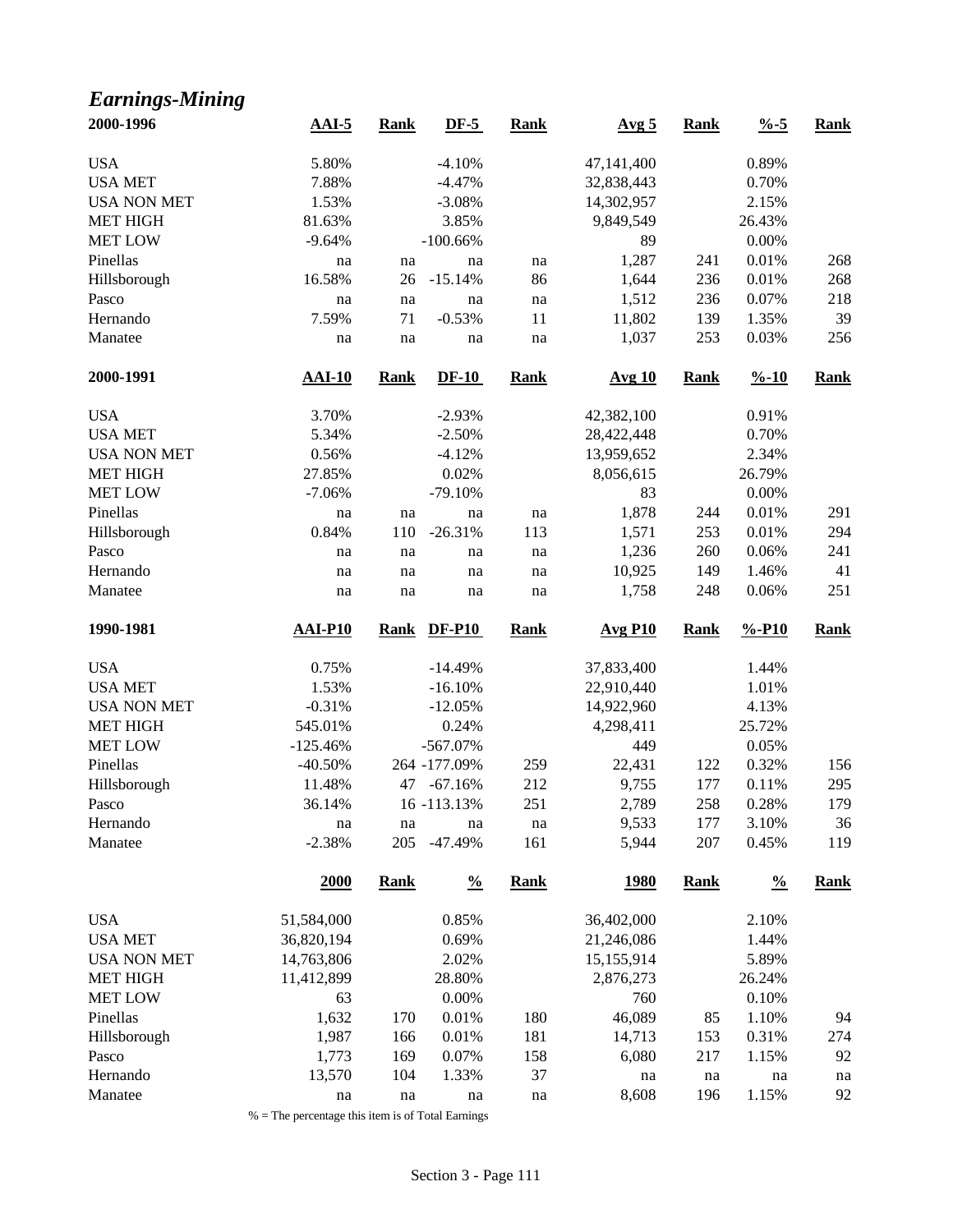#### *Employment-Mining*

| 2000-1996           | $AAI-5$            | <b>Rank</b>              | $DF-5$        | <b>Rank</b> | Avg <sub>5</sub> | <b>Rank</b> | $\frac{9}{6} - 5$  | <b>Rank</b> |
|---------------------|--------------------|--------------------------|---------------|-------------|------------------|-------------|--------------------|-------------|
| <b>USA</b>          | $-2.00\%$          |                          | $-7.77%$      |             | 827,600          |             | 0.52%              |             |
| <b>USA MET</b>      | $-1.70%$           |                          | $-7.76%$      |             | 488,573          |             | 0.37%              |             |
| <b>USA NON MET</b>  | $-2.42%$           |                          | $-7.80%$      |             | 339,027          |             | 1.21%              |             |
| <b>MET HIGH</b>     | 14.05%             |                          | $-0.81%$      |             | 82,607           |             | 13.89%             |             |
| <b>MET LOW</b>      | $-10.58%$          |                          | $-31.69%$     |             | 10               |             | 0.01%              |             |
| Pinellas            | na                 | na                       | na            | na          | 371              | 125         | 0.07%              | 217         |
| Hillsborough        | 1.42%              | 36                       | $-4.08%$      | 12          | 241              | 164         | 0.04%              | 257         |
| Pasco               | na                 | na                       | na            | na          | 110              | 214         | 0.11%              | 164         |
| Hernando            | 0.71%              | 45                       | $-5.70%$      | 20          | 379              | 125         | 0.94%              | 41          |
| Manatee             | na                 | na                       | na            | na          | 169              | 183         | 0.11%              | 164         |
| 2000-1991           | $AAI-10$           | <b>Rank</b>              | $DF-10$       | <b>Rank</b> | <b>Avg 10</b>    | <b>Rank</b> | $\frac{9}{6} - 10$ | <b>Rank</b> |
| <b>USA</b>          | $-2.61%$           |                          | $-7.74%$      |             | 884,830          |             | 0.58%              |             |
| <b>USA MET</b>      | $-2.37%$           |                          | $-8.16%$      |             | 521,738          |             | 0.42%              |             |
| <b>USA NON MET</b>  | $-2.93%$           |                          | $-7.68%$      |             | 363,092          |             | 1.36%              |             |
| <b>MET HIGH</b>     | 5.88%              |                          | $-3.00\%$     |             | 84,350           |             | 15.46%             |             |
| <b>MET LOW</b>      | $-9.84%$           |                          | $-37.62%$     |             | 10               |             | 0.01%              |             |
| Pinellas            |                    |                          |               |             | 445              |             | 0.09%              |             |
|                     | na                 | na                       | na            | na          | 242              | 138         |                    | 234         |
| Hillsborough        | $-1.93%$           | 71                       | $-9.80%$      | 23          |                  | 183         | 0.04%              | 289         |
| Pasco               | na                 | na                       | na            | na          | 104              | 244         | 0.12%              | 188         |
| Hernando            | na                 | na                       | na            | na          | 379              | 143         | 1.05%              | 44          |
| Manatee             | $\rm na$           | na                       | na            | na          | 171              | 203         | 0.13%              | 177         |
| 1990-1981           | <b>AAI-P10</b>     | <b>Rank</b>              | <b>DF-P10</b> | <b>Rank</b> | <b>Avg P10</b>   | <b>Rank</b> | $% -P10$           | <b>Rank</b> |
|                     |                    |                          |               |             |                  |             |                    |             |
| <b>USA</b>          | $-1.68%$           |                          | $-9.81%$      |             | 1,260,700        |             | 1.00%              |             |
| <b>USA MET</b>      | $-0.80%$           |                          | $-9.32%$      |             | 735,899          |             | 0.71%              |             |
| <b>USA NON MET</b>  | $-2.73%$           |                          | $-10.51%$     |             | 524,801          |             | 2.32%              |             |
| <b>MET HIGH</b>     | 47.77%             |                          | $-0.09%$      |             | 104,069          |             | 21.79%             |             |
| <b>MET LOW</b>      | $-11.40%$          |                          | $-49.55%$     |             | 16               |             | 0.01%              |             |
| Pinellas            | 9.78%              | 26                       | $-4.71%$      | 16          | 503              | 142         | 0.13%              | 236         |
|                     | 2.98%              | 109                      | $-30.01%$     | 251         | 462              | 154         | 0.10%              | 262         |
| Hillsborough        | 3.85%              | 91                       | $-21.34%$     | 230         | 72               | 278         | 0.11%              | 258         |
| Pasco               |                    |                          | na            |             | 443              |             |                    |             |
| Hernando<br>Manatee | $\rm na$<br>60.07% | $\operatorname{na}$<br>1 | $-68.52%$     | na<br>262   | 152              | 159<br>227  | 2.11%<br>0.19%     | 41<br>177   |
|                     | 2000               | <b>Rank</b>              | $\frac{0}{0}$ | <b>Rank</b> | <u>1980</u>      | <b>Rank</b> | $\frac{0}{0}$      | <b>Rank</b> |
|                     |                    |                          |               |             |                  |             |                    |             |
| <b>USA</b>          | 795,400            |                          | 0.47%         |             | 1,277,600        |             | 1.12%              |             |
| <b>USA MET</b>      | 471,661            |                          | 0.34%         |             | 683,827          |             | 0.74%              |             |
| <b>USA NON MET</b>  | 323,739            |                          | 1.12%         |             | 593,773          |             | 2.75%              |             |
| <b>MET HIGH</b>     | 81,683             |                          | 13.27%        |             | 95,317           |             | 20.50%             |             |
| <b>MET LOW</b>      | 12                 |                          | 0.01%         |             | 10               |             | 0.02%              |             |
| Pinellas            | 363                | 97                       | 0.06%         | 157         | 260              | 179         | 0.08%              | 256         |
| Hillsborough        | 245                | 116                      | 0.03%         | 170         | 318              | 167         | 0.09%              | 242         |
| Pasco               | 116                | 151                      | 0.12%         | 124         | 66               | 252         | 0.14%              | 189         |
| Hernando<br>Manatee | 375<br>na          | 94<br>na                 | 0.84%<br>na   | 36<br>na    | na<br>22         | na<br>289   | na<br>0.04%        | na<br>285   |

 $\%$  = The percentage this item is of All Workers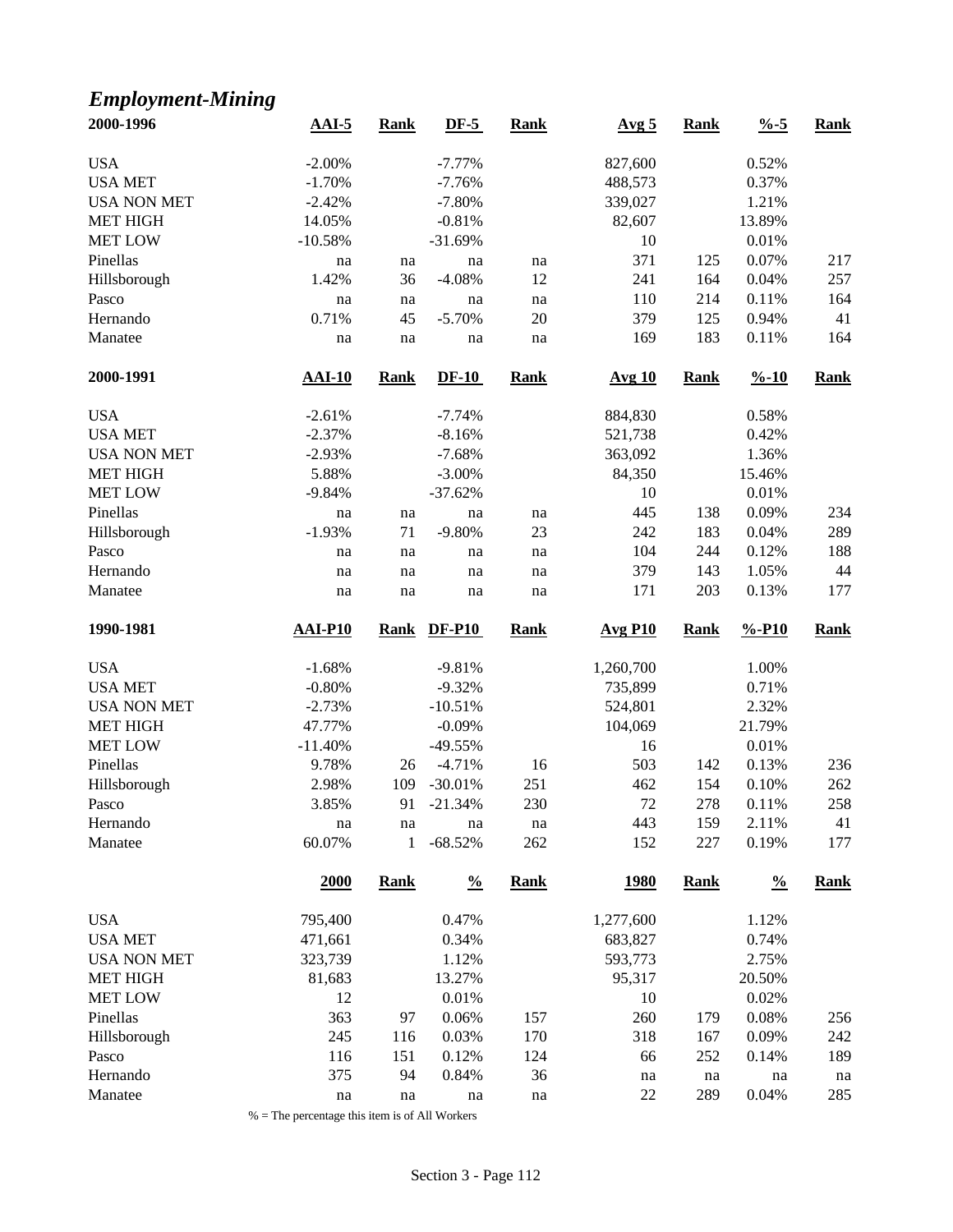| <b>AEPW-Mining</b> |               |             |               |             |                       |             |                    |                  |
|--------------------|---------------|-------------|---------------|-------------|-----------------------|-------------|--------------------|------------------|
| 2000-1996          | $AAI-5$       | <b>Rank</b> | $DF-5$        | <b>Rank</b> | Avg <sub>5</sub>      | <b>Rank</b> | $\frac{0}{6}$ -5   | <b>Rank</b>      |
| <b>USA</b>         | 7.94%         |             | $-2.02%$      |             | 57,054                |             | 171.87%            |                  |
| <b>USA MET</b>     | 9.70%         |             | $-2.37%$      |             | 67,290                |             | 191.09%            |                  |
| <b>USA NON MET</b> | 4.09%         |             | $-0.90%$      |             | 42,254                |             | 178.31%            |                  |
| <b>MET HIGH</b>    | 61.45%        |             | 8.61%         |             | 211,526               |             | 413.61%            |                  |
| <b>MET LOW</b>     | $-6.51%$      |             | $-85.49%$     |             | 8,778                 |             | 27.86%             |                  |
| Pinellas           | na            | na          | na            | na          | na                    | na          | na                 | na               |
| Hillsborough       | 15.29%        | 22          | $-22.25%$     | 112         | 6,807                 | 135         | 22.03%             | 135              |
| Pasco              | na            | na          | na            | na          | na                    | na          | na                 | na               |
| Hernando           | 6.87%         | 70          | 3.44%         | 4           | 31,143                | 85          | 144.53%            | 50               |
| Manatee            | na            | na          | na            | na          | na                    | na          | na                 | na               |
| 2000-1991          | <b>AAI-10</b> | <b>Rank</b> | $DF-10$       | <b>Rank</b> | <b>Avg 10</b>         | <b>Rank</b> | $\frac{9}{6} - 10$ | <b>Rank</b>      |
| <b>USA</b>         | 6.52%         |             | $-1.79%$      |             | 48,567                |             | 158.49%            |                  |
| <b>USA MET</b>     | 7.97%         |             | $-2.21%$      |             | 55,376                |             | 170.71%            |                  |
| <b>USA NON MET</b> | 3.63%         |             | $-1.13%$      |             | 38,746                |             | 174.13%            |                  |
| <b>MET HIGH</b>    | 28.61%        |             | 2.22%         |             | 129,551               |             | 387.19%            |                  |
| <b>MET LOW</b>     | 0.44%         |             | $-58.63%$     |             | 7,025                 |             | 23.79%             |                  |
| Pinellas           | na            | na          | na            | na          | na                    | na          | na                 | na               |
| Hillsborough       | 3.46%         | 101         | $-30.42%$     | 115         | 6,521                 | 125         | 22.62%             | 125              |
| Pasco              | na            | na          | na            | na          | na                    | na          | na                 | na               |
| Hernando           | na            | na          | na            | na          | na                    | na          | na                 | na               |
| Manatee            | na            | na          | na            | na          | na                    | na          | na                 | na               |
| 1990-1981          | AAI-P10       | <b>Rank</b> | <b>DF-P10</b> | <b>Rank</b> | $Avg$ P <sub>10</sub> | <b>Rank</b> | $% -P10$           | <b>Rank</b>      |
| <b>USA</b>         | 2.21%         |             | $-6.20%$      |             | 30,155                |             | 145.59%            |                  |
| <b>USA MET</b>     | 2.08%         |             | $-8.96%$      |             | 31,265                |             | 143.69%            |                  |
| <b>USA NON MET</b> | 2.34%         |             | $-2.50%$      |             | 28,619                |             | 179.82%            |                  |
| <b>MET HIGH</b>    | 476.85%       |             | 2.58%         |             | 123,784               |             | 803.55%            |                  |
| <b>MET LOW</b>     | $-123.24%$    |             | $-522.20%$    |             | 6,079                 |             | 33.93%             |                  |
| Pinellas           | $-48.53%$     |             | 252 -183.24%  | 249         | 51,372                |             | 14 296.46%         | 7                |
| Hillsborough       | 13.83%        |             | 23 -73.35%    | 220         | 19,912                |             | 212 104.04%        | 215              |
| Pasco              | 30.20%        |             | 14 -101.90%   | 235         | 43,526                | 35          | 298.22%            | 7                |
| Hernando           | na            | na          | na            | na          | na                    | na          | na                 | na               |
| Manatee            | $-11.26%$     | 244         | $-86.26%$     | 229         | 94,792                |             | 2 574.03%          | 2                |
|                    | 2000          | <b>Rank</b> | $\frac{0}{0}$ | <b>Rank</b> | <u>1980</u>           | <b>Rank</b> | $\frac{0}{0}$      | <b>Rank</b>      |
| <b>USA</b>         | 64,853        |             | 178.58%       |             | 28,492                |             | 188.14%            |                  |
| <b>USA MET</b>     | 78,065        |             | 202.14%       |             | 31,069                |             | 195.47%            |                  |
| <b>USA NON MET</b> | 45,604        |             | 180.47%       |             | 25,525                |             | 214.07%            |                  |
| <b>MET HIGH</b>    | 262,395       |             | 469.25%       |             | 464,720               |             | ########           |                  |
| <b>MET LOW</b>     | 7,599         |             | 28.14%        |             | 7,092                 |             | 52.97%             |                  |
| Pinellas           | 4,496         | 171         | 14.43%        | 171         | 177,265               |             | 6 ########         | 5                |
| Hillsborough       | 8,110         | 170         | 24.35%        | 171         | 46,267                | 112         | 332.54%            | 114              |
| Pasco              | 15,284        | 158         | 62.48%        | 150         | 92,121                | 31          | 826.41%            | 19               |
| Hernando           | 36,187        | 96          | 158.90%       | 53          | na                    | na          | na                 | na               |
| Manatee            | na            | na          | na            | na          | 391,273               |             | 2 ########         | $\boldsymbol{2}$ |

% = The percentage this item is of the AEPW for All Workers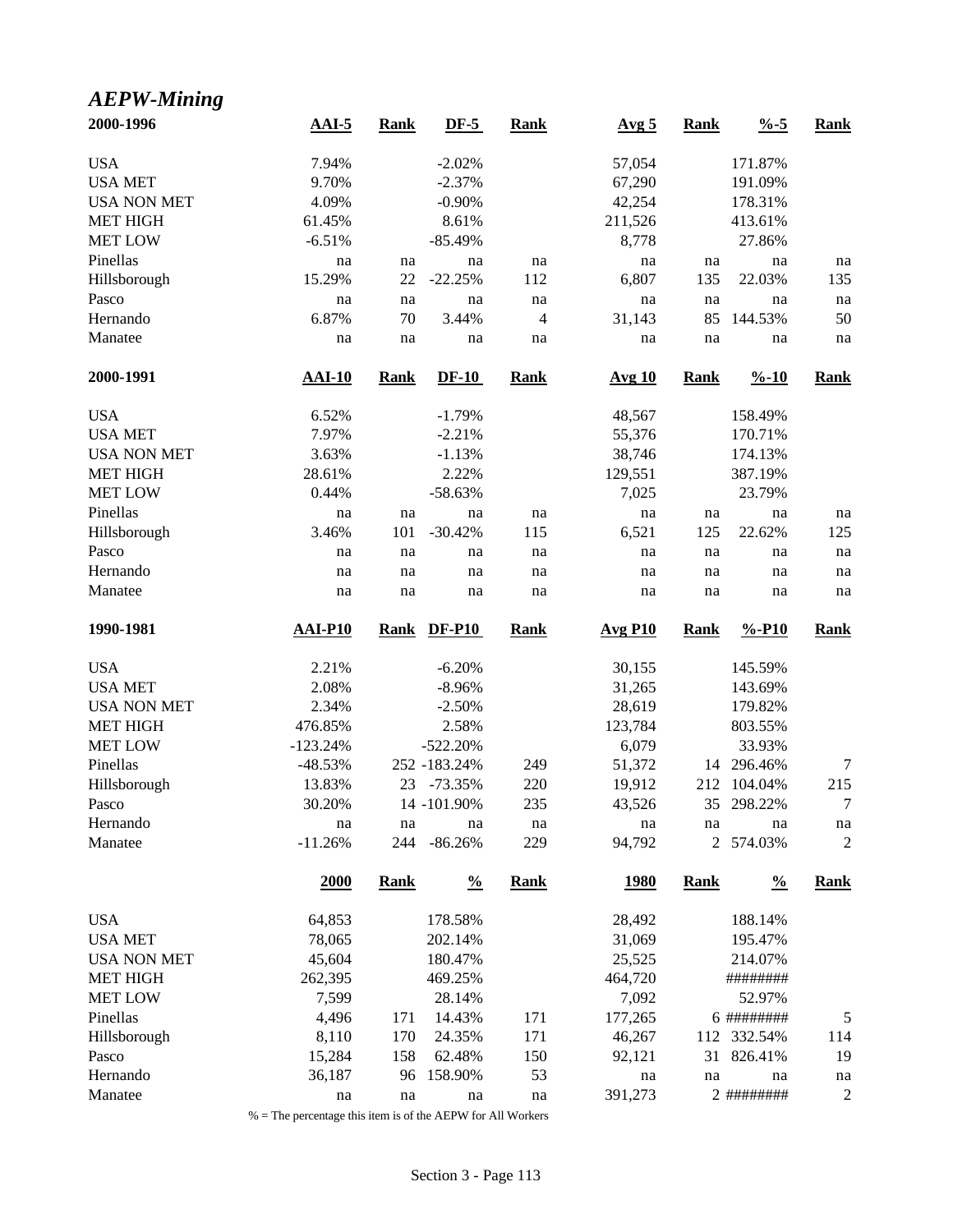| <b>Earnings-Farm</b> |               |             |               |             |                  |             |                    |             |
|----------------------|---------------|-------------|---------------|-------------|------------------|-------------|--------------------|-------------|
| 2000-1996            | $AAI-5$       | <b>Rank</b> | $DF-5$        | <b>Rank</b> | Avg <sub>5</sub> | <b>Rank</b> | $\frac{0}{6}$ -5   | <b>Rank</b> |
| <b>USA</b>           | 7.26%         |             | $-14.20%$     |             | 47,353,200       |             | 0.89%              |             |
| <b>USA MET</b>       | 5.80%         |             | $-5.35%$      |             | 19,972,282       |             | 0.43%              |             |
| <b>USA NON MET</b>   | 8.79%         |             | $-21.80%$     |             | 27,380,918       |             | 4.11%              |             |
| <b>MET HIGH</b>      | 1424.84%      |             | 10.34%        |             | 1,073,440        |             | 14.97%             |             |
| <b>MET LOW</b>       | $-1494.33%$   |             | ########      |             | $-4,339$         |             | $-0.22%$           |             |
| Pinellas             | 13.23%        | 146         | $-5.00\%$     | 20          | 5,522            | 269         | 0.04%              | 296         |
| Hillsborough         | 10.89%        | 163         | 2.24%         | 7           | 204,342          | 26          | 0.96%              | 79          |
| Pasco                | 8.08%         | 194         | $-2.93%$      | 14          | 29,407           | 131         | 1.32%              | 58          |
| Hernando             | 16.27%        | 127         | $-12.89%$     | 43          | 8,452            | 255         | 0.97%              | 79          |
| Manatee              | 8.89%         | 182         | $-4.53%$      | 19          | 138,342          | 39          | 3.73%              | 25          |
| 2000-1991            | <b>AAI-10</b> | <b>Rank</b> | $DF-10$       | <b>Rank</b> | <b>Avg 10</b>    | <b>Rank</b> | $\frac{9}{6} - 10$ | <b>Rank</b> |
| <b>USA</b>           | 2.26%         |             | $-17.63%$     |             | 44,667,700       |             | 0.96%              |             |
| <b>USA MET</b>       | 2.31%         |             | $-8.64%$      |             | 18,792,185       |             | 0.46%              |             |
| <b>USA NON MET</b>   | 2.54%         |             | $-25.04%$     |             | 25,875,516       |             | 4.33%              |             |
| <b>MET HIGH</b>      | 628.67%       |             | 2.91%         |             | 909,690          |             | 14.23%             |             |
| <b>MET LOW</b>       | $-743.18%$    |             | ########      |             | $-2,444$         |             | $-0.17%$           |             |
| Pinellas             | 1.31%         | 245         | $-12.99%$     | 28          | 5,130            | 275         | 0.04%              | 302         |
| Hillsborough         | 6.68%         | 171         | $-4.98%$      | 10          | 177,040          | 27          | 0.98%              | 84          |
| Pasco                | 0.60%         | 252         | $-9.36%$      | 18          | 28,826           | 131         | 1.48%              | 59          |
| Hernando             | 6.16%         | 176         | $-17.93%$     | 52          | 6,924            | 269         | 0.93%              | 91          |
| Manatee              | 6.14%         | 176         | $-11.65%$     | 23          | 130,313          | 38          | 4.16%              | 21          |
| 1990-1981            | $AAI-P10$     | Rank        | <b>DF-P10</b> | <b>Rank</b> | <b>Avg P10</b>   | <b>Rank</b> | $% -P10$           | <b>Rank</b> |
| <b>USA</b>           | 10.94%        |             | $-29.30%$     |             | 32,511,800       |             | 1.23%              |             |
| <b>USA MET</b>       | 5.61%         |             | $-11.69%$     |             | 14,262,587       |             | 0.63%              |             |
| <b>USA NON MET</b>   | 18.32%        |             | $-46.43%$     |             | 18,249,213       |             | 5.04%              |             |
| <b>MET HIGH</b>      | 3381.21%      |             | $-2.09%$      |             | 722,838          |             | 15.55%             |             |
| <b>MET LOW</b>       | $-2006.27%$   |             | ########      |             | $-1,841$         |             | $-0.19%$           |             |
| Pinellas             | 0.79%         | 232         | $-19.11%$     | 45          | 7,331            | 252         | 0.11%              | 288         |
| Hillsborough         | 5.95%         | 190         | $-24.59%$     | 66          | 132,112          | 23          | 1.51%              | 76          |
| Pasco                | 1.48%         | 229         | $-26.57%$     | 75          | 27,000           | 121         | 2.67%              | 43          |
| Hernando             | $-2.03%$      | 239         | $-24.97%$     | 68          | 6,547            | 256         | 2.13%              | 53          |
| Manatee              | 7.21%         | 179         | $-22.78%$     | 57          | 104,514          | 34          | 7.90%              | 12          |
|                      | 2000          | <b>Rank</b> | $\frac{0}{0}$ | <b>Rank</b> | <b>1980</b>      | <b>Rank</b> | $\frac{0}{0}$      | <b>Rank</b> |
| <b>USA</b>           | 49,845,000    |             | 0.82%         |             | 21,304,000       |             | 1.23%              |             |
| <b>USA MET</b>       | 21,643,841    |             | 0.40%         |             | 11,146,139       |             | 0.76%              |             |
| <b>USA NON MET</b>   | 28,201,159    |             | 3.86%         |             | 10,157,861       |             | 3.95%              |             |
| <b>MET HIGH</b>      | 1,387,752     |             | 16.53%        |             | 910,913          |             | 23.49%             |             |
| <b>MET LOW</b>       | $-4,720$      |             | $-0.25%$      |             | $-14,203$        |             | $-1.45%$           |             |
| Pinellas             | 6,882         | 258         | 0.04%         | 295         | 6,959            | 205         | 0.17%              | 242         |
| Hillsborough         | 245,779       | 25          | 0.99%         | 76          | 93,475           | 29          | 1.97%              | 59          |
| Pasco                | 32,868        | 133         | 1.35%         | 58          | 34,739           | 70          | 6.57%              | 19          |
| Hernando             | 9,067         | 246         | 0.89%         | 84          | 9,177            | 185         | 6.67%              | 18          |
| Manatee              | 167,441       | 37          | 3.85%         | $20\,$      | 67,905           | 37          | 9.06%              | 13          |

% = The percentage this item is of Total Earnings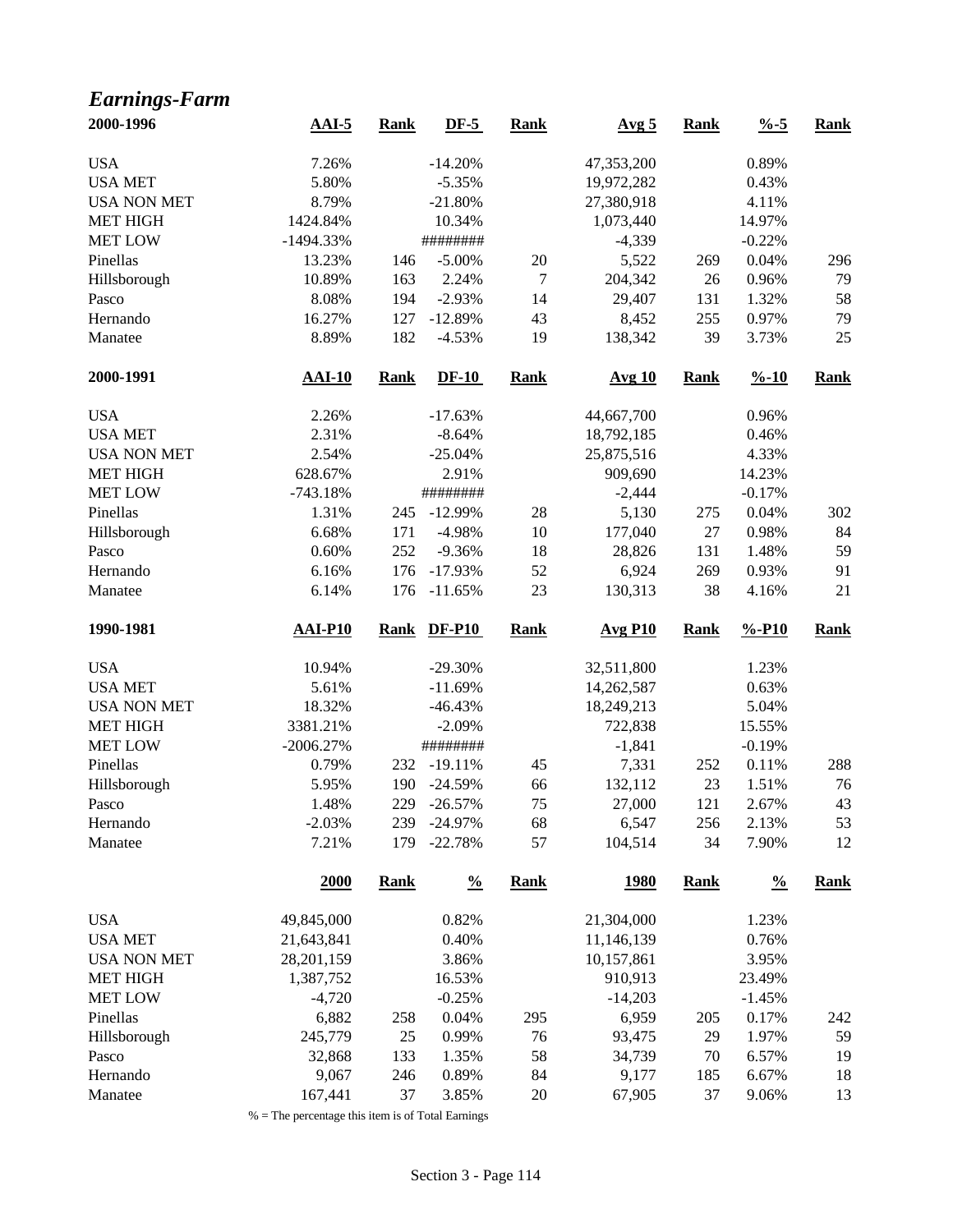# *Employment-Farm*

| 2000-1996                         | $AAI-5$              | <b>Rank</b> | $DF-5$                 | <b>Rank</b> | Avg <sub>5</sub> | <b>Rank</b> | $\frac{9}{6} - 5$  | <b>Rank</b> |
|-----------------------------------|----------------------|-------------|------------------------|-------------|------------------|-------------|--------------------|-------------|
| <b>USA</b>                        | $-0.01%$             |             | $-1.44%$               |             | 3,109,000        |             | 1.94%              |             |
| <b>USA MET</b>                    | 0.48%                |             | $-2.05%$               |             | 1,218,329        |             | 0.92%              |             |
| <b>USA NON MET</b>                | $-0.32%$             |             | $-1.36%$               |             | 1,890,671        |             | 6.74%              |             |
| <b>MET HIGH</b>                   | 8.63%                |             | 0.22%                  |             | 40,181           |             | 14.79%             |             |
| <b>MET LOW</b>                    | $-6.89%$             |             | $-32.85%$              |             | $\boldsymbol{0}$ |             | 0.00%              |             |
| Pinellas                          | 3.15%                | 22          | $-6.01%$               | 232         | 313              | 316         | 0.06%              | 316         |
| Hillsborough                      | 3.38%                | $20\,$      | $-2.80%$               | 106         | 8,764            | 33          | 1.28%              | 160         |
| Pasco                             | $-0.20%$             | 164         | $-4.21%$               | 176         | 1,669            | 205         | 1.73%              | 111         |
| Hernando                          | $-0.77%$             | 212         | $-3.49%$               | 147         | 525              | 302         | 1.30%              | 155         |
| Manatee                           | 7.05%                | 5           | $-8.59%$               | 272         | 4,199            | 88          | 2.79%              | 55          |
| 2000-1991                         | $AAI-10$             | <b>Rank</b> | $DF-10$                | <b>Rank</b> | <b>Avg 10</b>    | <b>Rank</b> | $\frac{9}{6} - 10$ | <b>Rank</b> |
| <b>USA</b>                        | $-0.15%$             |             | $-1.87%$               |             | 3,102,600        |             | 2.05%              |             |
| <b>USA MET</b>                    | 0.18%                |             | $-2.48%$               |             | 1,204,072        |             | 0.96%              |             |
| <b>USA NON MET</b>                | $-0.36%$             |             | $-1.98%$               |             | 1,898,528        |             | 7.10%              |             |
| <b>MET HIGH</b>                   | 6.26%                |             | $-0.46%$               |             | 37,537           |             | 14.90%             |             |
| <b>MET LOW</b>                    | $-5.54%$             |             | $-27.01%$              |             | $\boldsymbol{0}$ |             | 0.00%              |             |
| Pinellas                          | $-0.56%$             | 168         | $-8.12%$               | 283         | 305              | 316         | 0.06%              | 316         |
| Hillsborough                      | 1.92%                | 35          | $-3.86%$               | 142         | 8,695            | 34          | 1.41%              | 155         |
| Pasco                             | $-2.03%$             | 294         | $-7.64%$               | 272         | 1,768            | 194         | 1.98%              | 105         |
| Hernando                          | $-0.35%$             | 158         | $-4.85%$               | 193         | 542              | 303         | 1.50%              | 145         |
| Manatee                           | 3.16%                | 15          | $-7.73%$               | 273         | 3,839            | 95          | 2.85%              | 59          |
|                                   |                      |             |                        |             |                  |             |                    |             |
| 1990-1981                         | <b>AAI-P10</b>       | <b>Rank</b> | <b>DF-P10</b>          | <b>Rank</b> | <b>Avg P10</b>   | <b>Rank</b> | $% -P10$           | <b>Rank</b> |
|                                   |                      |             |                        |             |                  |             |                    |             |
| <b>USA</b><br><b>USA MET</b>      | $-1.79%$             |             | $-5.09%$               |             | 3,466,600        |             | 2.75%              |             |
| <b>USA NON MET</b>                | $-1.64%$             |             | $-5.33%$<br>$-4.95%$   |             | 1,315,467        |             | 1.27%<br>9.51%     |             |
|                                   | $-1.89%$             |             |                        |             | 2,151,133        |             |                    |             |
| <b>MET HIGH</b><br><b>MET LOW</b> | 16.49%               |             | $-1.47%$               |             | 37,783           |             | 17.73%             |             |
| Pinellas                          | $-7.11%$<br>$-3.65%$ | 278         | $-19.19%$<br>$-11.88%$ | 287         | 0<br>394         | 314         | 0.00%              |             |
|                                   |                      | 9           |                        |             |                  | 43          | 0.10%              | 315         |
| Hillsborough                      | 2.05%                | 13          | $-6.69%$               | 133         | 8,097            |             | 1.80%              | 170         |
| Pasco<br>Hernando                 | 1.42%                |             | $-7.63%$               | 193<br>232  | 1,955<br>639     | 202         | 2.88%              | 97<br>90    |
| Manatee                           | $-3.66%$<br>3.66%    | 278<br>5    | $-8.67%$<br>$-7.24%$   | 161         | 3,392            | 302<br>120  | 3.04%<br>4.31%     | 48          |
|                                   | 2000                 | <b>Rank</b> | $\frac{0}{0}$          | <b>Rank</b> | <u>1980</u>      | <b>Rank</b> | $\frac{0}{0}$      | <b>Rank</b> |
| <b>USA</b>                        | 3,103,000            |             | 1.85%                  |             | 3,798,000        |             | 3.32%              |             |
| <b>USA MET</b>                    | 1,225,947            |             | 0.88%                  |             | 1,431,521        |             | 1.55%              |             |
| <b>USA NON MET</b>                | 1,877,053            |             | 6.50%                  |             | 2,366,479        |             | 10.96%             |             |
|                                   |                      |             |                        |             | 32,744           |             | 17.29%             |             |
| <b>MET HIGH</b><br><b>MET LOW</b> | 39,072               |             | 14.54%                 |             |                  |             |                    |             |
|                                   | $\boldsymbol{0}$     |             | 0.00%                  |             | $\boldsymbol{0}$ |             | 0.00%              |             |
| Pinellas                          | 321                  | 316         | 0.06%                  | 316         | 516              | 307         | 0.16%              | 315         |
| Hillsborough                      | 10,033               | 25          | 1.35%                  | 144         | 7,044            | 57          | 2.07%              | 175         |
| Pasco<br>Hernando                 | 1,715<br>520         | 197<br>305  | 1.72%<br>1.16%         | 105<br>171  | 1,907<br>797     | 221<br>296  | 4.02%<br>6.17%     | 81<br>36    |

 $\%$  = The percentage this item is of All Workers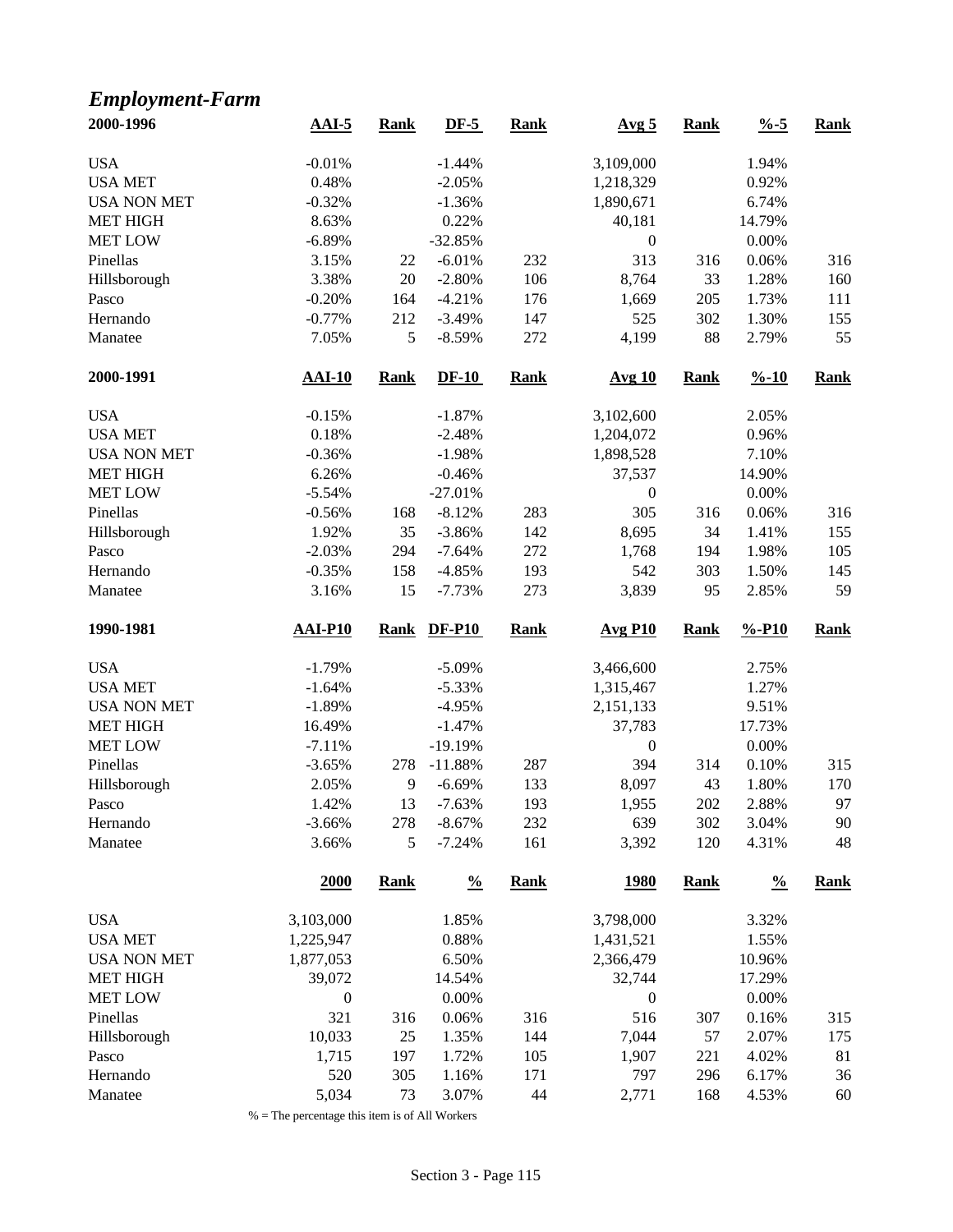| <b>AEPW-Farm</b>   |                |             |               |             |                  |             |                    |                |
|--------------------|----------------|-------------|---------------|-------------|------------------|-------------|--------------------|----------------|
| 2000-1996          | $AAI-5$        | <b>Rank</b> | $DF-5$        | <b>Rank</b> | Avg <sub>5</sub> | <b>Rank</b> | $\frac{0}{6}$ -5   | <b>Rank</b>    |
| <b>USA</b>         | 7.39%          |             | $-15.44%$     |             | 15,236           |             | 45.90%             |                |
| <b>USA MET</b>     | 5.41%          |             | $-7.51%$      |             | 16,392           |             | 46.55%             |                |
| <b>USA NON MET</b> | 9.25%          |             | $-22.56%$     |             | 14,485           |             | 61.12%             |                |
| <b>MET HIGH</b>    | 1444.56%       |             | 5.42%         |             | 63,015           |             | 232.81%            |                |
| <b>MET LOW</b>     | $-1458.87%$    |             | ########      |             | $-5,315$         |             | $-22.12%$          |                |
| Pinellas           | 9.59%          | 178         | $-0.63%$      | 10          | 17,627           | 90          | 61.41%             | 85             |
| Hillsborough       | 7.65%          | 196         | 1.36%         | 5           | 23,179           | 51          | 75.03%             | 54             |
| Pasco              | 8.47%          | 187         | $-4.69%$      | 14          | 17,592           | 90          | 76.28%             | 52             |
| Hernando           | 17.26%         | 126         | $-11.61%$     | 29          | 16,073           | 105         | 74.59%             | 55             |
| Manatee            | 2.39%          | 239         | $-14.36%$     | 39          | 32,790           | 18          | 133.39%            | 12             |
| 2000-1991          | <b>AAI-10</b>  | <b>Rank</b> | $DF-10$       | <b>Rank</b> | <b>Avg 10</b>    | <b>Rank</b> | $\frac{9}{6} - 10$ | <b>Rank</b>    |
| <b>USA</b>         | 2.52%          |             | $-19.11%$     |             | 14,400           |             | 46.99%             |                |
| <b>USA MET</b>     | 2.22%          |             | $-10.45%$     |             | 15,600           |             | 48.09%             |                |
| <b>USA NON MET</b> | 3.02%          |             | $-25.96%$     |             | 13,636           |             | 61.28%             |                |
| <b>MET HIGH</b>    | 637.63%        |             | 0.78%         |             | 60,864           |             | 230.21%            |                |
| <b>MET LOW</b>     | $-724.94%$     |             | ########      |             | $-1,601$         |             | $-6.81%$           |                |
| Pinellas           | 1.51%          | 240         | $-8.19%$      | 12          | 16,723           | 92          | 63.12%             | 82             |
| Hillsborough       | 5.05%          | 190         | $-7.94%$      | 12          | 20,289           | 62          | 70.38%             | 67             |
| Pasco              | 2.65%          | 230         | $-6.62%$      | $\,$ 8 $\,$ | 16,313           | 100         | 75.22%             | 60             |
| Hernando           | 6.40%          | 176         | $-15.18%$     | 27          | 12,860           | 134         | 62.65%             | 82             |
| Manatee            | 3.83%          | 212         | $-19.02%$     | 48          | 34,039           | 12          | 147.89%            | 7              |
| 1990-1981          | <b>AAI-P10</b> | <b>Rank</b> | <b>DF-P10</b> | <b>Rank</b> | <b>Avg P10</b>   | <b>Rank</b> | $% -P10$           | <b>Rank</b>    |
| <b>USA</b>         | 13.63%         |             | $-29.67%$     |             | 9,569            |             | 46.20%             |                |
| <b>USA MET</b>     | 7.79%          |             | $-12.55%$     |             | 11,002           |             | 50.56%             |                |
| <b>USA NON MET</b> | 21.49%         |             | $-46.66%$     |             | 8,693            |             | 54.62%             |                |
| <b>MET HIGH</b>    | 3563.26%       |             | $-4.78%$      |             | 60,410           |             | 341.24%            |                |
| <b>MET LOW</b>     | $-2101.57%$    |             | ########      |             | $-99$            |             | $-0.53%$           |                |
| Pinellas           | 4.93%          |             | 212 -15.34%   | 29          | 18,784           |             | 31 108.40%         | 26             |
| Hillsborough       | 3.38%          |             | 223 -21.50%   | 55          | 16,222           | 45          | 84.76%             | 49             |
| Pasco              | $-0.15%$       | 241         | $-22.46%$     | 61          | 13,856           | 61          | 94.93%             | 37             |
| Hernando           | 1.22%          | 235         | $-20.37%$     | 52          | 10,065           | 105         | 71.19%             | 63             |
| Manatee            | 2.96%          | 225         | $-24.52%$     | 71          | 30,701           | 7           | 185.91%            | $\overline{2}$ |
|                    | 2000           | <b>Rank</b> | $\frac{0}{0}$ | <b>Rank</b> | <u>1980</u>      | <b>Rank</b> | $\frac{0}{0}$      | <b>Rank</b>    |
| <b>USA</b>         | 16,063         |             | 44.23%        |             | 5,609            |             | 37.04%             |                |
| <b>USA MET</b>     | 17,655         |             | 45.72%        |             | 7,786            |             | 48.99%             |                |
| <b>USA NON MET</b> | 15,024         |             | 59.45%        |             | 4,292            |             | 36.00%             |                |
| <b>MET HIGH</b>    | 74,172         |             | 239.64%       |             | 39,829           |             | 275.81%            |                |
| <b>MET LOW</b>     | $-5,183$       |             | $-20.08%$     |             | $-5,997$         |             | $-33.20%$          |                |
| Pinellas           | 21,439         | 76          | 68.80%        | 69          | 13,486           | 36          | 102.40%            | 30             |
| Hillsborough       | 24,497         | 59          | 73.56%        | 59          | 13,270           | 36          | 95.38%             | 35             |
| Pasco              | 19,165         | 81          | 78.35%        | 54          | 18,217           | 23          | 163.42%            | 10             |
| Hernando           | 17,437         | 103         | 76.57%        | 56          | 11,514           | 45          | 108.14%            | 26             |
| Manatee            | 33,262         | 32          | 125.49%       | 16          | 24,506           | 7           | 200.13%            | $\mathfrak{Z}$ |

% = The percentage this item is of the AEPW for All Workers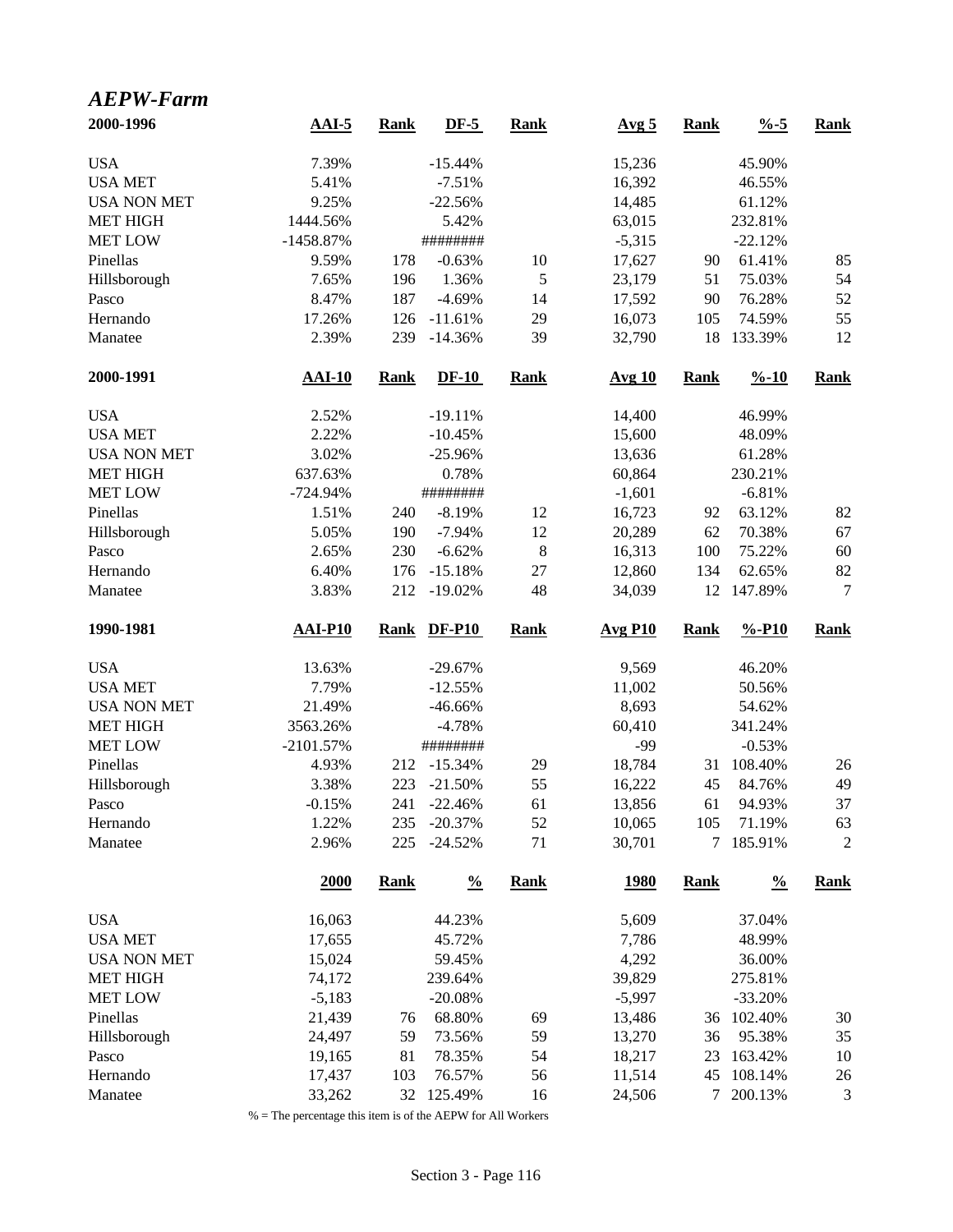#### *Farm-Total Receipts*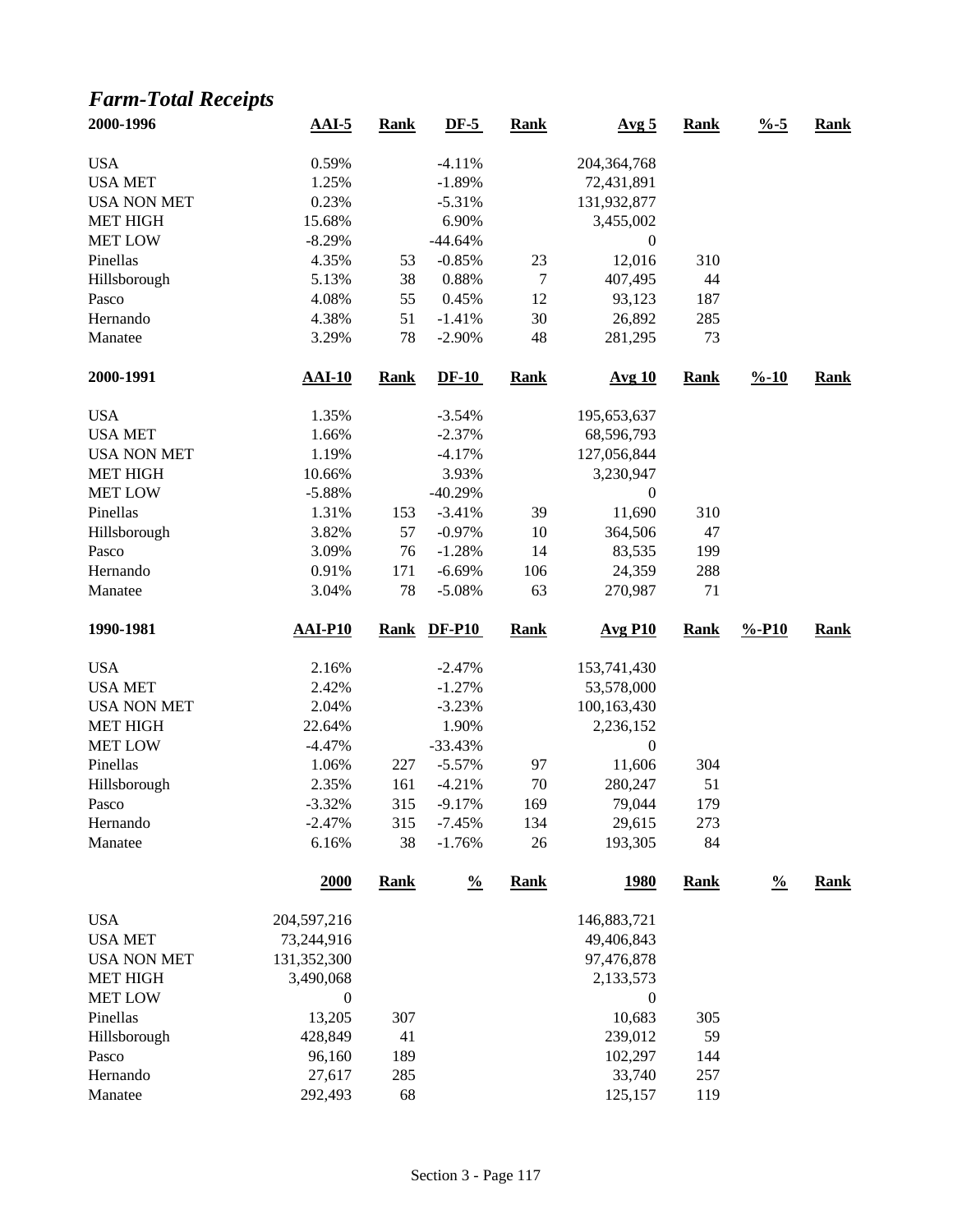#### *Farm-Livestock Receipts*

| 2000-1996           | $AAI-5$          | <b>Rank</b> | $DF-5$          | <b>Rank</b> | Avg <sub>5</sub> | <b>Rank</b> | $\frac{9}{6} - 5$  | <b>Rank</b> |
|---------------------|------------------|-------------|-----------------|-------------|------------------|-------------|--------------------|-------------|
| <b>USA</b>          | 2.62%            |             | $-2.12%$        |             | 103,415,798      |             | 50.60%             |             |
| <b>USA MET</b>      | 2.02%            |             | $-1.46%$        |             | 28,609,468       |             | 39.50%             |             |
| <b>USA NON MET</b>  | 2.87%            |             | $-2.95%$        |             | 74,806,330       |             | 56.70%             |             |
| <b>MET HIGH</b>     | 53.04%           |             | 8.07%           |             | 1,103,503        |             | 98.55%             |             |
| <b>MET LOW</b>      | $-13.00\%$       |             | $-67.46%$       |             | $\boldsymbol{0}$ |             | 0.82%              |             |
| Pinellas            | 3.96%            | 92          | $-11.95%$       | 180         | 299              | 317         | 2.49%              | 312         |
| Hillsborough        | 6.51%            | 46          | $-6.09%$        | 73          | 104,151          | 66          | 25.56%             | 225         |
| Pasco               | 3.58%            | 99          | $-1.62%$        | 16          | 59,525           | 125         | 63.92%             | 81          |
| Hernando            | 2.75%            | 127         | $-3.28%$        | 34          | 20,586           | 220         | 76.55%             | 52          |
| Manatee             | 2.94%            | 118         | $-5.02%$        | 56          | 24,717           | 203         | 8.79%              | 294         |
| 2000-1991           | $AAI-10$         | <b>Rank</b> | $DF-10$         | <b>Rank</b> | <b>Avg 10</b>    | <b>Rank</b> | $\frac{9}{6} - 10$ | <b>Rank</b> |
| <b>USA</b>          | 0.94%            |             | $-4.40%$        |             | 100,094,448      |             | 51.16%             |             |
| <b>USA MET</b>      | 0.53%            |             | $-3.87%$        |             | 27,538,865       |             | 40.15%             |             |
| <b>USA NON MET</b>  | 1.11%            |             | $-4.89%$        |             | 72,555,583       |             | 57.10%             |             |
| <b>MET HIGH</b>     | 27.85%           |             | 5.24%           |             | 1,058,576        |             | 98.47%             |             |
| <b>MET LOW</b>      | $-10.48%$        |             | $-47.95%$       |             | $\boldsymbol{0}$ |             | 0.81%              |             |
| Pinellas            | $-4.12%$         | 286         | $-14.65%$       | 219         | 310              | 316         | 2.65%              | 313         |
| Hillsborough        | 1.09%            | 119         | $-7.49%$        | 68          | 95,001           | 74          | 26.06%             | 231         |
| Pasco               | 1.94%            | 92          | $-3.85%$        | 20          | 53,876           | 138         | 64.50%             | 84          |
| Hernando            | $-1.33%$         | 216         | $-9.43%$        | 106         | 19,681           | 226         | 80.79%             | 39          |
| Manatee             | $-1.03%$         | 209         | $-8.67%$        | 93          | 25,062           | 207         | 9.25%              | 294         |
| 1990-1981           | <b>AAI-P10</b>   | <b>Rank</b> | $DF-P10$        | <b>Rank</b> | <b>Avg P10</b>   | <b>Rank</b> | $% -P10$           | <b>Rank</b> |
| <b>USA</b>          | 2.81%            |             | $-1.06%$        |             | 82,841,510       |             | 53.88%             |             |
| <b>USA MET</b>      | 2.40%            |             | $-0.78%$        |             | 24,012,213       |             | 44.82%             |             |
| <b>USA NON MET</b>  | 2.98%            |             | $-1.60%$        |             | 58,829,297       |             | 58.73%             |             |
| <b>MET HIGH</b>     | 30.74%           |             | 2.30%           |             | 903,083          |             | 98.23%             |             |
| <b>MET LOW</b>      | $-10.43%$        |             | $-45.55%$       |             | $\boldsymbol{0}$ |             | 1.59%              |             |
| Pinellas            | $-4.50%$         | 313         | $-16.25%$       | 273         | 669              | 316         | 5.76%              | 307         |
| Hillsborough        | 0.21%            | 253         | $-6.76%$        | 117         | 96,805           | 70          | 34.54%             | 216         |
| Pasco               | 1.56%            | 195         | $-7.94%$        | 154         | 47,961           | 142         | 60.68%             | 117         |
| Hernando            | $-0.21%$         | 264         | $-7.76%$        | 149         | 25,903           | 203         | 87.47%             | $20\,$      |
| Manatee             | 1.53%            | 196         | $-5.54%$        | 88          | 27,663           | 199         | 14.31%             | 286         |
|                     | 2000             | <b>Rank</b> | $\frac{0}{0}$   | <b>Rank</b> | <u>1980</u>      | <b>Rank</b> | $\frac{0}{0}$      | <b>Rank</b> |
|                     |                  |             |                 |             |                  |             |                    |             |
|                     |                  |             |                 |             |                  |             |                    |             |
| <b>USA</b>          | 108,116,209      |             | 52.84%          |             | 75,583,185       |             | 51.46%             |             |
| <b>USA MET</b>      | 28,896,465       |             | 39.45%          |             | 21,825,782       |             | 44.18%             |             |
| <b>USA NON MET</b>  | 79,219,744       |             | 60.31%          |             | 53,757,403       |             | 55.15%             |             |
| <b>MET HIGH</b>     | 1,154,957        |             | 98.85%          |             | 791,030          |             | 98.13%             |             |
| <b>MET LOW</b>      | $\boldsymbol{0}$ |             | 0.81%           |             | $\boldsymbol{0}$ |             | 2.13%              |             |
| Pinellas            | 288              | 317         | 2.18%           | 312         | 798              | 315         | 7.47%              | 303         |
| Hillsborough        | 105,131          | 68          | 24.51%          | 232         | 97,208           | 65          | 40.67%             | 192         |
| Pasco               | 59,985           | 126         | 62.38%          | 94          | 43,964           | 136         | 42.98%             | 180         |
| Hernando<br>Manatee | 20,597<br>25,660 | 221<br>204  | 74.58%<br>8.77% | 60<br>292   | 25,219<br>25,283 | 198<br>197  | 74.75%<br>20.20%   | 68<br>270   |

% = The percentage this item is of Farm Receipts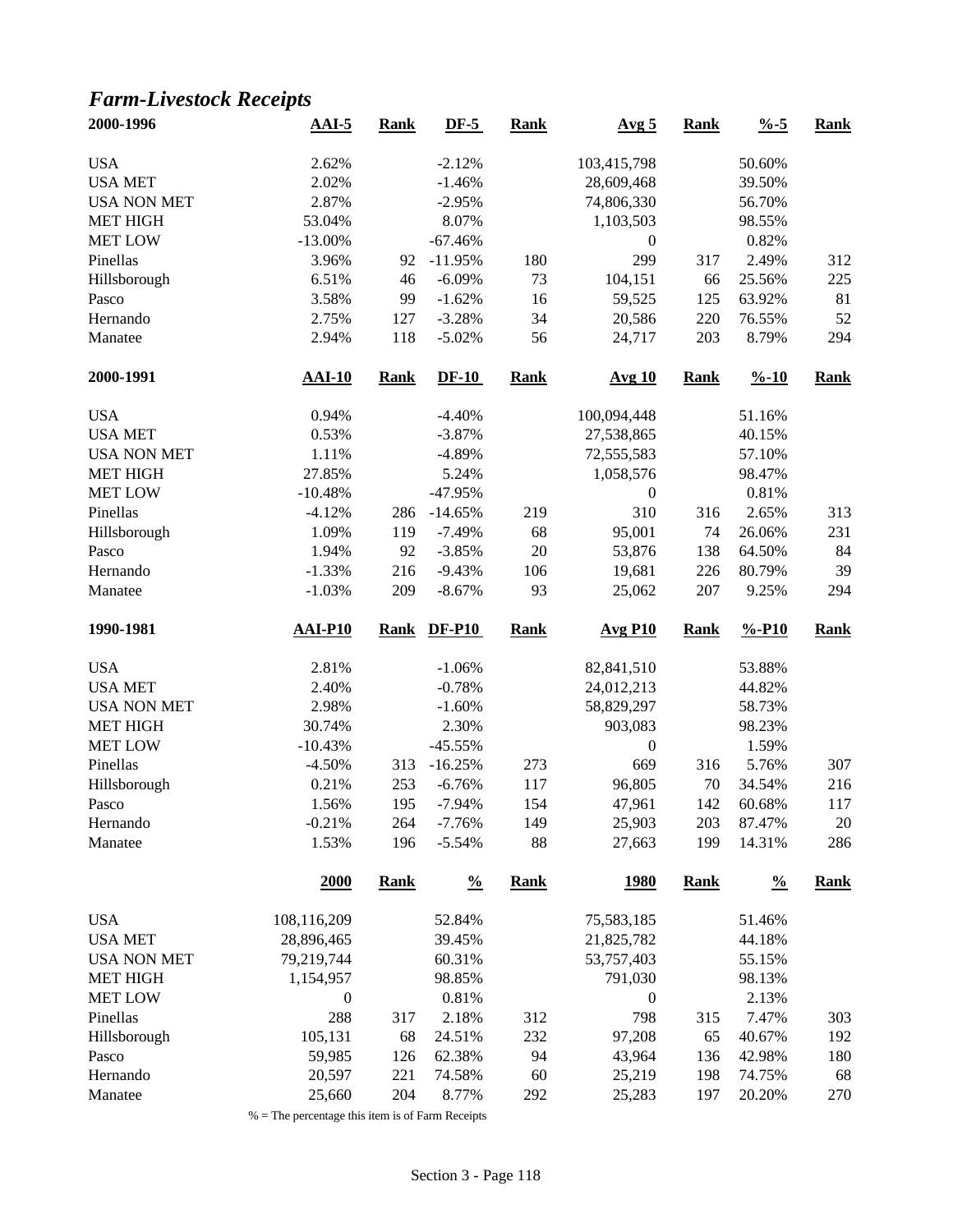# *Farm-Crop Receipts*

| 2000-1996          | $AAI-5$          | <b>Rank</b>    | $DF-5$        | <b>Rank</b>  | Avg <sub>5</sub> | <b>Rank</b> | $\frac{9}{6} - 5$  | <b>Rank</b> |
|--------------------|------------------|----------------|---------------|--------------|------------------|-------------|--------------------|-------------|
| <b>USA</b>         | $-1.41%$         |                | $-9.32%$      |              | 100,948,970      |             | 49.40%             |             |
| <b>USA MET</b>     | 0.82%            |                | $-6.42%$      |              | 43,822,424       |             | 60.50%             |             |
| <b>USA NON MET</b> | $-3.07%$         |                | $-11.75%$     |              | 57,126,547       |             | 43.30%             |             |
| <b>MET HIGH</b>    | 27.03%           |                | 6.26%         |              | 2,573,840        |             | 99.18%             |             |
| <b>MET LOW</b>     | $-18.49%$        |                | $-93.81%$     |              | $\boldsymbol{0}$ |             | 1.45%              |             |
| Pinellas           | 4.37%            | 72             | $-0.58%$      | 25           | 11,717           | 274         | 97.51%             | 6           |
| Hillsborough       | 4.77%            | 68             | 3.20%         | 7            | 303,343          | 35          | 74.44%             | 93          |
| Pasco              | 4.99%            | 63             | 2.90%         | 7            | 33,599           | 203         | 36.08%             | 237         |
| Hernando           | 10.35%           | 12             | 4.76%         | $\sqrt{2}$   | 6,306            | 297         | 23.45%             | 266         |
| Manatee            | 3.33%            | 88             | $-2.73%$      | 42           | 256,578          | 46          | 91.21%             | 24          |
| 2000-1991          | $AAI-10$         | <b>Rank</b>    | $DF-10$       | <b>Rank</b>  | Avg 10           | <b>Rank</b> | $\frac{9}{6} - 10$ | <b>Rank</b> |
| <b>USA</b>         | 1.94%            |                | $-4.48%$      |              | 95,559,189       |             | 48.84%             |             |
| <b>USA MET</b>     | 2.52%            |                | $-3.34%$      |              | 41,057,928       |             | 59.85%             |             |
| <b>USA NON MET</b> | 1.53%            |                | $-6.39%$      |              | 54,501,261       |             | 42.90%             |             |
| MET HIGH           | 19.15%           |                | 5.64%         |              | 2,378,032        |             | 99.19%             |             |
| <b>MET LOW</b>     | $-11.55%$        |                | $-68.64%$     |              | $\boldsymbol{0}$ |             | 1.53%              |             |
| Pinellas           | 1.50%            | 205            | $-3.16%$      | 27           | 11,380           | 273         | 97.35%             | $\sqrt{5}$  |
| Hillsborough       | 5.07%            | 67             | $-0.06%$      | 10           | 269,505          | 38          | 73.94%             | 87          |
| Pasco              | 5.61%            | 52             | 0.38%         | $\,$ 8 $\,$  | 29,659           | 214         | 35.50%             | 234         |
| Hernando           | 15.87%           | $\overline{4}$ | 7.92%         | $\mathbf{1}$ | 4,678            | 301         | 19.21%             | 279         |
| Manatee            | 3.59%            | 126            | $-5.56%$      | 50           | 245,925          | 45          | 90.75%             | 24          |
|                    |                  |                |               |              |                  |             |                    |             |
| 1990-1981          | <b>AAI-P10</b>   | <b>Rank</b>    | <b>DF-P10</b> | Rank         | <b>Avg P10</b>   | <b>Rank</b> | $% -P10$           | <b>Rank</b> |
|                    |                  |                |               |              |                  |             |                    |             |
| <b>USA</b>         | 1.53%            |                | $-7.23%$      |              | 70,899,920       |             | 46.12%             |             |
| <b>USA MET</b>     | 2.47%            |                | $-3.13%$      |              | 29,565,787       |             | 55.18%             |             |
| <b>USA NON MET</b> | 0.95%            |                | $-10.68%$     |              | 41,334,133       |             | 41.27%             |             |
| <b>MET HIGH</b>    | 22.97%           |                | 0.96%         |              | 1,634,906        |             | 98.41%             |             |
| <b>MET LOW</b>     | $-8.05%$         |                | -59.69%       |              | $\boldsymbol{0}$ |             | 1.77%              |             |
| Pinellas           | 1.42%            | 224            | $-5.43%$      | 36           | 10,937           | 264         | 94.24%             | 11          |
| Hillsborough       | 3.70%            | 145            | $-4.57%$      | 29           | 183,442          | 44          | 65.46%             | 102         |
| Pasco              | $-8.97\%$        | 317            | $-19.66%$     | 192          | 31,083           | 184         | 39.32%             | 201         |
| Hernando           | $-11.87%$        | 317            | $-27.32%$     | 272          | 3,711            | 302         | 12.53%             | 298         |
| Manatee            | 7.15%            | 61             | $-1.84%$      | 14           | 165,642          | 51          | 85.69%             | 32          |
|                    | <b>2000</b>      | <b>Rank</b>    | $\frac{0}{0}$ | <b>Rank</b>  | <u>1980</u>      | <b>Rank</b> | $\frac{0}{0}$      | <b>Rank</b> |
| <b>USA</b>         | 96,481,007       |                | 47.16%        |              | 71,300,536       |             | 48.54%             |             |
| <b>USA MET</b>     | 44,348,451       |                | 60.55%        |              | 27,581,061       |             | 55.82%             |             |
| <b>USA NON MET</b> | 52,132,556       |                | 39.69%        |              | 43,719,475       |             | 44.85%             |             |
| <b>MET HIGH</b>    | 2,722,808        |                | 99.19%        |              | 1,641,327        |             | 97.87%             |             |
| <b>MET LOW</b>     | $\boldsymbol{0}$ |                | 1.15%         |              | $\boldsymbol{0}$ |             | 1.87%              |             |
| Pinellas           | 12,917           | 267            | 97.82%        | 6            | 9,885            | 260         | 92.53%             | 15          |
| Hillsborough       | 323,718          | 37             | 75.49%        | 86           | 141,804          | 61          | 59.33%             | 126         |
| Pasco              | 36,175           | 196            | 37.62%        | 224          | 58,333           | 118         | 57.02%             | 138         |
| Hernando           | 7,020            | 293            | 25.42%        | 258          | 8,521            | 269         | 25.25%             | 250         |

% = The percentage this item is of Farm Receipts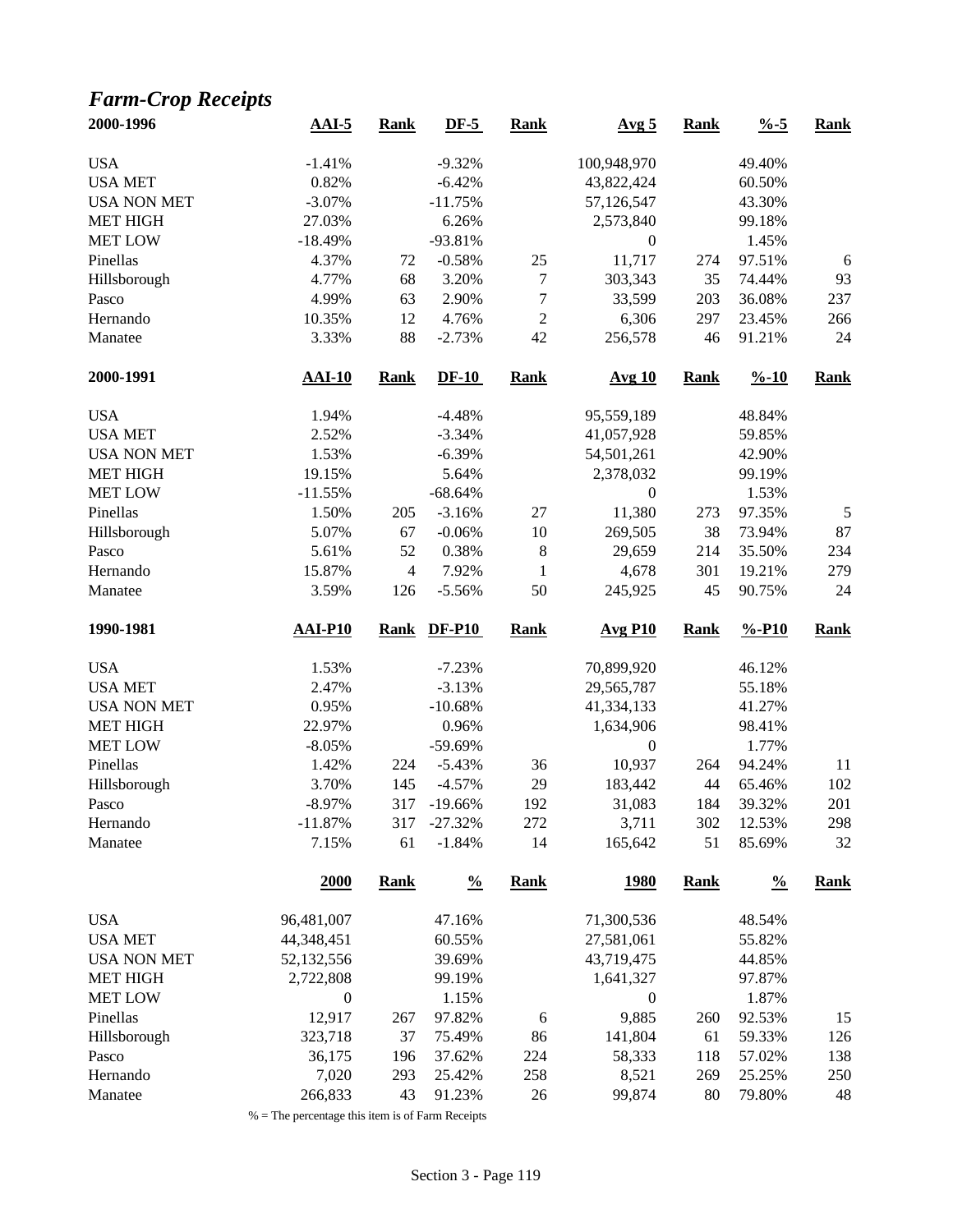# *Farm-Government Payments*

| 2000-1996          | $AAI-5$          | <b>Rank</b> | $DF-5$        | <b>Rank</b> | Avg <sub>5</sub> | <b>Rank</b> | $\frac{0}{6}$ -5   | <b>Rank</b> |
|--------------------|------------------|-------------|---------------|-------------|------------------|-------------|--------------------|-------------|
| <b>USA</b>         | 29.74%           |             | $-0.07%$      |             | 14,324,944       |             | 7.01%              |             |
| <b>USA MET</b>     | 32.95%           |             | $-3.54%$      |             | 2,896,779        |             | 4.00%              |             |
| <b>USA NON MET</b> | 28.97%           |             | 0.28%         |             | 11,428,165       |             | 8.66%              |             |
| <b>MET HIGH</b>    | 456.35%          |             | 59.79%        |             | 68,505           |             | 37.26%             |             |
| <b>MET LOW</b>     | $-11.67%$        |             | $-580.48%$    |             | $\boldsymbol{0}$ |             | 0.00%              |             |
| Pinellas           | na               | na          | na            | na          | $\boldsymbol{0}$ | 314         | 0.00%              | 314         |
| Hillsborough       | 55.49%           |             | 76 -101.44%   | 262         | 378              | 286         | 0.09%              | 305         |
| Pasco              | na               | na          | na            | na          | 450              | 274         | 0.48%              | 281         |
| Hernando           | na               | na          | na            | na          | 124              | 311         | 0.46%              | 281         |
| Manatee            | na               | na          | na            | na          | 233              | 303         | 0.08%              | 308         |
| 2000-1991          | $AAI-10$         | <b>Rank</b> | $DF-10$       | <b>Rank</b> | <b>Avg 10</b>    | <b>Rank</b> | $\frac{9}{6} - 10$ | <b>Rank</b> |
| <b>USA</b>         | 14.57%           |             | $-18.48%$     |             | 11,754,255       |             | 6.01%              |             |
| <b>USA MET</b>     | 17.20%           |             | $-21.43%$     |             | 2,355,918        |             | 3.43%              |             |
| <b>USA NON MET</b> | 13.97%           |             | $-18.05%$     |             | 9,398,338        |             | 7.40%              |             |
| <b>MET HIGH</b>    | 431.12%          |             | 5.99%         |             | 51,560           |             | 36.22%             |             |
| <b>MET LOW</b>     | $-3.42%$         |             | $-424.08%$    |             | $\boldsymbol{0}$ |             | 0.00%              |             |
| Pinellas           | na               | na          | na            | na          | $\boldsymbol{0}$ | 315         | 0.00%              | 315         |
| Hillsborough       | 27.53%           | 106         | $-94.40%$     | 261         | 626              | 257         | 0.17%              | 301         |
| Pasco              | na               | na          | na            | na          | 483              | 270         | 0.58%              | 277         |
| Hernando           | na               | na          | na            | na          | 110              | 313         | 0.45%              | 286         |
| Manatee            | na               | na          | na            | na          | 300              | 292         | 0.11%              | 308         |
| 1990-1981          | <b>AAI-P10</b>   | <b>Rank</b> | <b>DF-P10</b> | <b>Rank</b> | <b>Avg P10</b>   | <b>Rank</b> | $% -P10$           | <b>Rank</b> |
|                    |                  |             |               |             |                  |             |                    |             |
| <b>USA</b>         | 32.14%           |             | $-17.78%$     |             | 9,407,840        |             | 6.12%              |             |
| <b>USA MET</b>     | 36.12%           |             | $-15.91%$     |             | 1,899,229        |             | 3.54%              |             |
| <b>USA NON MET</b> | 31.51%           |             | $-19.09%$     |             | 7,508,610        |             | 7.50%              |             |
| <b>MET HIGH</b>    | 467.77%          |             | $-13.35%$     |             | 55,087           |             | 23.04%             |             |
| <b>MET LOW</b>     | 12.18%           |             | -497.43%      |             | $\boldsymbol{0}$ |             | 0.00%              |             |
| Pinellas           | na               | na          | na            | na          | $\boldsymbol{0}$ | 313         | 0.00%              | 313         |
| Hillsborough       | 329.80%          |             | 3 - 368.24%   | 284         | 1,292            | 207         | 0.46%              | 286         |
| Pasco              | 382.84%          |             | 2 -416.34%    | 285         | 826              | 238         | 1.04%              | 258         |
| Hernando           | na               | na          | na            | na          | 261              | 288         | 0.88%              | 265         |
| Manatee            | na               | na          | na            | na          | 830              | 238         | 0.43%              | 289         |
|                    | 2000             | <b>Rank</b> | $\frac{0}{0}$ | <b>Rank</b> | <u>1980</u>      | <b>Rank</b> | $\frac{0}{0}$      | <b>Rank</b> |
| <b>USA</b>         | 22,896,467       |             | 11.19%        |             | 1,285,672        |             | 0.88%              |             |
| <b>USA MET</b>     | 4,807,083        |             | 6.56%         |             | 206,780          |             | 0.42%              |             |
| <b>USA NON MET</b> | 18,089,384       |             | 13.77%        |             | 1,078,892        |             | 1.11%              |             |
| <b>MET HIGH</b>    | 114,066          |             | 64.53%        |             | 7,730            |             | 8.13%              |             |
| <b>MET LOW</b>     | $\boldsymbol{0}$ |             | 0.00%         |             | $\boldsymbol{0}$ |             | 0.02%              |             |
| Pinellas           | $\boldsymbol{0}$ | 313         | 0.00%         | 313         | na               | na          | na                 | na          |
| Hillsborough       | 323              | 297         | 0.08%         | 307         | 83               | 273         | 0.03%              | 290         |
| Pasco              | 361              | 294         | 0.38%         | 290         | 53               | 294         | 0.05%              | 282         |
| Hernando           | 76               | 312         | 0.28%         | 293         | na               | na          | na                 | na          |
|                    | 187              | 305         | 0.06%         | 308         | 53               | 294         | 0.04%              | 287         |
| Manatee            |                  |             |               |             |                  |             |                    |             |

% = The percentage this item is of Farm Receipts (in addition to)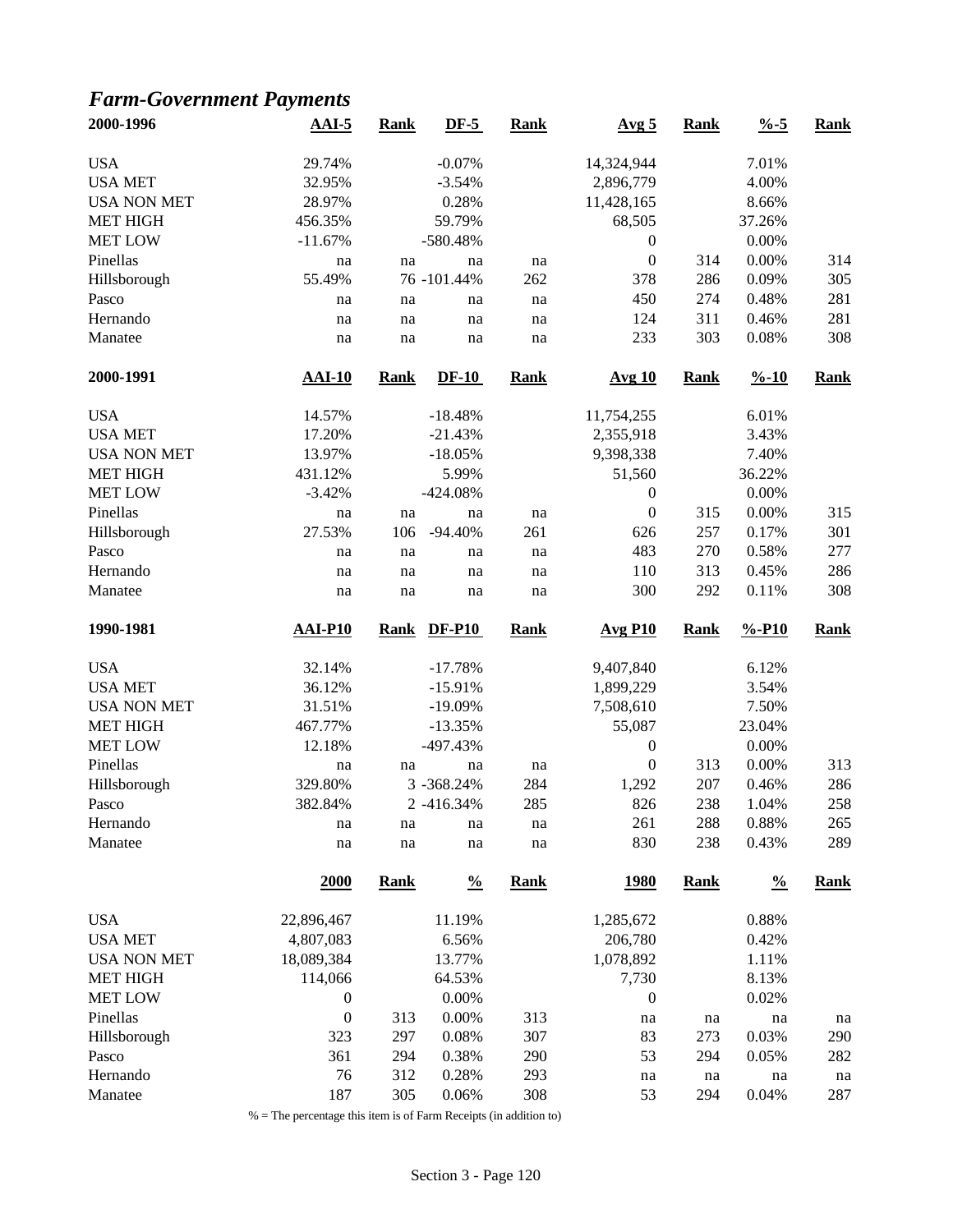### *Government Transfers-Retirement*

| 2000-1996          | $AAI-5$        | <b>Rank</b>  | $DF-5$        | <b>Rank</b>  | Avg <sub>5</sub> | <b>Rank</b> | $\frac{0}{6}$ -5   | <b>Rank</b>      |
|--------------------|----------------|--------------|---------------|--------------|------------------|-------------|--------------------|------------------|
| <b>USA</b>         | 3.98%          |              | 3.08%         |              | 392,869,600      |             | 39.58%             |                  |
| <b>USA MET</b>     | 3.98%          |              | 3.04%         |              | 303,616,121      |             | 38.90%             |                  |
| <b>USA NON MET</b> | 3.98%          |              | 3.23%         |              | 89,253,479       |             | 42.07%             |                  |
| <b>MET HIGH</b>    | 7.71%          |              | 6.47%         |              | 12,051,706       |             | 57.71%             |                  |
| <b>MET LOW</b>     | 1.63%          |              | $-3.25%$      |              | 91,706           |             | 16.57%             |                  |
| Pinellas           | 2.26%          | 312          | 1.16%         | 301          | 2,009,836        | 42          | 46.20%             | 74               |
| Hillsborough       | 4.63%          | 122          | 3.54%         | 109          | 1,301,684        | 67          | 39.97%             | 201              |
| Pasco              | 3.17%          | 261          | 2.14%         | 246          | 897,526          | 88          | 50.21%             | 18               |
| Hernando           | 4.09%          | 169          | 2.78%         | 183          | 417,506          | 163         | 54.10%             | $\overline{4}$   |
| Manatee            | 3.92%          | 187          | 2.89%         | 171          | 599,406          | 118         | 54.41%             | 3                |
| 2000-1991          | $AAI-10$       | <b>Rank</b>  | $DF-10$       | <b>Rank</b>  | <b>Avg 10</b>    | <b>Rank</b> | $\frac{9}{6} - 10$ | <b>Rank</b>      |
| <b>USA</b>         | 4.90%          |              | 3.96%         |              | 356,031,200      |             | 39.99%             |                  |
| <b>USA MET</b>     | 4.90%          |              | 3.91%         |              | 275,376,858      |             | 39.26%             |                  |
| <b>USA NON MET</b> | 4.90%          |              | 4.15%         |              | 80,654,343       |             | 42.68%             |                  |
| <b>MET HIGH</b>    | 9.88%          |              | 7.60%         |              | 11,238,340       |             | 57.52%             |                  |
| <b>MET LOW</b>     | 2.51%          |              | $-1.70%$      |              | 81,292           |             | 16.54%             |                  |
| Pinellas           | 3.18%          | 310          | 2.22%         | 291          | 1,875,591        | 40          | 47.19%             | 62               |
| Hillsborough       | 5.71%          | 103          | 4.65%         | 78           | 1,154,979        | 68          | 40.16%             | 208              |
| Pasco              | 4.14%          | 265          | 3.16%         | 222          | 819,315          | 85          | 51.48%             | 13               |
| Hernando           | 6.42%          | 37           | 5.23%         | 35           | 367,607          | 164         | 54.87%             | $\overline{4}$   |
| Manatee            | 5.51%          | 115          | 4.61%         | 83           | 537,270          | 120         | 54.86%             | 4                |
| 1990-1981          | <b>AAI-P10</b> | <b>Rank</b>  | <b>DF-P10</b> | <b>Rank</b>  | <b>Avg P10</b>   | <b>Rank</b> | $% -P10$           | <b>Rank</b>      |
| <b>USA</b>         | 7.49%          |              | 5.61%         |              | 204,178,900      |             | 46.19%             |                  |
| <b>USA MET</b>     | 7.59%          |              | 5.48%         |              | 157,272,130      |             | 45.37%             |                  |
| <b>USA NON MET</b> | 7.13%          |              | 5.43%         |              | 46,906,770       |             | 49.15%             |                  |
| <b>MET HIGH</b>    | 13.25%         |              | 10.21%        |              | 7,438,823        |             | 64.07%             |                  |
| <b>MET LOW</b>     | 4.45%          |              | 0.93%         |              | 36,483           |             | 15.98%             |                  |
| Pinellas           | 5.87%          | 311          | 2.93%         | 312          | 1,252,055        | 35          | 58.93%             | $\boldsymbol{8}$ |
| Hillsborough       | 8.60%          | 96           | 6.11%         | 104          | 596,902          | 73          | 48.38%             | 160              |
| Pasco              | 9.63%          | 39           | 6.01%         | 111          | 466,172          | 85          | 62.18%             | 3                |
| Hernando           | 15.48%         | $\mathbf{1}$ | 10.36%        | $\mathbf{1}$ | 152,707          | 195         | 65.17%             | 1                |
| Manatee            | 8.54%          | 103          | 5.27%         | 188          | 276,202          | 128         | 61.50%             | 4                |
|                    | <b>2000</b>    | <b>Rank</b>  | $\frac{0}{0}$ | <b>Rank</b>  | <u>1980</u>      | <b>Rank</b> | $\frac{0}{0}$      | <b>Rank</b>      |
| <b>USA</b>         | 425,333,000    |              | 39.74%        |              | 128,802,000      |             | 46.04%             |                  |
| <b>USA MET</b>     | 328,976,226    |              | 39.14%        |              | 98,663,242       |             | 45.07%             |                  |
| <b>USA NON MET</b> | 96,356,774     |              | 41.95%        |              | 30,138,758       |             | 49.52%             |                  |
| <b>MET HIGH</b>    | 12,800,343     |              | 58.71%        |              | 5,312,237        |             | 67.80%             |                  |
| <b>MET LOW</b>     | 102,282        |              | 15.93%        |              | 20,866           |             | 23.93%             |                  |
| Pinellas           | 2,088,805      | 43           | 46.39%        | 63           | 868,710          | 29          | 63.31%             | 6                |
| Hillsborough       | 1,418,106      | 66           | 40.25%        | 199          | 358,862          | 73          | 50.66%             | 94               |
| Pasco              | 947,160        | 90           | 50.11%        | 19           | 254,177          | 87          | 70.26%             | 1                |
| Hernando           | 445,553        | 163          | 54.13%        | 5            | 57,783           | 261         | 70.76%             | 1                |
| Manatee            | 645,719        | 119          | 54.76%        | 3            | 167,843          | 130         | 64.21%             | 6                |
|                    |                |              |               |              |                  |             |                    |                  |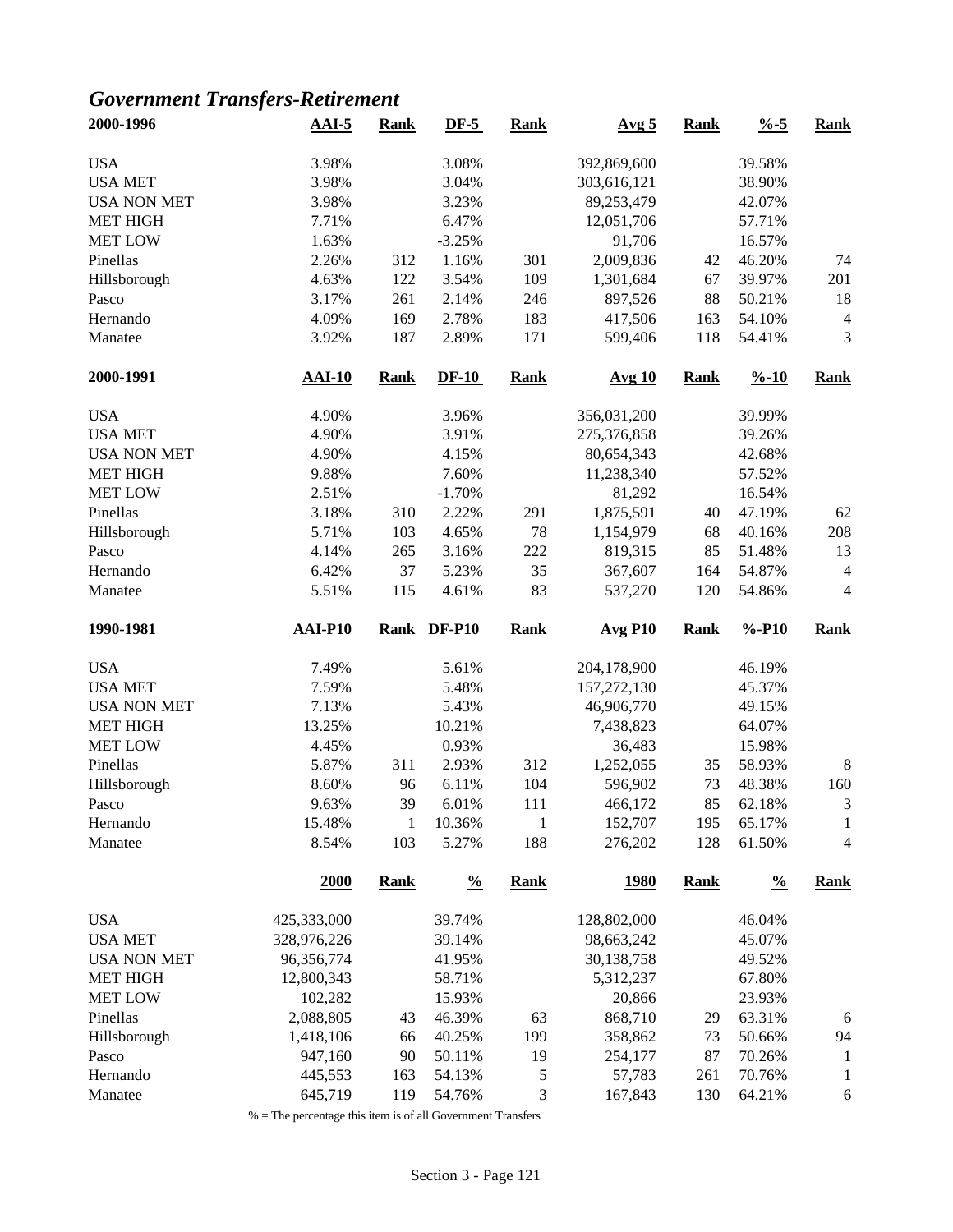### *Government Transfers-Medical*

| 2000-1996          | $AAI-5$        | <b>Rank</b>    | $DF-5$        | <b>Rank</b>    | Avg <sub>5</sub> | <b>Rank</b> | $\frac{9}{6} - 5$  | <b>Rank</b> |
|--------------------|----------------|----------------|---------------|----------------|------------------|-------------|--------------------|-------------|
| <b>USA</b>         | 4.64%          |                | 2.27%         |                | 389,989,800      |             | 39.29%             |             |
| <b>USA MET</b>     | 4.52%          |                | 2.28%         |                | 310,758,426      |             | 39.81%             |             |
| <b>USA NON MET</b> | 5.13%          |                | 2.26%         |                | 79,231,374       |             | 37.35%             |             |
| <b>MET HIGH</b>    | 11.00%         |                | 6.00%         |                | 29,719,808       |             | 55.57%             |             |
| <b>MET LOW</b>     | $-0.52%$       |                | $-14.31%$     |                | 44,915           |             | 23.30%             |             |
| Pinellas           | 2.23%          | 310            | $-0.51%$      | 241            | 1,758,251        | 44          | 40.41%             | 63          |
| Hillsborough       | 4.51%          | 212            | 2.59%         | 36             | 1,204,666        | 64          | 37.00%             | 143         |
| Pasco              | 3.99%          | 259            | 0.79%         | 162            | 675,925          | 102         | 37.81%             | 122         |
| Hernando           | 4.45%          | 223            | 1.10%         | 139            | 273,097          | 189         | 35.39%             | 194         |
| Manatee            | 3.34%          | 294            | 0.74%         | 165            | 360,396          | 162         | 32.71%             | 267         |
| 2000-1991          | <b>AAI-10</b>  | <b>Rank</b>    | $DF-10$       | <b>Rank</b>    | <b>Avg 10</b>    | <b>Rank</b> | $\frac{9}{6} - 10$ | <b>Rank</b> |
| <b>USA</b>         | 8.50%          |                | 5.82%         |                | 336,127,300      |             | 37.75%             |             |
| <b>USA MET</b>     | 8.37%          |                | 5.85%         |                | 268,248,325      |             | 38.25%             |             |
| <b>USA NON MET</b> | 8.99%          |                | 5.69%         |                | 67,878,975       |             | 35.92%             |             |
| <b>MET HIGH</b>    | 14.84%         |                | 8.84%         |                | 25,924,131       |             | 55.10%             |             |
| <b>MET LOW</b>     | 5.19%          |                | $-8.87%$      |                | 38,002           |             | 22.46%             |             |
| Pinellas           | 7.10%          | 289            | 4.81%         | 83             | 1,550,912        | 45          | 39.02%             | 58          |
| Hillsborough       | 9.08%          | 125            | 7.06%         | 10             | 1,032,057        | 64          | 35.88%             | 139         |
| Pasco              | 7.59%          | 262            | 3.87%         | 135            | 579,807          | 102         | 36.43%             | 117         |
| Hernando           | 9.85%          | 83             | 4.59%         | 94             | 229,394          | 192         | 34.24%             | 185         |
| Manatee            | 7.55%          | 262            | 3.82%         | 139            | 313,060          | 162         | 31.96%             | 255         |
|                    |                |                |               |                |                  |             |                    |             |
| 1990-1981          | <b>AAI-P10</b> | <b>Rank</b>    | <b>DF-P10</b> | <b>Rank</b>    | <b>Avg P10</b>   | <b>Rank</b> | $% -P10$           | <b>Rank</b> |
| <b>USA</b>         | 11.85%         |                | 9.43%         |                | 123,180,500      |             | 27.87%             |             |
| <b>USA MET</b>     | 11.78%         |                | 9.37%         |                | 99,201,623       |             | 28.62%             |             |
| <b>USA NON MET</b> | 12.16%         |                | 9.22%         |                | 23,978,878       |             | 25.13%             |             |
| <b>MET HIGH</b>    | 20.73%         |                | 14.80%        |                | 10,179,626       |             | 42.49%             |             |
| <b>MET LOW</b>     | 6.47%          |                | $-1.34%$      |                | 14,762           |             | 16.98%             |             |
| Pinellas           | 12.77%         | 162            | 7.63%         | 113            | 588,922          | 38          | 27.72%             | 77          |
| Hillsborough       | 15.70%         | 32             | 10.89%        | 17             | 317,192          | 70          | 25.71%             | 160         |
| Pasco              | 19.74%         | $\overline{2}$ | 14.25%        | $\overline{c}$ | 193,803          | 99          | 25.85%             | 149         |
| Hernando           | 26.46%         | $\mathbf{1}$   | 16.73%        | $\mathbf{1}$   | 57,530           | 242         | 24.55%             | 203         |
| Manatee            | 14.62%         | 66             | 6.64%         | 159            | 111,243          | 159         | 24.77%             | 197         |
|                    | 2000           | <b>Rank</b>    | $\frac{0}{0}$ | <b>Rank</b>    | <u>1980</u>      | <b>Rank</b> | $\frac{0}{0}$      | <b>Rank</b> |
| <b>USA</b>         | 423,180,000    |                | 39.54%        |                | 62,005,000       |             | 22.16%             |             |
| <b>USA MET</b>     | 336,219,588    |                | 40.00%        |                | 50,143,641       |             | 22.90%             |             |
| <b>USA NON MET</b> | 86,960,412     |                | 37.86%        |                | 11,861,359       |             | 19.49%             |             |
| <b>MET HIGH</b>    | 31,815,058     |                | 56.32%        |                | 5,422,676        |             | 34.42%             |             |
| <b>MET LOW</b>     | 47,881         |                | 22.31%        |                | 7,132            |             | 12.86%             |             |
| Pinellas           | 1,806,642      | 47             | 40.12%        | 75             | 280,343          | 42          | 20.43%             | 135         |
| Hillsborough       | 1,303,721      | 64             | 37.00%        | 153            | 130,080          | 77          | 18.36%             | 222         |
| Pasco              | 711,773        | 103            | 37.66%        | 133            | 58,148           | 147         | 16.07%             | 288         |
| Hernando           | 289,218        | 192            | 35.14%        | 213            | 11,404           | 309         | 13.97%             | 313         |
| Manatee            | 378,751        | 166            | 32.12%        | 280            | 48,024           | 171         | 18.37%             | 222         |
|                    |                |                |               |                |                  |             |                    |             |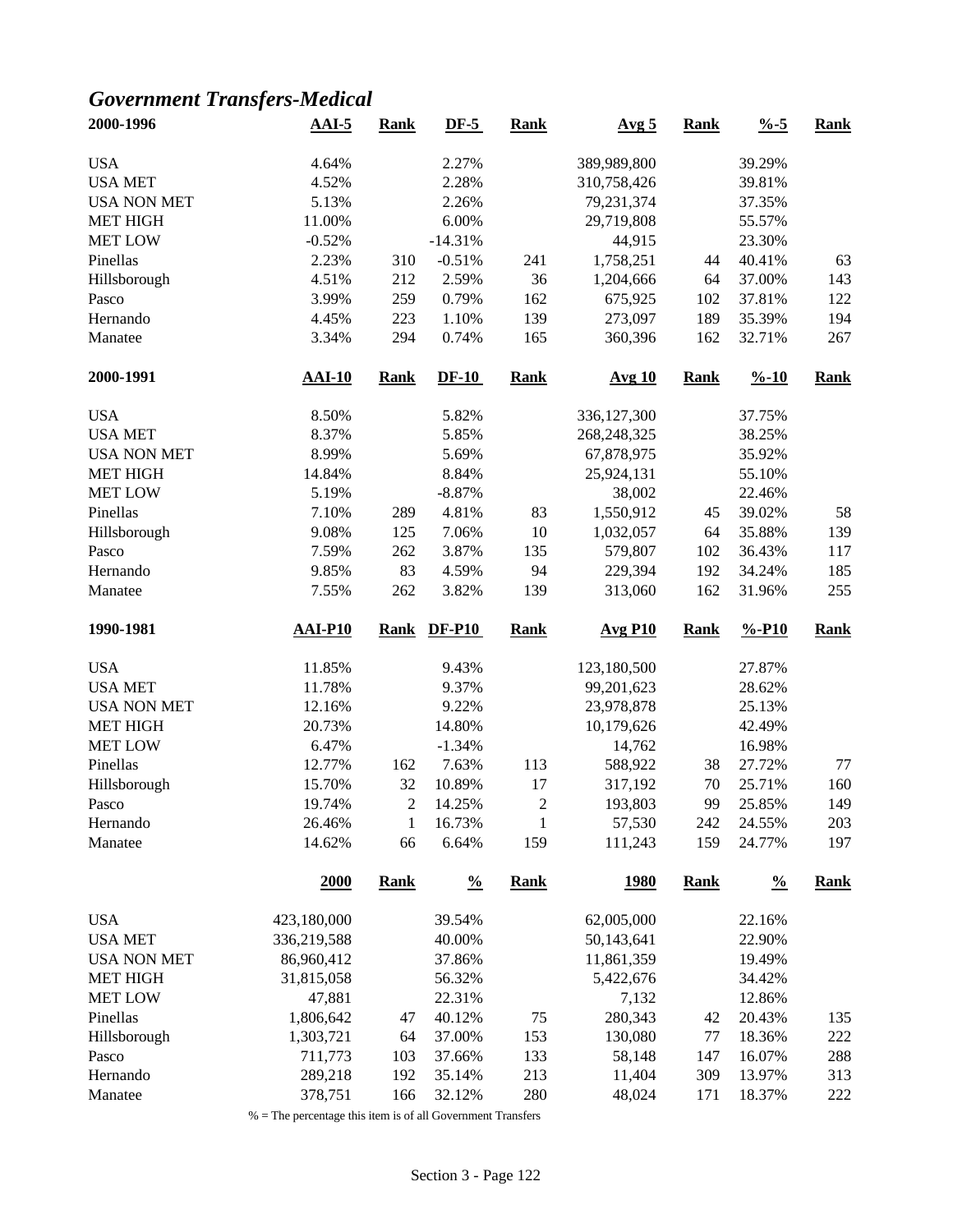### *Government Transfers-Medicare*

| 2000-1996          | $AAI-5$        | <b>Rank</b>  | $DF-5$        | <b>Rank</b>    | Avg <sub>5</sub> | <b>Rank</b> | $\frac{9}{6} - 5$  | <b>Rank</b>    |
|--------------------|----------------|--------------|---------------|----------------|------------------|-------------|--------------------|----------------|
| <b>USA</b>         | 3.73%          |              | 0.46%         |                | 207,508,400      |             | 20.90%             |                |
| <b>USA MET</b>     | 3.75%          |              | 0.50%         |                | 165,486,180      |             | 21.20%             |                |
| <b>USA NON MET</b> | 3.68%          |              | 0.29%         |                | 42,022,220       |             | 19.81%             |                |
| <b>MET HIGH</b>    | 7.32%          |              | 4.35%         |                | 9,128,712        |             | 33.62%             |                |
| <b>MET LOW</b>     | 0.70%          |              | $-6.01%$      |                | 27,578           |             | 6.66%              |                |
| Pinellas           | 1.74%          | 312          | $-0.81%$      | 285            | 1,332,602        | 29          | 30.63%             | $\overline{4}$ |
| Hillsborough       | 4.38%          | 127          | 1.82%         | 28             | 784,293          | 57          | 24.09%             | 43             |
| Pasco              | 2.97%          | 265          | $-0.10%$      | 217            | 542,517          | 74          | 30.35%             | $\overline{4}$ |
| Hernando           | 4.45%          | 117          | 0.88%         | 91             | 230,933          | 142         | 29.93%             | $\overline{4}$ |
| Manatee            | 3.17%          | 245          | $-0.24%$      | 234            | 280,500          | 126         | 25.46%             | 21             |
| 2000-1991          | <b>AAI-10</b>  | <b>Rank</b>  | $DF-10$       | <b>Rank</b>    | <b>Avg 10</b>    | <b>Rank</b> | $\frac{9}{6} - 10$ | <b>Rank</b>    |
| <b>USA</b>         | 7.27%          |              | 4.89%         |                | 177,559,300      |             | 19.94%             |                |
| <b>USA MET</b>     | 7.19%          |              | 4.96%         |                | 141,725,542      |             | 20.21%             |                |
| <b>USA NON MET</b> | 7.59%          |              | 4.58%         |                | 35,833,758       |             | 18.96%             |                |
| <b>MET HIGH</b>    | 12.67%         |              | 7.84%         |                | 7,839,563        |             | 32.59%             |                |
| <b>MET LOW</b>     | 4.70%          |              | $-2.62%$      |                | 24,163           |             | 6.36%              |                |
| Pinellas           | 6.36%          | 244          | 3.75%         | 123            | 1,172,619        | 29          | 29.50%             | $\overline{4}$ |
| Hillsborough       | 8.55%          | 86           | 5.99%         | 20             | 660,952          | 58          | 22.98%             | 33             |
| Pasco              | 6.57%          | 233          | 2.20%         | 216            | 469,778          | 72          | 29.51%             | $\overline{4}$ |
| Hernando           | 9.59%          | 43           | 3.45%         | 139            | 192,604          | 146         | 28.75%             | $\overline{4}$ |
| Manatee            | 6.89%          | 204          | 1.90%         | 230            | 241,398          | 126         | 24.65%             | 18             |
| 1990-1981          | <b>AAI-P10</b> | <b>Rank</b>  | <b>DF-P10</b> | <b>Rank</b>    | <b>Avg P10</b>   | <b>Rank</b> | $% -P10$           | <b>Rank</b>    |
| <b>USA</b>         | 11.82%         |              | 8.60%         |                | 73,385,000       |             | 16.60%             |                |
| <b>USA MET</b>     | 11.87%         |              | 8.63%         |                | 58,909,130       |             | 17.00%             |                |
| <b>USA NON MET</b> | 11.63%         |              | 8.20%         |                | 14,475,870       |             | 15.17%             |                |
| <b>MET HIGH</b>    | 20.67%         |              | 13.31%        |                | 3,532,120        |             | 28.66%             |                |
| <b>MET LOW</b>     | 6.74%          |              | $-3.12%$      |                | 10,805           |             | 5.30%              |                |
| Pinellas           | 11.42%         | 230          | 5.88%         | 170            | 497,294          | 29          | 23.41%             | $\sqrt{5}$     |
| Hillsborough       | 14.58%         | 66           | 8.54%         | 58             | 228,519          | 62          | 18.52%             | 36             |
| Pasco              | 19.20%         | 3            | 13.31%        | $\overline{c}$ | 172,665          | 76          | 23.03%             | 5              |
| Hernando           | 26.95%         | $\mathbf{1}$ | 15.62%        | $\mathbf{1}$   | 50,147           | 181         | 21.40%             | 7              |
| Manatee            | 13.79%         | 102          | 5.48%         | 195            | 95,767           | 124         | 21.32%             | $8\,$          |
|                    | 2000           | <b>Rank</b>  | $\frac{0}{0}$ | <b>Rank</b>    | <u>1980</u>      | <b>Rank</b> | $\frac{0}{0}$      | <b>Rank</b>    |
| <b>USA</b>         | 215,882,000    |              | 20.17%        |                | 35,582,000       |             | 12.72%             |                |
| <b>USA MET</b>     | 172,343,000    |              | 20.50%        |                | 28,478,597       |             | 13.01%             |                |
| <b>USA NON MET</b> | 43,539,000     |              | 18.96%        |                | 7,103,403        |             | 11.67%             |                |
| <b>MET HIGH</b>    | 9,503,682      |              | 32.37%        |                | 2,009,541        |             | 23.64%             |                |
| <b>MET LOW</b>     | 28,776         |              | 5.85%         |                | 4,491            |             | 6.01%              |                |
| Pinellas           | 1,327,518      | 32           | 29.48%        | $\overline{4}$ | 250,031          | 27          | 18.22%             | 4              |
| Hillsborough       | 824,941        | 56           | 23.42%        | 41             | 95,755           | 71          | 13.52%             | 52             |
| Pasco              | 555,943        | 76           | 29.42%        | 4              | 52,529           | 106         | 14.52%             | 26             |
| Hernando           | 240,619        | 143          | 29.23%        | $\overline{4}$ | 9,465            | 294         | 11.59%             | 150            |
| Manatee            | 288,646        | 127          | 24.48%        | 29             | 42,083           | 126         | 16.10%             | 10             |
|                    |                |              |               |                |                  |             |                    |                |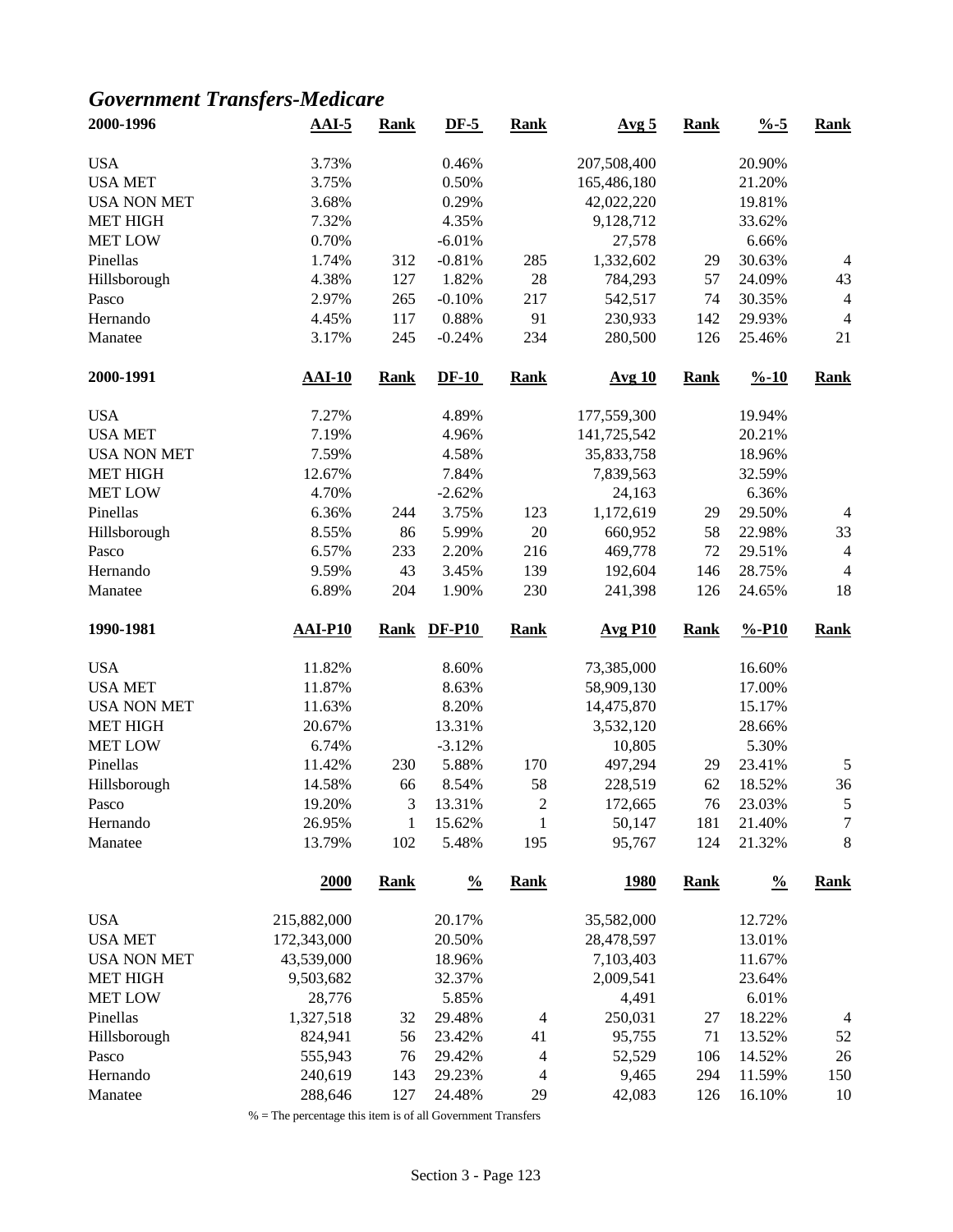### *Government Transfers-Medicaid*

| 2000-1996             | $AAI-5$          | <b>Rank</b> | $DF-5$           | <b>Rank</b>          | Avg <sub>5</sub> | <b>Rank</b> | $\frac{9}{6} - 5$  | <b>Rank</b> |
|-----------------------|------------------|-------------|------------------|----------------------|------------------|-------------|--------------------|-------------|
| <b>USA</b>            | 5.80%            |             | 3.87%            |                      | 180,427,400      |             | 18.18%             |             |
| <b>USA MET</b>        | 5.53%            |             | 3.48%            |                      | 143,620,675      |             | 18.40%             |             |
| <b>USA NON MET</b>    | 6.86%            |             | 4.60%            |                      | 36,806,725       |             | 17.35%             |             |
| <b>MET HIGH</b>       | 16.53%           |             | 6.95%            |                      | 20,585,393       |             | 38.49%             |             |
| <b>MET LOW</b>        | $-4.01%$         |             | $-35.04%$        |                      | 16,763           |             | 4.55%              |             |
| Pinellas              | 4.11%            | 277         | $-0.65%$         | 144                  | 413,351          | 73          | 9.50%              | 299         |
| Hillsborough          | 5.01%            | 245         | 2.45%            | 31                   | 404,738          | 76          | 12.43%             | 271         |
| Pasco                 | 8.42%            | 73          | 2.55%            | 28                   | 129,713          | 184         | 7.26%              | 314         |
| Hernando              | 5.11%            | 239         | $-1.42%$         | 167                  | 40,522           | 305         | 5.25%              | 318         |
| Manatee               | 4.46%            | 263         | 0.38%            | 116                  | 77,152           | 246         | 7.00%              | 314         |
|                       |                  |             |                  |                      |                  |             |                    |             |
| 2000-1991             | $AAI-10$         | <b>Rank</b> | $DF-10$          | <b>Rank</b>          | <b>Avg 10</b>    | <b>Rank</b> | $\frac{9}{6} - 10$ | <b>Rank</b> |
| <b>USA</b>            | 10.40%           |             | 6.05%            |                      | 156,108,700      |             | 17.53%             |             |
| <b>USA MET</b>        | 10.24%           |             | 5.93%            |                      | 124,528,800      |             | 17.76%             |             |
| <b>USA NON MET</b>    | 11.07%           |             | 6.05%            |                      | 31,579,900       |             | 16.71%             |             |
| <b>MET HIGH</b>       | 22.14%           |             | 9.56%            |                      | 18,076,882       |             | 37.25%             |             |
| <b>MET LOW</b>        | 4.37%            |             | $-27.09%$        |                      | 13,201           |             | 4.25%              |             |
| Pinellas              | 10.84%           | 177         | 5.92%            | 30                   | 361,911          | 73          | 9.11%              | 301         |
| Hillsborough          | 11.31%           | 160         | 7.36%            | 14                   | 353,871          | 74          | 12.30%             | 260         |
| Pasco                 | 13.58%           | 68          | 8.21%            | 6                    | 106,185          | 188         | 6.67%              | 315         |
| Hernando              | 12.84%           | 100         | 6.89%            | 17                   | 34,857           | 306         | 5.20%              | 318         |
| Manatee               | 11.50%           | 149         | 6.38%            | 23                   | 68,101           | 241         | 6.95%              | 314         |
|                       |                  |             |                  |                      |                  |             |                    |             |
| 1990-1981             | <b>AAI-P10</b>   | <b>Rank</b> | <b>DF-P10</b>    | <b>Rank</b>          | <b>Avg P10</b>   | <b>Rank</b> | $% -P10$           | <b>Rank</b> |
|                       |                  |             |                  |                      |                  |             |                    |             |
| <b>USA</b>            | 11.85%           |             | 8.63%            |                      | 47,975,400       |             | 10.85%             |             |
| <b>USA MET</b>        | 11.61%           |             | 8.22%            |                      | 38,791,531       |             | 11.19%             |             |
| <b>USA NON MET</b>    | 12.89%           |             | 9.24%            |                      | 9,183,869        |             | 9.62%              |             |
| <b>MET HIGH</b>       | 27.62%           |             | 22.06%           |                      | 6,640,431        |             | 27.84%             |             |
| <b>MET LOW</b>        | 3.07%            |             | $-16.24%$        |                      | 3,428            |             | 2.62%              |             |
| Pinellas              | 22.04%           | 10          | 17.51%           | 9                    | 77,996           | 91          | 3.67%              | 313         |
|                       | 19.17%           | 27          | 14.81%           |                      |                  | 93          | 6.17%              | 275         |
| Hillsborough<br>Pasco | 25.88%           | 3           | 20.57%           | 16<br>$\overline{c}$ | 76,181<br>18,368 | 248         | 2.45%              | 319         |
|                       |                  |             |                  |                      |                  |             |                    |             |
| Hernando<br>Manatee   | 24.78%<br>20.53% | 3<br>21     | 20.90%<br>13.63% | $\sqrt{2}$<br>18     | 6,315<br>13,252  | 314<br>284  | 2.70%<br>2.95%     | 317<br>314  |
|                       | 2000             | <b>Rank</b> | $\frac{0}{0}$    | <b>Rank</b>          | <u>1980</u>      | <b>Rank</b> | $\frac{0}{0}$      | <b>Rank</b> |
|                       |                  |             |                  |                      |                  |             |                    |             |
| <b>USA</b>            | 205,281,000      |             | 19.18%           |                      | 25,659,000       |             | 9.17%              |             |
| <b>USA MET</b>        | 162,262,485      |             | 19.30%           |                      | 21,030,533       |             | 9.61%              |             |
| <b>USA NON MET</b>    | 43,018,515       |             | 18.73%           |                      | 4,628,467        |             | 7.61%              |             |
| <b>MET HIGH</b>       | 22,306,252       |             | 39.49%           |                      | 3,409,860        |             | 23.78%             |             |
| <b>MET LOW</b>        | 18,513           |             | 5.13%            |                      | 1,602            |             | 1.33%              |             |
| Pinellas              | 467,674          | 74          | 10.39%           | 299                  | 23,871           | 146         | 1.74%              | 316         |
| Hillsborough          | 463,620          | 75          | 13.16%           | 275                  | 29,099           | 128         | 4.11%              | 293         |
| Pasco                 | 152,239          | 179         | 8.06%            | 314                  | 4,447            | 306         | 1.23%              | 319         |
| Hernando<br>Manatee   | 46,971<br>87,428 | 305<br>250  | 5.71%<br>7.41%   | 318<br>314           | 1,629<br>4,987   | 318<br>298  | 1.99%<br>1.91%     | 316<br>316  |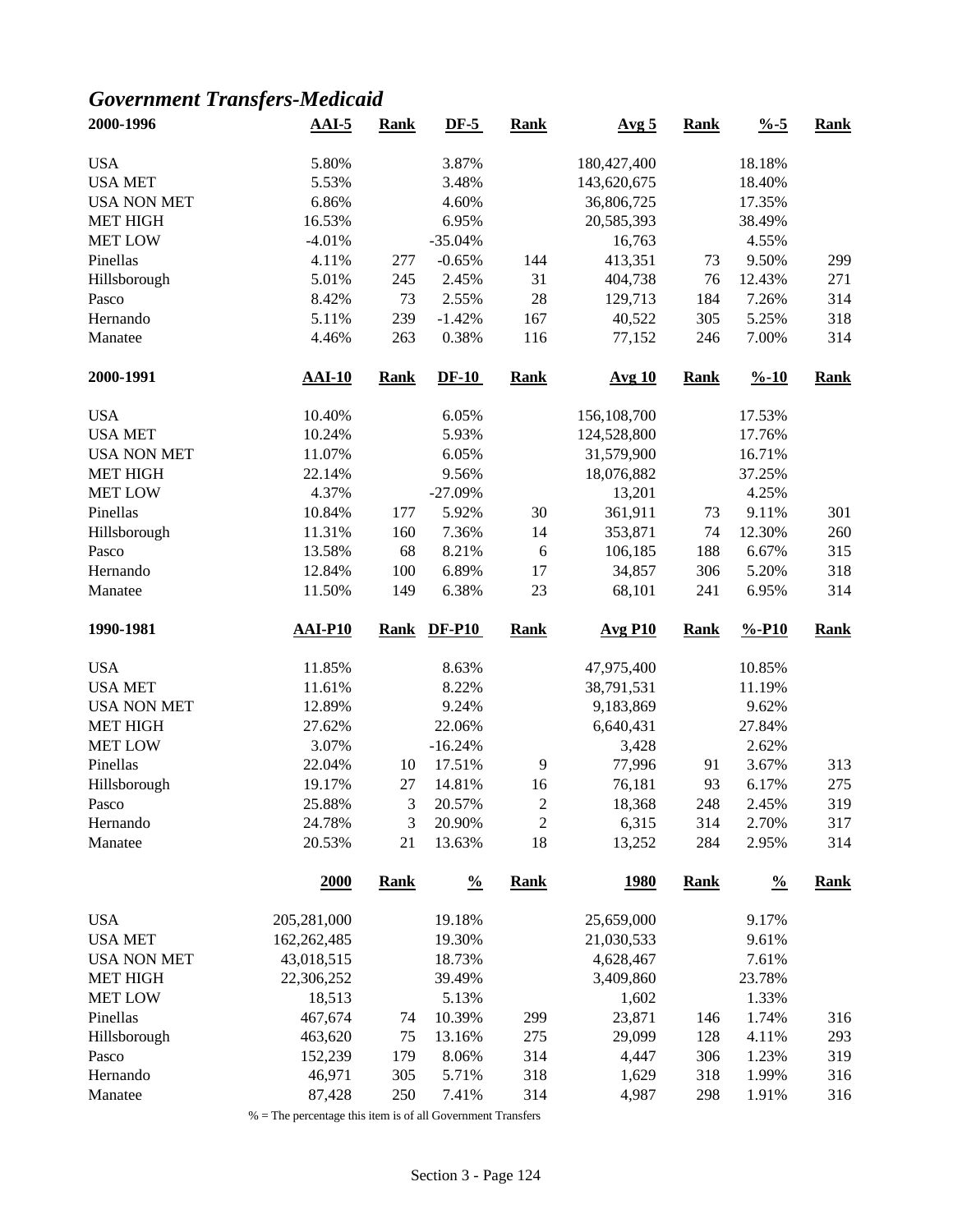### *Government Transfers-Income Maintenance*

| 2000-1996          | $AAI-5$          | <b>Rank</b>   | $DF-5$         | <b>Rank</b> | Avg <sub>5</sub> | <b>Rank</b> | $% -5$             | <b>Rank</b> |
|--------------------|------------------|---------------|----------------|-------------|------------------|-------------|--------------------|-------------|
| <b>USA</b>         | 1.18%            |               | $-1.78%$       |             | 102,863,600      |             | 10.36%             |             |
| <b>USA MET</b>     | 0.91%            |               | $-2.23%$       |             | 82,132,006       |             | 10.52%             |             |
| <b>USA NON MET</b> | 2.29%            |               | $-0.04%$       |             | 20,731,594       |             | 9.77%              |             |
| <b>MET HIGH</b>    | 7.30%            |               | 3.55%          |             | 7,970,240        |             | 22.45%             |             |
| <b>MET LOW</b>     | $-3.67%$         |               | $-15.29%$      |             | 14,403           |             | 2.54%              |             |
| Pinellas           | 1.58%            | 155           | $-2.35%$       | 108         | 222,651          | 83          | 5.12%              | 308         |
| Hillsborough       | 1.47%            | 167           | $-1.38%$       | 82          | 343,196          | 52          | 10.54%             | 90          |
| Pasco              | 3.70%            | 34            | 0.25%          | 35          | 82,893           | 166         | 4.64%              | 310         |
| Hernando           | 0.76%            | 218           | $-4.67%$       | 197         | 27,781           | 292         | 3.60%              | 318         |
| Manatee            | 1.88%            | 132           | $-2.31%$       | 107         | 55,698           | 212         | 5.06%              | 308         |
| 2000-1991          | $AAI-10$         | <b>Rank</b>   | $DF-10$        | <b>Rank</b> | <u>Avg 10</u>    | <b>Rank</b> | $\frac{9}{6} - 10$ | <b>Rank</b> |
| <b>USA</b>         | 5.45%            |               | 2.37%          |             | 95,775,100       |             | 10.76%             |             |
| <b>USA MET</b>     | 5.33%            |               | 2.25%          |             | 76,864,383       |             | 10.96%             |             |
| <b>USA NON MET</b> | 5.93%            |               | 2.64%          |             | 18,910,717       |             | 10.01%             |             |
| <b>MET HIGH</b>    | 13.83%           |               | 5.36%          |             | 7,496,528        |             | 23.18%             |             |
| <b>MET LOW</b>     | 0.07%            |               | $-7.13%$       |             | 12,546           |             | 2.53%              |             |
| Pinellas           | 9.87%            | 18            | 2.65%          | 67          | 200,319          | 85          | 5.04%              | 311         |
| Hillsborough       | 9.14%            | 29            | 2.09%          | 95          | 311,858          | 52          | 10.84%             | 95          |
| Pasco              | 11.11%           | $\,8\,$       | 4.44%          | 6           | 71,870           | 173         | 4.52%              | 313         |
| Hernando           | 8.99%            | 35            | 2.49%          | 72          | 25,470           | 290         | 3.80%              | 317         |
| Manatee            | 10.28%           | 15            | 3.06%          | 39          | 50,520           | 212         | 5.16%              | 310         |
| 1990-1981          | <b>AAI-P10</b>   | <b>Rank</b>   | <b>DF-P10</b>  | <b>Rank</b> | <b>Avg P10</b>   | <b>Rank</b> | $% -P10$           | <b>Rank</b> |
| <b>USA</b>         | 6.41%            |               | 1.64%          |             | 47,147,800       |             | 10.67%             |             |
| <b>USA MET</b>     | 6.47%            |               | 1.91%          |             | 37,730,288       |             | 10.89%             |             |
| <b>USA NON MET</b> | 6.17%            |               | 0.44%          |             | 9,417,512        |             | 9.87%              |             |
| <b>MET HIGH</b>    | 19.30%           |               | 8.47%          |             | 3,799,254        |             | 24.06%             |             |
| <b>MET LOW</b>     | 1.27%            |               | $-12.33%$      |             | 3,445            |             | 1.35%              |             |
| Pinellas           | 9.09%            | 65            | 1.34%          | 92          | 57,715           | 127         | 2.72%              | 317         |
| Hillsborough       | 7.63%            | 116           | $-0.94%$       | 192         | 98,456           | 78          | 7.98%              | 215         |
| Pasco              | 11.34%           | 20            | 3.13%          | 45          | 19,468           | 248         | 2.60%              | 317         |
| Hernando           | 14.28%           | $\mathfrak s$ | 5.59%          | 12          | 6,499            | 314         | 2.77%              | 317         |
| Manatee            | 9.38%            | 62            | $-0.15%$       | 152         | 14,397           | 273         | 3.21%              | 314         |
|                    | 2000             | <b>Rank</b>   | $\frac{0}{0}$  | <b>Rank</b> | <u>1980</u>      | <b>Rank</b> | $\frac{0}{0}$      | <b>Rank</b> |
| <b>USA</b>         | 106,421,000      |               | 9.94%          |             | 34,276,000       |             | 12.25%             |             |
| <b>USA MET</b>     | 84,800,280       |               | 10.09%         |             | 27,479,799       |             | 12.55%             |             |
| <b>USA NON MET</b> | 21,620,720       |               | 9.41%          |             | 6,796,201        |             | 11.17%             |             |
| <b>MET HIGH</b>    | 8,041,496        |               | 22.16%         |             | 2,926,291        |             | 27.39%             |             |
| <b>MET LOW</b>     | 15,475           |               | 2.54%          |             | 1,568            |             | 1.30%              |             |
| Pinellas           | 234,633          | 83            | 5.21%          | 307         | 42,151           | 123         | 3.07%              | 317         |
| Hillsborough       | 350,319          | 53            | 9.94%          | 96          | 76,958           | 76          | 10.86%             | 149         |
|                    | 88,192           | 163           |                | 309         |                  |             |                    |             |
| Pasco<br>Hernando  |                  |               | 4.67%          |             | 11,402           | 264         | 3.15%              | 316         |
|                    |                  |               |                |             |                  |             |                    |             |
| Manatee            | 28,713<br>58,809 | 294<br>210    | 3.49%<br>4.99% | 318<br>308  | 3,521<br>10,002  | 317<br>269  | 4.31%<br>3.83%     | 313<br>315  |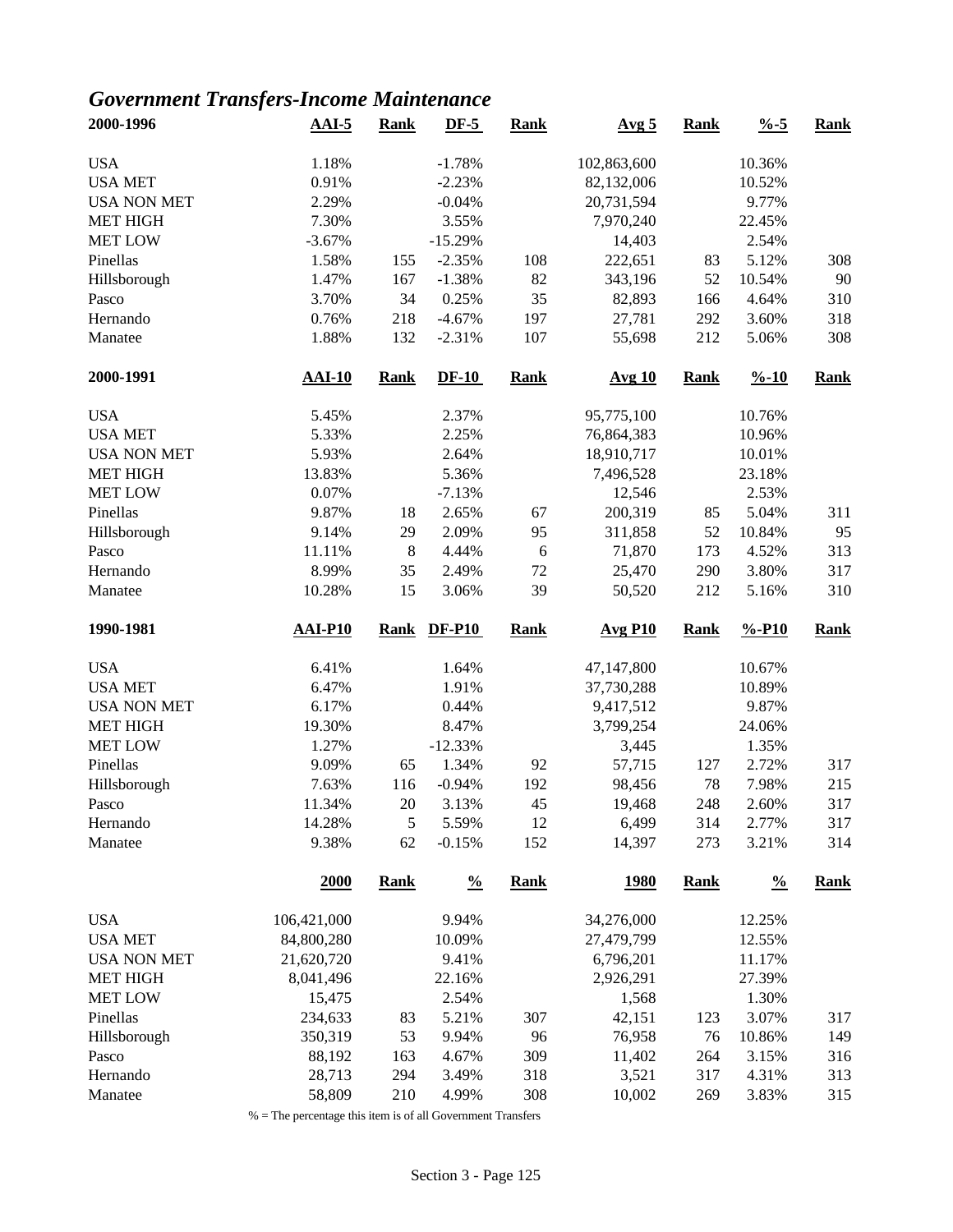### *Government Transfers-Family Assistance*

| 2000-1996          | $AAI-5$         | <b>Rank</b> | $DF-5$        | <b>Rank</b>       | Avg <sub>5</sub>     | <b>Rank</b>        | $\frac{9}{6} - 5$  | <b>Rank</b>        |
|--------------------|-----------------|-------------|---------------|-------------------|----------------------|--------------------|--------------------|--------------------|
| <b>USA</b>         | $-3.95%$        |             | $-9.50%$      |                   | 18,205,600           |                    | 1.83%              |                    |
| <b>USA MET</b>     | $-3.74%$        |             | $-9.59%$      |                   | 15,986,118           |                    | 2.05%              |                    |
| <b>USA NON MET</b> | $-5.36%$        |             | $-10.47%$     |                   | 2,219,482            |                    | 1.05%              |                    |
| <b>MET HIGH</b>    | 25.15%          |             | 3.41%         |                   | 2,079,028            |                    | 6.42%              |                    |
| <b>MET LOW</b>     | $-20.04%$       |             | $-75.30%$     |                   | 757                  |                    | 0.14%              |                    |
| Pinellas           | $-5.68%$        | 205         | $-43.68%$     | 281               | 24,577               | 100                | 0.56%              | 260                |
| Hillsborough       | $-9.03%$        | 259         | -43.08%       | 279               | 38,578               | 72                 | 1.18%              | 145                |
| Pasco              | $-2.43%$        | 149         | $-41.22%$     | 272               | 8,144                | 188                | 0.46%              | 286                |
| Hernando           | $-4.60%$        | 191         | $-47.85%$     | 295               | 3,221                | 266                | 0.42%              | 291                |
| Manatee            | $-4.59%$        | 191         | $-42.48%$     | 278               | 5,980                | 214                | 0.54%              | 268                |
| 2000-1991          | <b>AAI-10</b>   | <b>Rank</b> | $DF-10$       | <b>Rank</b>       | <b>Avg 10</b>        | <b>Rank</b>        | $\frac{9}{6} - 10$ | <b>Rank</b>        |
| <b>USA</b>         | $-0.25%$        |             | $-4.31%$      |                   | 20,302,800           |                    | 2.28%              |                    |
| <b>USA MET</b>     | $-0.04%$        |             | $-4.16%$      |                   | 17,681,487           |                    | 2.52%              |                    |
| <b>USA NON MET</b> | $-1.68%$        |             | $-6.52%$      |                   | 2,621,313            |                    | 1.39%              |                    |
| <b>MET HIGH</b>    | 16.29%          |             | 3.04%         |                   | 2,062,836            |                    | 8.11%              |                    |
| <b>MET LOW</b>     | $-13.07%$       |             | $-43.53%$     |                   | 928                  |                    | 0.19%              |                    |
| Pinellas           | 4.19%           | 50          | $-20.14%$     | 229               | 31,907               | 94                 | 0.80%              | 266                |
| Hillsborough       | 1.89%           | 101         | $-20.54%$     | 235               | 48,330               | 67                 | 1.68%              | 143                |
| Pasco              | 5.16%           | 42          | $-20.34%$     | 231               | 9,771                | 191                | 0.61%              | 295                |
| Hernando           | 5.85%           | 32          | $-20.50%$     | 235               | 3,983                | 268                | 0.59%              | 295                |
| Manatee            | 5.87%           | 32          | $-21.11%$     | 245               | 7,530                | 215                | 0.77%              | 270                |
|                    |                 |             |               |                   |                      | <b>Rank</b>        | $% -P10$           |                    |
| 1990-1981          | <b>AAI-P10</b>  | <b>Rank</b> | <b>DF-P10</b> | <b>Rank</b>       | <b>Avg P10</b>       |                    |                    | <b>Rank</b>        |
|                    |                 |             |               |                   |                      |                    |                    |                    |
| <b>USA</b>         | 4.41%           |             | 0.27%         |                   | 15,566,000           |                    | 3.52%              |                    |
| <b>USA MET</b>     | 4.35%           |             | 0.34%         |                   | 13,366,138           |                    | 3.86%              |                    |
| <b>USA NON MET</b> | 4.79%           |             | $-0.35%$      |                   | 2,199,862            |                    | 2.31%              |                    |
| <b>MET HIGH</b>    | 25.34%          |             | 9.55%         |                   | 1,465,260            |                    | 11.92%             |                    |
| <b>MET LOW</b>     | $-5.20%$        |             | $-23.78%$     |                   | 742                  |                    | 0.29%              |                    |
| Pinellas           | 9.26%           | 67          | $-6.97%$      | 251               | 13,509               | 136                | 0.64%              | 308                |
| Hillsborough       | 6.72%           | 105         | $-4.29%$      | 179               | 22,209               | 97                 | 1.80%              | 211                |
| Pasco              | 10.43%          | 51          | 2.06%         | 34                | 4,276                | 239                | 0.57%              | 310                |
| Hernando           | 12.44%<br>8.46% | 32<br>81    | 1.84%         | 36                | 1,326                | 305                | 0.57%              | 310                |
| Manatee            | 2000            | <b>Rank</b> | $-1.62%$      | 86<br><b>Rank</b> | 2,989<br><u>1980</u> | 269<br><b>Rank</b> | 0.67%              | 304<br><b>Rank</b> |
|                    |                 |             | $\frac{0}{0}$ |                   |                      |                    | $\frac{0}{0}$      |                    |
| <b>USA</b>         | 18,277,000      |             | 1.71%         |                   | 12,516,000           |                    | 4.47%              |                    |
| <b>USA MET</b>     | 16,107,611      |             | 1.92%         |                   | 10,848,744           |                    | 4.96%              |                    |
| <b>USA NON MET</b> | 2,169,389       |             | 0.94%         |                   | 1,667,256            |                    | 2.74%              |                    |
| <b>MET HIGH</b>    | 2,102,057       |             | 6.59%         |                   | 1,240,534            |                    | 10.59%             |                    |
| <b>MET LOW</b>     | 624             |             | 0.11%         |                   | 400                  |                    | 0.33%              |                    |
| Pinellas           | 24,753          | 101         | 0.55%         | 247               | 10,448               | 139                | 0.76%              | 306                |
| Hillsborough       | 31,453          | 88          | 0.89%         | 172               | 18,668               | 93                 | 2.64%              | 191                |
| Pasco              | 7,883           | 181         | 0.42%         | 278               | 2,524                | 259                | 0.70%              | 307                |
| Hernando           | 2,890           | 269         | 0.35%         | 288               | 826                  | 311                | 1.01%              | 294                |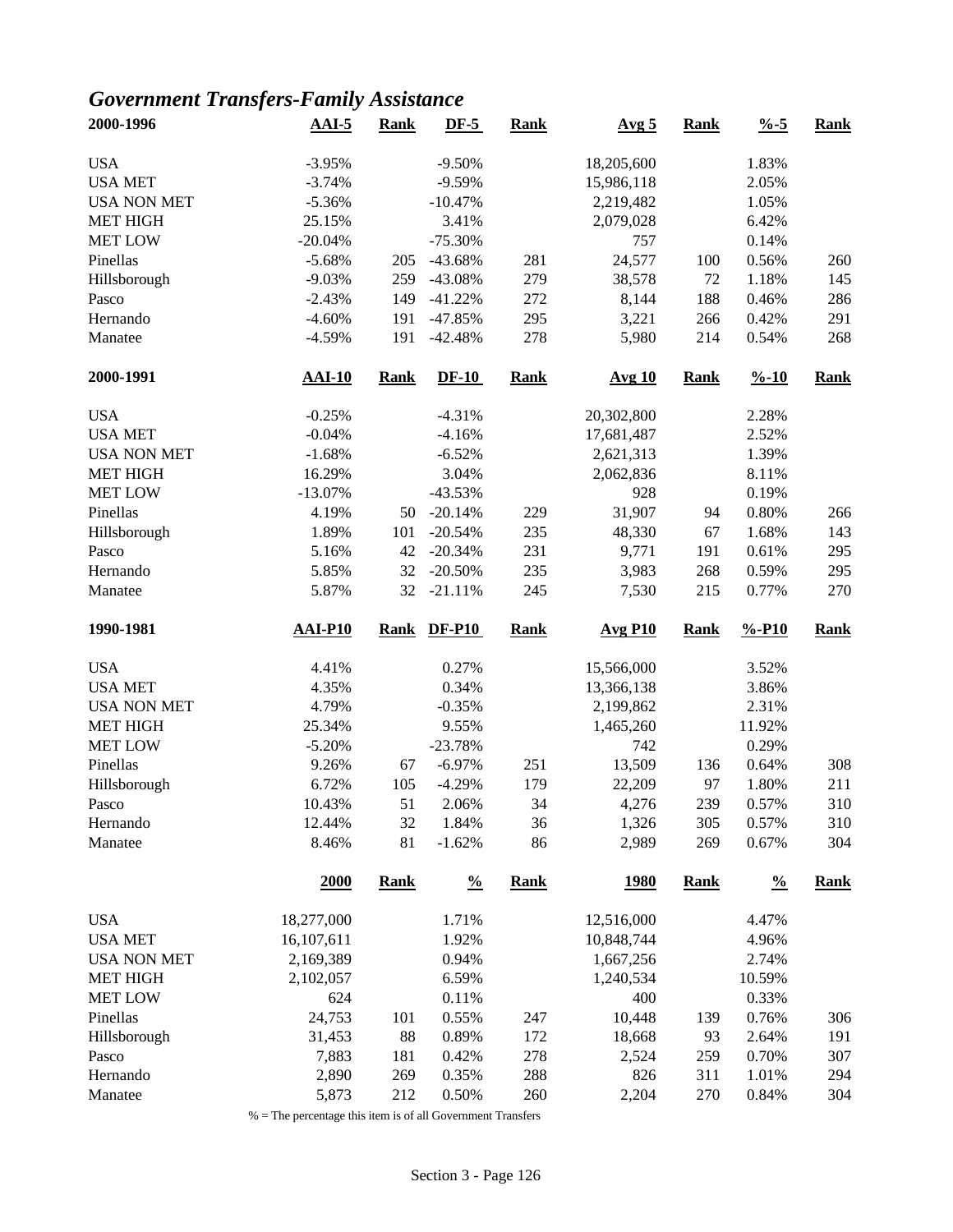### *Government Transfers-Food Stamps*

| 2000-1996          | $AAI-5$        | <b>Rank</b> | $DF-5$        | <b>Rank</b> | Avg <sub>5</sub> | <b>Rank</b> | $\frac{9}{6} - 5$  | <b>Rank</b> |
|--------------------|----------------|-------------|---------------|-------------|------------------|-------------|--------------------|-------------|
| <b>USA</b>         | $-7.69%$       |             | $-12.53%$     |             | 17,512,800       |             | 1.76%              |             |
| <b>USA MET</b>     | $-8.22%$       |             | $-13.15%$     |             | 13,674,066       |             | 1.75%              |             |
| <b>USA NON MET</b> | $-5.75%$       |             | $-11.01%$     |             | 3,838,734        |             | 1.81%              |             |
| <b>MET HIGH</b>    | 3.88%          |             | $-2.82%$      |             | 1,146,598        |             | 7.38%              |             |
| <b>MET LOW</b>     | $-17.49%$      |             | $-36.16%$     |             | 949              |             | 0.28%              |             |
| Pinellas           | $-10.82%$      | 258         | $-18.78%$     | 247         | 39,860           | 91          | 0.92%              | 290         |
| Hillsborough       | $-8.68%$       | 203         | $-16.90%$     | 209         | 66,424           | 49          | 2.04%              | 92          |
| Pasco              | $-8.47%$       | 201         | $-15.83%$     | 181         | 16,762           | 161         | 0.94%              | 285         |
| Hernando           | $-11.85%$      | 281         | $-22.99%$     | 299         | 6,567            | 267         | 0.85%              | 294         |
| Manatee            | $-10.21%$      | 240         | $-18.34%$     | 237         | 11,073           | 204         | 1.01%              | 283         |
| 2000-1991          | $AAI-10$       | Rank        | $DF-10$       | <b>Rank</b> | <b>Avg 10</b>    | <b>Rank</b> | $\frac{9}{6} - 10$ | <b>Rank</b> |
| <b>USA</b>         | 0.75%          |             | $-4.66%$      |             | 19,462,300       |             | 2.19%              |             |
| <b>USA MET</b>     | 1.01%          |             | $-4.56%$      |             | 15,206,420       |             | 2.17%              |             |
| <b>USA NON MET</b> | $-0.06%$       |             | $-5.32%$      |             | 4,255,880        |             | 2.25%              |             |
| <b>MET HIGH</b>    | 16.04%         |             | 2.57%         |             | 1,189,832        |             | 9.13%              |             |
| <b>MET LOW</b>     | $-7.97%$       |             | $-30.60%$     |             | 1,785            |             | 0.56%              |             |
| Pinellas           | 2.38%          | 104         | $-8.18%$      | 207         | 49,059           | 81          | 1.23%              | 285         |
| Hillsborough       | 2.75%          | 94          | $-7.99%$      | 204         | 79,837           | 46          | 2.78%              | 68          |
| Pasco              | 3.66%          | 64          | $-6.43%$      | 143         | 19,408           | 155         | 1.22%              | 285         |
|                    | 0.40%          | 190         | $-11.00%$     | 280         | 7,937            | 259         | 1.18%              | 289         |
| Hernando           |                |             |               |             |                  |             |                    |             |
| Manatee            | 2.43%          | 103         | $-9.58%$      | 245         | 13,806           | 191         | 1.41%              | 266         |
| 1990-1981          | <b>AAI-P10</b> | <b>Rank</b> | <b>DF-P10</b> | <b>Rank</b> | <b>Avg P10</b>   | <b>Rank</b> | $% -P10$           | <b>Rank</b> |
| <b>USA</b>         | 6.38%          |             | $-2.27%$      |             | 11,182,500       |             | 2.53%              |             |
| <b>USA MET</b>     | 6.45%          |             | $-2.17%$      |             | 8,329,231        |             | 2.40%              |             |
| <b>USA NON MET</b> | 6.18%          |             | $-2.56%$      |             | 2,853,269        |             | 2.99%              |             |
| <b>MET HIGH</b>    | 34.85%         |             | 6.19%         |             | 642,973          |             | 12.84%             |             |
| <b>MET LOW</b>     | $-1.79%$       |             | $-38.34%$     |             | 1,096            |             | 0.43%              |             |
| Pinellas           | 6.76%          | 173         | $-6.95%$      | 193         | 19,597           | 106         | 0.92%              | 307         |
| Hillsborough       | 6.19%          | 195         | $-7.80%$      | 217         | 32,172           | 64          | 2.61%              | 136         |
| Pasco              | 9.67%          | 90          | $-6.98%$      | 193         | 7,332            | 204         | 0.98%              | 302         |
| Hernando           | 15.31%         | 11          | 1.52%         | 16          | 2,625            | 307         | 1.12%              | 293         |
| Manatee            | 8.68%          | 117         | $-6.46%$      | 182         | 5,524            | 234         | 1.23%              | 287         |
|                    | <b>2000</b>    | <b>Rank</b> | $\frac{0}{0}$ | <b>Rank</b> | <u>1980</u>      | <b>Rank</b> | $\frac{0}{0}$      | <b>Rank</b> |
| <b>USA</b>         | 14,939,000     |             | 1.40%         |             | 8,214,000        |             | 2.94%              |             |
| <b>USA MET</b>     | 11,497,714     |             | 1.37%         |             | 6,184,757        |             | 2.83%              |             |
| <b>USA NON MET</b> | 3,441,286      |             | 1.50%         |             | 2,029,243        |             | 3.33%              |             |
| <b>MET HIGH</b>    | 980,673        |             | 6.20%         |             | 541,237          |             | 15.30%             |             |
| <b>MET LOW</b>     | 936            |             | 0.26%         |             | 599              |             | 0.50%              |             |
| Pinellas           | 32,523         | 93          | 0.72%         | 287         | 18,062           | 88          | 1.32%              | 294         |
| Hillsborough       | 55,672         | 47          | 1.58%         | 105         | 31,826           | 46          | 4.49%              | 66          |
| Pasco              | 14,163         | 158         | 0.75%         | 284         | 5,284            | 202         | 1.46%              | 283         |
| Hernando           | 5,020          | 276         | 0.61%         | 297         | 1,522            | 306         | 1.86%              | 243         |
|                    |                |             |               |             |                  |             |                    |             |
| Manatee            | 9,062          | 213         | 0.77%         | 277         | 4,315            | 221         | 1.65%              | 266         |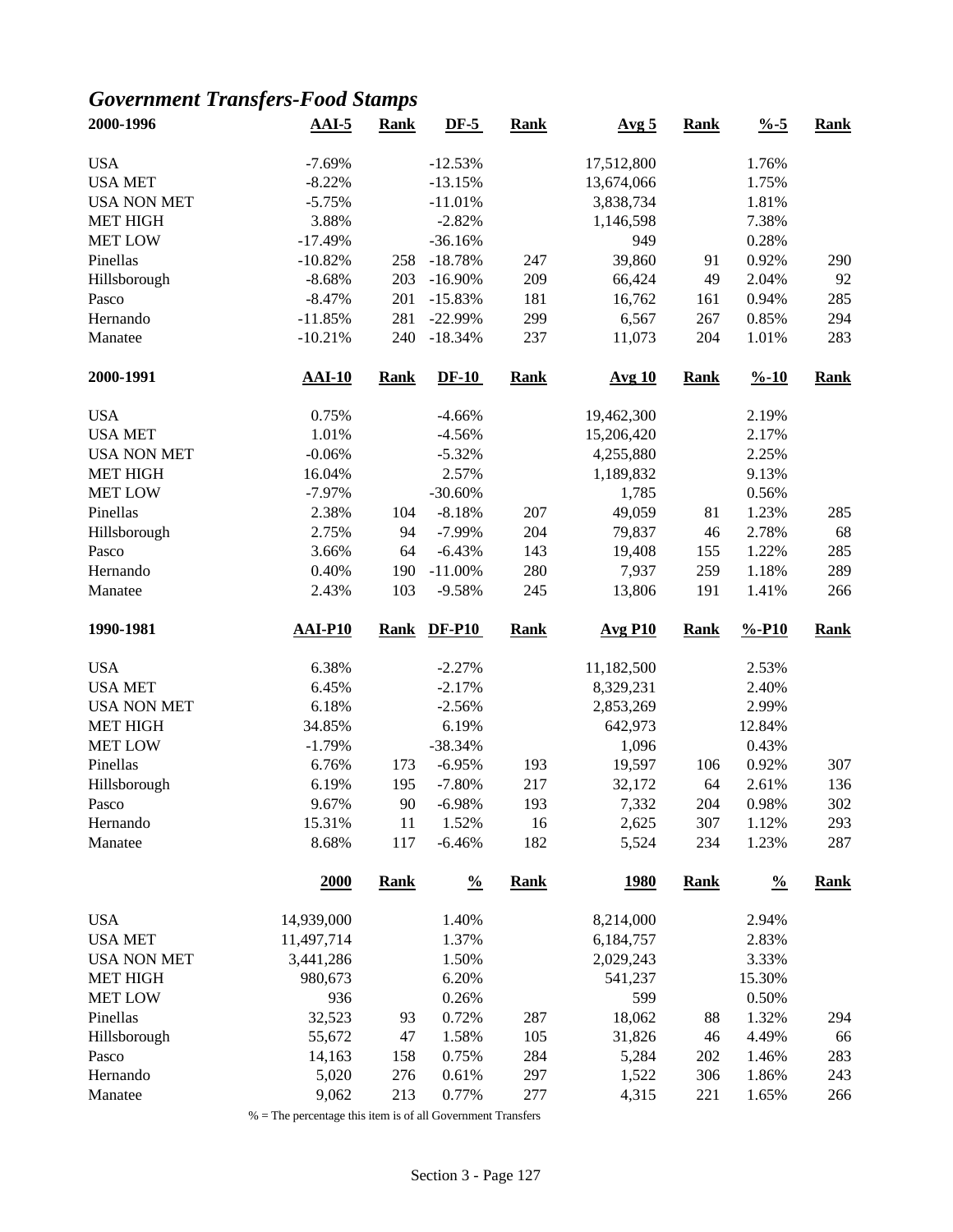### *Government Transfers-Unemployment Compensation*

| 2000-1996           | $AAI-5$          | <b>Rank</b> | $DF-5$                 | <b>Rank</b> | Avg <sub>5</sub> | <b>Rank</b> | $\frac{9}{6} - 5$  | <b>Rank</b> |
|---------------------|------------------|-------------|------------------------|-------------|------------------|-------------|--------------------|-------------|
| <b>USA</b>          | $-0.96%$         |             | $-9.54%$               |             | 20,813,800       |             | 2.10%              |             |
| <b>USA MET</b>      | $-1.33%$         |             | $-10.11%$              |             | 16,436,957       |             | 2.11%              |             |
| <b>USA NON MET</b>  | 0.55%            |             | $-7.32%$               |             | 4,376,843        |             | 2.06%              |             |
| <b>MET HIGH</b>     | 17.83%           |             | 4.91%                  |             | 999,573          |             | 7.64%              |             |
| <b>MET LOW</b>      | $-11.86%$        |             | $-44.79%$              |             | 1,840            |             | 0.36%              |             |
| Pinellas            | $-1.30%$         | 220         | $-5.75%$               | 42          | 35,526           | 106         | 0.82%              | 295         |
| Hillsborough        | $-0.77%$         | 209         | $-7.31%$               | $72\,$      | 41,329           | 84          | 1.27%              | 250         |
| Pasco               | $-1.39%$         | 223         | $-15.05%$              | 224         | 10,561           | 227         | 0.59%              | 314         |
| Hernando            | $-0.17%$         | 187         | $-9.22%$               | 116         | 3,675            | 306         | 0.48%              | 318         |
| Manatee             | $-0.48%$         | 200         | $-9.55%$               | 125         | 6,994            | 262         | 0.63%              | 314         |
| 2000-1991           | <b>AAI-10</b>    | <b>Rank</b> | $DF-10$                | <b>Rank</b> | <b>Avg 10</b>    | <b>Rank</b> | $\frac{9}{6} - 10$ | <b>Rank</b> |
| <b>USA</b>          | 3.82%            |             | $-12.72%$              |             | 25,136,400       |             | 2.82%              |             |
| <b>USA MET</b>      | 3.74%            |             | $-13.23%$              |             | 20,225,953       |             | 2.88%              |             |
| <b>USA NON MET</b>  | 4.16%            |             | $-11.76%$              |             | 4,910,448        |             | 2.60%              |             |
| <b>MET HIGH</b>     | 16.50%           |             | $-1.38%$               |             | 1,324,817        |             | 8.57%              |             |
| <b>MET LOW</b>      | $-3.43%$         |             | -43.93%                |             | 1,991            |             | 0.54%              |             |
| Pinellas            | 7.74%            | 64          | $-15.37%$              | 139         | 47,673           | 87          | 1.20%              | 288         |
| Hillsborough        | 8.81%            | 46          | $-15.69%$              | 145         | 56,435           | 80          | 1.96%              | 206         |
| Pasco               | 7.02%            | 82          | $-17.65%$              | 195         | 13,993           | 213         | 0.88%              | 314         |
| Hernando            | 7.04%            | 82          | $-13.88%$              | 103         | 4,960            | 297         | 0.74%              | 317         |
| Manatee             | 10.52%           | 22          | $-16.30%$              | 162         | 9,131            | 246         | 0.93%              | 310         |
| 1990-1981           | <b>AAI-P10</b>   | <b>Rank</b> | <b>DF-P10</b>          | <b>Rank</b> | <b>Avg P10</b>   | <b>Rank</b> | $% -P10$           | <b>Rank</b> |
| <b>USA</b>          | 2.21%            |             | $-30.83%$              |             | 17,818,400       |             | 4.03%              |             |
|                     |                  |             |                        |             |                  |             | 4.01%              |             |
|                     |                  |             |                        |             |                  |             |                    |             |
| <b>USA MET</b>      | 2.41%            |             | $-30.67%$              |             | 13,912,390       |             |                    |             |
| <b>USA NON MET</b>  | 1.49%            |             | $-31.62%$              |             | 3,906,010        |             | 4.09%              |             |
| <b>MET HIGH</b>     | 117.10%          |             | $-1.16%$               |             | 741,484          |             | 9.65%              |             |
| <b>MET LOW</b>      | $-20.26%$        |             | $-130.43%$             |             | 1,244            |             | 0.49%              |             |
| Pinellas            | 12.19%           | 48          | $-29.26%$              | 135         | 17,705           | 154         | 0.83%              | 316         |
| Hillsborough        | 13.59%           | 41          | $-36.61%$              | 199         | 25,397           | 121         | 2.06%              | 295         |
| Pasco               | 11.13%           | 56          | $-21.08%$              | 68          | 5,464            | 279         | 0.73%              | 317         |
| Hernando<br>Manatee | 16.84%<br>10.34% | 31<br>64    | $-15.68%$<br>$-33.43%$ | 24<br>181   | 1,881<br>3,913   | 317<br>293  | 0.80%<br>0.87%     | 316<br>316  |
|                     | 2000             | <b>Rank</b> | $\frac{0}{0}$          | <b>Rank</b> | <u>1980</u>      | <b>Rank</b> | $\frac{0}{0}$      | <b>Rank</b> |
|                     |                  |             |                        |             |                  |             |                    |             |
| <b>USA</b>          | 20,707,000       |             | 1.93%                  |             | 18,662,000       |             | 6.67%              |             |
| <b>USA MET</b>      | 16,298,618       |             | 1.94%                  |             | 14,721,572       |             | 6.72%              |             |
| <b>USA NON MET</b>  | 4,408,382        |             | 1.92%                  |             | 3,940,428        |             | 6.47%              |             |
| <b>MET HIGH</b>     | 882,801          |             | 7.56%                  |             | 1,377,374        |             | 33.49%             |             |
| <b>MET LOW</b>      | 1,760            |             | 0.32%                  |             | 666              |             | 0.55%              |             |
| Pinellas            | 35,581           | 113         | 0.79%                  | 295         | 12,725           | 181         | 0.93%              | 315         |
| Hillsborough        | 43,930           | 84          | 1.25%                  | 243         | 15,727           | 156         | 2.22%              | 291         |
| Pasco               | 10,337           | 226         | 0.55%                  | 315         | 3,838            | 280         | 1.06%              | 313         |
| Hernando<br>Manatee | 3,949<br>7,305   | 304<br>262  | 0.48%<br>0.62%         | 318<br>309  | 891<br>2,916     | 317<br>294  | 1.09%<br>1.12%     | 312<br>312  |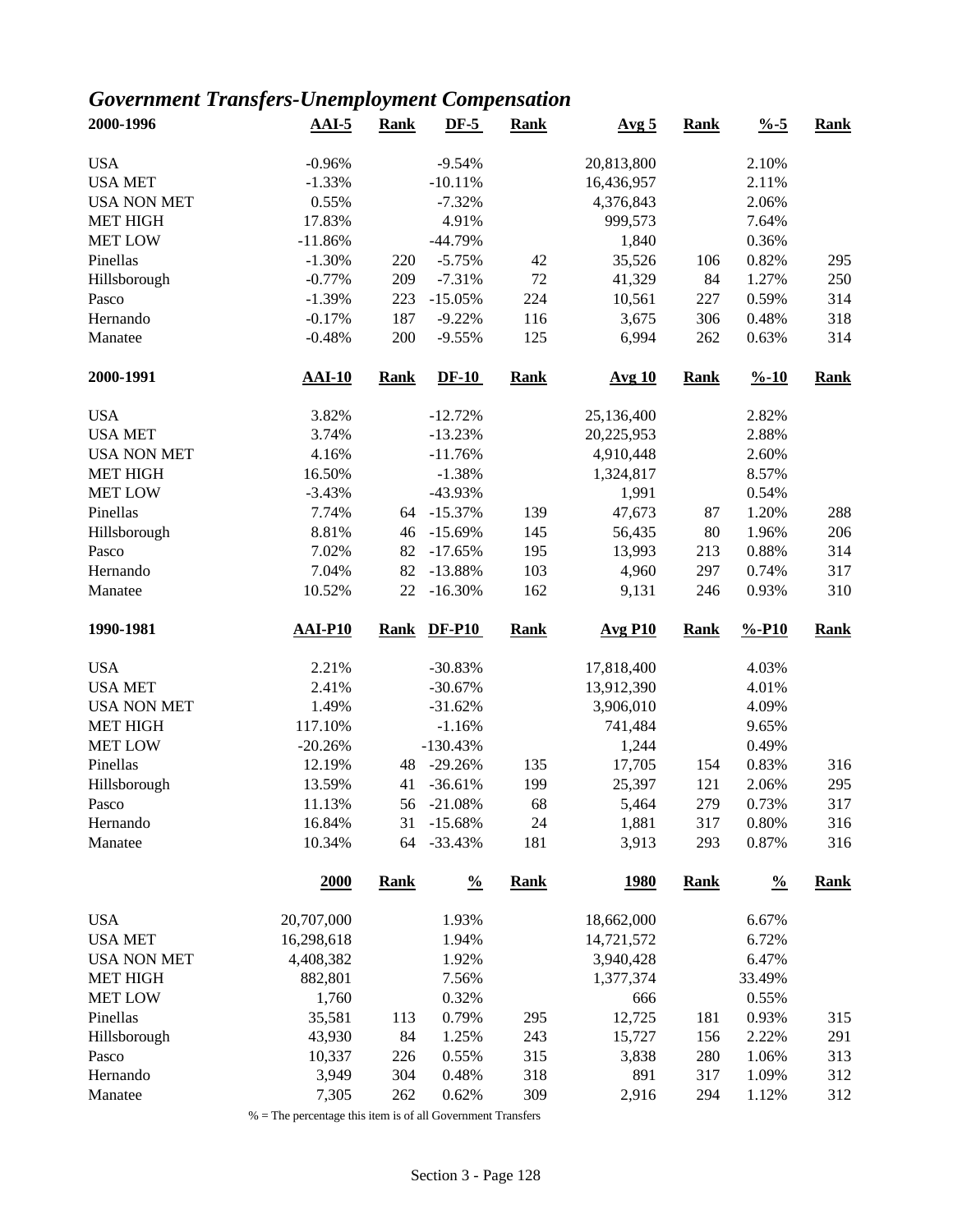### *Government Transfers-Veterans Benefits*

| 2000-1996           | $AAI-5$          | <b>Rank</b>         | $DF-5$               | <b>Rank</b> | Avg <sub>5</sub> | <b>Rank</b> | $\frac{9}{6} - 5$  | <b>Rank</b> |
|---------------------|------------------|---------------------|----------------------|-------------|------------------|-------------|--------------------|-------------|
| <b>USA</b>          | 3.95%            |                     | 3.63%                |             | 23,165,600       |             | 2.33%              |             |
| <b>USA MET</b>      | 3.79%            |                     | 3.40%                |             | 17,338,867       |             | 2.22%              |             |
| <b>USA NON MET</b>  | 4.45%            |                     | 3.28%                |             | 5,826,733        |             | 2.75%              |             |
| <b>MET HIGH</b>     | 15.64%           |                     | 7.76%                |             | 528,315          |             | 14.43%             |             |
| <b>MET LOW</b>      | $-12.27%$        |                     | $-27.66%$            |             | 4,196            |             | 0.71%              |             |
| Pinellas            | $-0.57%$         | 315                 | $-5.95%$             | 298         | 145,198          | 27          | 3.34%              | 81          |
| Hillsborough        | 5.36%            | 68                  | 4.75%                | 10          | 128,025          | 34          | 3.93%              | 51          |
| Pasco               | 4.16%            | 127                 | 0.08%                | 153         | 55,161           | 96          | 3.09%              | 103         |
| Hernando            | 6.97%            | 33                  | 3.21%                | 30          | 25,042           | 163         | 3.25%              | 84          |
| Manatee             | 6.46%            | 46                  | 1.33%                | 82          | 31,560           | 139         | 2.86%              | 113         |
| 2000-1991           | $AAI-10$         | <b>Rank</b>         | $DF-10$              | <b>Rank</b> | <b>Avg 10</b>    | <b>Rank</b> | $\frac{9}{6} - 10$ | <b>Rank</b> |
| <b>USA</b>          | 3.50%            |                     | 2.65%                |             | 21,221,200       |             | 2.38%              |             |
| <b>USA MET</b>      | 3.52%            |                     | 2.58%                |             | 15,893,464       |             | 2.27%              |             |
| <b>USA NON MET</b>  | 3.45%            |                     | 2.04%                |             | 5,327,737        |             | 2.82%              |             |
| <b>MET HIGH</b>     | 12.79%           |                     | 6.40%                |             | 509,074          |             | 13.57%             |             |
| <b>MET LOW</b>      | $-9.36%$         |                     | $-34.80%$            |             | 4,019            |             | 0.79%              |             |
| Pinellas            | 1.13%            | 298                 | $-2.80%$             | 267         | 141,183          | 25          | 3.55%              | 68          |
| Hillsborough        | 4.79%            | 97                  | 2.86%                | 28          | 114,390          | 33          | 3.98%              | 51          |
| Pasco               | 3.48%            | 169                 | 0.44%                | 120         | 50,441           | 94          | 3.17%              | 98          |
| Hernando            | 9.04%            | 12                  | 1.95%                | 58          | 21,571           | 172         | 3.22%              | 92          |
| Manatee             | 4.74%            | 98                  | 0.70%                | 101         | 28,104           | 142         | 2.87%              | 122         |
| 1990-1981           | <b>AAI-P10</b>   | <b>Rank</b>         | <b>DF-P10</b>        | <b>Rank</b> | <b>Avg P10</b>   | Rank        | $% -P10$           | <b>Rank</b> |
|                     |                  |                     |                      |             |                  |             |                    |             |
|                     |                  |                     |                      |             |                  |             |                    |             |
| <b>USA</b>          | 1.92%            |                     | $-0.25%$             |             | 16,603,100       |             | 3.76%              |             |
| <b>USA MET</b>      | 1.82%            |                     | $-0.24%$             |             | 12,254,304       |             | 3.54%              |             |
| <b>USA NON MET</b>  | 2.26%            |                     | $-0.36%$             |             | 4,348,796        |             | 4.56%              |             |
| <b>MET HIGH</b>     | 9.40%            |                     | 4.75%                |             | 490,507          |             | 14.31%             |             |
| <b>MET LOW</b>      | $-2.11%$         |                     | $-15.98%$            |             | 2,987            |             | 1.81%              |             |
| Pinellas            | 1.31%            | 230                 | $-1.98%$             | 187         | 111,498          | 24          | 5.25%              | 70          |
| Hillsborough        | 2.40%            | 140                 | $-1.37%$             | 150         | 86,206           | 34          | 6.99%              | 26          |
| Pasco               | 8.67%            | $\overline{4}$      | 3.20%                | 6           | 34,988           | 99          | 4.67%              | 97          |
| Hernando<br>Manatee | 11.53%<br>0.60%  | $\mathbf{1}$<br>280 | $-4.94%$<br>$-3.15%$ | 295<br>257  | 6,671<br>21,404  | 286<br>136  | 2.85%<br>4.77%     | 261<br>91   |
|                     | 2000             | <b>Rank</b>         | $\frac{0}{0}$        | <b>Rank</b> | <u>1980</u>      | <b>Rank</b> | $\frac{0}{0}$      | <b>Rank</b> |
|                     |                  |                     |                      |             |                  |             |                    |             |
| <b>USA</b>          | 24,939,000       |                     | 2.33%                |             | 14,660,000       |             | 5.24%              |             |
| <b>USA MET</b>      | 18,636,609       |                     | 2.22%                |             | 11,044,867       |             | 5.04%              |             |
| <b>USA NON MET</b>  | 6,302,391        |                     | 2.74%                |             | 3,615,133        |             | 5.94%              |             |
| <b>MET HIGH</b>     | 546,384          |                     | 15.35%               |             | 432,552          |             | 15.95%             |             |
| <b>MET LOW</b>      | 4,178            |                     | 0.67%                |             | 2,537            |             | 2.65%              |             |
| Pinellas            | 139,344          | 34                  | 3.09%                | 100         | 111,093          | 22          | 8.10%              | 54          |
| Hillsborough        | 142,876          | 33                  | 4.06%                | 49          | 71,103           | 40          | 10.04%             | 19          |
| Pasco               | 58,949           | 96                  | 3.12%                | 98          | 18,940           | 136         | 5.24%              | 176         |
| Hernando<br>Manatee | 28,060<br>35,222 | 160<br>138          | 3.41%<br>2.99%       | 78<br>111   | 4,687<br>21,059  | 301<br>124  | 5.74%<br>8.06%     | 152<br>56   |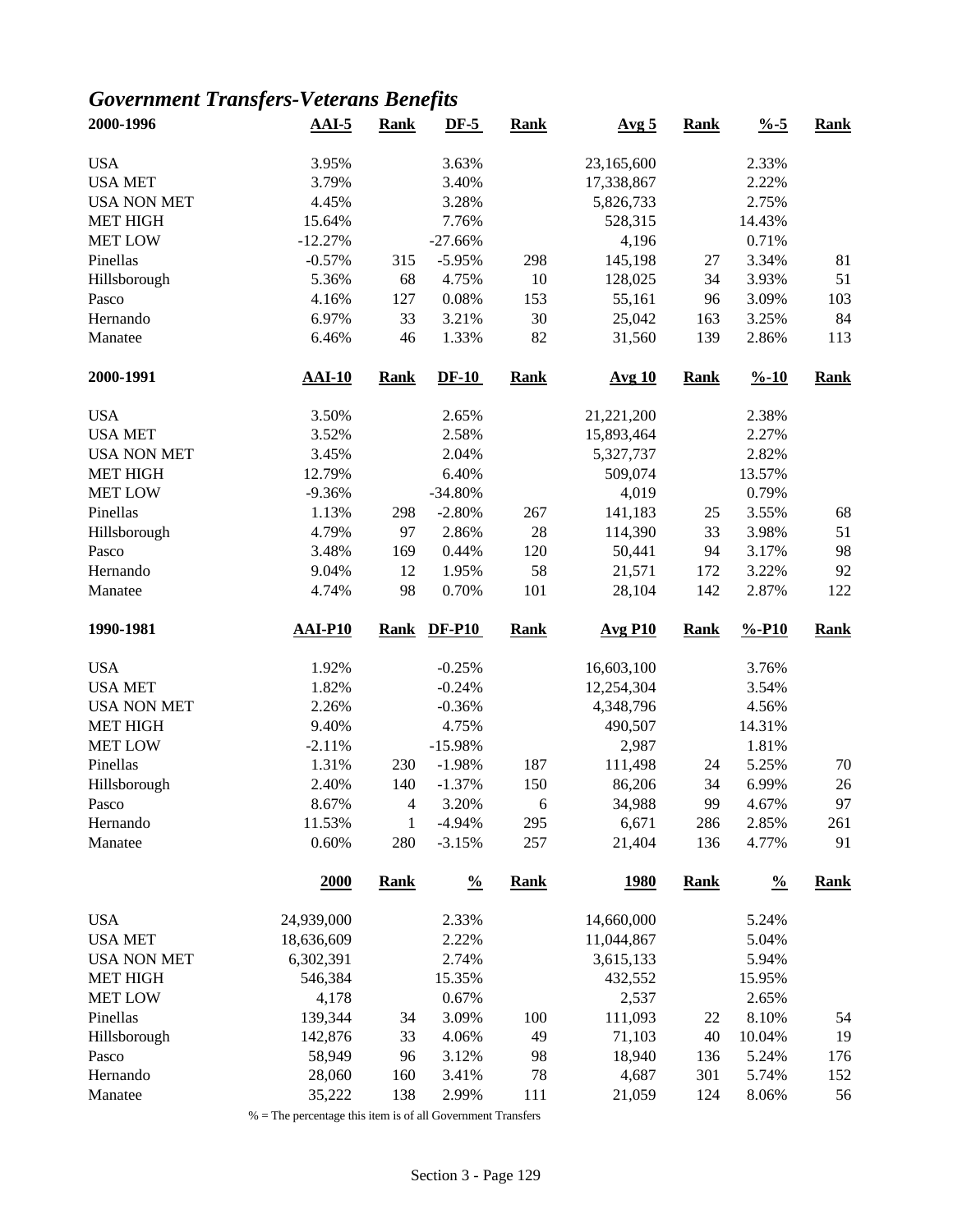### *Government Transfers-Veterans Retirement*

| 2000-1996                            | $AAI-5$          | <b>Rank</b>         | $DF-5$               | <b>Rank</b> | Avg <sub>5</sub> | <b>Rank</b> | $\frac{9}{6} - 5$  | <b>Rank</b> |
|--------------------------------------|------------------|---------------------|----------------------|-------------|------------------|-------------|--------------------|-------------|
| <b>USA</b>                           | 4.50%            |                     | 3.93%                |             | 20,037,000       |             | 2.02%              |             |
| <b>USA MET</b>                       | 4.34%            |                     | 3.62%                |             | 14,823,413       |             | 1.90%              |             |
| <b>USA NON MET</b>                   | 4.97%            |                     | 3.95%                |             | 5,213,587        |             | 2.46%              |             |
| <b>MET HIGH</b>                      | 11.32%           |                     | 7.63%                |             | 462,277          |             | 12.86%             |             |
| <b>MET LOW</b>                       | $-9.43%$         |                     | $-23.42%$            |             | 3,167            |             | 0.60%              |             |
| Pinellas                             | $-0.13%$         | 314                 | $-5.09%$             | 298         | 129,067          | 26          | 2.97%              | 75          |
| Hillsborough                         | 4.76%            | 115                 | 3.14%                | 55          | 108,702          | 34          | 3.34%              | 55          |
| Pasco                                | 4.36%            | 139                 | 0.56%                | 193         | 48,565           | 95          | 2.72%              | 94          |
| Hernando                             | 7.41%            | 25                  | 4.54%                | 19          | 22,411           | 159         | 2.90%              | 78          |
| Manatee                              | 7.59%            | 22                  | 3.46%                | 45          | 27,516           | 141         | 2.50%              | 111         |
| 2000-1991                            | <b>AAI-10</b>    | <b>Rank</b>         | $DF-10$              | <b>Rank</b> | <b>Avg 10</b>    | <b>Rank</b> | $\frac{9}{6} - 10$ | <b>Rank</b> |
| <b>USA</b>                           | 3.48%            |                     | 2.28%                |             | 18,353,600       |             | 2.06%              |             |
| <b>USA MET</b>                       | 3.49%            |                     | 2.08%                |             | 13,594,511       |             | 1.94%              |             |
| <b>USA NON MET</b>                   | 3.47%            |                     | 2.09%                |             | 4,759,089        |             | 2.52%              |             |
| <b>MET HIGH</b>                      | 19.97%           |                     | 6.46%                |             | 443,015          |             | 12.40%             |             |
| <b>MET LOW</b>                       | $-8.94%$         |                     | $-46.62%$            |             | 3,155            |             | 0.67%              |             |
| Pinellas                             | 0.87%            | 306                 | $-2.99%$             | 293         | 126,330          | 24          | 3.18%              | 62          |
| Hillsborough                         | 3.93%            | 129                 | 1.56%                | 94          | 99,016           | 32          | 3.44%              | 53          |
| Pasco                                | 3.13%            | 186                 | 0.20%                | 158         | 44,745           | 94          | 2.81%              | 91          |
| Hernando                             | 9.34%            | $\sqrt{6}$          | 1.87%                | 81          | 19,308           | 165         | 2.88%              | 86          |
| Manatee                              | 4.71%            | 93                  | 1.12%                | 110         | 24,454           | 144         | 2.50%              | 117         |
|                                      |                  |                     |                      |             |                  |             |                    |             |
| 1990-1981                            | <b>AAI-P10</b>   | <b>Rank</b>         | <b>DF-P10</b>        | <b>Rank</b> | <b>Avg P10</b>   | <b>Rank</b> | $% -P10$           | <b>Rank</b> |
|                                      |                  |                     |                      |             |                  |             |                    |             |
| <b>USA</b>                           | 3.22%            |                     | 1.14%                |             | 14,079,000       |             | 3.18%              |             |
| <b>USA MET</b>                       | 3.22%            |                     | 1.36%                |             | 10,245,839       |             | 2.96%              |             |
| <b>USA NON MET</b>                   | 3.22%            |                     | 0.54%                |             | 3,833,162        |             | 4.02%              |             |
| <b>MET HIGH</b>                      | 13.90%           |                     | 8.18%                |             | 421,379          |             | 12.90%             |             |
| <b>MET LOW</b>                       | $-1.39%$         |                     | $-17.04%$            |             | 2,345            |             | 1.43%              |             |
| Pinellas                             | 1.92%            | 273                 | $-1.76%$             | 267         | 99,770           | 21          | 4.70%              | 59          |
| Hillsborough                         | 3.79%            | 140                 | $-0.08%$             | 177         | 76,056           | 33          | 6.16%              | 21          |
| Pasco                                | 10.43%           | 8                   | 1.56%                | 81          | 31,042           | 95          | 4.14%              | 87          |
| Hernando<br>Manatee                  | 16.00%<br>1.02%  | $\mathbf{1}$<br>305 | $-4.94%$<br>$-2.60%$ | 310<br>290  | 5,134<br>18,671  | 289<br>133  | 2.19%<br>4.16%     | 268<br>86   |
|                                      | 2000             | <b>Rank</b>         | $\frac{0}{0}$        | <b>Rank</b> | <u>1980</u>      | <b>Rank</b> | $\frac{0}{0}$      | <b>Rank</b> |
| <b>USA</b>                           | 21,885,000       |                     | 2.04%                |             | 11,372,000       |             | 4.06%              |             |
|                                      |                  |                     | 1.93%                |             |                  |             |                    |             |
| <b>USA MET</b><br><b>USA NON MET</b> | 16,192,936       |                     | 2.48%                |             | 8,397,899        |             | 3.84%<br>4.89%     |             |
|                                      | 5,692,064        |                     |                      |             | 2,974,101        |             |                    |             |
| <b>MET HIGH</b>                      | 487,795          |                     | 13.34%               |             | 352,344          |             | 12.10%             |             |
| <b>MET LOW</b>                       | 3,216            |                     | 0.58%                |             | 1,624            |             | 1.89%              |             |
| Pinellas                             | 125,343          | 33                  | 2.78%                | 91          | 96,474           | 15          | 7.03%              | 31          |
| Hillsborough                         | 119,871          | 34                  | 3.40%                | 52          | 56,831           | 39          | 8.02%              | 18          |
| Pasco<br>Hernando                    | 52,041<br>25,250 | 95<br>155           | 2.75%<br>3.07%       | 93<br>69    | 14,973<br>3,266  | 134<br>302  | 4.14%<br>4.00%     | 163<br>174  |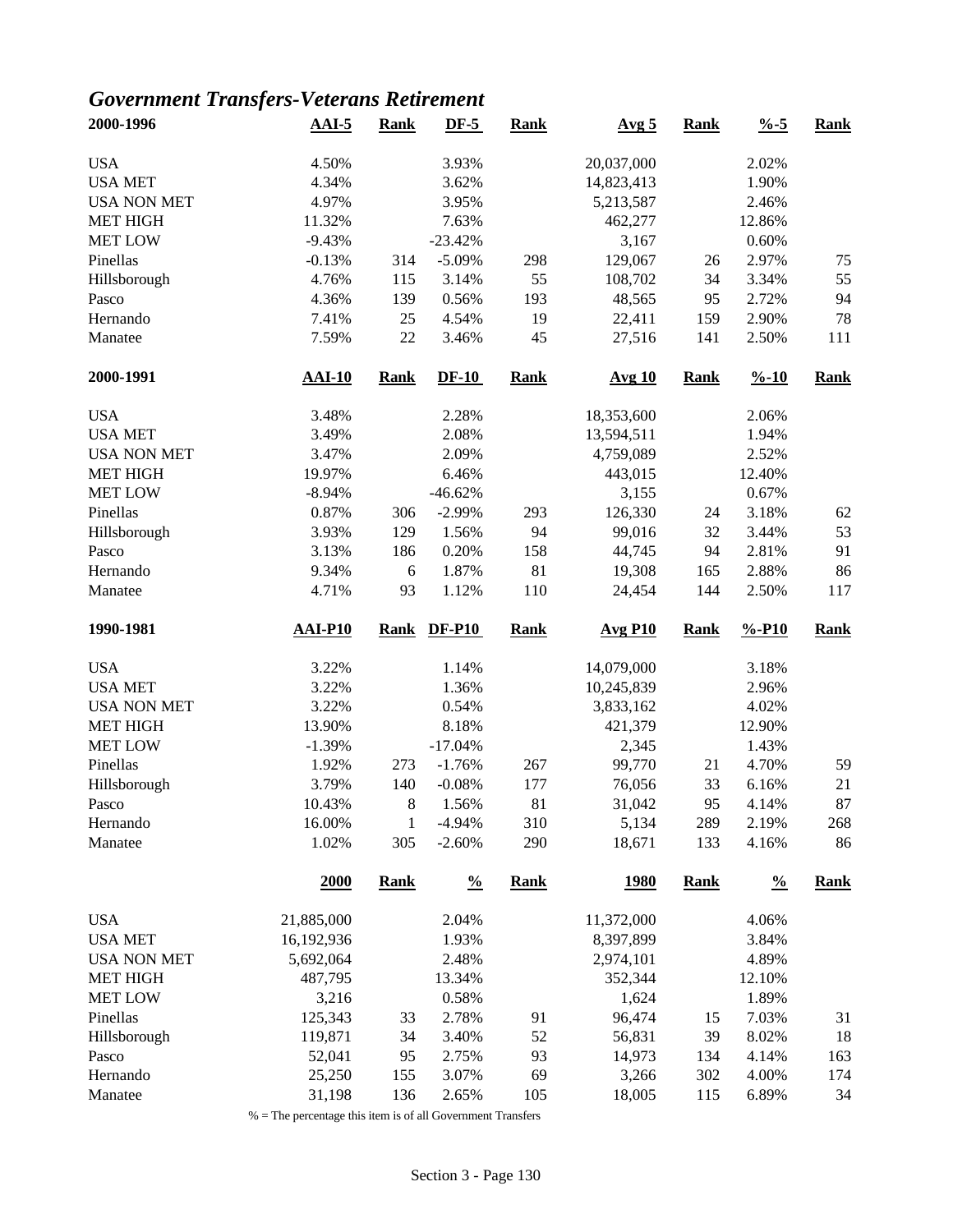# **Section 4**



*Resource Information*

**Metropolitan Areas Economic Strength Ranking**

**Economic Data: Pinellas County, FL**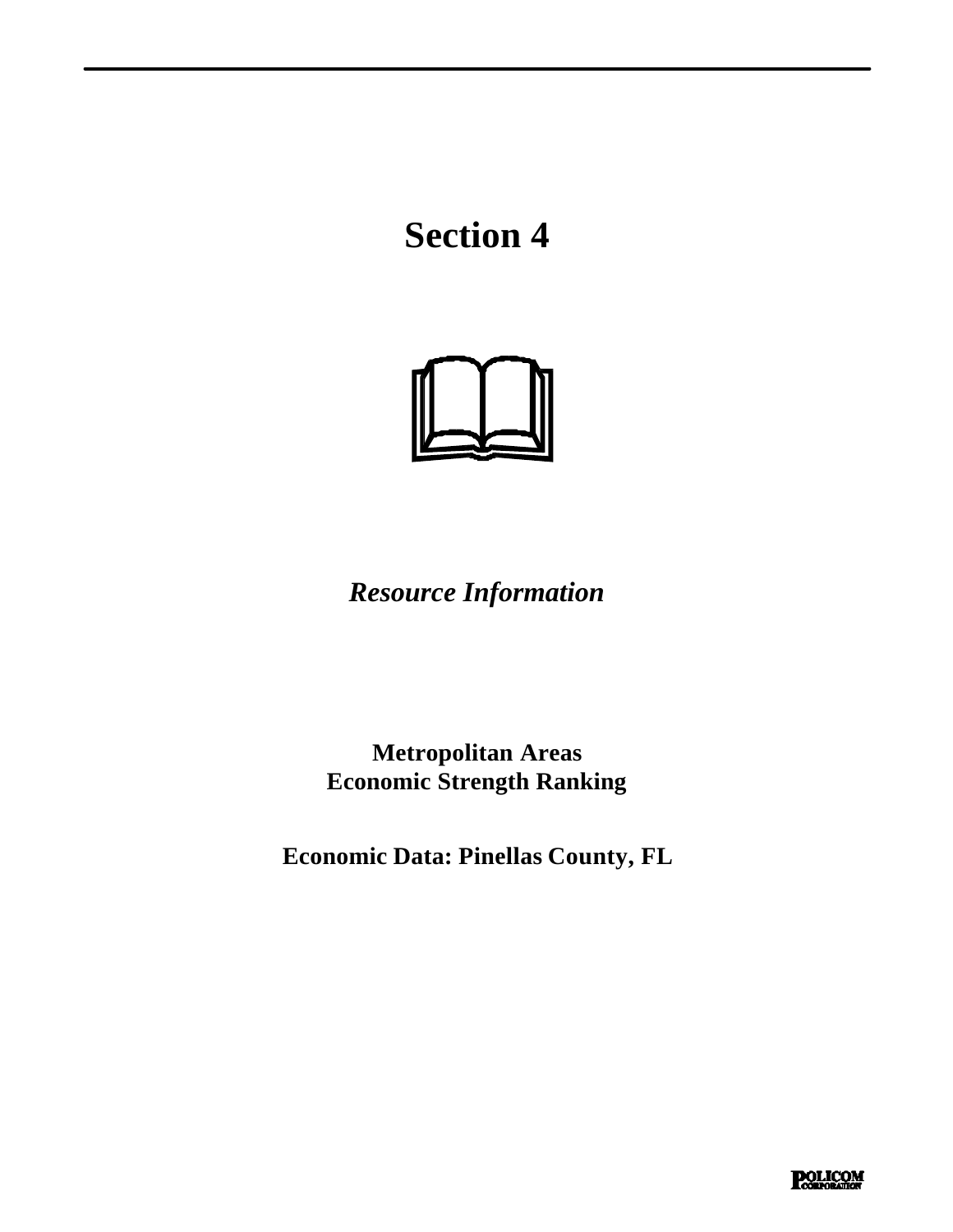### *Metropolitan Areas*

The United States is composed of 318 defined metropolitan areas. These metropolitan areas comprise approximately 80% of the nation's population and principally represent the non-rural portion of the country.

The Office of Management and Budget defines metropolitan areas. Geographically a metropolitan area cannot be less than one county (or equivalent political subdivision) and most often is composed of multiple counties. Metropolitan areas can also span states lines, including counties from two or more states.

The most important criteria for establishing the geographic definition of a metropolitan area is to determine a "contained" economy. It is the goal in establishing metropolitan areas to create an area where a preponderance of the people live and work, earn and spend. It is an area where economic activity is principally contained in a definable geographic area.

This is accomplished by reviewing the commuting trends among counties. One county might serve as the source of employment with people living in bordering counties driving from one county to another. All of the counties involved are included in the metropolitan area.

Typically a metropolitan area is identified in name by the largest central city in the area. However, many areas have multiple city names and some areas bear its county name.

There are four types of metropolitan areas. All are referred to by government as "metropolitan areas" but there are some differences.

**MSA**: Metropolitan Statistical Area. This is the most frequent metropolitan area. It is not less than one county and a preponderance of the economic activity is contained within the geographic definition.

**NECMA**: New England County Metropolitan Area. The same as an MSA but it is composed of counties in New England, hence the name.

**PMSA**: Primary Metropolitan Statistical Area. This area meets the definition of an MSA but it has been determined there is significant economic linkage with an adjoining metropolitan area. The economy is not as "contained" as an MSA. However, the linkage is not sufficient enough to join the two areas into one MSA. Each metropolitan area which has this linkage is called a PMSA.

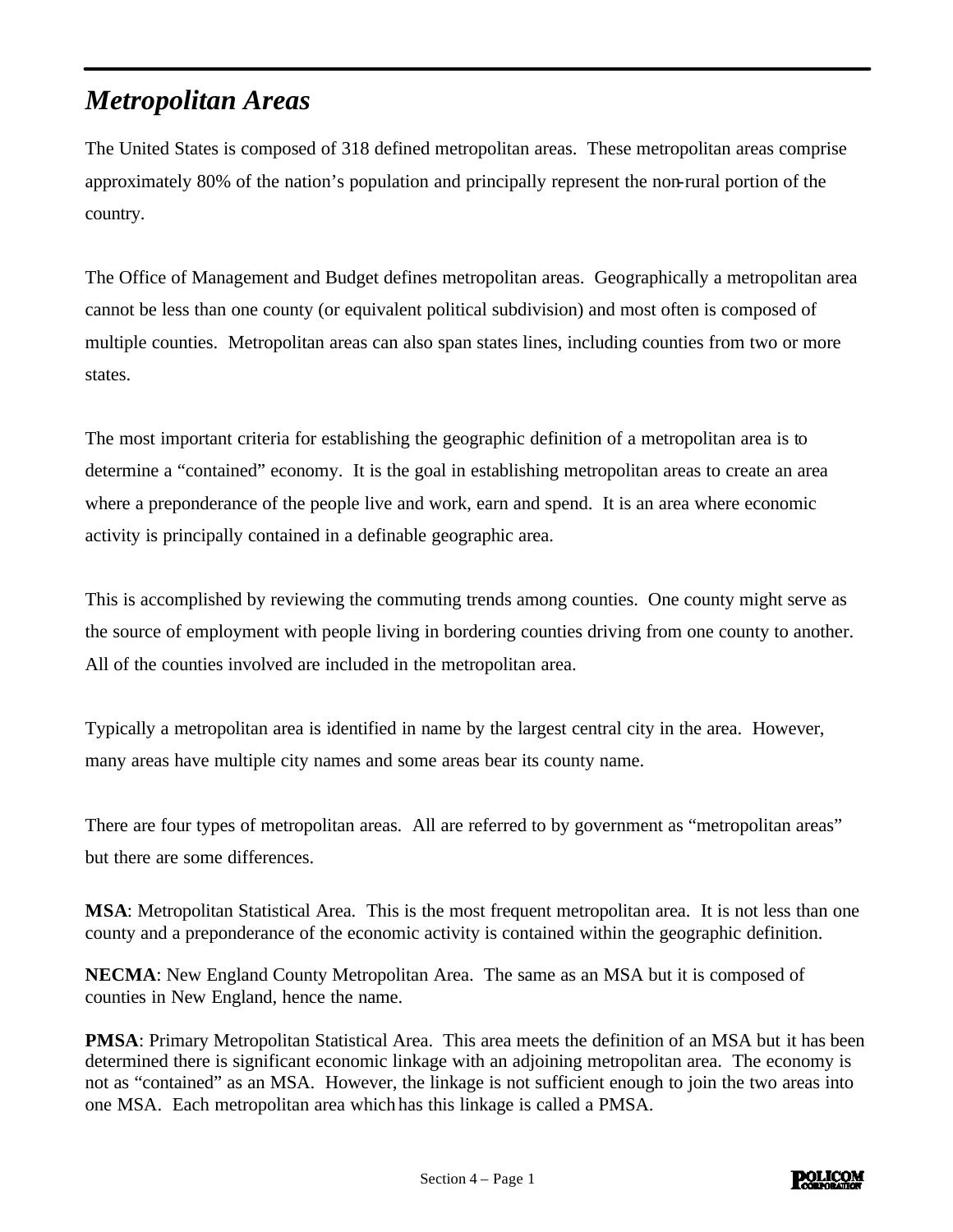**CMSA**: Consolidated Metropolitan Statistical Area. This area includes adjoining PMSA's. Since there is linkage among PMSA's, data is totaled and published for the consolidated area. Sometimes they are called "major metropolitan areas."

### *Economic Strength Ranking*

POLICOM Corporation annually measures and ranks the "Economic Strength" of the 318 metropolitan areas for the purpose of studying the characteristics of strong and weak economies. Economic strength is a combination of both the rate of growth and the consistency of the growth. Simplistically, the formula is "Growth – Instability = Strength."

To determine the economic strength for the metropolitan areas, 25 years of data is examined. The average annual growth rate and the average annual deviation are calculated for eighteen different categories in the economy for two different time periods.

For the 2002 rankings, the time periods include the 15-year term from 1976 through 1990 and the 10 year term from 1991 through 2000.

The eighteen categories include the following:

Per Capita Personal Income Earnings – All Workers Employment – All Workers Average Earnings Per Worker Wage & Salaried Workers – Earnings Wage & Salaried Workers – Employment Wage & Salaried Workers – Average Earnings Per Nonfarm Proprietors – Earnings Nonfarm Proprietors – Number of Nonfarm Proprietors – Average earnings per Retail Trade – Earnings Retail Trade – Employment Retail Trade – Average Earnings Per Worker Construction – Earnings Construction – Employment Construction – Average Earnings Per Medical Transfers to the Poor Income Maintenance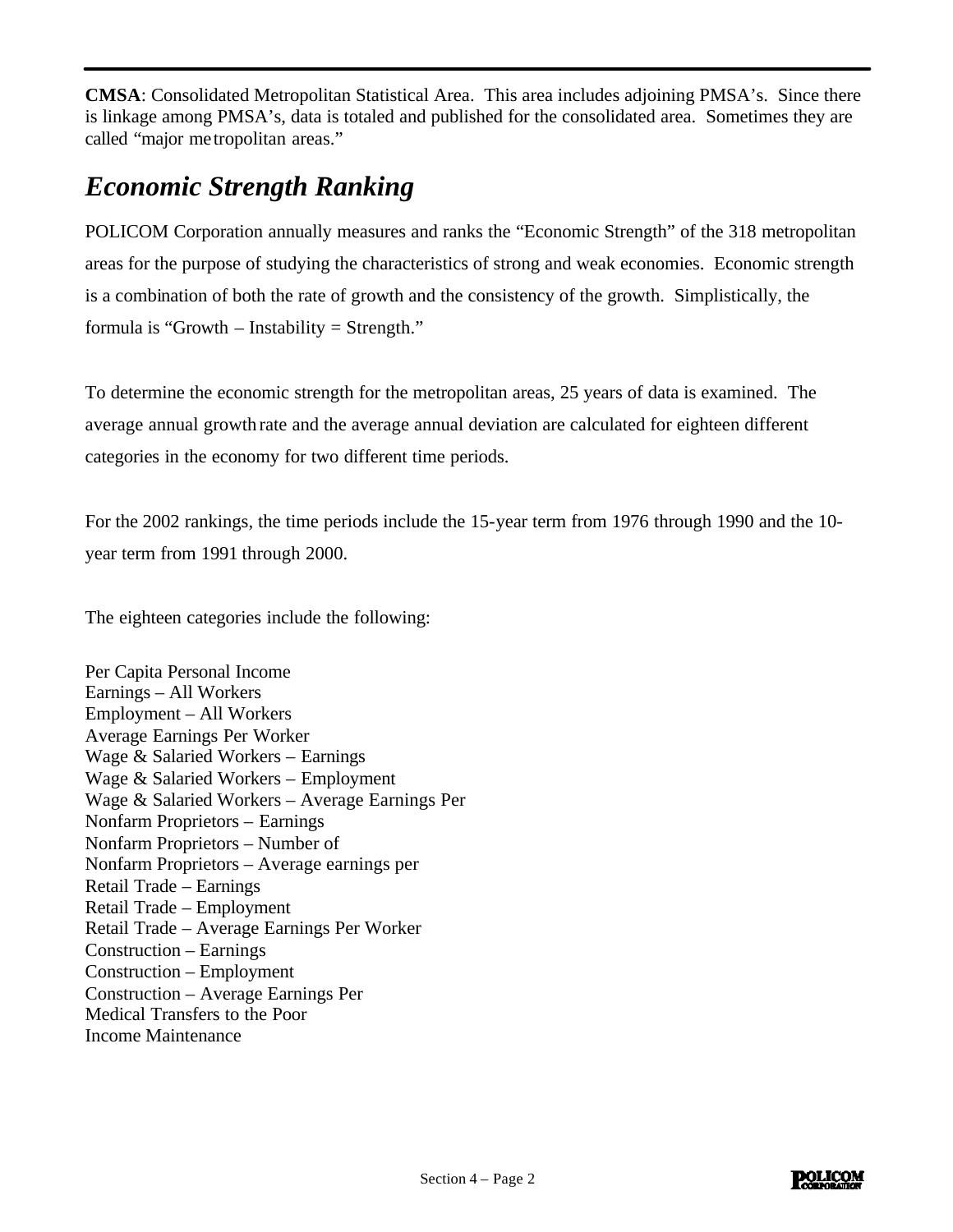These categories are chosen as they reflect how the economy is behaving, not what is causing it to behave in a particular manner. Additionally, related categories were used to create redundancy to compensate for anomalous data.

The average deviation from previous year (DEV) and the average annual increase (AAI) were calculated for each category for each time period. The DEV was subtracted from the AAI to create a deviation factor for each category. Each category was adjusted to give each equal wait. The data for both the 15 year and 10-year terms were totaled for each of the categories. The total for the 10-year term was doubled (giving the last ten years twice the emphasis of the previous fifteen years) and added to the total for the 15-year term.

From the totals, the 318 metropolitan areas were given an "Economic Strength Ranking." The Austin-San Marcos, TX MSA is ranked the strongest economy in the nation and the Odessa-Midland, TX MSA the weakest.

Following are the strongest and weakest 25 economies. The entire list of all metropolitan areas, in alphabetical order, the respective 2001 economic strength ranking appears next.

### *Economic Strength Ranking – Previous Years*

POLICOM Corporation has created rankings for the metropolitan areas for each of the last eight years based upon the previous 25-years of data. These rankings, along with the geographic definitions for the metropolitan areas, state maps, and a host of other information regarding local economies, are posted on its web site:

### **www.policom.com**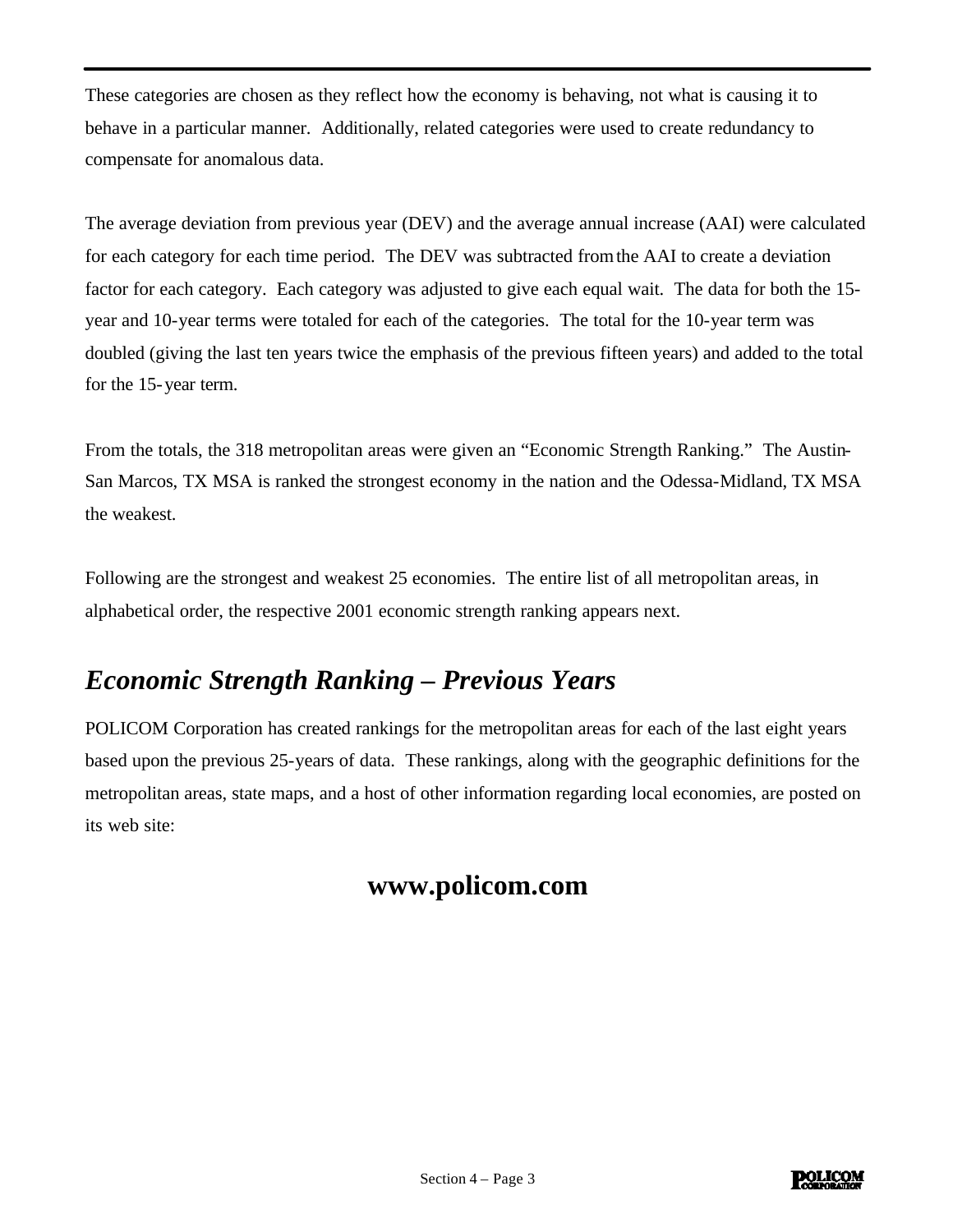# *Twenty-Five Strongest and Weakest Economies Metropolitan Area*

| 25 Strongest                              |    |
|-------------------------------------------|----|
| Austin-San Marcos, TX (MSA)               | 1  |
| Denver, CO (PMSA)                         | 2  |
| Atlanta, GA (MSA)                         | 3  |
| Phoenix-Mesa, AZ (MSA)                    | 4  |
| Dallas, TX (PMSA)                         | 5  |
| Raleigh-Durham-Chapel Hill, NC (MSA)      | 6  |
| Salt Lake City-Ogden, UT (MSA)            | 7  |
| Fort Collins-Loveland, CO (MSA)           | 8  |
| Seattle-Bellevue-Everett, WA (PMSA)       | 9  |
| Minneapolis-St. Paul, MN-WI (MSA)         | 10 |
| Madison, WI (MSA)                         | 11 |
| San Antonio, TX (MSA)                     | 12 |
| Charlotte-Gastonia-Rock Hill, NC-SC (MSA) | 13 |
| Santa Rosa, CA (PMSA)                     | 14 |

| Las Vegas, NV-AZ (MSA)                  | 15 |
|-----------------------------------------|----|
| Oakland, CA (PMSA)                      | 16 |
| Nashville, TN (MSA)                     | 17 |
| Boulder-Longmont, CO (PMSA)             | 18 |
| Riverside-San Bernardino, CA (PMSA)     | 19 |
| Middlesex-Somerset-Hunterdon, NJ (PMSA) | 20 |
| Houston, TX (PMSA)                      | 21 |
| Washington, DC-MD-VA-WV (PMSA)          | 22 |
| San Diego, CA (MSA)                     | 23 |
| Boise City, ID (MSA)                    | 24 |
|                                         |    |

Green Bay, WI (MSA) 25

#### **25 Weakest**

| 294 |
|-----|
| 295 |
| 296 |
| 297 |
| 298 |
| 299 |
| 300 |
| 301 |
| 302 |
| 303 |
| 304 |
| 305 |
| 306 |
| 307 |
| 308 |
| 309 |
| 310 |
| 311 |
| 312 |
| 313 |
| 314 |
| 315 |
| 316 |
| 317 |
| 318 |
|     |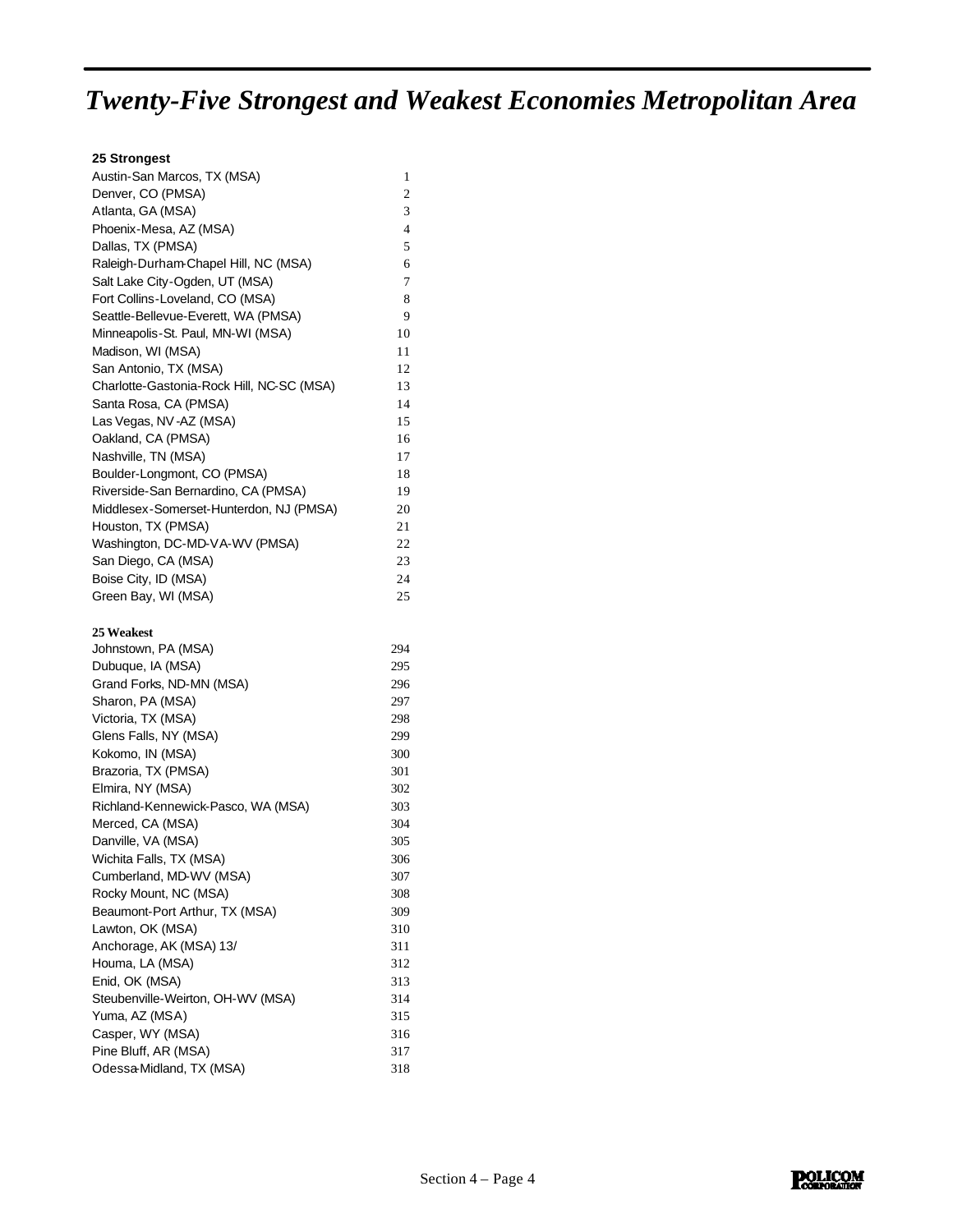# *Economic Strength Rankings - 2002*

| <b>Metropolitan Area</b>                   | <b>2002</b> |
|--------------------------------------------|-------------|
| Abilene, TX (MSA)                          | 277         |
| Akron, OH (PMSA)                           | 89          |
| Albany, GA (MSA)                           | 220         |
| Albany-Schenectady-Troy, NY (MSA)          | 144         |
| Albuquerque, NM (MSA)                      | 37          |
| Alexandria, LA (MSA)                       | 255         |
| Allentown-Bethlehem-Easton, PA (MSA)       | 164         |
| Altoona, PA (MSA)                          | 149         |
| Amarillo, TX (MSA)                         | 235         |
| Anchorage, AK (MSA) 13/                    | 311         |
| Ann Arbor, MI (PMSA)                       | 80          |
| Anniston, AL (MSA)                         | 280         |
| Appleton-Oshkosh-Neenah, WI (MSA)          | 42          |
| Asheville, NC (MSA)                        | 77          |
| Athens, GA (MSA)                           | 96          |
| Atlanta, GA (MSA)                          | 3           |
| Atlantic-Cape May, NJ (PMSA)               | 223         |
| Auburn-Opelika, AL (MSA)                   | 225         |
| Augusta-Aiken, GA-SC (MSA)                 | 174         |
| Austin-San Marcos, TX (MSA)                | 1           |
| Bakersfield, CA (MSA)                      | 240         |
| Baltimore, MD (PMSA)                       | 82          |
| Bangor, ME (NECMA)                         | 229         |
| Barnstable-Yarmouth, MA (NECMA)            | 127         |
| Baton Rouge, LA (MSA)                      | 148         |
| Beaumont-Port Arthur, TX (MSA)             | 309         |
| Bellingham, WA (MSA)                       | 217         |
| Benton Harbor, MI (MSA)                    | 271         |
| Bergen-Passaic, NJ (PMSA)                  | 124         |
| Billings, MT (MSA)                         | 139         |
| Biloxi-Gulfport-Pascagoula, MS (MSA)       | 257         |
| Binghamton, NY (MSA)                       | 288         |
| Birmingham, AL (MSA)                       | 40          |
| Bismarck, ND (MSA)                         | 134         |
| Bloomington, IN (MSA)                      | 177         |
| Bloomington-Normal, IL (MSA)               | 203         |
| Boise City, ID (MSA)                       | 24          |
| Boston-Worcester-Lawrence MA-NH (NECMA)    | 38          |
| Boulder-Longmont, CO (PMSA)                | 18          |
| Brazoria, TX (PMSA)                        | 301         |
| Bremerton, WA (PMSA)                       | 180         |
| Brownsville-Harlingen-San Benito, TX (MSA) | 247         |
| Bryan-College Station, TX (MSA)            | 141         |
| Buffalo-Niagara Falls, NY (MSA)            | 253         |
| Burlington, VT (NECMA)                     | 48          |
| Canton-Massillon, OH (MSA)                 | 236         |
| Casper, WY (MSA)                           | 316         |
| Cedar Rapids, IA (MSA)                     | 117         |
| Champaign-Urbana, IL (MSA)                 | 248         |
| Charleston, WV (MSA)                       | 151         |
| Charleston-North Charleston, SC (MSA)      | 185         |
| Charlotte-Gastonia-Rock Hill, NC-SC (MSA)  | 13          |
| Charlottesville, VA (MSA)                  | 65          |
| Chattanooga, TN-GA (MSA)                   | 108         |
| Cheyenne, WY (MSA)                         | 285         |
| Chicago, IL (PMSA)                         | 34          |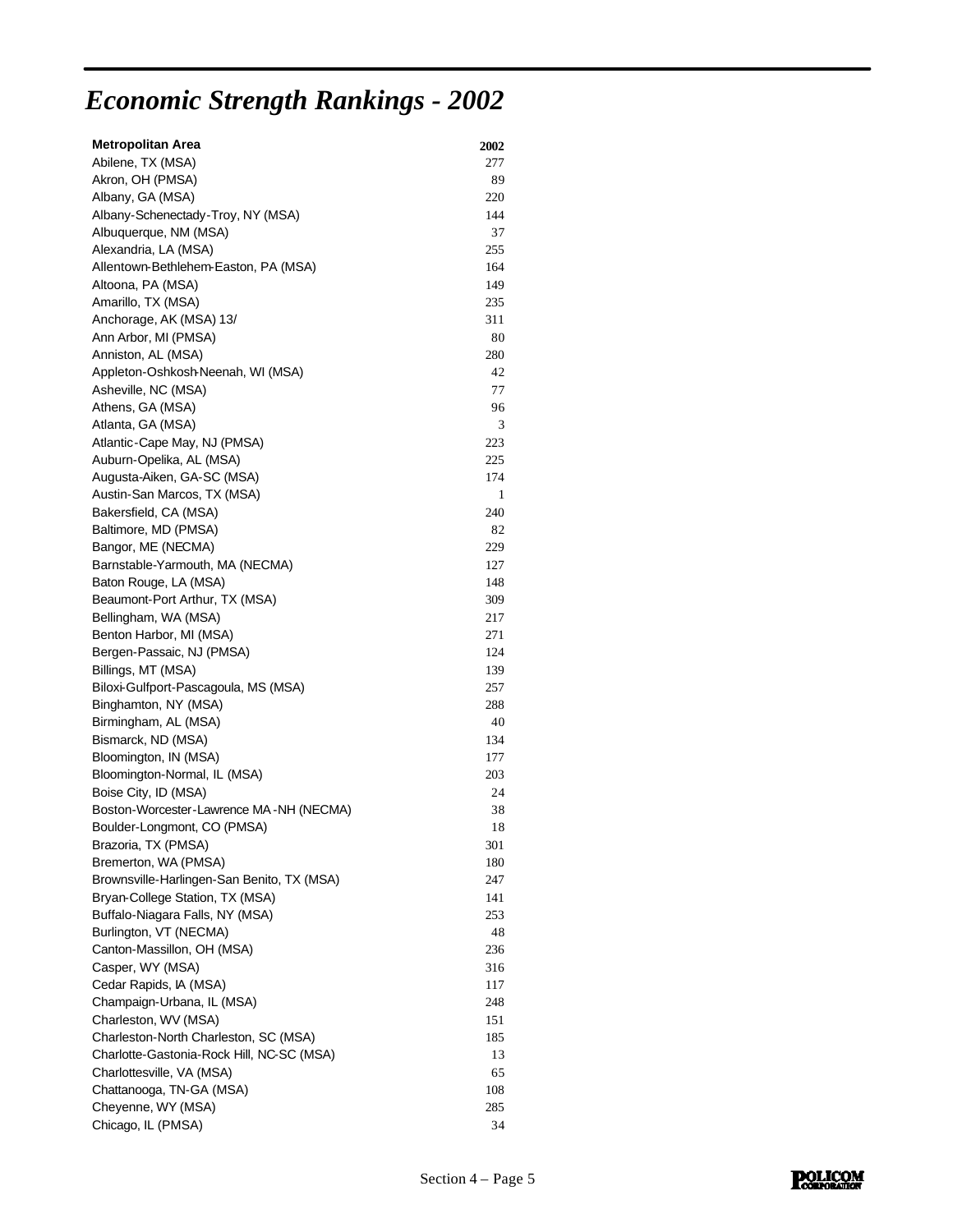| Chico-Paradise, CA (MSA)                  | 187 |
|-------------------------------------------|-----|
| Cincinnati, OH-KY-IN (PMSA)               | 74  |
| Clarksville-Hopkinsville, TN-KY (MSA)     | 212 |
| Cleveland-Lorain-Elyria, OH (PMSA)        | 122 |
| Colorado Springs, CO (MSA)                | 54  |
| Columbia, MO (MSA)                        | 91  |
| Columbia, SC (MSA)                        | 44  |
| Columbus, GA-AL (MSA)                     | 160 |
| Columbus, OH (MSA)                        | 26  |
| Corpus Christi, TX (MSA)                  | 241 |
| Corvallis, OR (MSA)                       | 183 |
| Cumberland, MD-WV (MSA)                   | 307 |
| Dallas, TX (PMSA)                         | 5   |
| Danville, VA (MSA)                        | 305 |
| Davenport-Moline-Rock Island, IA-IL (MSA) | 228 |
| Daytona Beach, FL (MSA)                   | 218 |
| Dayton-Springfield, OH (MSA)              | 227 |
| Decatur, AL (MSA)                         | 196 |
| Decatur, IL (MSA)                         | 292 |
| Denver, CO (PMSA)                         | 2   |
| Des Moines, IA (MSA)                      | 43  |
| Detroit, MI (PMSA)                        | 105 |
| Dothan, AL (MSA)                          | 273 |
| Dover, DE (MSA)                           | 226 |
| Dubuque, IA (MSA)                         | 295 |
| Duluth-Superior, MN-WI (MSA)              | 211 |
| Dutchess County, NY (PMSA)                | 263 |
| Eau Claire, WI (MSA)                      | 52  |
| El Paso, TX (MSA)                         | 169 |
| Elkhart-Goshen, IN (MSA)                  | 254 |
| Elmira, NY (MSA)                          | 302 |
| Enid, OK (MSA)                            | 313 |
| Erie, PA (MSA)                            | 142 |
| Eugene-Springfield, OR (MSA)              | 109 |
| Evansville-Henderson, IN-KY (MSA)         | 132 |
| Fargo-Moorhead, ND-MN (MSA)               | 133 |
| Fayetteville, NC (MSA)                    | 200 |
| Fayetteville-Springdale-Rogers, AR (MSA)  | 49  |
| Flagstaff, AZ-UT (MSA)                    | 178 |
| Flint, MI (PMSA)                          | 291 |
| Florence, AL (MSA)                        | 274 |
| Florence, SC (MSA)                        | 192 |
| Fort Collins-Loveland, CO (MSA)           | 8   |
| Fort Lauderdale, FL (PMSA)                | 193 |
| Fort Myers-Cape Coral, FL (MSA)           | 120 |
| Fort Pierce-Port St. Lucie, FL (MSA)      | 207 |
| Fort Smith, AR-OK (MSA)                   | 145 |
| Fort Walton Beach, FL (MSA)               | 154 |
| Fort Wayne, IN (MSA)                      | 186 |
| Fort Worth-Arlington, TX (PMSA)           | 30  |
| Fresno, CA (MSA)                          | 130 |
| Gadsden, AL (MSA)                         | 275 |
| Gainesville, FL (MSA)                     | 119 |
| Galveston-Texas City, TX (PMSA)           | 284 |
| Gary, IN (PMSA)                           | 251 |
| Glens Falls, NY (MSA)                     | 299 |
| Goldsboro, NC (MSA)                       | 239 |
| Grand Forks, ND-MN (MSA)                  | 296 |
| Grand Junction, CO (MSA)                  | 86  |
| Grand Rapids-Muskegon-Holland, MI (MSA)   | 46  |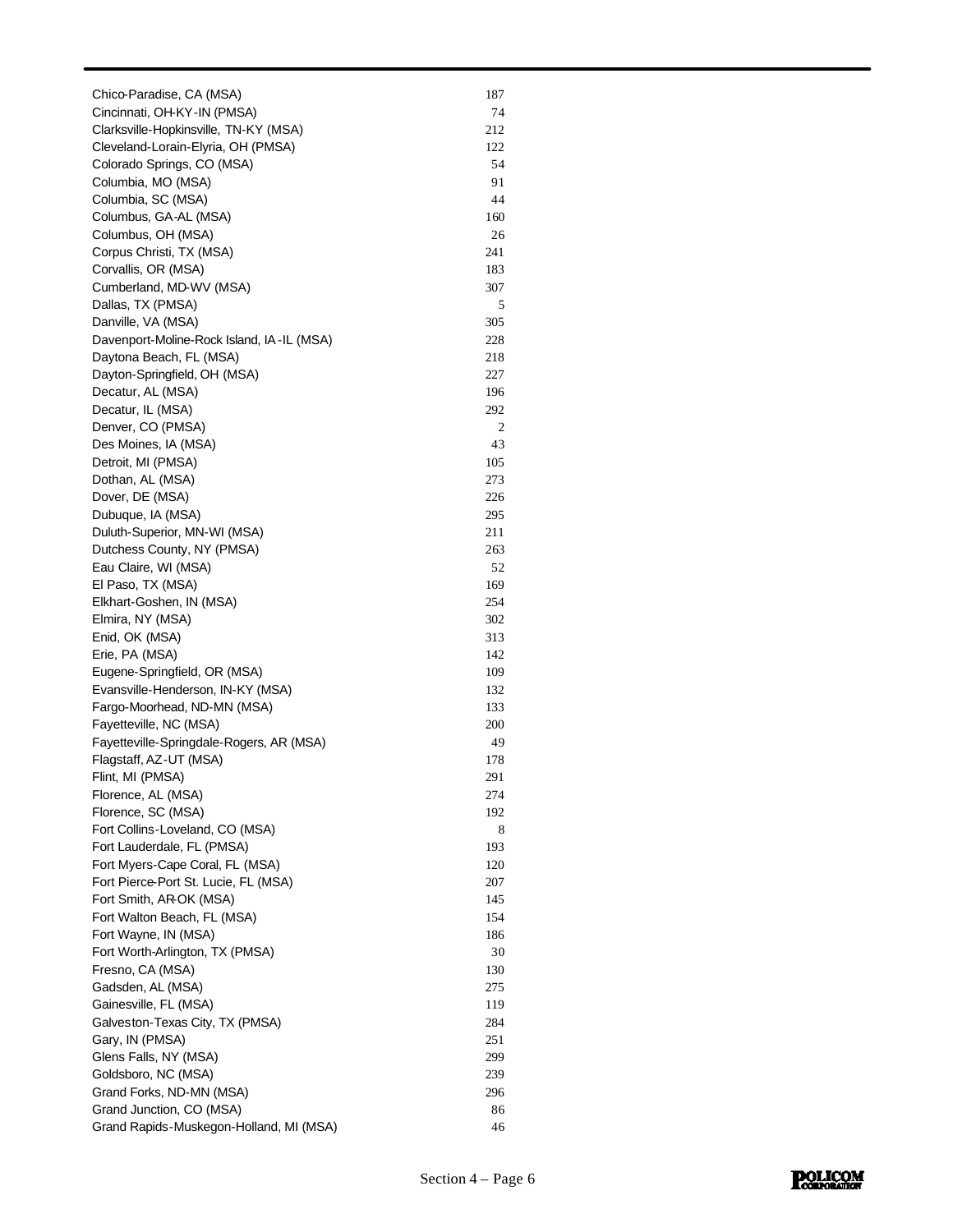| Great Falls, MT (MSA)                         | 282 |
|-----------------------------------------------|-----|
| Greeley, CO (PMSA)                            | 163 |
| Green Bay, WI (MSA)                           | 25  |
| Greensboro-Winston-Salem-High Point, NC (MSA) | 88  |
| Greenville, NC (MSA)                          | 121 |
| Greenville-Spartanburg-Anderson, SC (MSA)     | 107 |
| Hagerstown, MD (PMSA)                         | 278 |
| Hamilton-Middletown, OH (PMSA)                | 150 |
| Harrisburg-Lebanon-Carlisle, PA (MSA)         | 79  |
| Hartford, CT (NECMA)                          | 152 |
| Hattiesburg, MS (MSA)                         | 106 |
| Hickory-Morganton-Lenoir, NC (MSA)            | 216 |
| Honolulu, HI (MSA)                            | 256 |
| Houma, LA (MSA)                               | 312 |
| Houston, TX (PMSA)                            | 21  |
| Huntington-Ashland, WV-KY-OH (MSA)            | 287 |
| Huntsville, AL (MSA)                          | 136 |
| Indianapolis, IN (MSA)                        | 29  |
| Iowa City, IA (MSA)                           | 95  |
| Jackson, MI (MSA)                             | 199 |
| Jackson, MS (MSA)                             | 39  |
| Jackson, TN (MSA)                             | 118 |
| Jacksonville, FL (MSA)                        | 58  |
| Jacksonville, NC (MSA)                        | 290 |
| Jamestown, NY (MSA)                           | 293 |
| Janesville-Beloit, WI (MSA)                   | 266 |
| Jersey City, NJ (PMSA)                        | 246 |
| Johnson City-Kingsport-Bristol, TN-VA (MSA)   | 129 |
| Johnstown, PA (MSA)                           | 294 |
| Jonesboro, AR (MSA)                           | 168 |
|                                               |     |
| Joplin, MO (MSA)                              | 112 |
| Kalamazoo-Battle Creek, MI (MSA)              | 114 |
| Kankakee, IL (PMSA)                           | 272 |
| Kansas City, MO-KS (MSA)                      | 33  |
| Kenosha, WI (PMSA)                            | 250 |
| Killeen-Temple, TX (MSA)                      | 201 |
| Knoxville, TN (MSA)                           | 61  |
| Kokomo, IN (MSA)                              | 300 |
| La Crosse, WI-MN (MSA)                        | 93  |
| Lafayette, IN (MSA)                           | 111 |
| Lafayette, LA (MSA)                           | 197 |
| Lake Charles, LA (MSA)                        | 242 |
| Lakeland-Winter Haven, FL (MSA)               | 208 |
| Lancaster, PA (MSA)                           | 99  |
| Lansing-East Lansing, MI (MSA)                | 176 |
| Laredo, TX (MSA)                              | 230 |
| Las Cruces, NM (MSA)                          | 281 |
| Las Vegas, NV-AZ (MSA)                        | 15  |
| Lawrence, KS (MSA)                            | 188 |
| Lawton, OK (MSA)                              | 310 |
| Lewiston-Auburn, ME (NECMA)                   | 221 |
| Lexington, KY (MSA)                           | 64  |
| Lima, OH (MSA)                                | 279 |
| Lincoln, NE (MSA)                             | 175 |
| Little Rock-North Little Rock, AR (MSA)       | 56  |
| Longview - Marshall, TX (MSA)                 | 210 |
| Los Angeles-Long Beach, CA (PMSA)             | 189 |
| Louisville, KY-IN (MSA)                       | 57  |
| Lubbock, TX (MSA)                             | 267 |
| Lynchburg, VA (MSA)                           | 173 |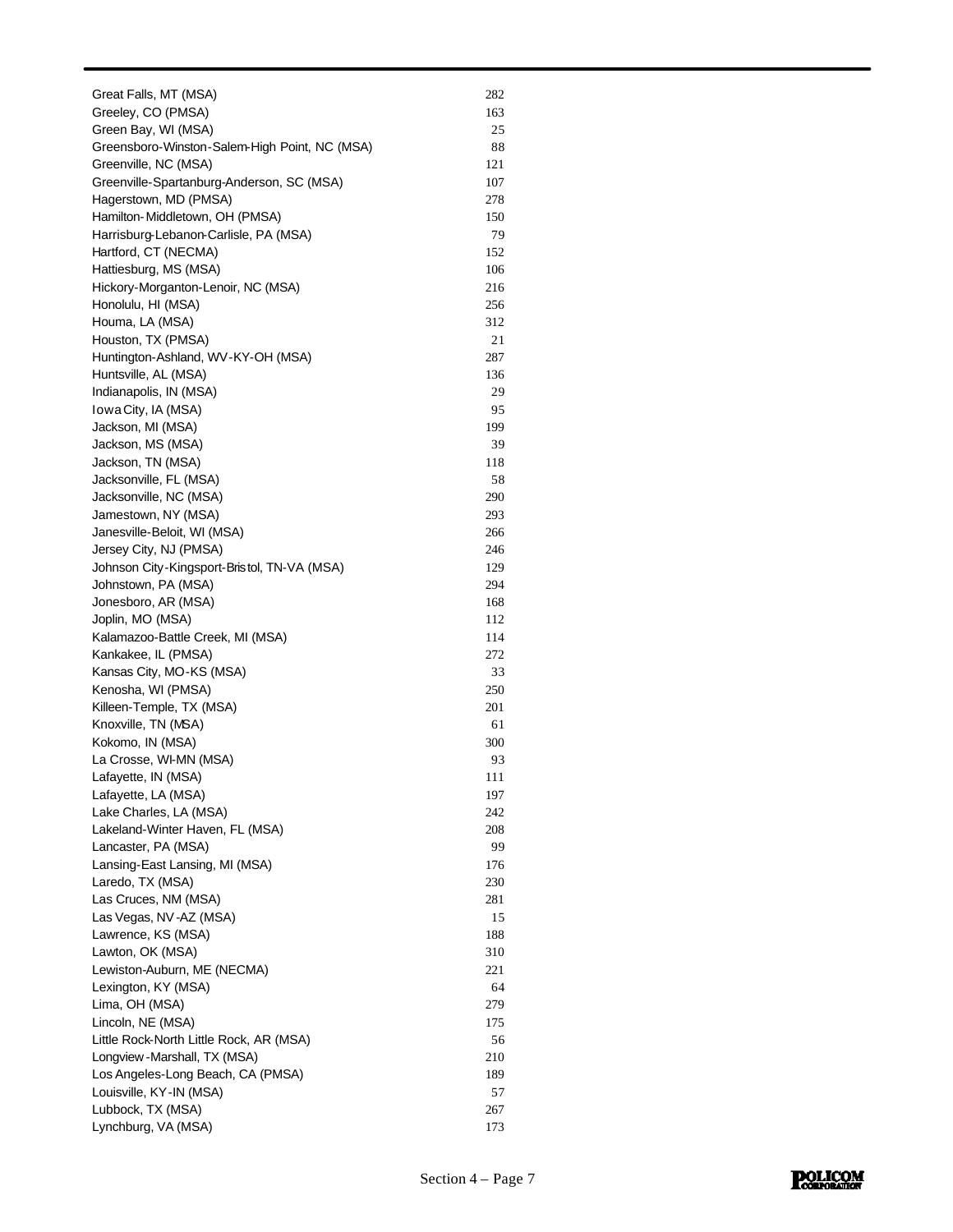| Macon, GA (MSA)                                     | 90  |
|-----------------------------------------------------|-----|
| Madison, WI (MSA)                                   | 11  |
| Mansfield, OH (MSA)                                 | 283 |
| McAllen-Edinburg-Mission, TX (MSA)                  | 116 |
| Medford-Ashland, OR (MSA)                           | 113 |
| Melbourne-Titusville-Palm Bay, FL (MSA)             | 219 |
| Memphis, TN-AR-MS (MSA)                             | 47  |
| Merced, CA (MSA)                                    | 304 |
| Miami, FL (PMSA)                                    | 233 |
| Middlesex-Somerset-Hunterdon, NJ (PMSA)             | 20  |
| Milwaukee-Waukesha, WI (PMSA)                       | 67  |
| Minneapolis-St. Paul, MN-WI (MSA)                   | 10  |
| Missoula, MT (MSA)                                  | 85  |
| Mobile, AL (MSA)                                    | 81  |
| Modesto, CA (MSA)                                   | 102 |
| Monmouth-Ocean, NJ (PMSA)                           | 92  |
| Monroe, LA (MSA)                                    | 249 |
| Montgomery, AL (MSA)                                | 125 |
| Muncie, IN (MSA)                                    | 276 |
| Myrtle Beach, SC (MSA)                              | 60  |
| Naples, FL (MSA)                                    | 167 |
| Nashville, TN (MSA)                                 | 17  |
| Nassau-Suffolk, NY (PMSA)                           | 128 |
| New Haven-Bridgeport-Stamford-Danbury-Waterbury, CT |     |
| (PMSA)                                              | 94  |
| New London-Norwich, CT (NECMA)                      | 286 |
| New Orleans, LA (MSA)                               | 126 |
| New York, NY (PMSA)                                 | 131 |
| Newark, NJ (PMSA)                                   | 103 |
| Newburgh, NY -PA (PMSA)                             | 215 |
| Norfolk-Virginia Beach-Newport News, VA-NC (MSA)    | 73  |
| Oakland, CA (PMSA)                                  | 16  |
| Ocala, FL (MSA)                                     | 71  |
| Odessa-Midland, TX (MSA)                            | 318 |
| Oklahoma City, OK (MSA)                             | 110 |
| Olympia, WA (PMSA)                                  | 55  |
| Omaha, NE-IA (MSA)                                  | 35  |
| Orange County, CA (PMSA)                            | 51  |
| Orlando, FL (MSA)                                   | 27  |
| Owensboro, KY (MSA)                                 | 206 |
| Panama City, FL (MSA)                               | 191 |
| Parkersburg-Marietta, WV-OH (MSA)                   | 162 |
| Pensacola, FL (MSA)                                 | 159 |
| Peoria-Pekin, IL (MSA)                              | 270 |
| Philadelphia, PA-NJ (PMSA)                          | 53  |
| Phoenix-Mesa, AZ (MSA)                              | 4   |
| Pine Bluff, AR (MSA)                                | 317 |
| Pittsburgh, PA (MSA)                                | 70  |
| Pittsfield, MA (NECMA)                              | 231 |
| Pocatello, ID (MSA)                                 | 259 |
| Portland, ME (NECMA)                                | 78  |
| Portland-Vancouver, OR-WA (PMSA)                    | 28  |
| Providence-Warwick-Pawtucket, RI (NECMA)            | 194 |
| Provo-Orem, UT (MSA)                                | 59  |
| Pueblo, CO (MSA)                                    | 238 |
| Punta Gorda, FL (MSA)                               | 265 |
| Racine, WI (PMSA)                                   | 143 |
| Raleigh-Durham-Chapel Hill, NC (MSA)                | 6   |
| Rapid City, SD (MSA)                                | 140 |
| Reading, PA (MSA)                                   | 137 |
| Redding, CA (MSA)                                   | 158 |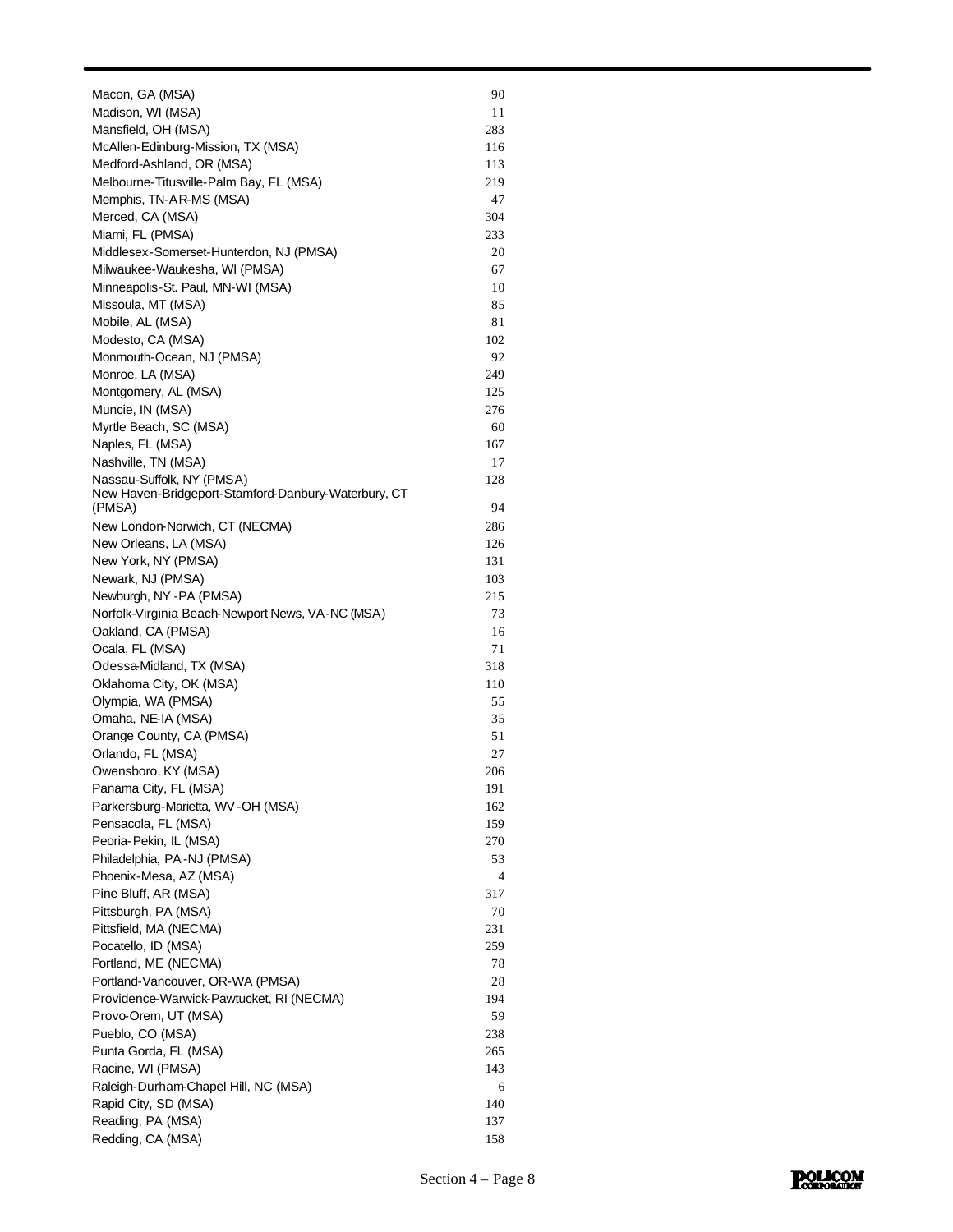| Reno, NV (MSA)                                   | 68  |
|--------------------------------------------------|-----|
| Richland-Kennewick-Pasco, WA (MSA)               | 303 |
| Richmond-Petersburg, VA (MSA)                    | 36  |
| Riverside-San Bernardino, CA (PMSA)              | 19  |
| Roanoke, VA (MSA)                                | 170 |
| Rochester, MN (MSA)                              | 138 |
| Rochester, NY (MSA)                              | 165 |
| Rockford, IL (MSA)                               | 213 |
| Rocky Mount, NC (MSA)                            | 308 |
| Sacramento, CA (PMSA)                            | 45  |
| Saginaw-Bay City-Midland, MI (MSA)               | 146 |
| Salem, OR (PMSA)                                 | 100 |
| Salinas, CA (MSA)                                | 243 |
| Salt Lake City-Ogden, UT (MSA)                   | 7   |
| San Angelo, TX (MSA)                             | 262 |
| San Antonio, TX (MSA)                            | 12  |
| San Diego, CA (MSA)                              | 23  |
| San Francisco, CA (PMSA)                         | 31  |
| San Jose, CA (PMSA)                              | 32  |
| San Luis Obispo-Atascadero-Paso Robles, CA (MSA) | 198 |
| Santa Barbara-Santa Maria-Lompoc, CA (MSA)       | 209 |
| Santa Cruz-Watsonville, CA (PMSA)                | 83  |
| Santa Fe, NM (MSA)                               | 84  |
| Santa Rosa, CA (PMSA)                            | 14  |
| Sarasota-Bradenton, FL (MSA)                     | 190 |
| Savannah, GA (MSA)                               | 171 |
| Scranton-Wilkes-Barre-Hazleton, PA (MSA)         | 184 |
| Seattle-Bellevue-Everett, WA (PMSA)              | 9   |
| Sharon, PA (MSA)                                 | 297 |
| Sheboygan, WI (MSA)                              | 97  |
| Sherman-Denison, TX (MSA)                        | 244 |
| Shreveport-Bossier City, LA (MSA)                | 166 |
| Sioux City, IA - NE (MSA)                        | 258 |
| Sioux Falls, SD (MSA)                            | 63  |
| South Bend, IN (MSA)                             | 182 |
| Spokane, WA (MSA)                                | 75  |
| Springfield, IL (MSA)                            | 269 |
| Springfield, MA (NECMA)                          | 214 |
| Springfield, MO (MSA)                            | 104 |
| St. Cloud, MN (MSA)                              | 157 |
| St. Joseph, MO (MSA)                             | 204 |
| St. Louis, MO-IL (MSA)                           | 76  |
| State College, PA (MSA)                          | 135 |
| Steubenville-Weirton, OH-WV (MSA)                | 314 |
| Stockton-Lodi, CA (MSA)                          | 153 |
| Sumter, SC (MSA)                                 | 264 |
| Syracuse, NY (MSA)                               | 205 |
| Tacoma, WA (PMSA)                                | 98  |
| Tallahassee, FL (MSA)                            | 72  |
| Tampa-St. Petersburg-Clearwater, FL (MSA)        | 50  |
| Terre Haute, IN (MSA)                            | 237 |
| Texarkana, TX-Texarkana AR (MSA)                 | 224 |
| Toledo, OH (MSA)                                 | 195 |
| Topeka, KS (MSA)                                 | 179 |
| Trenton, NJ (PMSA)                               | 161 |
| Tucson, AZ (MSA)                                 | 87  |
| Tulsa, OK (MSA)                                  | 69  |
| Tuscaloosa, AL (MSA)                             | 202 |
| Tyler, TX (MSA)                                  | 101 |
| Utica-Rome, NY (MSA)                             | 261 |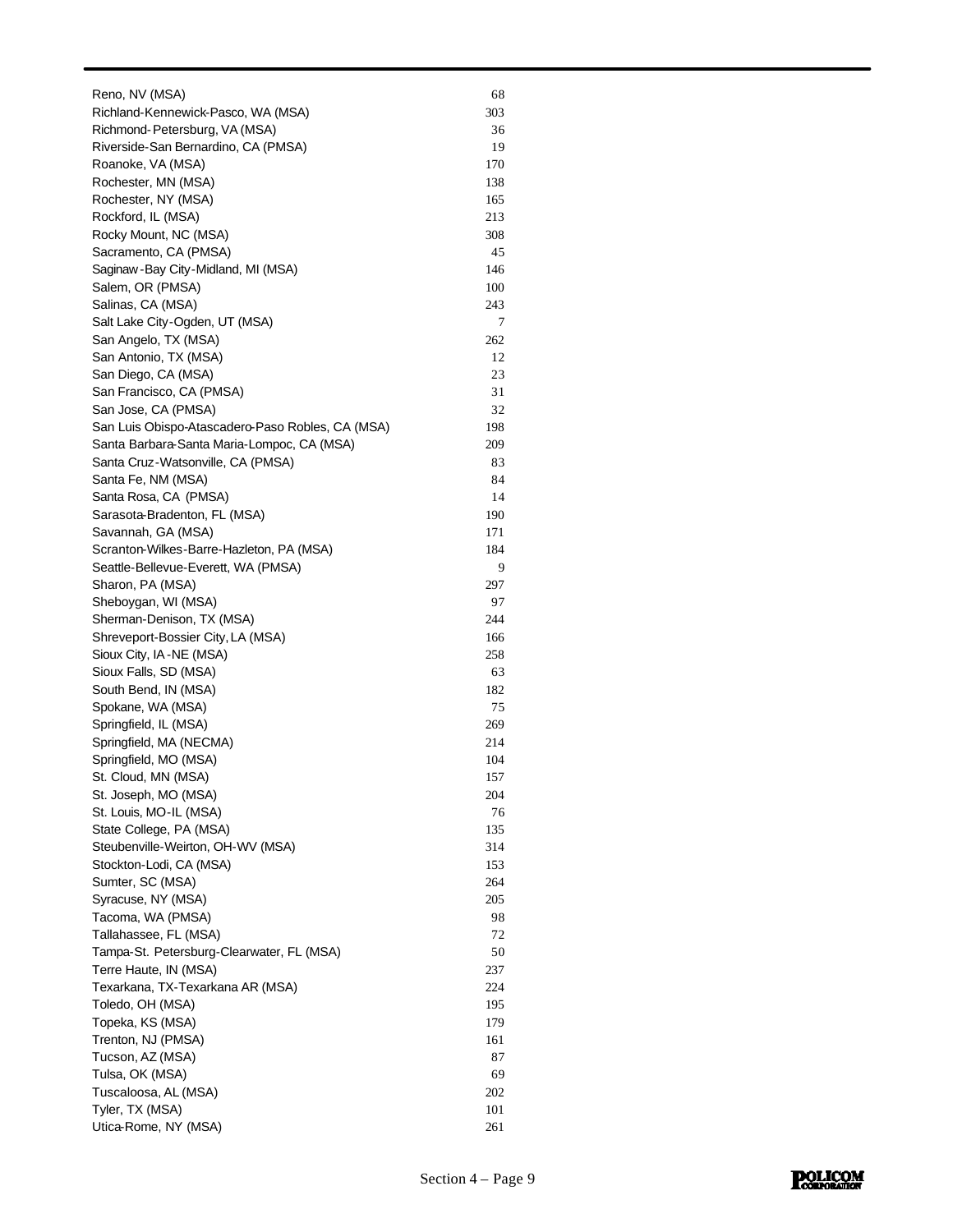| Vallejo-Fairfield-Napa, CA (PMSA)       | 115 |
|-----------------------------------------|-----|
| Ventura, CA (PMSA)                      | 62  |
| Victoria, TX (MSA)                      | 298 |
| Vineland-Millville-Bridgeton, NJ (PMSA) | 232 |
| Visalia-Tulare-Porterville, CA (MSA)    | 245 |
| Waco, TX (MSA)                          | 123 |
| Washington, DC-MD-VA-WV (PMSA)          | 22  |
| Waterloo-Cedar Falls, IA (MSA)          | 268 |
| Wausau, WI (MSA)                        | 66  |
| West Palm Beach-Boca Raton, FL (MSA)    | 181 |
| Wheeling, WV-OH (MSA)                   | 252 |
| Wichita Falls, TX (MSA)                 | 306 |
| Wichita, KS (MSA)                       | 147 |
| Williamsport, PA (MSA)                  | 289 |
| Wilmington, NC (MSA)                    | 41  |
| Wilmington-Newark, DE-MD (PMSA)         | 172 |
| Yakima, WA (MSA)                        | 222 |
| Yolo, CA (PMSA)                         | 156 |
| York, PA (MSA)                          | 155 |
| Youngstown Warren, OH (MSA)             | 260 |
| Yuba City, CA (MSA)                     | 234 |
| Yuma, AZ (MSA)                          | 315 |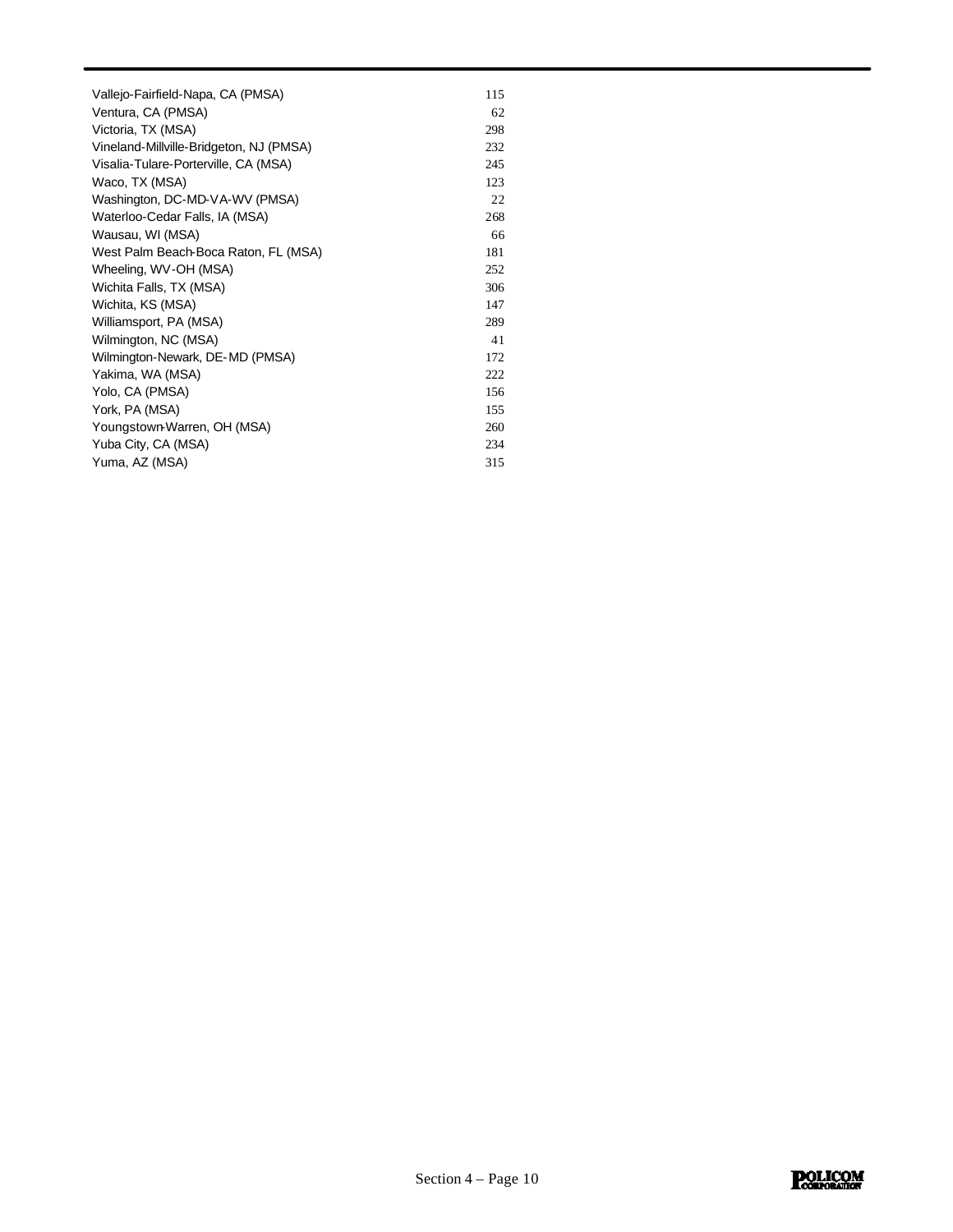### *Economic Data*

The following is the economic data used to create this Analysis. It is processed and published by the Bureau of Economic Analysis (BEA), U. S. Department of Commerce.

The Bureau of Economic Analysis is the official economic data collector and publisher for the Federal Government. Estimates made by the BEA are considered the "official" records for the country.

The data is considered "source data," as it has been principally created from a review of administrative records as opposed to surveys and polls.

The data provided includes the earnings for the major industrial classifications to the "2-digit" SIC level. Employment is provided to the 1-digit SIC level. To protect the privacy of individual employers on a local level, employment is not provided to the 2-digit level, as this would result in extremely frequent data suppression.

Please note the following codes:

- (D) Data suppressed to protect the privacy of an individual employer
- (N) No data collected or reported
- (L) To little data for entry. In Earnings, this means less than individuals earned \$50,000 for the year. For Employment, this means fewer than 10 people were employed for the year.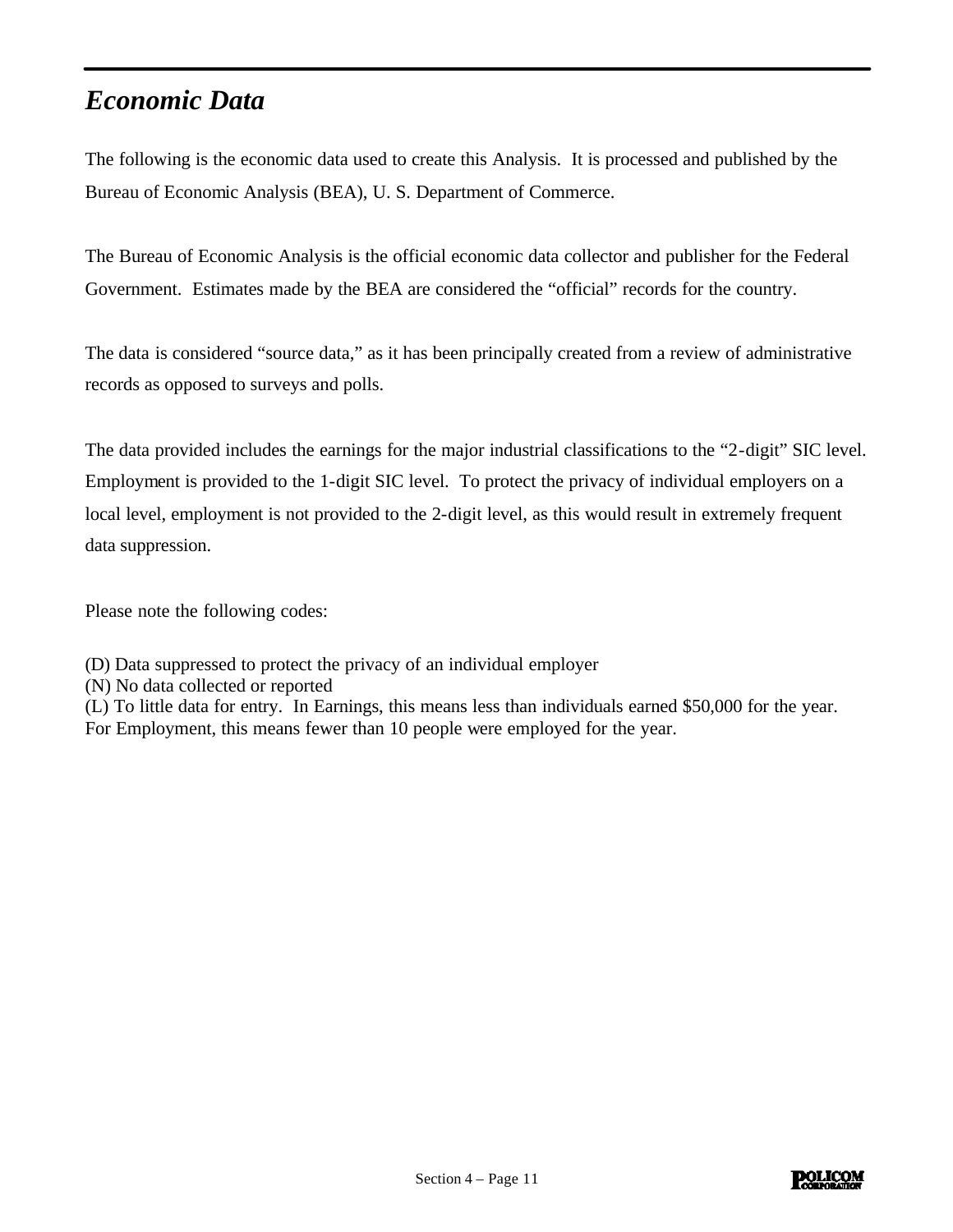| <b>Pinellas County, FL</b><br><b>EARNINGS (000)</b> | 2000           | 1999              | 1998                                         | 1997        | 1996              | 1995              | 1994        | 1993     | 1992        | 1991     | 1990        | 1989     | 1988     | 1987     |
|-----------------------------------------------------|----------------|-------------------|----------------------------------------------|-------------|-------------------|-------------------|-------------|----------|-------------|----------|-------------|----------|----------|----------|
| Personal income                                     | 28875630       | 26990423          | 26515267                                     | 25060415    | 23553925          | 22386913 21021171 |             | 20540147 | 19317134    | 18575100 | 18306493    | 17727791 | 15784937 | 14798878 |
| Nonfarm personal income                             | 28868748       | 26984646          | 26510356                                     | 25055206    | 23549095          | 22383118          | 21017131    | 20536045 | 19311614    | 18568869 | 18299693    | 17720809 | 15778063 | 14792446 |
| Farm income                                         | 6882           | 5777              | 4911                                         | 5209        | 4830              | 3795              | 4040        | 4102     | 5520        | 6231     | 6800        | 6982     | 6874     | 6432     |
| Population (number of persons)                      | 921914         | 917379            | 913032                                       | 904564      | 896030            | 891519            | 884441      | 877340   | 872202      | 867902   | 856166      | 840880   | 829541   | 824223   |
| Per capita personal income (dollars)                | 31321          | 29421             | 29041                                        | 27704       | 26287             | 25111             | 23768       | 23412    | 22148       | 21402    | 21382       | 21082    | 19029    | 17955    |
| Earnings by place of work                           | 17867611       | 16301638          | 15191603                                     | 14088414    | 13143896          | 12321970          | 11549298    | 10927251 | 10351393    | 9672676  | 9439567     | 8899698  | 8375431  | 7705429  |
| less: Personal contrb. for social insurance         | 1190122        | 1108743           | 1034201                                      | 972328      | 909024            | 867077            | 805801      | 752789   | 708636      | 670883   | 634503      | 612913   | 554177   | 488817   |
| plus: Adjustment for residence                      | 260304         | 274815            | 485559                                       | 545556      | 606792            | 609339            | 556261      | 530034   | 505479      | 462662   | 429048      | 448950   | 432853   | 405917   |
| equals: Net earnings by place of residence          | 16937793       | 15467710          | 14642961                                     |             | 13661642 12841664 | 12064232          | 11299758    | 10704496 | 10148236    | 9464455  | 9234112     | 8735735  | 8254107  | 7622529  |
| plus: Dividends, interest, and rent                 | 7435115        | 7165052           | 7521017                                      | 7055757     | 6514149           | 6275776           | 5893237     | 6207892  | 5764517     | 6022600  | 6248506     | 6379569  | 5153564  | 4944167  |
| plus: Transfer payments                             | 4502722        | 4357661           | 4351289                                      | 4343016     | 4198112           | 4046905           | 3828176     | 3627759  | 3404381     | 3088045  | 2823875     | 2612487  | 2377266  | 2232182  |
| Wage and salary disbursements                       | 15021631       | 13614188          | 12643178                                     | 11558911    | 10594903          | 9880002           | 9240463     | 8712359  | 8293290     | 7750074  | 7573062     | 7154640  | 6722977  | 6241025  |
| Other labor income                                  | 1538047        | 1454019           | 1393989                                      | 1375050     | 1401895           | 1348091           | 1354356     | 1246253  | 1143461     | 1058711  | 1008002     | 906744   | 814403   | 761694   |
| Proprietors' income                                 | 1307933        | 1233431           | 1154436                                      | 1154453     | 1147098           | 1093877           | 954479      | 968639   | 914642      | 863891   | 858503      | 838314   | 838051   | 702710   |
| Farm proprietors' income                            | 4138           | 3200              | 1951                                         | 2176        | 1734              | 926               | 1185        | 914      | 2300        | 1951     | 1922        | 2575     | 3577     | 3711     |
| Nonfarm proprietors' income                         | 1303795        | 1230231           | 1152485                                      | 1152277     | 1145364           | 1092951           | 953294      | 967725   | 912342      | 861940   | 856581      | 835739   | 834474   | 698999   |
| Farm earnings                                       | 6882           | 5777              | 4911                                         | 5209        | 4830              | 3795              | 4040        | 4102     | 5520        | 6231     | 6800        | 6982     | 6874     | 6432     |
| Nonfarm earnings                                    |                | 17860729 16295861 | 15186692                                     | 14083205    | 13139066          | 12318175 11545258 |             | 10923149 | 10345873    | 9666445  | 9432767     | 8892716  | 8368557  | 7698997  |
| Private earnings                                    | 15875349       |                   | 14458004 13388102 12375376 11487783 10691108 |             |                   |                   | 9976782     | 9433639  | 8920982     | 8310669  | 8149612     | 7740925  | 7305149  | 6722051  |
| Ag. services, forestry, fishing, & other            | 98347          | (D)               | (D)                                          | 84832       | 77248             | 73053             | 74904       | 77263    | 68911       | 65972    | 60404       | 55178    | 48851    | 45791    |
| Agricultural services                               | (D)            | (D)               | (D)                                          | 81221       | 73898             | 70249             | 70401       | 72958    | 65693       | 61671    | 55581       | 50412    | 43163    | 39041    |
| Forestry, fishing, and other                        | (D)            | 4560              | 4443                                         | 3611        | 3350              | 2804              | 4503        | 4305     | 3218        | 4301     | 4823        | 4766     | 5688     | 6750     |
| Forestry                                            | (D)            | 440               | 352                                          | $-194$      | $-414$            | $-77$             | 135         | (L)      | (L)         | 50       | (L)         | (L)      | (D)      | 81       |
| Fishing                                             | 5737           | 4120              | 4091                                         | 3805        | 3764              | 2881              | 4368        | 4266     | 3176        | 4251     | 4779        | 4723     | (D)      | 6669     |
| Other                                               | $\overline{0}$ | $\mathbf 0$       | $\mathbf 0$                                  | $\mathbf 0$ | 0                 | 0                 | $\mathbf 0$ | 0        | $\mathbf 0$ | 0        | $\mathbf 0$ | 0        | $\Omega$ | $\Omega$ |
| Mining                                              | 1632           | (D)               | (D)                                          | 1136        | 1092              | 1579              | 2651        | 2204     | 2267        | 2465     | 5286        | 5510     | 24759    | 12727    |
| Metal mining                                        | $-148$         | $-127$            | $-142$                                       | $-51$       | (L)               | $-493$            | $-471$      | $-408$   | $\mathbf 0$ | 0        | (L)         | (L)      | (L)      | (L)      |
| Coal mining                                         | 886            | 878               | 703                                          | 277         | 312               | 804               | 835         | 638      | 964         | 1198     | 2860        | 2890     | 3320     | 271      |
| Oil and gas extraction                              | (D)            | 338               | 481                                          | 604         | 493               | 600               | (D)         | (D)      | 795         | (D)      | (D)         | (D)      | (D)      | (D)      |
| Nonmetallic minerals, except fuels                  | (D)            | (D)               | (D)                                          | 306         | 324               | 668               | (D)         | (D)      | 508         | (D)      | (D)         | (D)      | (D)      | (D)      |
| Construction                                        | 919658         | 862834            | 805185                                       | 728476      | 670564            | 628832            | 607765      | 589215   | 565280      | 563917   | 624746      | 639962   | 648492   | 634948   |
| General building contractors                        | 202969         | 191015            | 172225                                       | 161128      | 148592            | 145688            | 139338      | 140740   | 131981      | 122301   | 144266      | 173236   | 194519   | 187668   |
| Heavy construction contractors                      | 90802          | 80154             | 79666                                        | 76820       | 67900             | 68630             | 89301       | 89112    | 89289       | 91029    | 109006      | 117044   | 98737    | 94089    |
| Special trade contractors                           | 625887         | 591665            | 553294                                       | 490528      | 454072            | 414514            | 379126      | 359363   | 344010      | 350587   | 371474      | 349682   | 355236   | 353191   |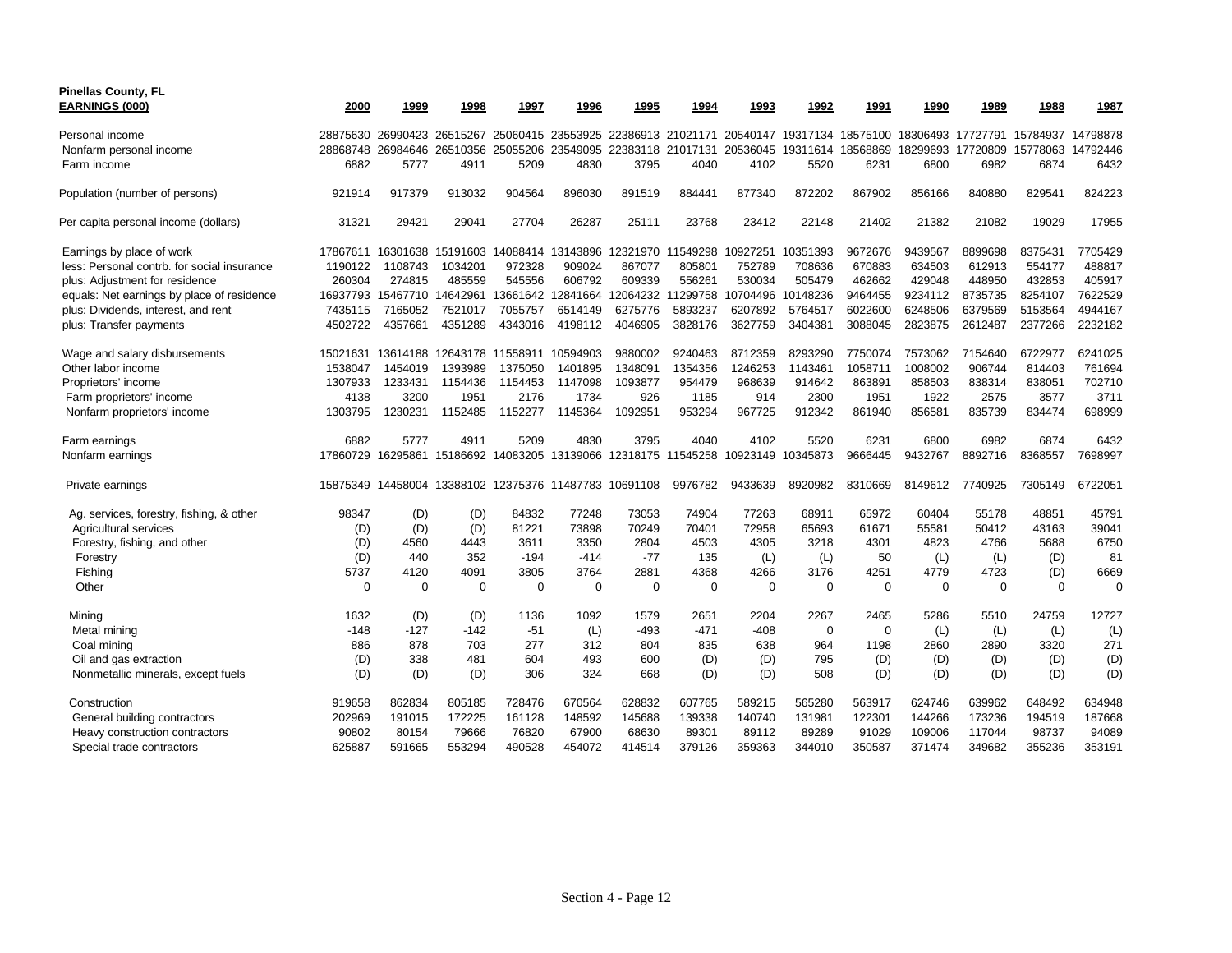| <b>Pinellas County, FL</b><br><b>EARNINGS (000)</b> | 1986        | 1985        | 1984        | 1983     | 1982     | 1981        | 1980        | 1979    | 1978    | 1977        | 1976        | 1975        | 1974        | 1973     |
|-----------------------------------------------------|-------------|-------------|-------------|----------|----------|-------------|-------------|---------|---------|-------------|-------------|-------------|-------------|----------|
| Personal income                                     | 14031921    | 13116769    | 12212632    | 10995640 | 10104040 | 9391193     | 8147064     | 6941293 | 5941550 | 5149885     | 4414261     | 4031007     | 3732086     | 3332680  |
| Nonfarm personal income                             | 14024936    | 13109597    | 12204874    | 10986200 | 10095364 | 9385004     | 8140105     | 6936094 | 5936704 | 5146053     | 4410395     | 4027191     | 3728900     | 3329181  |
| Farm income                                         | 6985        | 7172        | 7758        | 9440     | 8676     | 6189        | 6959        | 5199    | 4846    | 3832        | 3866        | 3816        | 3186        | 3499     |
|                                                     |             |             |             |          |          |             |             |         |         |             |             |             |             |          |
| Population (number of persons)                      | 816471      | 806046      | 793630      | 779154   | 761982   | 748829      | 732867      | 709893  | 691368  | 676635      | 669700      | 660590      | 654206      | 624709   |
| Per capita personal income (dollars)                | 17186       | 16273       | 15388       | 14112    | 13260    | 12541       | 11117       | 9778    | 8594    | 7611        | 6591        | 6102        | 5705        | 5335     |
| Earnings by place of work                           | 7205723     | 6618263     | 6129548     | 5420204  | 4926353  | 4653013     | 4185821     | 3667130 | 3147597 | 2697806     | 2230259     | 2045842     | 1990324     | 824163   |
| less: Personal contrb. for social insurance         | 463601      | 415274      | 366098      | 322046   | 293925   | 261991      | 216442      | 184459  | 151996  | 129314      | 110519      | 103857      | 102395      | 88801    |
| plus: Adjustment for residence                      | 379189      | 370967      | 346511      | 306448   | 285670   | 274304      | 247057      | 211855  | 190621  | 164971      | 153900      | 139236      | 124766      | 107472   |
| equals: Net earnings by place of residence          | 7121311     | 6573956     | 6109961     | 5404606  | 4918098  | 4665326     | 4216436     | 3694526 | 3186222 | 2733463     | 2273640     | 2081221     | 2012695     | 842834   |
| plus: Dividends, interest, and rent                 | 4775453     | 4524190     | 4221653     | 3736398  | 3443907  | 3156181     | 2558488     | 2069099 | 1713610 | 1462007     | 1268646     | 1149606     | 1074099     | 934654   |
| plus: Transfer payments                             | 2135157     | 2018623     | 1881018     | 1854636  | 1742035  | 1569686     | 1372140     | 1177668 | 1041718 | 954415      | 871975      | 800180      | 645292      | 555192   |
| Wage and salary disbursements                       | 5755760     | 5299982     | 4809824     | 4254407  | 3794855  | 3466230     | 3046918     | 2628291 | 2242677 | 1918292     | 1697310     | 1594330     | 1586545     | 441554   |
| Other labor income                                  | 696871      | 633453      | 568650      | 507799   | 440336   | 389314      | 342815      | 298592  | 252855  | 211772      | 174433      | 149884      | 127617      | 106155   |
| Proprietors' income                                 | 753092      | 684828      | 751074      | 657998   | 691162   | 797469      | 796088      | 740247  | 652065  | 567742      | 358516      | 301628      | 276162      | 276454   |
| Farm proprietors' income                            | 4341        | 4416        | 5084        | 6788     | 5956     | 3775        | 4504        | 2773    | 2643    | 2138        | 2304        | 2485        | 1820        | 2170     |
| Nonfarm proprietors' income                         | 748751      | 680412      | 745990      | 651210   | 685206   | 793694      | 791584      | 737474  | 649422  | 565604      | 356212      | 299143      | 274342      | 274284   |
| Farm earnings                                       | 6985        | 7172        | 7758        | 9440     | 8676     | 6189        | 6959        | 5199    | 4846    | 3832        | 3866        | 3816        | 3186        | 3499     |
| Nonfarm earnings                                    | 7198738     | 6611091     | 6121790     | 5410764  | 4917677  | 4646824     | 4178862     | 3661931 | 3142751 | 2693974     | 2226393     | 2042026     | 1987138     | 1820664  |
| Private earnings                                    | 6303219     | 5789183     | 5369240     | 4725856  | 4301649  | 4088214     | 3668094     | 3181187 | 2712030 | 2314044     | 1901951     | 1742929     | 1733504     | 1600157  |
| Ag. services, forestry, fishing, & other            | 38592       | 37327       | 32289       | 27310    | 23771    | 21578       | 20929       | 21211   | 17651   | 15351       | 16294       | 13499       | 14534       | 13947    |
| Agricultural services                               | 32827       | 33671       | 30480       | 25168    | 22816    | 20090       | 18270       | 17875   | 15076   | 13583       | 14057       | 12109       | 13202       | 13021    |
| Forestry, fishing, and other                        | 5765        | 3656        | 1809        | 2142     | 955      | 1488        | 2659        | 3336    | 2575    | 1768        | 2237        | 1390        | 1332        | 926      |
| Forestry                                            | 144         | 179         | 232         | 214      | (L)      | 65          | 174         | 116     | 63      | 61          | 128         | 90          | 89          | 78       |
| Fishing                                             | 5621        | 3477        | 1577        | 1928     | 963      | 1423        | 2485        | 3220    | 2512    | 1707        | 2109        | 1300        | 1243        | 848      |
| Other                                               | $\mathbf 0$ | $\mathbf 0$ | $\mathbf 0$ | 0        | $\Omega$ | $\mathbf 0$ | $\mathbf 0$ | 0       | 0       | $\mathbf 0$ | $\mathbf 0$ | $\mathbf 0$ | $\mathbf 0$ | $\Omega$ |
| Mining                                              | -5362       | 41145       | 26570       | 19360    | 43813    | 50505       | 46089       | 20099   | 15699   | 23343       | 20841       | 12679       | 8787        | 4331     |
| Metal mining                                        | (L)         | $-64$       | $-76$       | (L)      | (L)      | 53          | (L)         | (L)     | (L)     | (L)         | (L)         | (L)         | (L)         | (L)      |
| Coal mining                                         | 178         | 288         | 350         | 282      | 490      | (D)         | (D)         | (D)     | (D)     | (D)         | (D)         | (D)         | (D)         | (D)      |
| Oil and gas extraction                              | (D)         | (D)         | (D)         | 19048    | 43237    | 50034       | 45680       | 19782   | 15377   | 22967       | 20718       | 12549       | 8309        | 3863     |
| Nonmetallic minerals, except fuels                  | (D)         | (D)         | (D)         | (L)      | (L)      | (D)         | (D)         | (D)     | (D)     | (D)         | (D)         | (D)         | (D)         | (D)      |
| Construction                                        | 630736      | 597403      | 525495      | 411480   | 365104   | 375767      | 342463      | 296481  | 256377  | 205938      | 181982      | 179278      | 245303      | 246290   |
| General building contractors                        | 195044      | 181831      | 166855      | 133070   | 113755   | 121624      | 108470      | 88483   | 81418   | 67666       | 61923       | 57998       | 86429       | 82107    |
| Heavy construction contractors                      | 83446       | 78016       | 64775       | 54833    | 57072    | 58088       | 56661       | 46056   | 37072   | 31951       | 26521       | 25252       | 25277       | 22281    |
| Special trade contractors                           | 352246      | 337556      | 293865      | 223577   | 194277   | 196055      | 177332      | 161942  | 137887  | 106321      | 93538       | 96028       | 133597      | 141902   |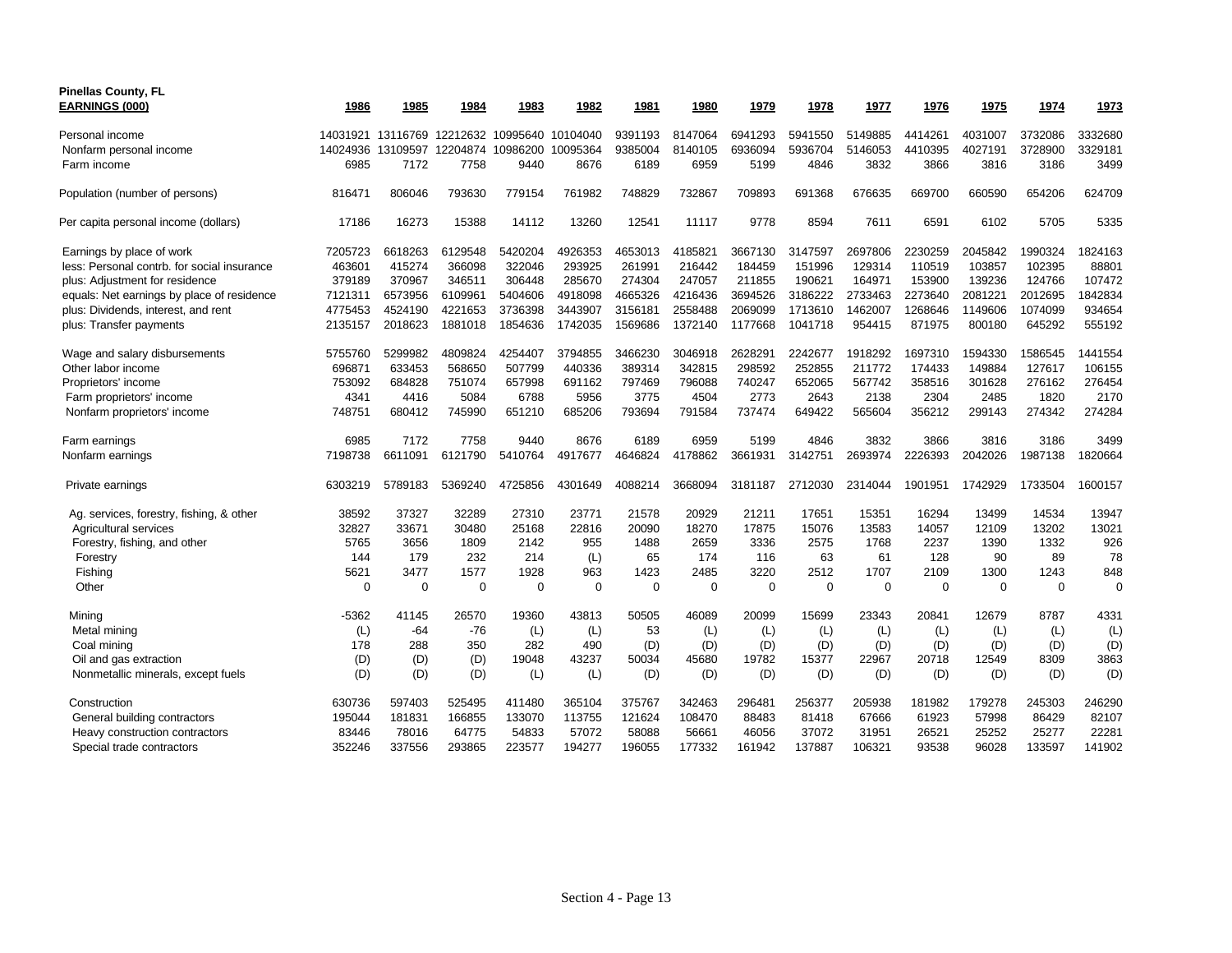| <b>Pinellas County, FL</b><br><b>EARNINGS (000)</b> | 2000        | 1999        | 1998        | 1997        | 1996        | 1995        | 1994        | 1993        | 1992    | 1991        | 1990        | 1989        | 1988        | 1987     |
|-----------------------------------------------------|-------------|-------------|-------------|-------------|-------------|-------------|-------------|-------------|---------|-------------|-------------|-------------|-------------|----------|
| Manufacturing                                       | 2022200     | 1915809     | 1750554     | 1688172     | 1645588     | 1610827     | 1578352     | 1532121     | 1491687 | 1444415     | 1446797     | 1437001     | 1356616     | 1261318  |
| Durable goods                                       | 1473192     | 393953      | 1264483     | 1257621     | 226284      | 1212712     | 1185939     | 1152430     | 1110380 | 1080959     | 1093889     | 1094043     | 024964      | 965175   |
| Lumber and wood products                            | 45211       | 44701       | 41229       | 40147       | 36749       | 32106       | 27473       | 24564       | 20090   | 16352       | 19766       | 23505       | 26359       | 34385    |
| Furniture and fixtures                              | 23475       | 21139       | 18111       | 19824       | 18870       | 14546       | 13493       | 12341       | 10857   | 10322       | 11581       | 12275       | 14900       | 13237    |
| Stone, clay, and glass products                     | 21914       | 19006       | 17483       | 19752       | 21751       | 23001       | 23527       | 22632       | 19847   | 25731       | 24937       | 25716       | 25078       | 26777    |
| Primary metal industries                            | 15118       | 14665       | 13092       | 10948       | 9711        | 8336        | 6464        | 6453        | 8569    | 7638        | 5959        | 5262        | 4720        | 5346     |
| Fabricated metal products                           | 104907      | 106435      | 107244      | 109354      | 114892      | 113112      | 107360      | 97569       | 93356   | 88084       | 94186       | 92649       | 94243       | 82476    |
| Industrial machinery and equipment                  | 179638      | 175869      | 165222      | 162593      | 231887      | 237953      | 249336      | 243302      | 241069  | 215548      | 209528      | 210489      | 199672      | 195872   |
| Electronic and other electric equipment             | 513155      | 415801      | 357732      | 377306      | 304194      | 308722      | 291272      | 296552      | 292052  | 298555      | 281744      | 289923      | 242031      | 430601   |
| Motor vehicles and equipment                        | 10340       | 10393       | 9549        | 5990        | 6430        | 6276        | 5482        | 7699        | 5491    | 5201        | 4909        | 4314        | 4172        | 3079     |
| Other transportation equipment                      | 80276       | 60892       | 61998       | 61136       | 51875       | 53645       | 51354       | 46028       | 48108   | 51276       | 72250       | 75789       | 74463       | 70334    |
| Instruments and related products                    | 426943      | 449344      | 400048      | 385670      | 371304      | 361028      | 363587      | 353822      | 346569  | 343099      | 349454      | 334867      | 318338      | 81558    |
| Miscellaneous manufacturing industries              | 52215       | 75708       | 72775       | 64901       | 58621       | 53987       | 46591       | 41468       | 24372   | 19153       | 19575       | 19254       | 20988       | 21510    |
| Ordnance                                            | (N)         | (N)         | (N)         | (N)         | (N)         | (N)         | (N)         | (N)         | (N)     | (N)         | (N)         | (N)         | (N)         | (N)      |
| Nondurable goods                                    | 549008      | 521856      | 486071      | 430551      | 419304      | 398115      | 392413      | 379691      | 381307  | 363456      | 352908      | 342958      | 331652      | 296143   |
| Food and kindred products                           | 60971       | 62532       | 42649       | 35798       | 32873       | 30591       | 33943       | 33736       | 32622   | 29917       | 28786       | 28328       | 25247       | 25556    |
| Tobacco products                                    | $\mathbf 0$ | $\mathbf 0$ | $\mathbf 0$ | $\mathbf 0$ | $\mathbf 0$ | $\mathbf 0$ | $\mathbf 0$ | $\mathbf 0$ | 0       | $\mathbf 0$ | (D)         | (D)         | (D)         | (D)      |
| Textile mill products                               | 2733        | (D)         | (D)         | 1304        | 1606        | 1124        | 393         | 439         | 377     | 554         | (D)         | (D)         | (D)         | (D)      |
| Apparel and other textile products                  | 23471       | 24004       | 26142       | 27613       | 27278       | 27597       | 26459       | 27086       | 25521   | 25588       | 27502       | 27611       | 28213       | 26279    |
| Paper and allied products                           | 16781       | 16743       | 12202       | 9476        | 8076        | 9454        | 6825        | 5811        | 5979    | 3725        | 4230        | 4220        | 4083        | 3378     |
| Printing and publishing                             | 277806      | 259867      | 251471      | 215405      | 213491      | 208198      | 209205      | 209113      | 217861  | 209292      | 199804      | 190430      | 179305      | 152659   |
| Chemicals and allied products                       | 95462       | 73626       | 68267       | 54819       | 53745       | 49825       | 46600       | 38957       | 35460   | 35231       | 30270       | 28943       | 34733       | 31699    |
| Petroleum and coal products                         | 2812        | (D)         | (D)         | 1548        | 1937        | 1906        | 1973        | 1784        | 1804    | 1902        | 1874        | 3039        | 3417        | 3390     |
| Rubber and misc. plastics products                  | 65117       | 73589       | 73676       | 75315       | 70634       | 62505       | 61084       | 57700       | 54196   | 50316       | 52735       | 51072       | 47456       | 45243    |
| Leather and leather products                        | 3855        | 8176        | 8341        | 9273        | 9664        | 6915        | 5931        | 5065        | 7487    | 6931        | 6504        | 5807        | 5258        | 4510     |
| Transportation and public utilities                 | 862003      | 790668      | 655233      | 627452      | 563319      | 527513      | 508802      | 493412      | 458338  | 400329      | 388605      | 373334      | 349015      | 338040   |
| Railroad transportation                             | 2780        | 2829        | 2981        | 2471        | 2665        | 2810        | 3038        | 2957        | 3477    | 2972        | 2393        | 2105        | 2601        | 3084     |
| Trucking and warehousing                            | 90811       | 88747       | 80946       | (D)         | (D)         | (D)         | (D)         | (D)         | (D)     | (D)         | (D)         | (D)         | (D)         | (D)      |
| Water transportation                                | 11128       | (D)         | 15038       | 16275       | 13099       | 12178       | 9980        | 8923        | 8361    | 6625        | 6865        | 6399        | 5456        | 5257     |
| Other transportation                                | 131054      | 119657      | 129221      | 128717      | 121322      | 109690      | 104653      | 96111       | 90876   | 80199       | 76015       | 68752       | 62258       | 42782    |
| Local and interurban passenger transit              | 38971       | 34870       | 37419       | 35263       | 32111       | 28801       | 27358       | 27322       | 24757   | 24600       | 24195       | 23358       | 22094       | 19905    |
| Transportation by air                               | 55404       | 51752       | 45528       | 42729       | 43637       | 39364       | 36769       | 31598       | 27083   | 23554       | 25241       | 20879       | 21653       | 6334     |
| Pipelines, except natural gas                       | $\mathbf 0$ | $\mathbf 0$ | $\mathbf 0$ | $\Omega$    | $\mathbf 0$ | $\mathbf 0$ | $\mathbf 0$ | 0           | 0       | $\Omega$    | $\mathbf 0$ | $\mathbf 0$ | $\mathbf 0$ | $\Omega$ |
| <b>Transportation services</b>                      | 36679       | 33035       | 46274       | 50725       | 45574       | 41525       | 40526       | 37191       | 39036   | 32045       | 26579       | 24515       | 18511       | 16543    |
| Communications                                      | 426998      | 378737      | 244202      | 212340      | 191335      | 178726      | 161117      | 151743      | 139887  | 117784      | 118576      | 117666      | 112950      | 113988   |
| Electric, gas, and sanitary services                | 199232      | (D)         | 182845      | (D)         | (D)         | (D)         | (D)         | (D)         | (D)     | (D)         | (D)         | (D)         | (D)         | (D)      |
| Wholesale trade                                     | 1316163     | 1103419     | 1034437     | 967399      | 925780      | 821393      | 692507      | 583978      | 567444  | 526972      | 498014      | 458356      | 412629      | 358936   |
| Retail trade                                        | 1882603     | 1827078     | 1657106     | 1647206     | 1576084     | 1483619     | 1456483     | 1411259     | 1365403 | 1315477     | 1302682     | 1255754     | 1211587     | 1150607  |
| Building materials and garden equipment             | 86419       | 77662       | 66971       | 64953       | 65021       | 59606       | 58568       | 60374       | 55887   | 53865       | 52664       | 52858       | 50808       | 54788    |
| General merchandise stores                          | 181744      | 177225      | 168064      | 153623      | 145502      | 143515      | 143694      | 145518      | 143456  | 126238      | 119305      | 118214      | 114090      | 153093   |
| Food stores                                         | 216821      | 205423      | 200910      | 195958      | 200002      | 186128      | 180667      | 177559      | 180998  | 179010      | 166482      | 151021      | 149873      | 139870   |
| Automotive dealers and service stations             | 327966      | 305962      | 288444      | 286272      | 280410      | 270402      | 254585      | 231585      | 213953  | 210272      | 214230      | 213316      | 214125      | 199441   |
| Apparel and accessory stores                        | 47958       | 48767       | 48059       | 45196       | 48958       | 49466       | 48172       | 49383       | 52701   | 48442       | 46181       | 47488       | 47334       | 44754    |
| Home furniture and furnishings stores               | 144755      | 130584      | 123708      | 115192      | 92541       | 82278       | 78429       | 68917       | 71753   | 75089       | 83747       | 84796       | 78909       | 76348    |
| Eating and drinking places                          | 404049      | 397290      | 395848      | 379812      | 368012      | 340794      | 351146      | 326358      | 320350  | 311145      | 314980      | 298865      | 292507      | 277447   |
| Miscellaneous retail                                | 472891      | 484165      | 365102      | 406200      | 375638      | 351430      | 341222      | 351565      | 326305  | 311416      | 305093      | 289196      | 263941      | 204866   |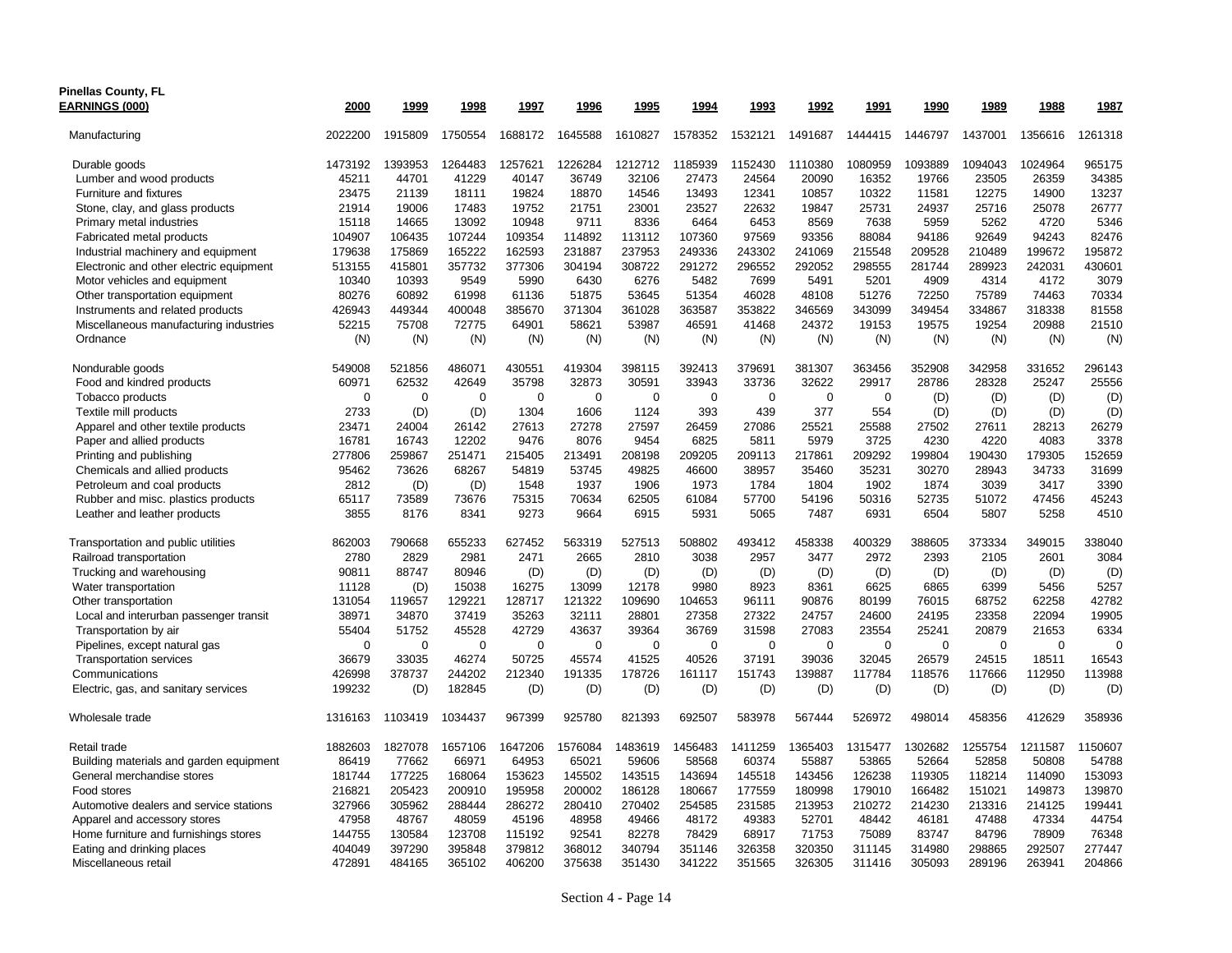| <b>Pinellas County, FL</b><br><b>EARNINGS (000)</b> | 1986        | 1985        | 1984        | 1983     | 1982        | 1981        | 1980        | 1979        | 1978        | 1977     | 1976        | 1975        | 1974        | 1973        |
|-----------------------------------------------------|-------------|-------------|-------------|----------|-------------|-------------|-------------|-------------|-------------|----------|-------------|-------------|-------------|-------------|
| Manufacturing                                       | 1205766     | 1128138     | 1022963     | 889739   | 801125      | 713004      | 609902      | 516648      | 410252      | 342068   | 295389      | 280559      | 288672      | 262278      |
| Durable goods                                       | 926504      | 876034      | 796315      | 689143   | 617541      | 544727      | 466387      | 388992      | 300610      | 244351   | 215793      | 211371      | 220505      | 198252      |
| Lumber and wood products                            | 30103       | 29111       | 27491       | 28495    | 19639       | 20826       | 23105       | 24049       | 17122       | 12858    | 9839        | 8652        | 3924        | 2826        |
| Furniture and fixtures                              | 10839       | 9699        | 7954        | 6152     | 5790        | 5015        | 4358        | 2154        | 3308        | 2646     | 3857        | 4470        | 5719        | 5430        |
| Stone, clay, and glass products                     | 27639       | 25965       | 22993       | 19806    | 16281       | 17047       | 15481       | 17097       | 15102       | 8558     | 7602        | 7758        | 10386       | 11806       |
| Primary metal industries                            | 3780        | 3290        | 3399        | 3055     | 2728        | 2921        | 2846        | 2030        | 1561        | 1037     | 737         | 646         | 936         | 867         |
| Fabricated metal products                           | 81324       | 79763       | 73516       | 67349    | 64839       | 61224       | 53737       | 44831       | 36974       | 29347    | 22986       | 23199       | 23177       | 19747       |
| Industrial machinery and equipment                  | 184029      | 178256      | 156475      | 131422   | 118951      | 100467      | 98261       | 43101       | 33108       | 31844    | 26770       | 25996       | 23842       | 21726       |
| Electronic and other electric equipment             | 426097      | 395991      | 360834      | 311906   | 279002      | 237161      | 182863      | 188201      | 132013      | 119493   | 112201      | 112306      | 120388      | 99380       |
| Motor vehicles and equipment                        | 3016        | 2880        | 1703        | 1429     | 1494        | 1113        | 933         | 712         | 322         | 307      | 239         | 144         | 196         | 183         |
| Other transportation equipment                      | 62021       | 58692       | 55061       | 50942    | 47432       | 53052       | 42705       | 38690       | 31975       | 20598    | 17752       | 14442       | 19540       | 25023       |
| Instruments and related products                    | 71982       | 67477       | 61459       | 47506    | 43805       | 29763       | 31311       | 20161       | 21190       | 13725    | 11431       | 10899       | 7409        | 6584        |
| Miscellaneous manufacturing industries              | 25674       | 24910       | 25430       | 21081    | 17580       | 16138       | 10787       | 7966        | 7935        | 3938     | 2379        | 2859        | 4977        | 4680        |
| Ordnance                                            | (N)         | (N)         | (N)         | (N)      | (N)         | (N)         | (N)         | (N)         | (N)         | (N)      | (N)         | (N)         | (L)         | $\Omega$    |
| Nondurable goods                                    | 279262      | 252104      | 226648      | 200596   | 183584      | 168277      | 143515      | 127656      | 109642      | 97717    | 79596       | 69188       | 68167       | 64026       |
| Food and kindred products                           | 27516       | 25799       | 22947       | 22037    | 24271       | 21387       | 18460       | 16840       | 16783       | 20486    | 15182       | 13804       | 14332       | 14038       |
| Tobacco products                                    | 3127        | 3122        | 3098        | 3096     | 2287        | (D)         | (D)         | (D)         | (D)         | (D)      | (D)         | (D)         | (D)         | (D)         |
| Textile mill products                               | 372         | 622         | 590         | 892      | 642         | (D)         | (D)         | (D)         | (D)         | (D)      | (D)         | (D)         | (D)         | (D)         |
| Apparel and other textile products                  | 25690       | 23154       | 22634       | 18159    | 16996       | 15849       | 13955       | 10518       | 8188        | 5352     | 4726        | 3644        | 4122        | 4317        |
| Paper and allied products                           | 2269        | 3107        | 2841        | 2033     | 1462        | 1238        | 962         | 700         | 1059        | 859      | 714         | 666         | 519         | 490         |
| Printing and publishing                             | 139284      | 124346      | 108216      | 98281    | 86439       | 80834       | 74255       | 67894       | 56773       | 48661    | 38566       | 33856       | 32062       | 28415       |
| Chemicals and allied products                       | 29533       | 24060       | 19713       | 15984    | 13654       | 12851       | 7313        | 6110        | 5386        | 4864     | 4575        | 3998        | 3403        | 3141        |
| Petroleum and coal products                         | 6563        | 6749        | 6590        | 5362     | 3790        | 2467        | 1716        | 1561        | 1078        | (L)      | $\mathbf 0$ | 0           | 568         | 455         |
| Rubber and misc. plastics products                  | 41485       | 37514       | 35643       | 30351    | 29641       | 26726       | 21148       | 18377       | 14980       | 11861    | 8722        | 8106        | 8121        | 7868        |
| Leather and leather products                        | 3423        | 3631        | 4376        | 4401     | 4402        | 4173        | 2975        | 2678        | 2801        | 3167     | 2951        | 1545        | 1578        | 1568        |
| Transportation and public utilities                 | 311858      | 305914      | 288889      | 269089   | 246816      | 220299      | 199994      | 172552      | 155175      | 136971   | 124188      | 109785      | 106310      | 90970       |
| Railroad transportation                             | 4600        | 5857        | 5844        | 5243     | 4733        | 4796        | 4122        | 3299        | 2816        | 2498     | 2512        | 2460        | 2137        | 1709        |
| Trucking and warehousing                            | (D)         | (D)         | (D)         | (D)      | (D)         | 23743       | 20773       | 18636       | 17055       | 13993    | 13184       | 11320       | 15816       | 11005       |
| Water transportation                                | 3973        | 3971        | 3788        | 3045     | 2418        | 2272        | 2367        | 2195        | 1960        | 1548     | 1659        | 1658        | 1666        | 1638        |
| Other transportation                                | 35335       | 33776       | 30915       | 27170    | 26666       | (D)         | (D)         | (D)         | (D)         | (D)      | (D)         | (D)         | (D)         | (D)         |
| Local and interurban passenger transit              | 14095       | 13549       | 14043       | 13657    | 13254       | 11646       | 10806       | 10031       | 10225       | 8735     | 7858        | 7616        | 7169        | 6460        |
| Transportation by air                               | 7246        | 7196        | 5479        | 3355     | 4838        | 5169        | 3440        | 2099        | 1760        | 2004     | 2128        | 1964        | 1578        | 1155        |
| Pipelines, except natural gas                       | $\mathbf 0$ | $\mathbf 0$ | $\mathbf 0$ | $\Omega$ | $\mathbf 0$ | $\mathbf 0$ | $\mathbf 0$ | $\mathbf 0$ | $\mathbf 0$ | $\Omega$ | $\mathbf 0$ | $\mathbf 0$ | $\mathbf 0$ | $\mathbf 0$ |
| <b>Transportation services</b>                      | 13994       | 13031       | 11393       | 10158    | 8574        | (D)         | (D)         | (D)         | (D)         | (D)      | (D)         | (D)         | (D)         | (D)         |
| Communications                                      | 109042      | 112434      | 109555      | 104270   | 97575       | 88812       | 81407       | 73011       | 65930       | 58930    | 51053       | 45758       | 41540       | 36441       |
| Electric, gas, and sanitary services                | (D)         | (D)         | (D)         | (D)      | (D)         | (D)         | (D)         | (D)         | (D)         | (D)      | (D)         | (D)         | (D)         | (D)         |
| Wholesale trade                                     | 321634      | 300097      | 267015      | 237914   | 216051      | 204280      | 184133      | 160838      | 130703      | 108789   | 103402      | 99383       | 98165       | 84610       |
| Retail trade                                        | 1085092     | 982425      | 882496      | 790294   | 687242      | 643510      | 587764      | 523716      | 469565      | 409446   | 377748      | 333435      | 322526      | 301585      |
| Building materials and garden equipment             | 52808       | 55392       | 52214       | 42537    | 39042       | 39834       | 36056       | 32012       | 27294       | 21305    | 19349       | 19481       | 19316       | 16818       |
| General merchandise stores                          | 133243      | 105065      | 95092       | 90031    | 86162       | 81306       | 77093       | 71218       | 67395       | 62575    | 61617       | 54732       | 51479       | 48342       |
| Food stores                                         | 130343      | 122421      | 116702      | 107600   | 99021       | 94014       | 90833       | 76722       | 66813       | 55874    | 47501       | 42701       | 40052       | 33306       |
| Automotive dealers and service stations             | 184338      | 179272      | 153441      | 131901   | 109802      | 106963      | 99746       | 95666       | 89003       | 79907    | 74370       | 66647       | 70740       | 73028       |
| Apparel and accessory stores                        | 43487       | 41020       | 34977       | 29478    | 26318       | 27346       | 23101       | 21303       | 19886       | 16459    | 14594       | 13701       | 18921       | 15861       |
| Home furniture and furnishings stores               | 71910       | 66781       | 55762       | 51400    | 46524       | 43313       | 39313       | 34515       | 32117       | 25709    | 23870       | 20834       | 21873       | 21604       |
| Eating and drinking places                          | 254575      | 230946      | 202903      | 191044   | 163498      | 151416      | 138726      | 119710      | 101666      | 89174    | 78050       | 67390       | 61054       | 57695       |
| Miscellaneous retail                                | 214388      | 181528      | 171405      | 146303   | 116875      | 99318       | 82896       | 72570       | 65391       | 58443    | 58397       | 47949       | 39091       | 34931       |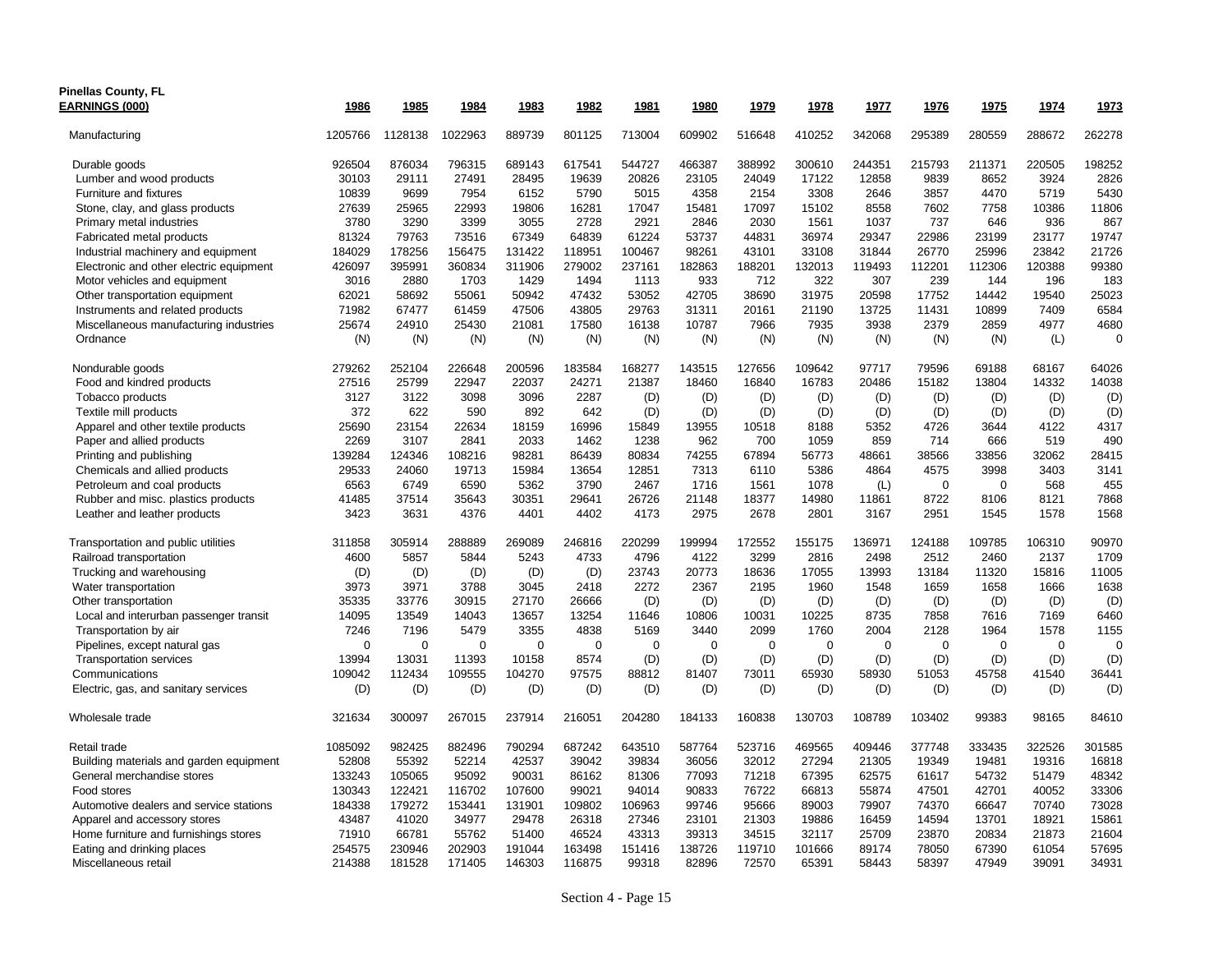| <b>Pinellas County, FL</b>                |         |         |         |         |         |         |         |         |         |         |         |         |         |         |
|-------------------------------------------|---------|---------|---------|---------|---------|---------|---------|---------|---------|---------|---------|---------|---------|---------|
| <b>EARNINGS (000)</b>                     | 2000    | 1999    | 1998    | 1997    | 1996    | 1995    | 1994    | 1993    | 1992    | 1991    | 1990    | 1989    | 1988    | 1987    |
| Finance, insurance, and real estate       | 1943147 | 1773938 | 1671163 | 1407103 | 1187038 | 1091300 | 1031065 | 1014864 | 927174  | 792040  | 789778  | 759734  | 769056  | 699546  |
| Depository and nondepository institutions | 404150  | 410661  | 435881  | 329300  | 238258  | 212636  | 206587  | 194689  | 188340  | 192398  | 219566  | 236363  | 245687  | 245371  |
| Other finance, insurance, and real estate | 1538997 | 1363277 | 1235282 | 1077803 | 948780  | 878664  | 824478  | 820175  | 738834  | 599642  | 570212  | 523371  | 523369  | 454175  |
| Security and commodity brokers            | 531721  | 439147  | 435039  | 358296  | 306303  | 256878  | 235444  | 221437  | 207296  | 150629  | 136301  | 130796  | 140019  | 126749  |
| Insurance carriers                        | 293435  | 260174  | 207957  | 173908  | 162641  | 150313  | 150138  | 142348  | 134591  | 126053  | 125540  | 112757  | 106236  | 93996   |
| Insurance agents, brokers, and services   | 166179  | 174612  | 166695  | 147171  | 137039  | 133570  | 127979  | 123797  | 113183  | 106915  | 118576  | 98912   | 93209   | 74993   |
| Real estate                               | 407736  | 398563  | 336261  | 315346  | 255969  | 259949  | 239830  | 269387  | 233126  | 171152  | 156543  | 164155  | 159858  | (D)     |
| Combined real estate, insurance, etc.     | (N)     | (N)     | (N)     | (N)     | (N)     | (N)     | (N)     | (N)     | (N)     | (N)     | (N)     | (N)     | (N)     | (D)     |
| Holding and other investment offices      | 139926  | 90781   | 89330   | 83082   | 86828   | 77954   | 71087   | 63206   | 50638   | 44893   | 33252   | 16751   | 24047   | 41428   |
| Services                                  | 6829596 | 6085373 | 5723359 | 5223600 | 4841070 | 4452992 | 4024253 | 3729323 | 3474478 | 3199082 | 3033300 | 2756096 | 2484144 | 2220138 |
| Hotels and other lodging places           | 169764  | 162501  | 160153  | 159377  | 160088  | 154262  | 132340  | 131053  | 133529  | 128320  | 131572  | 123411  | 111545  | 105197  |
| Personal services                         | 185395  | 168205  | 162200  | 158879  | 145905  | 138242  | 129710  | 131392  | 117250  | 109310  | 113732  | 99922   | 100729  | 92740   |
| Private households                        | 45631   | 42520   | 46597   | 39888   | 39466   | 38742   | 35895   | 34406   | 32301   | 28981   | 29529   | 28998   | 27922   | 26806   |
| <b>Business services</b>                  | 2540046 | 2003567 | 1794566 | 388481  | 1157764 | 976948  | 790160  | 679411  | 565382  | 477647  | 464039  | 394909  | 323134  | 346232  |
| Auto repair, services, and parking        | 122591  | 119560  | 113765  | 109820  | 102932  | 98823   | 95595   | 93113   | 92701   | 96024   | 97866   | 93582   | 90852   | 84850   |
| Miscellaneous repair services             | 57309   | 57127   | 61061   | 58877   | 54083   | 51483   | 45918   | 43758   | 38003   | 35074   | 35951   | 31562   | 30402   | 26331   |
| Amusement and recreation services         | 141623  | 127712  | 124942  | 110122  | 104581  | 104537  | 93945   | 83382   | 89013   | 82746   | 80497   | 63645   | 56675   | 56864   |
| Motion pictures                           | 37407   | 26114   | 18624   | 21893   | 19168   | 17754   | 17911   | 17521   | 18240   | 19542   | 20192   | 19135   | 14982   | (D)     |
| <b>Health services</b>                    | 1907721 | 1864807 | 1888983 | 1920645 | 1926785 | 1833480 | 714433  | 625373  | 549441  | 430008  | 298436  | 143842  | 014638  | 896079  |
| Legal services                            | 240017  | 223512  | 224693  | 219163  | 209848  | 209412  | 195816  | 195966  | 193345  | 186897  | 178915  | 168932  | 158197  | 141333  |
| <b>Educational services</b>               | 121936  | 110862  | 101184  | 94540   | 87812   | 83535   | 76423   | 71850   | 63230   | 58625   | 55336   | 54352   | 53219   | 46096   |
| Social services                           | 202079  | 202787  | 203053  | 191810  | 193356  | 182971  | 171992  | 156362  | 143681  | 133136  | 118548  | 105718  | 92653   | 81245   |
| Museums, botanical, zoological gardens    | 4831    | 3485    | 3442    | 3511    | 3529    | 3411    | 2913    | 2454    | 2226    | 2198    | 2169    | 2377    | 2238    | (D)     |
| Membership organizations                  | 182876  | 165623  | 154405  | 145107  | 141463  | 135136  | 138830  | 128235  | 111290  | 105419  | 98265   | 91622   | 83782   | 71932   |
| Engineering and management services       | 766683  | 711395  | 573029  | 503737  | 428346  | 375289  | 332050  | 307180  | 289903  | 276086  | 275271  | 283368  | 274137  | (N)     |
| Miscellaneous services                    | 103687  | 95596   | 92662   | 97750   | 65944   | 48967   | 50322   | 27867   | 34943   | 29069   | 32982   | 50721   | 49039   | 232263  |
| Government and government enterprises     | 1985380 | 1837857 | 1798590 | 1707829 | 1651283 | 1627067 | 1568476 | 489510  | 424891  | 355776  | 283155  | 1151791 | 1063408 | 976946  |
| Federal, civilian                         | 402444  | 375807  | 359402  | 342575  | 339972  | 358448  | 360228  | 341657  | 323016  | 300147  | 275059  | 243895  | 234639  | 219587  |
| Military                                  | 81922   | 75121   | 72047   | 70141   | 68216   | 62892   | 62927   | 61954   | 63568   | 59762   | 58716   | 56179   | 49167   | 44541   |
| State and local                           | 1501014 | 1386929 | 1367141 | 1295113 | 1243095 | 1205727 | 1145321 | 1085899 | 038307  | 995867  | 949380  | 851717  | 779602  | 712818  |
| <b>State</b>                              | 181054  | 178680  | 175422  | 163016  | 152749  | 145237  | 13669   | 132789  | 126996  | 123037  | 113678  | 102448  | 93420   | 86288   |
| Local                                     | 1319960 | 1208249 | 1191719 | 1132097 | 1090346 | 1060490 | 1008630 | 953110  | 911311  | 872830  | 835702  | 749269  | 686182  | 626530  |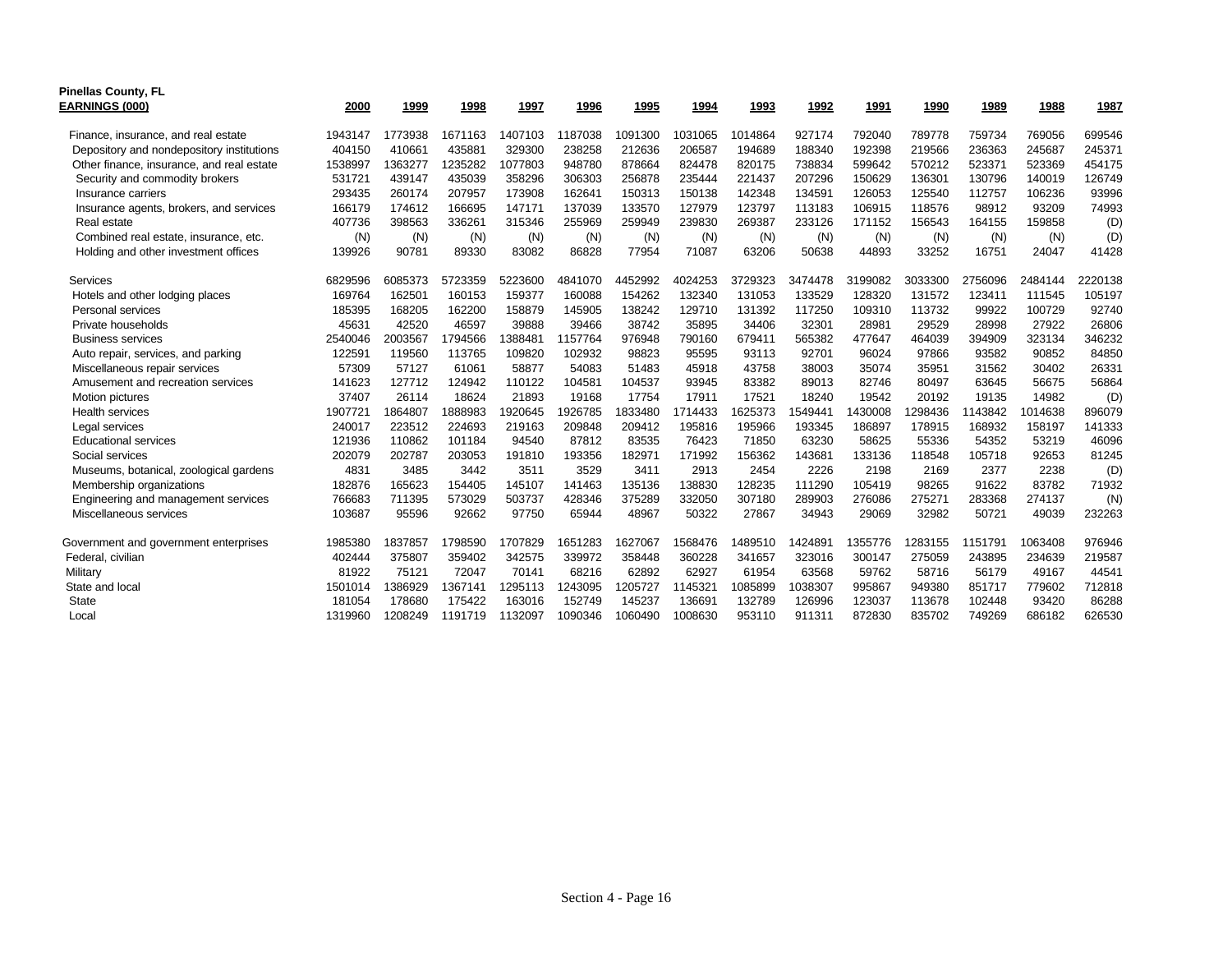| <b>Pinellas County, FL</b><br>EARNINGS (000) | 1986    | 1985    | 1984    | 1983    | 1982    | 1981   | 1980    | 1979   | 1978    | 1977    | 1976   | 1975   | 1974   | 1973   |
|----------------------------------------------|---------|---------|---------|---------|---------|--------|---------|--------|---------|---------|--------|--------|--------|--------|
|                                              |         |         |         |         |         |        |         |        |         |         |        |        |        |        |
| Finance, insurance, and real estate          | 712838  | 563295  | 631325  | 582909  | 585333  | 660465 | 633837  | 574324 | 498319  | 424604  | 239095 | 213093 | 201188 | 194115 |
| Depository and nondepository institutions    | 228820  | 202694  | 173563  | 146439  | 124313  | 107621 | 93076   | 80221  | 71188   | 61341   | 55014  | 50519  | 47277  | 40560  |
| Other finance, insurance, and real estate    | 484018  | 360601  | 457762  | 436470  | 461020  | 552844 | 540761  | 494103 | 427131  | 363263  | 184081 | 162574 | 153911 | 153555 |
| Security and commodity brokers               | 197082  | 197211  | 224283  | 193316  | 291091  | 331372 | 341473  | 300844 | 255241  | 227606  | 53746  | 62407  | 48507  | 50273  |
| Insurance carriers                           | 87795   | 78256   | 70537   | 64178   | 57486   | 53682  | 51485   | 46369  | 42307   | 39828   | 35356  | 32403  | 28438  | 23019  |
| Insurance agents, brokers, and services      | 67014   | 57130   | 52610   | 45934   | 41053   | 38574  | 33300   | 29861  | 26838   | 27142   | 22488  | 19902  | 18829  | 16808  |
| Real estate                                  | 95650   | $-6171$ | 88990   | 105948  | 55659   | 91871  | 114841  | 124990 | 104497  | 67727   | 70396  | 43576  | 52661  | 59120  |
| Combined real estate, insurance, etc.        | 305     | 392     | 698     | 1534    | 1435    | 1752   | 1693    | 1402   | 1344    | 2653    | 2268   | 2278   | 1636   | 1721   |
| Holding and other investment offices         | 36172   | 33783   | 20644   | 25560   | 14296   | 35593  | $-2031$ | -9363  | $-3096$ | $-1693$ | $-173$ | 2008   | 3840   | 2614   |
| Services                                     | 2002065 | 1833439 | 1692198 | 1497761 | 1332394 | 198806 | 1042983 | 895318 | 758289  | 647534  | 543012 | 501218 | 448019 | 402031 |
| Hotels and other lodging places              | 97127   | 90322   | 89183   | 88203   | 94682   | 88973  | 83683   | 76645  | 58037   | 49956   | 39939  | 34058  | 35190  | 34236  |
| Personal services                            | 87555   | 79756   | 70092   | 61368   | 53395   | 49712  | 48226   | 45174  | 40244   | 36202   | 33888  | 31354  | 29824  | 28543  |
| Private households                           | 27867   | 27466   | 28369   | 25459   | 26429   | (D)    | (D)     | (D)    | (D)     | (D)     | (D)    | (D)    | (D)    | (D)    |
| <b>Business services</b>                     | 308244  | 276134  | 245913  | 194405  | 156163  | 142794 | 118578  | 92751  | 74953   | 62492   | 47152  | 49288  | 42649  | 35881  |
| Auto repair, services, and parking           | 80752   | 74952   | 63870   | 49314   | 40446   | 36735  | 33285   | 30735  | 25780   | 21306   | 19483  | 16671  | 14912  | 14166  |
| Miscellaneous repair services                | 25855   | 21384   | 25072   | 23670   | 21371   | 22599  | 23879   | 18537  | 16698   | 13517   | 10632  | 9969   | 8576   | 7359   |
| Amusement and recreation services            | 54827   | 50922   | 49048   | 43139   | 39719   | 38630  | 34254   | 31224  | 27910   | 24072   | 17556  | 15202  | 15727  | 13541  |
| Motion pictures                              | 10352   | 9330    | 8089    | 7314    | 6321    | 5083   | 4866    | 3384   | 1983    | 1626    | 1769   | 1887   | 1125   | 928    |
| Health services                              | 776340  | 721136  | 674790  | 629797  | 570519  | 486809 | 416828  | 360754 | 305185  | 265821  | 222701 | 199405 | 168536 | 142733 |
| Legal services                               | 128540  | 115243  | 100882  | 81373   | 73536   | 63535  | 55901   | 50199  | 48592   | 43674   | 35647  | 34549  | 31080  | 26936  |
| <b>Educational services</b>                  | 37140   | 30759   | 28216   | 26025   | 22707   | 21231  | 19514   | 15778  | 13857   | 12344   | 11959  | 11827  | 13071  | 12436  |
| Social services                              | 67612   | 61597   | 57308   | 55094   | 42928   | 35952  | 31462   | 26059  | 24119   | 18729   | 17709  | 14729  | (N)    | (N)    |
| Museums, botanical, zoological gardens       | 638     | 576     | 565     | 586     | 402     | (D)    | (D)     | (D)    | (D)     | (D)     | (D)    | (D)    | (D)    | (D)    |
| Membership organizations                     | 67466   | 60036   | 58471   | 49878   | 44069   | 40838  | 36992   | 32784  | 29337   | 25632   | 22140  | 20774  | 27232  | 26970  |
| Engineering and management services          | (N)     | (N)     | (N)     | (N)     | (N)     | (N)    | (N)     | (N)    | (N)     | (N)     | (N)    | (N)    | (N)    | (N)    |
| Miscellaneous services                       | 231750  | 213826  | 192330  | 162136  | 139707  | 138403 | 106907  | 81835  | 62095   | 46159   | 39471  | 42561  | 42071  | 40164  |
| Government and government enterprises        | 895519  | 821908  | 752550  | 684908  | 616028  | 558610 | 510768  | 480744 | 430721  | 379930  | 324442 | 299097 | 253634 | 220507 |
| Federal, civilian                            | 207399  | 197138  | 187752  | 171833  | 150895  | 144532 | 126326  | 107955 | 101234  | 94842   | 82431  | 74367  | 60712  | 54125  |
| Military                                     | 41165   | 41838   | 38306   | 30840   | 29038   | 25376  | 22903   | 19859  | 15207   | 13557   | 12243  | 10465  | 9935   | 9456   |
| State and local                              | 646955  | 582932  | 526492  | 482235  | 436095  | 388702 | 361539  | 352930 | 314280  | 271531  | 229768 | 214265 | 182987 | 156926 |
| <b>State</b>                                 | 71231   | 60239   | 55195   | 51899   | 48040   | 42851  | 37849   | 35149  | (N)     | (N)     | (N)    | (N)    | (N)    | (N)    |
| Local                                        | 575724  | 522693  | 471297  | 430336  | 388055  | 345851 | 323690  | 317781 | (N)     | (N)     | (N)    | (N)    | (N)    | (N)    |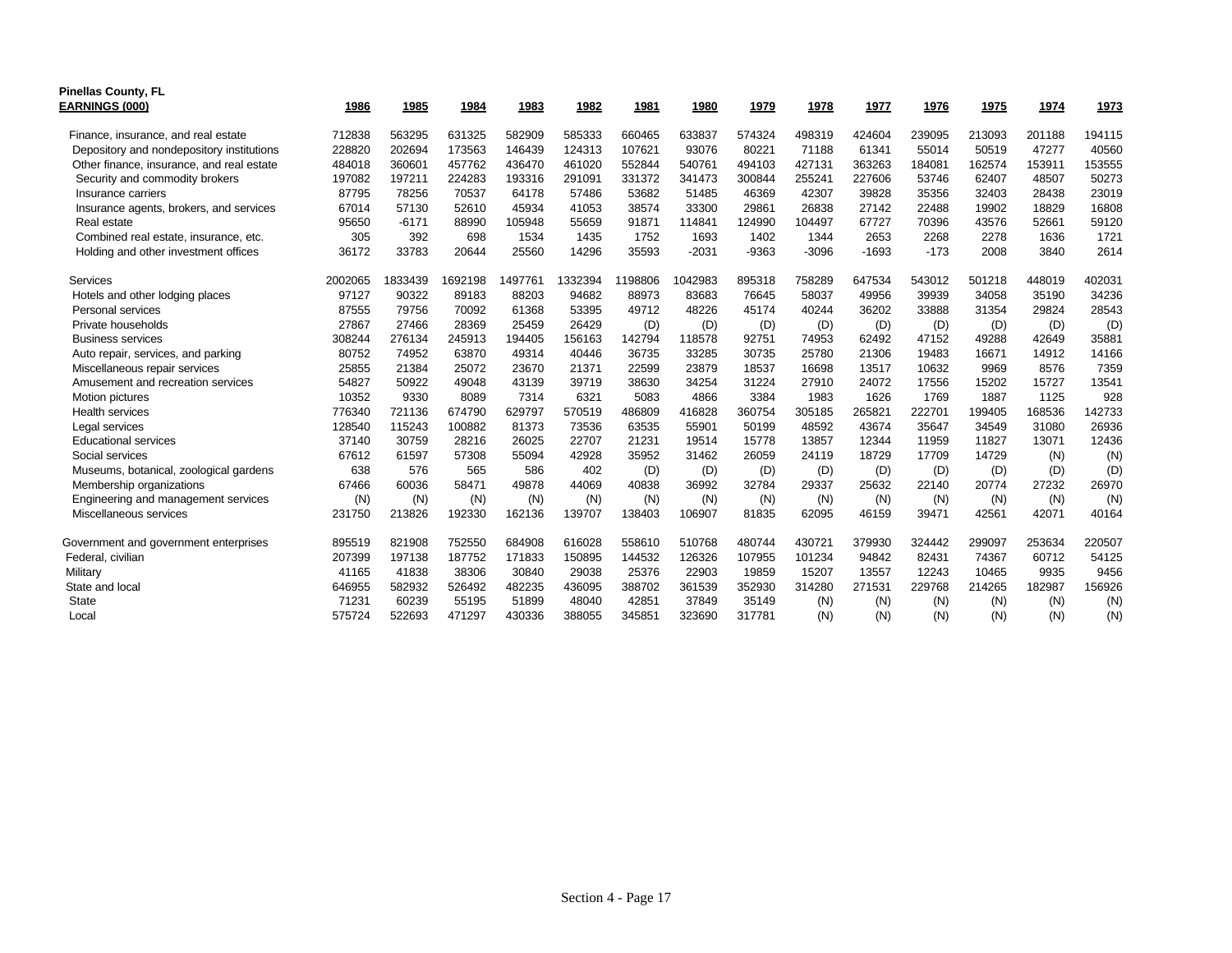| <b>Pinellas County, FL</b><br><b>EMPLOYMENT</b> | 2000   | 1999   | 1998   | 1997   | 1996   | 1995   | 1994   | 1993   | 1992   | 1991   | 1990   | 1989   | 1988   | 1987   |
|-------------------------------------------------|--------|--------|--------|--------|--------|--------|--------|--------|--------|--------|--------|--------|--------|--------|
| Total full-time and part-time employment        | 573384 | 551968 | 533341 | 508154 | 493632 | 475616 | 459552 | 446877 | 436357 | 435751 | 443943 | 437265 | 427657 | 411378 |
| Wage and salary employment                      | 484821 | 465687 | 448995 | 428599 | 413679 | 399853 | 388035 | 376314 | 366181 | 362385 | 372273 | 368167 | 358830 | 349136 |
| Proprietors' employment                         | 88563  | 86281  | 84346  | 79555  | 79953  | 75763  | 71517  | 70563  | 70176  | 73366  | 71670  | 69098  | 68827  | 62242  |
| Farm proprietors' employment                    | 160    | 164    | 165    | 162    | 154    | 146    | 135    | 124    | 97     | 109    | 124    | 136    | 146    | 155    |
| Nonfarm proprietors' employment                 | 88403  | 86117  | 84181  | 79393  | 79799  | 75617  | 71382  | 70439  | 70079  | 73257  | 71546  | 68962  | 68681  | 62087  |
| Farm employment                                 | 321    | 305    | 306    | 322    | 311    | 277    | 295    | 292    | 310    | 314    | 346    | 368    | 374    | 326    |
| Nonfarm employment                              | 573063 | 551663 | 533035 | 507832 | 493321 | 475339 | 459257 | 446585 | 436047 | 435437 | 443597 | 436897 | 427283 | 411052 |
| Private employment                              | 526043 | 505742 | 488172 | 462950 | 448577 | 429859 | 414113 | 403370 | 392804 | 392761 | 399685 | 396518 | 388362 | 373733 |
| Ag. services, forestry, fishing, & other        | 6045   | (D)    | (D)    | 5737   | 5735   | 5314   | 5321   | 5197   | 4870   | 4949   | 4603   | 4516   | 4300   | 3885   |
| Mining                                          | 363    | (D)    | (D)    | 387    | 362    | 457    | 486    | 430    | 483    | 589    | 587    | 468    | 511    | 516    |
| Construction                                    | 29424  | 28730  | 28025  | 26596  | 25300  | 24254  | 23858  | 23625  | 23334  | 24183  | 27322  | 28822  | 29891  | 30455  |
| Manufacturing                                   | 50065  | 49442  | 48253  | 47301  | 47608  | 46991  | 46338  | 45765  | 44152  | 45063  | 48246  | 50741  | 50658  | 49229  |
| Transportation and public utilities             | 20206  | 19325  | 17381  | 17416  | 16662  | 15394  | 14665  | 14118  | 13445  | 13573  | 13636  | 13234  | 12528  | 12271  |
| Wholesale trade                                 | 25872  | 24707  | 24106  | 23921  | 23181  | 21999  | 19782  | 18097  | 18399  | 17636  | 17646  | 17142  | 16236  | 15292  |
| Retail trade                                    | 95755  | 94307  | 93895  | 92799  | 95754  | 92763  | 93229  | 91712  | 92032  | 93221  | 95427  | 94175  | 92525  | 89340  |
| Finance, insurance, and real estate             | 56847  | 54873  | 51654  | 45436  | 41308  | 39573  | 39869  | 38497  | 38173  | 40705  | 42135  | 43838  | 44942  | 44473  |
| Services                                        | 241466 | 228113 | 218983 | 203357 | 192667 | 183114 | 170565 | 165929 | 157916 | 152842 | 150083 | 143582 | 136771 | 128272 |
| Government and government enterprises           | 47020  | 45921  | 44863  | 44882  | 44744  | 45480  | 45144  | 43215  | 43243  | 42676  | 43912  | 40379  | 38921  | 37319  |
| Federal, civilian                               | 6382   | 6067   | 6017   | 5894   | 5978   | 6074   | 6085   | 6075   | 6016   | 5994   | 6255   | 6045   | 6035   | 6002   |
| Military                                        | 3081   | 2957   | 3010   | 3049   | 3072   | 3064   | 3076   | 3273   | 3489   | 3544   | 3555   | 3619   | 3370   | 3246   |
| State and local                                 | 37557  | 36897  | 35836  | 35939  | 35694  | 36342  | 35983  | 33867  | 33738  | 33138  | 34102  | 30715  | 29516  | 28071  |
| <b>State</b>                                    | 4614   | 4701   | 4708   | 4684   | 4653   | 4629   | 4507   | 4354   | 4304   | 4243   | 4185   | 3952   | 3785   | 3637   |
| Local                                           | 32943  | 32196  | 31128  | 31255  | 31041  | 31713  | 31476  | 29513  | 29434  | 28895  | 29917  | 26763  | 25731  | 24434  |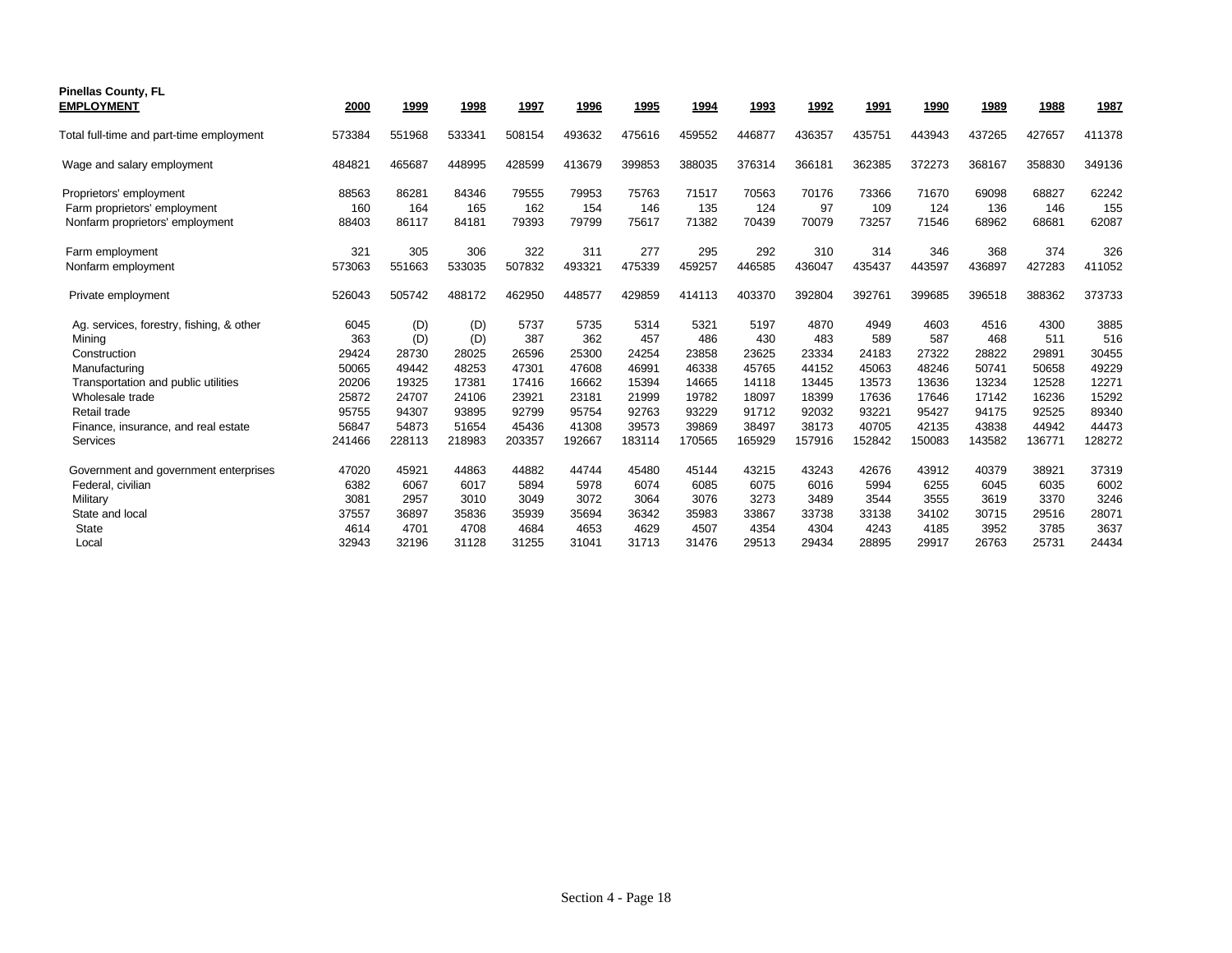| <b>Pinellas County, FL</b><br><b>EMPLOYMENT</b>                                                                                                                                                                  | 1986                                                                        | 1985                                                                        | 1984                                                                        | 1983                                                                        | 1982                                                                        | 1981                                                                       | 1980                                                                       | 1979                                                                      | 1978                                                                      | 1977                                                                     | 1976                                                                    | 1975                                                                    | 1974                                                                     | 1973                                                                     |
|------------------------------------------------------------------------------------------------------------------------------------------------------------------------------------------------------------------|-----------------------------------------------------------------------------|-----------------------------------------------------------------------------|-----------------------------------------------------------------------------|-----------------------------------------------------------------------------|-----------------------------------------------------------------------------|----------------------------------------------------------------------------|----------------------------------------------------------------------------|---------------------------------------------------------------------------|---------------------------------------------------------------------------|--------------------------------------------------------------------------|-------------------------------------------------------------------------|-------------------------------------------------------------------------|--------------------------------------------------------------------------|--------------------------------------------------------------------------|
|                                                                                                                                                                                                                  |                                                                             |                                                                             |                                                                             |                                                                             |                                                                             |                                                                            |                                                                            |                                                                           |                                                                           |                                                                          |                                                                         |                                                                         |                                                                          |                                                                          |
| Total full-time and part-time employment                                                                                                                                                                         | 414622                                                                      | 401355                                                                      | 382994                                                                      | 359932                                                                      | 342001                                                                      | 331962                                                                     | 317829                                                                     | 300029                                                                    | 283042                                                                    | 260481                                                                   | 245090                                                                  | 242286                                                                  | 252951                                                                   | 249389                                                                   |
| Wage and salary employment                                                                                                                                                                                       | 336550                                                                      | 325349                                                                      | 310683                                                                      | 288756                                                                      | 275288                                                                      | 270113                                                                     | 258218                                                                     | 243609                                                                    | 228380                                                                    | 209702                                                                   | 198539                                                                  | 196410                                                                  | 207617                                                                   | 204149                                                                   |
| Proprietors' employment<br>Farm proprietors' employment<br>Nonfarm proprietors' employment                                                                                                                       | 78072<br>164<br>77908                                                       | 76006<br>179<br>75827                                                       | 72311<br>195<br>72116                                                       | 71176<br>210<br>70966                                                       | 66713<br>208<br>66505                                                       | 61849<br>225<br>61624                                                      | 59611<br>221<br>59390                                                      | 56420<br>227<br>56193                                                     | 54662<br>238<br>54424                                                     | 50779<br>231<br>50548                                                    | 46551<br>220<br>46331                                                   | 45876<br>215<br>45661                                                   | 45334<br>212<br>45122                                                    | 45240<br>233<br>45007                                                    |
| Farm employment<br>Nonfarm employment                                                                                                                                                                            | 346<br>414276                                                               | 362<br>400993                                                               | 415<br>382579                                                               | 462<br>359470                                                               | 449<br>341552                                                               | 489<br>331473                                                              | 516<br>317313                                                              | 535<br>299494                                                             | 543<br>282499                                                             | 512<br>259969                                                            | 498<br>244592                                                           | 475<br>241811                                                           | 463<br>252488                                                            | 485<br>248904                                                            |
| Private employment                                                                                                                                                                                               | 378227                                                                      | 366190                                                                      | 348707                                                                      | 326390                                                                      | 308560                                                                      | 298966                                                                     | 284878                                                                     | 267939                                                                    | 252327                                                                    | 230833                                                                   | 216738                                                                  | 213985                                                                  | 225904                                                                   | 223844                                                                   |
| Ag. services, forestry, fishing, & other<br>Mining<br>Construction<br>Manufacturing<br>Transportation and public utilities<br>Wholesale trade<br>Retail trade<br>Finance, insurance, and real estate<br>Services | 4481<br>531<br>32325<br>48703<br>12202<br>15400<br>86520<br>50138<br>127927 | 4762<br>580<br>32577<br>47508<br>12113<br>15298<br>82850<br>48735<br>121767 | 4597<br>574<br>30382<br>45220<br>12060<br>14153<br>78572<br>47444<br>115705 | 4270<br>548<br>25777<br>41930<br>11611<br>13298<br>73414<br>46766<br>108776 | 3732<br>427<br>23825<br>40579<br>11289<br>12739<br>69680<br>44920<br>101369 | 3487<br>289<br>25106<br>39410<br>10664<br>12702<br>68275<br>43931<br>95102 | 3367<br>260<br>23429<br>36584<br>10157<br>12276<br>65962<br>41588<br>91255 | 3101<br>227<br>21891<br>34674<br>9585<br>11558<br>62492<br>39550<br>84861 | 2908<br>204<br>20219<br>30225<br>9219<br>10034<br>60203<br>39478<br>79837 | 2641<br>151<br>17618<br>26740<br>8812<br>9438<br>55729<br>36095<br>73609 | 2702<br>90<br>16336<br>24801<br>8880<br>9104<br>54054<br>31879<br>68892 | 2483<br>62<br>16933<br>24039<br>8862<br>9247<br>52169<br>30389<br>69801 | 2380<br>123<br>24194<br>27388<br>9658<br>9950<br>53440<br>31897<br>66874 | 2496<br>166<br>26525<br>27556<br>8919<br>9353<br>52403<br>31137<br>65289 |
| Government and government enterprises<br>Federal, civilian<br>Military<br>State and local<br><b>State</b><br>Local                                                                                               | 36049<br>5658<br>3061<br>27330<br>3330<br>24000                             | 34803<br>5516<br>2979<br>26308<br>3060<br>23248                             | 33872<br>5420<br>2929<br>25523<br>2931<br>22592                             | 33080<br>5198<br>2945<br>24937<br>2868<br>22069                             | 32992<br>4850<br>2921<br>25221<br>2846<br>22375                             | 32507<br>4799<br>2807<br>24901<br>2787<br>22114                            | 32435<br>5107<br>2622<br>24706<br>2722<br>21984                            | 31555<br>4698<br>2422<br>24435<br>2618<br>21817                           | 30172<br>4633<br>2224<br>23315<br>(N)<br>(N)                              | 29136<br>4639<br>2192<br>22305<br>(N)<br>(N)                             | 27854<br>4616<br>2268<br>20970<br>(N)<br>(N)                            | 27826<br>4669<br>2312<br>20845<br>(N)<br>(N)                            | 26584<br>4504<br>2444<br>19636<br>(N)<br>(N)                             | 25060<br>4254<br>2444<br>18362<br>(N)<br>(N)                             |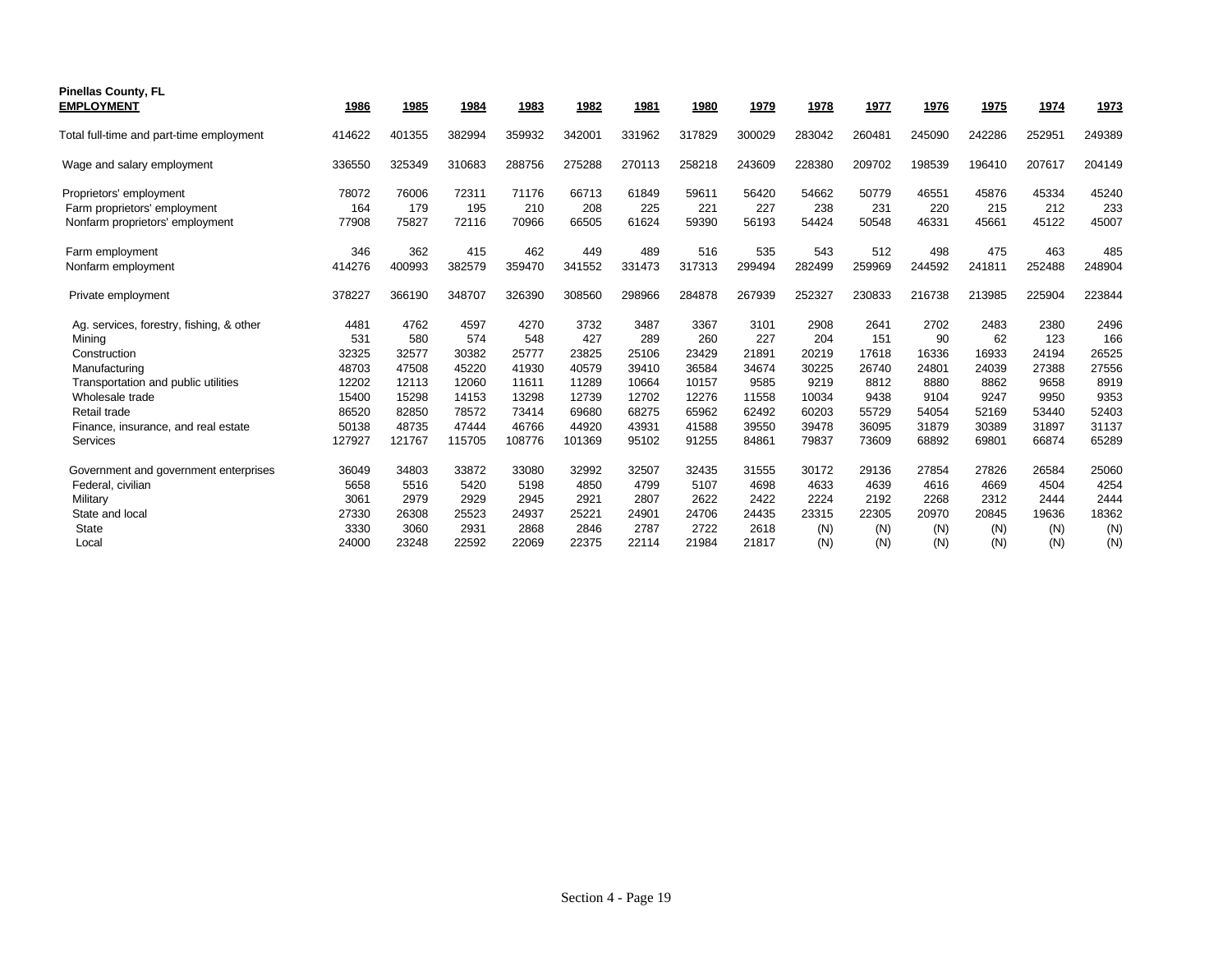| <b>Pinellas County, FL</b><br><b>ECONOMIC PROFILE</b> | 2000     | 1999     | 1998     | 1997     | 1996              | 1995              | 1994     | 1993                                         | 1992     | 1991     | 1990                       | 1989    | 1988     | 1987     |
|-------------------------------------------------------|----------|----------|----------|----------|-------------------|-------------------|----------|----------------------------------------------|----------|----------|----------------------------|---------|----------|----------|
| Personal income (thousands of dollars)                | 28875630 | 26990423 | 26515267 |          |                   |                   |          | 25060415 23553925 22386913 21021171 20540147 | 19317134 |          | 18575100 18306493 17727791 |         | 15784937 | 14798878 |
| Nonfarm personal income                               | 28868748 | 26984646 | 26510356 | 25055206 | 23549095          | 22383118 21017131 |          | 20536045                                     | 19311614 | 18568869 | 18299693 17720809          |         | 15778063 | 14792446 |
| Farm income                                           | 6882     | 5777     | 4911     | 5209     | 4830              | 3795              | 4040     | 4102                                         | 5520     | 6231     | 6800                       | 6982    | 6874     | 6432     |
| Net earnings                                          | 16937793 | 15467710 | 14642961 |          | 13661642 12841664 | 12064232 11299758 |          | 10704496                                     | 10148236 | 9464455  | 9234112                    | 8735735 | 8254107  | 7622529  |
| Transfer payments                                     | 4502722  | 4357661  | 4351289  | 4343016  | 4198112           | 4046905           | 3828176  | 3627759                                      | 3404381  | 3088045  | 2823875                    | 2612487 | 2377266  | 2232182  |
| Income maintenance                                    | 234633   | 218663   | 219395   | 220001   | 220563            | 217421            | 194674   | 181475                                       | 172142   | 124227   | 97165                      | 77458   | 66176    | 52618    |
| Unemployment insurance benefit payments               | 35581    | 34803    | 34624    | 35517    | 37106             | 38034             | 45461    | 74973                                        | 86806    | 53826    | 28047                      | 20405   | 19324    | 16448    |
| Retirement and other                                  | 4232508  | 4104195  | 4097270  | 4087498  | 3940443           | 3791450           | 3588041  | 3371311                                      | 3145433  | 2909992  | 2698663                    | 2514624 | 2291766  | 2163116  |
| Dividends, interest, and rent                         | 7435115  | 7165052  | 7521017  | 7055757  | 6514149           | 6275776           | 5893237  | 6207892                                      | 5764517  | 6022600  | 6248506                    | 6379569 | 5153564  | 4944167  |
| Population (number of persons)                        | 921914   | 917379   | 913032   | 904564   | 896030            | 891519            | 884441   | 877340                                       | 872202   | 867902   | 856166                     | 840880  | 829541   | 824223   |
| Per capita personal income                            | 31321    | 29421    | 29041    | 27704    | 26287             | 25111             | 23768    | 23412                                        | 22148    | 21402    | 21382                      | 21082   | 19029    | 17955    |
| Per capita net earnings                               | 18372    | 16861    | 16038    | 15103    | 14332             | 13532             | 12776    | 12201                                        | 11635    | 10905    | 10785                      | 10389   | 9950     | 9248     |
| Per capita transfer payments                          | 4884     | 4750     | 4766     | 4801     | 4685              | 4539              | 4328     | 4135                                         | 3903     | 3558     | 3298                       | 3107    | 2866     | 2708     |
| Per capita income maintenance                         | 255      | 238      | 240      | 243      | 246               | 244               | 220      | 207                                          | 197      | 143      | 113                        | 92      | 80       | 64       |
| Per capita unemployment insurance benefits            | 39       | 38       | 38       | 39       | 41                | 43                | 51       | 85                                           | 100      | 62       | 33                         | 24      | 23       | 20       |
| Per capita retirement and other                       | 4591     | 4474     | 4488     | 4519     | 4398              | 4253              | 4057     | 3843                                         | 3606     | 3353     | 3152                       | 2990    | 2763     | 2624     |
| Per capita dividends, interest, and rent              | 8065     | 7810     | 8237     | 7800     | 7270              | 7039              | 6663     | 7076                                         | 6609     | 6939     | 7298                       | 7587    | 6213     | 5999     |
| Earnings by place of work (\$000)                     | 17867611 | 16301638 | 15191603 | 14088414 | 13143896          | 12321970          | 11549298 | 10927251                                     | 10351393 | 9672676  | 9439567                    | 8899698 | 8375431  | 7705429  |
| Wage and salary disbursements                         | 15021631 | 13614188 | 12643178 | 11558911 | 10594903          | 9880002           | 9240463  | 8712359                                      | 8293290  | 7750074  | 7573062                    | 7154640 | 6722977  | 6241025  |
| Other labor income                                    | 1538047  | 1454019  | 1393989  | 1375050  | 1401895           | 1348091           | 1354356  | 1246253                                      | 1143461  | 1058711  | 1008002                    | 906744  | 814403   | 761694   |
| Proprietors' income                                   | 1307933  | 1233431  | 1154436  | 1154453  | 1147098           | 1093877           | 954479   | 968639                                       | 914642   | 863891   | 858503                     | 838314  | 838051   | 702710   |
| Nonfarm proprietors' income                           | 1303795  | 1230231  | 1152485  | 1152277  | 1145364           | 1092951           | 953294   | 967725                                       | 912342   | 861940   | 856581                     | 835739  | 834474   | 698999   |
| Farm proprietors' income                              | 4138     | 3200     | 1951     | 2176     | 1734              | 926               | 1185     | 914                                          | 2300     | 1951     | 1922                       | 2575    | 3577     | 3711     |
| Total full-time and part-time employment              | 573384   | 551968   | 533341   | 508154   | 493632            | 475616            | 459552   | 446877                                       | 436357   | 435751   | 443943                     | 437265  | 427657   | 411378   |
| Wage and salary jobs                                  | 484821   | 465687   | 448995   | 428599   | 413679            | 399853            | 388035   | 376314                                       | 366181   | 362385   | 372273                     | 368167  | 358830   | 349136   |
| Number of proprietors                                 | 88563    | 86281    | 84346    | 79555    | 79953             | 75763             | 71517    | 70563                                        | 70176    | 73366    | 71670                      | 69098   | 68827    | 62242    |
| Number of nonfarm proprietors                         | 88403    | 86117    | 84181    | 79393    | 79799             | 75617             | 71382    | 70439                                        | 70079    | 73257    | 71546                      | 68962   | 68681    | 62087    |
| Number of farm proprietors                            | 160      | 164      | 165      | 162      | 154               | 146               | 135      | 124                                          | 97       | 109      | 124                        | 136     | 146      | 155      |
| Average earnings per job (dollars)                    | 31162    | 29534    | 28484    | 27725    | 26627             | 25907             | 25132    | 24452                                        | 23722    | 22198    | 21263                      | 20353   | 19584    | 18731    |
| Average wage and salary disbursements                 | 30984    | 29235    | 28159    | 26969    | 25611             | 24709             | 23813    | 23152                                        | 22648    | 21386    | 20343                      | 19433   | 18736    | 17876    |
| Average nonfarm proprietors' income                   | 14748    | 14286    | 13691    | 14514    | 14353             | 14454             | 13355    | 13738                                        | 13019    | 11766    | 11972                      | 12119   | 12150    | 11258    |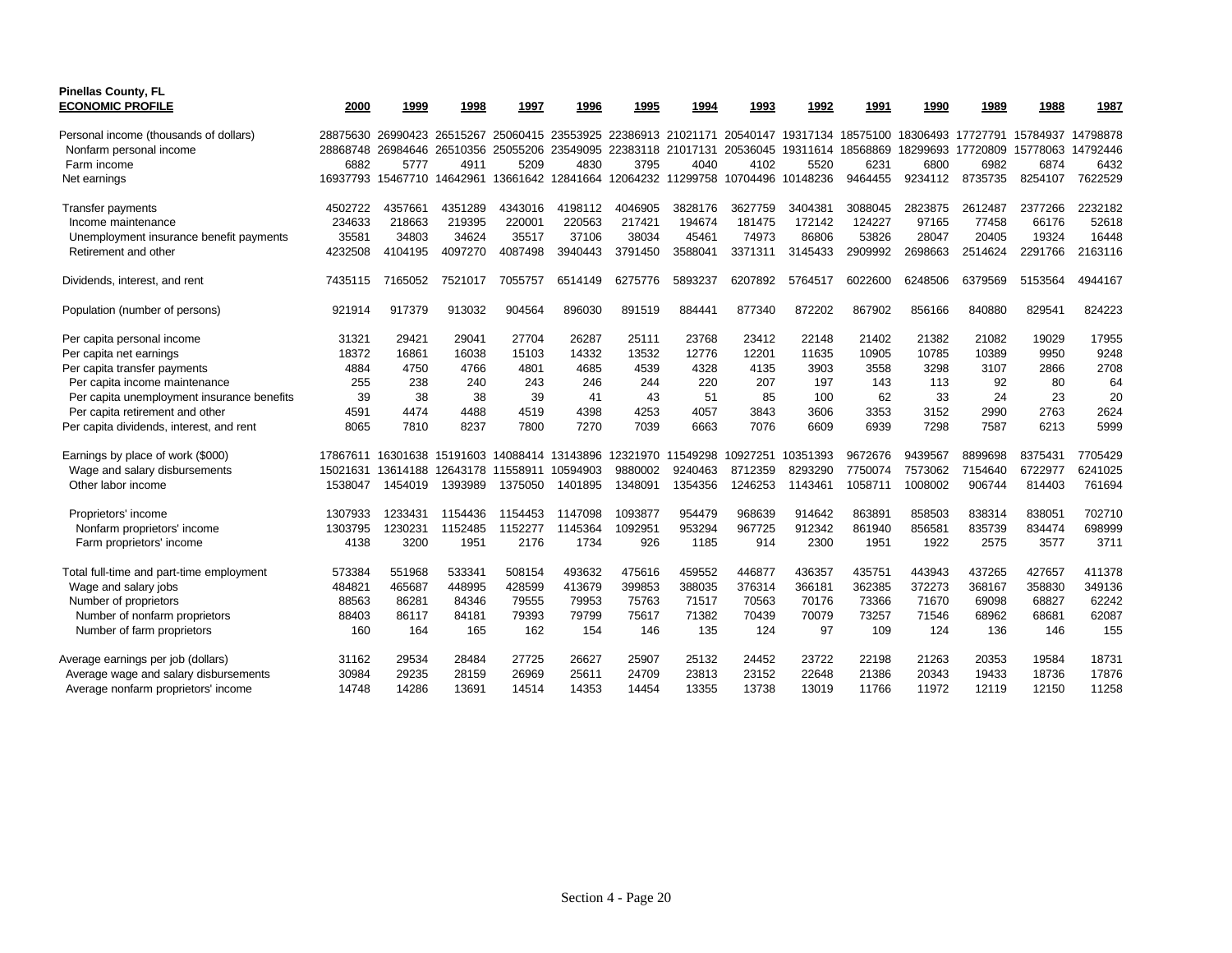| <b>Pinellas County, FL</b><br><b>ECONOMIC PROFILE</b> | 1986     | 1985     | 1984     | 1983     | 1982     | 1981    | 1980    | 1979    | 1978    | 1977    | 1976    | 1975    | 1974    | 1973    |
|-------------------------------------------------------|----------|----------|----------|----------|----------|---------|---------|---------|---------|---------|---------|---------|---------|---------|
| Personal income (thousands of dollars)                | 14031921 | 13116769 | 12212632 | 10995640 | 10104040 | 9391193 | 8147064 | 6941293 | 5941550 | 5149885 | 4414261 | 4031007 | 3732086 | 3332680 |
| Nonfarm personal income                               | 14024936 | 13109597 | 12204874 | 10986200 | 10095364 | 9385004 | 8140105 | 6936094 | 5936704 | 5146053 | 4410395 | 4027191 | 3728900 | 3329181 |
| Farm income                                           | 6985     | 7172     | 7758     | 9440     | 8676     | 6189    | 6959    | 5199    | 4846    | 3832    | 3866    | 3816    | 3186    | 3499    |
| Net earnings                                          | 7121311  | 6573956  | 6109961  | 5404606  | 4918098  | 4665326 | 4216436 | 3694526 | 3186222 | 2733463 | 2273640 | 2081221 | 2012695 | 1842834 |
| Transfer payments                                     | 2135157  | 2018623  | 1881018  | 1854636  | 1742035  | 1569686 | 1372140 | 1177668 | 1041718 | 954415  | 871975  | 800180  | 645292  | 555192  |
| Income maintenance                                    | 49863    | 48547    | 48103    | 46521    | 45972    | 44723   | 42151   | 31929   | 26330   | 28362   | 29687   | 26462   | 19505   | 16268   |
| Unemployment insurance benefit payments               | 17268    | 13292    | 11469    | 19620    | 19742    | 11434   | 12725   | 9405    | 8501    | 16174   | 26110   | 35177   | 9876    | 3476    |
| Retirement and other                                  | 2068026  | 1956784  | 1821446  | 1788495  | 1676321  | 1513529 | 1317264 | 1136334 | 1006887 | 909879  | 816178  | 738541  | 615911  | 535448  |
| Dividends, interest, and rent                         | 4775453  | 4524190  | 4221653  | 3736398  | 3443907  | 315618  | 2558488 | 2069099 | 1713610 | 1462007 | 1268646 | 1149606 | 1074099 | 934654  |
| Population (number of persons)                        | 816471   | 806046   | 793630   | 779154   | 761982   | 748829  | 732867  | 709893  | 691368  | 676635  | 669700  | 660590  | 654206  | 624709  |
| Per capita personal income                            | 17186    | 16273    | 15388    | 14112    | 13260    | 12541   | 11117   | 9778    | 8594    | 7611    | 6591    | 6102    | 5705    | 5335    |
| Per capita net earnings                               | 8722     | 8156     | 7699     | 6937     | 6454     | 6230    | 5753    | 5204    | 4609    | 4040    | 3395    | 3151    | 3077    | 2950    |
| Per capita transfer payments                          | 2615     | 2504     | 2370     | 2380     | 2286     | 2096    | 1872    | 1659    | 1507    | 1411    | 1302    | 1211    | 986     | 889     |
| Per capita income maintenance                         | 61       | 60       | 61       | 60       | 60       | 60      | 58      | 45      | 38      | 42      | 44      | 40      | 30      | 26      |
| Per capita unemployment insurance benefits            | 21       | 16       | 14       | 25       | 26       | 15      | 17      | 13      | 12      | 24      | 39      | 53      | 15      | 6       |
| Per capita retirement and other                       | 2533     | 2428     | 2295     | 2295     | 2200     | 2021    | 1797    | 1601    | 1456    | 1345    | 1219    | 1118    | 941     | 857     |
| Per capita dividends, interest, and rent              | 5849     | 5613     | 5319     | 4795     | 4520     | 4215    | 3491    | 2915    | 2479    | 2161    | 1894    | 1740    | 1642    | 1496    |
| Earnings by place of work (\$000)                     | 7205723  | 6618263  | 6129548  | 5420204  | 4926353  | 4653013 | 4185821 | 3667130 | 3147597 | 2697806 | 2230259 | 2045842 | 1990324 | 1824163 |
| Wage and salary disbursements                         | 5755760  | 5299982  | 4809824  | 4254407  | 3794855  | 3466230 | 3046918 | 2628291 | 2242677 | 1918292 | 1697310 | 1594330 | 1586545 | 1441554 |
| Other labor income                                    | 696871   | 633453   | 568650   | 507799   | 440336   | 389314  | 342815  | 298592  | 252855  | 211772  | 174433  | 149884  | 127617  | 106155  |
| Proprietors' income                                   | 753092   | 684828   | 751074   | 657998   | 691162   | 797469  | 796088  | 740247  | 652065  | 567742  | 358516  | 301628  | 276162  | 276454  |
| Nonfarm proprietors' income                           | 748751   | 680412   | 745990   | 651210   | 685206   | 793694  | 791584  | 737474  | 649422  | 565604  | 356212  | 299143  | 274342  | 274284  |
| Farm proprietors' income                              | 4341     | 4416     | 5084     | 6788     | 5956     | 3775    | 4504    | 2773    | 2643    | 2138    | 2304    | 2485    | 1820    | 2170    |
| Total full-time and part-time employment              | 414622   | 401355   | 382994   | 359932   | 342001   | 331962  | 317829  | 300029  | 283042  | 260481  | 245090  | 242286  | 252951  | 249389  |
| Wage and salary jobs                                  | 336550   | 325349   | 310683   | 288756   | 275288   | 270113  | 258218  | 243609  | 228380  | 209702  | 198539  | 196410  | 207617  | 204149  |
| Number of proprietors                                 | 78072    | 76006    | 72311    | 71176    | 66713    | 61849   | 59611   | 56420   | 54662   | 50779   | 46551   | 45876   | 45334   | 45240   |
| Number of nonfarm proprietors                         | 77908    | 75827    | 72116    | 70966    | 66505    | 61624   | 59390   | 56193   | 54424   | 50548   | 46331   | 45661   | 45122   | 45007   |
| Number of farm proprietors                            | 164      | 179      | 195      | 210      | 208      | 225     | 221     | 227     | 238     | 231     | 220     | 215     | 212     | 233     |
| Average earnings per job (dollars)                    | 17379    | 16490    | 16004    | 15059    | 14404    | 14017   | 13170   | 12223   | 11121   | 10357   | 9100    | 8444    | 7868    | 7315    |
| Average wage and salary disbursements                 | 17102    | 16290    | 15481    | 14734    | 13785    | 12833   | 11800   | 10789   | 9820    | 9148    | 8549    | 8117    | 7642    | 7061    |
| Average nonfarm proprietors' income                   | 9611     | 8973     | 10344    | 9176     | 10303    | 12880   | 13329   | 13124   | 11933   | 11189   | 7688    | 6551    | 6080    | 6094    |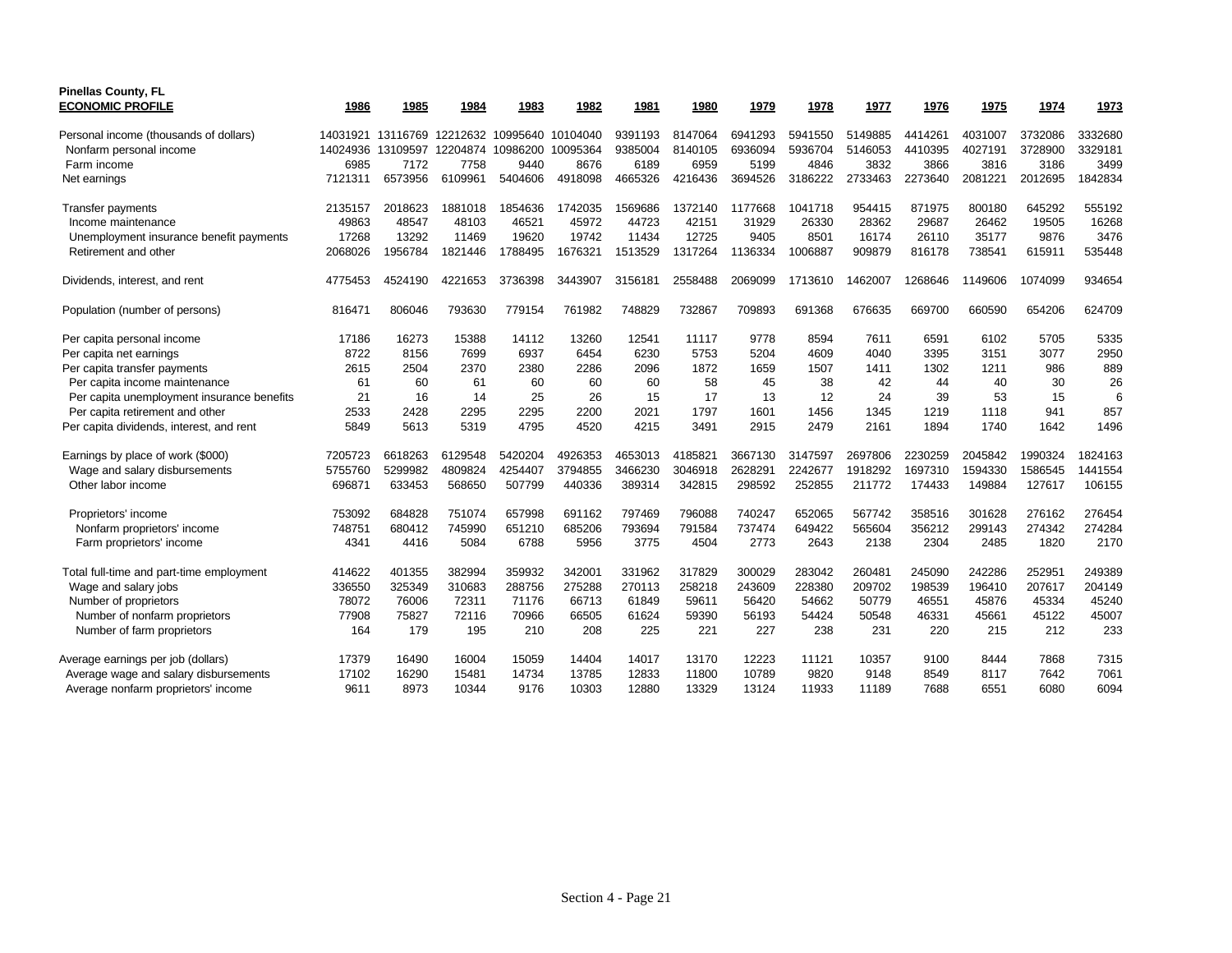| <b>Pinellas County, FL</b><br><b>GOVERNMENT TRANSFERS</b>                                               | 2000           | 1999           | 1998           | 1997           | 1996           | 1995           | 1994           | 1993           | 1992           | 1991           | 1990           | 1989           | 1988           | 1987           |
|---------------------------------------------------------------------------------------------------------|----------------|----------------|----------------|----------------|----------------|----------------|----------------|----------------|----------------|----------------|----------------|----------------|----------------|----------------|
| Total transfer payments                                                                                 | 4502722        | 4357661        | 4351289        | 4343016        | 4198112        | 4046905        | 3828176        | 3627759        | 3404381        | 3088045        | 2823875        | 2612487        | 2377266        | 2232182        |
| Government payments to individuals                                                                      | 4325180        | 4192035        | 4198049        | 4193836        | 4058057        | 3908982        | 3700596        | 3507677        | 3285281        | 2975783        | 2714639        | 2505803        | 2276146        | 2131238        |
| Retirement & disability insur. benefit pymts.                                                           | 2088805        | 2034479        | 2019030        | 1983477        | 1923388        | 1868536        | 1797330        | 1743332        | 1684895        | 1612641        | 1528190        | 1459243        | 1353184        | 1291381        |
| Old age, survivors, & disability ins. pymts.                                                            | 2030160        | 1974917        | 1958177        | 1919222        | 1859054        | 1807502        | 1737335        | 1685804        | 1627096        | 1558350        | 1476961        | 1408165        | 1304908        | 1247115        |
| Railroad retirement and disability payments                                                             | 33765          | 34569          | 35728          | 36168          | 36600          | 37818          | 38288          | 38064          | 39189          | 38798          | 38170          | 37238          | 36182          | 33030          |
| Worker's compensation payments (Fed & State)                                                            | 17553          | 16623          | 17327          | 20655          | 22260          | 17940          | 16576          | 14273          | 13573          | 11201          | 8794           | 8931           | 6997           | 6959           |
| Other govt. disability ins. & ret. pymts.                                                               | 7327           | 8370           | 7798           | 7432           | 5474           | 5276           | 5131           | 5191           | 5037           | 4292           | 4265           | 4909           | 5097           | 4277           |
| Medical payments                                                                                        | 1806642        | 1744663        | 1757767        | 1780048        | 1702136        | 1621153        | 1506531        | 353349         | 1195103        | 1041725        | 922268         | 814139         | 713449         | 651730         |
| Medicare payments                                                                                       | 1327518        | 1316964        | 1349862        | 1370486        | 1298181        | 1221461        | 1140789        | 008470         | 899372         | 793088         | 726722         | 661148         | 590841         | 551419         |
| Public assistance medical care                                                                          | 467674         | 415798         | 395619         | 397161         | 390502         | 384229         | 348136         | 323655         | 271894         | 224444         | 172990         | 133772         | 105440         | 84546          |
| Military medical insurance payments                                                                     | 11450          | 11901          | 12286          | 12401          | 13453          | 15463          | 17606          | 21224          | 23837          | 24193          | 22556          | 19219          | 17168          | 15765          |
|                                                                                                         | 234633         | 218663         | 219395         | 220001         | 220563         | 217421         | 194674         | 181475         | 172142         | 124227         | 97165          | 77458          | 66176          | 52618          |
| Income maintenance benefit payments<br>Supplemental security income (SSI) payments<br>Family assistance | 65780<br>24753 | 63934<br>15282 | 62069<br>22790 | 60170<br>29303 | 58902<br>30757 | 51986<br>44236 | 45030<br>39973 | 39293<br>42032 | 35774<br>39192 | 27796<br>30751 | 23426<br>23677 | 20413<br>17823 | 18531<br>16223 | 16687<br>12640 |
| Food stamps                                                                                             | 32523          | 33537          | 34667          | 42696          | 55877          | 59087          | 63192          | 62429          | 63296          | 43289          | 31290          | 22620          | 18468          | 15487          |
| Other income maintenance                                                                                | 111577         | 105910         | 99869          | 87832          | 75027          | 62112          | 46479          | 37721          | 33880          | 22391          | 18772          | 16602          | 12954          | 7804           |
| Unemployment insurance benefit payments                                                                 | 35581          | 34803          | 34624          | 35517          | 37106          | 38034          | 45461          | 74973          | 86806          | 53826          | 28047          | 20405          | 19324          | 16448          |
| State unemployment insurance compensation                                                               | 34461          | 33690          | 33603          | 34247          | 35696          | 36595          | 43686          | 71720          | 83744          | 52659          | 27440          | 20005          | 18825          | 15916          |
| Unemp. comp. for Fed. civilian empl. (UCFE)                                                             | 288            | 299            | 325            | 371            | 427            | 410            | 514            | 661            | 591            | 511            | 235            | 144            | 166            | 147            |
| Unemp. compensation for railroad employees                                                              | (L)            | (L)            | (L)            | (L)            | (L)            | (L)            | (L)            | (L)            | (L)            | (L)            | (L)            | (L)            | (L)            | (L)            |
| Unemployment compensation for veterans (UCX)                                                            | 558            | 616            | 637            | 753            | 839            | 951            | 1228           | 2529           | 2372           | 521            | 316            | 223            | 260            | 220            |
| Other unemployment compensation                                                                         | 251            | 159            | 54             | 133            | 139            | 73             | (L)            | 57             | 92             | 128            | 50             | (L)            | 67             | 133            |
| Veterans benefit payments                                                                               | 139344         | 136227         | 144286         | 150659         | 155473         | 144257         | 141279         | 138947         | 131503         | 129853         | 125546         | 119772         | 113601         | 110666         |
| Veterans pension and disability payments                                                                | 125343         | 122793         | 127441         | 133184         | 136576         | 126813         | 125158         | 125840         | 120826         | 119325         | 115637         | 109491         | 103021         | 99768          |
| Veterans readjustment payments                                                                          | 3149           | 3387           | 3315           | 3888           | 5102           | 4793           | 3658           | 2703           | 1744           | 1323           | 950            | 1485           | 1521           | 1964           |
| Veterans life insurance benefit payments                                                                | 10825          | 10022          | 13509          | 13570          | 13777          | 12620          | 12449          | 10357          | 8904           | 9177           | 8947           | 8784           | 9053           | 8925           |
| Other assistance to veterans                                                                            | (L)            | (L)            | (L)            | (L)            | (L)            | (L)            | (L)            | (L)            | (L)            | (L)            | (L)            | (L)            | (L)            | (L)            |
| Fed ed.& train. assist. paymts. (excl. vets)                                                            | 18303          | 21218          | 20992          | 22526          | 16089          | 17094          | 13715          | 14077          | 13194          | 11873          | 12640          | 14199          | 9769           | 7744           |
| Other payments to individuals                                                                           | 1872           | 1982           | 1955           | 1608           | 3302           | 2487           | 1606           | 1524           | 1638           | 1638           | 783            | 587            | 643            | 651            |
| Payments to nonprofit institutions                                                                      | 107455         | 99086          | 87776          | 85377          | 78969          | 76859          | 71921          | 66738          | 61258          | 56935          | 52107          | 50968          | 46771          | 46679          |
| Federal government payments                                                                             | 24065          | 22131          | 20624          | 20508          | 21505          | 21605          | 20065          | 19349          | 16945          | 15970          | 13697          | 14176          | 13108          | 12858          |
| State and local government payments                                                                     | 46535          | 42830          | 38905          | 37431          | 31719          | 30593          | 28103          | 26151          | 25535          | 24582          | 22011          | 20008          | 16947          | 16756          |
| <b>Business payments</b>                                                                                | 36855          | 34125          | 28247          | 27438          | 25745          | 24661          | 23753          | 21238          | 18778          | 16383          | 16399          | 16784          | 16716          | 17065          |
| Business payments to individuals                                                                        | 70087          | 66540          | 65464          | 63803          | 61086          | 61064          | 55659          | 53344          | 57842          | 55327          | 57129          | 55716          | 54349          | 54265          |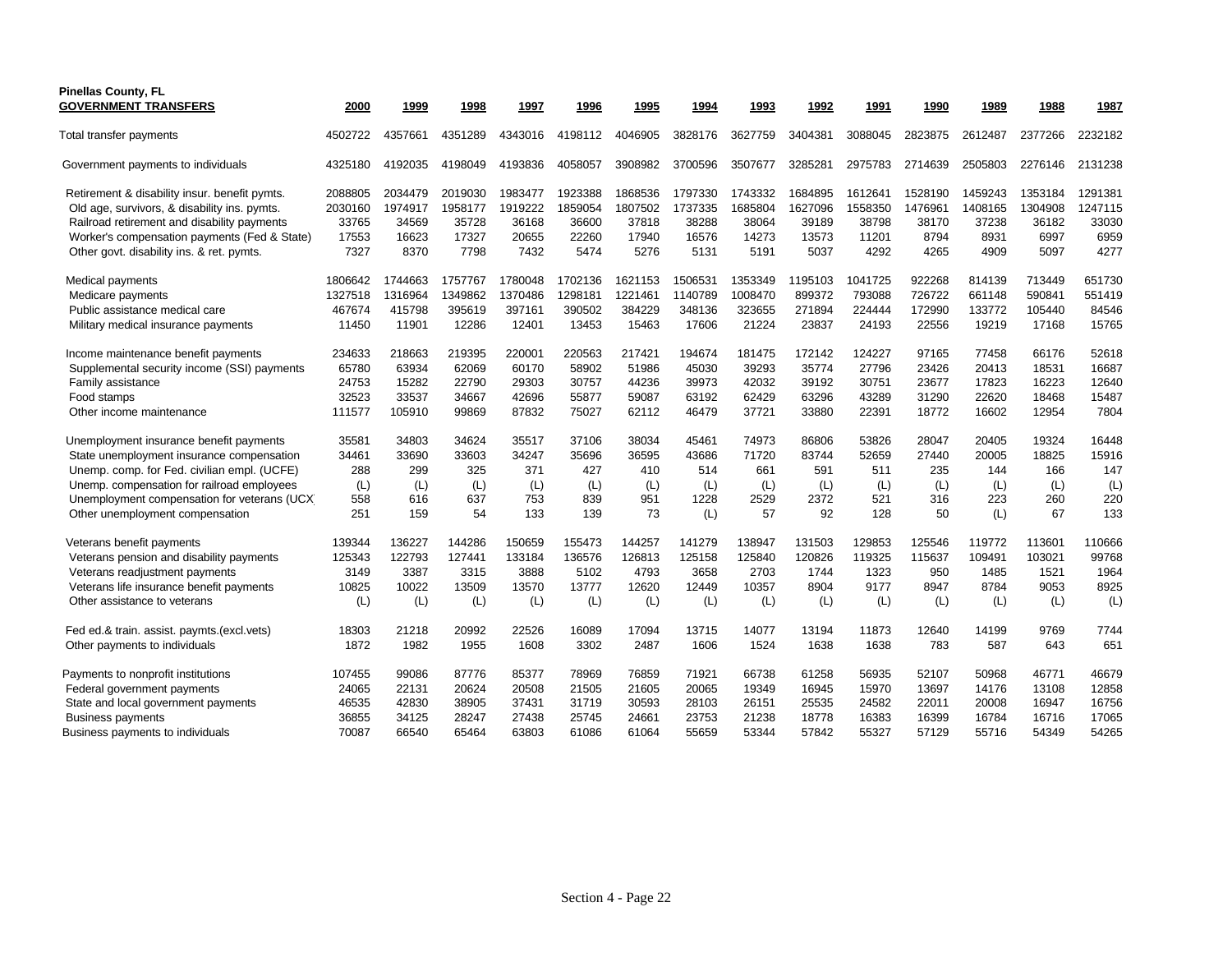| <b>Pinellas County, FL</b><br><b>GOVERNMENT TRANSFERS</b>                                   | 1986             | 1985             | 1984             | 1983               | 1982             | 1981             | 1980             | 1979             | 1978             | 1977             | 1976             | 1975             | 1974            | 1973             |
|---------------------------------------------------------------------------------------------|------------------|------------------|------------------|--------------------|------------------|------------------|------------------|------------------|------------------|------------------|------------------|------------------|-----------------|------------------|
| Total transfer payments                                                                     | 2135157          | 2018623          | 1881018          | 1854636            | 1742035          | 1569686          | 1372140          | 1177668          | 1041718          | 954415           | 871975           | 800180           | 645292          | 555192           |
| Government payments to individuals                                                          | 2033507          | 1930568          | 1804135          | 1791118            | 1683070          | 1513916          | 1322161          | 1134000          | 1002201          | 922994           | 842310           | 775169           | 623972          | 537039           |
| Retirement & disability insur. benefit pymts.                                               | 1269014          | 1225486          | 1168215          | 1150169<br>1104229 | 1086688          | 988983<br>946166 | 868710<br>828142 | 753348<br>716340 | 680013<br>646783 | 621355<br>589730 | 564720<br>534203 | 504462<br>476004 | 439037          | 393763<br>369819 |
| Old age, survivors, & disability ins. pymts.<br>Railroad retirement and disability payments | 1221171<br>37017 | 1178851<br>36379 | 1122626<br>36383 | 37068              | 1042127<br>36682 | 35165            | 33300            | 30500            | 28678            | 27861            | 27033            | 25492            | 413884<br>22716 | 21723            |
| Worker's compensation payments (Fed & State)                                                | 6666             | 6521             | 5760             | 5387               | 4717             | 4418             | 4060             | 3408             | 2791             | 2263             | 2032             | 1547             | 1078            | 784              |
| Other govt. disability ins. & ret. pymts.                                                   | 4160             | 3735             | 3446             | 3485               | 3162             | 3234             | 3208             | 3100             | 1761             | 1501             | 1452             | 1419             | 1359            | 1437             |
|                                                                                             |                  |                  |                  |                    |                  |                  |                  |                  |                  |                  |                  |                  |                 |                  |
| Medical payments                                                                            | 581995           | 530938           | 465430           | 457355             | 407193           | 344720           | 280343           | 233858           | 194776           | 172266           | 142094           | 125197           | 94954           | 70948            |
| Medicare payments                                                                           | 502053           | 460405           | 404312           | 404038             | 363513           | 308486           | 250031           | 208045           | 174613           | 154335           | 126005           | 110341           | 82723           | 60831            |
| Public assistance medical care                                                              | 65912            | 58610            | 50559            | 44092              | 35231            | 28808            | 23871            | 20038            | 15010            | 13252            | 11866            | 10621            | 8150            | 6341             |
| Military medical insurance payments                                                         | 14030            | 11923            | 10559            | 9225               | 8449             | 7426             | 6441             | 5775             | 5153             | 4679             | 4223             | 4235             | 4081            | 3776             |
| Income maintenance benefit payments                                                         | 49863            | 48547            | 48103            | 46521              | 45972            | 44723            | 42151            | 31929            | 26330            | 28362            | 29687            | 26462            | 19505           | 16268            |
| Supplemental security income (SSI) payments                                                 | 15440            | 13855            | 12980            | 11425              | 10814            | 10022            | 8925             | 7917             | 7377             | 7113             | 6944             | 7032             | 5917            | 4034             |
| Family assistance                                                                           | 11927            | 10618            | 10910            | 11551              | 10032            | 9687             | 10448            | 8441             | 6916             | 8021             | 7075             | 5195             | 5580            | 6041             |
| Food stamps                                                                                 | 14675            | 17842            | 18306            | 17836              | 19502            | 19942            | 18062            | 12814            | 9462             | 10740            | 13441            | 13842            | 7732            | 5418             |
| Other income maintenance                                                                    | 7821             | 6232             | 5907             | 5709               | 5624             | 5072             | 4716             | 2757             | 2575             | 2488             | 2227             | 393              | 276             | 775              |
| Unemployment insurance benefit payments                                                     | 17268            | 13292            | 11469            | 19620              | 19742            | 11434            | 12725            | 9405             | 8501             | 16174            | 26110            | 35177            | 9876            | 3476             |
| State unemployment insurance compensation                                                   | 16790            | 12946            | 11110            | 19177              | 19486            | 10402            | 11242            | 7947             | 6782             | 14846            | 24273            | 33716            | 9381            | 3152             |
| Unemp. comp. for Fed. civilian empl. (UCFE)                                                 | 146              | 91               | 112              | 90                 | 63               | 111              | 123              | 75               | 78               | 191              | 256              | 179              | 77              | 77               |
| Unemp. compensation for railroad employees                                                  | (L)              | (L)              | (L)              | 68                 | 59               | 54               | 109              | 95               | 135              | 158              | 270              | 161              | (L)             | (L)              |
| Unemployment compensation for veterans (UCX)                                                | 222              | 188              | 195              | 262                | 95               | 538              | 724              | 589              | 504              | 976              | 1311             | 1121             | 371             | 217              |
| Other unemployment compensation                                                             | 81               | (L)              | (L)              | (L)                | (L)              | 329              | 527              | 699              | 1002             | (L)              | $\mathbf 0$      | $\mathbf 0$      | $\Omega$        | $\Omega$         |
| Veterans benefit payments                                                                   | 106170           | 102598           | 100582           | 107871             | 113746           | 114424           | 111093           | 100809           | 89026            | 82149            | 77525            | 71597            | 59340           | 51587            |
| Veterans pension and disability payments                                                    | 94195            | 90104            | 89105            | 95391              | 100227           | 100758           | 96474            | 86607            | 74659            | 67424            | 60182            | 53338            | 46733           | 40875            |
| Veterans readjustment payments                                                              | 2226             | 2852             | 3111             | 4515               | 5723             | 6795             | 8187             | 8773             | 9761             | 10560            | 13447            | 14619            | 9120            | 7515             |
| Veterans life insurance benefit payments                                                    | 9742             | 9635             | 8360             | 7944               | 7775             | 6847             | 6407             | 5401             | 4575             | 4125             | 3866             | 3609             | 3429            | 3142             |
| Other assistance to veterans                                                                | (L)              | (L)              | (L)              | (L)                | (L)              | (L)              | (L)              | (L)              | (L)              | (L)              | (L)              | (L)              | 58              | 55               |
| Fed ed.& train. assist. paymts.(excl.vets)                                                  | 8484             | 9227             | 9805             | 9232               | 9441             | 9366             | 6842             | 4490             | 3477             | 2648             | 2134             | 1559             | 1238            | 978              |
| Other payments to individuals                                                               | 713              | 480              | 531              | 350                | 288              | 266              | 297              | 161              | 78               | (L)              | (L)              | 10715            | (L)             | (L)              |
|                                                                                             |                  |                  |                  |                    |                  |                  |                  |                  |                  |                  |                  |                  |                 |                  |
| Payments to nonprofit institutions                                                          | 48612            | 42459            | 39349            | 32619              | 29421            | 30372            | 28985            | 25941            | 24642            | 18801            | 17278            | 14824            | 12717           | 10408            |
| Federal government payments                                                                 | 12693            | 10524            | 11760            | 9223               | 8712             | 10876            | 10525            | 8909             | 7866             | 6351             | 6829             | 5325             | 5504            | 4855             |
| State and local government payments                                                         | 18177            | 16674            | 13832            | 11223              | 11082            | 11233            | 10797            | 9747             | 10237            | 6894             | 5863             | 5782             | 3501            | 2052             |
| <b>Business payments</b>                                                                    | 17742            | 15261            | 13757            | 12173              | 9627             | 8263             | 7663             | 7285             | 6539             | 5556             | 4586             | 3717             | 3712            | 3501             |
| Business payments to individuals                                                            | 53038            | 45596            | 37534            | 30899              | 29544            | 25398            | 20994            | 17727            | 14875            | 12620            | 12387            | 10187            | 8603            | 7745             |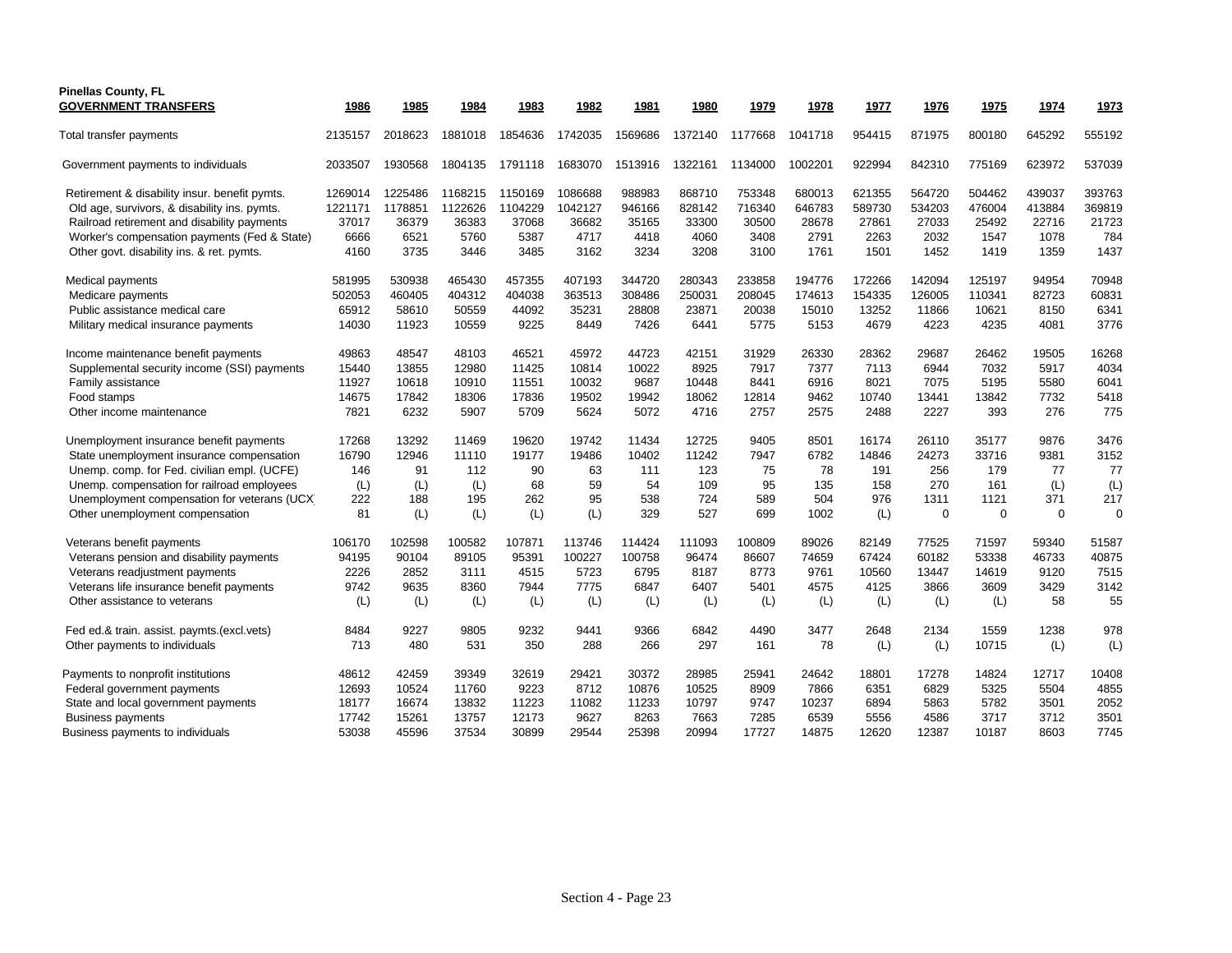| <b>Pinellas County, FL</b><br><b>FARM INCOME</b> | 2000        | 1999        | 1998        | 1997        | 1996        | 1995        | 1994     | 1993     | 1992     | 1991     | 1990     | 1989        | 1988        | 1987        |
|--------------------------------------------------|-------------|-------------|-------------|-------------|-------------|-------------|----------|----------|----------|----------|----------|-------------|-------------|-------------|
| Total cash receipts from marketings (\$000)      | 13205       | 12111       | 11663       | 11715       | 11388       | 10698       | 11047    | 11143    | 12083    | 11843    | 11708    | 11418       | 11359       | 11114       |
| Cash receipts: livestock and products            | 288         | 277         | 300         | 320         | 310         | 245         | 264      | 318      | 363      | 411      | 471      | 486         | 527         | 574         |
| Cash receipts: crops                             | 12917       | 11834       | 11363       | 11395       | 11078       | 10453       | 10783    | 10825    | 11720    | 11432    | 11237    | 10932       | 10832       | 10540       |
| Other income                                     | 207         | 190         | 172         | 179         | 180         | 188         | 185      | 189      | 204      | 369      | 565      | 684         | 935         | 975         |
| Government payments                              | $\mathbf 0$ | $\mathbf 0$ | $\mathbf 0$ | $\mathbf 0$ | $\mathbf 0$ | $\mathbf 0$ | (L)      | (L)      | (L)      | (L)      | (L)      | $\mathbf 0$ | $\mathbf 0$ | $\mathbf 0$ |
| Imputed and miscellaneous income received        | 207         | 190         | 172         | 179         | 180         | 188         | 182      | 186      | 199      | 367      | 561      | 684         | 935         | 975         |
| Total production expenses                        | 9145        | 9067        | 9753        | 9474        | 9642        | 9927        | 9974     | 10388    | 9915     | 10224    | 10298    | 9461        | 8673        | 8337        |
| Feed purchased                                   | (L)         | (L)         | (L)         | (L)         | (L)         | (L)         | (L)      | 52       | 57       | 70       | 95       | 122         | 133         | 133         |
| Livestock purchased                              | (L)         | (L)         | (L)         | (L)         | (L)         | (L)         | 56       | 82       | 93       | 91       | 80       | 57          | (L)         | (L)         |
| Seed purchased                                   | 663         | 724         | 816         | 804         | 742         | 616         | 555      | 529      | 479      | 503      | 401      | 342         | 271         | 179         |
| Fertilizer & lime (incl. ag. chem. 78-fwd.)      | 376         | 411         | 463         | 501         | 456         | 421         | 380      | 381      | 339      | 360      | 328      | 319         | 281         | 287         |
| Petroleum products purchased                     | 285         | 237         | 239         | 266         | 260         | 236         | 219      | 242      | 247      | 284      | 293      | 237         | 235         | 243         |
| Hired farm labor expenses                        | 3456        | 3322        | 3707        | 3509        | 3493        | 3754        | 3755     | 4037     | 3695     | 3860     | 3985     | 3332        | 3055        | 2729        |
| All other production expenses                    | 4317        | 4329        | 4488        | 4353        | 4635        | 4823        | 4965     | 5065     | 5005     | 5056     | 5116     | 5052        | 4653        | 4735        |
| Total value of inventory change                  | $\Omega$    | (L)         | 0           | (L)         | (L)         | (L)         | (L)      | (L)      | (L)      | (L)      | (L)      | (L)         | (L)         | (L)         |
| Value of inventory change: livestock             | $\Omega$    | (L)         | $\mathbf 0$ | (L)         | (L)         | 0           | $\Omega$ | 0        | 0        | (L)      | (L)      | (L)         | (L)         | (L)         |
| Value of inventory change: crops                 | $\Omega$    | $\Omega$    | $\Omega$    | $\Omega$    | $\Omega$    | (L)         | (L)      | (L)      | (L)      | (L)      | $\Omega$ | (L)         | (L)         | (L)         |
| Total cash receipts and other income             | 13412       | 12301       | 11835       | 11894       | 11568       | 10886       | 11232    | 11332    | 12287    | 12212    | 12273    | 12102       | 12294       | 12089       |
| less: Total production expenses                  | 9145        | 9067        | 9753        | 9474        | 9642        | 9927        | 9974     | 10388    | 9915     | 10224    | 10298    | 9461        | 8673        | 8337        |
| Realized net income                              | 4267        | 3234        | 2082        | 2420        | 1926        | 959         | 1258     | 944      | 2372     | 1988     | 1975     | 2641        | 3621        | 3752        |
| plus: Value of inventory change                  | $\Omega$    | (L)         | $\mathbf 0$ | (L)         | (L)         | (L)         | (L)      | (L)      | (L)      | (L)      | (L)      | (L)         | (L)         | (L)         |
| Total net income including corporate farms       | 4267        | 3233        | 2082        | 2419        | 1925        | 957         | 1260     | 942      | 2375     | 1992     | 1974     | 2638        | 3615        | 3760        |
| less: Net income of corporate farms              | 129         | (L)         | 131         | 243         | 191         | (L)         | 75       | (L)      | 75       | (L)      | 52       | 63          | (L)         | (L)         |
| plus: Statistical adjustment                     | $\Omega$    | $\Omega$    | $\Omega$    | $\Omega$    | $\Omega$    | $\Omega$    | $\Omega$ | $\Omega$ | $\Omega$ | $\Omega$ | $\Omega$ | $\Omega$    | $\Omega$    | $\Omega$    |
| Total net farm proprietors' income               | 4138        | 3200        | 1951        | 2176        | 1734        | 926         | 1185     | 914      | 2300     | 1951     | 1922     | 2575        | 3577        | 3711        |
| plus: Farm wages and perquisites                 | 2505        | 2336        | 2748        | 2775        | 2794        | 2612        | 2600     | 2930     | 2974     | 3969     | 4532     | 4119        | 3119        | 2574        |
| plus: Farm other labor income                    | 239         | 241         | 212         | 258         | 302         | 257         | 255      | 258      | 246      | 311      | 346      | 288         | 178         | 147         |
| Total farm labor and proprietors' income         | 6882        | 5777        | 4911        | 5209        | 4830        | 3795        | 4040     | 4102     | 5520     | 6231     | 6800     | 6982        | 6874        | 6432        |